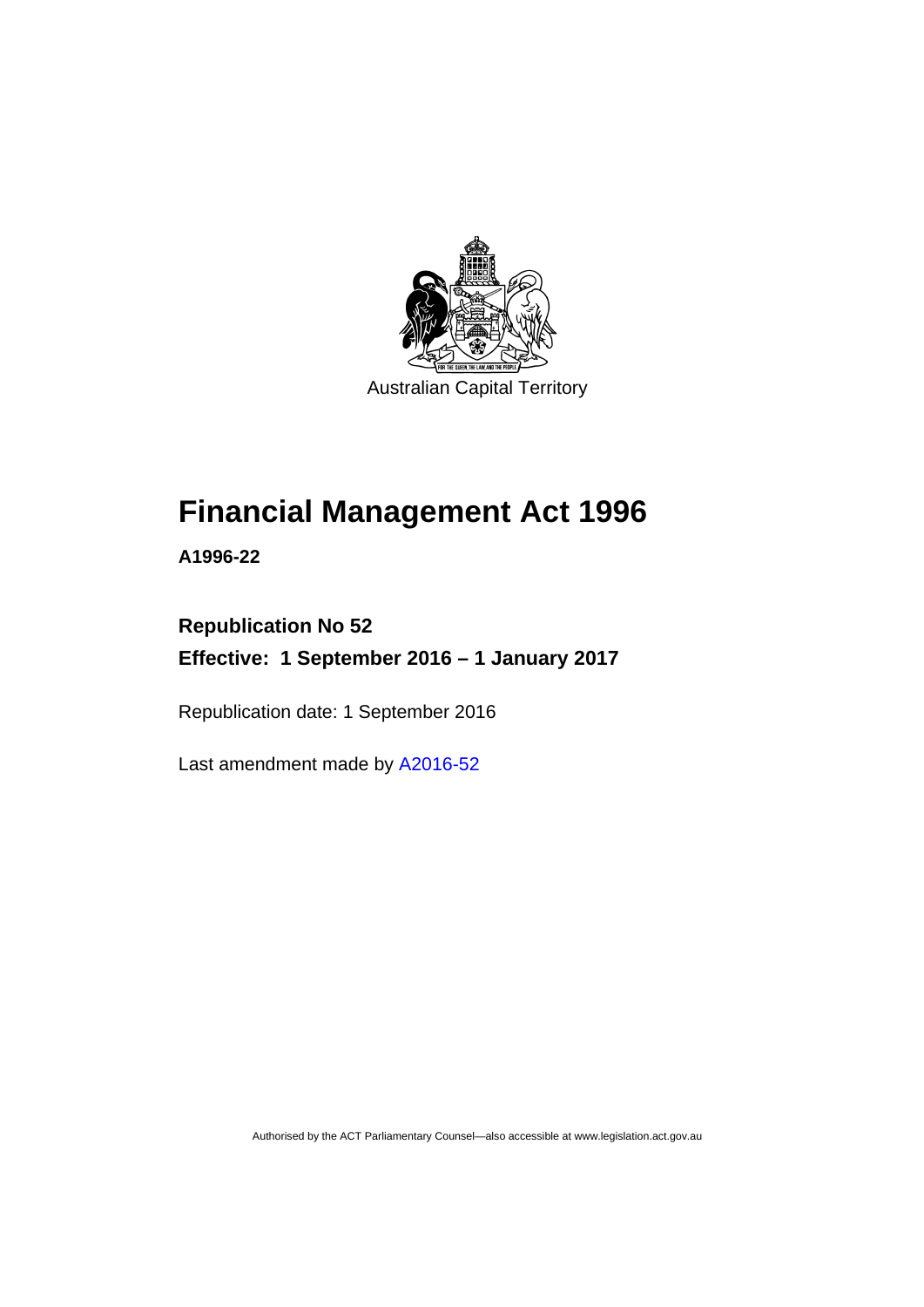#### **About this republication**

#### **The republished law**

This is a republication of the *Financial Management Act 1996* (including any amendment made under the *[Legislation Act 2001](http://www.legislation.act.gov.au/a/2001-14)*, part 11.3 (Editorial changes)) as in force on 1 September 2016*.*  It also includes any commencement, amendment, repeal or expiry affecting this republished law to 1 September 2016.

The legislation history and amendment history of the republished law are set out in endnotes 3 and 4.

#### **Kinds of republications**

The Parliamentary Counsel's Office prepares 2 kinds of republications of ACT laws (see the ACT legislation register at [www.legislation.act.gov.au](http://www.legislation.act.gov.au/)):

- authorised republications to which the *[Legislation Act 2001](http://www.legislation.act.gov.au/a/2001-14)* applies
- unauthorised republications.

The status of this republication appears on the bottom of each page.

#### **Editorial changes**

The *[Legislation Act 2001](http://www.legislation.act.gov.au/a/2001-14)*, part 11.3 authorises the Parliamentary Counsel to make editorial amendments and other changes of a formal nature when preparing a law for republication. Editorial changes do not change the effect of the law, but have effect as if they had been made by an Act commencing on the republication date (see *[Legislation Act 2001](http://www.legislation.act.gov.au/a/2001-14)*, s 115 and s 117). The changes are made if the Parliamentary Counsel considers they are desirable to bring the law into line, or more closely into line, with current legislative drafting practice.

This republication does not include amendments made under part 11.3 (see endnote 1).

#### **Uncommenced provisions and amendments**

If a provision of the republished law has not commenced, the symbol  $\mathbf{U}$  appears immediately before the provision heading. Any uncommenced amendments that affect this republished law are accessible on the ACT legislation register [\(www.legislation.act.gov.au\)](http://www.legislation.act.gov.au/). For more information, see the home page for this law on the register.

#### **Modifications**

If a provision of the republished law is affected by a current modification, the symbol  $\mathbf{M}$ appears immediately before the provision heading. The text of the modifying provision appears in the endnotes. For the legal status of modifications, see the *[Legislation Act 2001](http://www.legislation.act.gov.au/a/2001-14)*, section 95.

#### **Penalties**

At the republication date, the value of a penalty unit for an offence against this law is \$150 for an individual and \$750 for a corporation (see *[Legislation Act 2001](http://www.legislation.act.gov.au/a/2001-14)*, s 133).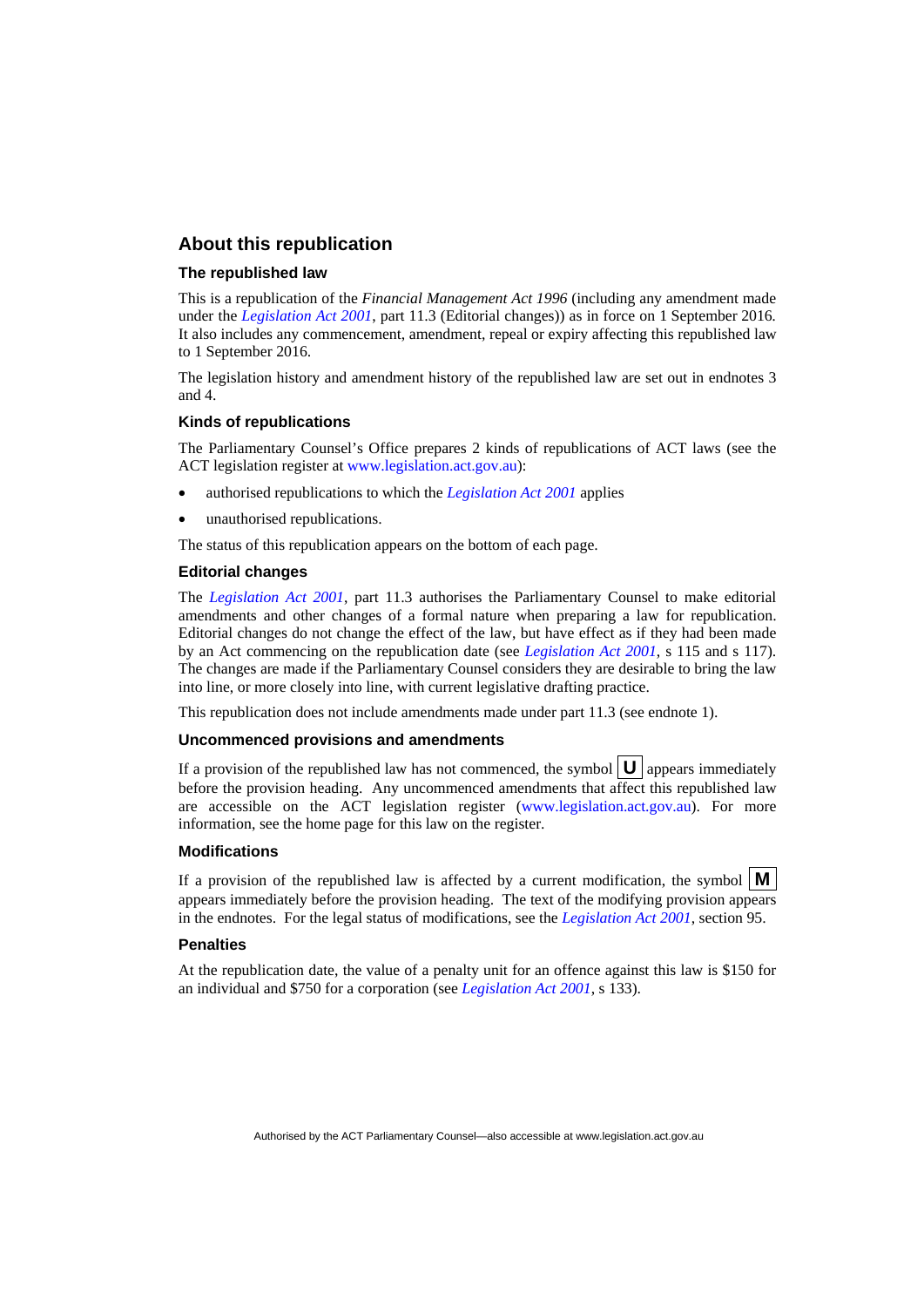

# **Financial Management Act 1996**

# **Contents**

|                     |                                                                                              | Page       |
|---------------------|----------------------------------------------------------------------------------------------|------------|
| Part 1              | Preliminary                                                                                  |            |
| 1                   | Name of Act                                                                                  | 2          |
| 2                   | Act subject to Territory Superannuation Provision Protection Act                             | 2          |
| 3                   | Dictionary                                                                                   | 2          |
| 3A                  | <b>Notes</b>                                                                                 | 2          |
| 3В                  | Declaration that certain bodies are not territory authorities for Act                        | 3          |
| 4                   | Application of pts 2 to 5—Office of the Legislative Assembly and<br>officers of the Assembly | 3          |
| Part 2              | <b>Budget management</b>                                                                     |            |
| <b>Division 2.1</b> | <b>Appropriations and budgets</b>                                                            |            |
| 5                   | Timing of first Appropriation Bill for financial year                                        | 5          |
| 6                   | Necessity for appropriation                                                                  | 5          |
| $\overline{7}$      | Payments authorised on lapse of appropriation                                                | 5          |
| 7A                  | Temporary advance for new purpose or new entity                                              | 6          |
| <b>R52</b>          | Financial Management Act 1996                                                                | contents 1 |
| 01/09/16            | Effective: 01/09/16-01/01/17                                                                 |            |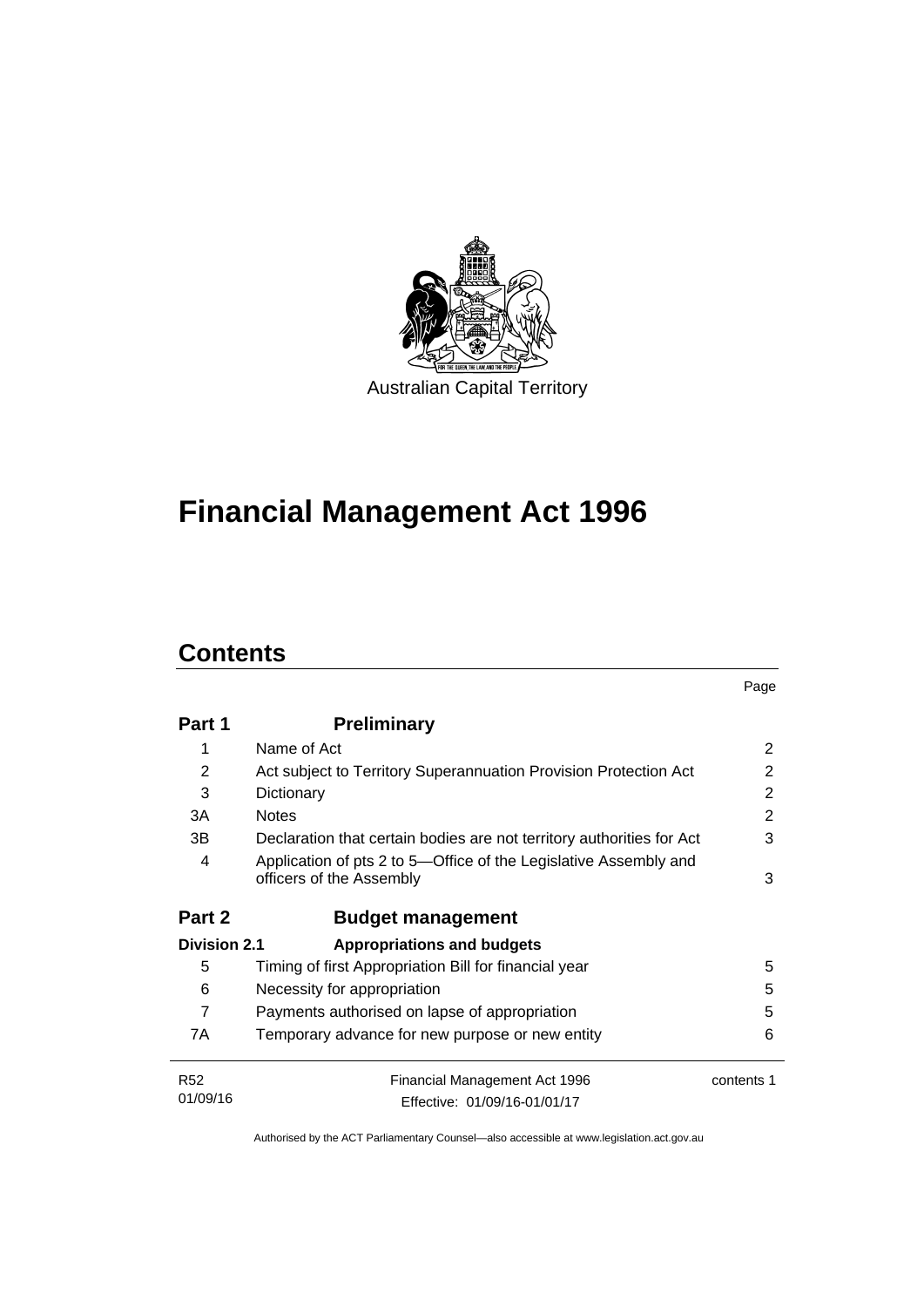#### **Contents**

|      |                                                                                | Page |
|------|--------------------------------------------------------------------------------|------|
| 8    | Form of appropriations                                                         | 7    |
| 9    | Net controlled recurrent payments                                              | 8    |
| 9Α   | Net appropriations for capital injections                                      | 9    |
| 9B   | Appropriations for payments on behalf of Territory to be net<br>appropriations | 9    |
| 10   | <b>Budget papers</b>                                                           | 9    |
| 11   | <b>Territory budgets</b>                                                       | 10   |
| 11A  | Financial policy objectives and strategies statement                           | 13   |
| 12   | Directorate budgets                                                            | 14   |
| 12AA | Territory authority budgets                                                    | 15   |
| 12A  | Territory-owned corporation budgets                                            | 16   |
| 13   | Supplementary budget papers                                                    | 17   |
| 13A  | Amendment of budgets for supplementary appropriation                           | 18   |
| 14   | Transfer of funds between appropriations                                       | 19   |
| 14A  | Transfer of funds from capital injection appropriation to other                |      |
|      | appropriations                                                                 | 19   |
| 14B  | Transfer of funds from other appropriations to capital injection               |      |
|      | appropriation                                                                  | 20   |
| 15A  | Reclassification of certain appropriations                                     | 21   |
| 16   | Transfer of functions to another entity                                        | 22   |
| 16A  | Appropriation for accrued employee entitlements                                | 22   |
| 16B  | Rollover of undisbursed appropriation                                          | 23   |
| 17   | Variation of appropriations for Commonwealth grants                            | 24   |
| 17A  | Variations of appropriations for certain payments to Commonwealth              | 25   |
| 18   | Treasurer's advance                                                            | 26   |
| 18A  | Treasurer's advance—payment pending supplementary appropriation                | 27   |
| 18B  | Treasurer's advance-reduction of amounts                                       | 28   |
| 18C  | Assembly to be told about Treasurer's advance                                  | 28   |
| 19   | Refunds of payments made without liability                                     | 29   |
| 19A  | Payments for Territory GST liabilities                                         | 30   |
| 19AA | Payments for Territory GST administration costs                                | 30   |
| 19B  | Authorisation of appropriation for certain Commonwealth grants                 | 31   |
| 19C  | Amendment of capital injection conditions                                      | 32   |
| 19D  | Amendment of performance criteria                                              | 32   |
| 20   | Recommended appropriation for Office of the Legislative Assembly               | 34   |
|      |                                                                                |      |

contents 2 Financial Management Act 1996 Effective: 01/09/16-01/01/17

R52 01/09/16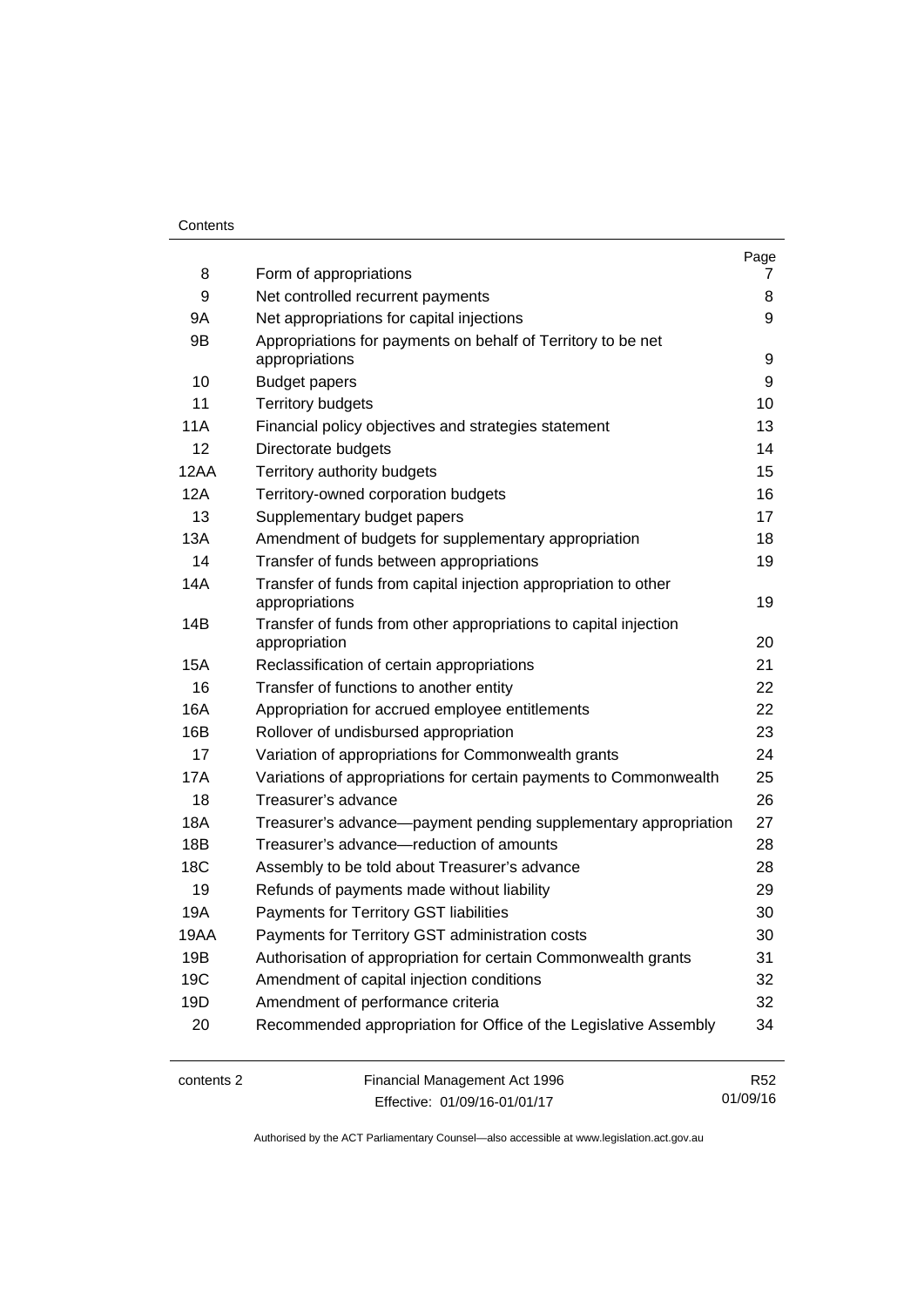| 20AA                | Appropriation for Office of the Legislative Assembly                            | Page<br>35 |
|---------------------|---------------------------------------------------------------------------------|------------|
| 20AB                | Recommended appropriation for officers of the Assembly                          | 35         |
| 20AC                | Appropriation for officers of the Assembly                                      | 36         |
| <b>Division 2.2</b> | <b>Budget reviews and pre-election updates</b>                                  |            |
| 20A                 | <b>Budget review</b>                                                            | 36         |
| 20B                 | Purpose and contents of budget review                                           | 37         |
| 20C                 | Pre-election budget update                                                      | 38         |
| 20D                 | Purpose and contents of pre-election budget update                              | 38         |
| Part 3              | <b>Financial reports</b>                                                        |            |
| <b>Division 3.1</b> | <b>Financial reports of the Territory</b>                                       |            |
| 21                  | Meaning of the Territory in div 3.1                                             | 41         |
| 22                  | Annual financial statements of the Territory                                    | 41         |
| 23                  | Responsibility for annual financial statements                                  | 41         |
| 24                  | Audit of annual financial statements                                            | 42         |
| 25                  | Presentation of annual financial statements to Legislative Assembly             | 43         |
| 26                  | Periodic financial statements                                                   | 43         |
| <b>Division 3.2</b> | Financial reports and performance statements of<br>directorates                 |            |
| 27                  | Annual financial statements of directorates                                     | 44         |
| 28                  | Responsibility for annual financial statements of directorates                  | 45         |
| 29                  | Audit of financial statements of directorates                                   | 46         |
| 30                  | Directorate annual financial statements to be included in annual<br>reports etc | 46         |
| 30A                 | Statements of performance of directorates                                       | 46         |
| 30 <sub>B</sub>     | Responsibility for directorate statements of performance                        | 47         |
| 30C                 | Scrutiny of directorate statements of performance                               | 48         |
| 30D                 | Directorate statements of performance to be included in annual reports<br>etc   | 48         |
| 30E                 | Half-yearly directorate performance reports                                     | 48         |
| <b>Division 3.3</b> | <b>Capital works reports</b>                                                    |            |
| 30F                 | Capital works report of Territory                                               | 49         |

contents 3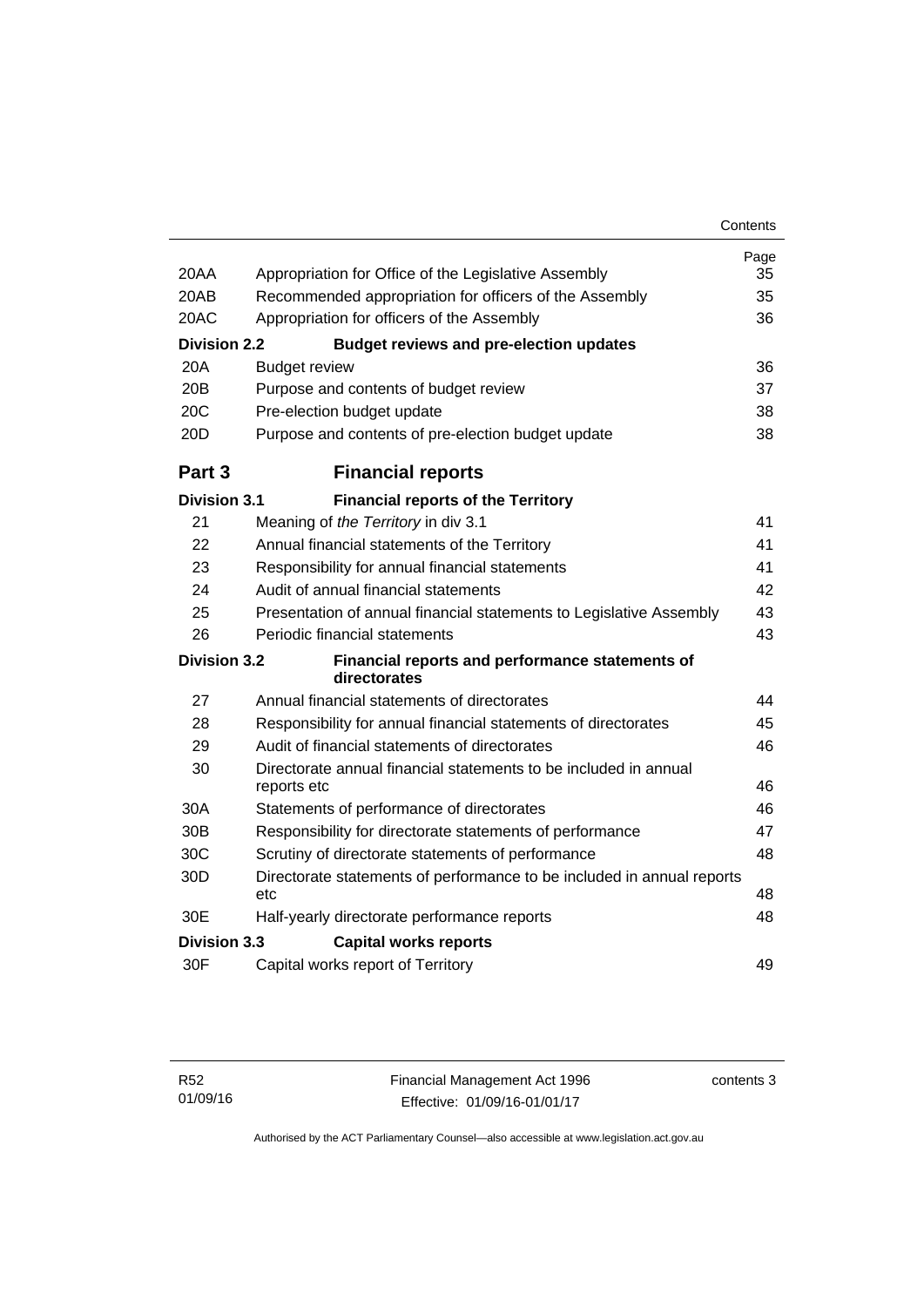|            |                                                                                      | Page       |
|------------|--------------------------------------------------------------------------------------|------------|
| Part 4     | <b>Financial management responsibilities of</b><br>directors-general of directorates |            |
| 31         | Responsibilities of directors-general of directorates                                | 51         |
| 31A        | Directors-general may enter into contracts etc                                       | 53         |
| Part 5     | <b>Banking and investment</b>                                                        |            |
| 32         | Agreement for the conduct of banking for Territory                                   | 54         |
| 33         | Territory banking account                                                            | 54         |
| 34         | Directorate banking accounts                                                         | 54         |
| 34A        | Transfer of directorate banking account                                              | 55         |
| 34B        | End of year balances of directorate banking accounts                                 | 56         |
| 35         | Payments into banking accounts                                                       | 56         |
| 36         | Transfer following change in directorate responsibilities                            | 57         |
| 36A        | Transfers from directorate banking accounts to territory banking<br>account          | 57         |
| 37         | Payments from territory banking account                                              | 57         |
| 37A        | Payments into territory banking account                                              | 58         |
| 38         | Investment of certain public money                                                   | 58         |
| Part 6     | <b>Borrowing and guarantees</b>                                                      |            |
| 39         | Power of Territory to borrow                                                         | 61         |
| 40         | Treasurer may borrow on behalf of Territory                                          | 61         |
| 41         | Power of territory authorities to borrow                                             | 61         |
| 42         | Borrowings by territory authorities to be approved                                   | 61         |
| 43         | Territory authorities may give security                                              | 62         |
| 44         | Power to approve borrowings not delegable                                            | 62         |
| 45         | Loans to be paid into territory banking account                                      | 62         |
| 46         | Payments by Treasurer                                                                | 62         |
| 47         | <b>Guarantees by Territory</b>                                                       | 62         |
| Part 7     | <b>Trust money</b>                                                                   |            |
| 49         | Identity of trust money                                                              | 64         |
| 50         | Administration of trust money                                                        | 64         |
| 51         | Directorate trust banking accounts                                                   | 64         |
| 51A        | Transfer of directorate trust banking accounts                                       | 65         |
| contents 4 | Financial Management Act 1996                                                        | <b>R52</b> |
|            | Effective: 01/09/16-01/01/17                                                         | 01/09/16   |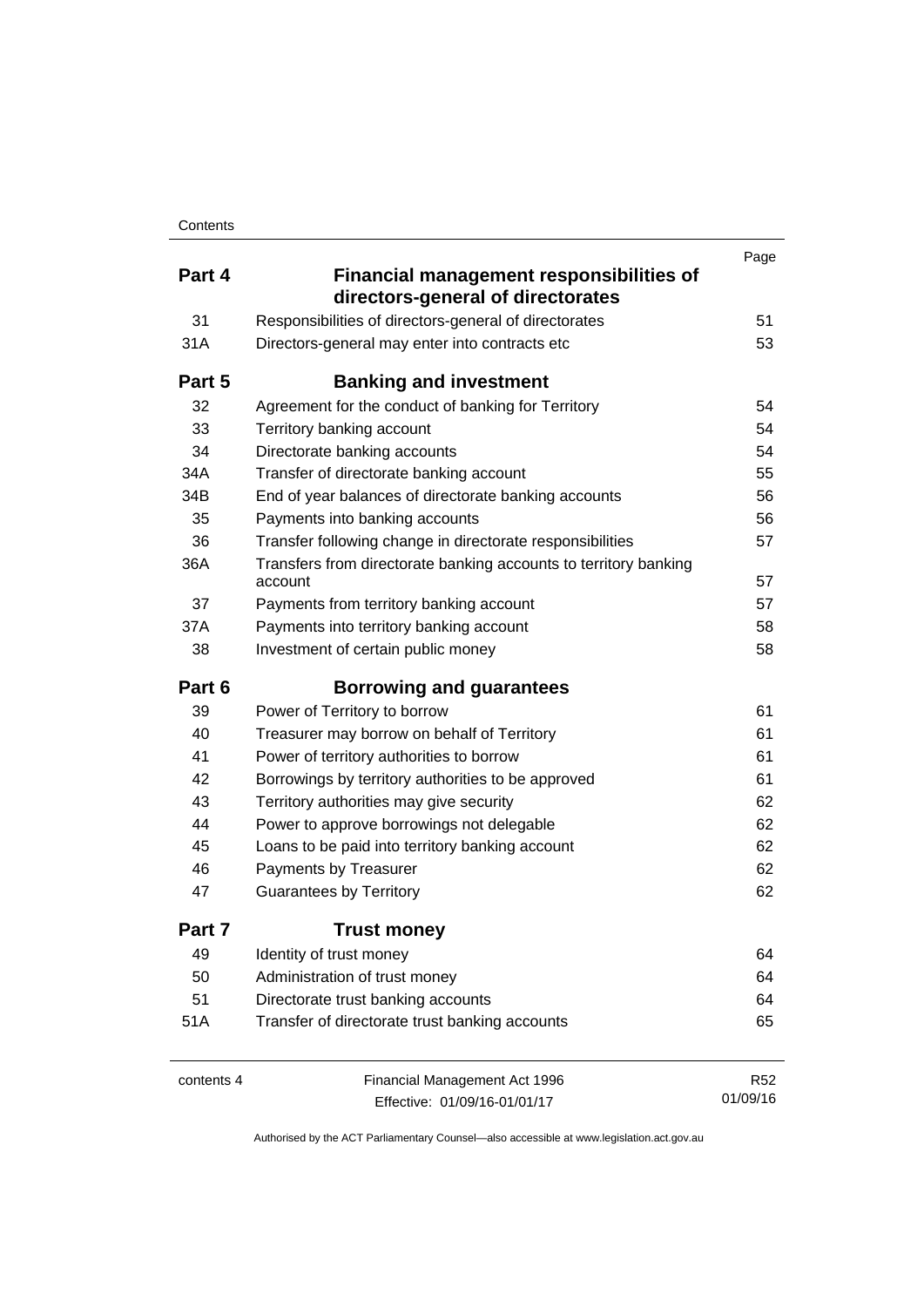| Contents |
|----------|
|----------|

| R52<br>01/09/16     | Financial Management Act 1996<br>Effective: 01/09/16-01/01/17                                | contents 5 |
|---------------------|----------------------------------------------------------------------------------------------|------------|
| 73                  | Nature of relevant territory authorities                                                     | 85         |
| 72                  | Definitions-pt 9                                                                             | 84         |
| <b>Division 9.1</b> | Definitions and important concepts                                                           |            |
| Part 9              | <b>Governance of territory authorities</b>                                                   |            |
| 71                  | Territory authority statements of performance to be included in annual<br>reports etc        | 83         |
| 70                  | Scrutiny of territory authority statements of performance                                    | 83         |
| 69                  | Responsibility for territory authority statements of performance                             | 82         |
| 68                  | Statements of performance of territory authorities                                           | 81         |
| 67                  | Treasurer may require interim financial statements etc for territory<br>authorities          | 81         |
| 66                  | Annual financial statements of territory authorities to be included in<br>annual reports etc | 80         |
| 65                  | Audit of annual financial statements of territory authorities                                | 80         |
| 64                  | Responsibility for annual financial statements of territory authorities                      | 79         |
| 63                  | Annual financial statements of territory authorities                                         | 78         |
| 62                  | Presentation of statements of intent of territory authorities                                | 78         |
| 61                  | Territory authority statements of intent                                                     | 75         |
| 60                  | Guarantees by territory authorities                                                          | 75         |
| 59                  | Borrowing by territory authorities                                                           | 74         |
| 58                  | Investment by territory authorities                                                          | 73         |
| 57                  | Banking accounts of territory authorities                                                    | 72         |
| 56                  | Responsibilities of governing boards of territory authorities                                | 71         |
| 55                  | Responsibilities of chief executive officers of territory authorities                        | 69         |
| 54                  | Application-pt 8                                                                             | 69         |
| Part 8              | <b>Financial provisions for territory authorities</b>                                        |            |
| 53C                 | Applications for review                                                                      | 68         |
| 53B                 | Reviewable decision notices                                                                  | 68         |
| 53A                 | Unclaimed trust money                                                                        | 66         |
| 53                  | Investment of trust money                                                                    | 66         |
| 52                  | Transfers between trust banking account and territory banking account                        | 66         |
| 51C                 | Transfers between trust banking accounts-investment                                          | 66         |
| 51B                 | Transfers between trust banking accounts-changes in directorate<br>responsibilities          | 65         |
|                     |                                                                                              | Page       |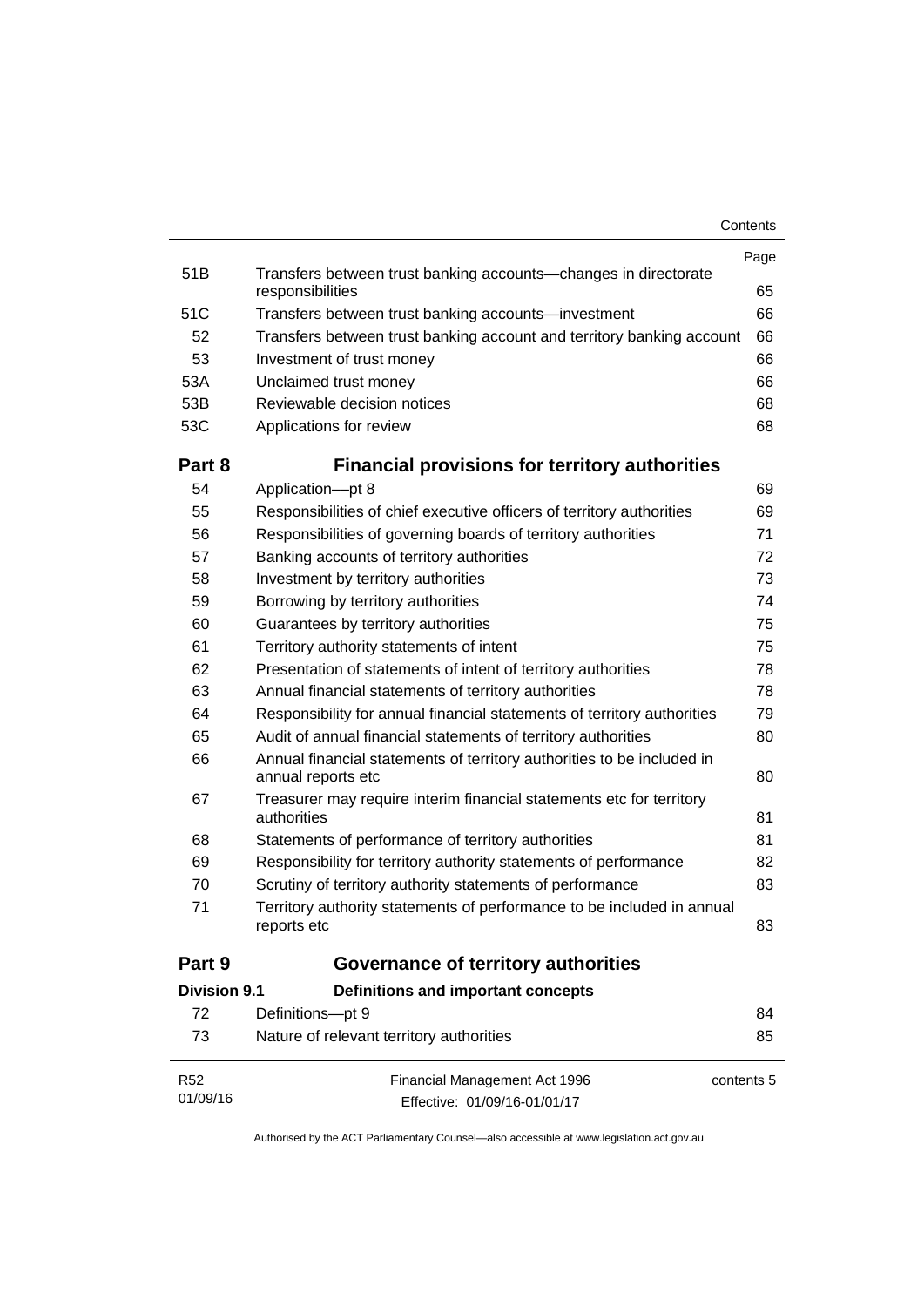| 74                  | Powers of territory authorities generally                               | Page<br>86 |
|---------------------|-------------------------------------------------------------------------|------------|
| 75                  | Execution of documents and assumptions people dealing with relevant     |            |
|                     | territory authority may make                                            | 87         |
| 76                  | Governing board of territory authority                                  | 88         |
| 77                  | Role of governing board                                                 | 88         |
| <b>Division 9.2</b> | Governing board member appointments                                     |            |
| 78                  | Appointment of governing board members generally                        | 89         |
| 79                  | Appointment of chair and deputy chair                                   | 90         |
| 80                  | Appointment of CEO of authority with governing board                    | 91         |
| 81                  | Ending board member appointments                                        | 92         |
| <b>Division 9.3</b> | <b>Functions of governing board members</b>                             |            |
| 82                  | Chair's functions                                                       | 94         |
| 83                  | Deputy chair's functions                                                | 94         |
| 84                  | <b>CEO's functions</b>                                                  | 94         |
| 85                  | Honesty, care and diligence of governing board members                  | 95         |
| 86                  | Conflicts of interest by governing board members                        | 95         |
| 87                  | Agenda to require disclosure of interest item                           | 96         |
| 88                  | Disclosure of interests by governing board members                      | 96         |
| 89                  | Reporting of disclosed governing board interests to Minister            | 98         |
| 90                  | Protection of governing board members from liability                    | 99         |
| 91                  | Indemnification and exemption of governing board members                | 99         |
| 92                  | Compensation for exercise of functions etc                              | 100        |
| <b>Division 9.4</b> | <b>Governing board meetings</b>                                         |            |
| 93                  | Time and place of governing board meetings                              | 101        |
| 94                  | Presiding member at governing board meetings                            | 101        |
| 95                  | Quorum at governing board meetings                                      | 101        |
| 96                  | Voting at governing board meetings                                      | 102        |
| 97                  | Conduct of governing board meetings etc                                 | 102        |
| <b>Division 9.5</b> | Requirements and obligations for territory authorities                  |            |
| 98                  | Limitations on authorities forming corporations etc                     | 103        |
| 99                  | Limitations on authorities taking part in joint ventures and trusts     | 104        |
| 100                 | Corporations, joint ventures and trusts in which authority has interest | 105        |
| 101                 | Obligation of authorities to tell Minister about significant events     | 105        |
| 102                 | Ministerial directions to authorities about financial etc statements    | 106        |
| contents 6          | Financial Management Act 1996                                           | <b>R52</b> |

Effective: 01/09/16-01/01/17

01/09/16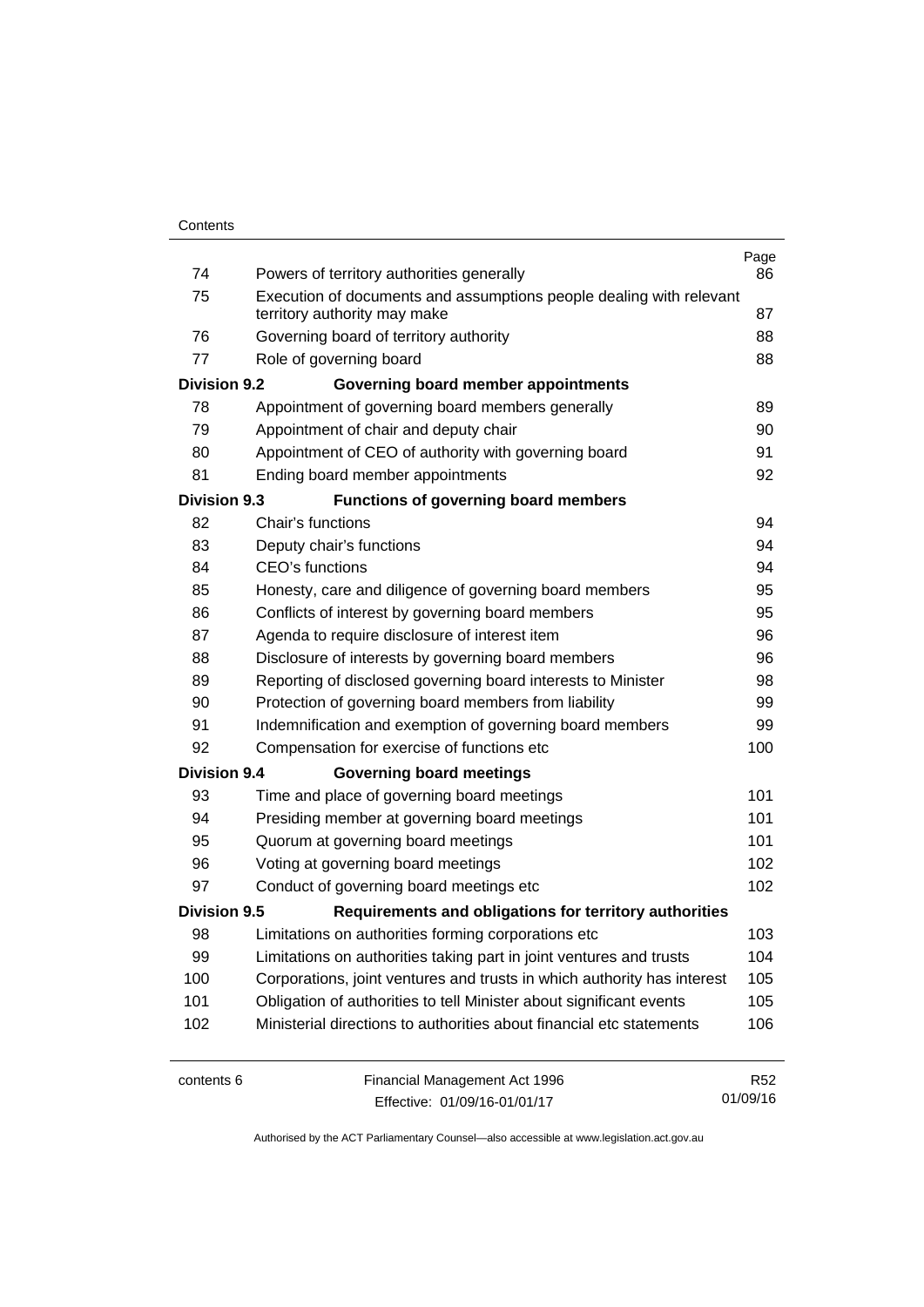|                     |                                                                                                   | Contents   |
|---------------------|---------------------------------------------------------------------------------------------------|------------|
|                     |                                                                                                   | Page       |
| 103                 | Application of government policies to authorities                                                 | 107        |
| <b>Division 9.6</b> | <b>Restructuring of territory authorities</b>                                                     |            |
| 104                 | Purpose of div 9.6                                                                                | 108        |
| 105                 | What territory authorities does div 9.6 apply to?                                                 | 108        |
| 106                 | Responsible Minister may direct div 9.6 authority to sell or transfer<br>assets                   | 108        |
| 107                 | Transfer of assets by declaration-div 9.6 authorities                                             | 109        |
| 108                 | Transfer of contractual rights and liabilities by declaration-div 9.6<br>authorities              | 110        |
| 109                 | Transfer of liabilities by declaration-div 9.6 authorities                                        | 111        |
| 110                 | Assistance given by authorities for div 9.6                                                       | 112        |
| 111                 | Assistance given by governing board members for div 9.6                                           | 113        |
| 112                 | Use of information by Territory and div 9.6 authorities                                           | 114        |
| 113                 | Contracts relating to the protection of information-responsible<br>Minister for div 9.6 authority | 115        |
| 114                 | Contracts relating to the protection of information-div 9.6 authority                             | 115        |
| 115                 | Transfer of pending proceedings-div 9.6 authorities                                               | 116        |
| 116                 | Proceedings and evidence-div 9.6 authorities                                                      | 116        |
| 117                 | Operation of div 9.6 not breach of contract etc                                                   | 117        |
| 118                 | Transfer of assets etc not otherwise disposed of-div 9.6 authorities                              | 118        |
| 119                 | Annual reports etc for div 9.6 authorities                                                        | 119        |
| <b>Division 9.7</b> | Additional provisions for restructuring of certain<br>territory authorities                       |            |
| 120                 | What territory authorities does div 9.7 apply to?                                                 | 121        |
| 121                 | Definitions-div 9.7                                                                               | 121        |
| 122                 | Vesting of assets, rights and liabilities-div 9.7 authorities                                     | 122        |
| 123                 | Proceedings and evidence-div 9.7 authorities                                                      | 122        |
| 124                 | Annual reports and financial statements for div 9.7 authorities                                   | 123        |
| 125                 | References to div 9.7 authority                                                                   | 125        |
| Part 10             | <b>Miscellaneous</b>                                                                              |            |
| 130                 | Act of grace payments                                                                             | 126        |
| 131                 | Waiver of debts etc                                                                               | 127        |
| 132                 | Payments in relation to deceased estates                                                          | 128        |
| 133                 | Guideline-making power                                                                            | 129        |
| R <sub>52</sub>     | Financial Management Act 1996                                                                     | contents 7 |

Effective: 01/09/16-01/01/17

01/09/16

contents 7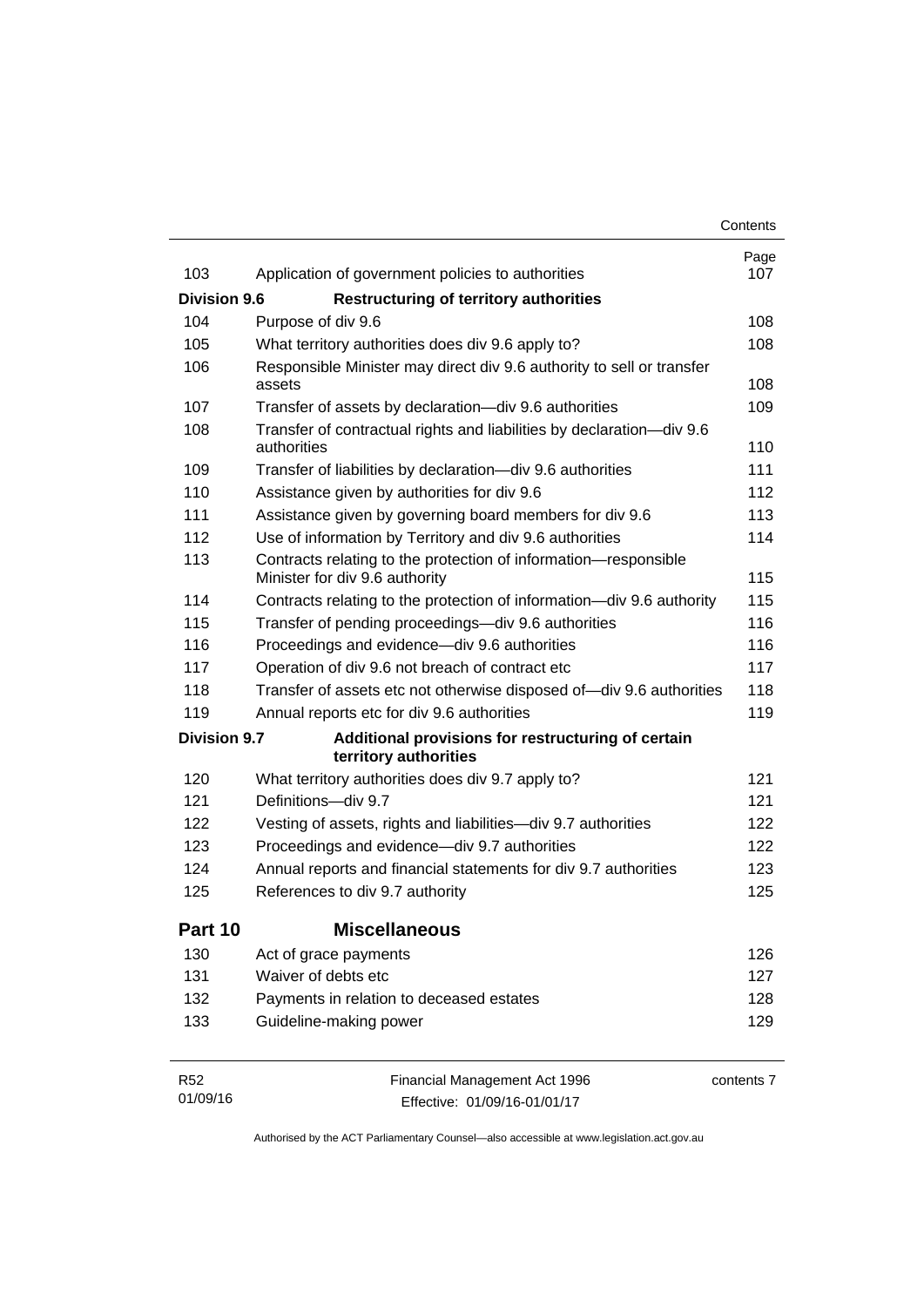| 134               | Regulation-making power                                                   | Page<br>129 |
|-------------------|---------------------------------------------------------------------------|-------------|
| Part 30           | <b>Transitional—Exhibition Park Corporation</b><br><b>Repeal Act 2014</b> |             |
| 300               | Disapplication of Legislation Act, s 84                                   | 130         |
| 301               | Third-party rights and interests in corporation land                      | 130         |
| 302               | Registration of changes in ownership of certain assets                    | 131         |
| 303               | Operation of pt 30 not breach of contract etc.                            | 132         |
| 304               | <b>Transitional regulations</b>                                           | 132         |
| 305               | Expiry-pt 30                                                              | 133         |
| <b>Dictionary</b> |                                                                           | 134         |
| <b>Endnotes</b>   |                                                                           |             |

#### **[Endnotes](#page-151-0)**

|   | About the endnotes     | 142 |
|---|------------------------|-----|
| 2 | Abbreviation key       | 142 |
| 3 | Legislation history    | 143 |
| 4 | Amendment history      | 152 |
| 5 | Earlier republications | 173 |
|   |                        |     |

contents 8 Financial Management Act 1996 Effective: 01/09/16-01/01/17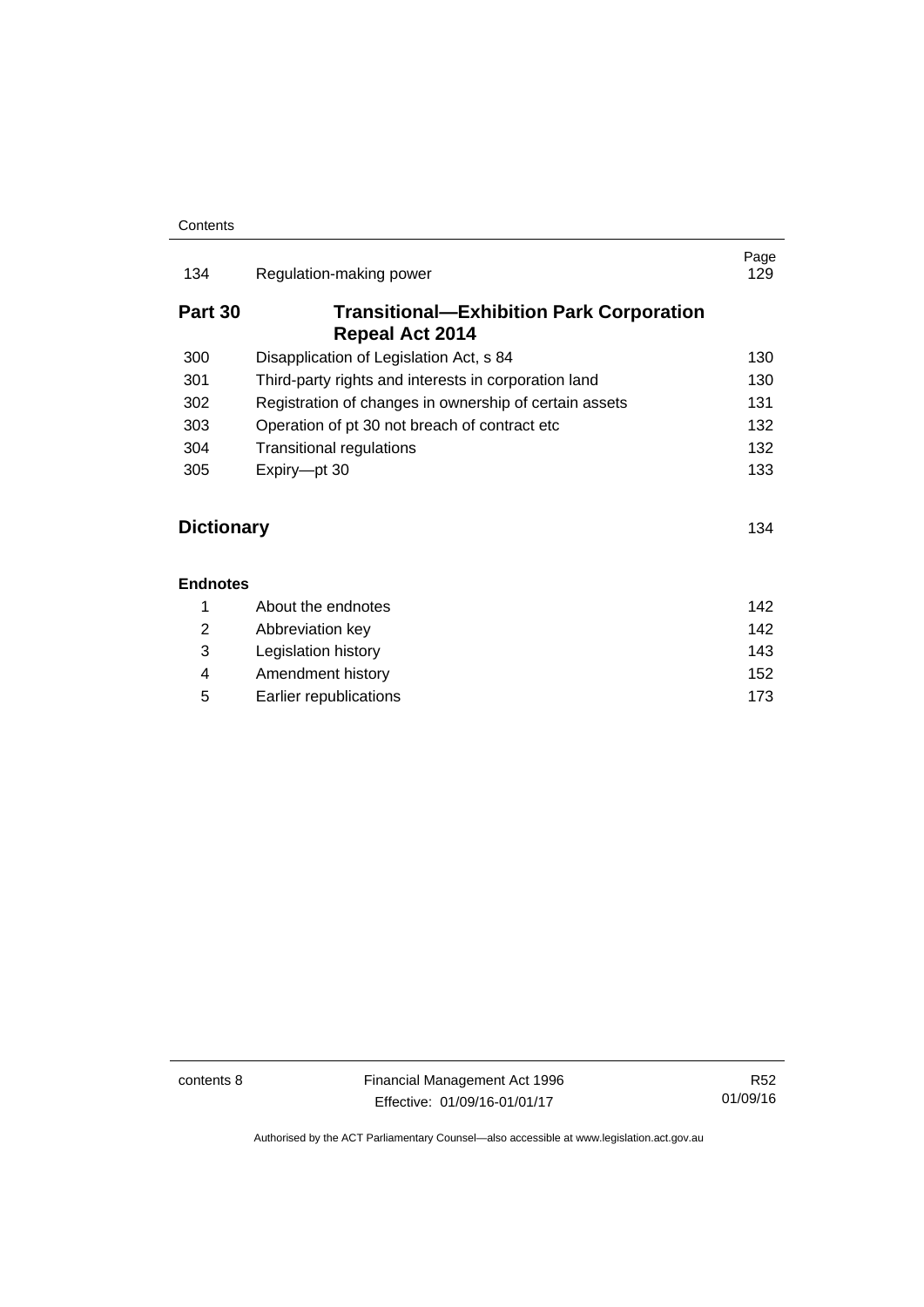

# **Financial Management Act 1996**

An Act to provide for the financial management of the government of the Territory, to provide for the scrutiny of that management by the Legislative Assembly, to specify financial reporting requirements for the government of the Territory, and for related purposes

R52 01/09/16

l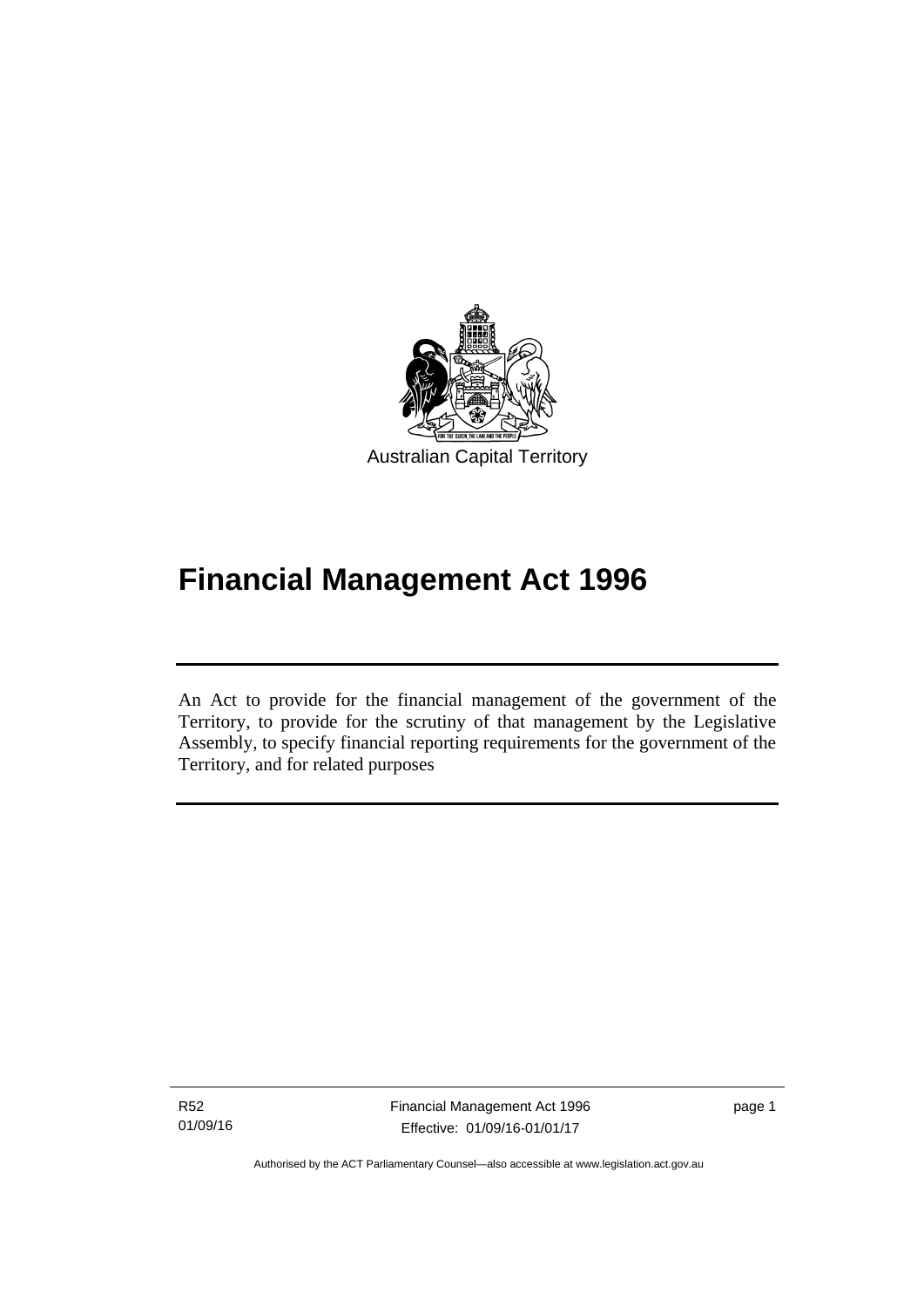#### Part 1 **Preliminary**

Section 1

# <span id="page-11-0"></span>**Part 1** Preliminary

#### <span id="page-11-1"></span>**1 Name of Act**

This Act is the *Financial Management Act 1996*.

#### <span id="page-11-2"></span>**2 Act subject to Territory Superannuation Provision Protection Act**

This Act is subject to the *[Territory Superannuation Provision](http://www.legislation.act.gov.au/a/2000-21)  [Protection Act 2000](http://www.legislation.act.gov.au/a/2000-21)*.

#### <span id="page-11-3"></span>**3 Dictionary**

The dictionary at the end of this Act is part of this Act.

*Note 1* The dictionary at the end of this Act defines certain terms used in the Act, and includes references (*signpost definitions*) to other terms defined elsewhere in this Act or in other legislation.

> For example, the signpost definition '*superannuation appropriation* see the *[Territory Superannuation Provision Protection Act 2000](http://www.legislation.act.gov.au/a/2000-21)*, dictionary.' means that the term 'superannuation appropriation' is defined in that dictionary and the definition applies to this Act.

*Note 2* A definition in the dictionary (including a signpost definition) applies to the entire Act unless the definition, or another provision of the Act, provides otherwise or the contrary intention otherwise appears (see [Legislation Act,](http://www.legislation.act.gov.au/a/2001-14) s 155 and s 156).

#### <span id="page-11-4"></span>**3A Notes**

A note included in this Act is explanatory and is not part of the Act.

*Note* See the [Legislation Act,](http://www.legislation.act.gov.au/a/2001-14) s 127 (1), (4) and (5) for the legal status of notes.

R52 01/09/16

Authorised by the ACT Parliamentary Counsel—also accessible at www.legislation.act.gov.au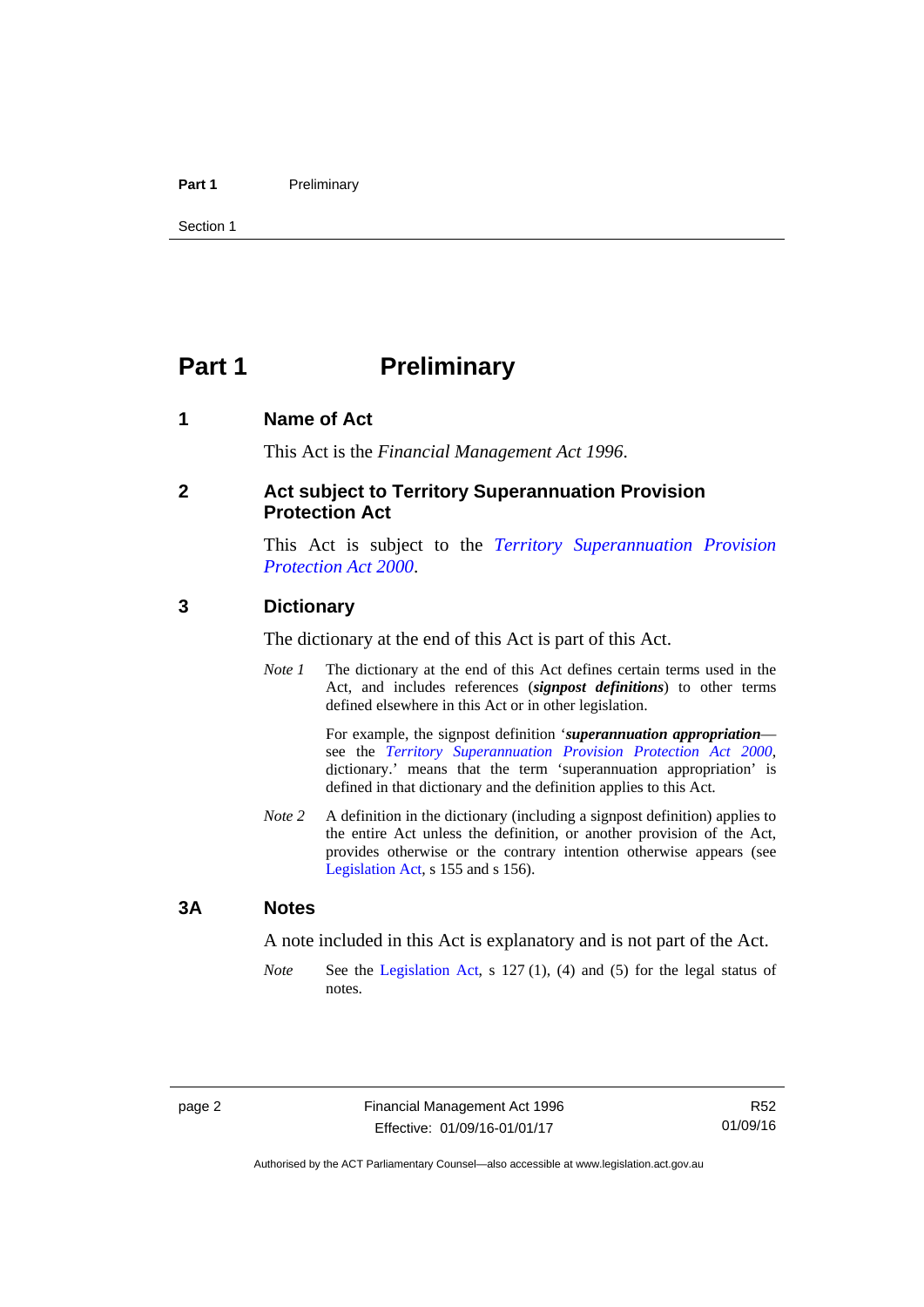### <span id="page-12-0"></span>**3B Declaration that certain bodies are not territory authorities for Act**

- (1) The Treasurer may declare that a stated body is not a territory authority for this Act or a stated provision of this Act.
- (2) A declaration is a notifiable instrument.

*Note* A notifiable instrument must be notified under the [Legislation Act](http://www.legislation.act.gov.au/a/2001-14).

## <span id="page-12-1"></span>**4 Application of pts 2 to 5—Office of the Legislative Assembly and officers of the Assembly**

- (1) Unless the contrary intention appears, the provisions of parts 2 to 5 apply to—
	- (a) the Office of the Legislative Assembly as if—
		- (i) a reference in those provisions to a directorate included a reference to the office; and
		- (ii) a reference in those provisions to the responsible Minister of a directorate were a reference to the Speaker; and
		- (iii) a reference in those provisions to the responsible director-general of a directorate included a reference to the clerk of the Legislative Assembly; and
	- (b) an officer of the Assembly as if—
		- (i) a reference in those provisions to a directorate included a reference to the officer; and
		- (ii) a reference in those provisions to the responsible Minister of a directorate were a reference to the Legislative Assembly; and
		- (iii) a reference in those provisions to the responsible director-general of a directorate included a reference to the officer.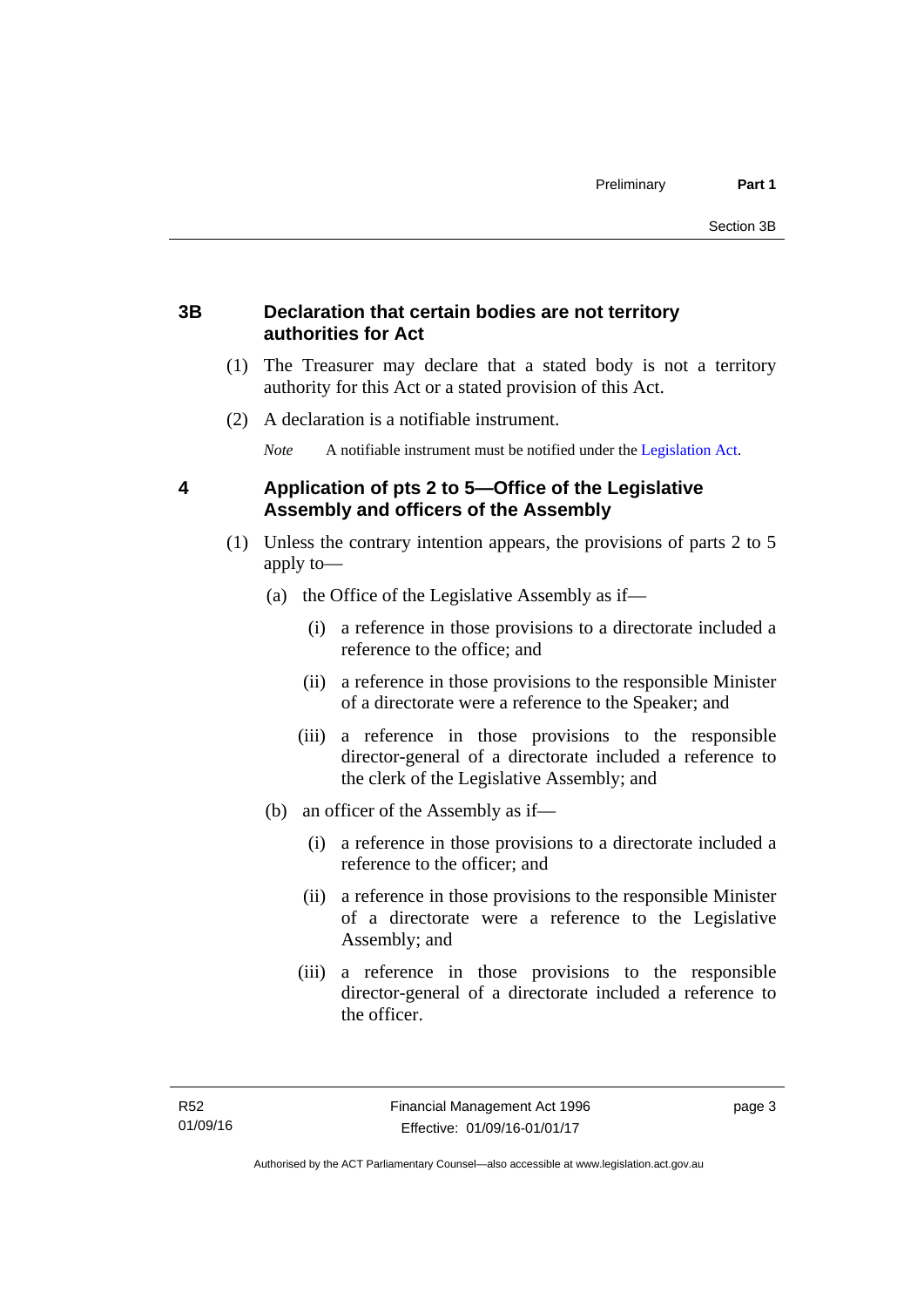- (2) Division 3.2 (Financial reports and performance statements of directorates) applies to the auditor-general as if a reference in that division to the auditor-general were a reference to the independent auditor engaged under the *[Auditor-General Act 1996](http://www.legislation.act.gov.au/a/1996-23)*, section 31 (Independent auditor).
	- *Note* Div 3.2, s 30A and s 30E do not apply to the auditor-general (see s 30A (3) and s 30E (4)).
- (3) For section 20AB and section 20AC, a reference to an *officer of the Assembly*, in relation to the electoral commissioner, includes the other members of the electoral commission.
	- *Note* The electoral commissioner is an *officer of the Assembly* (see [Legislation Act](http://www.legislation.act.gov.au/a/2001-14), dict, pt 1). All members of the electoral commission are independent officers of the Legislative Assembly (see *[Electoral](http://www.legislation.act.gov.au/a/1992-71)  [Act 1992](http://www.legislation.act.gov.au/a/1992-71)*, s 6A).

page 4 Financial Management Act 1996 Effective: 01/09/16-01/01/17

R52 01/09/16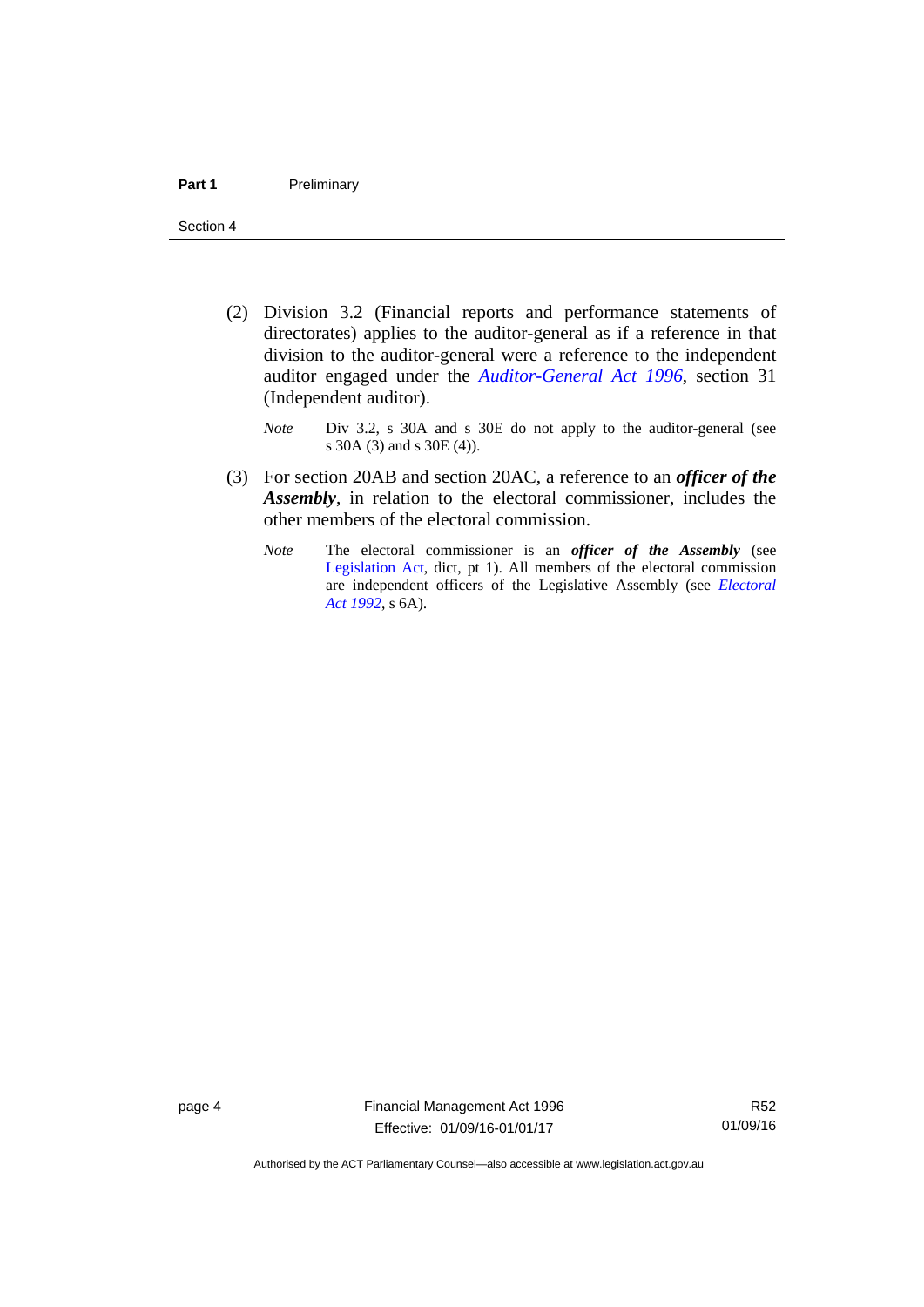# <span id="page-14-0"></span>**Part 2 Budget management**

# <span id="page-14-1"></span>**Division 2.1 Appropriations and budgets**

## <span id="page-14-2"></span>**5 Timing of first Appropriation Bill for financial year**

Except as otherwise provided by a resolution of the Legislative Assembly, the first Appropriation Bill relating to a financial year must be introduced into the Legislative Assembly not later than 3 months after the beginning of the financial year.

## <span id="page-14-3"></span> **6 Necessity for appropriation**

No payment of public money must be made otherwise than in accordance with an appropriation.

## <span id="page-14-4"></span>**7 Payments authorised on lapse of appropriation**

- (1) If, before the end of a financial year, no Act other than this Act has been passed appropriating public money to meet the requirements of the next financial year, the Treasurer may pay the amounts necessary to meet those requirements subject to the following provisions:
	- (a) the authority of the Treasurer under this section ceases on the commencement of the first Appropriation Act for the next financial year;
	- (b) on that commencement all payments made under this section for the next financial year are taken for all purposes to have been paid out of money appropriated by that Act;
	- (c) the payments made under this section for any purpose must not exceed, in total,  $\frac{1}{2}$  of the amount appropriated by Appropriation Acts for the immediately previous financial year for that purpose.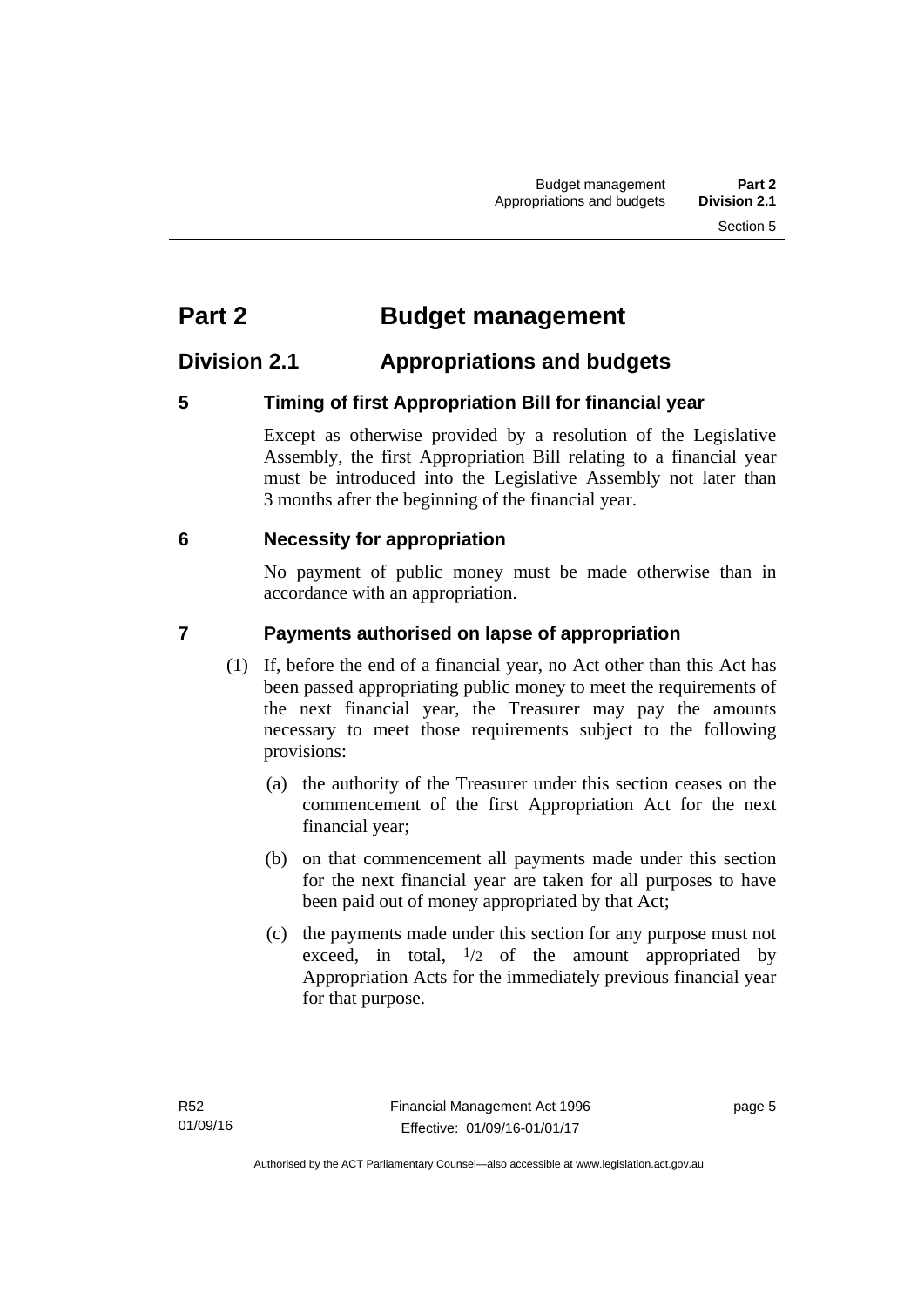(2) In this section:

*purpose* means a purpose that could reasonably be considered to be within the usual responsibilities and ordinary business of an entity.

#### <span id="page-15-0"></span>**7A Temporary advance for new purpose or new entity**

- (1) This section applies if—
	- (a) an amount is proposed to be appropriated by a bill for the first Appropriation Act for a financial year for a new purpose or a new entity; and
	- (b) the bill has not yet been passed by the Legislative Assembly.
- (2) The Treasurer may, in writing, authorise an amount (a *temporary advance*) for expenditure for the new purpose or new entity if the Treasurer is satisfied that there is an immediate requirement for the expenditure.
- (3) A temporary advance must be authorised from the amount paid by the Treasurer under section 7 for section 18 (Treasurer's advance).
- (4) The total amount of temporary advances authorised must not exceed 50% of the amount paid by the Treasurer under section 7 for section 18.
- (5) On the commencement of the first Appropriation Act for the financial year—
	- (a) the temporary advance ceases; and
	- (b) the temporary advance is taken to have been paid out of money appropriated by that Act; and
	- (c) the amount appropriated for section 18 for the financial year is taken to be restored by the amount of the temporary advance; and

R52 01/09/16

Authorised by the ACT Parliamentary Counsel—also accessible at www.legislation.act.gov.au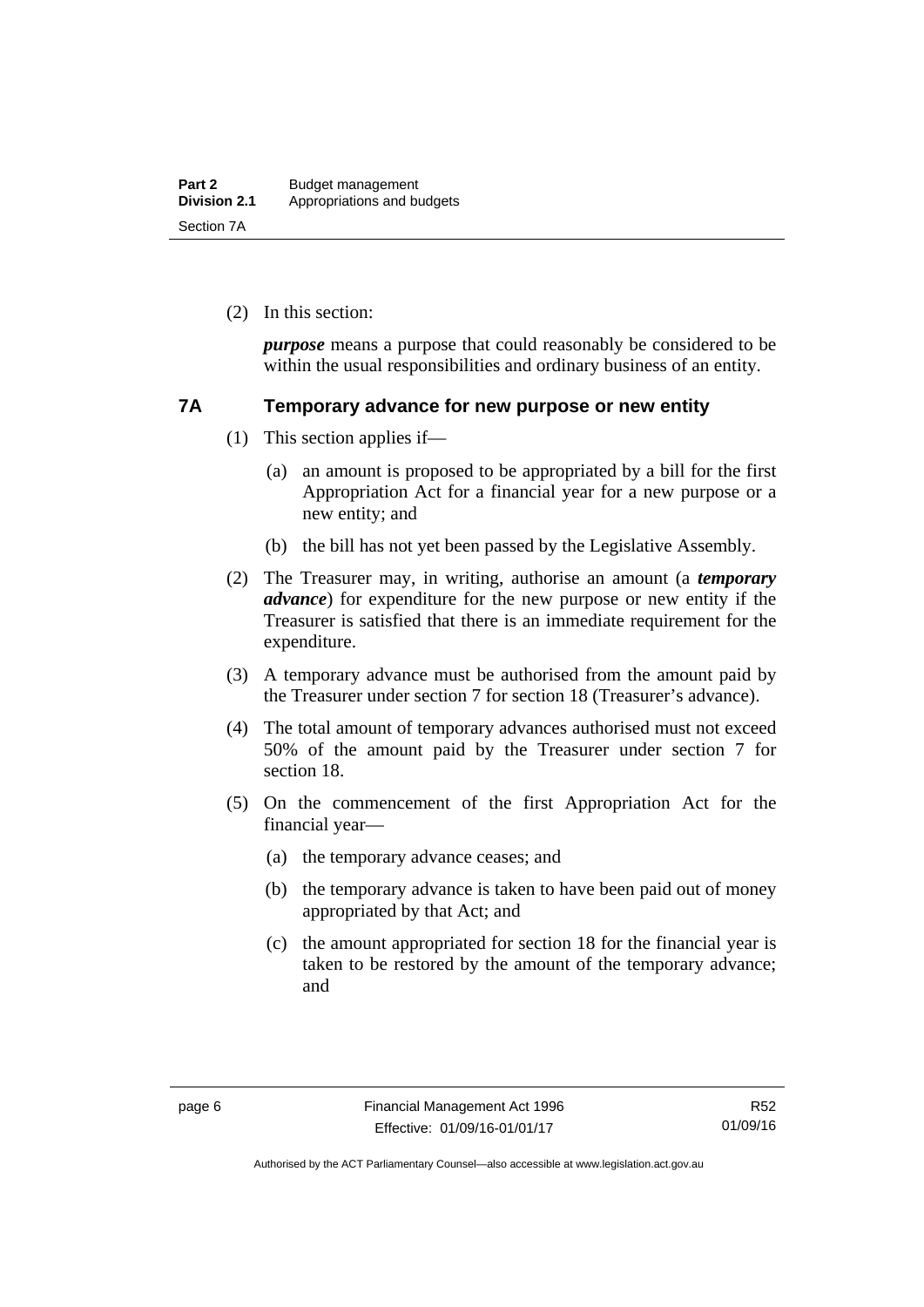- (d) if the amount proposed to be appropriated under subsection  $(1)$  (a) is not passed in that Act—the temporary advance is taken to have been authorised from the appropriation for section 18 for the financial year.
- (6) If the Treasurer authorises a temporary advance, the Treasurer must attach the authorisation to the next financial statement presented to the Legislative Assembly.
	- *Note* For the presentation of financial statements, see s 26.
- (7) In this section:

*new entity* means an entity that has a purpose not previously included, or not reasonably considered to be, within the usual responsibilities and ordinary business of another entity.

*new purpose* means a purpose other than a purpose that could reasonably be considered to be within the usual responsibilities and ordinary business of an entity.

## <span id="page-16-0"></span>**8 Form of appropriations**

- (1) An Appropriation Act may make separate appropriations in relation to each directorate for—
	- (a) any controlled recurrent payments to be provided to the directorate; and
	- (b) any capital injection to be provided to the directorate; and
	- (c) any payments to be made by the directorate on behalf of the Territory.
- (2) An Appropriation Act may make separate appropriations in relation to a territory authority or territory-owned corporation for—
	- (a) any controlled recurrent payments to be provided to the authority or corporation; and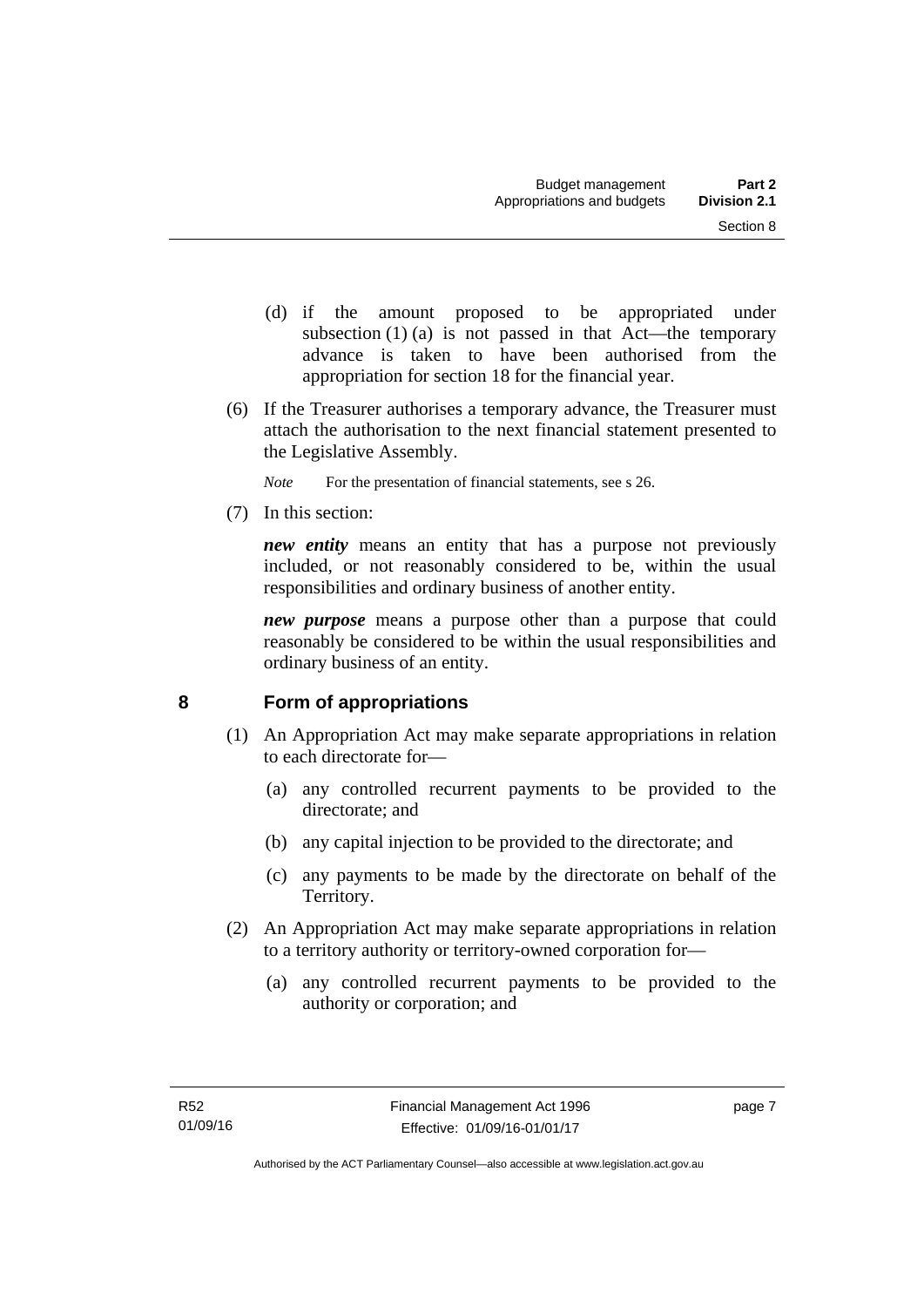- (b) any capital injection to be provided to the authority or corporation.
- (3) There must be a separate Appropriation Act for an appropriation for the Office of the Legislative Assembly.
- (4) Any appropriation for an officer of the Assembly must be contained in an Appropriation Act for an appropriation for the Office of the Legislative Assembly.

#### <span id="page-17-0"></span>**9 Net controlled recurrent payments**

- (1) An appropriation for controlled recurrent payments may be expressed to be made for net controlled recurrent payments.
- (2) Despite section 6 (Necessity for appropriation), if an appropriation for a directorate is stated to be made for net controlled recurrent payments, the directorate may apply the following in paying the expenses and liabilities of the directorate:
	- (a) the payments it is entitled to receive for providing goods and services, other than controlled recurrent payments under an Appropriation Act;
	- (b) the value of the input tax credits to which it is entitled for taxable supplies in relation to controlled recurrent payments.
- (3) If the appropriations made by an Appropriation Act for a directorate do not state an amount, or state a '0' appropriation, for controlled recurrent payments, the appropriations have effect as if they included an appropriation for controlled recurrent payments for the directorate at no net cost to the Territory.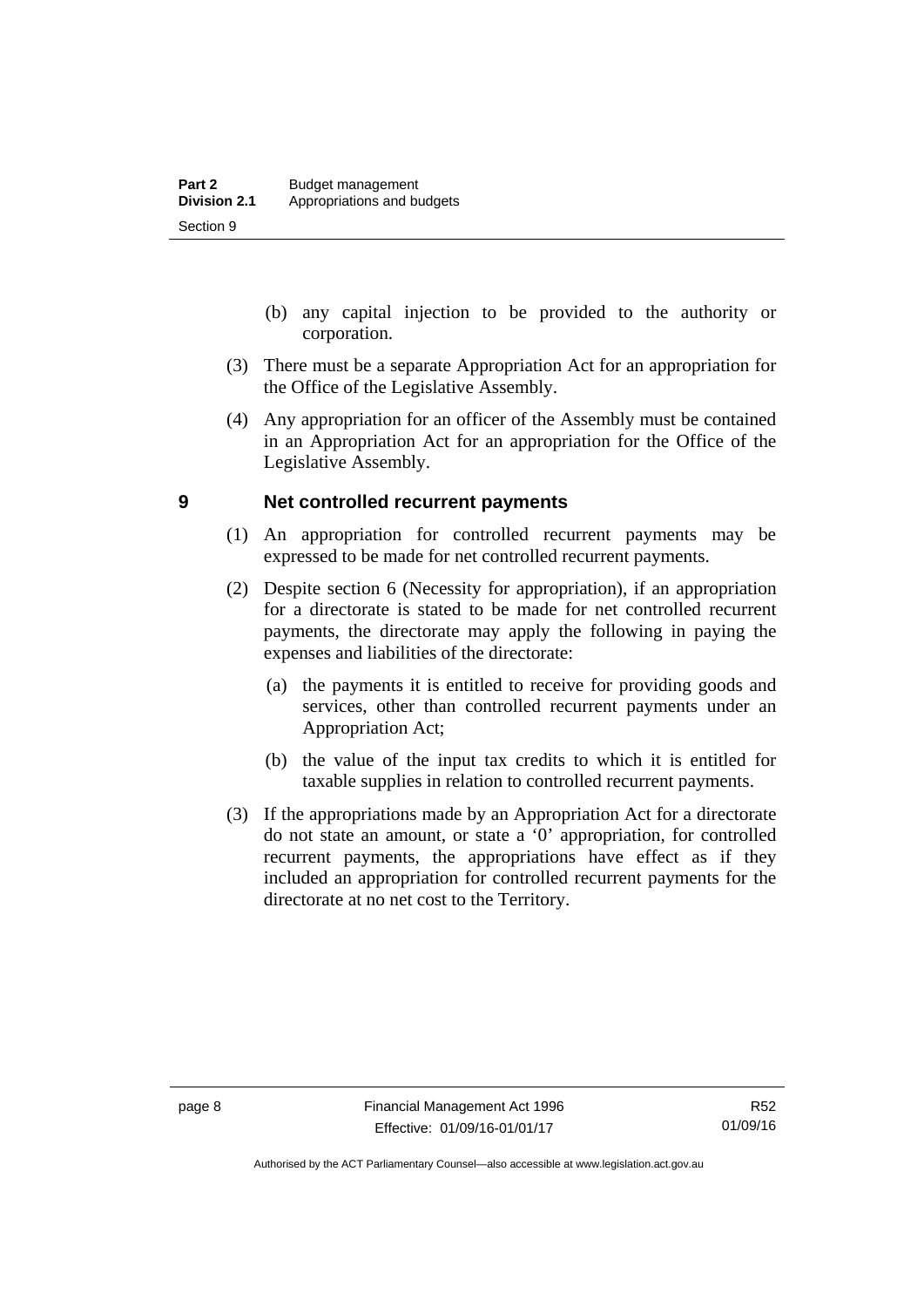# <span id="page-18-0"></span>**9A Net appropriations for capital injections**

- (1) An appropriation for a capital injection may be stated to be made for, or partly for, the net cost of purchasing or developing assets.
- (2) Despite section 6, if an appropriation is stated to be made for, or partly for, the net cost of purchasing or developing assets, the value of the input tax credits to which the relevant entity is entitled for taxable supplies in relation to purchasing or developing the assets may be applied by the entity in paying the expenses and liabilities of the entity in purchasing or developing the assets.
- (3) In this section:

*relevant entity*, in relation to an appropriation for a capital injection, means the territory entity that is to undertake the purchasing or developing of assets for which the appropriation is made.

### <span id="page-18-1"></span>**9B Appropriations for payments on behalf of Territory to be net appropriations**

Despite section 6 (Necessity for appropriation), if an appropriation for a directorate is made for payments to be made on behalf of the Territory, the directorate may apply input tax credits to which the Territory is entitled for taxable supplies for which the payments are made towards the payments under the appropriation.

### <span id="page-18-2"></span>**10 Budget papers**

The Treasurer must, for each financial year, immediately after the presentation of the bill for the first Appropriation Act relating to the year, present to the Legislative Assembly—

- (a) the proposed budget for the Territory for the year; and
- (b) the proposed budget for each directorate for the year; and
- (c) the proposed budget for each territory authority and territory-owned corporation for the year; and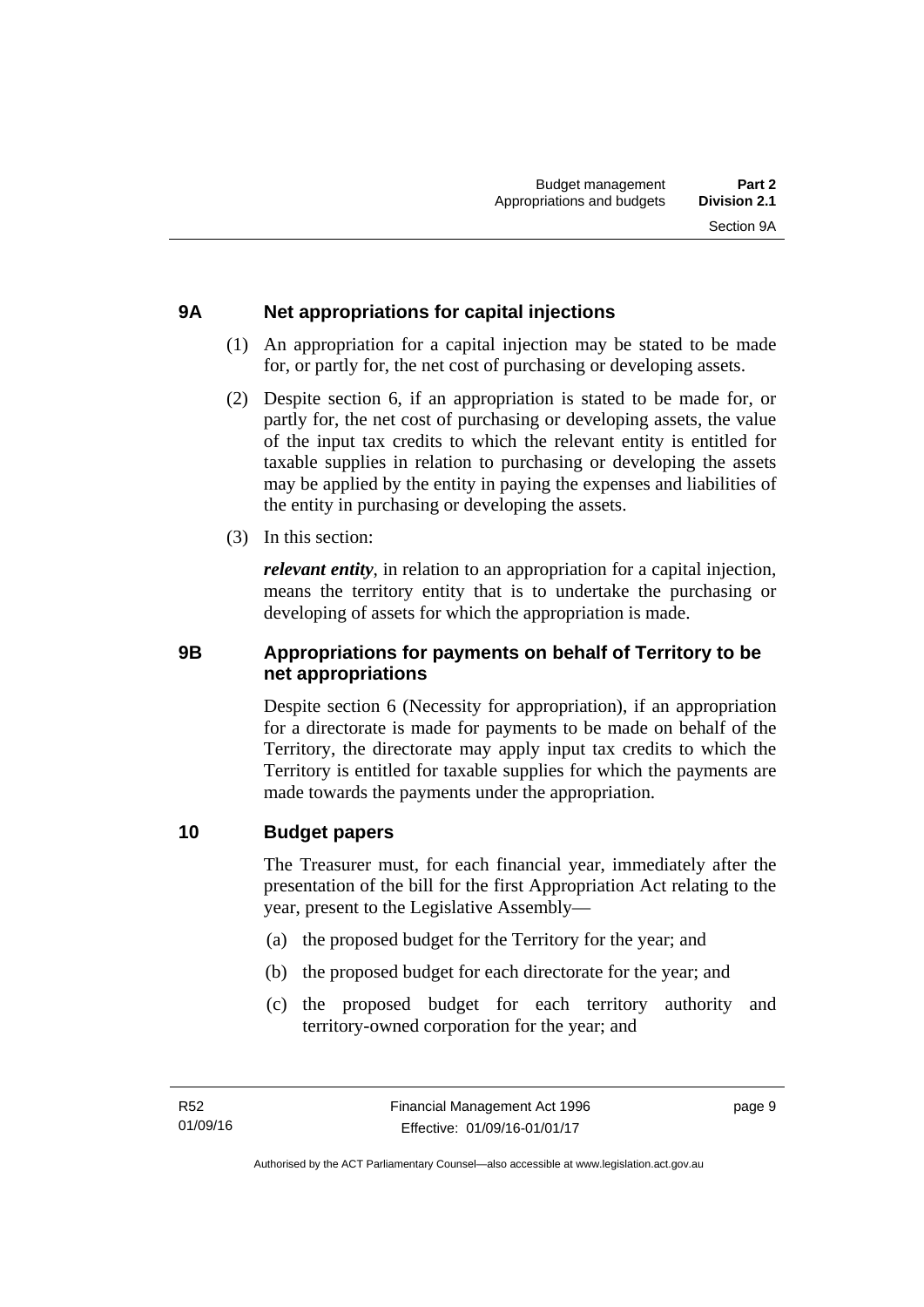- (d) a consolidated financial management statement in relation to—
	- (i) the general government sector; and
	- (ii) the public trading enterprise sector.

### <span id="page-19-0"></span>**11 Territory budgets**

- (1) The proposed budget for the Territory for a financial year presented to the Legislative Assembly under section 10 (a) must include—
	- (a) a financial policy objectives and strategies statement under section 11A for the financial year; and
	- (b) a statement of the economic or other assumptions used to make the budget estimates; and
	- (c) a statement about the sensitivity of the budget estimates to changes in the economic or other assumptions; and
	- (d) a statement of the risks, quantified if possible, that may affect the budget estimates, including contingent liabilities; and
	- (e) the financial statements required under the financial management guidelines; and
	- (f) a statement about the effect of the following on an ACT household for the financial year:
		- (i) Territory taxes and fees that have a direct effect on the household;
		- (ii) Territory concessions that offset the taxes and fees mentioned in subparagraph (i); and
	- (g) a statement about the government's spending intentions for the financial year, including any significant change in spending intentions from the previous financial year.
- (2) The proposed budget may include anything else the Treasurer considers relevant.

Authorised by the ACT Parliamentary Counsel—also accessible at www.legislation.act.gov.au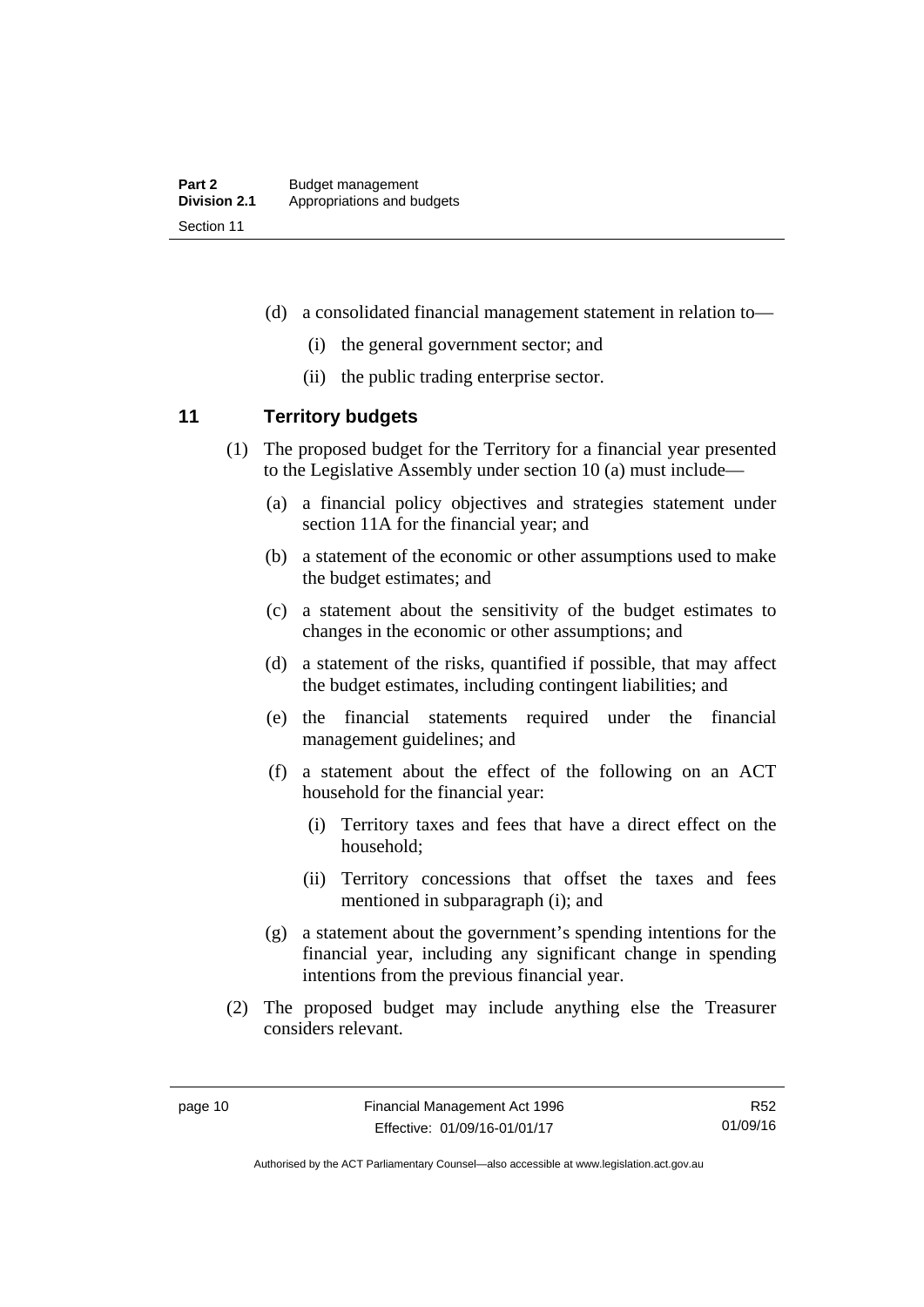- 
- (3) The proposed budget must be prepared in a form that assists a comparison between the budget for the Territory for the previous financial year and the proposed budget.
- (4) The financial statements included in the proposed budget under subsection (1) (e) must include budget estimates for each of the next 3 financial years.
- (5) The proposed budget must be prepared taking into account—
	- (a) the principles of responsible fiscal management;
	- (b) the object of providing a basis for sustainable social and economic services and infrastructure fairly to all ACT residents; and
	- (c) the object of ecologically sustainable development.
- (6) The proposed budget may depart from the principles of responsible fiscal management, but if it does depart—
	- (a) any departure must be temporary; and
	- (b) the Treasurer must present to the Legislative Assembly, when the first Appropriation Bill for the financial year is presented to the Legislative Assembly, a statement setting out—
		- (i) the reasons for the departure; and
		- (ii) the approach intended to be taken to return to the principles; and
		- (iii) when the principles are expected to be returned to.
- (7) In this section:

*ecologically sustainable development* means the effective integration of economic and environmental considerations in decision-making processes achievable through implementation of the following principles:

(a) the precautionary principle;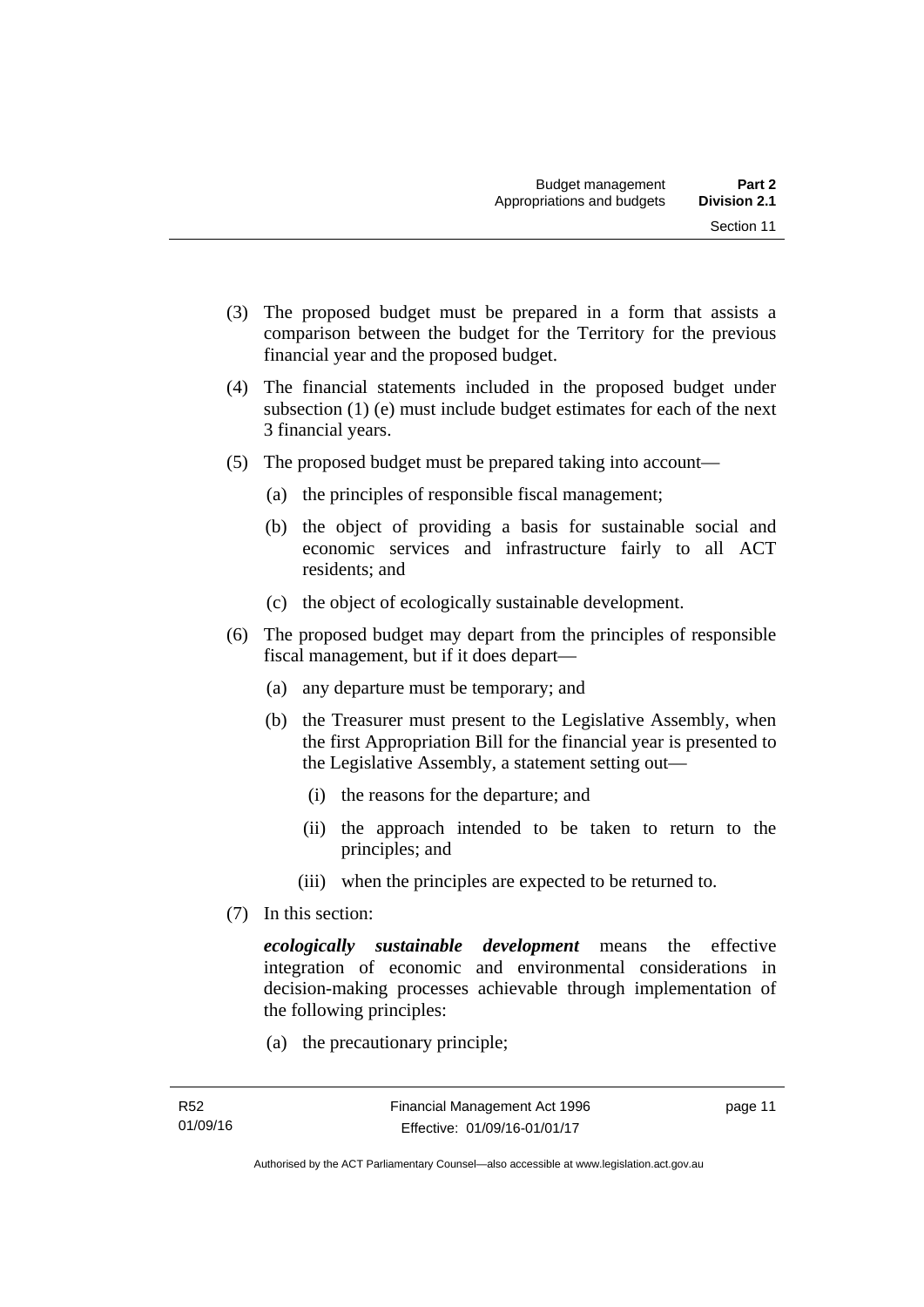- (b) the inter-generational equity principle;
- (c) conservation of biological diversity and ecological integrity;
- (d) improved valuation and pricing of environmental resources.

*fiscal risks* include the following:

- (a) risks from the level of the Territory's general government sector debt;
- (b) commercial risks from ownership of corporations and public enterprises;
- (c) risks from changes in the structure of the Territory's tax base;
- (d) risks from management of the Territory's assets and liabilities.

*inter-generational equity principle* means that the present generation should ensure that the health, diversity and productivity of the environment is maintained or enhanced for the benefit of future generations.

*precautionary principle* means that, if there is a threat of serious or irreversible environmental damage, a lack of full scientific certainty should not be used as a reason for postponing measures to prevent environmental degradation.

*principles of responsible fiscal management* means the following principles:

 (a) ensuring that the total liabilities of the Territory are at prudent levels to provide a buffer against factors that may impact adversely on the level of total Territory liabilities in the future, and ensuring that, until prudent levels have been achieved, the total operating expenses of the Territory in each financial year are less than its operating income levels in the same financial year;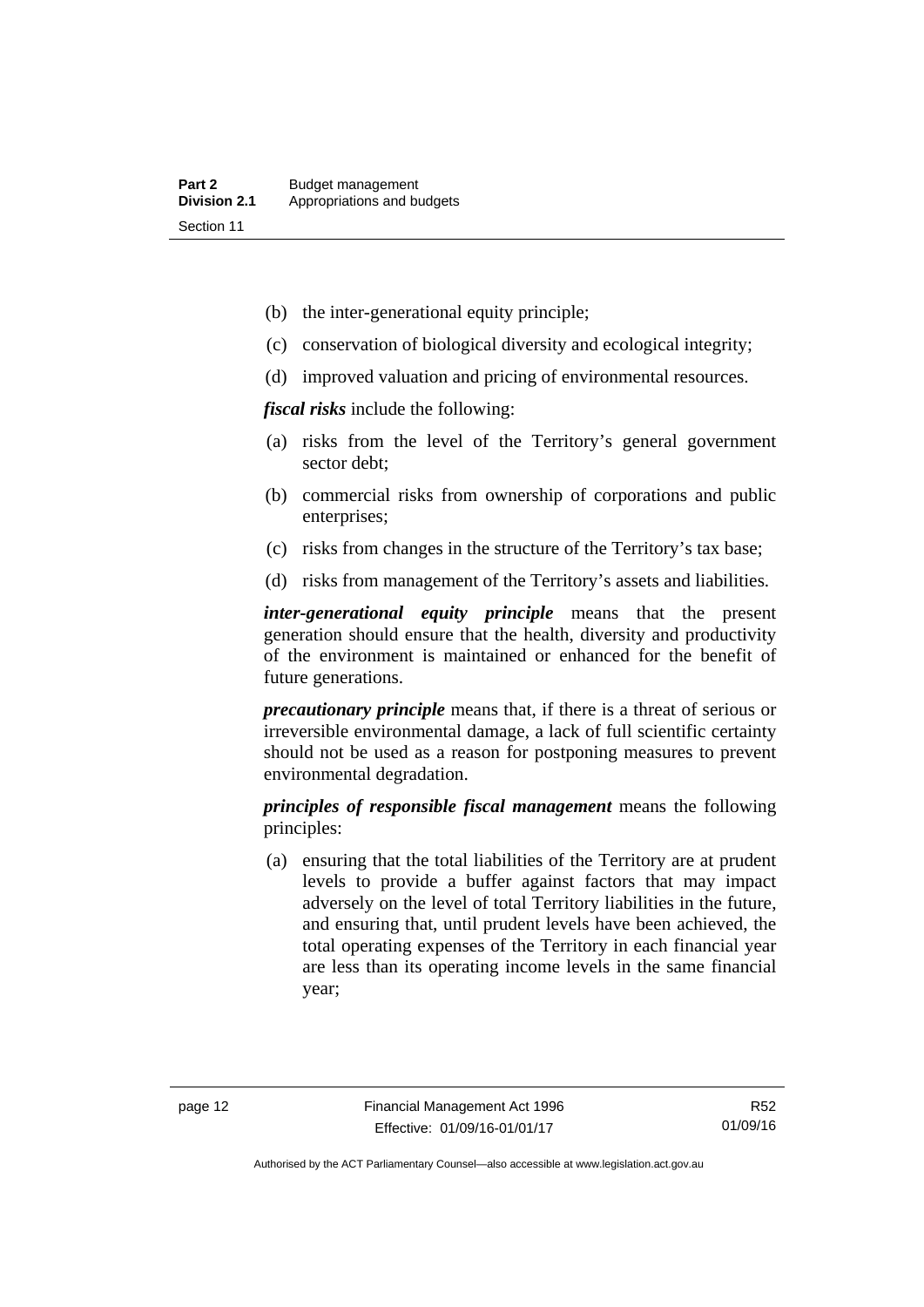- (b) when prudent levels of total Territory liabilities have been achieved, maintaining the levels by ensuring that, on average, over a reasonable period of time, the total operating expenses of the Territory do not exceed its operating income levels;
- (c) achieving and maintaining levels of Territory net worth to provide a buffer against factors that may impact adversely on levels of Territory net worth in the future;
- (d) managing prudently the fiscal risks of the Territory;
- (e) pursuing spending and taxing policies that are consistent with a reasonable degree of stability and predictability in the level of the tax burden;
- (f) giving full, accurate and timely disclosure of financial information about the activities of the government and its agencies.

### <span id="page-22-0"></span>**11A Financial policy objectives and strategies statement**

- (1) The purposes of a financial policy objectives and strategies statement included in a proposed budget under section 11 (1) (a) are—
	- (a) to make transparent the government's financial strategies; and
	- (b) to establish a benchmark for evaluating the government's conduct of financial policy.
- (2) The statement must be based on the principles of responsible fiscal management.
- (3) The statement must—
	- (a) state the government's long-term financial objectives within which financial policy for the financial year and the next 3 financial years will be framed; and
	- (b) explain the broad strategic priorities on which the budget is based; and

page 13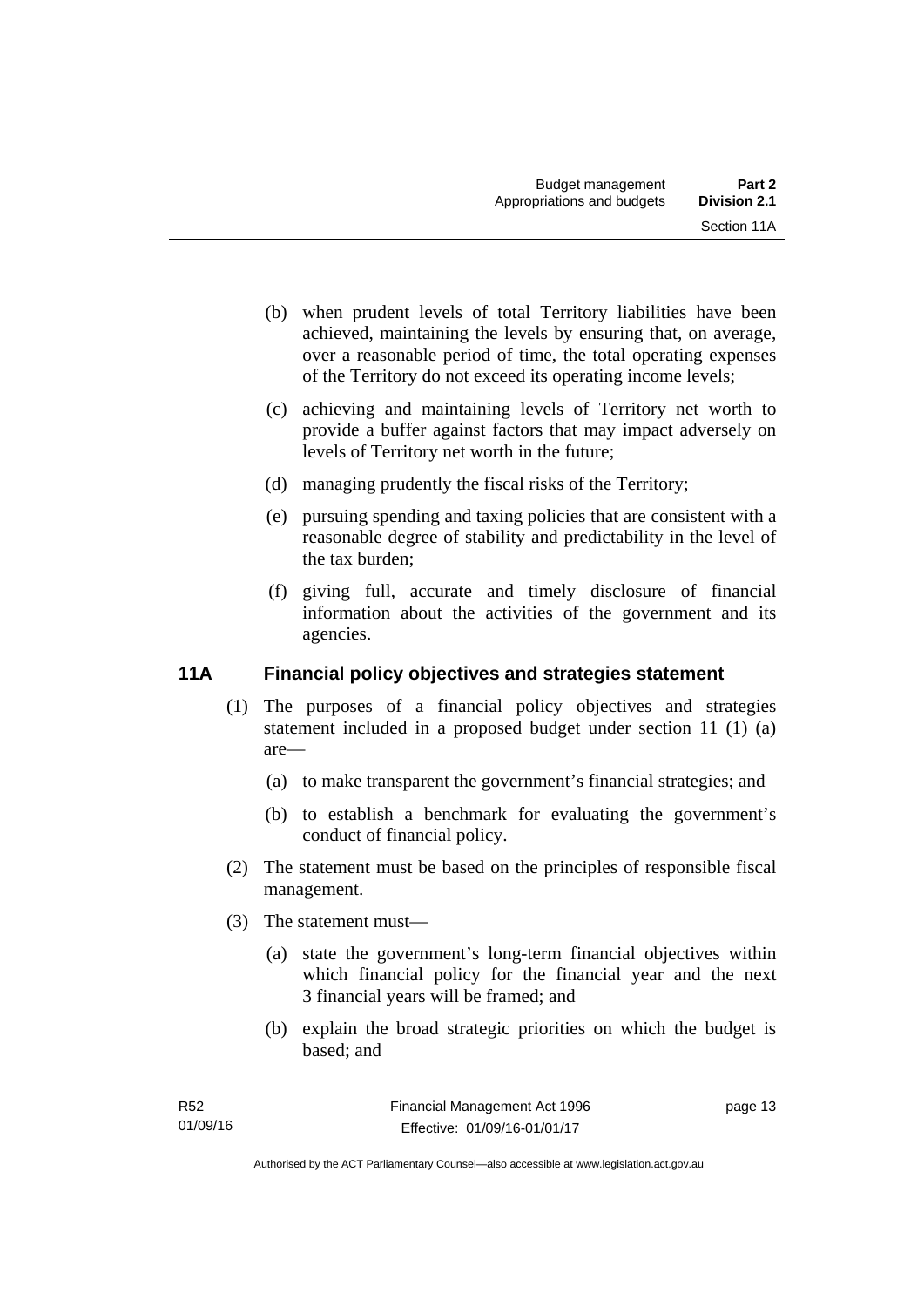- (c) state the key financial measures that the government has identified as being important and against which financial policy will be set and assessed; and
- (d) state, for the financial year and the next 3 financial years—
	- (i) the government's short-term financial objectives; and
	- (ii) the targets for each stated key financial measure; and
- (e) explain how the financial objectives and strategic priorities mentioned in paragraphs (a), (b) and (d) relate to the principles of responsible fiscal management; and
- (f) state the reasons for any changes from the previous financial policy objectives and strategies statement.
- (4) In this section:

*principles of responsible fiscal management*—see section 11 (7).

#### <span id="page-23-0"></span>**12 Directorate budgets**

- (1) A proposed budget for a directorate for a financial year presented to the Legislative Assembly under section 10 (b) must include—
	- (a) the financial statements required under the financial management guidelines; and
	- (b) a statement that sets out—
		- (i) the outputs and classes of outputs it is proposed the directorate should provide during the year; and
		- (ii) the performance criteria to be met by the directorate in providing the outputs; and
		- (iii) for each output and class of output mentioned in subparagraph (i)—
			- (A) the proposed budget expense and proposed appropriation for the financial year; and

R52 01/09/16

Authorised by the ACT Parliamentary Counsel—also accessible at www.legislation.act.gov.au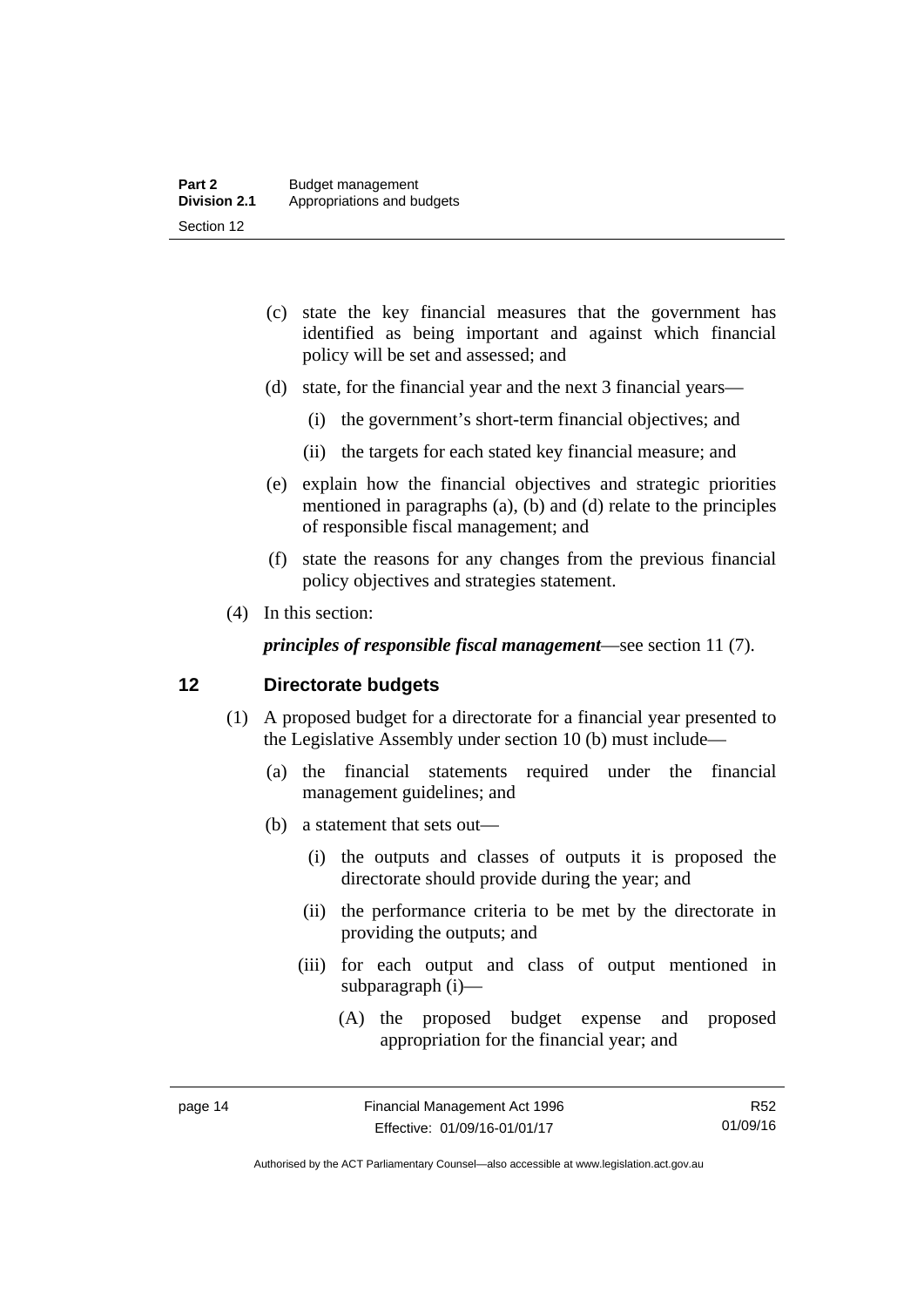- (B) the estimated expense and appropriation for the previous financial year; and
- (c) if, during the year, the directorate is to be given a capital injection that must be repaid—a statement that—
	- (i) states that the capital injection is a capital injection; and
	- (ii) sets out the conditions under which the injection is to be given, including the requirements about the time within which it must be repaid.
- (2) Subsection (1) (b) does not apply to—
	- (a) the Office of the Legislative Assembly; or
	- (b) an officer of the Assembly.
- (3) A proposed budget must be in a form that facilitates a comparison between—
	- (a) the proposed budget for the directorate; and
	- (b) the budget for the directorate for the previous financial year; and
	- (c) the estimated results for the directorate for the previous financial year.
- (4) A proposed budget must also include, for the financial statements mentioned in subsection (1) (a), budget estimates for each of the next 3 financial years.

#### <span id="page-24-0"></span>**12AA Territory authority budgets**

A proposed budget presented to the Legislative Assembly under section 10 (c) for a territory authority for a financial year is the statement of intent under section 61 (Territory authority statements of intent) for the authority for the financial year.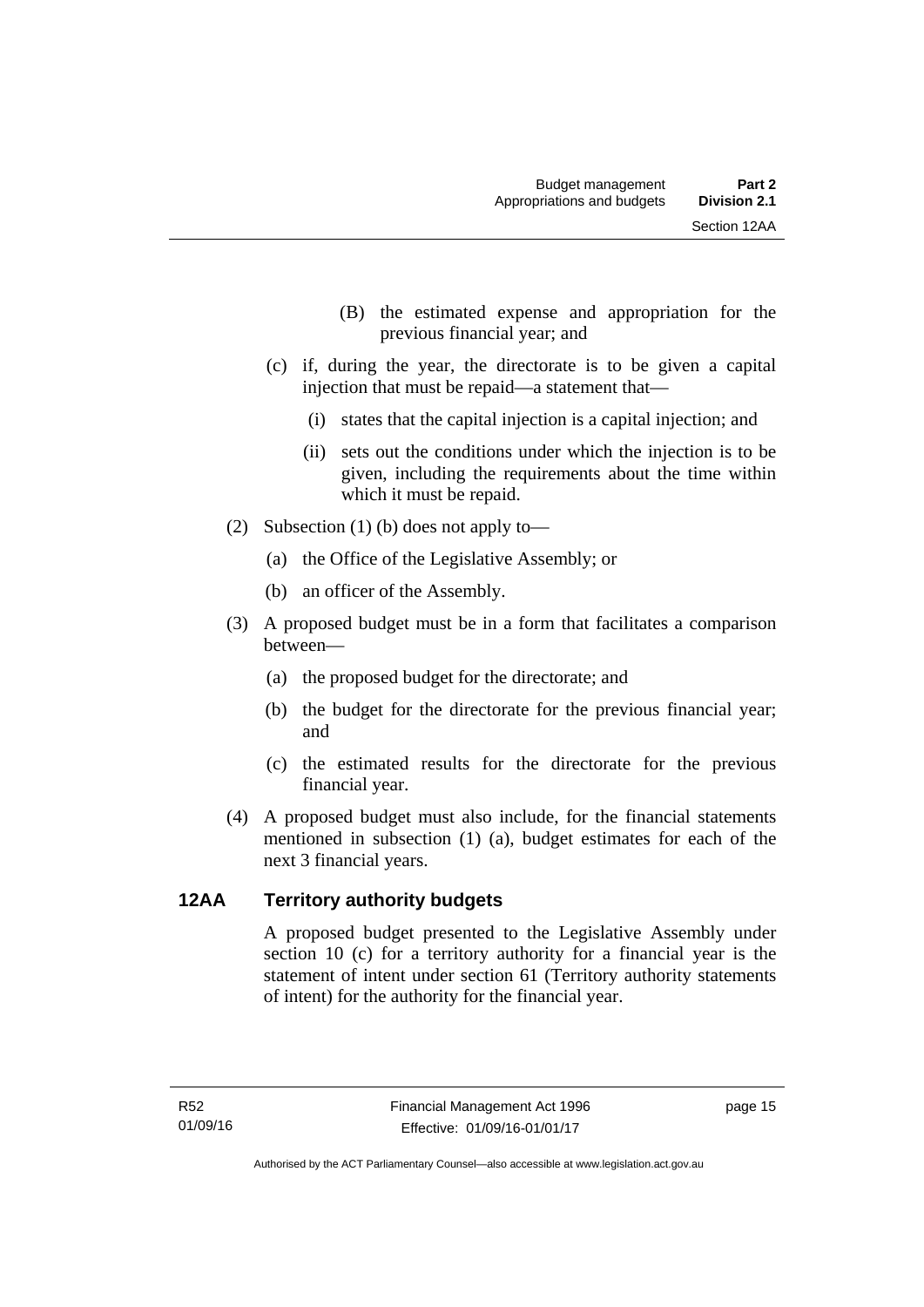#### <span id="page-25-0"></span>**12A Territory-owned corporation budgets**

- (1) A proposed budget presented to the Legislative Assembly under section 10 (c) for a territory-owned corporation for a financial year must include—
	- (a) the financial statements required under the financial management guidelines; and
	- (b) for a prescribed territory-owned corporation—a statement that sets out—
		- (i) the outputs and classes of outputs it is proposed that the territory-owned corporation should provide during the year; and
		- (ii) the performance criteria to be met by the territory-owned corporation in providing the outputs; and
		- (iii) for each output and class of output mentioned in subparagraph (i)—
			- (A) the proposed budget expense and proposed appropriation for the financial year; and
			- (B) the estimated expense and appropriation for the previous financial year; and
	- (c) for a territory-owned corporation that, during the year, is to be given a capital injection that must be repaid—a statement that—
		- (i) states that the capital injection is an injection that must be repaid; and
		- (ii) sets out the conditions under which the injection is to be given, including the requirements about the time within which it must be repaid.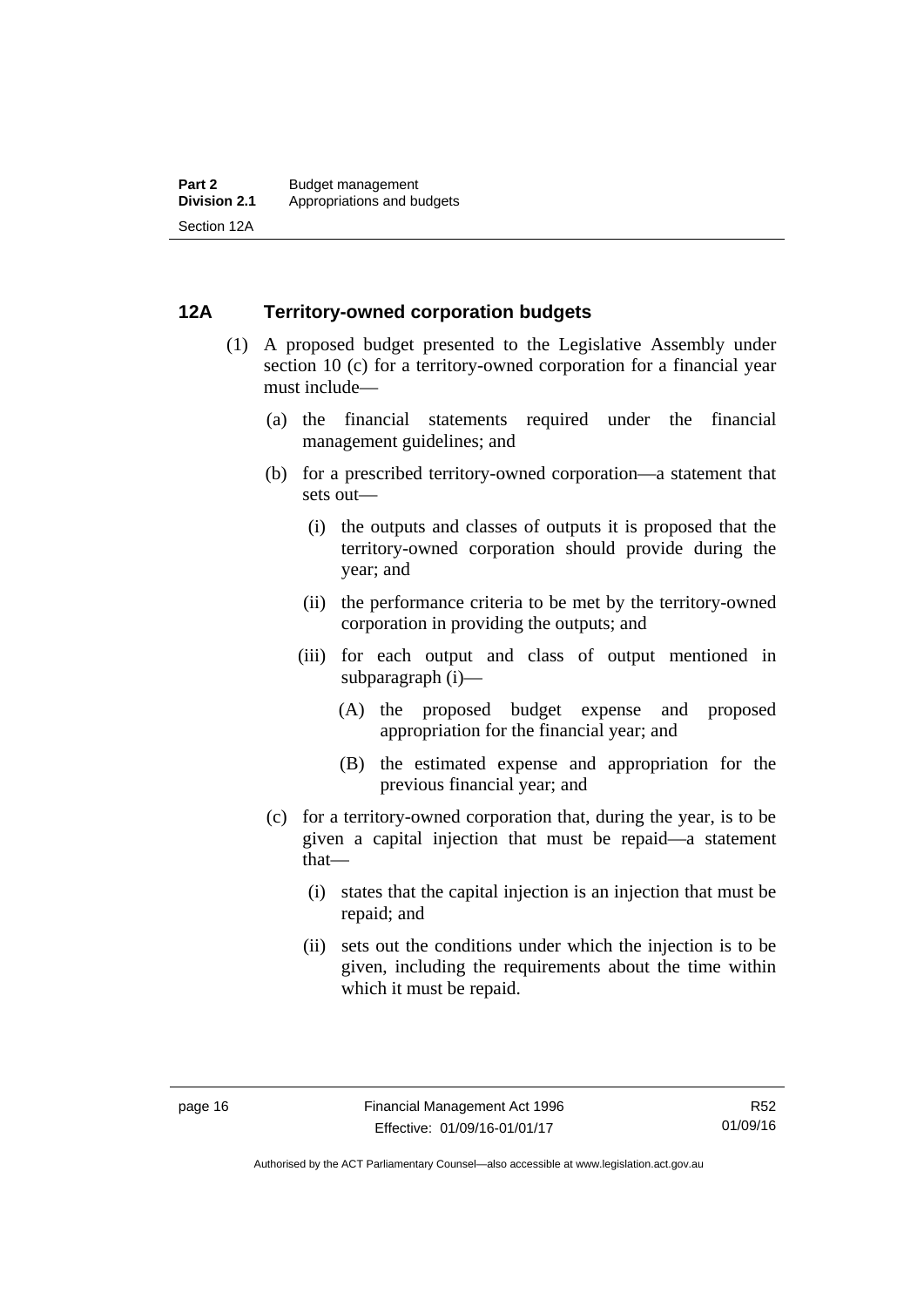- (2) A proposed budget must be in a form that facilitates a comparison between—
	- (a) the proposed budget for the territory-owned corporation; and
	- (b) the budget for the territory-owned corporation for the previous financial year; and
	- (c) the estimated results for the territory-owned corporation for the previous financial year.
- (3) A proposed budget must also include, for the financial statements mentioned in subsection (1) (a), budget estimates for each of the next 3 financial years.

### <span id="page-26-0"></span>**13 Supplementary budget papers**

- (1) This section applies if the Treasurer presents a bill for an Appropriation Act relating to a financial year to the Legislative Assembly, other than—
	- (a) the bill for the first Appropriation Act relating to the year; or
	- (b) the bill for the first Appropriation Act for the appropriation for the Office of the Legislative Assembly relating to the year.
- (2) The Treasurer must also present supplementary budget papers to the Assembly.
- (3) The supplementary budget papers must, for each territory entity for which an appropriation is provided by the bill (an *affected entity*)—
	- (a) state, for each purpose mentioned in section 8 that applies to the affected entity—
		- (i) the amount of the appropriation provided in the first Appropriation Act; and
		- (ii) the variations (if any) previously made to the appropriation under this Act; and
		- (iii) the amount of the appropriation provided by the bill; and

page 17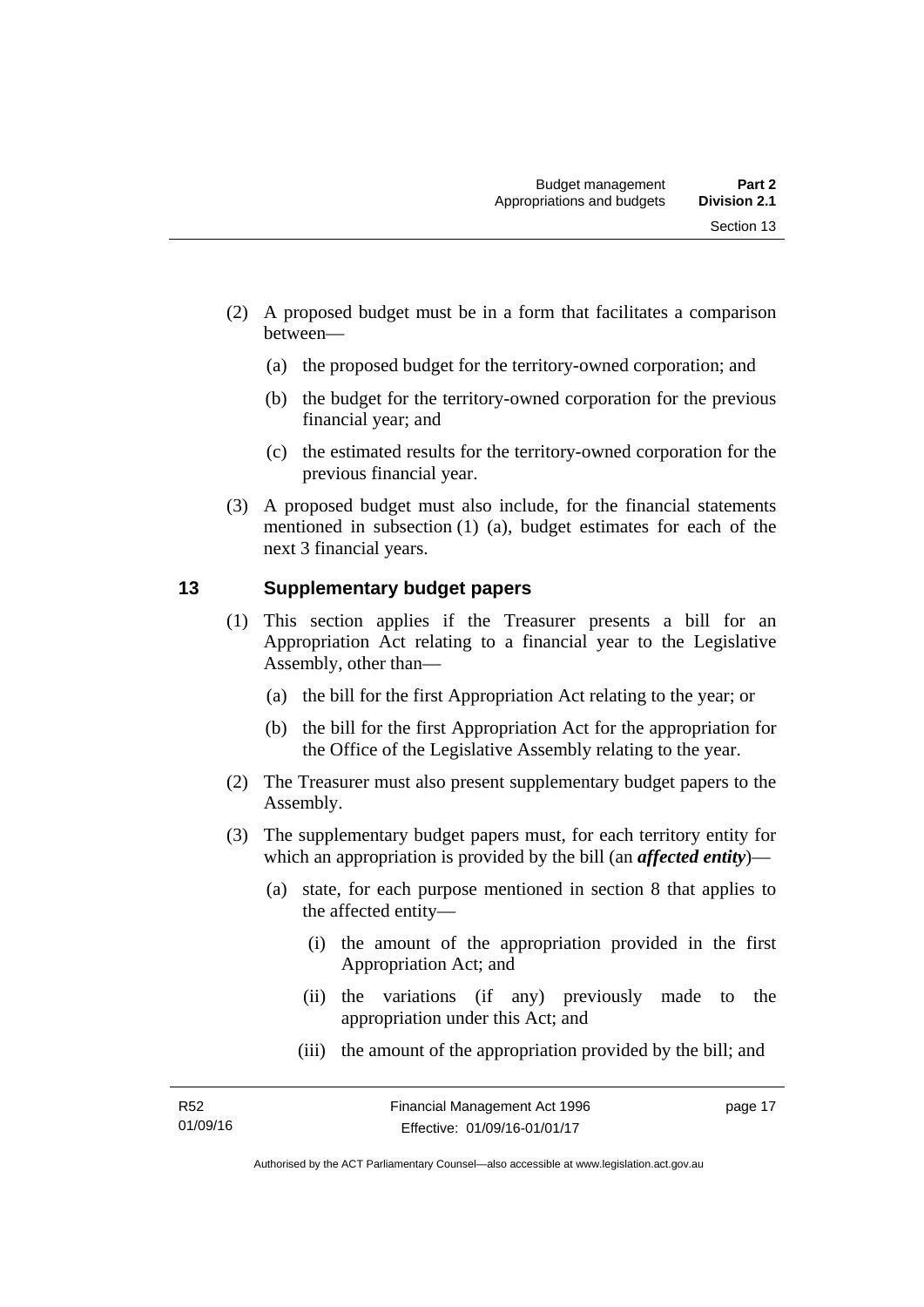- (iv) the total amount appropriated for the entity for the financial year; and
- (b) include a budgeted financial statement for each affected entity that—
	- (i) includes details of the impact on the budget of the affected entity of all variations to the appropriation that happened until the last day when it was practicable to provide for it in the relevant supplementary Appropriation Bill before the bill was introduced into the Legislative Assembly; and
	- (ii) may show the impact of variations other than variations resulting from additional appropriations.

#### **Example—par (b) (ii)**

the impact of revised economic forecasts

*Note* An example is part of the Act, is not exhaustive and may extend, but does not limit, the meaning of the provision in which it appears (see [Legislation Act,](http://www.legislation.act.gov.au/a/2001-14) s 126 and s 132).

#### <span id="page-27-0"></span>**13A Amendment of budgets for supplementary appropriation**

- (1) If an appropriation is made for a territory entity by an Appropriation Act other than the first Appropriation Act for it for a financial year, the budget for the territory entity is amended in accordance with—
	- (a) the supplementary budget papers presented to the Legislative Assembly under section 13 (1) in relation to the bill for the Act by which the appropriation was made; and
	- (b) any statement presented to the Legislative Assembly under section 13 (5) (b) in relation to the bill.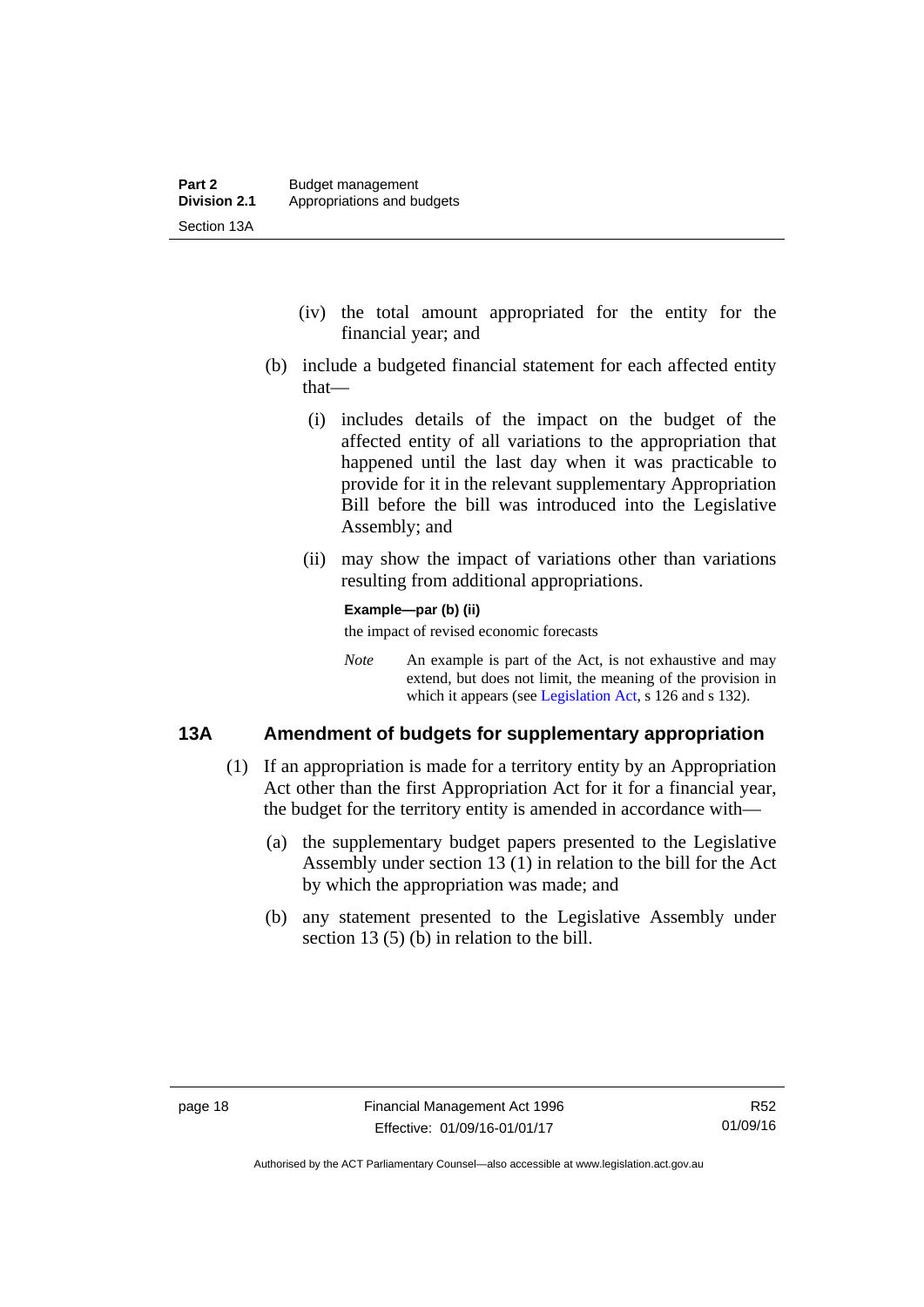(2) In this section:

*budget*, for the territory entity, means the budget for the territory entity for the financial year presented to the Legislative Assembly under section 10 (b) or (c) (Budget papers) and, if the budget has been amended under this Act, the budget as amended.

#### <span id="page-28-0"></span>**14 Transfer of funds between appropriations**

- (1) Despite section 6 (Necessity for appropriation), the Treasurer may, in writing, direct that appropriations made by an Appropriation Act be varied by transfers of funds between the appropriations.
- (2) A transfer of funds between appropriations under this section must not cause an appropriation from which funds are transferred to be reduced by more than 3%.
- (3) The Treasurer must attach a copy of the direction to the next financial statement presented to the Legislative Assembly.

*Note* For the presentation of financial statements, see s 26.

- (4) Subsection (1) does not apply to a superannuation appropriation.
- (5) In this section:

*appropriation* means an appropriation made by an Appropriation Act in a financial year or, if the appropriation is amended during the financial year, the appropriation as amended.

### <span id="page-28-1"></span>**14A Transfer of funds from capital injection appropriation to other appropriations**

- (1) Despite section 6 (Necessity for appropriation), the Treasurer may, in writing, direct that an appropriation for capital injection for an entity be varied by a transfer of funds from that appropriation to an appropriation for—
	- (a) controlled recurrent payments for the entity; or
	- (b) payments to be made on behalf of the Territory for the entity.

page 19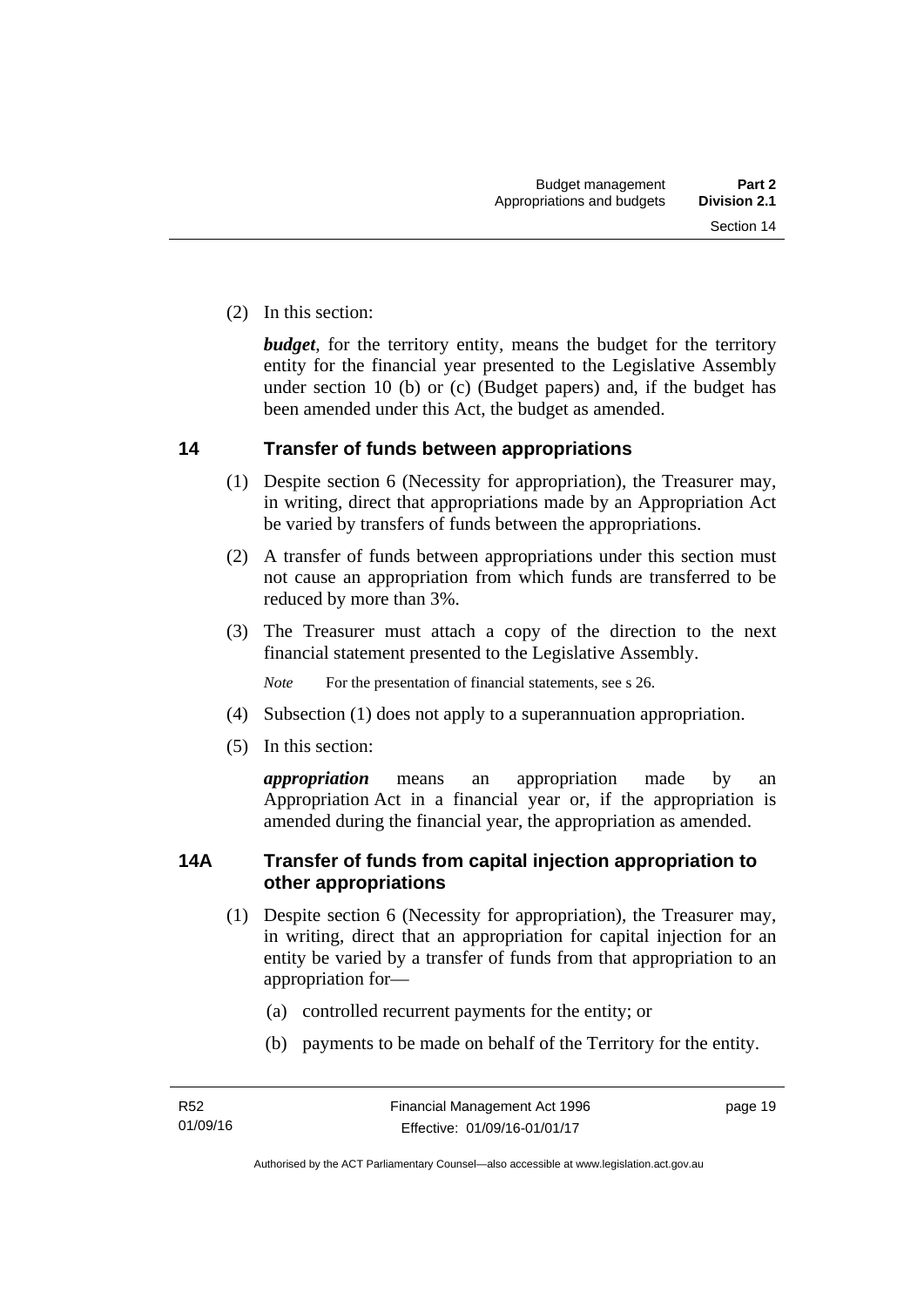- (2) If the transfer would cause the appropriation for the capital injection to be reduced by—
	- (a) up to 5% or \$500 000, whichever is the greater—the Treasurer must attach a copy of the direction to the next financial statement presented to the Legislative Assembly; or
	- (b) more than 5% or \$500 000, whichever is the greater—the direction is a disallowable instrument.
	- *Note 1* For the presentation of financial statements, see s 26.
	- *Note 2* A disallowable instrument must be notified, and presented to the Legislative Assembly, under the [Legislation Act.](http://www.legislation.act.gov.au/a/2001-14)
- (3) In this section:

*appropriation for capital injection* means an appropriation for capital injection made by an Appropriation Act in a financial year or, if the appropriation is amended during the financial year, the appropriation as amended.

#### <span id="page-29-0"></span>**14B Transfer of funds from other appropriations to capital injection appropriation**

- (1) Despite section 6 (Necessity for appropriation), the Treasurer may, in writing, direct that an appropriation for controlled recurrent payments or payments to be made on behalf of the Territory for an entity be varied by a transfer of funds from those appropriations to an appropriation for capital injection for the entity.
- (2) The Treasurer must attach a copy of the direction to the next financial statement presented to the Legislative Assembly.

*Note* For the presentation of financial statements, see s 26.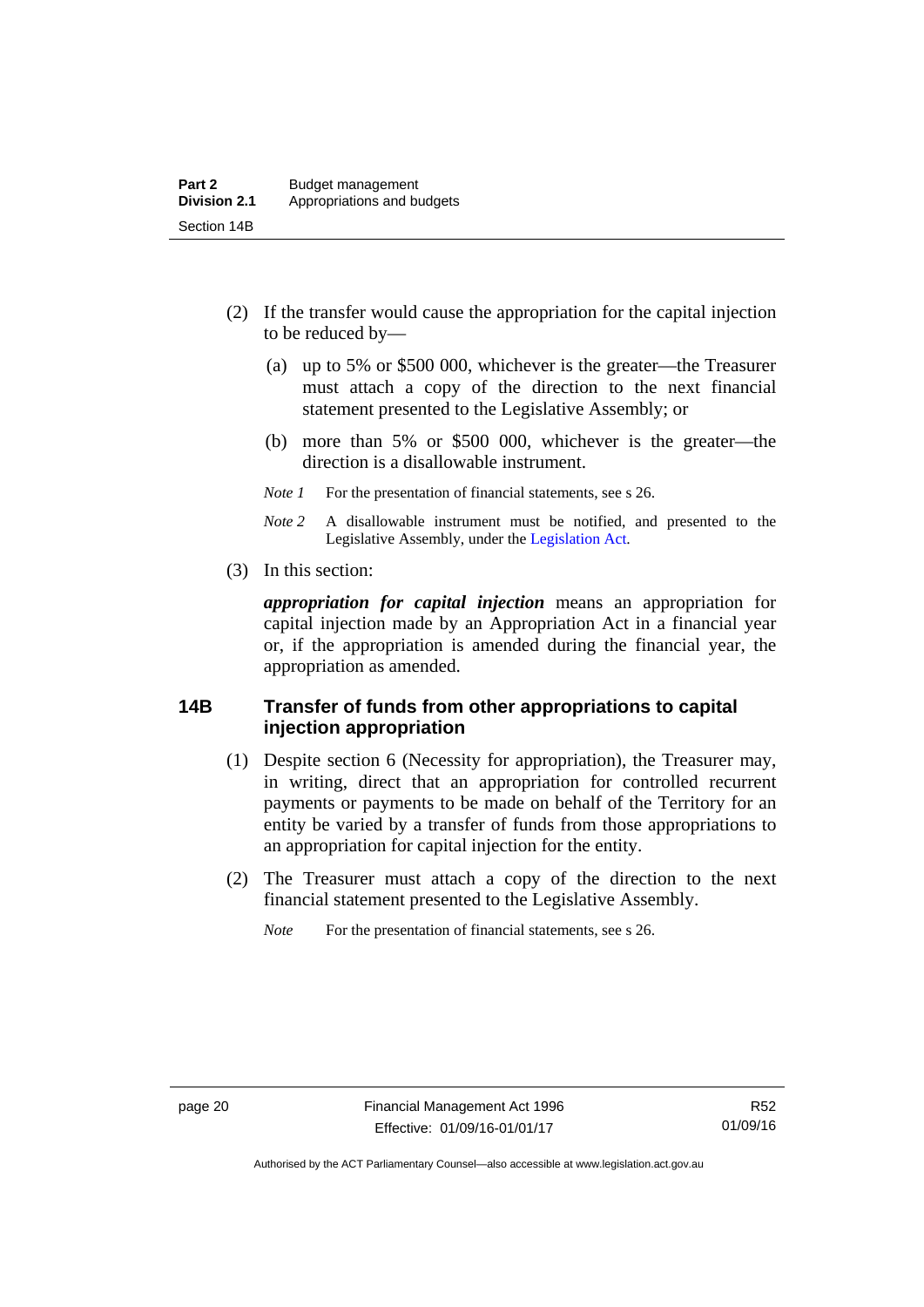(3) In this section:

*appropriation for controlled recurrent payments* means an appropriation for controlled recurrent payments made by an Appropriation Act in a financial year or, if the appropriation is amended during the financial year, the appropriation as amended.

*appropriation for payments to be made on behalf of the Territory* means an appropriation for payments to be made on behalf of the Territory made by an Appropriation Act in a financial year or, if the appropriation is amended during the financial year, the appropriation as amended.

### <span id="page-30-0"></span>**15A Reclassification of certain appropriations**

- (1) If an appropriation has been classified by the Act by which it was made as an appropriation for payments to be made by a directorate on behalf of the Territory, the Treasurer may, if the Treasurer is satisfied that the appropriation should be classified as an appropriation for controlled recurrent payments to be provided to the directorate, in writing, direct that the classification of the appropriation be changed accordingly.
- (2) If an appropriation has been classified by the Act by which it was made as an appropriation for controlled recurrent payments to be provided to a directorate, the Treasurer may, if the Treasurer is satisfied that the appropriation should be classified as an appropriation for payments to be made by the directorate on behalf of the Territory, in writing, direct that the classification of the appropriation be changed accordingly.
- (3) If the Treasurer gives a direction under subsection (1) or (2), the Treasurer must attach a copy of the direction to the next financial statement presented to the Legislative Assembly.

*Note* For the presentation of financial statements, see s 26.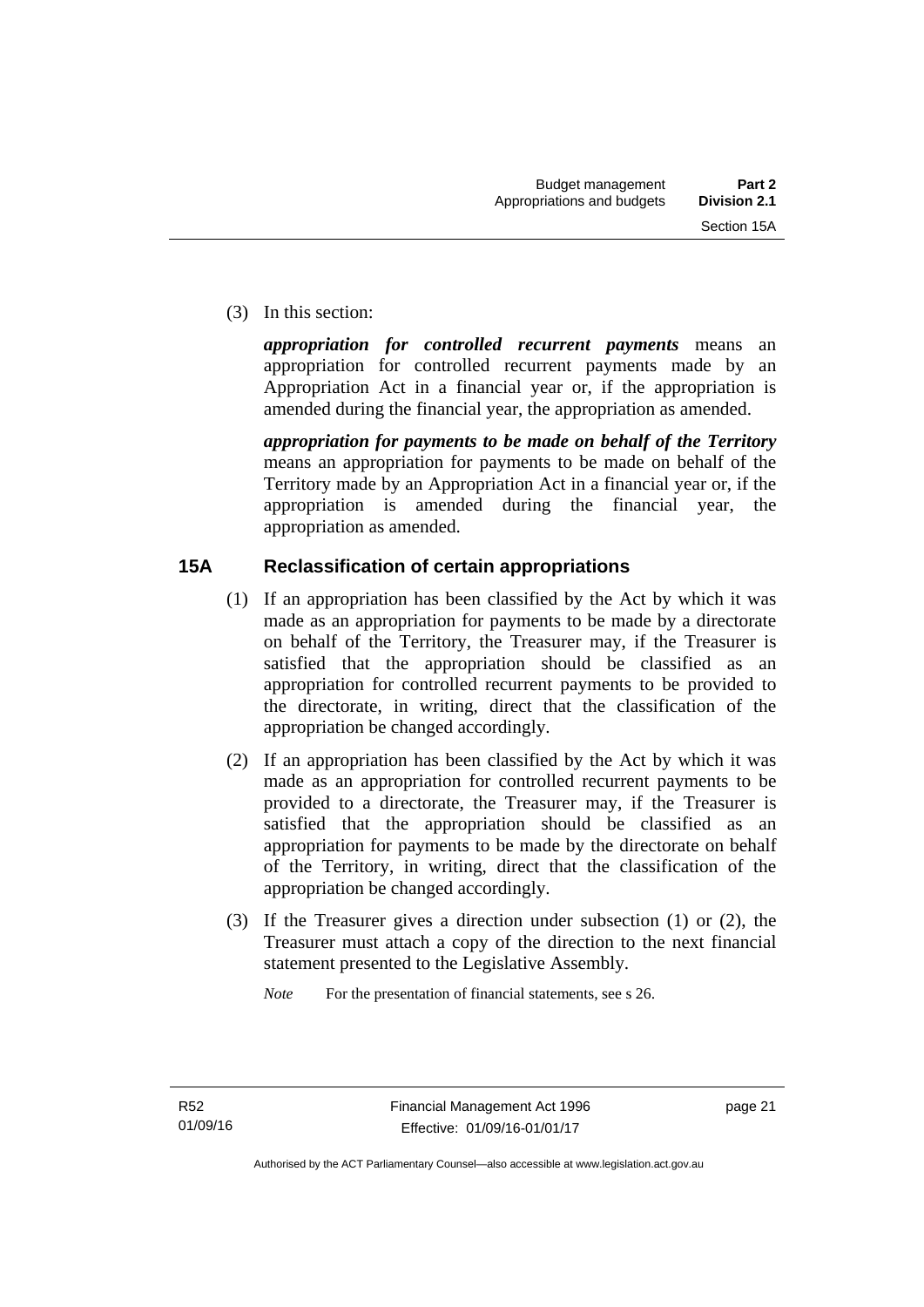#### <span id="page-31-0"></span>**16 Transfer of functions to another entity**

- (1) This section applies if the responsibility for a service or function for which an appropriation is made in an Appropriation Act for a financial year is or has been transferred from the territory entity to which the appropriation is made to another territory entity.
- (2) The Treasurer may, in writing, direct that the appropriation does not lapse but may, in accordance with the direction, be issued to, or applied by, the other territory entity for the service or function.
- (3) If the Treasurer gives a direction under subsection (2), the Treasurer must attach a copy of the direction to the next financial statement presented to the Legislative Assembly.

*Note* For the presentation of financial statements, see s 26.

(4) This section does not apply to a superannuation appropriation.

#### <span id="page-31-1"></span>**16A Appropriation for accrued employee entitlements**

- (1) This section applies if—
	- (a) an employee entitlement exists in relation to a territory entity in a financial year; and
	- (b) the total amount of employee entitlements paid, or required to be paid, by the territory entity in the financial year exceeds the amount appropriated for the territory entity in relation to employee entitlements for the financial year.
- (2) The Treasurer may, in writing, authorise an appropriation for the territory entity for the amount that the total amount paid, or required to be paid, in the financial year exceeds the amount appropriated for the territory entity for the financial year.
- (3) If the Treasurer authorises an appropriation under this section, the Treasurer must attach a copy of the authorisation to the next financial statement presented to the Legislative Assembly.

*Note* For the presentation of financial statements, see s 26.

R52 01/09/16

Authorised by the ACT Parliamentary Counsel—also accessible at www.legislation.act.gov.au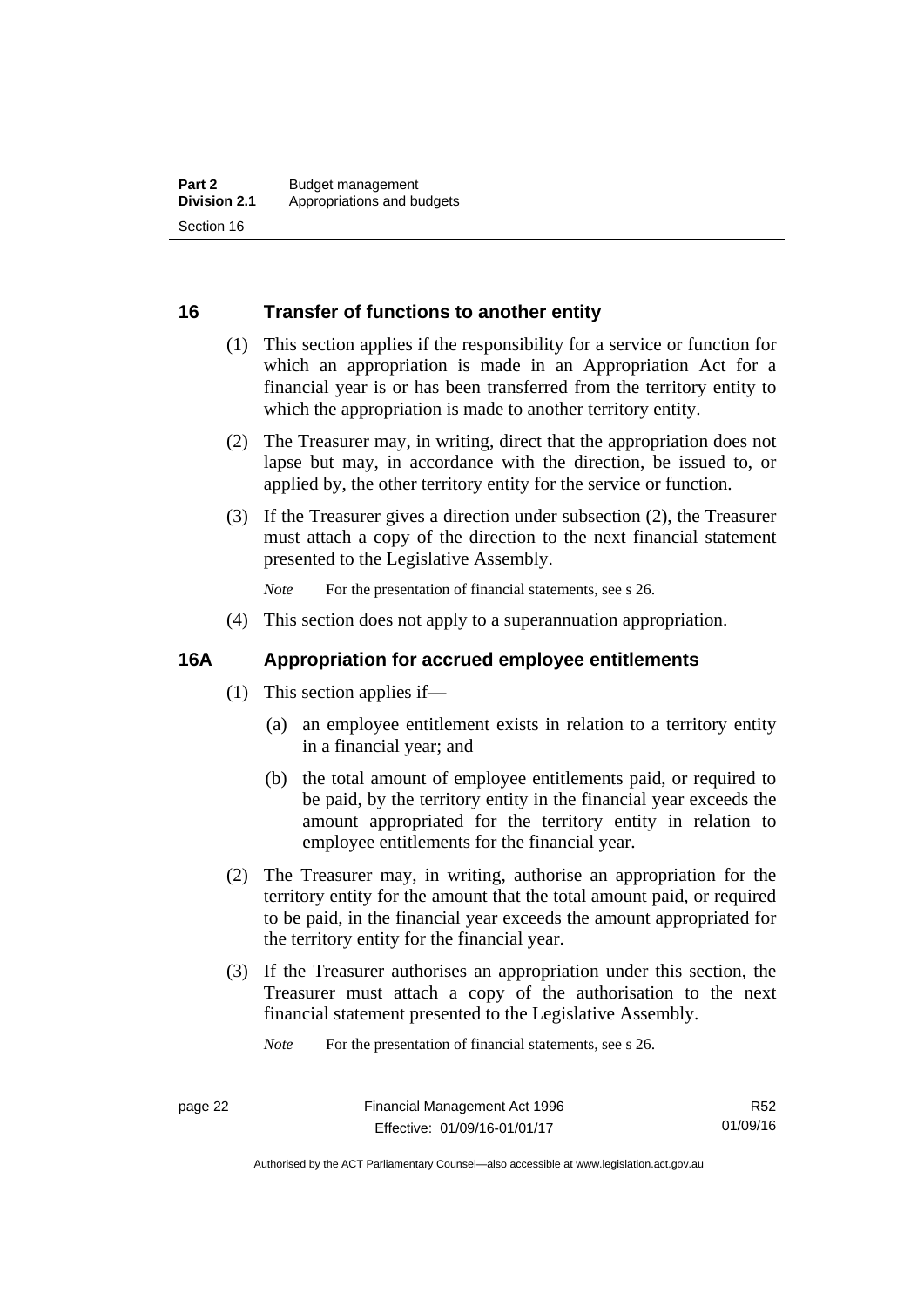#### <span id="page-32-0"></span>**16B Rollover of undisbursed appropriation**

- (1) This section applies to an amount of appropriation if, at the end of the financial year in which the appropriation is made, the amount is not disbursed to the territory entity to which it is appropriated.
- (2) The Treasurer may, in writing, authorise the amount to be disbursed in the following financial year to—
	- (a) the territory entity; or
	- (b) if responsibility for a service or function for which the appropriation is made is transferred from the territory entity to another territory entity—the other territory entity.
- (3) The Treasurer may give the authorisation in the financial year in which the appropriation is made, or in the following financial year.
- (4) The authorisation must identify—
	- (a) the territory entity to which the amount is to be disbursed; and
	- (b) the appropriation type; and
	- (c) the amount authorised to be disbursed; and
	- (d) the purpose for which the amount may be disbursed.
- (5) If the Treasurer authorises an amount to be disbursed under this section—
	- (a) the amount is taken to be an amount of appropriation for the financial year in which the amount is authorised to be disbursed; and
	- (b) the amount is in addition to the appropriation to the territory entity for that financial year.
- (6) If the Treasurer authorises an amount to be disbursed under this section, the Treasurer must attach a copy of the authorisation to the next financial statement presented to the Legislative Assembly.

*Note* For the presentation of financial statements, see s 26.

page 23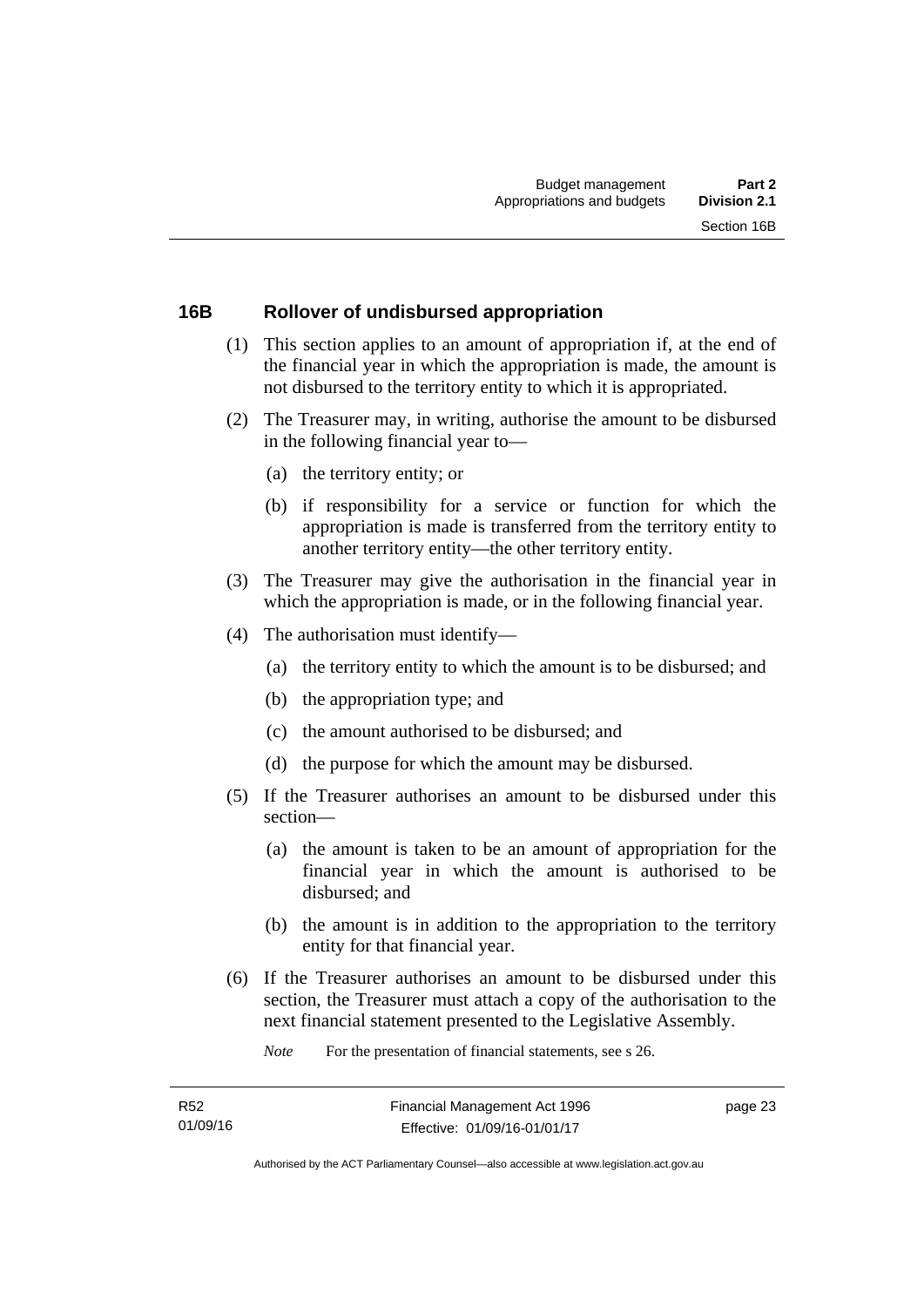### <span id="page-33-0"></span>**17 Variation of appropriations for Commonwealth grants**

- (1) This section applies to an appropriation that is declared by the Act by which it is made to be an appropriation to which this section applies.
- $(2)$  If—
	- (a) an appropriation to which this section applies is to be funded in whole or in part by a payment made to the Territory by the Commonwealth for a nominated purpose; and
	- (b) an estimate of the level of the funding to be provided to the Territory by the Commonwealth for that purpose is contained in the budget papers presented to the Legislative Assembly in conjunction with the bill for the Act by which the appropriation was made; and
	- (c) the level of funding provided to the Territory by the Commonwealth for that purpose for the financial year for which the appropriation was made is greater than the level of funding specified in those budget papers;

the Treasurer may, in writing, direct that the appropriation be increased by an amount not exceeding the difference between the level of funding specified in the budget papers and the level of funding provided by the Commonwealth.

- (3) The Treasurer may give the direction—
	- (a) in the financial year in which the Commonwealth provides the funding to the Territory; or
	- (b) in the following financial year.
- (4) If the Treasurer gives the direction under subsection (3) (a), the direction may also state the financial year in which the appropriation may be disbursed to a territory entity.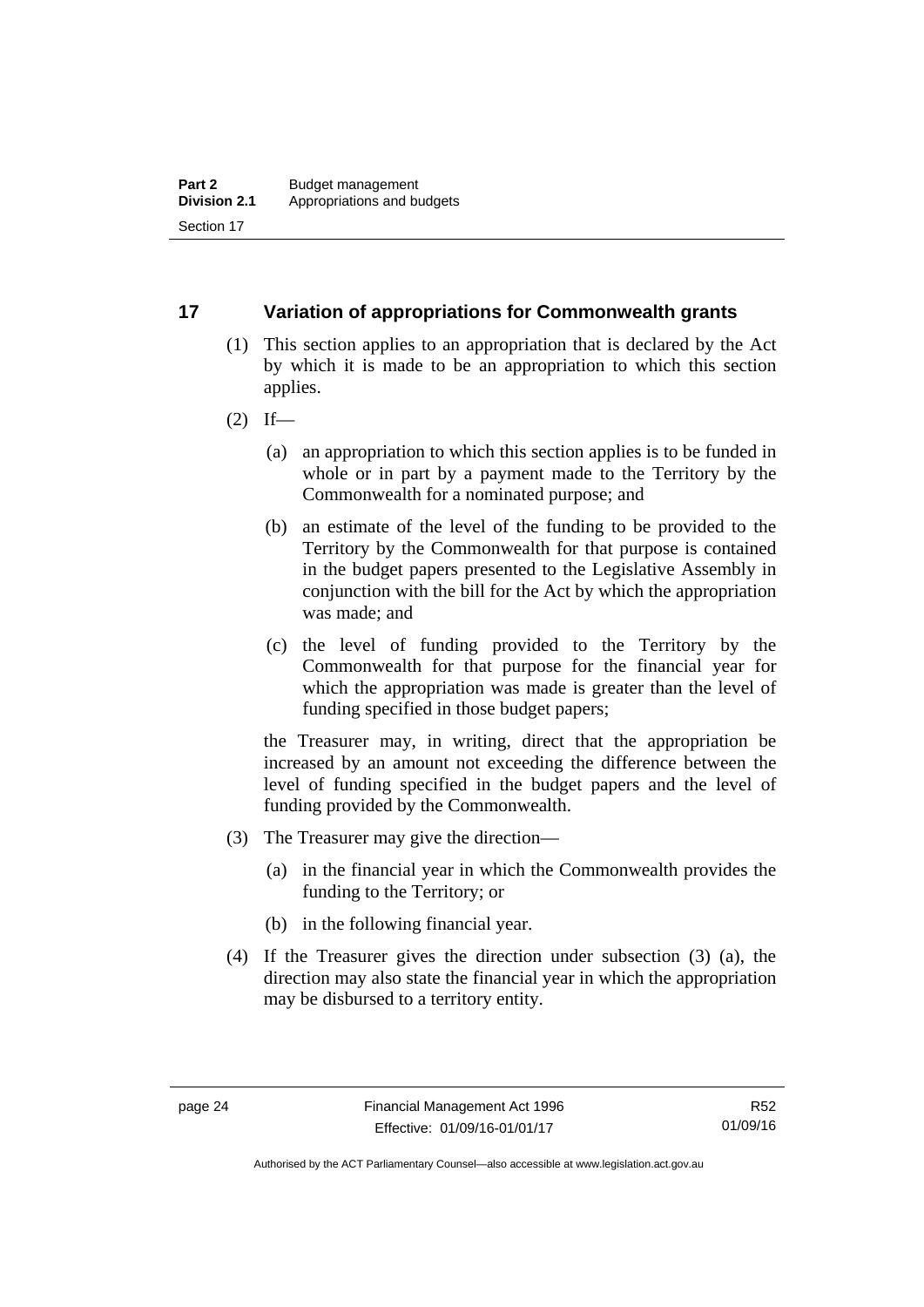- (5) If the responsibility for a service or function for which the appropriation is made is transferred from the territory entity to which the appropriation is made to another territory entity, the Treasurer may also direct that the appropriation be disbursed to the other territory entity.
- (6) If the Treasurer gives a direction under this section—
	- (a) the amount is taken to be an amount of appropriation for the financial year in which the amount is authorised to be disbursed; and
	- (b) the amount is in addition to the appropriation to the territory entity for that financial year.
- (7) If the Treasurer gives a direction under this section, the Treasurer must attach a copy of the direction to the next financial statement presented to the Legislative Assembly.

*Note* For the presentation of financial statements, see s 26.

### <span id="page-34-0"></span>**17A Variations of appropriations for certain payments to Commonwealth**

- (1) This section applies to an appropriation that is declared by the Act by which it is made to be an appropriation to which the section applies.
- $(2)$  If—
	- (a) an appropriation to which this section applies is made completely or partially for a payment required to be made to the Commonwealth for the provision of a service; and
	- (b) an estimate of the amount of the payment is contained in the budget papers presented to the Legislative Assembly in conjunction with the bill for the Act by which the appropriation is made; and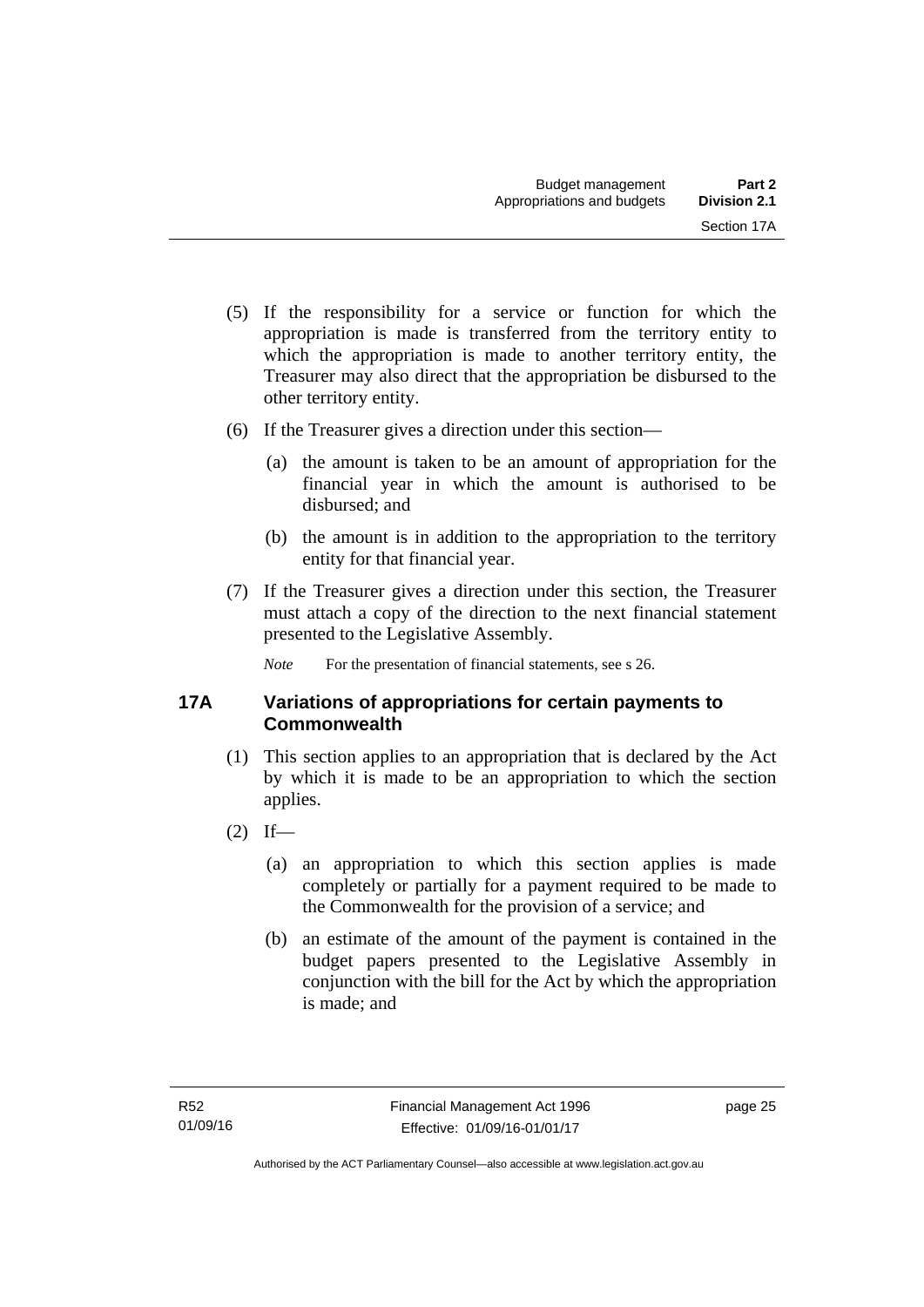(c) the amount of the payment exceeds the amount of the estimate;

the Treasurer may, in writing, direct that the appropriation be increased by an amount not more than the difference between the amount of the estimate and the amount of the payment.

 (3) If the Treasurer gives a direction under subsection (2), the Treasurer must attach a copy of the direction to the next financial statement presented to the Legislative Assembly.

*Note* For the presentation of financial statements, see s 26.

#### <span id="page-35-0"></span>**18 Treasurer's advance**

- (1) The Treasurer may, in writing, authorise an appropriation (a *Treasurer's advance*) for a payment if—
	- (a) the Treasurer is satisfied that—
		- (i) there is an immediate requirement for the payment; and
		- (ii) the payment is not provided for, or is insufficiently provided for, by an appropriation because—
			- (A) there was an erroneous omission or understatement in an appropriation; or
			- (B) the payment was unforeseen until after the last day when it was practicable to provide for it in the relevant Appropriation Bill before the bill was introduced into the Legislative Assembly; and
	- (b) for a payment by an officer of the Assembly—the Speaker, after consulting with the appropriate Assembly committee, has advised the Treasurer that an additional appropriation is needed for the payment, stating the reasons for the additional appropriation; and
	- (c) the total Treasurer's advances authorised as Treasurer's advances in a financial year do not exceed the amount appropriated for that year for Treasurer's advances.

R52 01/09/16

Authorised by the ACT Parliamentary Counsel—also accessible at www.legislation.act.gov.au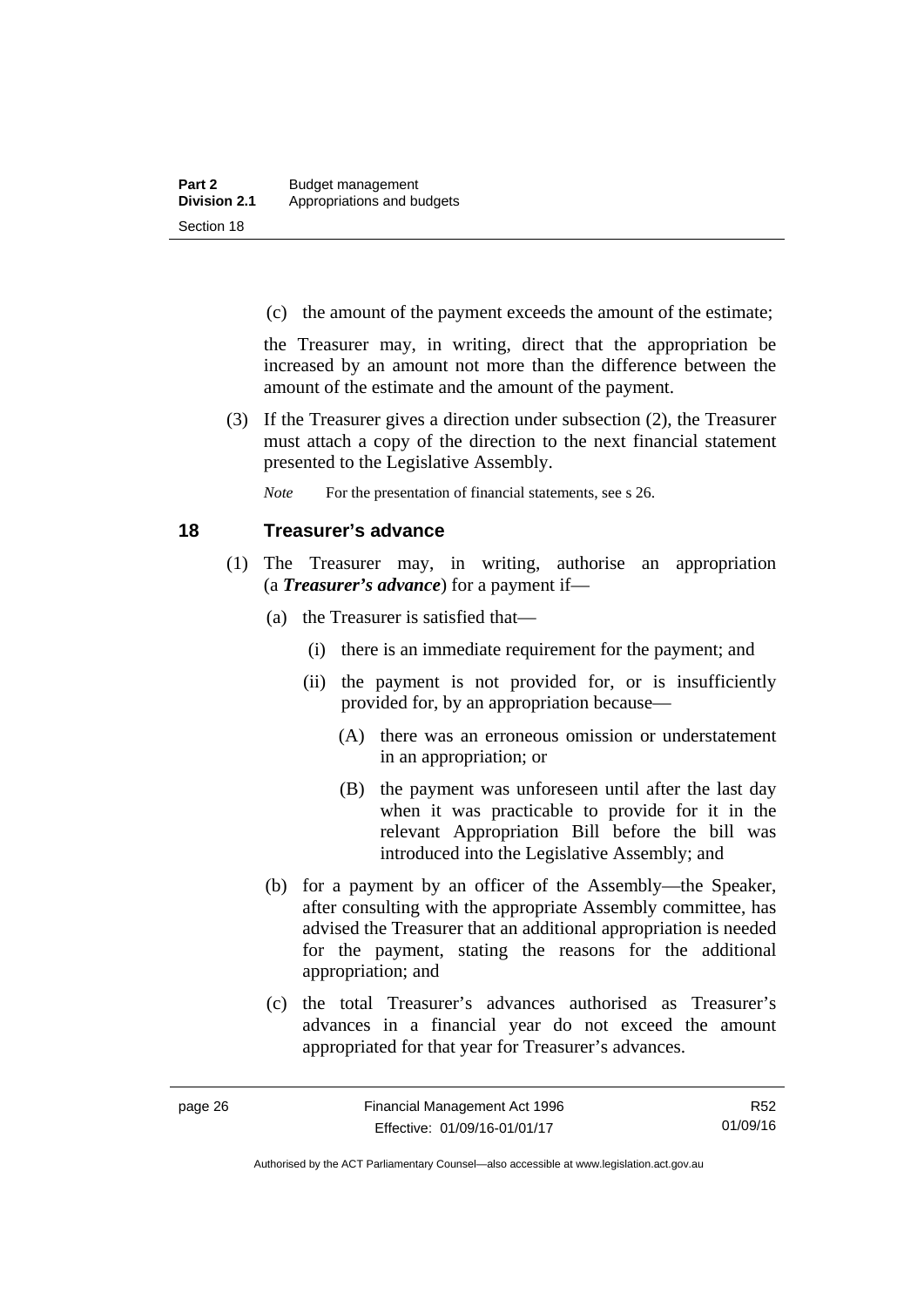- (2) The amount appropriated for Treasurer's advances for a financial year must not exceed 1% of the total amount appropriated by all Appropriation Acts for the year.
- (3) If, by the end of the financial year in which a Treasurer's advance is authorised, the Treasurer's advance is not fully disbursed to the entity to which it is appropriated, the undisbursed amount of the Treasurer's advance lapses and is not available to be disbursed to the entity in the following financial year.
- (4) In this section:

*relevant Appropriation Bill*, for a payment, means—

- (a) the bill for the first Appropriation Act for the financial year when the payment is to happen; or
- (b) the bill for the first Appropriation Act for the appropriation for the Office of the Legislative Assembly or an officer of the Assembly for the financial year when the payment is to happen.
	- *Note* An appropriation for an officer of the Assembly must be contained in an Appropriation Act for an appropriation for the Office of the Legislative Assembly (see s 8 (4)).

## **18A Treasurer's advance—payment pending supplementary appropriation**

- (1) This section applies if—
	- (a) in a financial year, the Treasurer authorises a Treasurer's advance for a payment; and
	- (b) the authorisation states that the payment may be provided for in an Appropriation Act other than the first Appropriation Act (a *supplementary appropriation Act*) in the financial year.
- (2) If a supplementary appropriation Act is passed for the payment—
	- (a) the Treasurer's advance ceases; and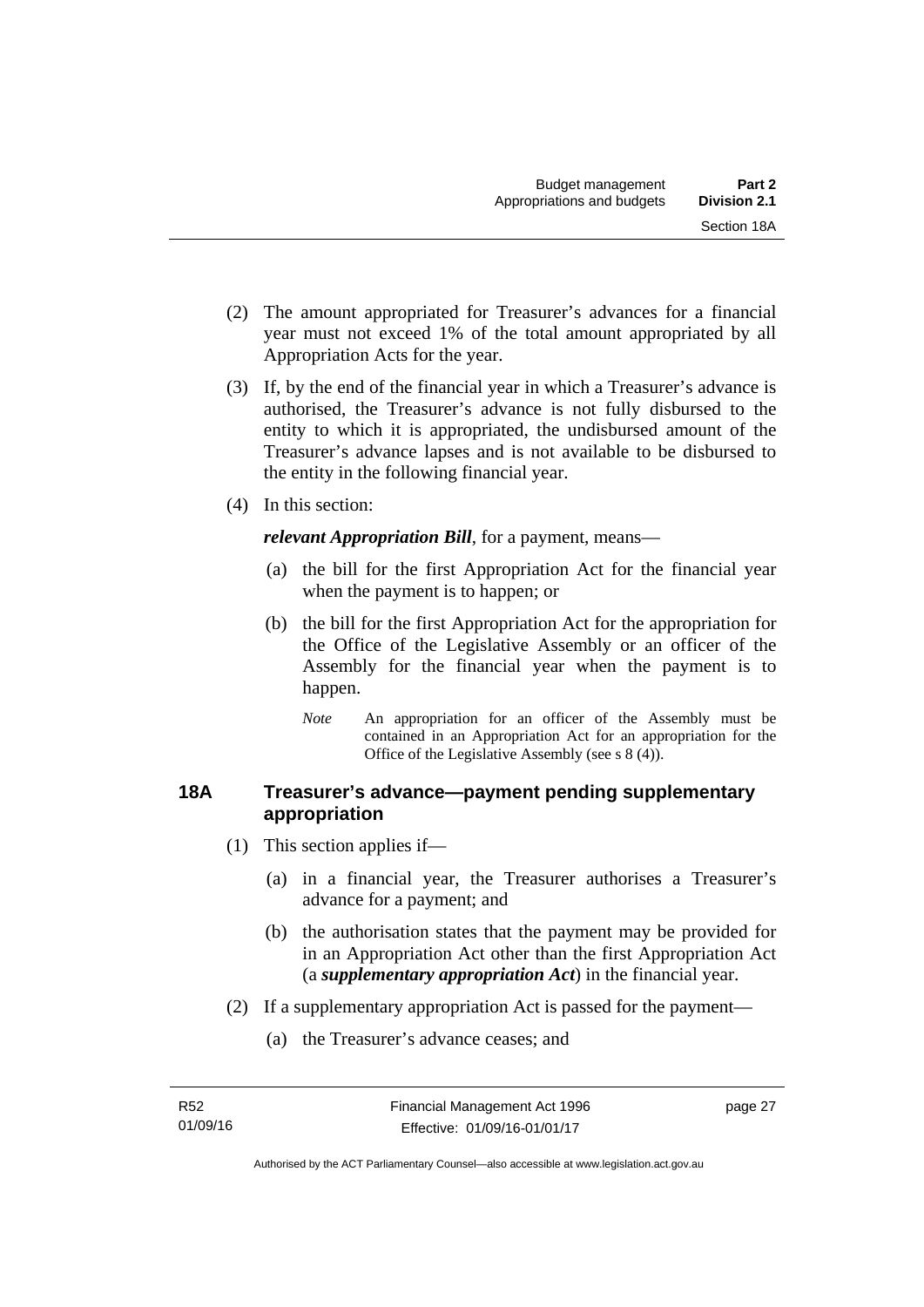- (b) the amount of the Treasurer's advance is taken for all purposes to have been paid out of money appropriated by that Act; and
- (c) the amount appropriated for section 18 (Treasurer's advance) for the financial year is taken to be restored by the amount of the Treasurer's advance.
- (3) If a supplementary appropriation Act is not passed for the payment, the payment continues to be authorised from the appropriation for section 18 for the financial year.

## **18B Treasurer's advance—reduction of amounts**

- (1) This section applies if, in a financial year—
	- (a) the Treasurer has authorised a Treasurer's advance for an entity; and
	- (b) the Treasurer's advance has not been fully disbursed to the entity; and
	- (c) the Treasurer is satisfied that the undisbursed amount is no longer required by the entity.
- (2) The Treasurer may, in writing, authorise a reduction of the amount of the Treasurer's advance to the entity to the amount actually disbursed to the entity.
- (3) If the Treasurer authorises a reduction, the amount appropriated for section 18 (Treasurer's advance) for the financial year is taken to be restored by the amount of the reduction.

## **18C Assembly to be told about Treasurer's advance**

- (1) This section applies if the Treasurer authorises—
	- (a) a Treasurer's advance; or
	- (b) a reduction of an amount of Treasurer's advance under section 18B (2).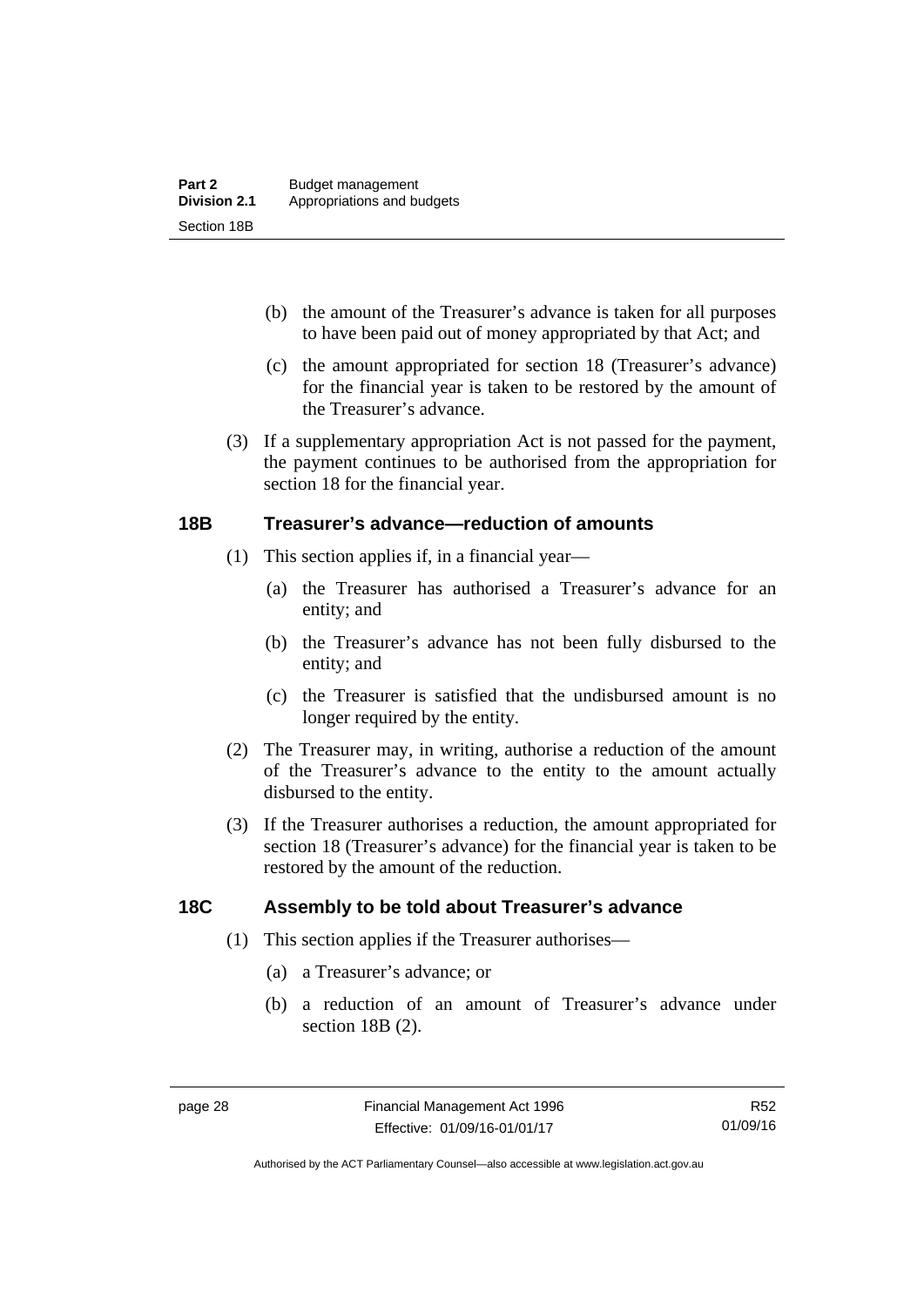- (2) If an authorisation is given, the Treasurer must attach to the next financial statement presented to the Legislative Assembly—
	- (a) a copy of the authorisation; and
	- (b) a reconciliation stating the following:
		- (i) the total amount appropriated for section 18 (Treasurer's advance) in all Appropriation Acts for the financial year;
		- (ii) the total amount of Treasurer's advance authorised previously in the financial year under section 18 (1);
		- (iii) the total payments for temporary advances taken to have been authorised previously in the financial year under section 7A (5) (d) (Temporary advance for new purpose or new entity);
		- (iv) the total amount of payments restored previously in the financial year under section 18A (2) (c);
		- (v) the total reduction of the amounts of Treasurer's advance previously authorised in the financial year under section 18B (2):
		- (vi) the amount authorised in the authorisation;
		- (vii) the amount of appropriation for section 18 that remains for the financial year.
	- *Note* For the presentation of financial statements, see s 26.

## **19 Refunds of payments made without liability**

 (1) If a payment is made to the Territory in purported discharge of a liability that does not exist, the amount paid may be refunded to the person by whom the payment was made whether or not there is an appropriation available for that purpose.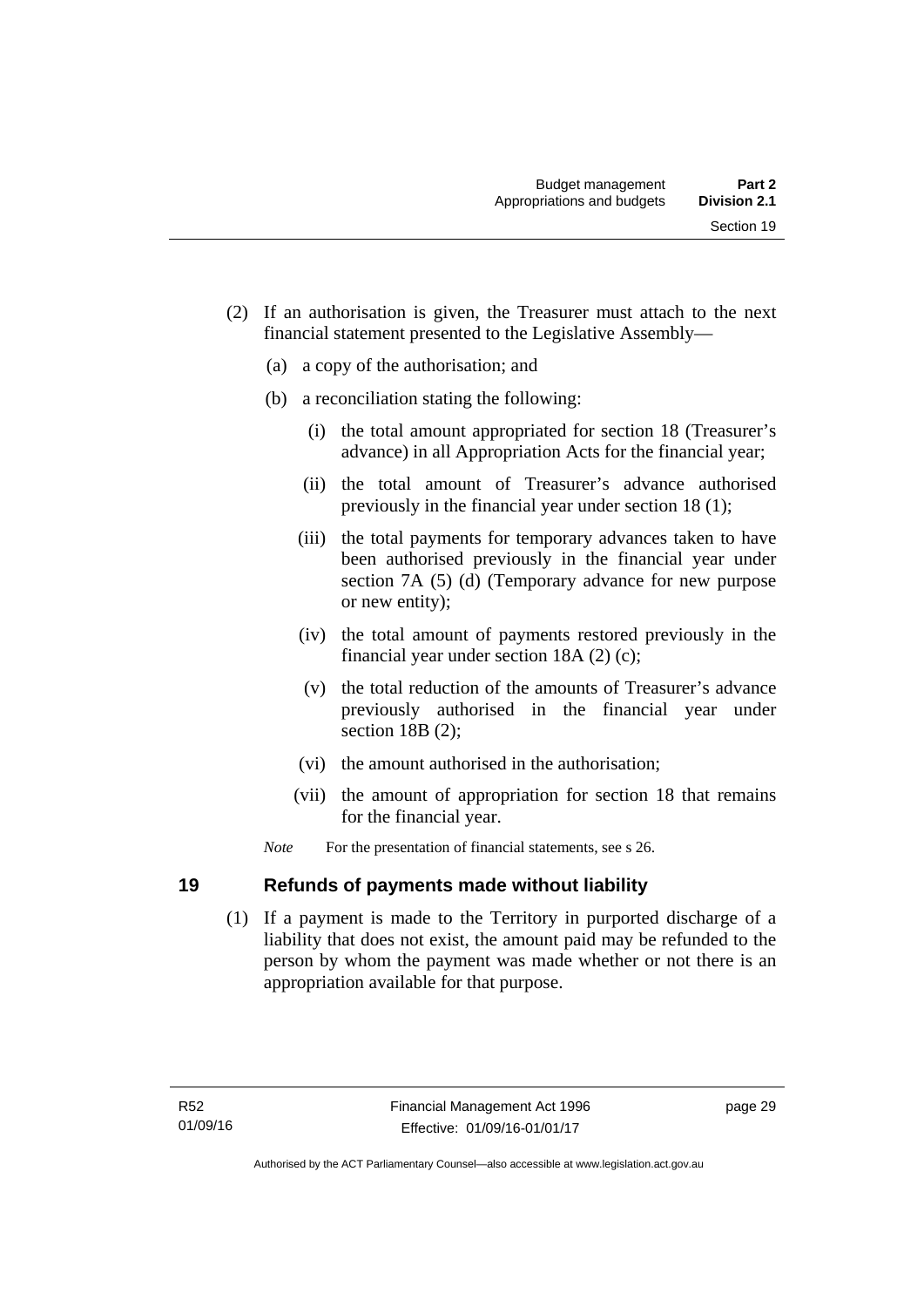- (2) If a payment made to the Territory to discharge a liability exceeds the amount of the liability, the amount by which the payment exceeds the liability may be refunded to the person by whom the payment was made whether or not there is an appropriation available for that purpose.
- $(3)$  If—
	- (a) a person has paid an amount to the Territory for tax claimed by the Territory to be owing from the person; and
	- (b) a court or tribunal of competent jurisdiction subsequently finds that the person was not liable for that tax or was liable for an amount of tax less than the amount paid;

the amount paid, or the amount by which the payment exceeds the liability, may be refunded to the person who made the payment whether or not there is an appropriation available for that purpose.

## **19A Payments for Territory GST liabilities**

Payments may be made to the Commonwealth for the GST liabilities of the Territory whether or not there is an appropriation for the purpose.

## **19AA Payments for Territory GST administration costs**

Despite section 6, payments may be made to the Commonwealth for GST administration costs payable by the Territory (including by way of deduction by the Commonwealth from GST revenue payable to the Territory) whether or not there is an appropriation for the purpose.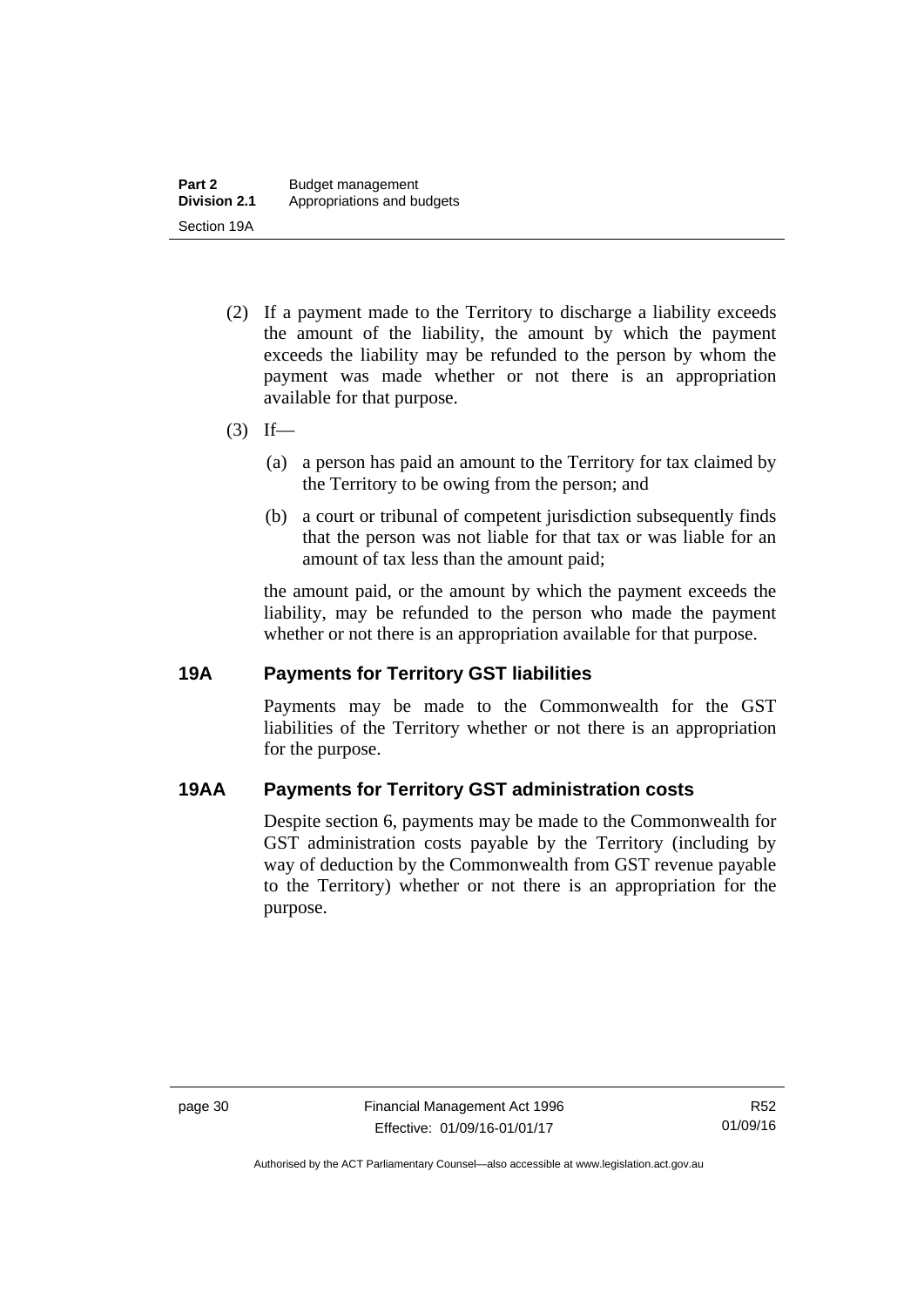## **19B Authorisation of appropriation for certain Commonwealth grants**

- (1) This section applies if—
	- (a) funds have been provided to the Territory by the Commonwealth under an agreement that specifies how the funds may be applied; and
	- (b) no appropriation has been made in relation to the funds.
- (2) Despite section 6 (Necessity for appropriation), the Treasurer may, in writing, authorise an appropriation to a territory entity for payments by the territory entity in accordance with the agreement.
- (3) The Treasurer may—
	- (a) give the authorisation—
		- (i) in the financial year in which the Commonwealth provides the funds to the Territory; or
		- (ii) in the following financial year; and
	- (b) for an authorisation under paragraph (a) (i)—state in the authorisation the financial year in which the appropriation under subsection (2) may be disbursed to the territory entity.
- (4) For an authorisation under this section, an appropriation under subsection (2)—
	- (a) is taken to be an amount of appropriation for the financial year in which the appropriation is authorised to be disbursed; and
	- (b) is in addition to the appropriation to the territory entity for that financial year.
- (5) If the Treasurer gives an authorisation under this section, the Treasurer must attach a copy of the authorisation to the next financial statement presented to the Legislative Assembly.

*Note* For the presentation of financial statements, see s 26.

page 31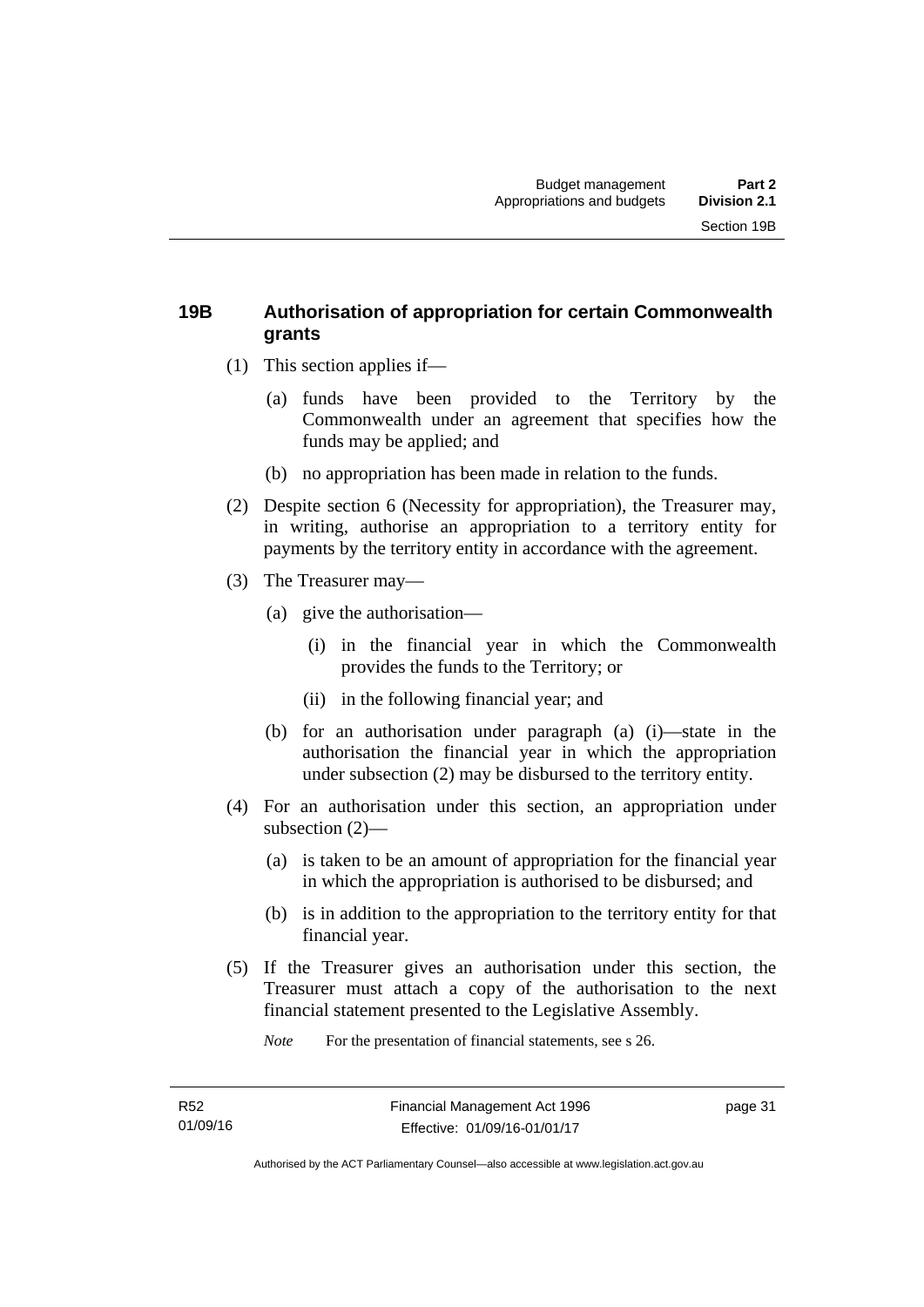## **19C Amendment of capital injection conditions**

- (1) This section applies in relation to the conditions of a capital injection set out in a statement included in a proposed budget for a financial year for—
	- (a) a directorate under section 12 (1) (c) (ii); or
	- (b) a territory-owned corporation under section 12A (1) (c) (ii); or
	- (c) a territory authority in accordance with section 61 (5) (e).
- (2) The Treasurer may amend the conditions.
- (3) An amendment must state the Treasurer's reasons for the amendment.
- (4) An amendment is a notifiable instrument.

*Note* A notifiable instrument must be notified under the [Legislation Act](http://www.legislation.act.gov.au/a/2001-14).

## **19D Amendment of performance criteria**

- (1) This section applies in relation to the performance criteria set out in a statement included in a proposed budget for a financial year for—
	- (a) a directorate under section 12 (1) (b); or
	- (b) a prescribed territory-owned corporation under section  $12A(1)$  (b) (ii); or
	- (c) a prescribed territory authority in accordance with section 61 (6) (b).
- (2) The performance criteria may be amended by—
	- (a) the responsible Minister for the territory entity; and
	- (b) the Treasurer.
- (3) Without limiting subsection (2) the performance criteria may be amended if—
	- (a) the appropriations for the territory entity are varied under—

R52 01/09/16

Authorised by the ACT Parliamentary Counsel—also accessible at www.legislation.act.gov.au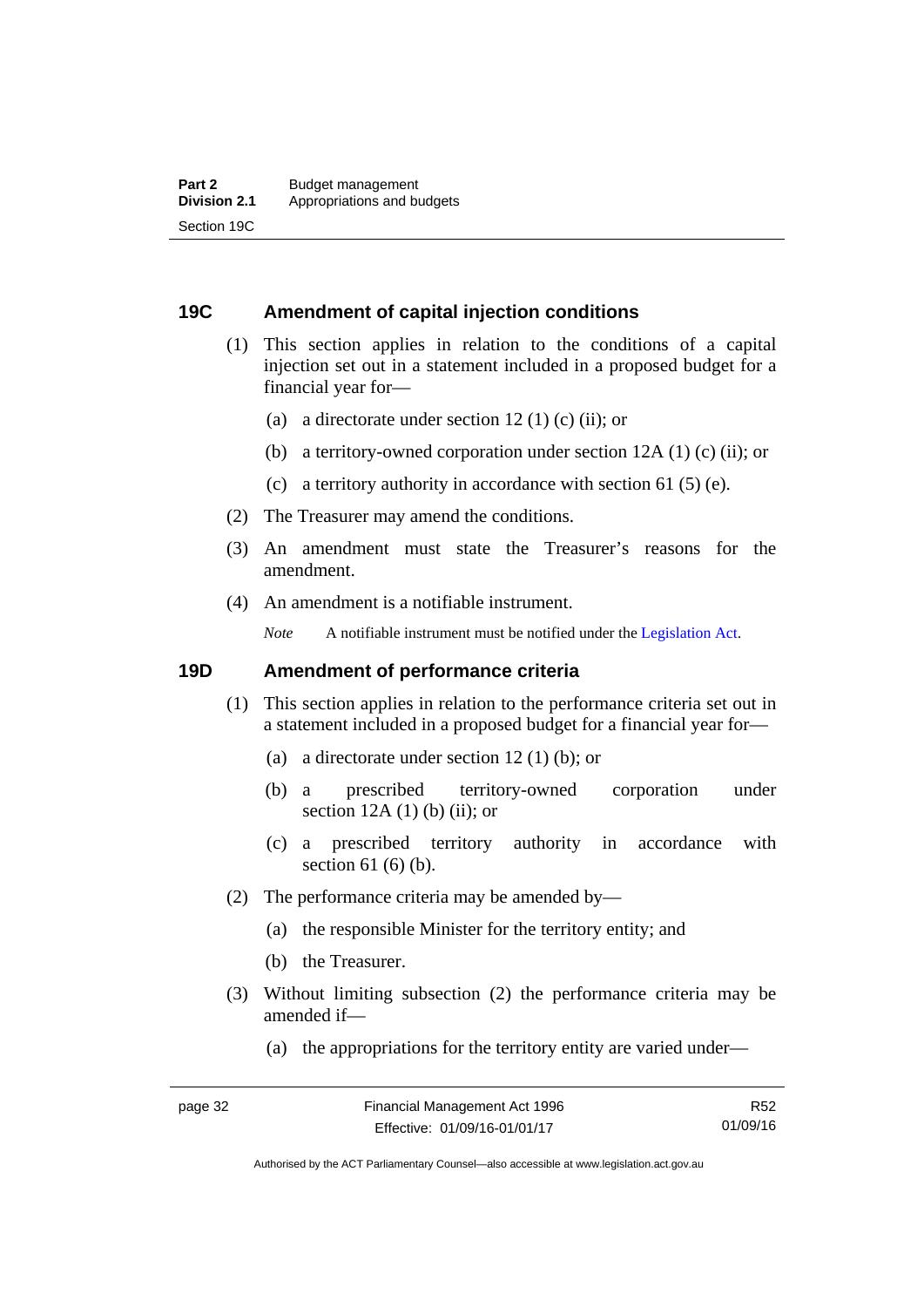- (i) section 14 (Transfer of funds between appropriations); or
- (ii) section 14A (Transfer of funds from capital injection appropriation to other appropriations); or
- (iii) section 14B (Transfer of funds from other appropriations to capital injection appropriation); or
- (iv) section 17 (Variation of appropriations for Commonwealth grants); or
- (b) funds are transferred to or from the territory entity under section 16 (Transfer of functions to another entity); or
- (c) funds are—
	- (i) taken to be authorised from section 18 (Treasurer's advance) under section 7A (5) (d) (Temporary advance for a new purpose or new entity) for a temporary advance to the territory entity; or
	- (ii) given to the territory entity under section 18; or
	- (iii) reduced under section 18B (Treasurer's advance reduction of amounts); or
- (d) funds mentioned in section 19B (Authorisation of appropriation for certain Commonwealth grants) are given to the territory entity; or
- (e) changes happen in the priorities of the territory entity; or
- (f) the responsible Minister and the Treasurer are satisfied that other performance criteria should be adopted for controlled recurrent payments to be provided to the territory entity.
- (4) An amendment of the performance criteria must be made in a way that—
	- (a) for a directorate—the budget as amended will comply with section 12 (3); and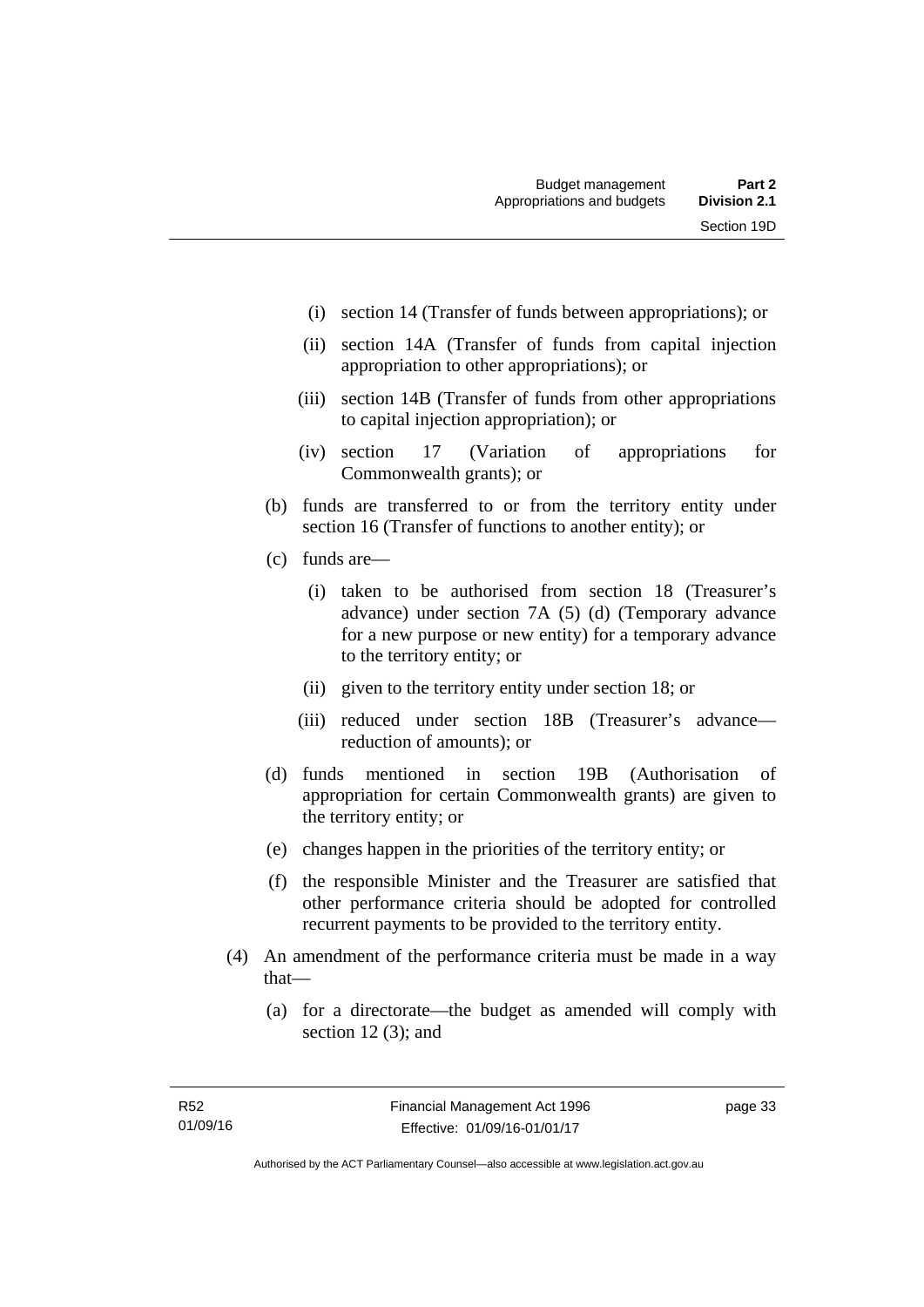- (b) for a prescribed territory-owned corporation—the budget as amended will comply with section 12A (2); and
- (c) for a prescribed territory authority—the budget as amended will comply with section 61 (4).
- (5) An amendment of the performance criteria is a notifiable instrument.

*Note* A notifiable instrument must be notified under the [Legislation Act](http://www.legislation.act.gov.au/a/2001-14).

(6) In this section:

*budget*, for the territory entity, means the budget for the territory entity for the financial year presented to the Legislative Assembly under section 10 (b) or (c) (Budget papers) and, if the budget has been amended under this Act, the budget as amended.

*prescribed territory authority* means a territory authority prescribed for section 61 (6).

*prescribed territory-owned corporation* means a territory-owned corporation prescribed for section 12A (1) (b).

## **20 Recommended appropriation for Office of the Legislative Assembly**

Before the beginning of a financial year, the Speaker must—

- (a) after consultation with an appropriate committee of the Legislative Assembly, advise the Treasurer of the appropriation that the Speaker considers should be made for the Office of the Legislative Assembly for the financial year (the *recommended appropriation*); and
- (b) give the Treasurer a draft budget for the Office of the Legislative Assembly for the financial year that contains the information mentioned in section 12 that applies to the office.

R52 01/09/16

Authorised by the ACT Parliamentary Counsel—also accessible at www.legislation.act.gov.au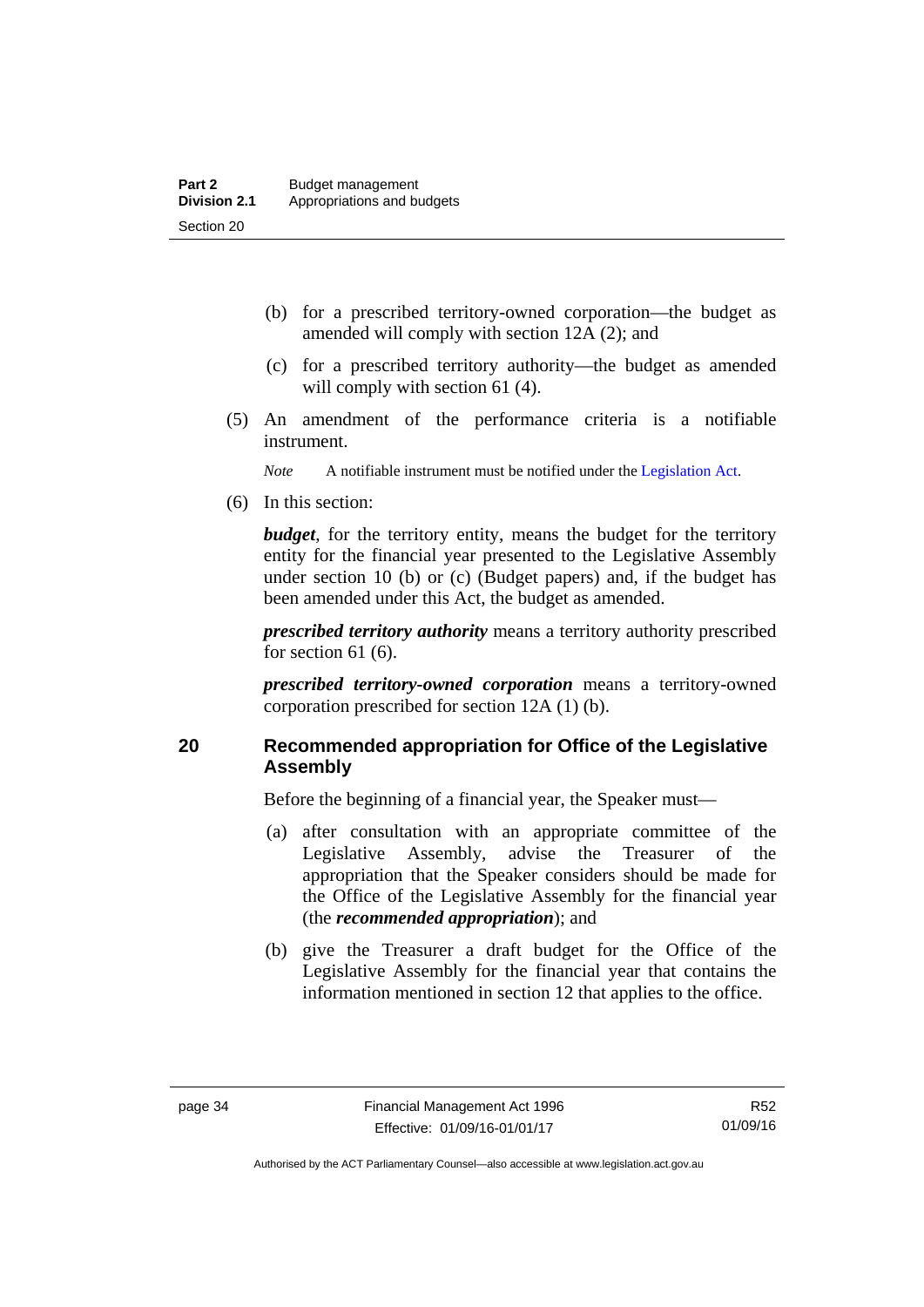## **20AA Appropriation for Office of the Legislative Assembly**

- (1) This section applies if—
	- (a) the Treasurer presents a bill for an Appropriation Act for the appropriation for the Office of the Legislative Assembly relating to a financial year in the Legislative Assembly; and
	- (b) the appropriation is less than the recommended appropriation for the financial year.
- (2) Immediately after presenting the bill, the Treasurer must present to the Legislative Assembly a statement of reasons for departing from the recommended appropriation.
- (3) In this section:

*recommended appropriation*—see section 20.

## **20AB Recommended appropriation for officers of the Assembly**

Before the beginning of a financial year, the Speaker must for an officer of the Assembly—

- (a) after consultation with the officer and the appropriate committee of the Legislative Assembly, advise the Treasurer of the appropriation that the Speaker considers should be made for the officer for the financial year (the *recommended appropriation*); and
- (b) present the recommended appropriation to the Assembly; and
- (c) give the Treasurer a draft budget for the officer for the financial year that contains the information mentioned in section 12 that applies to the officer.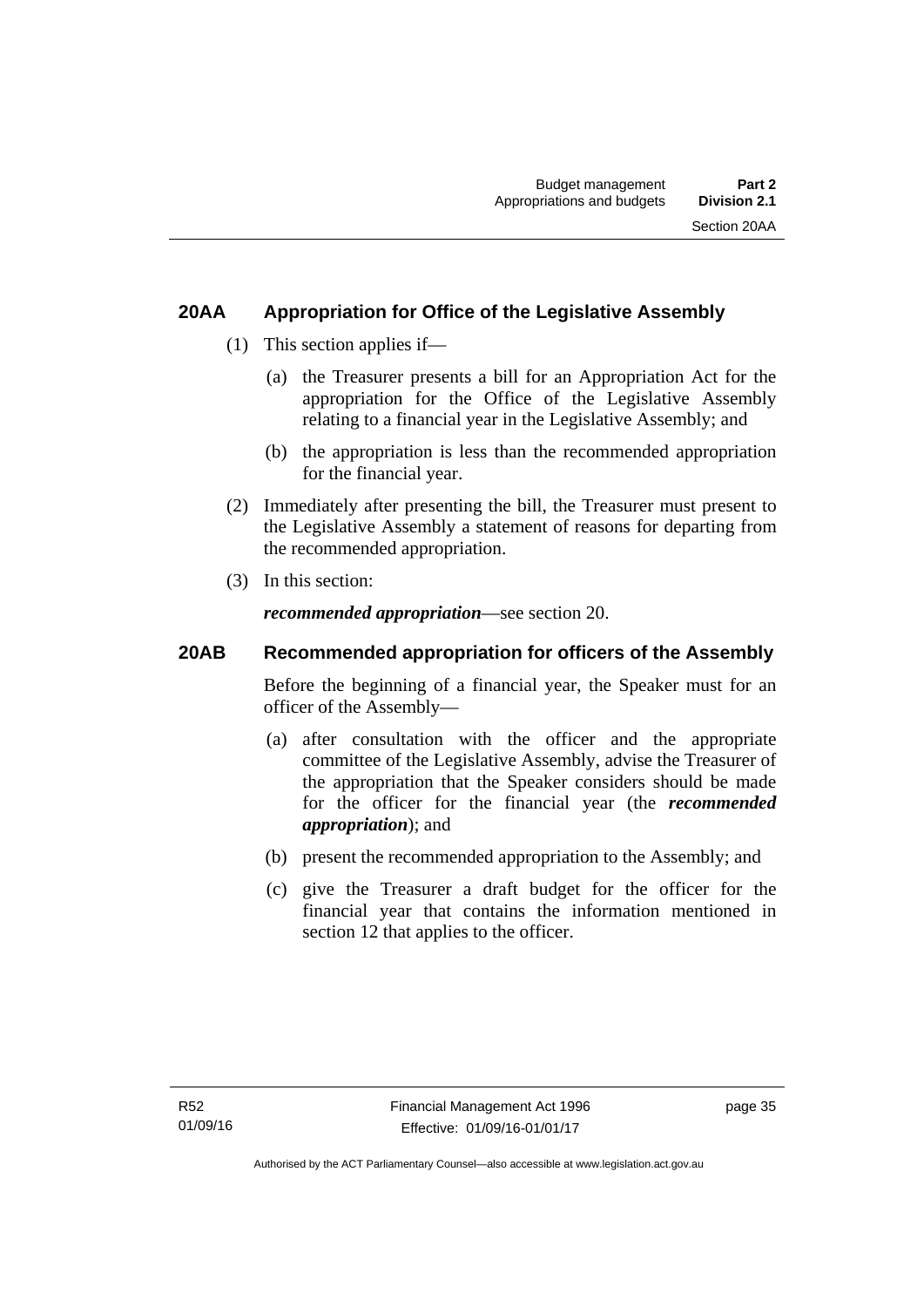## **20AC Appropriation for officers of the Assembly**

- (1) This section applies if—
	- (a) the Treasurer presents a bill for an Appropriation Act for the appropriation for an officer of the Assembly relating to a financial year in the Legislative Assembly; and
	- (b) the appropriation is less than the recommended appropriation for the office for the financial year.
- (2) Immediately after presenting the bill, the Treasurer must present to the Legislative Assembly a statement of reasons for departing from the recommended appropriation.
- (3) In this section:

*recommended appropriation*—see section 20AB.

## **Division 2.2 Budget reviews and pre-election updates**

## **20A Budget review**

- (1) The Treasurer must prepare a budget review for each financial year.
- (2) The Treasurer must present the budget review for a financial year to the Legislative Assembly not later than 15 February in the financial year.
	- *Note* This is the same day as financial statements for the 2nd quarter of the financial year are required to be presented under s 26 (Periodic financial statements).
- (3) However, if a sitting day does not fall in that year on or before 15 February, the Treasurer must give copies of the budget review to each member of the Legislative Assembly on or before that day.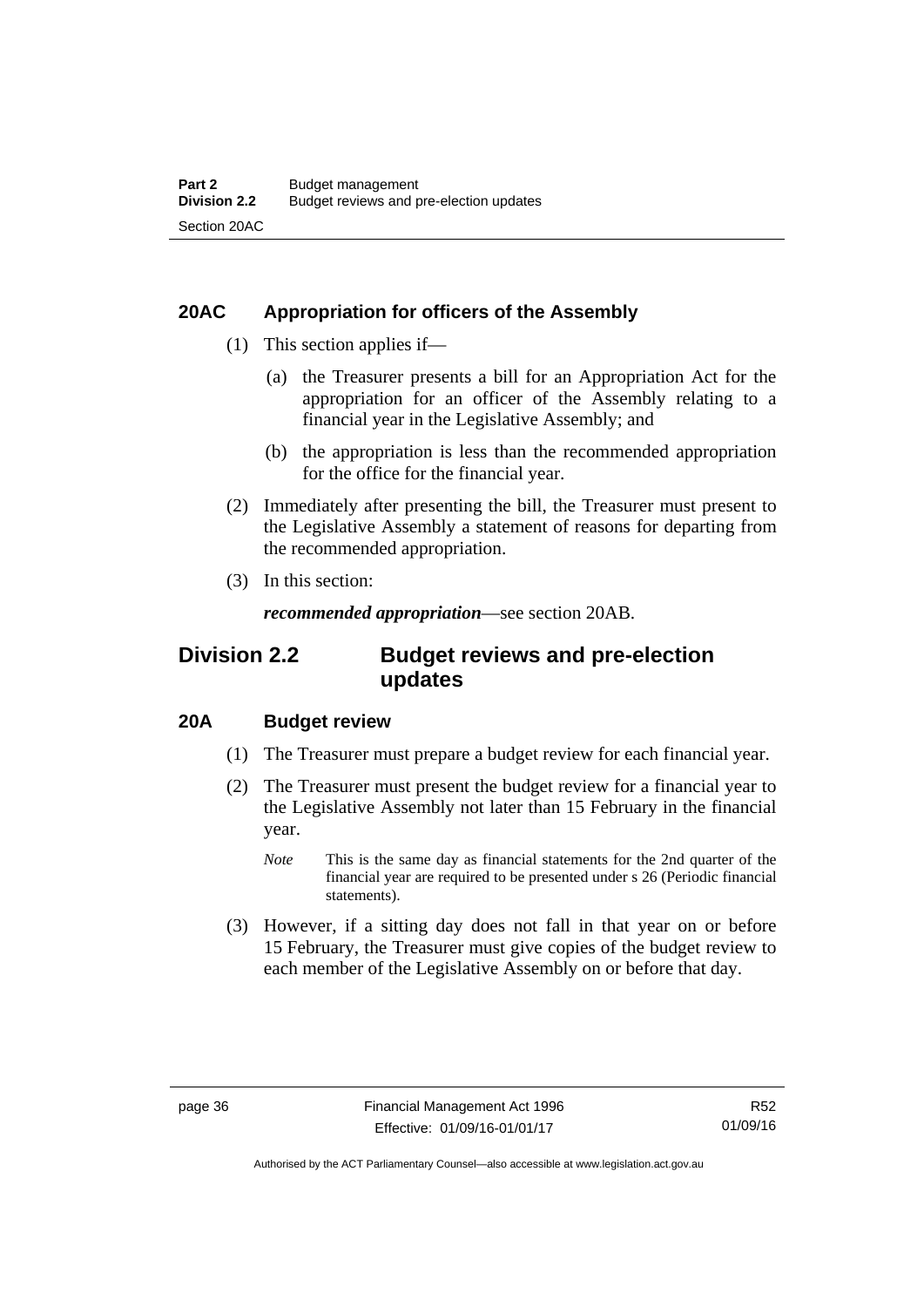# **20B Purpose and contents of budget review**

- (1) The purpose of the budget review for a financial year is to give updated information to allow the assessment of the government's financial performance against the financial policy objectives and strategies set out in the financial policy objectives and strategies statement for the Territory budget for the financial year.
- (2) The budget review for a financial year must be based on the financial policy objectives and strategies statement for the Territory budget for the financial year.
- (3) The budget review for a financial year must—
	- (a) include updated financial statements required under the financial management guidelines for the general government sector for the financial year; and
	- (b) include whole-of-year results for the previous financial year, the budget for the financial year, the estimated financial position of the Territory at the end of the financial year and updated budget estimates for each of the next 3 financial years; and
	- (c) include a review of the financial policy objectives and strategies statement included in the budget for the financial year that satisfies the requirements of section 11A (2) and (3); and
	- (d) state the date as at when the review was done.
- (4) However, if particular information required to be included in the budget review is unchanged from information set out in full in the budget for the Territory under section 11 (1) for the financial year, the review may instead summarise the information and state that it is unchanged from that set out in the budget.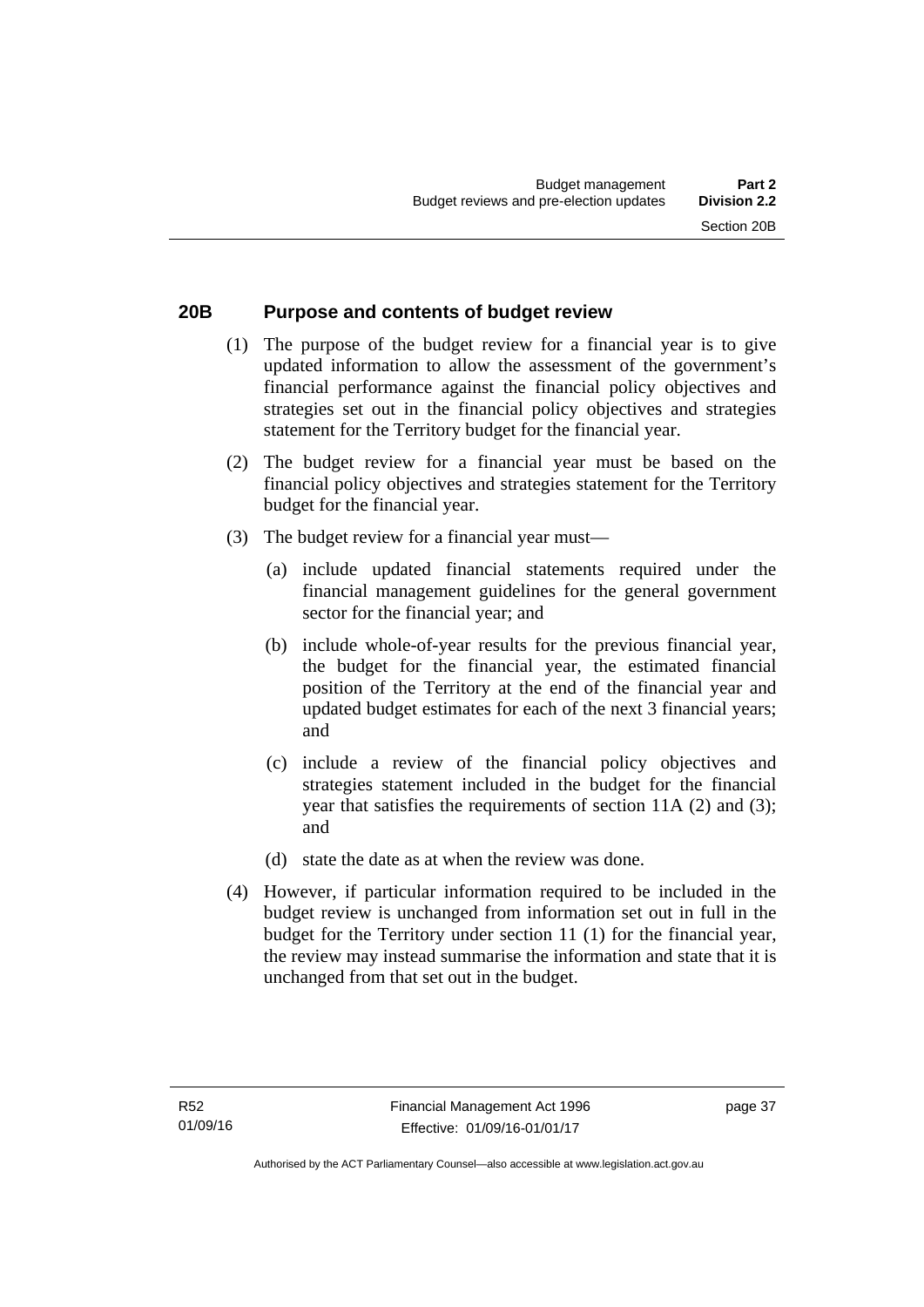(5) For subsection (3):

*budget*, for a financial year, means the budget for the year presented to the Legislative Assembly under section 10 (a) (Budget papers) and, if that budget has been amended under this Act, the budget as amended.

## **20C Pre-election budget update**

- (1) At least 30 days before the polling day for an ordinary election, the under treasurer must prepare a pre-election budget update and give it to the parliamentary counsel for notification.
- (2) At least 20 days before the polling day for an election mentioned in the [Self-Government Act,](http://www.comlaw.gov.au/Series/C2004A03699) section 16 (Dissolution of Assembly by Governor-General) or section 48 (Resolution of no confidence in Chief Minister), the under treasurer must prepare a pre-election budget update and give it to the parliamentary counsel for notification.
- (3) A pre-election budget update is a notifiable instrument.

*Note* A notifiable instrument must be notified under the [Legislation Act](http://www.legislation.act.gov.au/a/2001-14).

(4) In this section:

*ordinary election*—see the *[Electoral Act 1992](http://www.legislation.act.gov.au/a/1992-71)*, dictionary.

*polling day*—see the *[Electoral Act 1992](http://www.legislation.act.gov.au/a/1992-71)*, dictionary.

## **20D Purpose and contents of pre-election budget update**

- (1) The purpose of a pre-election budget update for an election is—
	- (a) to allow the assessment of the government's financial performance against the financial policy objectives and strategies set out in the latest financial policy objectives and strategies statement; and
	- (b) to give the electorate an accurate picture of the Territory's financial position before the election.

R52 01/09/16

Authorised by the ACT Parliamentary Counsel—also accessible at www.legislation.act.gov.au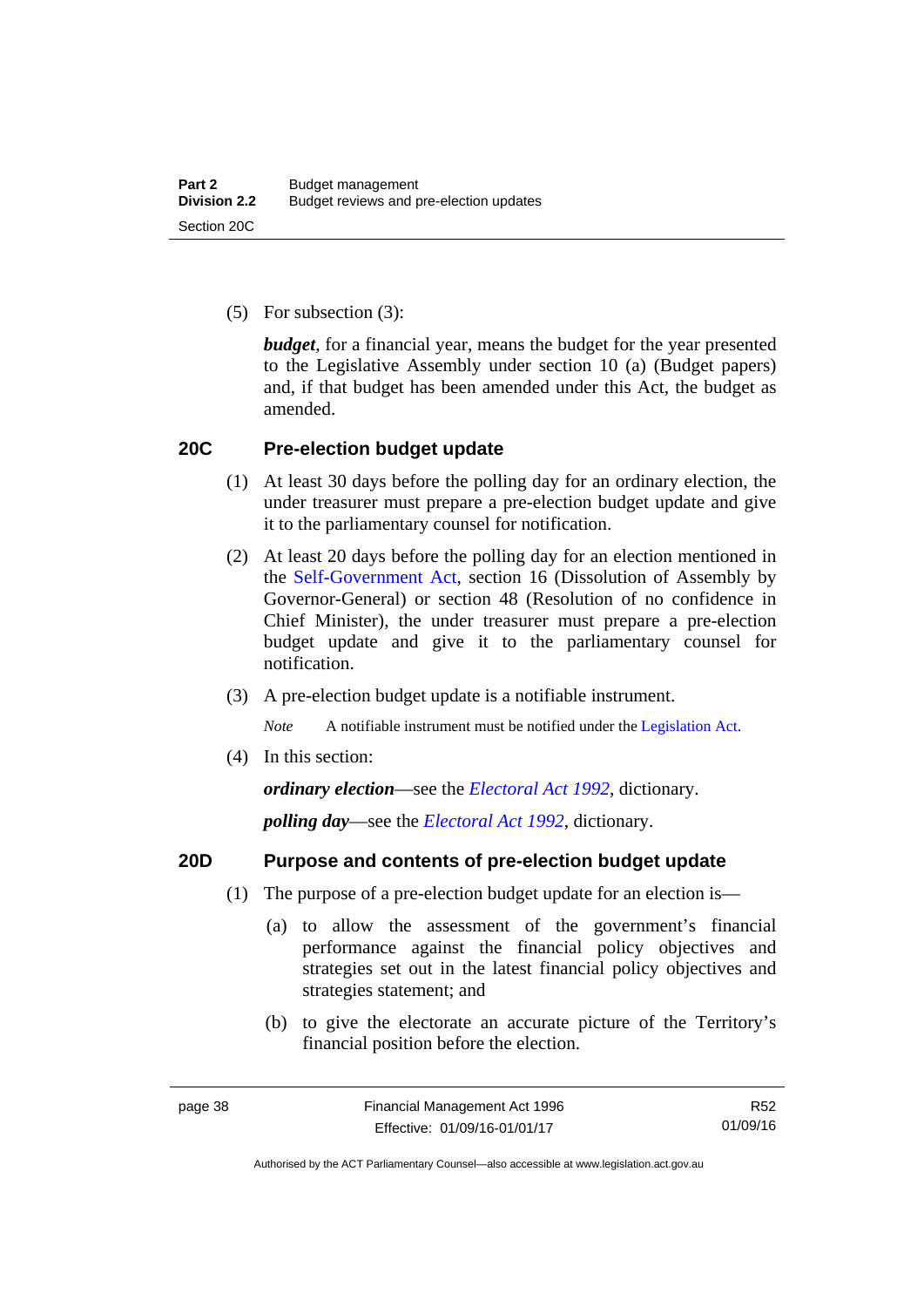- (2) A pre-election budget update must be based on the latest financial policy objectives and strategies statement.
- (3) A pre-election budget update for an election must include—
	- (a) updated financial statements required under the financial management guidelines for the financial year in which the election is to be held; and
	- (b) updated budget estimates for the general government sector, the public trading enterprise sector and the Territory for that financial year and for each of the next 3 financial years; and
	- (c) a statement of the economic or other assumptions used in preparing the updated financial statements and budget estimates; and
	- (d) a statement about the sensitivity of the updated financial statements and budget estimates to changes in the economic or other assumptions; and
	- (e) a statement of the risks, quantified if possible, that may affect the economic or other assumptions, including—
		- (i) contingent liabilities; and
		- (ii) publicly announced government commitments that are not yet included in the updated financial statements and budget estimates.
- (4) Information in the pre-election budget update must—
	- (a) take into account government decisions and other circumstances that may have material effect on the financial statements and budget estimates; and
	- (b) state the date as at when the updating was done.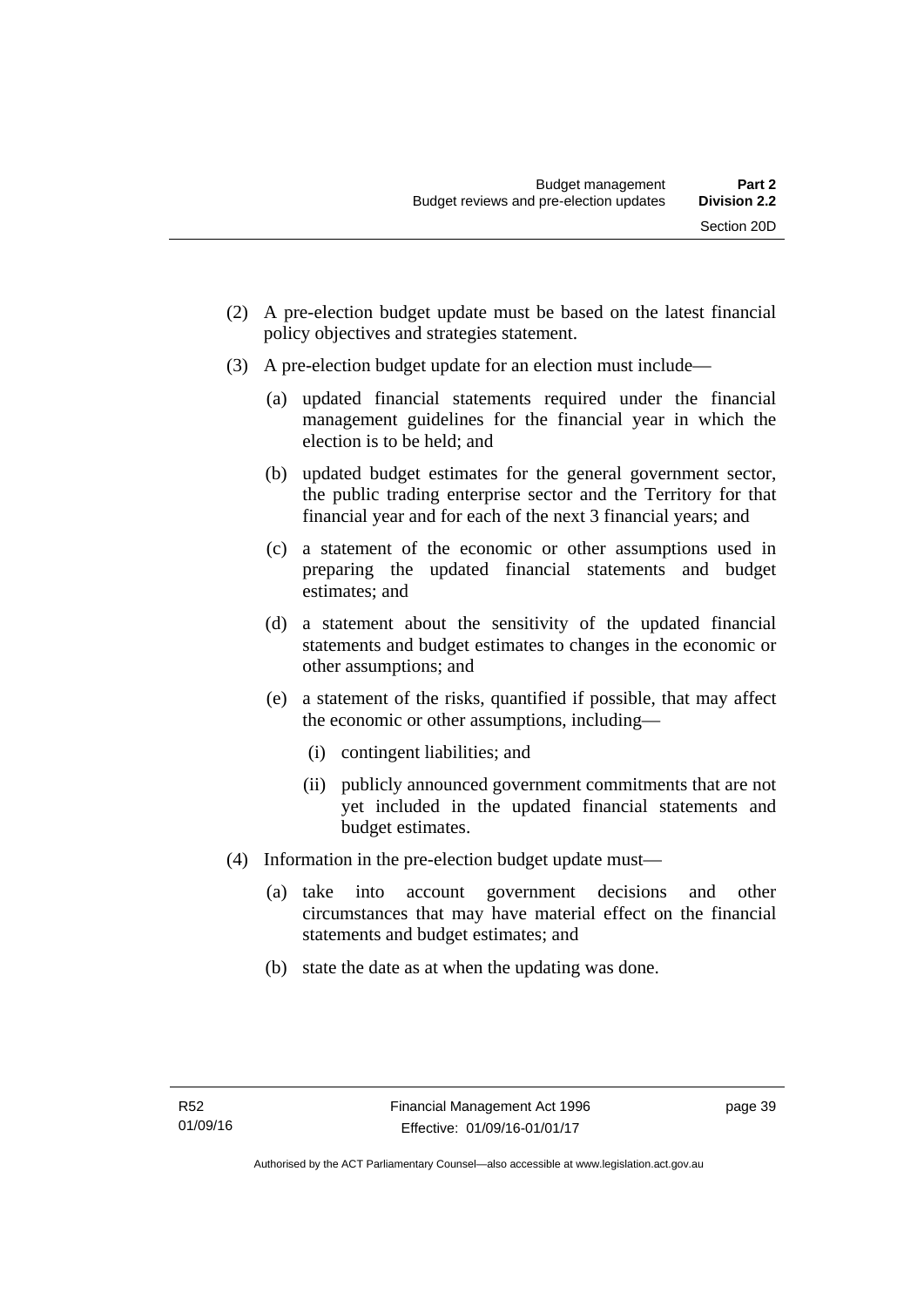(5) However, if particular information required to be included in the pre-election budget update is unchanged from information set out in full in the latest financial statements, the budget estimates mentioned in section 11 (Territory budgets) or budget review, the pre-election budget update may instead summarise the information and state that it is unchanged from that set out in the financial statements, budget estimates or budget review.

page 40 Financial Management Act 1996 Effective: 01/09/16-01/01/17

R52 01/09/16

Authorised by the ACT Parliamentary Counsel—also accessible at www.legislation.act.gov.au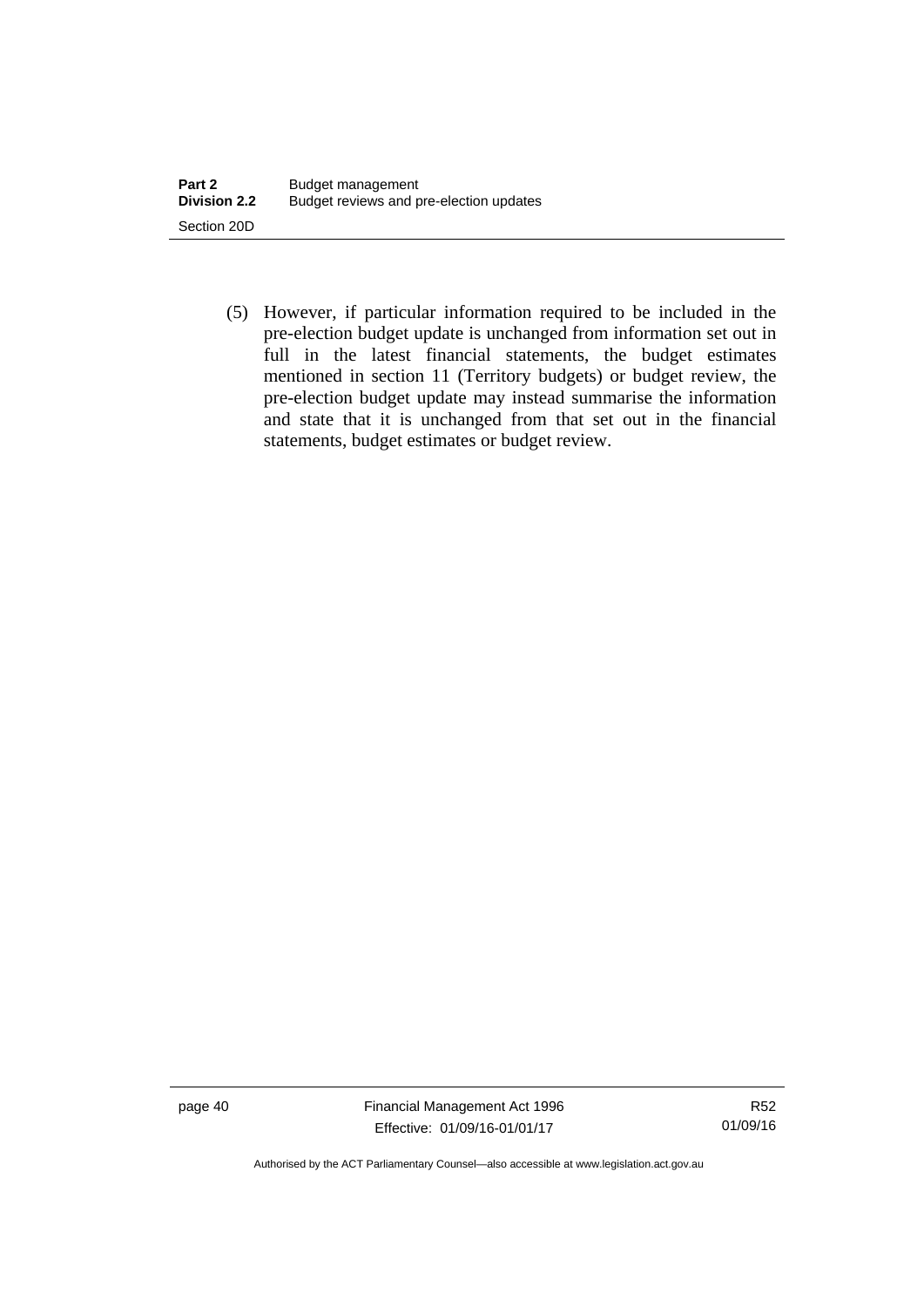# **Part 3 Financial reports**

## **Division 3.1 Financial reports of the Territory**

## **21 Meaning of** *the Territory* **in div 3.1**

In this division, a reference to *the Territory* includes a reference to all territory authorities and all territory-owned corporations.

## **22 Annual financial statements of the Territory**

- (1) The under treasurer must, as soon as practicable after the end of a financial year, prepare annual financial statements for the Territory for that year.
- (2) The statements must be prepared in accordance with generally accepted accounting principles and include—
	- (a) the financial statements required under the financial management guidelines; and
	- (b) a statement of the accounting policies adopted by the Territory; and
	- (c) the other statements that are necessary to fairly reflect the financial operations of the Territory during the year and its financial position at the end of the year.

## **23 Responsibility for annual financial statements**

- (1) An annual financial statement of the Territory must have a statement of responsibility attached to it.
- (2) The statement of responsibility must include—
	- (a) a statement—
		- (i) signed by the Treasurer; and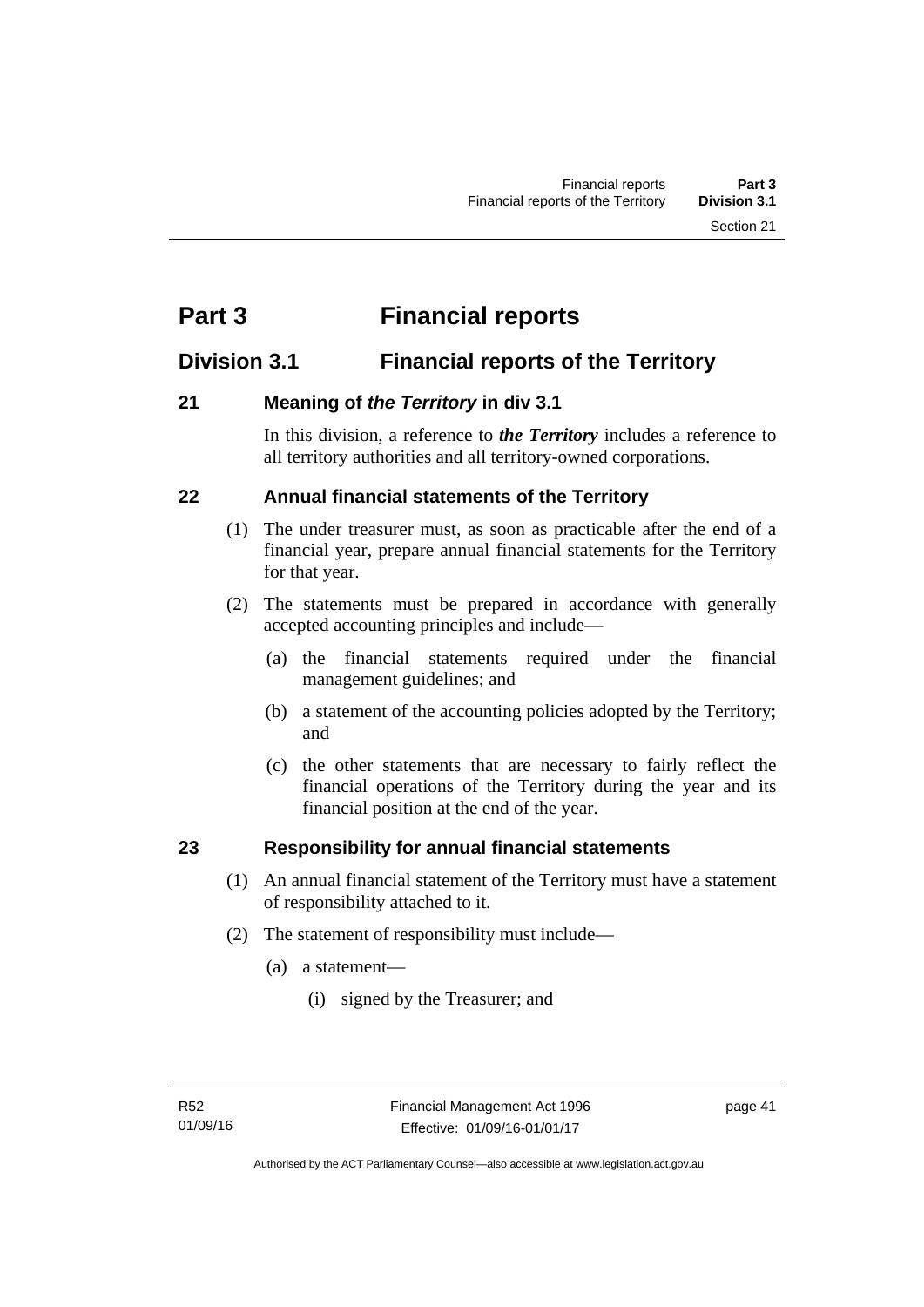- (ii) that, in the Treasurer's opinion, the financial statements fairly reflect—
	- (A) the financial operations of the Territory during the year to which they relate; and
	- (B) the financial position of the Territory at the end of the year; and
- (b) a statement—
	- (i) signed by the under treasurer; and
	- (ii) stating that the under treasurer is satisfied the financial statements have been prepared in accordance with generally accepted accounting principles.
- (3) The statement of responsibility may be signed at any time before the auditor-general gives the Treasurer an audit opinion for the financial statement in accordance with section 24.

## **24 Audit of annual financial statements**

- (1) The under treasurer must give the auditor-general the annual financial statements of the Territory for a financial year in sufficient time for the auditor-general to give an audit opinion about the statements within 4 months after the end of the financial year.
- (2) The auditor-general must give the Treasurer an audit opinion about the annual financial statements within 4 months after the end of the financial year.
- (3) Despite subsections (1) and (2), if an ordinary election is to be held in the year after the end of the financial year—
	- (a) the under treasurer must give the auditor-general the annual financial statements of the Territory for the financial year in sufficient time for the auditor-general to give an audit opinion about the statements within 3 months after the end of the financial year; and

R52 01/09/16

Authorised by the ACT Parliamentary Counsel—also accessible at www.legislation.act.gov.au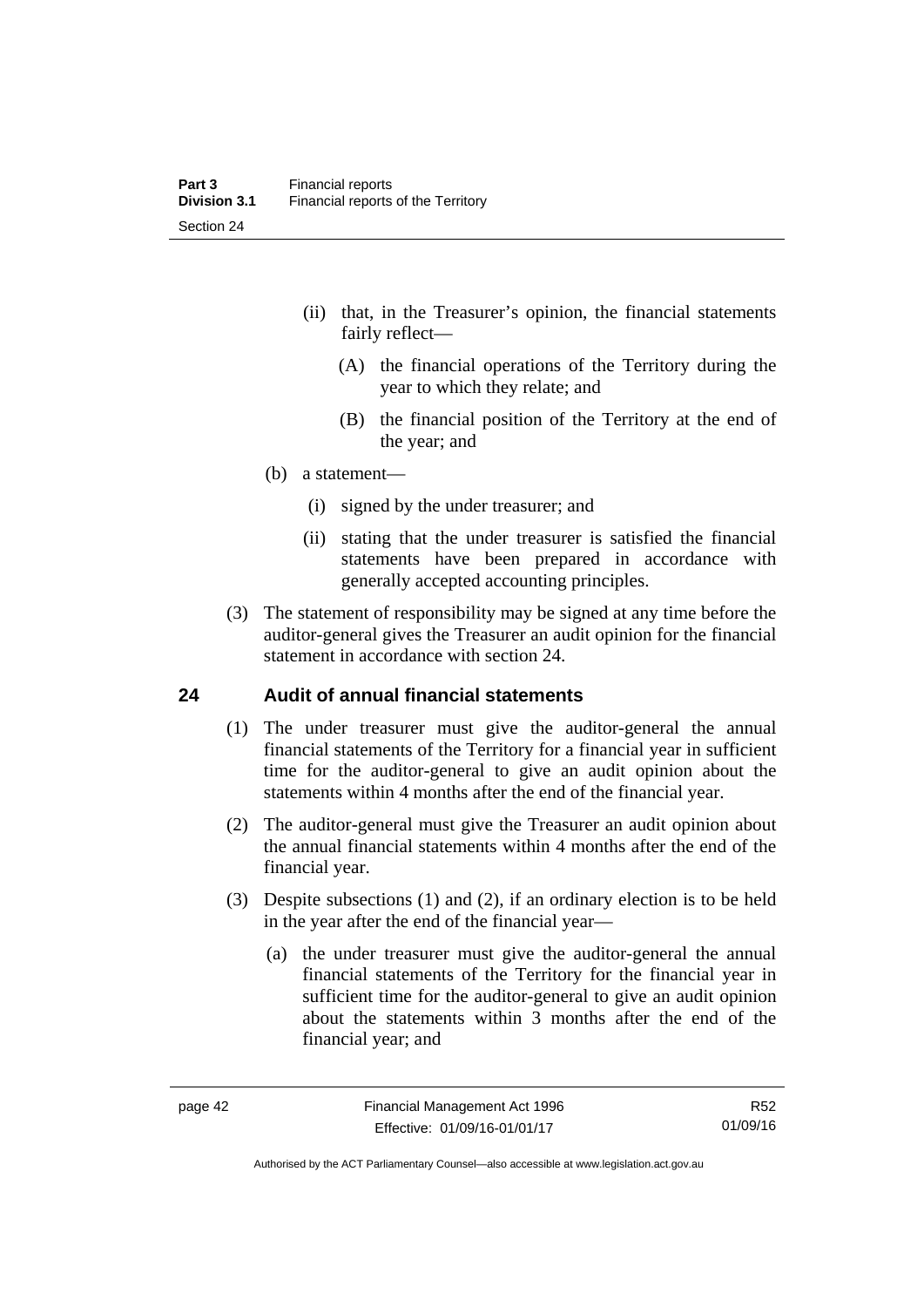- (b) the auditor-general must give an audit opinion to the Treasurer within 3 months after the end of the financial year.
- (4) In this section:

*ordinary election*—see the *[Electoral Act 1992](http://www.legislation.act.gov.au/a/1992-71)*, dictionary.

## **25 Presentation of annual financial statements to Legislative Assembly**

- (1) If the Treasurer receives, under section 24 (2), an audit opinion about annual financial statements, the Treasurer must present to the Legislative Assembly, within 3 sitting days after receiving the opinion—
	- (a) a copy of the annual financial statements; and
	- (b) a copy of the audit opinion.
- (2) If the Treasurer receives, under section 24 (3) (b), an audit opinion about annual statements, the Treasurer must give to each member of the Legislative Assembly, within 7 days after receiving the opinion—
	- (a) a copy of the annual financial statements; and
	- (b) a copy of the audit opinion.

## **26 Periodic financial statements**

- (1) Within 45 days after the end of each quarter of a financial year, the Treasurer must prepare financial statements for—
	- (a) the quarter; and
	- (b) the period from the beginning of the financial year until the end of the quarter.
- (2) The statements must—
	- (a) be prepared in accordance with the financial management guidelines; and

page 43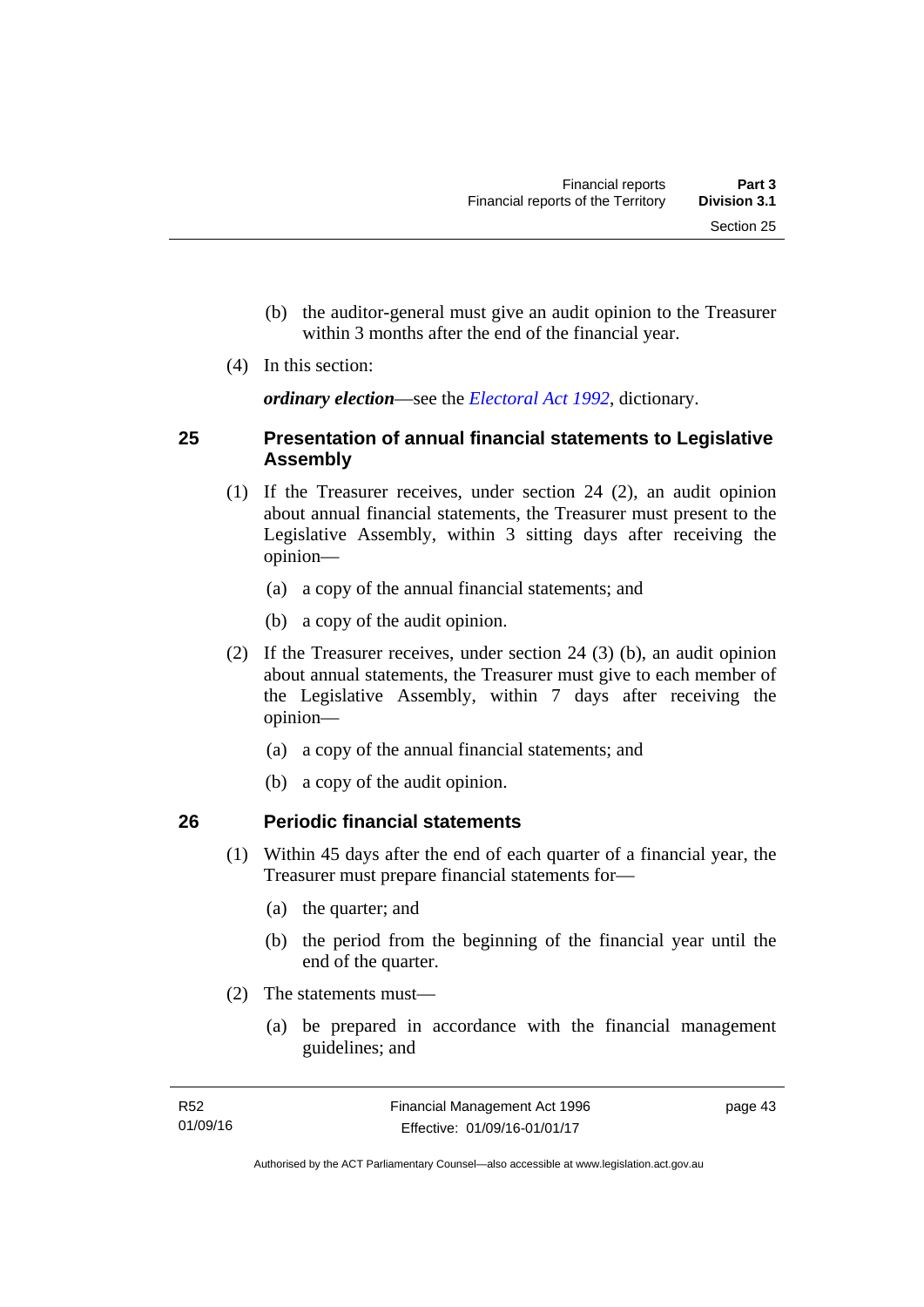- (b) include a summary of any instruments attached to statements.
- *Note* Instruments made under s 7A, s 14, s 14A, s 14B, s 15A, s 16, s 16A, s 16B, s 17, s 17A, s 18C and s 19B may be attached to the financial statements.
- (3) The Treasurer must present copies of the statements prepared under subsection (1) to the Legislative Assembly on the first sitting day after they are prepared.
- (4) If the first sitting day mentioned in subsection (3) does not fall within 45 days after the end of the relevant quarter, the Treasurer must give copies of the statements prepared under subsection (1) to each member of the Legislative Assembly within the 45 days.

## **Division 3.2 Financial reports and performance statements of directorates**

## **27 Annual financial statements of directorates**

- (1) A directorate must, as soon as practicable after the end of each financial year, prepare annual financial statements relating to its operations during the year.
- (2) The annual financial statements of a directorate must be prepared in accordance with generally accepted accounting principles and in a form that facilitates a comparison between the financial operations of the directorate during the year and the estimates of those operations contained in the budget for the directorate for the financial year.
- (3) The annual financial statements must include—
	- (a) the financial statements required under the financial management guidelines; and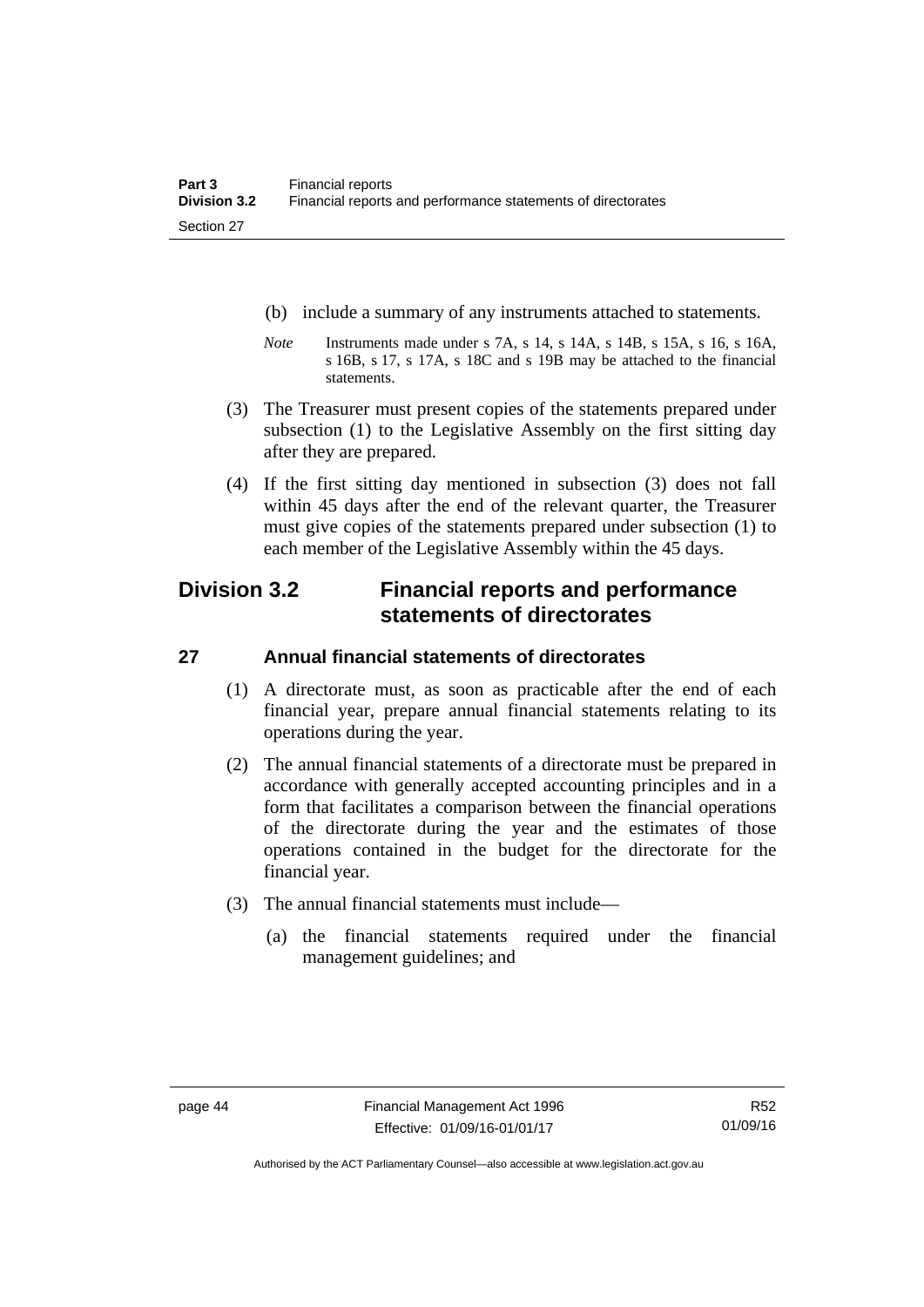- (b) if a change was made during the year to the conditions of a capital injection set out under section 12 (1) (c) (ii) (Directorate budgets) in a statement included in a proposed budget for the directorate for a financial year—a statement of the change and the reasons for it; and
- (c) a statement of the accounting policies adopted by the directorate; and
- (d) any other statements necessary to fairly reflect the financial operations of the directorate during the year and its financial position at the end of the year.
- (4) In this section:

*budget*, for a directorate for a financial year, means the budget for the directorate for the year presented to the Legislative Assembly under section 10 (b) (Budget papers).

## **28 Responsibility for annual financial statements of directorates**

- (1) An annual financial statement of a directorate must have a statement of responsibility attached to it.
- (2) The statement of responsibility must—
	- (a) state that, in the responsible director-general's opinion, the annual financial statements fairly reflect—
		- (i) the financial operations of the directorate during the financial year; and
		- (ii) the financial position of the directorate at the end of the year; and
	- (b) be signed by the responsible director-general.
- (3) The statement of responsibility may be signed at any time before the auditor-general gives the responsible director-general an audit opinion for the financial statement in accordance with section 29.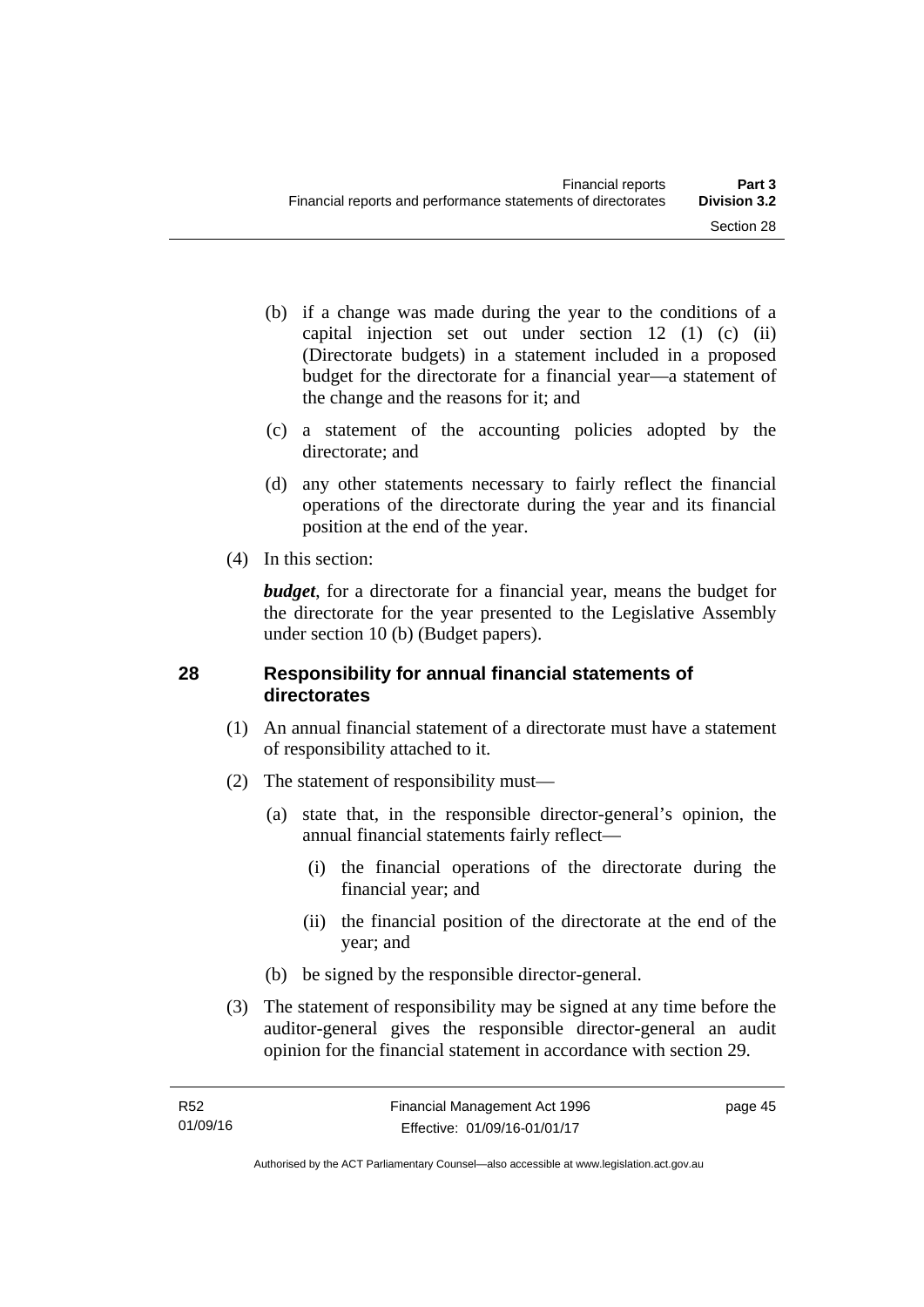## **29 Audit of financial statements of directorates**

- (1) The responsible director-general of a directorate must give the auditor-general the financial statements of the directorate for a financial year as soon as practicable after the statements are prepared.
- (2) The auditor-general must give the responsible director-general an audit opinion about the financial statements as soon as practicable after the auditor-general receives them.

## **30 Directorate annual financial statements to be included in annual reports etc**

A report prepared under the *[Annual Reports \(Government Agencies\)](http://www.legislation.act.gov.au/a/2004-8)  [Act 2004](http://www.legislation.act.gov.au/a/2004-8)* for a directorate for a financial year must include, or have attached to it—

- (a) the directorate's annual financial statements for the year; and
- (b) the audit opinion under section 29 (2) about the financial statements.

## **30A Statements of performance of directorates**

- (1) As soon as practicable after the end of each financial year, each directorate must prepare a statement of the performance of the directorate in providing each class of outputs set out in the directorate's budget for the financial year and provided by it during the year.
- (2) The statement must—
	- (a) compare the performance of the directorate in providing each class of the outputs with the forecast of the performance in the directorate's budget for the year; and
	- (b) give particulars of the extent to which the performance criteria set out in the budget for the provision of the outputs were met.

R52 01/09/16

Authorised by the ACT Parliamentary Counsel—also accessible at www.legislation.act.gov.au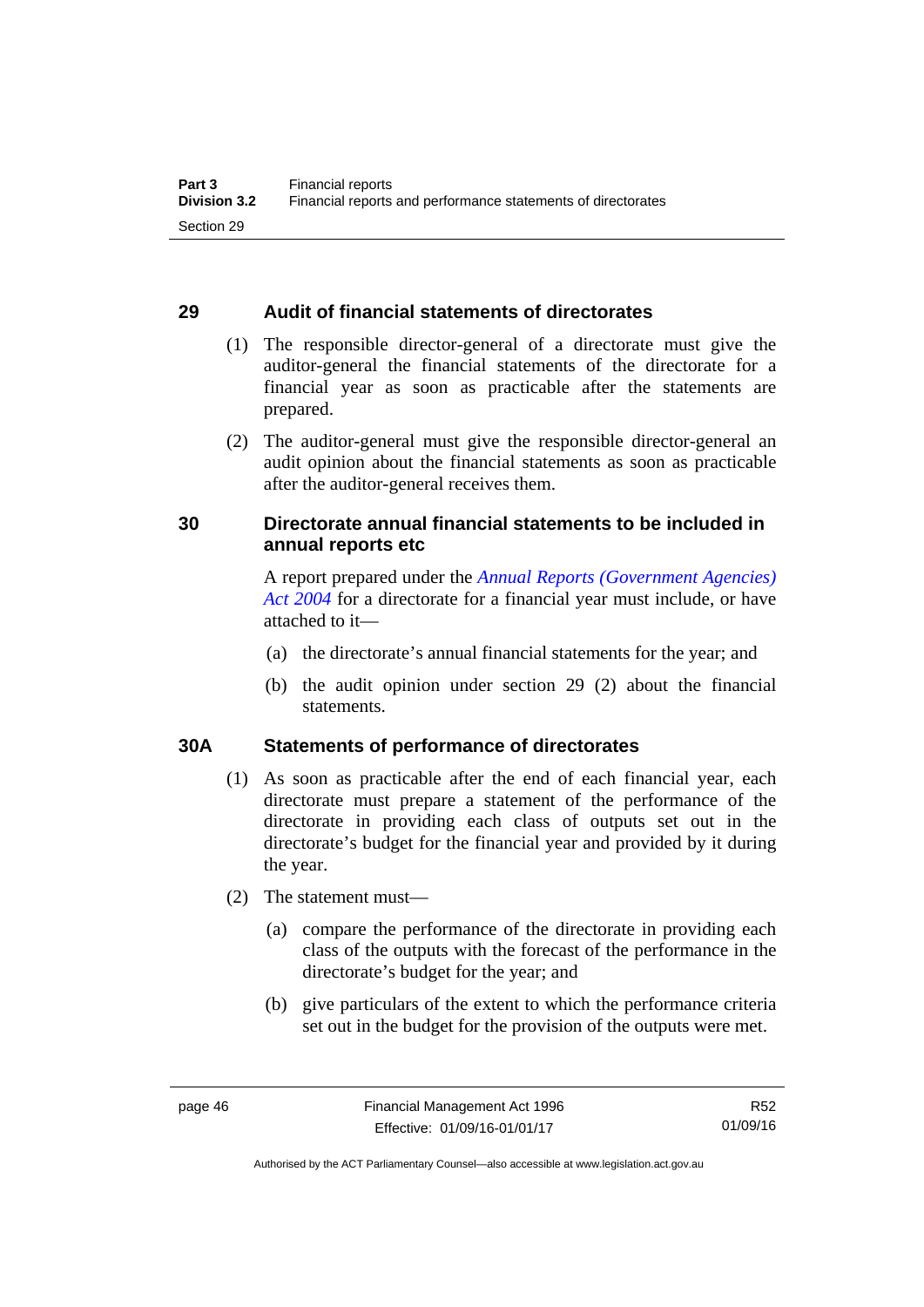- (3) This section does not apply to—
	- (a) the Office of the Legislative Assembly; or
	- (b) an officer of the Assembly.
- (4) In this section:

*budget*, for the directorate, means the budget for the directorate for the financial year presented to the Legislative Assembly under section 10 (b) (Budget papers) and, if that budget has been amended under this Act, the budget as amended.

## **30B Responsibility for directorate statements of performance**

- (1) A statement of performance of a directorate must have a statement of responsibility attached to it.
- (2) The statement of responsibility must—
	- (a) state that, in the responsible director-general's opinion, the statement of performance fairly reflects the performance of the directorate in providing each class of outputs set out in the directorate's budget for the financial year during the financial year; and
	- (b) be signed by the responsible director-general.
- (3) The statement of responsibility may be signed at any time before the auditor-general gives the responsible director-general a report about the statement of performance in accordance with section 30C.
- (4) In this section:

*budget*, for the directorate, means the budget for the directorate for the financial year presented to the Legislative Assembly under section 10 (b) (Budget papers) and, if that budget has been amended under this Act, the budget as amended.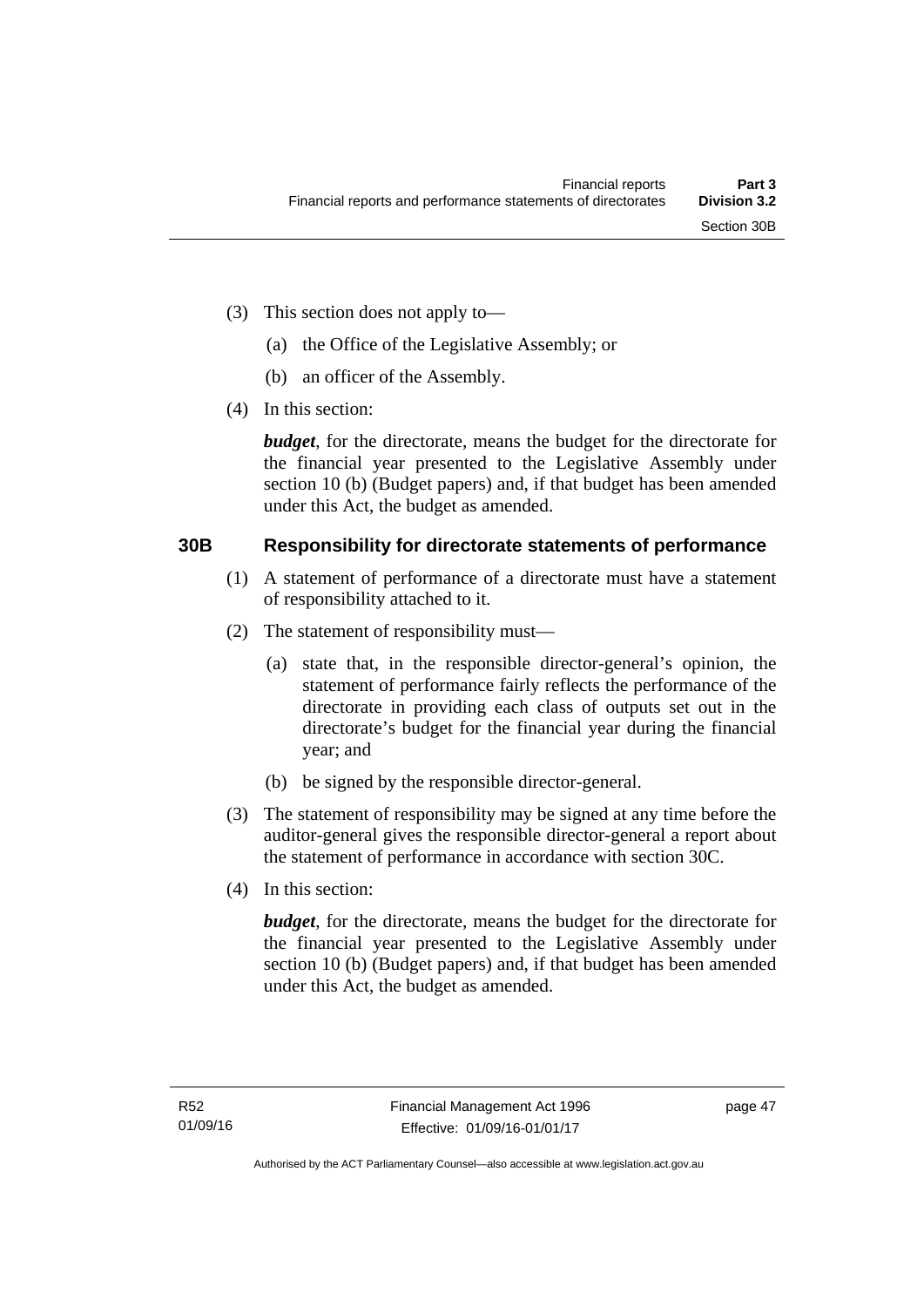## **30C Scrutiny of directorate statements of performance**

- (1) The responsible director-general of a directorate must give the auditor-general the directorate's statement of performance for a financial year as soon as practicable after the statement is prepared.
- (2) The auditor-general must give the director-general a report about the statement of performance as soon as practicable after the auditor-general receives it.
- (3) The report must be prepared in accordance with the financial management guidelines.

## **30D Directorate statements of performance to be included in annual reports etc**

A report prepared under the *[Annual Reports \(Government Agencies\)](http://www.legislation.act.gov.au/a/2004-8)  [Act 2004](http://www.legislation.act.gov.au/a/2004-8)* for a directorate for a financial year must include, or have attached to it—

- (a) the directorate's statement of performance for the year; and
- (b) the auditor-general's report under section 30C (2) about the statement of performance.

## **30E Half-yearly directorate performance reports**

- (1) Within 45 days after 31 December in each financial year, each Minister must—
	- (a) prepare a half-yearly performance report for each directorate for which the Minister is responsible; and
	- (b) present the report to the Legislative Assembly.
- (2) The report must include—
	- (a) a progress report on delivery of outputs; and
	- (b) an explanation of any significant variations from performance criteria.

R52 01/09/16

Authorised by the ACT Parliamentary Counsel—also accessible at www.legislation.act.gov.au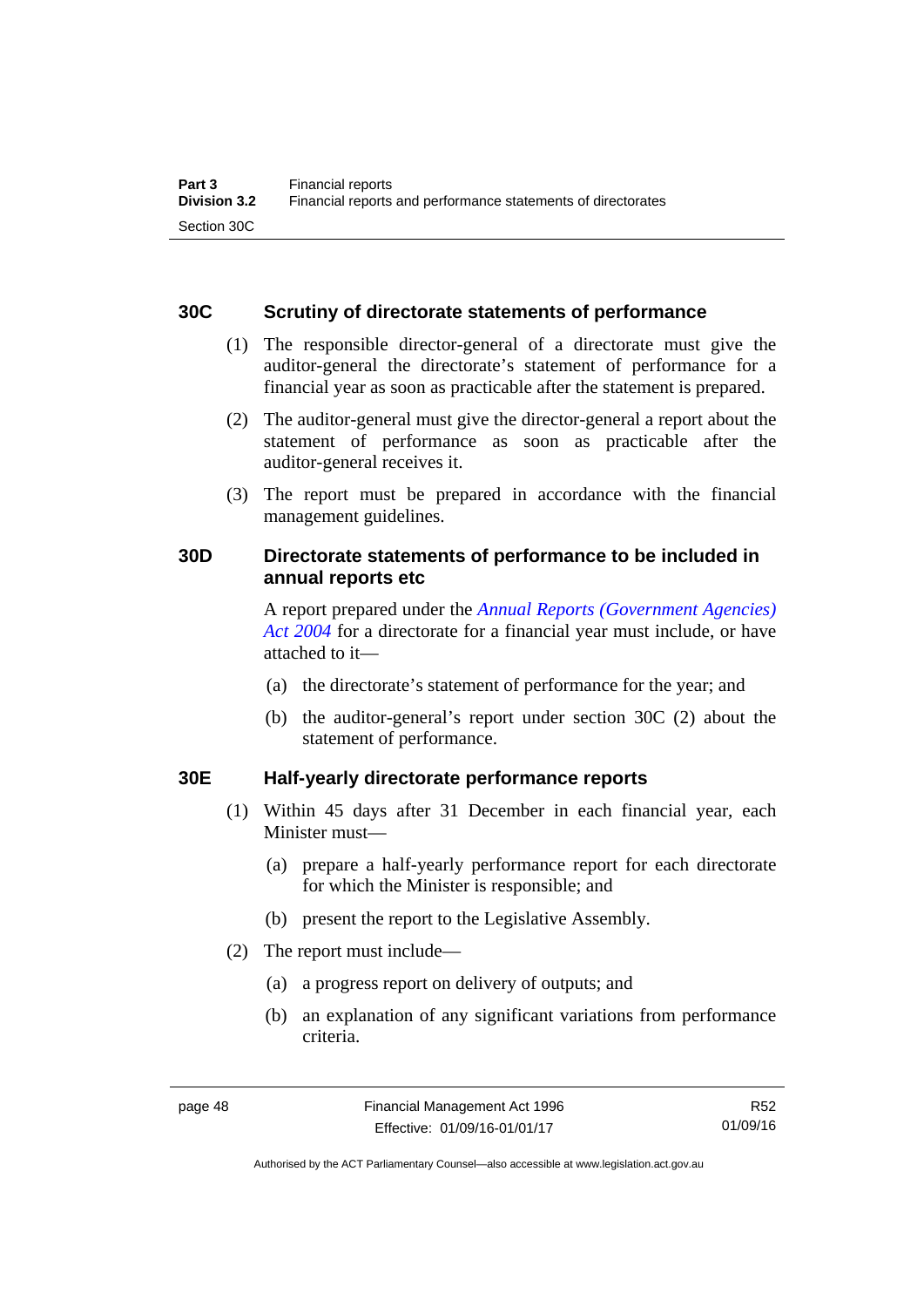- (3) If the report is not presented to the Legislative Assembly under subsection (1) within 45 days after 31 December, the Minister must make a copy of the report available to members of the Legislative Assembly within the 45-day period.
- (4) This section does not apply to—
	- (a) the Office of the Legislative Assembly; or
	- (b) an officer of the Assembly.

## **Division 3.3 Capital works reports**

## **30F Capital works report of Territory**

- (1) The Treasurer must, at least once every 6 months, prepare a report about capital works for the Territory (a *capital works report*).
- (2) A capital works report must—
	- (a) include a progress report on the delivery of the capital works program for the Territory during the period since the previous capital works report; and
	- (b) include a statement of the expenditure on capital works for each directorate and territory authority for the financial year; and
	- (c) for each major capital works project—include—
		- (i) a statement of the expenditure on the project to date; and
		- (ii) a statement of the expenditure on the project for the financial year to date; and
		- (iii) a total budget for the project; and
		- (iv) an annual budget for the project.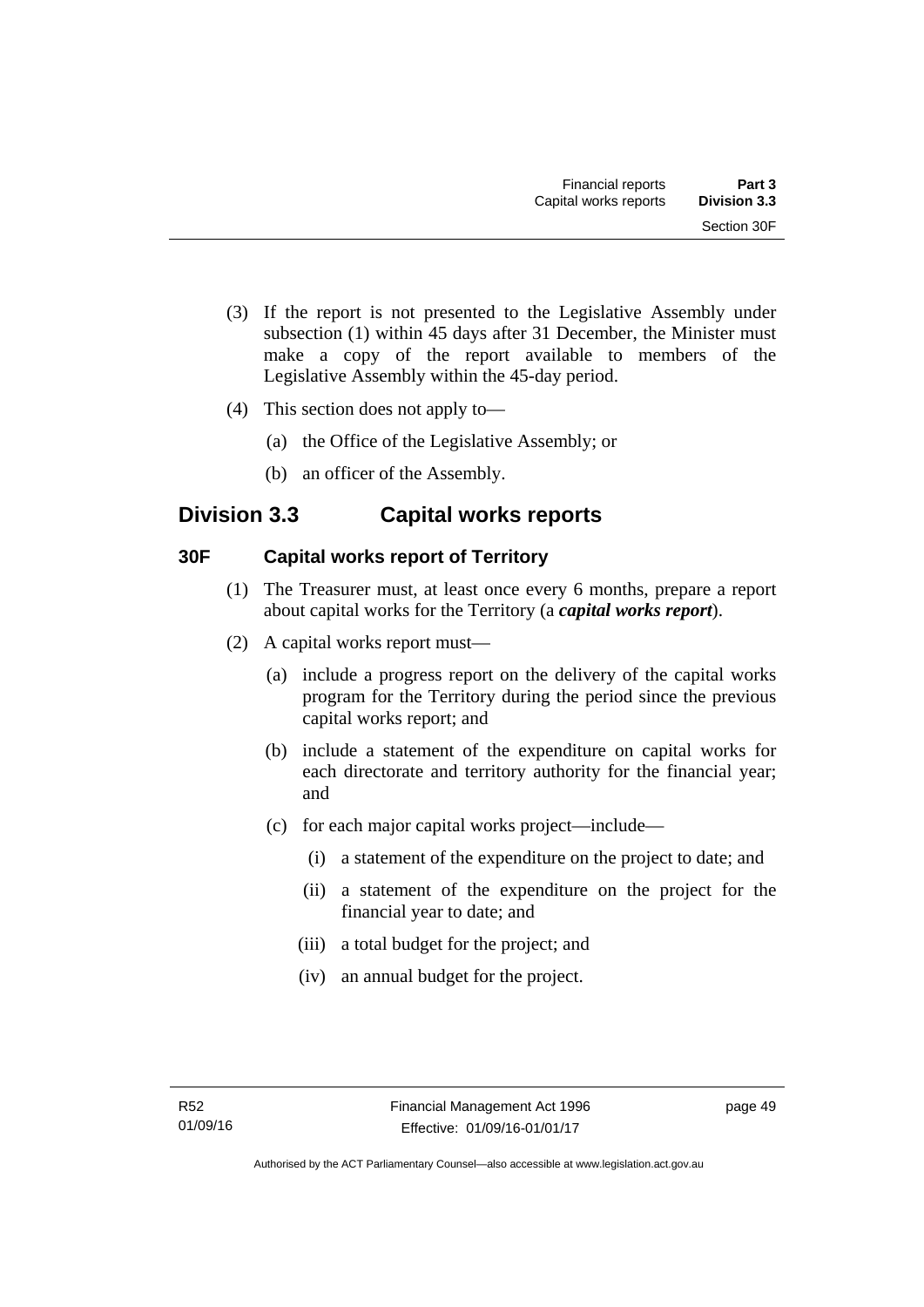- (3) The Treasurer must—
	- (a) present a copy of each capital works report to the Legislative Assembly on the first sitting day after the report is prepared; and
	- (b) if the first sitting day is more than 60 days after the end of the period for which the report is prepared—give a copy of the report to each member of the Legislative Assembly within 60 days after the end of the period for which the report is prepared.
- (4) A regulation may prescribe a major capital works project.
- (5) In this section:

*capital works* includes works prescribed by regulation.

*expenditure* includes expenditure funded by capital injection or feasibility expenditure funded by controlled recurrent payments.

page 50 Financial Management Act 1996 Effective: 01/09/16-01/01/17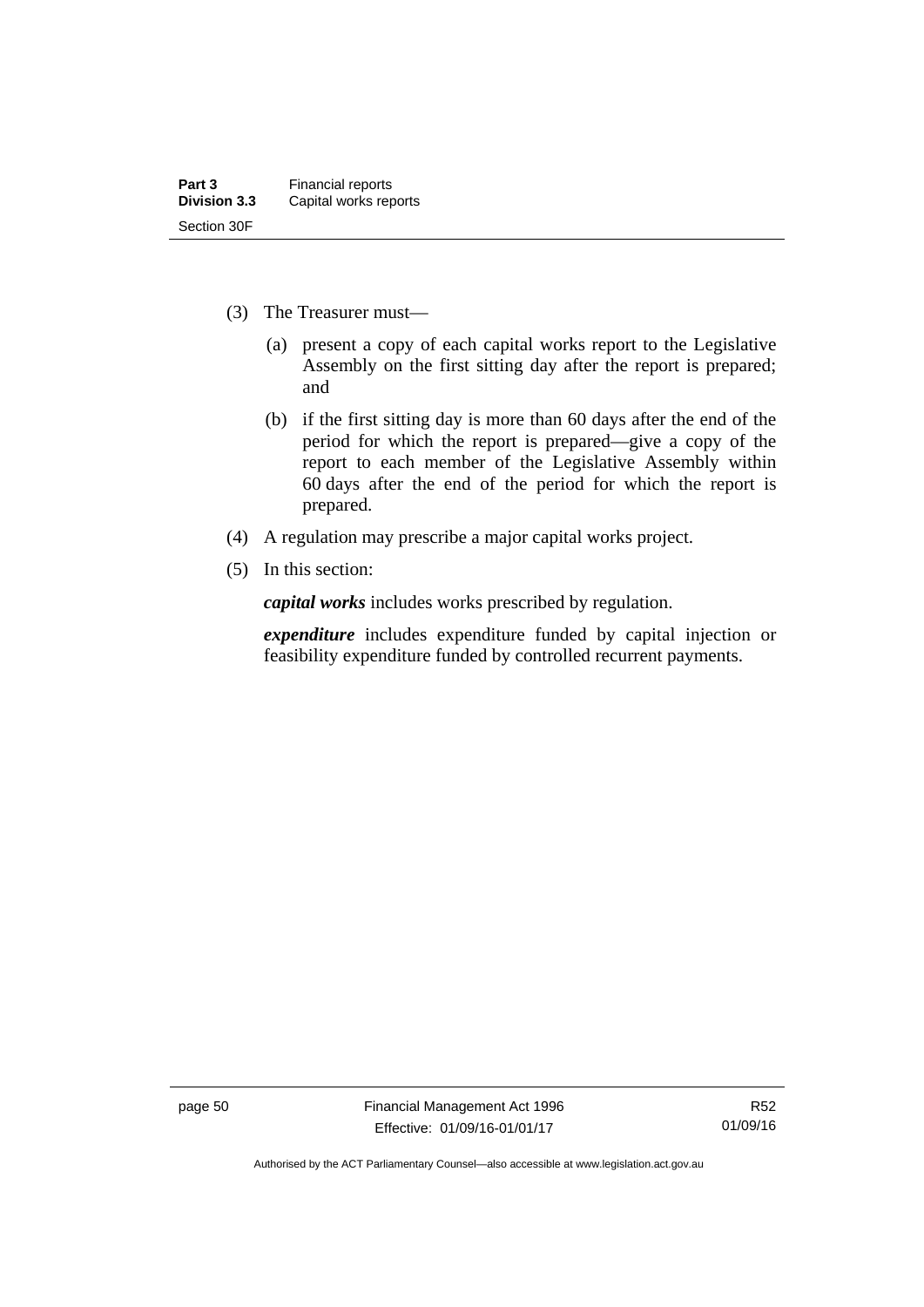# **Part 4 Financial management responsibilities of directors-general of directorates**

## **31 Responsibilities of directors-general of directorates**

- (1) The responsible director-general of a directorate is accountable to the responsible Minister of the directorate for the efficient and effective financial management of the public resources for which the directorate is responsible.
- (2) The responsible director-general of a directorate must manage the directorate in a way that—
	- (a) promotes the achievement of the purpose of the directorate; and
	- (b) promotes the financial sustainability of the directorate; and
	- (c) is not inconsistent with the policies of the government.
- (3) In making decisions for the purposes of subsections (1) and (2), the responsible director-general must take into account the effect of those decisions on public resources generally.
- (4) Without limiting subsections (1), (2) and (3), the responsible director-general of a directorate is responsible, under the responsible Minister, for ensuring—
	- (a) that money spent by the directorate is spent in accordance with appropriations made for the directorate (including appropriations available under section 34B); and
	- (b) that, as far as practicable, the operations of the directorate for a financial year are consistent with, and comparable to, the budget for the directorate for the year; and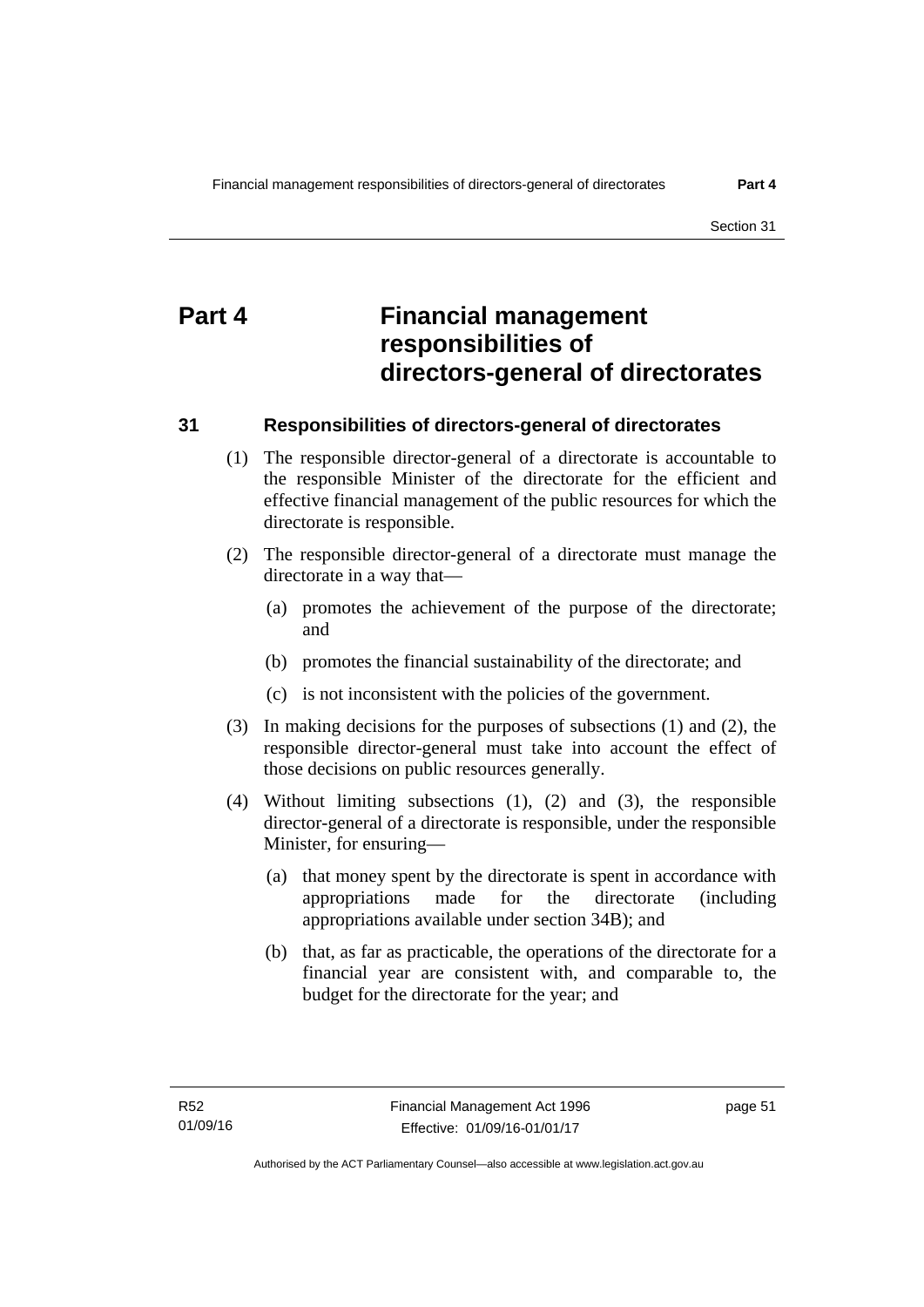- (c) that the officers and employees of the directorate comply with this Act (including the financial management guidelines); and
	- *Note* A reference to an Act includes a reference to the statutory instruments made or in force under the Act, including any guideline (see [Legislation Act](http://www.legislation.act.gov.au/a/2001-14), s 104).
- (d) that proper accounts and records are kept of the transactions and affairs of the directorate in accordance with generally accepted accounting principles; and
- (e) that adequate control is maintained over the assets of the directorate and assets in the control of the directorate; and
- (f) that adequate control is maintained over the incurring of liabilities by the directorate.
- (5) A report prepared under the *[Annual Reports \(Government Agencies\)](http://www.legislation.act.gov.au/a/2004-8)  [Act 2004](http://www.legislation.act.gov.au/a/2004-8)* for a financial year by the responsible director-general of a directorate must include an explanation of material variations between the actual results of the directorate for the year and the budget for the directorate for the year.
- (6) In this section:

*budget*, for a directorate for a financial year, means the budget for the directorate for the year presented to the Legislative Assembly under section 10 (b) (Budget papers) and, if that budget has been amended under this Act, the budget as amended.

*public property* means property, other than public money, that is owned or held by the Territory or held by a person on behalf of the Territory.

*public resources* means public money or public property.

*Note Public money*—see the dictionary.

R52 01/09/16

Authorised by the ACT Parliamentary Counsel—also accessible at www.legislation.act.gov.au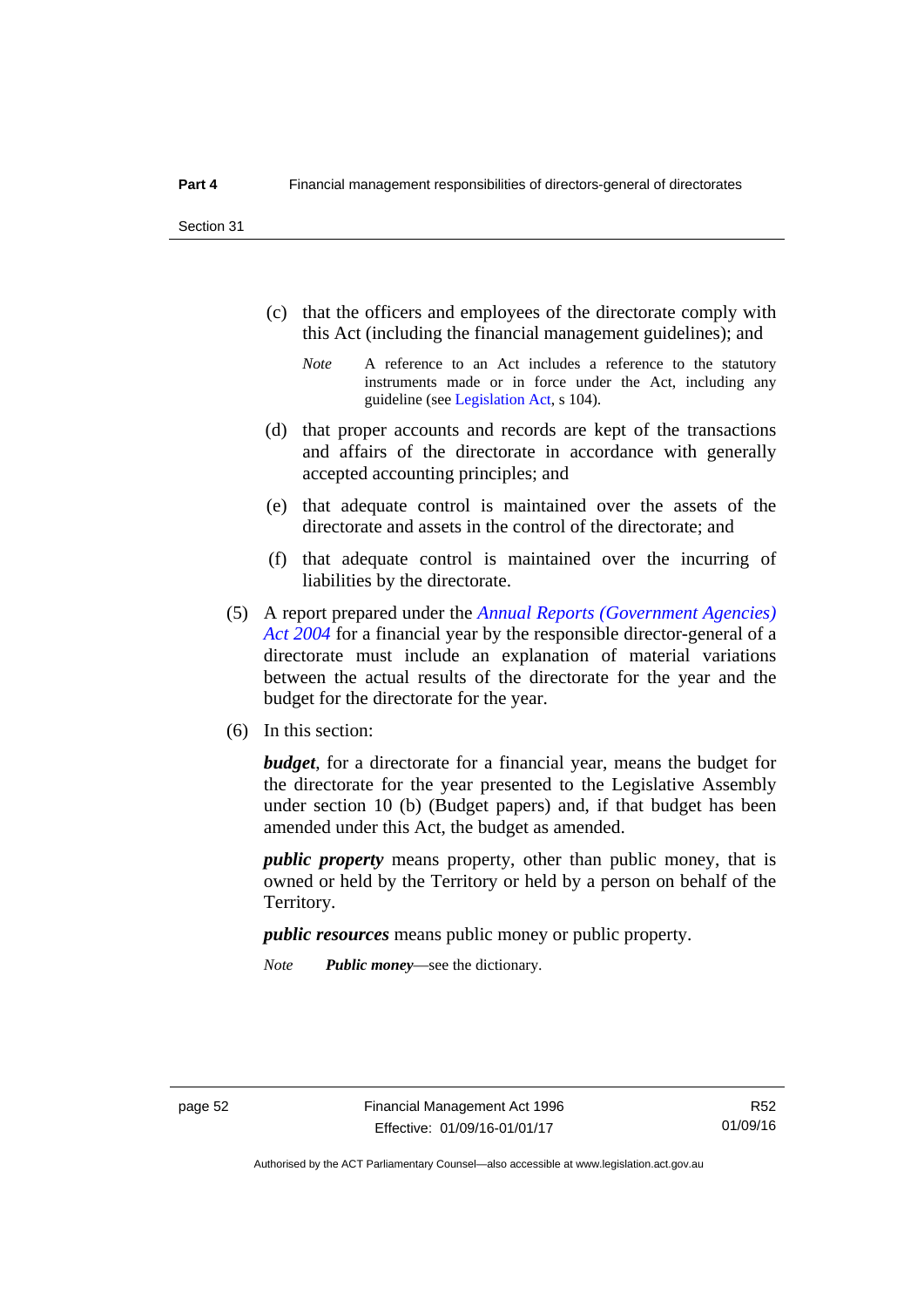## **31A Directors-general may enter into contracts etc**

- (1) The responsible director-general of a directorate may—
	- (a) enter into a contract or memorandum of understanding relating to the operations of the directorate; and
	- (b) vary and administer the contract or memorandum of understanding.
- (2) In exercising powers under subsection (1), the responsible director-general must act in accordance with section 31 and any requirements prescribed by regulation for this section.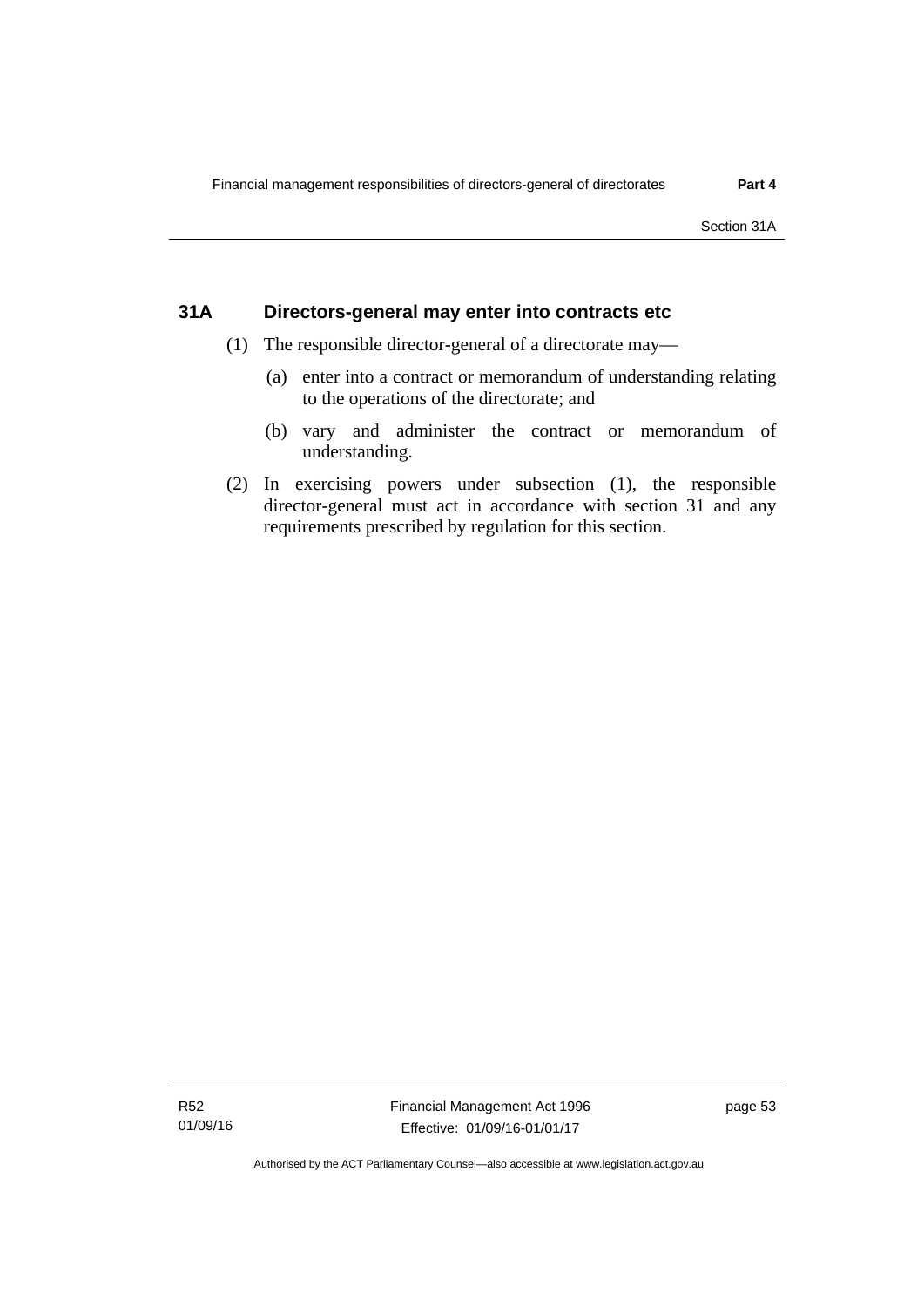#### **Part 5 Banking and investment**

Section 32

# **Part 5 Banking and investment**

## **32 Agreement for the conduct of banking for Territory**

- (1) The Treasurer may enter into an agreement with an authorised deposit-taking institution relating to the conduct of banking for the Territory.
- (2) An agreement must not be entered into unless it contains a provision to the effect that it may be terminated by the Territory at any time subject to the giving of written notice that specifies the date the termination is to take effect.

## **33 Territory banking account**

The Treasurer must open and maintain a banking account for the purposes of the Territory.

### **34 Directorate banking accounts**

- (1) The responsible Minister or the responsible director-general may open 1 or more banking accounts for the purposes of the relevant directorate.
- (2) A directorate banking account must be maintained by the director-general.
- (3) A directorate banking account must not, without the Treasurer's written approval, be opened or maintained otherwise than with an authorised deposit-taking institution with which an agreement is in force under section 32.
- (4) The responsible Minister or the responsible director-general of a directorate may close a directorate banking account of the directorate.

Authorised by the ACT Parliamentary Counsel—also accessible at www.legislation.act.gov.au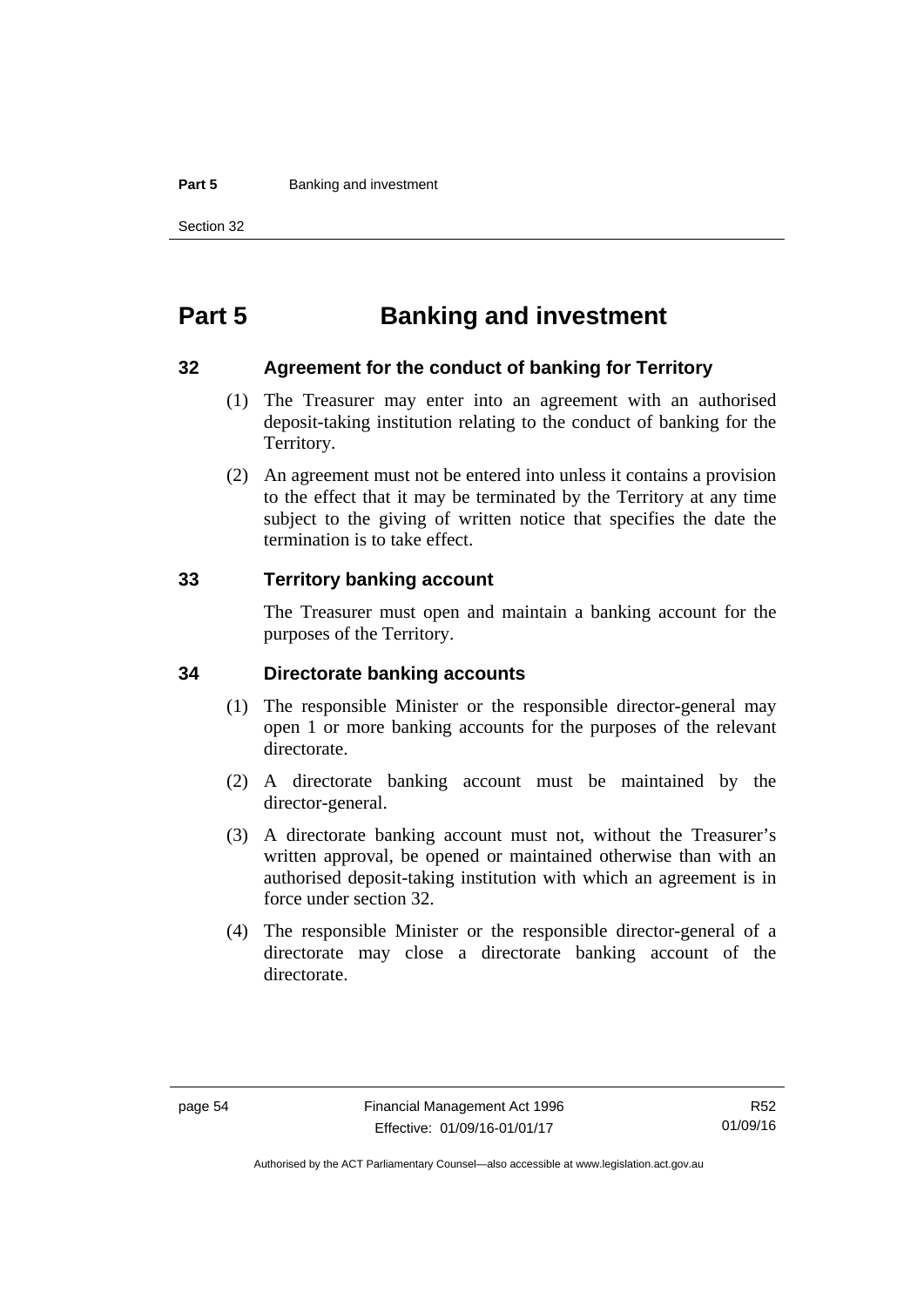- (5) If the responsible Minister or the responsible director-general of a directorate closes a directorate banking account under subsection (4), he or she must transfer any money standing to the credit of the account to another directorate banking account of the directorate or to the territory banking account.
- (6) The Treasurer may, at any time, after consultation with the responsible Minister, close or suspend the operation of a directorate banking account.
- (7) A Minister or a director-general must not open or operate a directorate banking account otherwise than in accordance with this Act.

## **34A Transfer of directorate banking account**

- (1) If, in the Treasurer's opinion, it is desirable, because of changes in directorate responsibilities, to transfer a directorate banking account from a directorate to another directorate, the Treasurer may, in writing, direct the responsible director-general of the directorate that holds the account to arrange for it to be transferred to another directorate nominated in the direction.
- (2) A director-general who receives a direction under subsection (1) must comply with the direction.
- (3) A directorate banking account transferred in accordance with a direction under subsection (1) becomes a directorate banking account of the directorate to which it is transferred.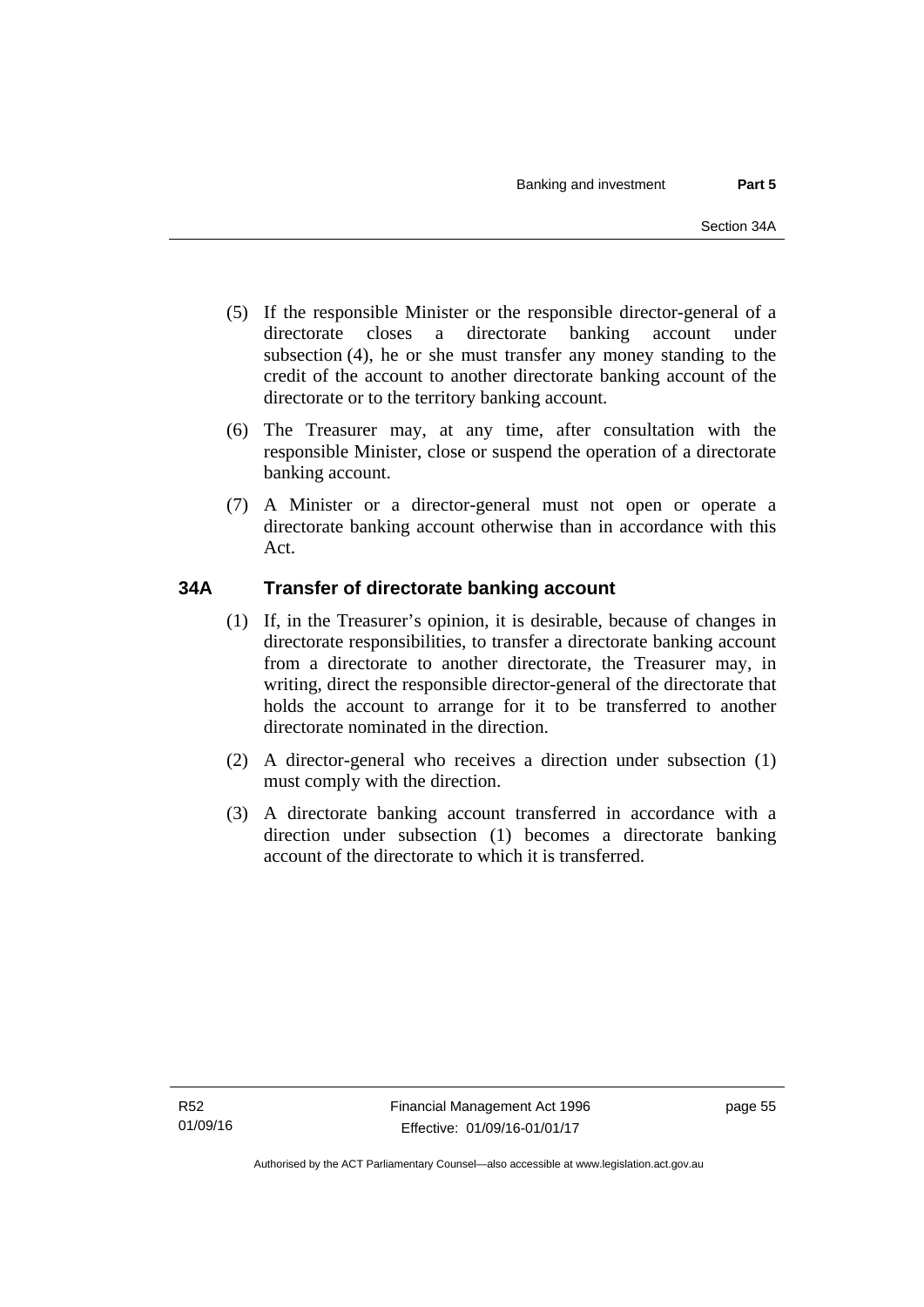#### **Part 5 Banking and investment**

### **34B End of year balances of directorate banking accounts**

- (1) If at the end of a financial year amounts appropriated for a directorate for that financial year are held in a directorate banking account, the amounts may be applied after the end of that financial year for the purposes for which they were appropriated.
- (2) If at the end of a financial year a directorate banking account has a debit balance, the director-general of the directorate must devise and implement a scheme to recoup the amount of the deficit.

## **35 Payments into banking accounts**

- (1) All public money is the property of the Territory.
- (2) If public money is received by a person other than for the purpose of making a payment in the course of his or her duties, the person must take reasonable steps to safeguard the money until it is paid into a banking account in accordance with this section.
- (3) Money must be paid into a directorate banking account of a directorate if the money is—
	- (a) money that may be disbursed to the directorate as a consequence of an appropriation; or
	- (b) a receipt relating to the operations of the directorate; or
	- (c) a receipt relating to the sale or disposal of assets of the Territory held by the directorate.
- (4) All public money, except money payable into a directorate banking account, must be paid into the territory banking account.
- (5) The Treasurer may issue financial management guidelines regarding the banking of public money.

Authorised by the ACT Parliamentary Counsel—also accessible at www.legislation.act.gov.au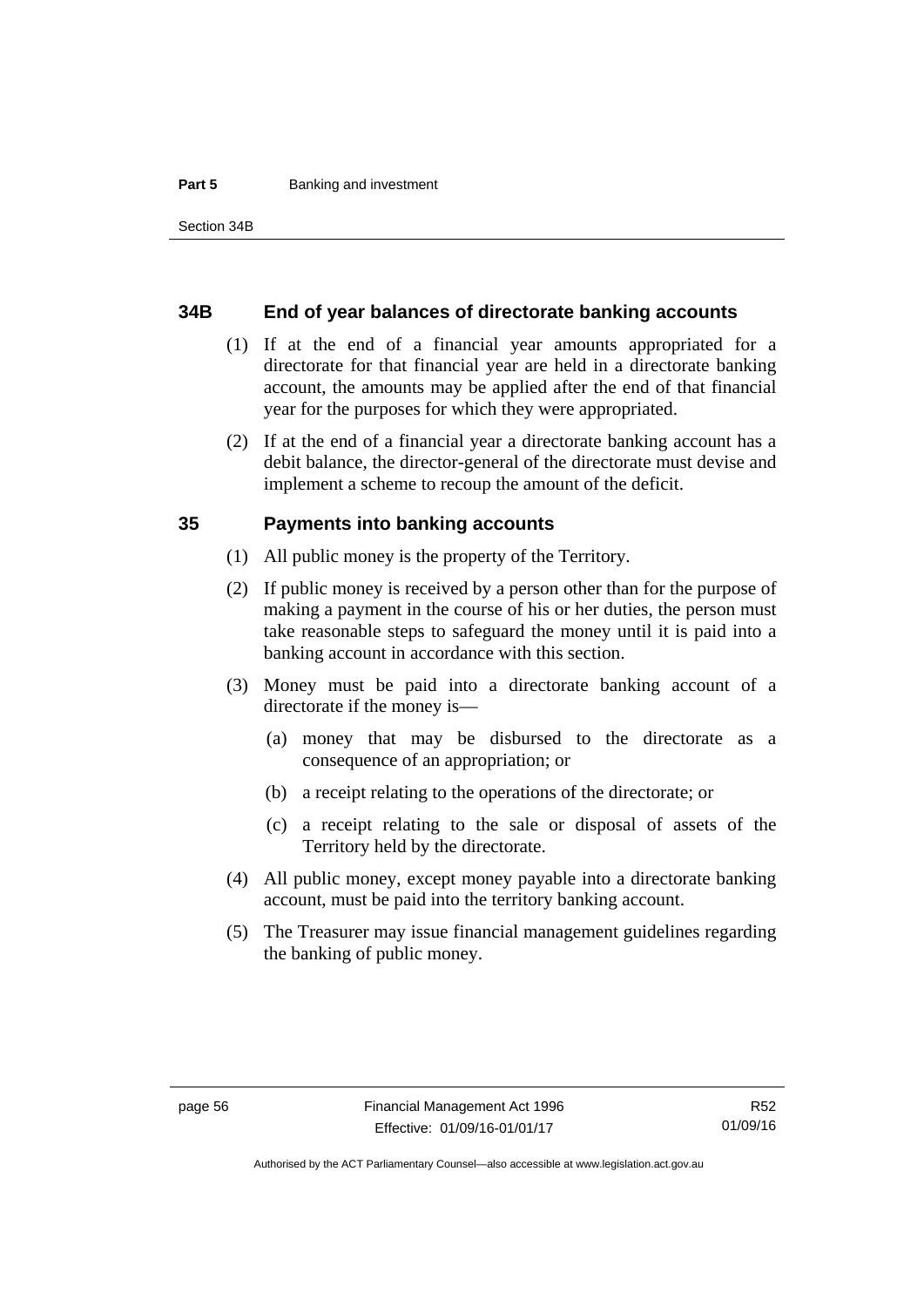## **36 Transfer following change in directorate responsibilities**

If, in the Treasurer's opinion, it is necessary as a consequence of changes in directorate responsibilities, to transfer to another account money held in the territory banking account or a directorate banking account, the Treasurer must decide the amount to be transferred and direct that the transfer be made.

## **36A Transfers from directorate banking accounts to territory banking account**

If, in the Treasurer's opinion, it is desirable for the management of the public money of the Territory to transfer an amount held in a directorate banking account to the territory banking account, the Treasurer may direct that the transfer be made.

## **37 Payments from territory banking account**

- (1) An amount must not be paid out of the territory banking account except under an appropriation to a banking account of a territory entity.
- (2) This section is subject to—
	- (a) the *[Territory Superannuation Provision Protection Act 2000](http://www.legislation.act.gov.au/a/2000-21)*, section 11 (2) (which is about transfers between the territory banking account and directorate banking accounts to facilitate investment of superannuation funds); and
	- (b) this Act, section 38 (3) (which is about transfers of public money to facilitate investment); and
	- (c) this Act, section 38 (7) (which is about the payment of interest on certain investments of public money); and
	- (d) this Act, section 58 (7) (which is about transfers between the territory banking account and territory authorities of interest earned on certain investments for territory authorities).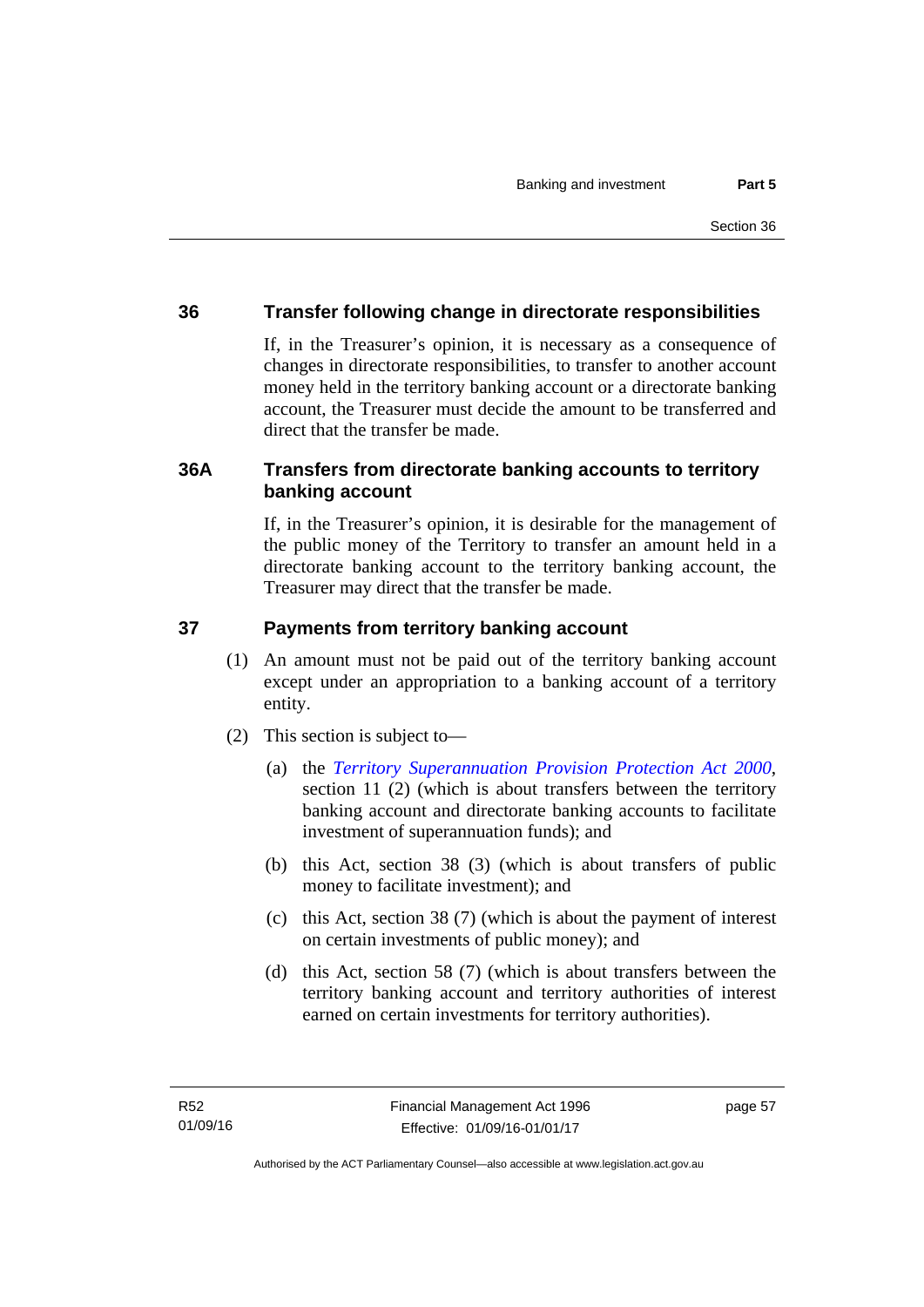#### **Part 5 Banking and investment**

Section 37A

- (3) This section does not apply to an overdraft or credit facility for a territory authority approved under section 59 (5).
- (4) Also, an amount paid into the territory banking account by a territory entity that is paid in excess, may be transferred from the territory banking account to the banking account of the territory entity without appropriation.

## **37A Payments into territory banking account**

- (1) This section applies if—
	- (a) a territory entity receives an amount appropriated for the territory entity from the territory banking account into its banking account; and
	- (b) the amount received by the territory entity is excess to requirements (the *excess amount*).
- (2) The territory entity may repay the excess amount or part of the excess amount to the territory banking account.
- (3) If an amount is repaid under subsection (2)—
	- (a) the appropriation from which the excess amount was paid to the territory entity is taken to be restored by the amount repaid by the territory entity; and
	- (b) the balance of the appropriation, including the amount repaid, may be applied for the purposes for which it was appropriated.

## **38 Investment of certain public money**

- (1) The Treasurer may invest any money held in the territory banking account or directorate banking accounts for the period and on the terms and conditions the Treasurer considers appropriate—
	- (a) on deposit with an authorised deposit-taking institution; or
	- (b) in the purchase of a bill of exchange that is drawn or accepted by an authorised deposit-taking institution; or

R52 01/09/16

Authorised by the ACT Parliamentary Counsel—also accessible at www.legislation.act.gov.au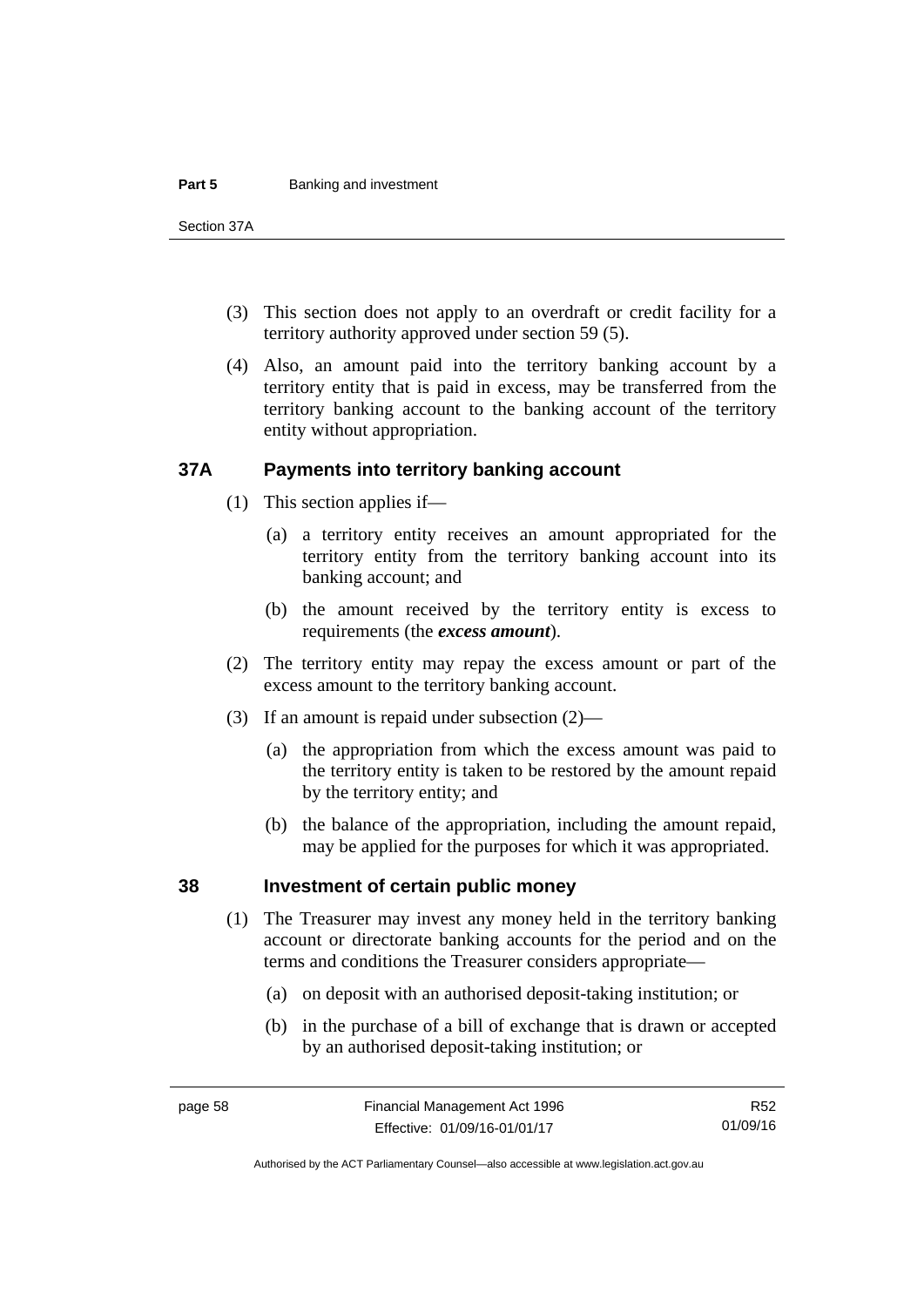- (c) in a loan to a person who is a dealer in the short-term money market; or
- (d) in Territory, State or Commonwealth securities; or
- (e) in any investment prescribed under the financial management guidelines for this paragraph.
- (2) However, an investment may be made under this section only to increase or protect the financial wealth of the Territory.
- (3) Transfers of money for investment, including transfers between the territory banking account and directorate banking accounts to facilitate investment, may be made without appropriation.
- (4) Interest received from the investment of public money under this section must be paid to the territory banking account.
- (5) However, if an investment of public money is made or managed for the Territory by an entity other than a directorate, the entity may deduct from the interest received by the entity for the investment—
	- (a) a fee charged by the entity for making or managing the investment; and
	- (b) expenses reasonably incurred by the entity in making or managing the investment.
- (6) The Treasurer may decide the amounts of interest from investments under this section that are to be credited to directorate banking accounts.
- (7) The amounts decided by the Treasurer may be paid from the territory banking account without further appropriation.
- (8) However, the total of the amounts paid under subsection (7) must not exceed the total of the interest received from investments under this section.
- (9) This section does not apply to money held in a superannuation banking account.

page 59

Authorised by the ACT Parliamentary Counsel—also accessible at www.legislation.act.gov.au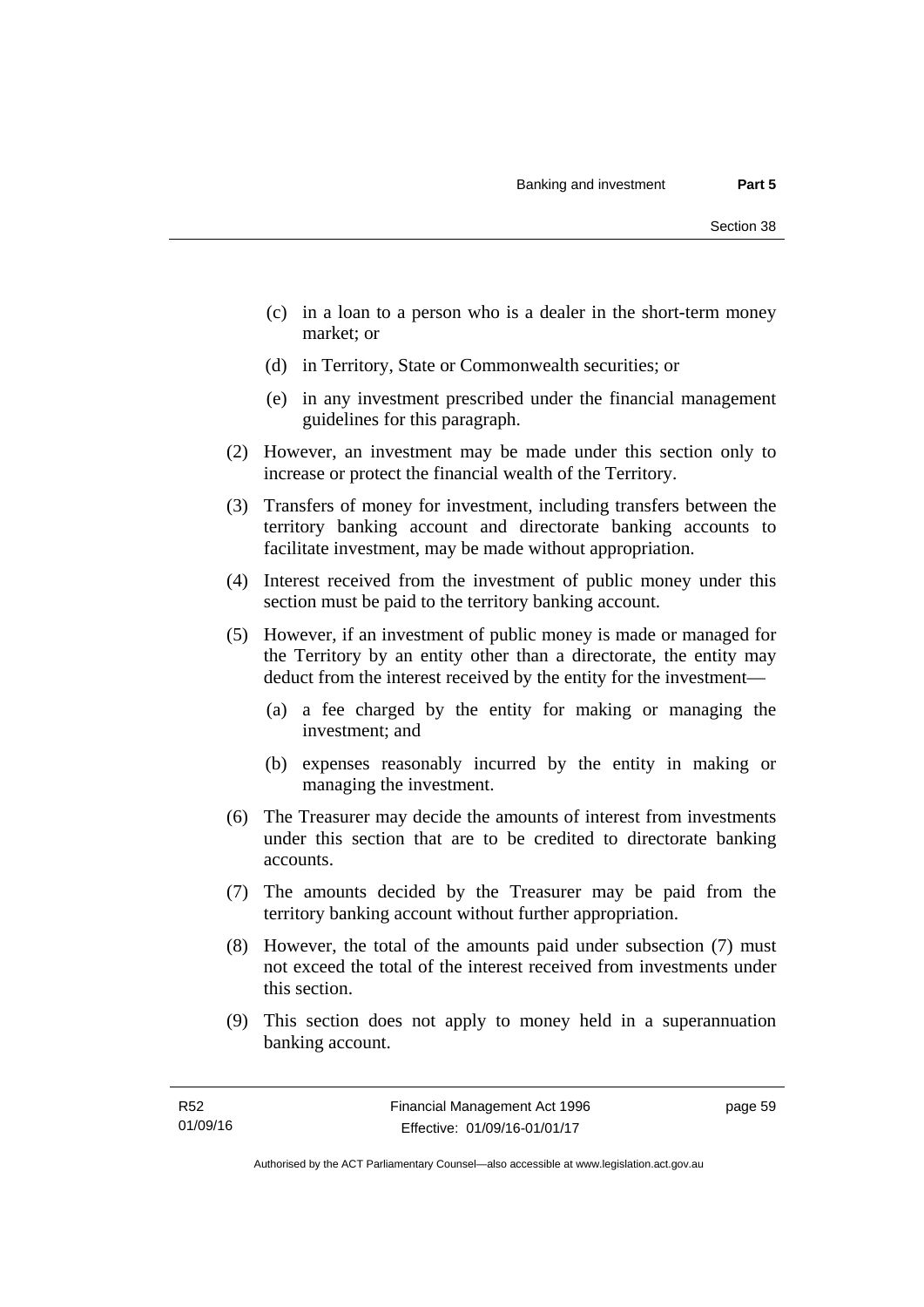#### **Part 5 Banking and investment**

Section 38

(10) In this section:

*superannuation banking account*—see the *[Territory](http://www.legislation.act.gov.au/a/2000-21)  [Superannuation Provision Protection Act 2000](http://www.legislation.act.gov.au/a/2000-21)*, section 7.

page 60 Financial Management Act 1996 Effective: 01/09/16-01/01/17

R52 01/09/16

Authorised by the ACT Parliamentary Counsel—also accessible at www.legislation.act.gov.au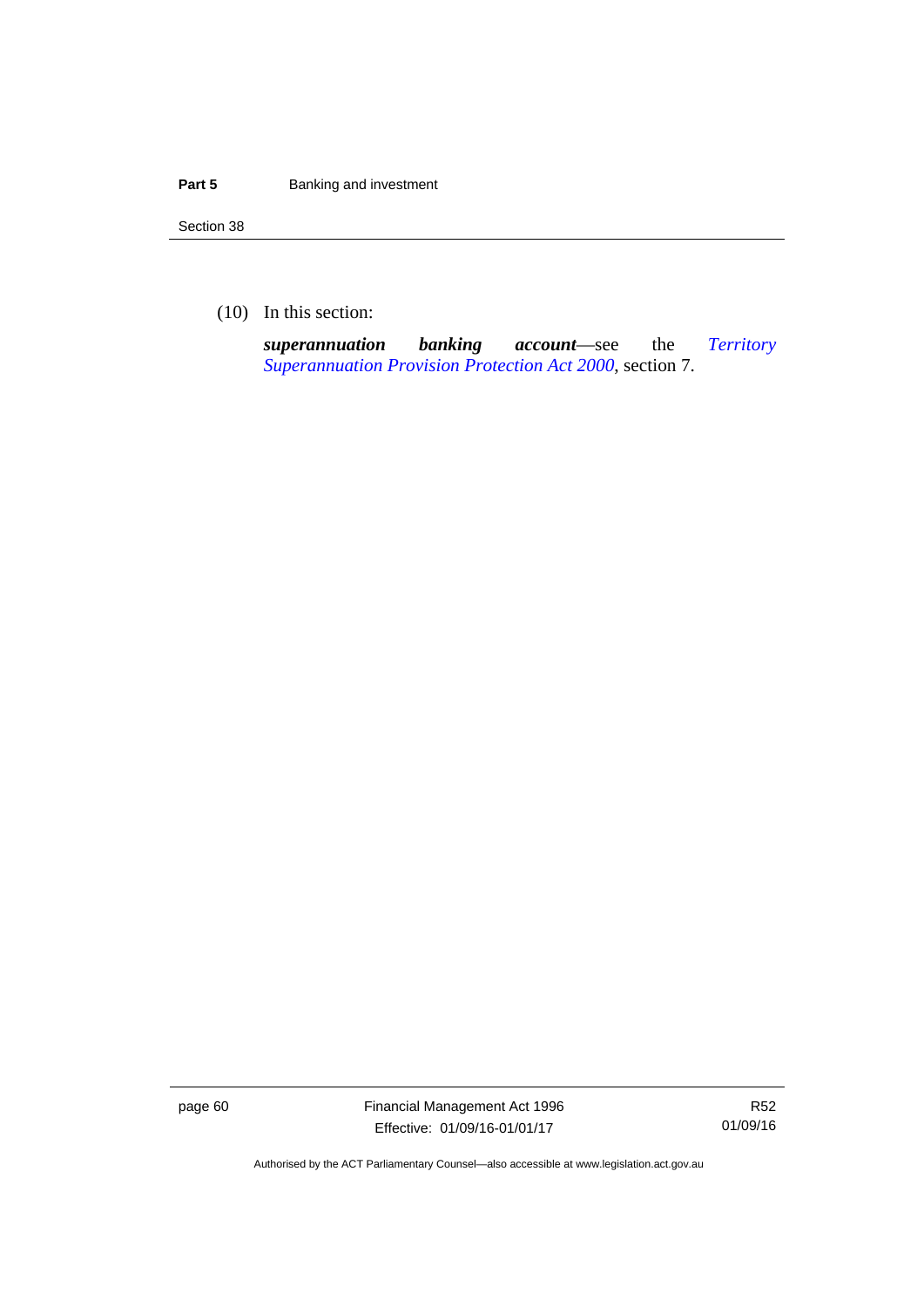# **Part 6 Borrowing and guarantees**

## **39 Power of Territory to borrow**

The Territory may only borrow in accordance with this Act or another law of the Territory.

## **40 Treasurer may borrow on behalf of Territory**

The Treasurer may, on behalf of the Territory, if necessary or expedient in the public interest to do so—

- (a) borrow money; or
- (b) give security for the repayment of an amount borrowed or the payment of interest on an amount borrowed; or
- (c) enter into a financing lease.

## **41 Power of territory authorities to borrow**

Despite any other Act, a territory authority may only borrow (other than from the Territory) in accordance with this Act.

## **42 Borrowings by territory authorities to be approved**

- (1) A territory authority must not borrow unless—
	- (a) the borrowing is approved in writing by the Treasurer; and
	- (b) the terms and conditions of the borrowing include the terms and conditions (if any) specified in the approval and are otherwise consistent with the approval; and
	- (c) the borrowing is within the borrowing limits (if any) of the authority for the financial year in which the borrowing is entered into, that are approved in writing by the Treasurer.
- (2) However, subsection (1) (a) and (b) does not apply to a loan made to a territory authority under section 59 (1) (b).

page 61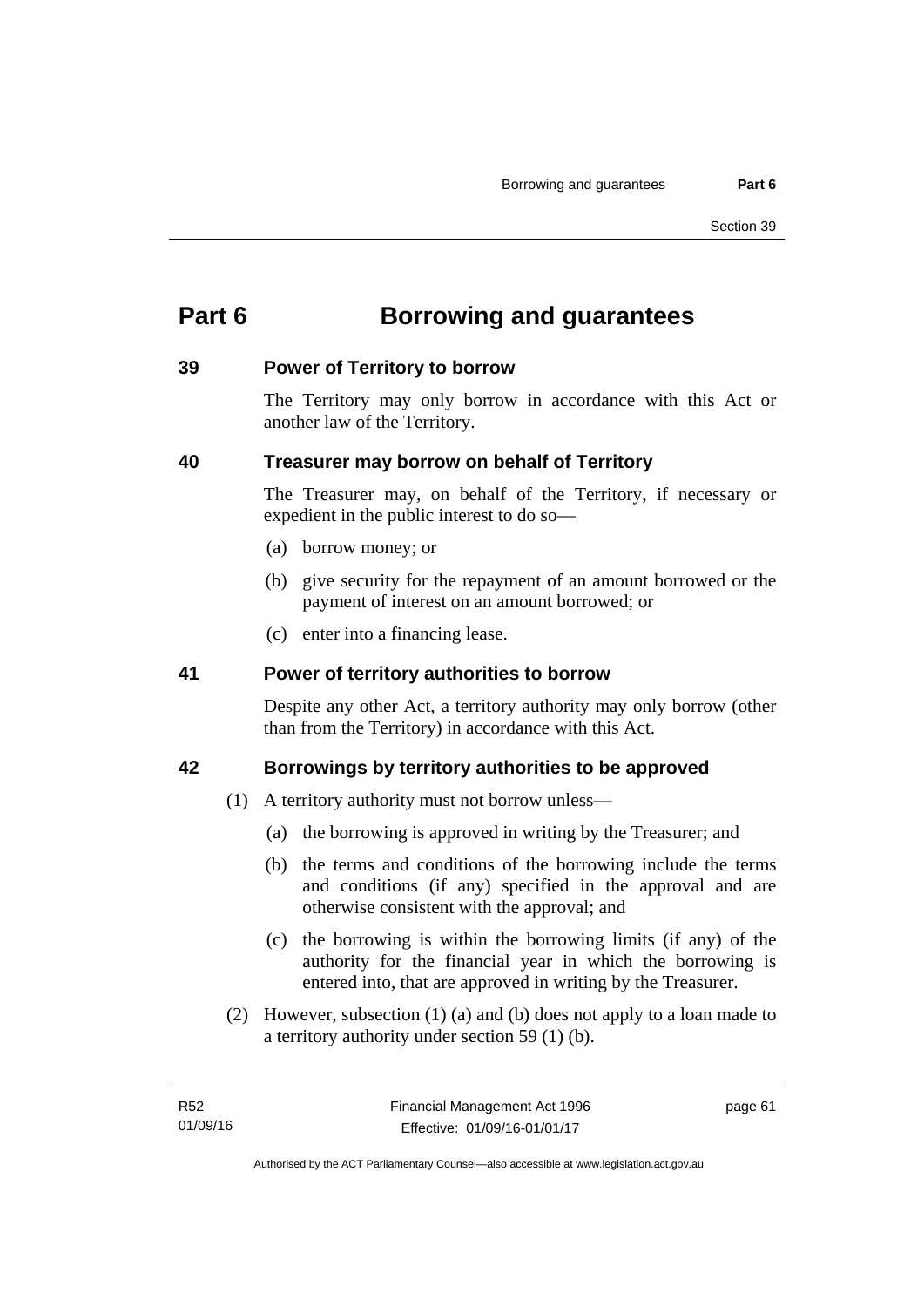Section 43

## **43 Territory authorities may give security**

Subject to the Treasurer's approval of the borrowing under section 42 (1) (a), a territory authority may give security for the repayment of an amount borrowed, or for the payment of interest on that amount, by issuing securities.

#### **44 Power to approve borrowings not delegable**

The Treasurer must not delegate to anyone the power under section 42 (1) (a) to approve borrowings by territory authorities.

## **45 Loans to be paid into territory banking account**

Subject to this Act and any other Act, the proceeds of a loan raised on behalf of the Territory must be paid into the territory banking account.

#### **46 Payments by Treasurer**

The Treasurer may, without further appropriation, make payments needed for—

- (a) payment of interest on borrowings made for the Territory; or
- (b) repayment of borrowings made for the Territory; or
- (c) payment of the expenses of making or repaying borrowings for the Territory.

## **47 Guarantees by Territory**

- (1) The Territory may only give a guarantee for the payment of money or the performance of an obligation in accordance with this Act.
- (2) The Treasurer may approve in writing a guarantee by the Territory for the payment of money or the performance by any person of an obligation under a contract, subject to any conditions the Treasurer may specify in the approval.

R52 01/09/16

Authorised by the ACT Parliamentary Counsel—also accessible at www.legislation.act.gov.au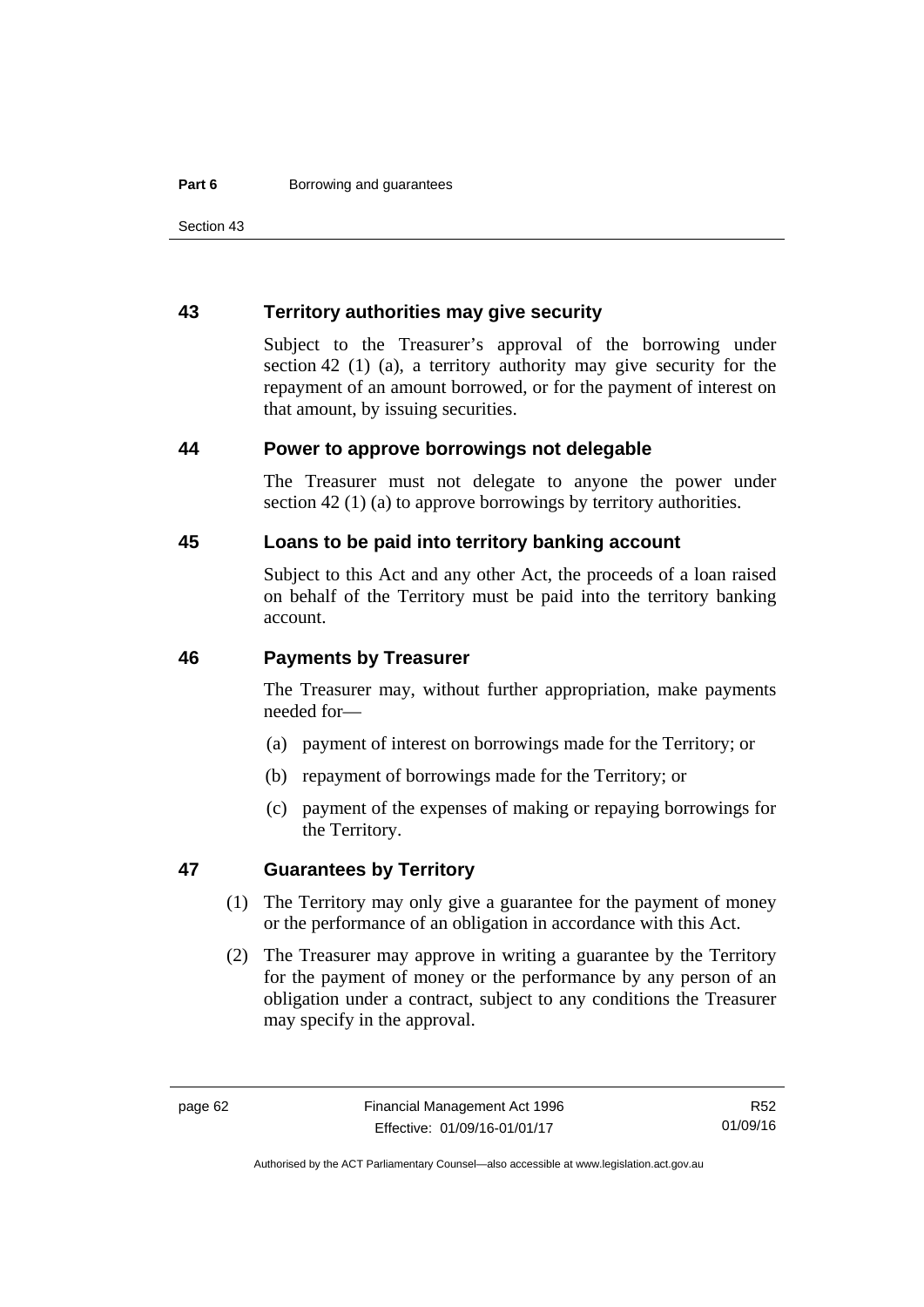(3) If the Treasurer approves a guarantee under subsection (2), the Treasurer must present a copy of the approval to the Legislative Assembly within 3 sitting days after the approval is given.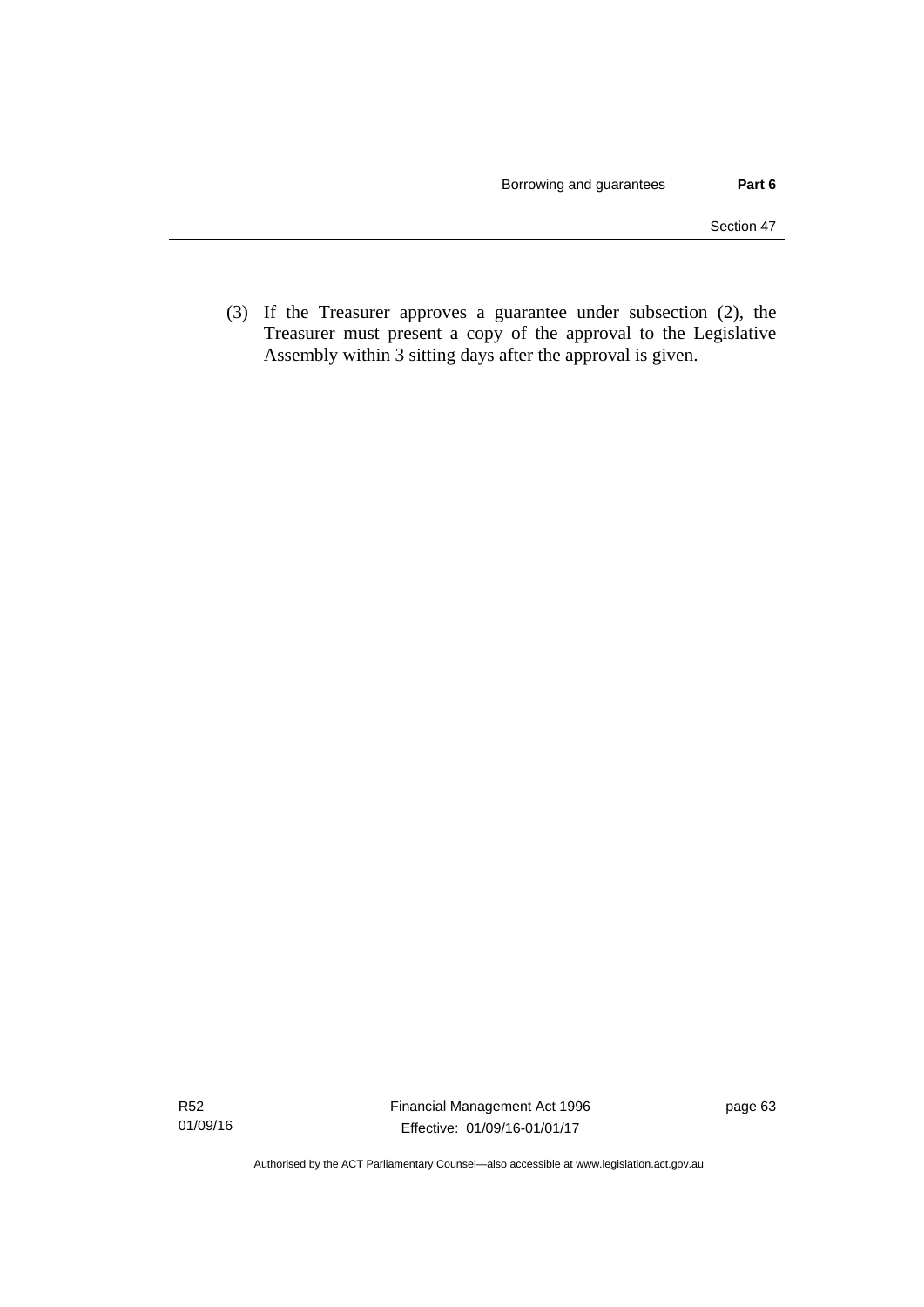#### **Part 7** Trust money

Section 49

# **Part 7 Trust money**

### **49 Identity of trust money**

All trust money held by the Territory must be accounted for separately from public money.

### **50 Administration of trust money**

- (1) Trust money must be administered by the appropriate directorate on behalf of the Territory.
- (2) The Treasurer may, in writing, specify a directorate as the appropriate directorate in relation to an amount of trust money.
- (3) In this section:

*appropriate directorate*, in relation to an amount of trust money, means—

- (a) except if paragraph (b) applies—the directorate responsible for matters or enactments that relate most closely to the purpose of the payment; or
- (b) the directorate specified under subsection (2).

### **51 Directorate trust banking accounts**

- (1) The responsible Minister or the responsible director-general may open a trust banking account for the purposes of the relevant directorate.
- (2) A trust banking account must be maintained by the director-general.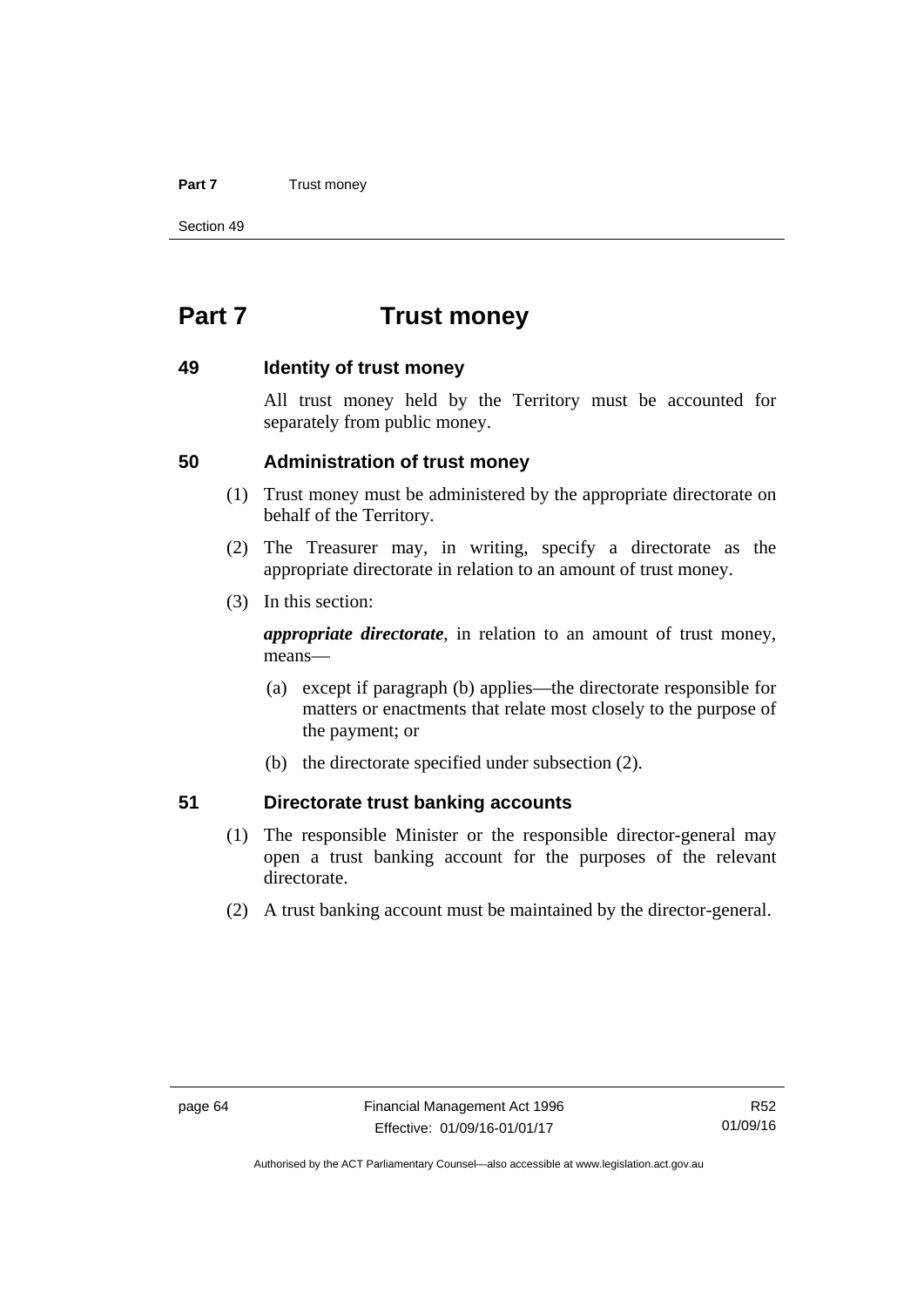- (3) A trust banking account must not, without the Treasurer's written approval, be opened or maintained otherwise than with an authorised deposit-taking institution with which an agreement is in force under section 32 (Agreement for the conduct of banking for Territory).
- (4) No money may be held in a trust banking account other than trust money.
- (5) A Minister or a director-general must not open or operate a trust banking account otherwise than in accordance with this Act.

# **51A Transfer of directorate trust banking accounts**

- (1) This section applies if the Treasurer believes that it is desirable, because of changes in directorate responsibilities, to transfer a directorate trust banking account from a directorate to another directorate.
- (2) The Treasurer may, in writing, direct the responsible director-general of the directorate that holds the account to arrange for it to be transferred to the other directorate.
- (3) If a director-general receives a direction under subsection (2), the director-general must comply with it.
- (4) An account transferred in accordance with the direction becomes a trust banking account of the directorate to which it is transferred.

# **51B Transfers between trust banking accounts—changes in directorate responsibilities**

 (1) This section applies if the Treasurer believes that it is necessary, because of changes in directorate responsibilities, to transfer an amount held in a directorate trust banking account (the *first account*) to a trust banking account of another directorate.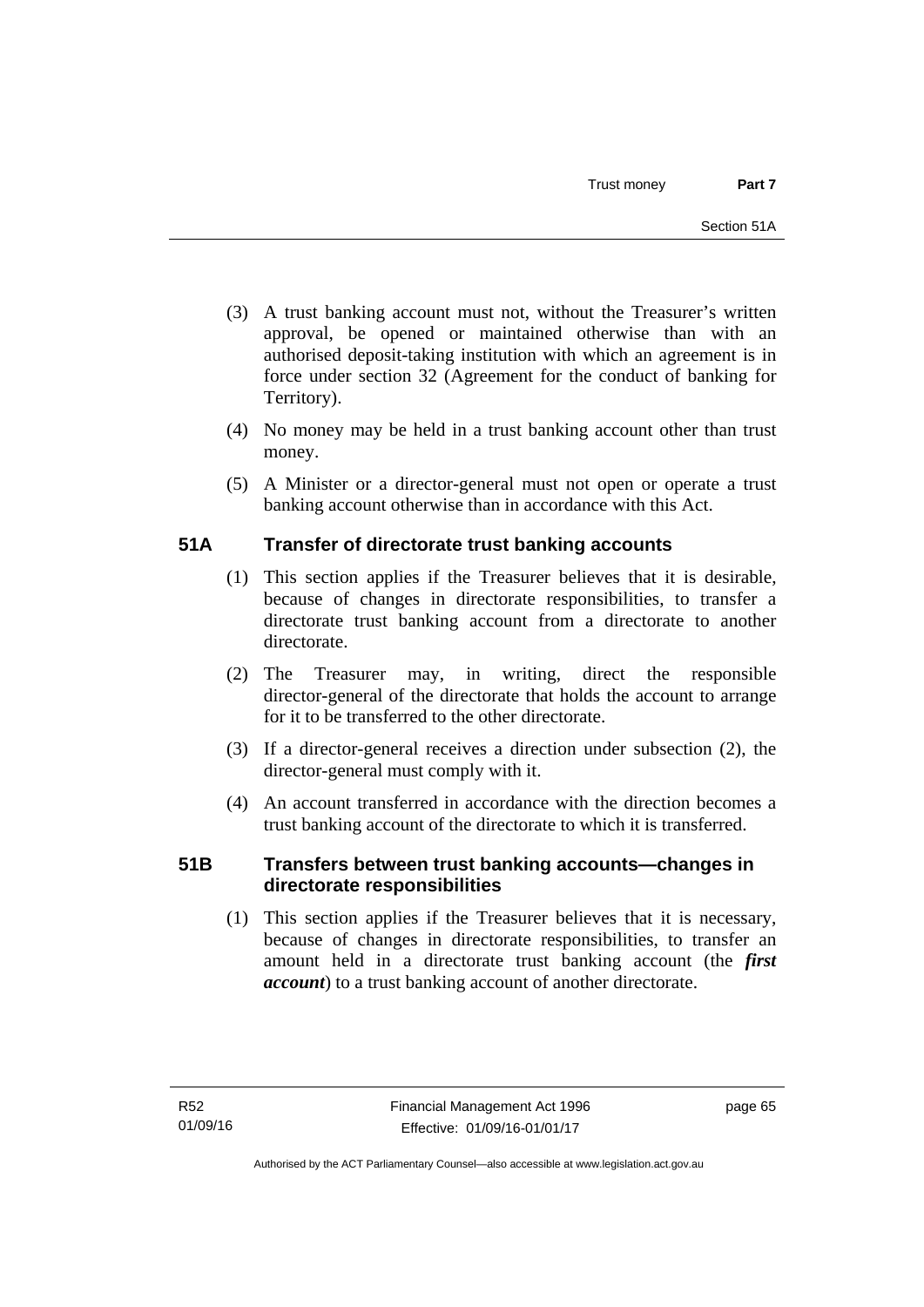- (2) The Treasurer may, in writing, direct the responsible director-general of the directorate that holds the first account to transfer the amount.
- (3) If a director-general receives a direction under subsection (2), the director-general must comply with it.

### **51C Transfers between trust banking accounts—investment**

Amounts may at any time be transferred between trust banking accounts to facilitate investment of trust money.

### **52 Transfers between trust banking account and territory banking account**

Amounts may only be transferred between a trust banking account and the territory banking account—

- (a) to facilitate investment of the trust money; or
- (b) to make a payment required by section 53A (6) (Unclaimed trust money).

# **53 Investment of trust money**

The Treasurer may invest trust money as if the Treasurer were a trustee under the *[Trustee Act 1925](http://www.legislation.act.gov.au/a/1925-14).*

### **53A Unclaimed trust money**

- (1) For this section, money held in a trust banking account is unclaimed trust money if—
	- (a) not less than 6 years has elapsed since the date the money became payable; and
	- (b) during that period, no-one entitled to the money has requested that the money be paid to him or her or according to his or her direction.

Authorised by the ACT Parliamentary Counsel—also accessible at www.legislation.act.gov.au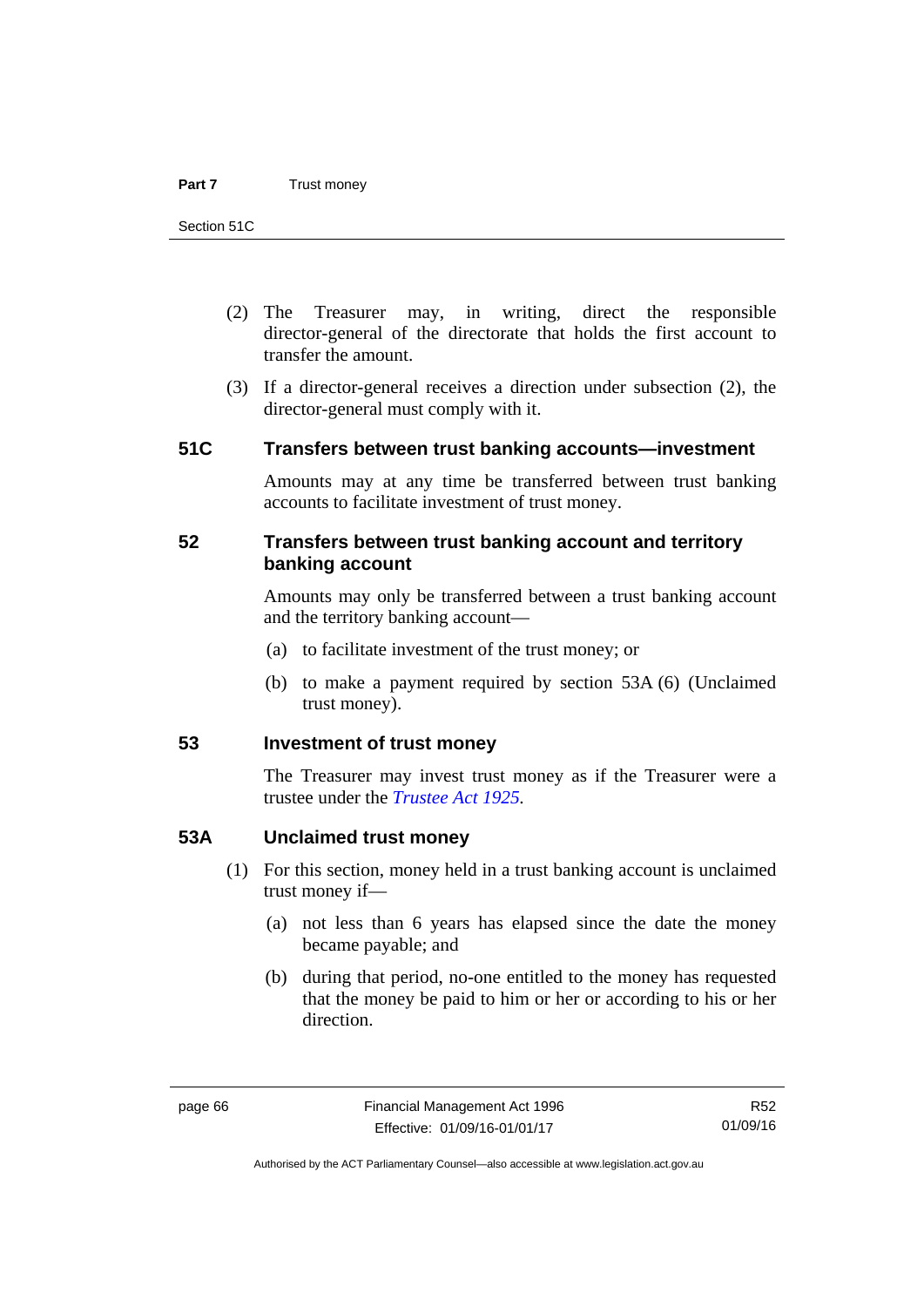- (2) If on 1 January in any year a trust banking account contains unclaimed trust money, the director-general responsible for maintaining the account must, on or before 31 January in the year, give to the Treasurer a statement of all unclaimed trust money held in the account.
- (3) The statement must set out—
	- (a) the name, and last-known address, of each person entitled to unclaimed trust money held in the account; and
	- (b) the amount of the trust money to which each of those people is entitled; and
	- (c) the authorised deposit-taking institution, and the branch of the institution, with which the trust money is held.
- (4) The statement is a notifiable instrument.

*Note* A notifiable instrument must be notified under the [Legislation Act](http://www.legislation.act.gov.au/a/2001-14).

- (5) The director-general must give additional public notice of the statement.
	- *Note Public notice* means notice on an ACT government website or in a daily newspaper circulating in the ACT (see [Legislation Act,](http://www.legislation.act.gov.au/a/2001-14) dict, pt 1). The requirement in s (5) is in addition to the requirement for notification on the legislation register as a notifiable instrument.
- (6) The total amount shown in the statement must be paid into the territory banking account when the statement is given to the Treasurer and, on being paid into that account, becomes public money of the Territory.
- (7) A person who claims to be entitled to any money paid into the territory banking account in accordance with subsection (6) may apply to the Treasurer for a payment of an amount equal to the money to which the person is entitled.
- (8) The Treasurer must consider each application and either refuse it or approve it completely or partly.

page 67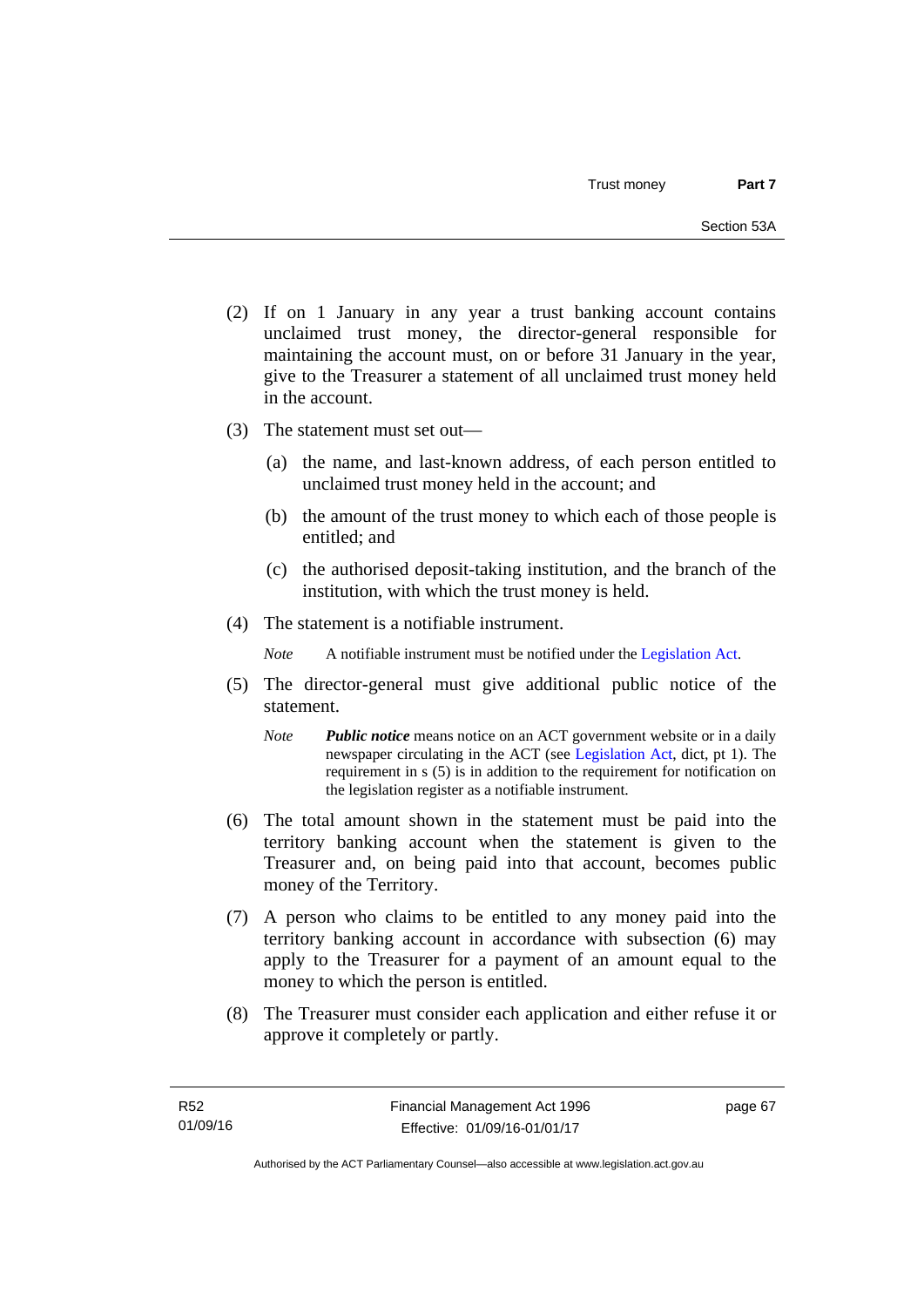- (9) The Treasurer must give the applicant written notice of his or her decision.
- (10) A payment approved by the Treasurer under subsection (8) may be made whether or not an appropriation is available for the purpose.

### **53B Reviewable decision notices**

If the Treasurer refuses an application under section 53A (8), completely or partly, the Treasurer must give a reviewable decision notice to the applicant.

- *Note 1* The Treasurer must also take reasonable steps to give a reviewable decision notice to any other person whose interests are affected by the decision (see *[ACT Civil and Administrative Tribunal Act 2008](http://www.legislation.act.gov.au/a/2008-35)*, s 67A).
- *Note 2* The requirements for reviewable decision notices are prescribed under the *[ACT Civil and Administrative Tribunal Act 2008](http://www.legislation.act.gov.au/a/2008-35)*.

### **53C Applications for review**

The following may apply to the ACAT for review of a decision under section 53A (8):

- (a) an applicant for payment under section 53A (8);
- (b) any other person whose interests are affected by the decision.
- *Note* If a form is approved under the *[ACT Civil and Administrative Tribunal](http://www.legislation.act.gov.au/a/2008-35)  [Act 2008](http://www.legislation.act.gov.au/a/2008-35)* for the application, the form must be used.

Authorised by the ACT Parliamentary Counsel—also accessible at www.legislation.act.gov.au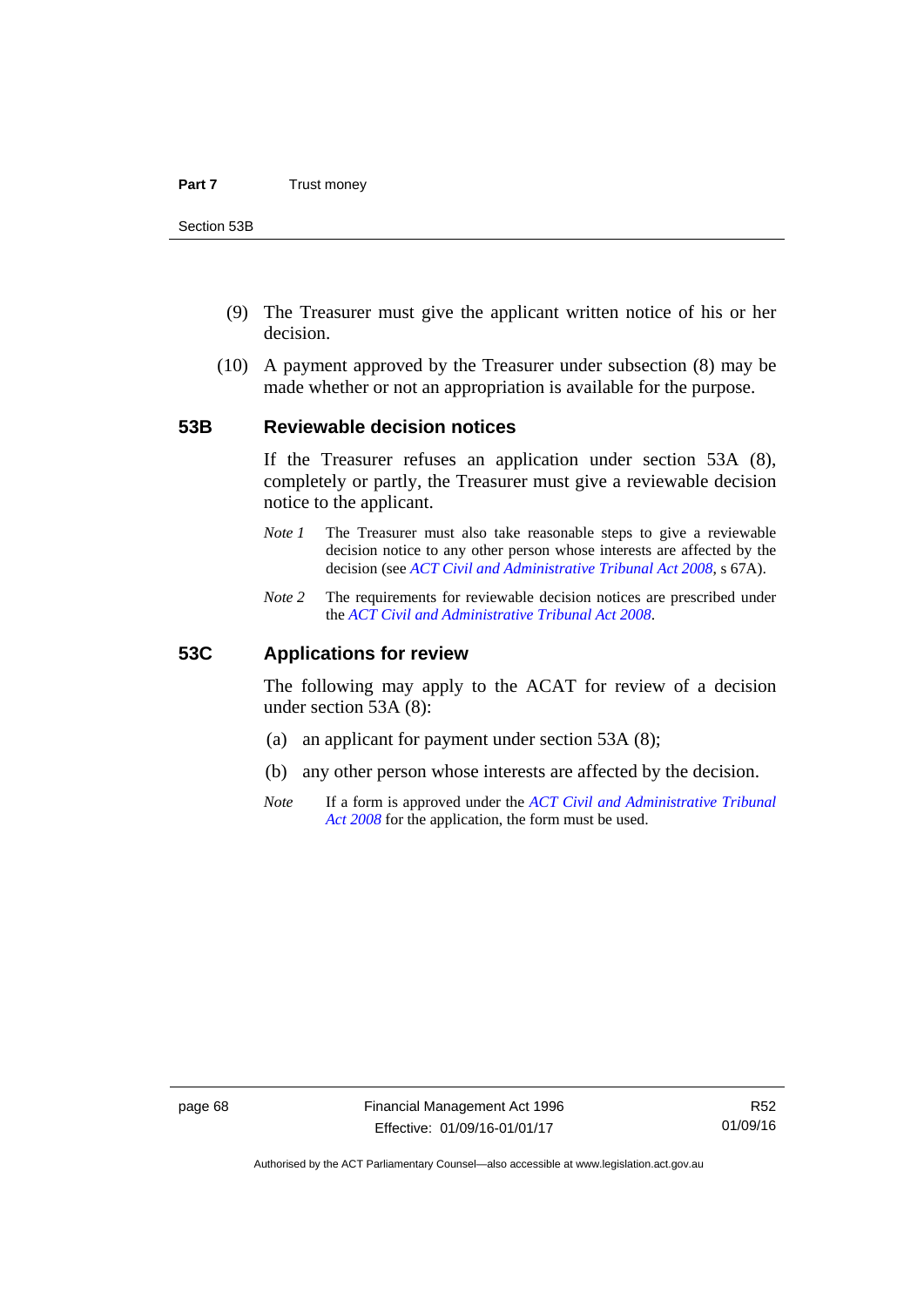# **Part 8 Financial provisions for territory authorities**

### **54 Application––pt 8**

This part applies to a territory authority prescribed by the financial management guidelines for this part.

## **55 Responsibilities of chief executive officers of territory authorities**

- (1) This section applies to a territory authority if the authority does not have a governing board.
	- *Note* A territory authority has a governing board if the establishing Act for the authority establishes a governing board for the authority (see s 76).
- (2) The chief executive officer of the territory authority is responsible, under the responsible Minister, for the efficient and effective financial management of the resources for which the authority is responsible.
- (3) The chief executive officer of a territory authority must manage the authority in a way that promotes—
	- (a) the achievement of the purpose of the authority; and
	- (b) the financial sustainability of the authority.
- (4) Without limiting subsections (2) and (3), the chief executive officer of the territory authority is responsible, under the responsible Minister, for ensuring the following:
	- (a) that the expenses incurred by the authority are properly authorised;
	- (b) that, if an appropriation is made in relation to the authority, any amount of the appropriation spent by the authority is spent in accordance with the appropriation;

page 69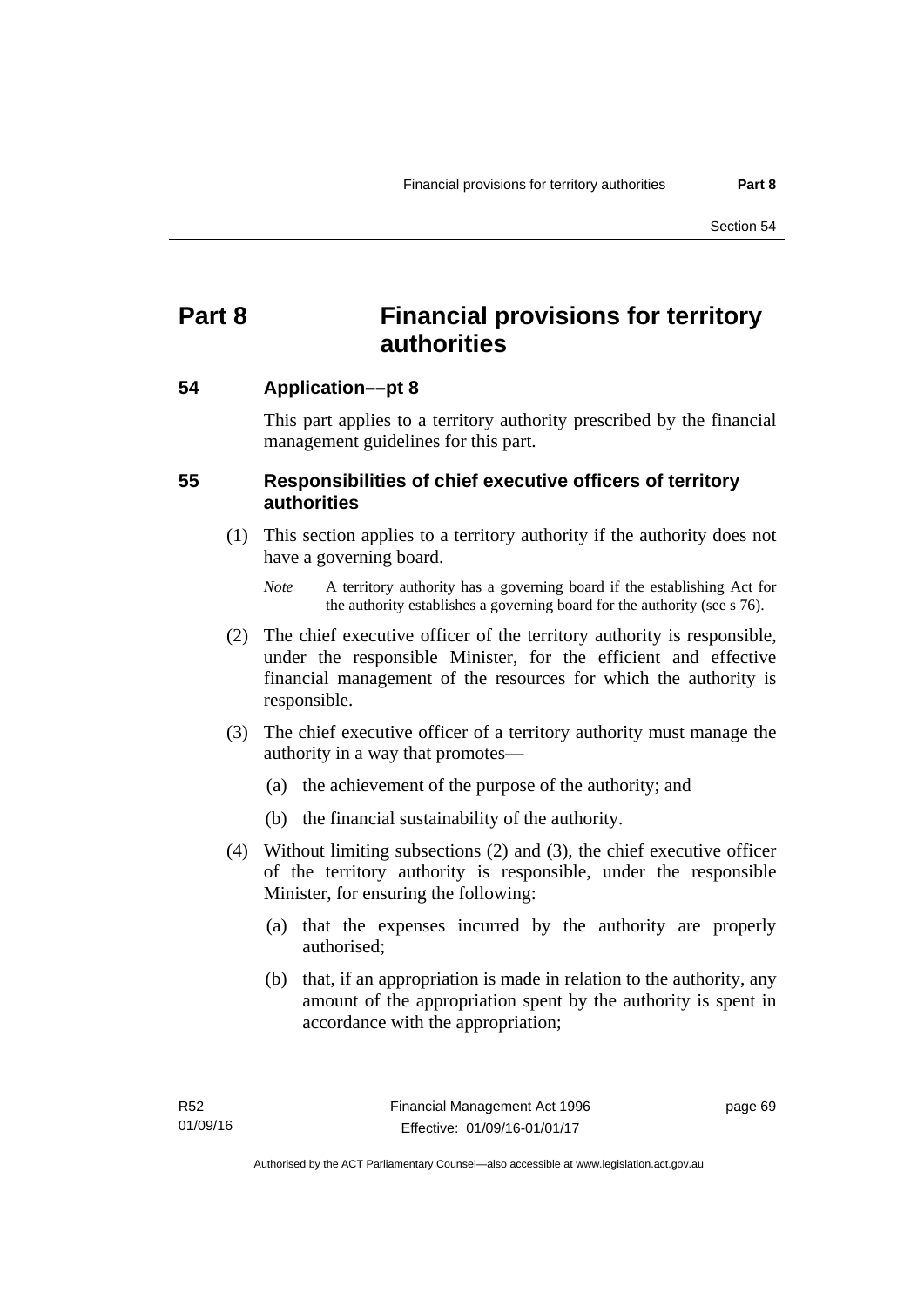Section 55

- (c) that, as far as practicable, the operations of the authority during a financial year are consistent with, and comparable to, the estimates in the authority's statement of intent for the year.
- (d) that payments made by the authority are properly authorised and correctly made;
- (e) that the staff of the authority comply with the requirements of this Act;
	- *Note* A reference to an Act includes a reference to the statutory instruments made or in force under the Act, including in this case the financial management guidelines (see [Legislation Act,](http://www.legislation.act.gov.au/a/2001-14) s 104).
- (f) that proper accounts and records are kept of the transactions and affairs of the authority in accordance with generally accepted accounting principles;
- (g) that adequate control is maintained over the assets of the authority and assets under the authority's control;
- (h) that adequate control is maintained over the incurring of liabilities by the authority.
- (5) A report prepared by the territory authority under the *[Annual](http://www.legislation.act.gov.au/a/2004-8)  [Reports \(Government Agencies\) Act 2004](http://www.legislation.act.gov.au/a/2004-8)* for a financial year must include an explanation of material variations between the actual results of the authority for the year and the estimates in the authority's statement of intent for the year.
- (6) In this section:

*property* means property, other than money, that is owned or held by the territory authority or held by a person on behalf of the authority.

*resources* means money or property.

Authorised by the ACT Parliamentary Counsel—also accessible at www.legislation.act.gov.au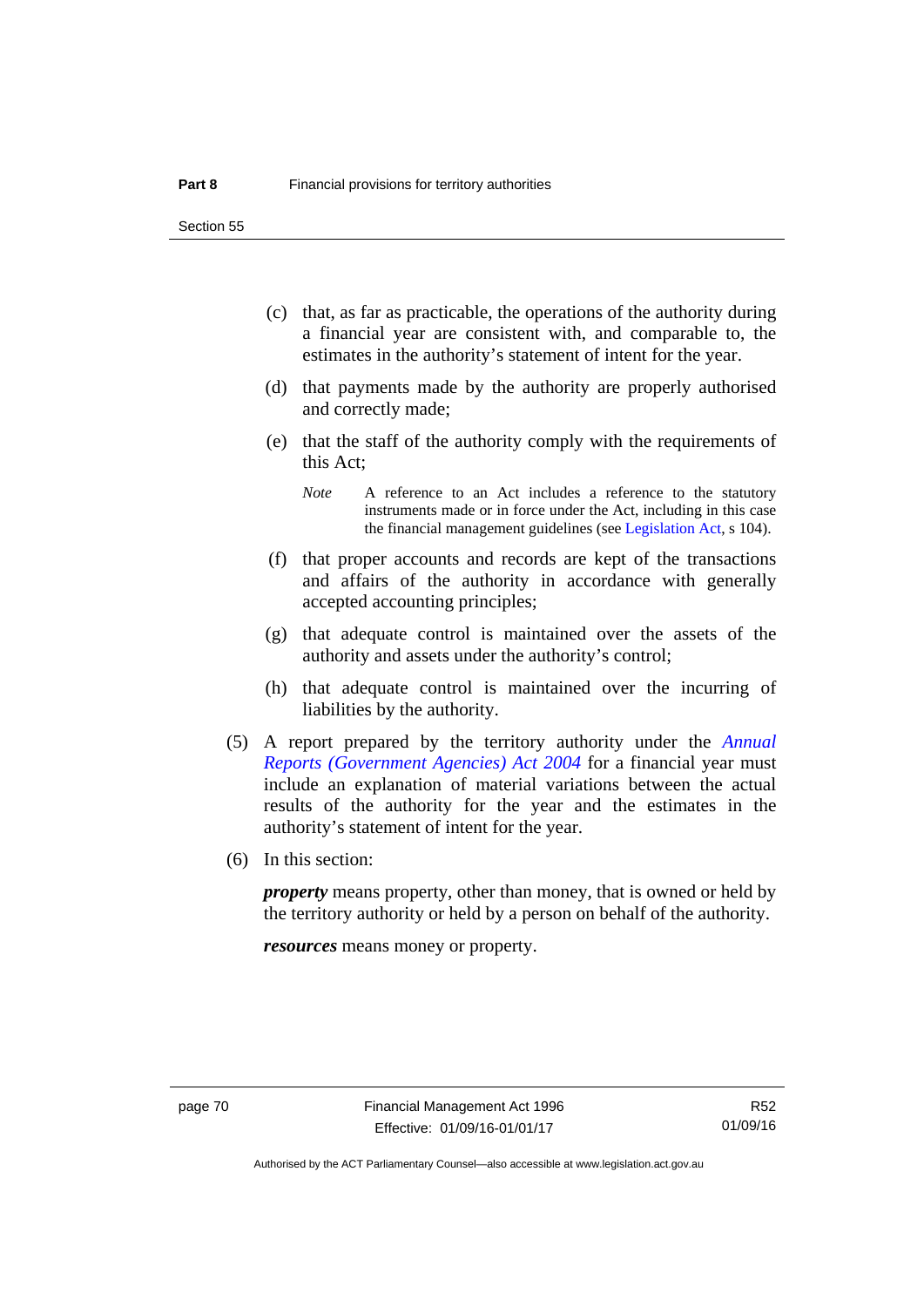## **56 Responsibilities of governing boards of territory authorities**

 (1) This section applies to a territory authority if the authority has a governing board.

- (2) The governing board of the territory authority is responsible, under the responsible Minister, for the efficient and effective financial management of the resources for which the authority is responsible.
- (3) The governing board of a territory authority must manage the authority in a way that promotes—
	- (a) the achievement of the purpose of the authority; and
	- (b) the financial sustainability of the authority.
- (4) Without limiting subsections (2) and (3), the governing board of the territory authority is responsible, under the responsible Minister, for ensuring the following:
	- (a) that expenses incurred by the authority are properly authorised;
	- (b) that, if an appropriation is made in relation to the authority, any amount of the appropriation spent by the authority is spent in accordance with the appropriation;
	- (c) that, as far as practicable, the operations of the authority during a financial year are consistent with, and comparable to, the estimates in the authority's statement of intent for the year;
	- (d) that payments made by the authority are properly authorised and correctly made;

*Note* A territory authority has a governing board if the establishing Act for the authority establishes a governing board for the authority (see s 76).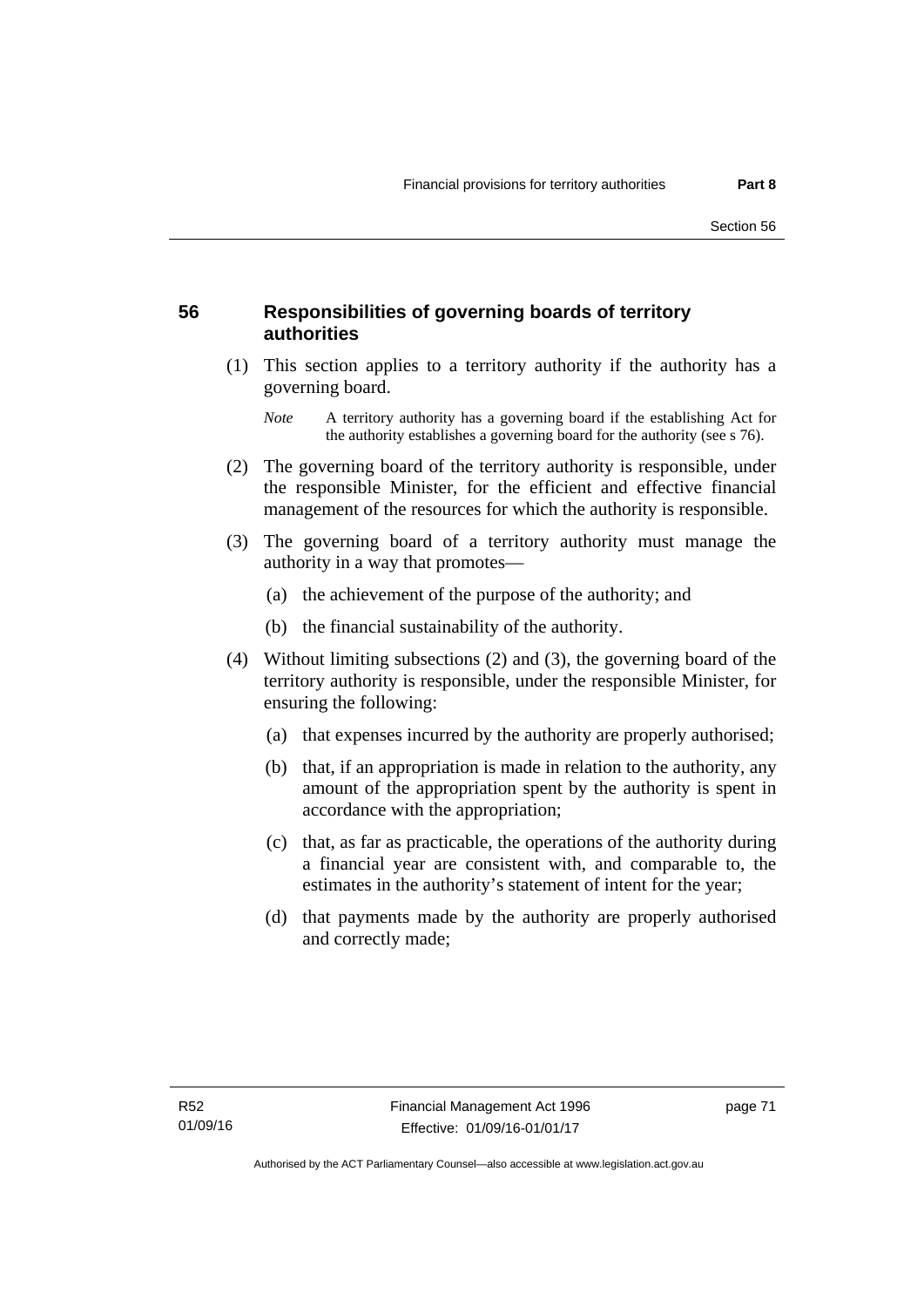Section 57

- (e) that the staff of the authority comply with the requirements of this Act;
	- *Note* A reference to an Act includes a reference to the statutory instruments made or in force under the Act, including in this case the financial management guidelines (see [Legislation Act,](http://www.legislation.act.gov.au/a/2001-14) s 104).
- (f) that proper accounts and records are kept of the transactions and affairs of the authority in accordance with generally accepted accounting principles;
- (g) that adequate control is maintained over the assets of the authority and assets under the authority's control;
- (h) that adequate control is maintained over the incurring of liabilities by the authority.
- (5) A report prepared by the territory authority under the *[Annual](http://www.legislation.act.gov.au/a/2004-8)  [Reports \(Government Agencies\) Act 2004](http://www.legislation.act.gov.au/a/2004-8)* for a financial year must include an explanation of material variations between the actual results of the authority for the year and the estimates in the authority's statement of intent for the year.
- (6) In this section:

*property* means property, other than money, that is owned or held by the territory authority or held by a person on behalf of the authority.

*resources* means money or property.

### **57 Banking accounts of territory authorities**

- (1) A territory authority may open 1 or more banking accounts for the purposes of the authority.
- (2) A territory authority must at all times keep at least 1 banking account.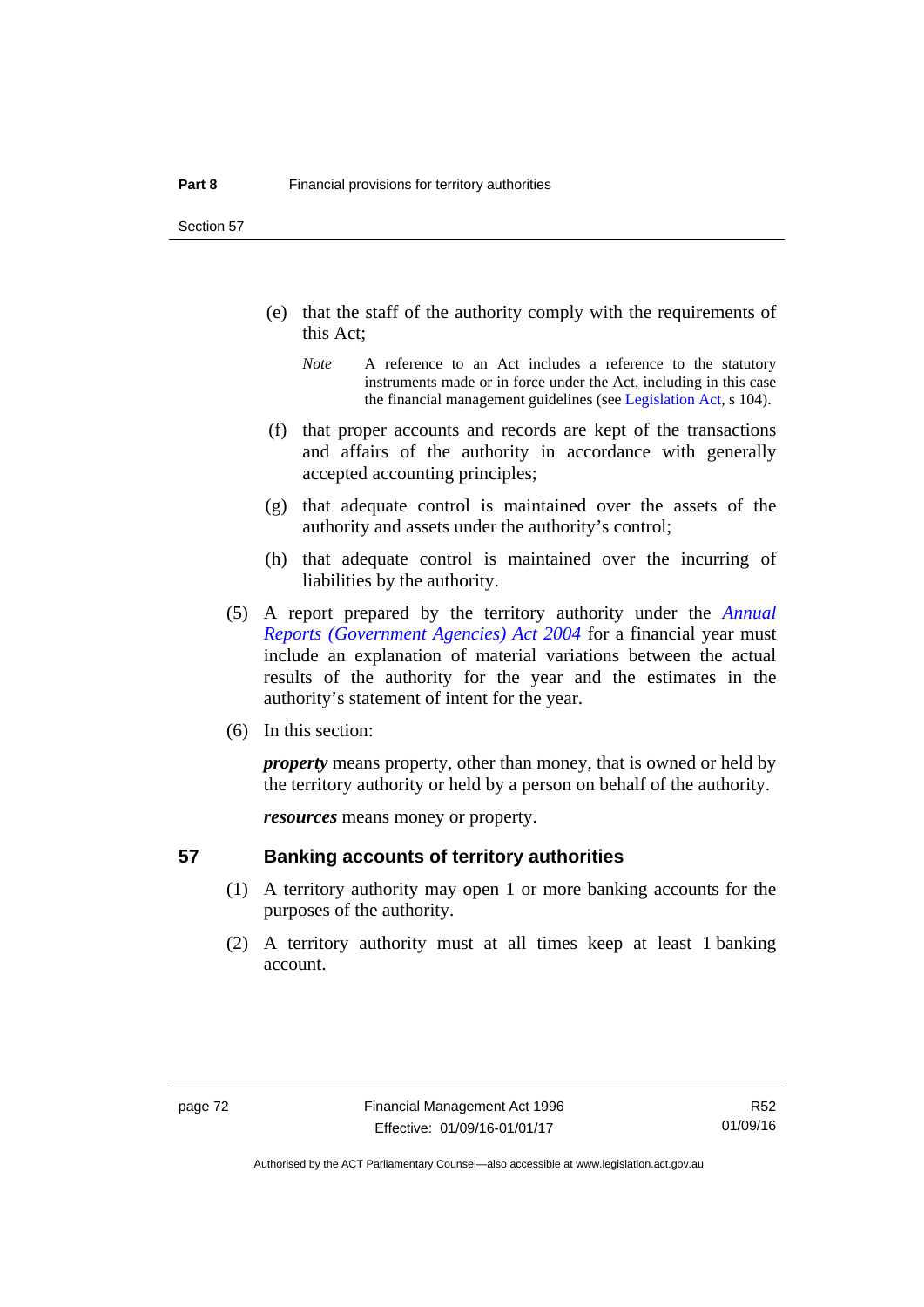(3) A banking account of a territory authority must not, without the Treasurer's written approval, be opened or kept otherwise than with an authorised deposit-taking institution with which an agreement is in force under section 32 (Agreement for the conduct of banking for Territory).

### **58 Investment by territory authorities**

- (1) Funds not immediately required for the purposes of a territory authority may be invested—
	- (a) on deposit with an authorised deposit-taking institution; or
	- (b) in Territory, State or Commonwealth securities; or
	- (c) by the Treasurer, for the territory authority, in an investment mentioned in section 38 (1) (a) to (e); or
	- (d) in an investment prescribed for this paragraph.
- (2) However, the funds of the territory authority may only be invested under this section to increase or protect the financial wealth of the authority.
- (3) Transfers between the territory banking account and the banking account of a territory authority to facilitate investments may be made without appropriation.
- (4) Interest received by the Treasurer for the investment of funds of a territory authority must be paid to the territory authority.
- (5) However, if an investment of funds of a territory authority is made or managed by a directorate, the directorate may deduct from the interest received by the directorate for the investment—
	- (a) a fee charged by the directorate for making or managing the investment; and
	- (b) expenses reasonably incurred by the directorate in making or managing the investment.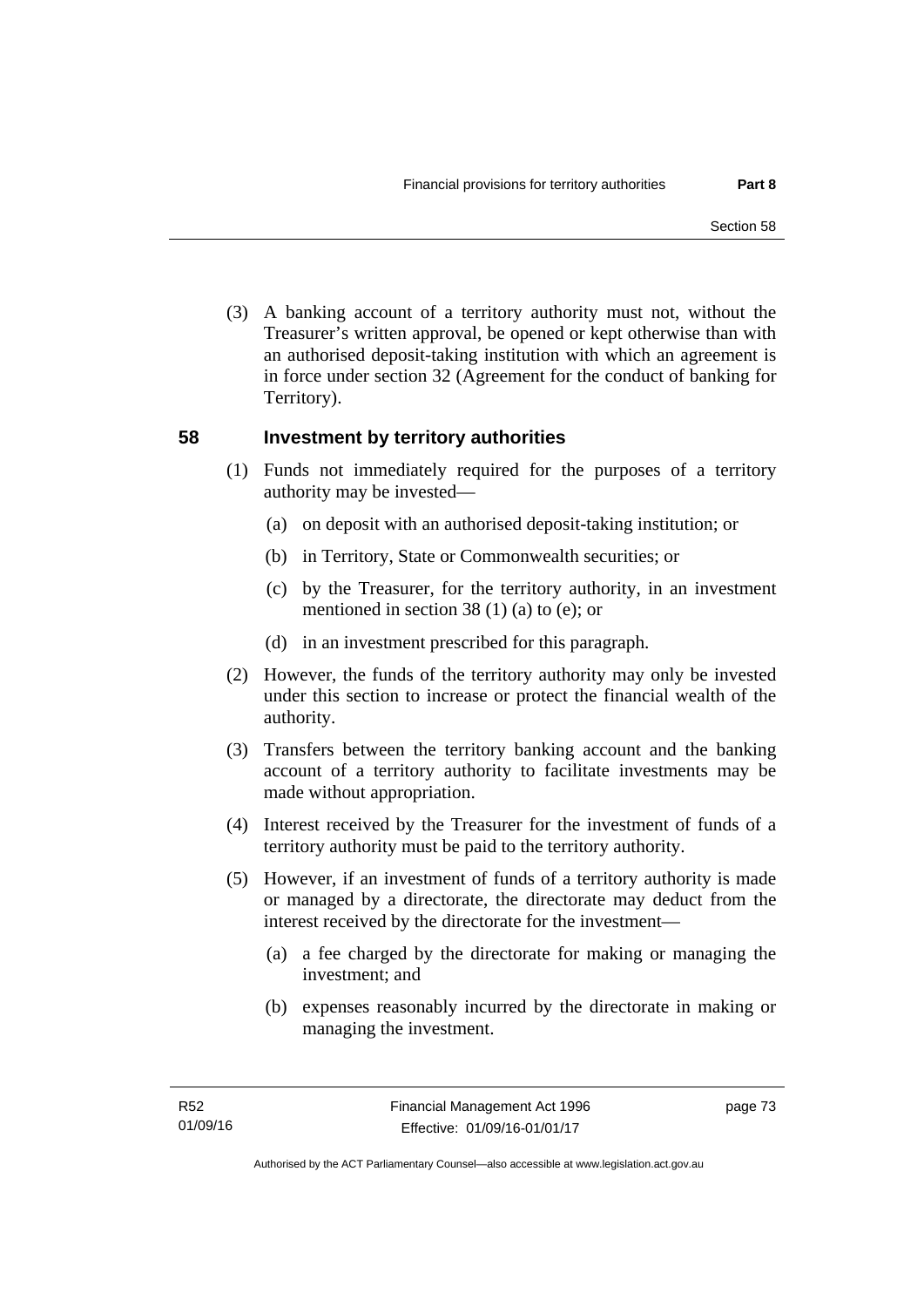- (6) Interest that is to be paid to a territory authority under subsection (4) may be paid direct to the territory authority or through the territory banking account.
- (7) If interest to be paid to a territory authority is paid into the territory banking account under subsection (6), the interest may be paid to the authority from that account without further appropriation.
- (8) This section does not apply to money held on trust by a territory authority.

### **59 Borrowing by territory authorities**

- (1) The Treasurer may, on the terms and conditions the Treasurer considers appropriate—
	- (a) borrow money for a territory authority; or
	- (b) lend public money to a territory authority.
- (2) A borrowing may be secured by the territory authority's assets approved by the Treasurer for this section.
- (3) A territory authority may arrange an overdraft or credit facility only with the written approval of the Treasurer.
- (4) A loan under subsection (1) (b) may be made only from—
	- (a) money appropriated for the purpose of making the loan; or
	- (b) money appropriated for purposes that include the purpose of making the loan.
- (5) However, subsection (4) does not apply to an overdraft or credit facility for a territory authority from the territory banking account that is approved by the Treasurer for the authority.
- (6) The Treasurer may approve an overdraft or credit facility for a territory authority under subsection (5) only if satisfied that it is for a purpose consistent with a function of the authority.

R52 01/09/16

Authorised by the ACT Parliamentary Counsel—also accessible at www.legislation.act.gov.au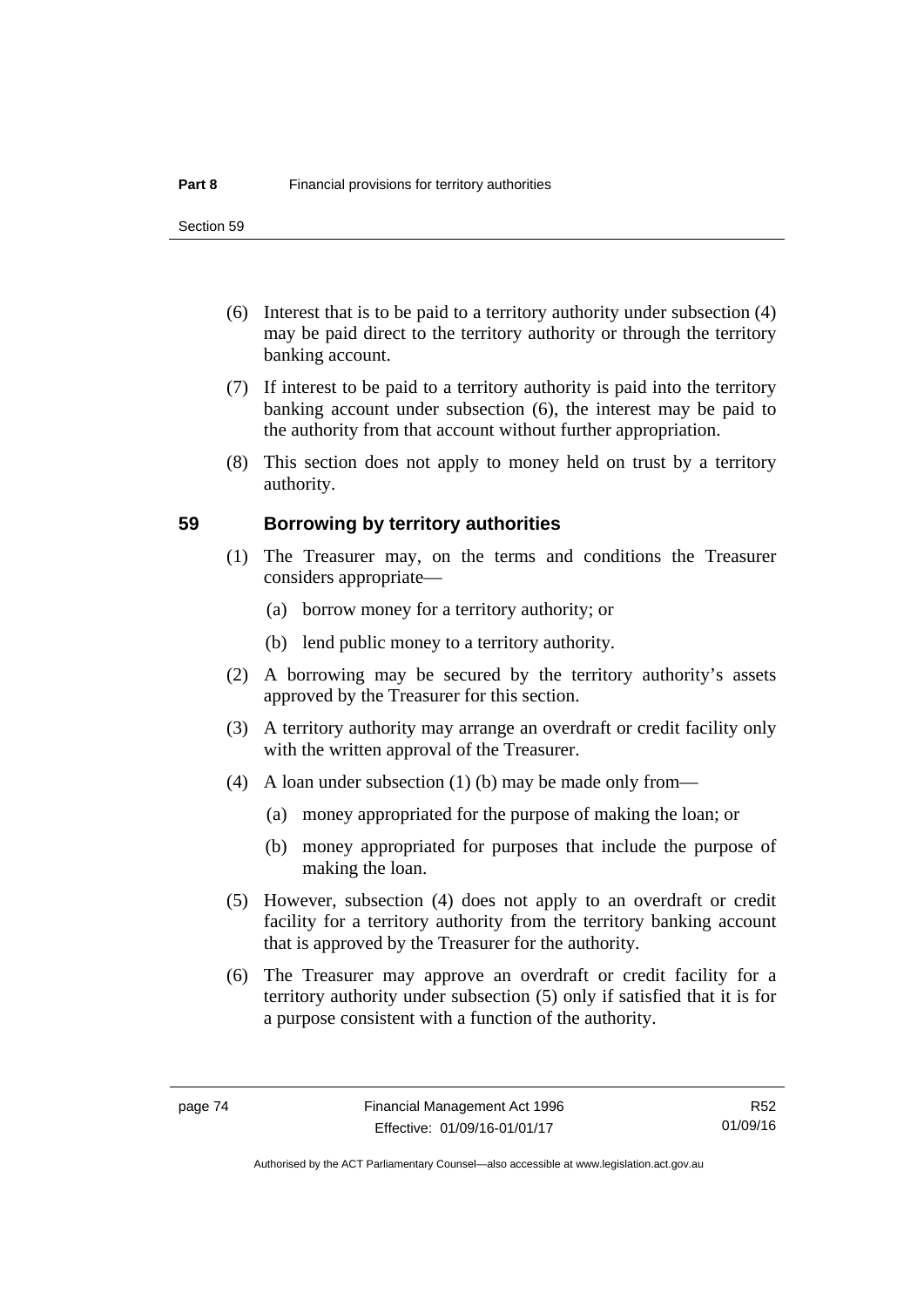- (7) An approval under subsection (5) must state, for the overdraft or credit facility—
	- (a) each purpose for which it may be used; and
	- (b) the maximum amount that may be outstanding at any time; and
	- (c) conditions about—
		- (i) the repayment of principal; and
		- (ii) the interest rate; and
		- (iii) the repayment of interest.
- (8) An approval under subsection (5) may also state any other condition that the Treasurer requires.
- (9) An approval under subsection (5) is a disallowable instrument.

 (10) An overdraft or credit facility approved under subsection (5) must be reviewed annually by the Treasurer.

# **60 Guarantees by territory authorities**

A territory authority may only give a guarantee with the written approval of the Treasurer.

### **61 Territory authority statements of intent**

- (1) A territory authority must give the Treasurer a statement (a *statement of intent*) for each financial year.
- (2) A territory authority must consult the responsible Minister in preparing a statement of intent.
- (3) A territory authority must show the responsible Minister a copy of the proposed statement of intent, and take into consideration any comment by the Minister, before giving it to the Treasurer.

*Note* A disallowable instrument must be notified, and presented to the Legislative Assembly, under the [Legislation Act.](http://www.legislation.act.gov.au/a/2001-14)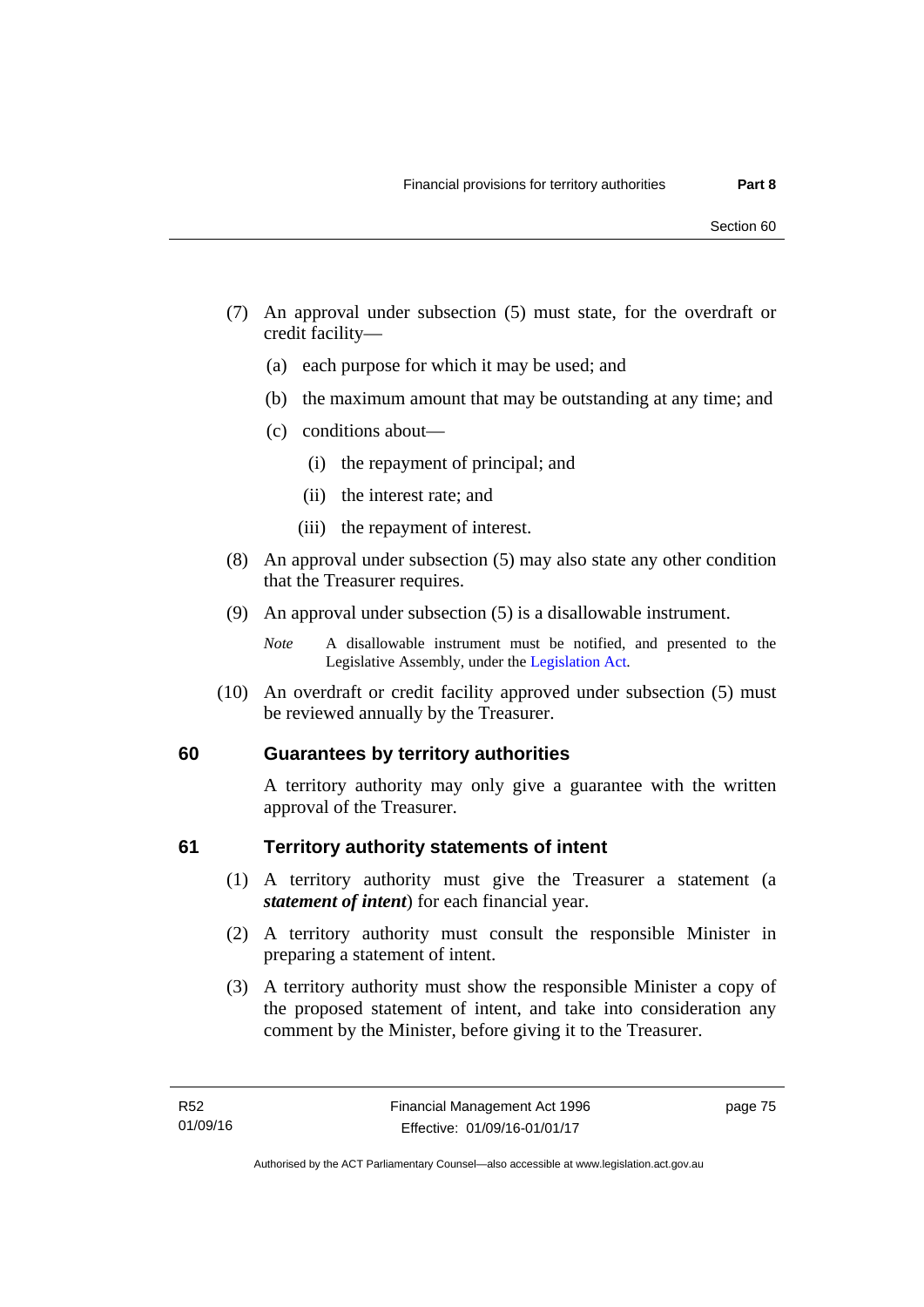- (4) A statement of intent must be—
	- (a) in the form the Treasurer requires; and
	- (b) in a form that facilitates a comparison between—
		- (i) the proposed statement of intent for the authority; and
		- (ii) the statement of intent for the authority for the previous financial year; and
		- (iii) the estimated results for the authority for the previous financial year; and
	- (c) as agreed between the relevant person for the authority and the Treasurer; and
	- (d) provided to the Treasurer within the period the Treasurer requires.
- (5) A statement of intent for a financial year must include the following:
	- (a) the financial statements required under the financial management guidelines;
	- (b) for a financial statement mentioned in paragraph (a)—budget estimates for each of the next 3 financial years;
	- (c) a statement of the objectives of the authority for the year and each of the next 3 financial years;
	- (d) a statement of the nature and scope of the activities to be carried out by the authority during the year and each of the next 3 financial years;
	- (e) for a territory authority that, during the year, is to be given a capital injection that must be repaid—a statement that—
		- (i) states that the capital injection is an injection that must be repaid; and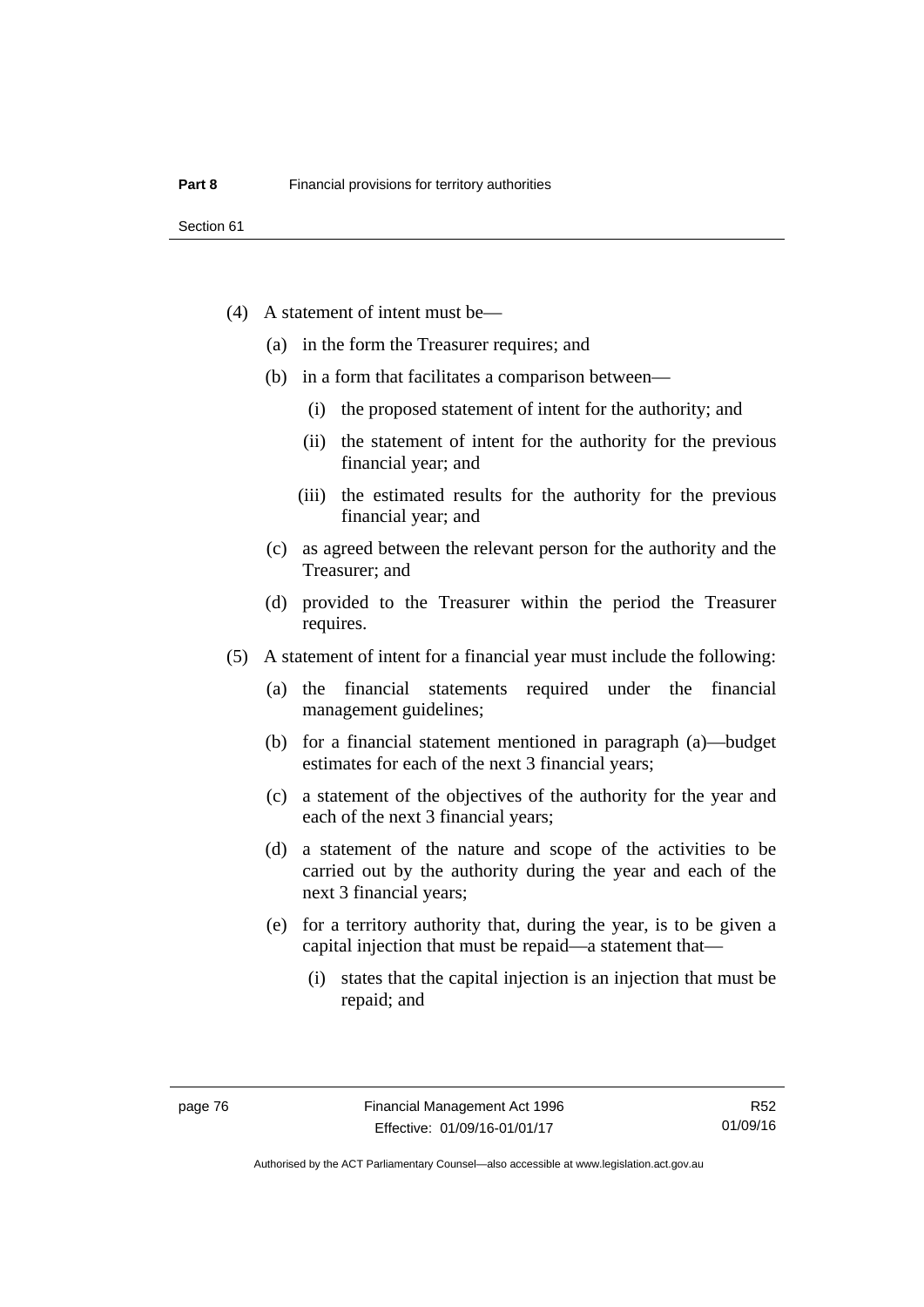- (ii) sets out the conditions under which the injection is to be given, including the requirements about the time within which it must be repaid;
- (f) the results of any review under section 59 (10) in the previous financial year of an overdraft or credit facility approved for the authority;
- (g) any other information the Treasurer directs.
- (6) Also, a statement of intent for a prescribed territory authority for a financial year must include a statement that sets out—
	- (a) the outputs and classes of outputs it is proposed that the authority should provide during the year; and
	- (b) the performance criteria to be met by the authority in providing the outputs; and
	- (c) for each output and class of output mentioned in paragraph (a)—
		- (i) the proposed budget expense and proposed appropriation for the financial year; and
		- (ii) the estimated expense and appropriation for the previous financial year.
- (7) In addition, the statement of intent for a territory authority that is not a prescribed territory authority for a financial year must include the following:
	- (a) the performance criteria and other measures by which the performance of the authority may be assessed against its objectives for the year and each of the next 3 financial years;
	- (b) an assessment of the performance (or estimated performance) of the authority in the previous financial year against its objectives for that year.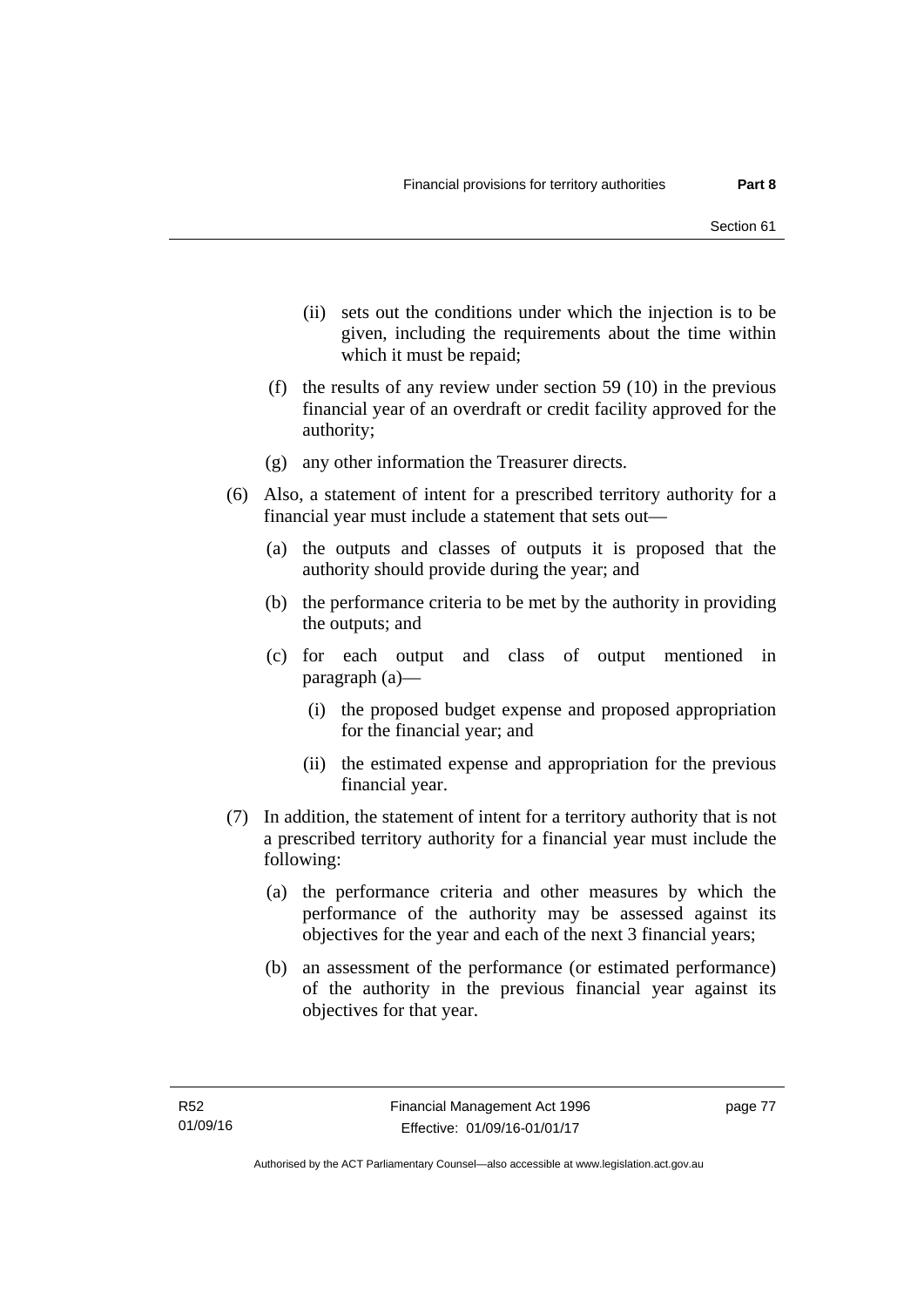(8) In this section:

*relevant person*, for a territory authority, means—

- (a) if the authority has a governing board—the chair of the governing board; or
- (b) if the authority does not have a governing board—the chief executive officer.

### **62 Presentation of statements of intent of territory authorities**

- (1) This section does not apply if a territory authority presents a proposed budget to the Legislative Assembly under section 10 (c).
- (2) The Treasurer must present to the Legislative Assembly, with the budget papers for a financial year, a statement of intent for each territory authority for the year.
- (3) If the Treasurer does not present to the Legislative Assembly, with the budget papers for a financial year, a statement of intent for a territory authority, the Treasurer must—
	- (a) as soon as practicable after the budget papers are presented, explain to the Legislative Assembly why the statement of intent was not presented; and
	- (b) present the statement of intent to the Legislative Assembly as soon as practicable after presenting the budget papers.

### **63 Annual financial statements of territory authorities**

 (1) As soon as practicable after the end of each financial year, each territory authority must prepare annual financial statements for its operations during the year.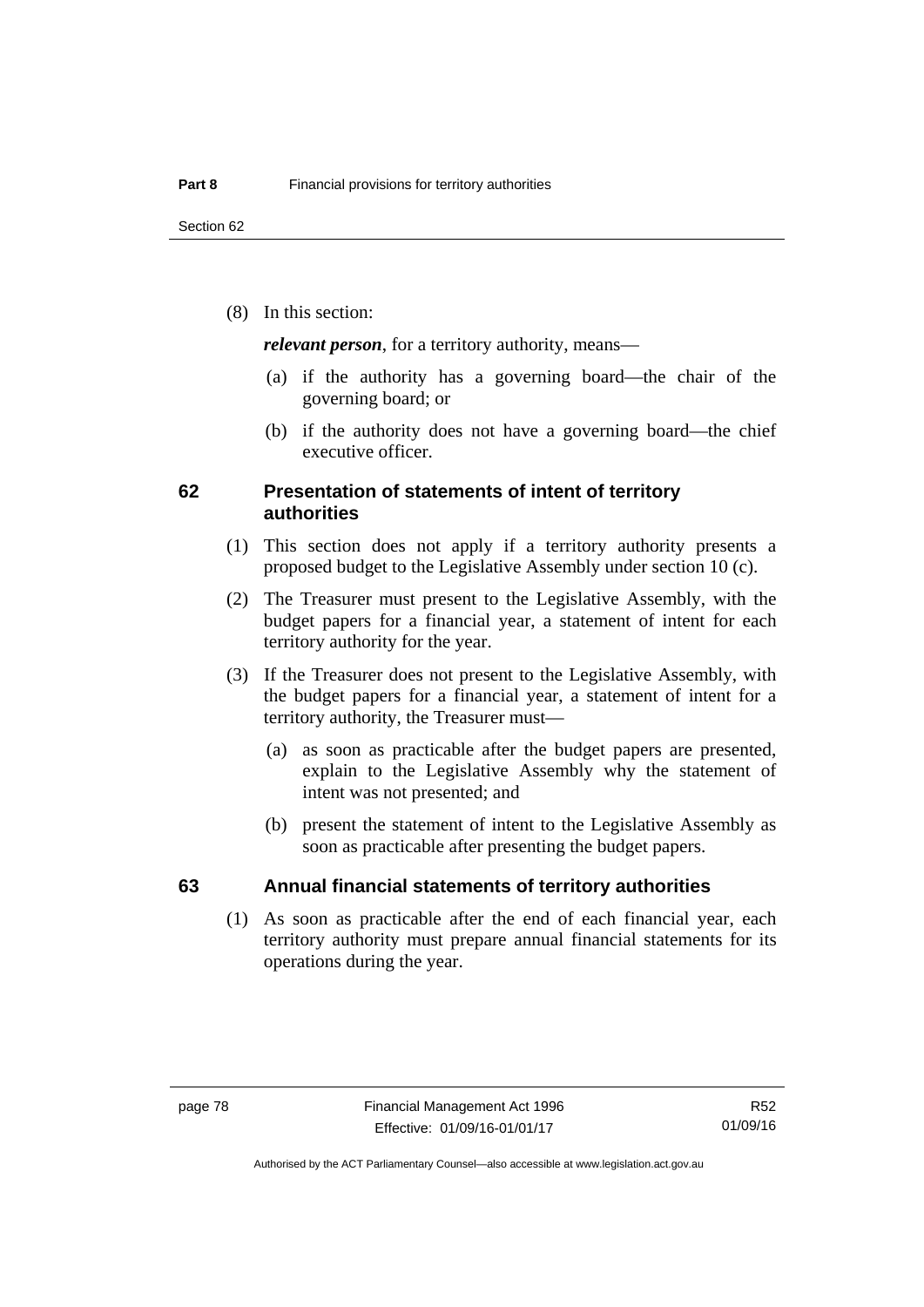- (2) The annual financial statements must be prepared in accordance with generally accepted accounting principles and in a form that facilitates a comparison between the financial operations of the territory authority during the financial year and the estimates of the operations in the authority's statement of intent for the year.
- (3) The annual financial statements must include—
	- (a) the financial statements required under the financial management guidelines; and
	- (b) if a change was made during the year to the conditions of a capital injection set out under section 61 (5) (e) (Territory authority statements of intent) in a statement included in a proposed budget for the authority for a financial year—a statement of the change and the reasons for it; and
	- (c) any other statement necessary to fairly reflect the financial operations of the authority during the year and its financial position at the end of the year.

# **64 Responsibility for annual financial statements of territory authorities**

- (1) An annual financial statement of a territory authority must have a statement of responsibility attached to it.
- (2) The statement of responsibility must—
	- (a) state that, in the relevant person's opinion, the annual financial statements fairly reflect—
		- (i) the financial operations of the authority during the financial year; and
		- (ii) the financial position of the authority at the end of the year; and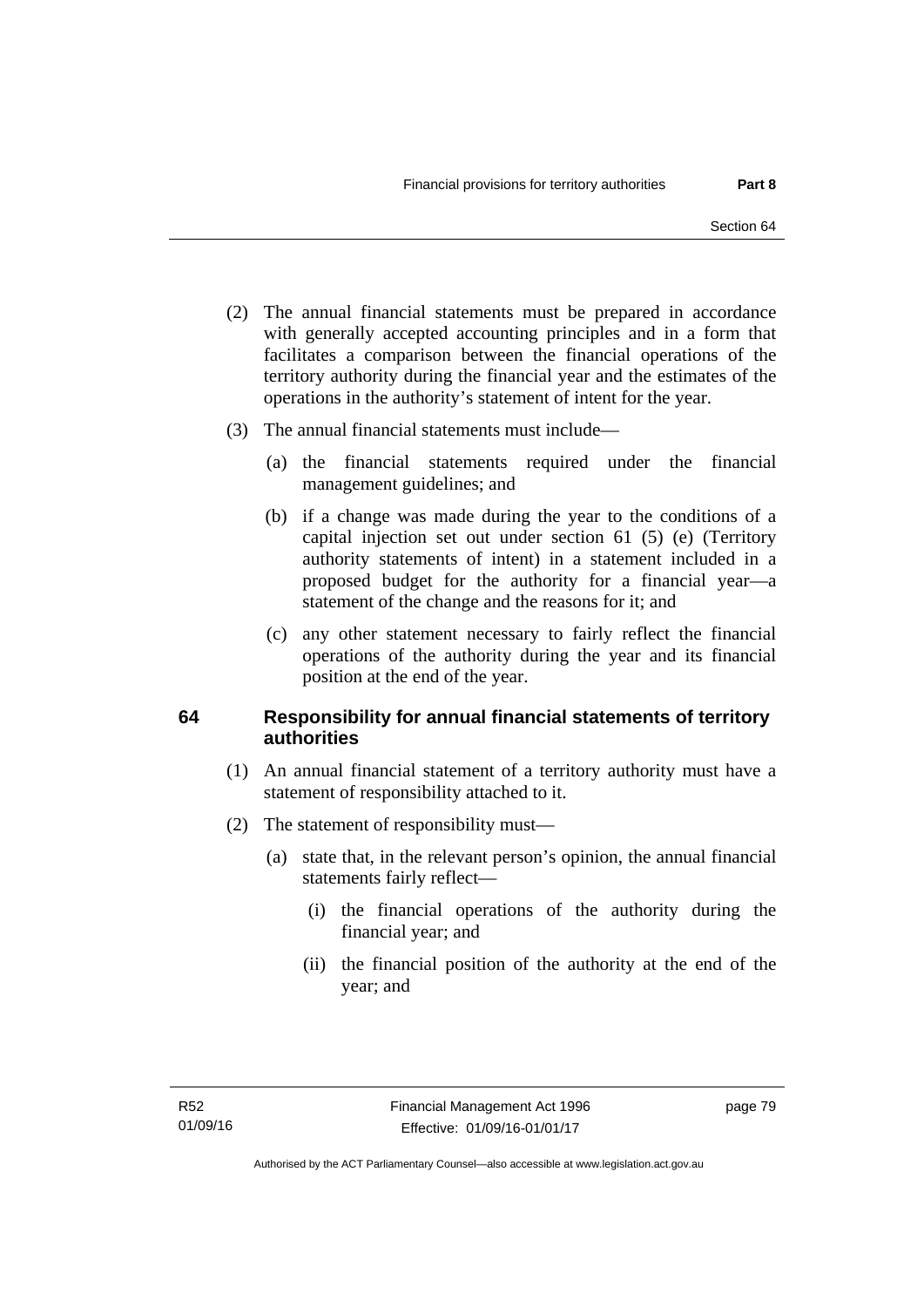Section 65

- (b) state the relevant person's responsibility for the preparation of the annual financial statements and the judgments exercised in preparing them; and
- (c) be signed by the relevant person.
- (3) The statement of responsibility may be signed at any time before the auditor-general gives the relevant person an audit opinion for the financial statement in accordance with section 65.
- (4) In this section:

*relevant person*, for the territory authority, means—

- (a) if the authority has a governing board—the chair of the governing board; or
- (b) if the authority does not have a governing board—the chief executive officer.

### **65 Audit of annual financial statements of territory authorities**

- (1) The chief executive officer of a territory authority must give the auditor-general the annual financial statements of the authority for a financial year within the prescribed period after the end of the year.
- (2) The auditor-general must give the chief executive officer an audit opinion about the financial statements as soon as practicable after the auditor-general receives them.

### **66 Annual financial statements of territory authorities to be included in annual reports etc**

A report prepared under the *[Annual Reports \(Government Agencies\)](http://www.legislation.act.gov.au/a/2004-8)  [Act 2004](http://www.legislation.act.gov.au/a/2004-8)* for a territory authority for a financial year must include, or have attached to it—

(a) the authority's annual financial statements for the year; and

R52 01/09/16

Authorised by the ACT Parliamentary Counsel—also accessible at www.legislation.act.gov.au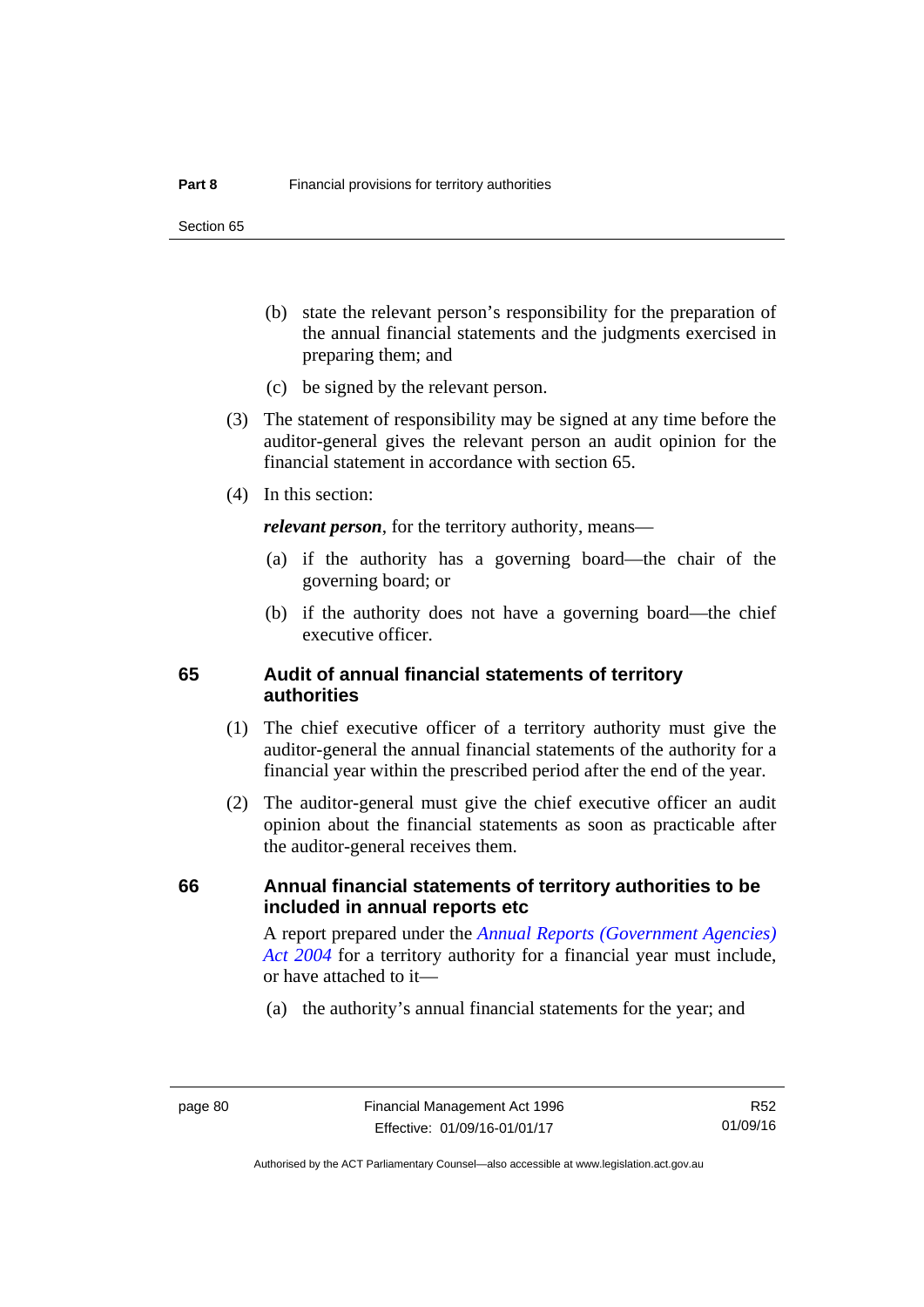(b) the audit opinion under section 65 (2) about the financial statements.

### **67 Treasurer may require interim financial statements etc for territory authorities**

- (1) The Treasurer may, in writing, direct the relevant person for a territory authority to give the responsible Minister of the authority and the Treasurer financial or other statements relating to the authority for each month, quarter or other stated period of the year.
- (2) The relevant person must prepare the statements required by the direction and give them to the responsible Minister and Treasurer within 1 month after the day the person receives the direction or, if a longer period for compliance is stated in the direction, within the longer period.
- (3) In this section:

*relevant person*, for a territory authority, means—

- (a) if the authority has a governing board—the chair of the governing board; or
- (b) if the authority does not have a governing board—the chief executive officer.

# **68 Statements of performance of territory authorities**

- (1) As soon as practicable after the end of each financial year, each territory authority must prepare a statement of the performance of the authority in meeting the objectives in the authority's statement of intent for the year.
- (2) For a territory authority that is not a prescribed territory authority, the statement must assess the performance by reference to the performance criteria and other measures included in the statement of intent in accordance with section 61 (7).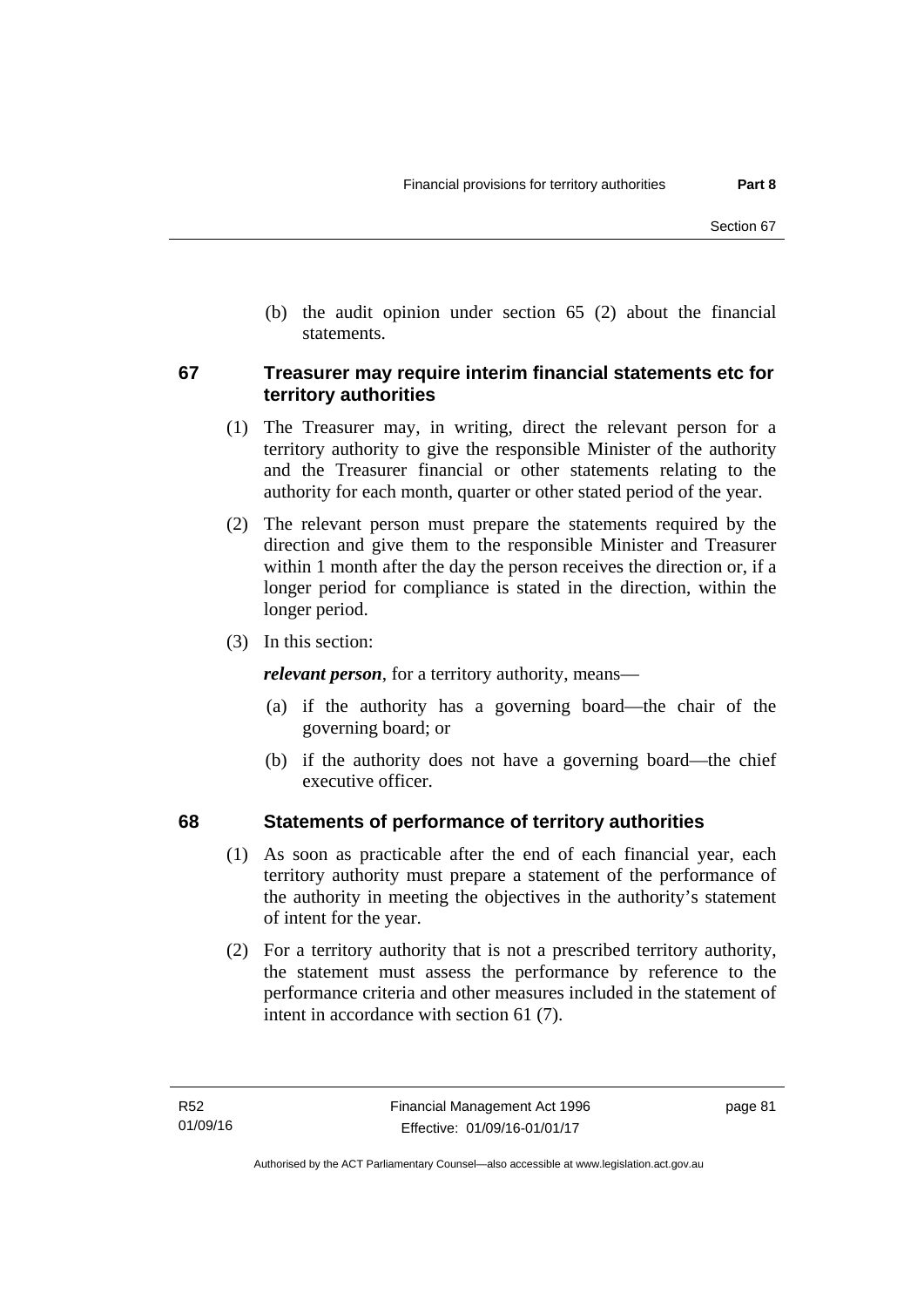Section 69

- (3) For a prescribed territory authority, the statement must include a statement of the performance of the authority in providing each class of outputs set out in the authority's budget for the year and provided by it during the year and, in particular—
	- (a) compare the performance of the territory authority in providing each class of the outputs with the forecast of the performance in the authority's budget for the year; and
	- (b) give particulars of the extent to which the performance criteria set out in the budget for the provision of the outputs were met.
- (4) In this section:

*budget*, for the territory authority, means the budget for the authority for the financial year presented to the Legislative Assembly under section 10 (c) (Budget papers) and, if that budget has been amended under this Act, the budget as amended.

*prescribed territory authority* means a territory authority prescribed for section 61 (6) (Territory authority statements of intent).

# **69 Responsibility for territory authority statements of performance**

- (1) A statement of performance of a territory authority must have a statement of responsibility attached to it.
- (2) The statement of responsibility must—
	- (a) state that, in the relevant person's opinion, the statement of performance fairly reflects the performance of the authority during the financial year; and
	- (b) state the relevant person's responsibility for the preparation of the statement of performance and the judgments exercised in preparing it; and
	- (c) be signed by the relevant person.

Authorised by the ACT Parliamentary Counsel—also accessible at www.legislation.act.gov.au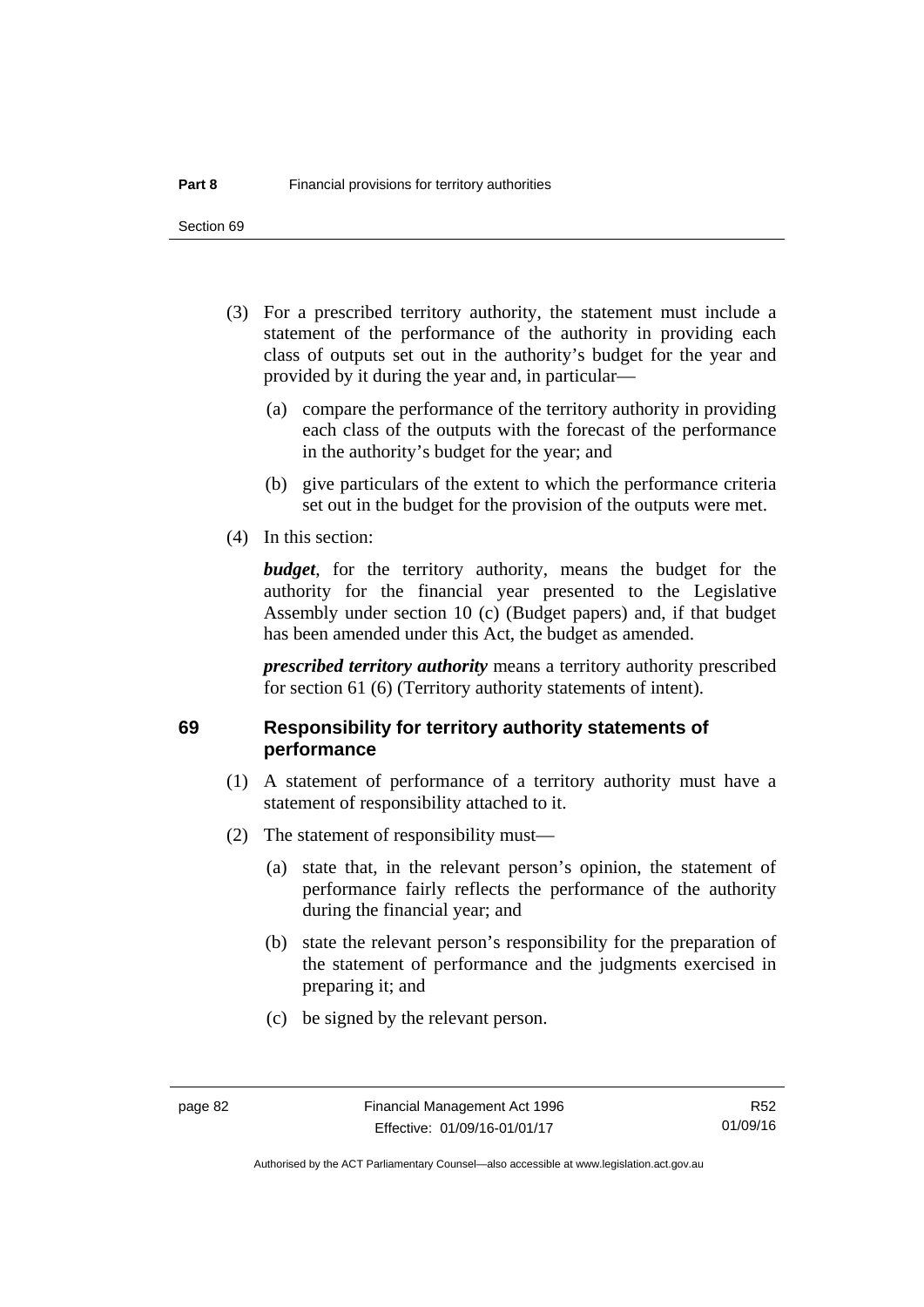- (3) The statement of responsibility may be signed at any time before the auditor-general gives the report about the statement of performance to the chief executive officer under section 70 (2).
- (4) In this section:

*relevant person*, for the territory authority, means—

- (a) if the authority has a governing board—the chair of the governing board; or
- (b) if the authority does not have a governing board—the chief executive officer.

# **70 Scrutiny of territory authority statements of performance**

- (1) The chief executive officer of a territory authority must give the auditor-general the authority's statement of performance for a financial year within the prescribed period after the end of the year.
- (2) The auditor-general must give the chief executive officer a report about the statement of performance as soon as practicable after the auditor-general receives it.
- (3) The report must be prepared in accordance with the financial management guidelines.

# **71 Territory authority statements of performance to be included in annual reports etc**

A report prepared under the *[Annual Reports \(Government Agencies\)](http://www.legislation.act.gov.au/a/2004-8)  [Act 2004](http://www.legislation.act.gov.au/a/2004-8)* for a territory authority for a financial year must include, or have attached to it—

- (a) the authority's statement of performance for the year; and
- (b) the auditor-general's report under section 70 (2) about the statement of performance.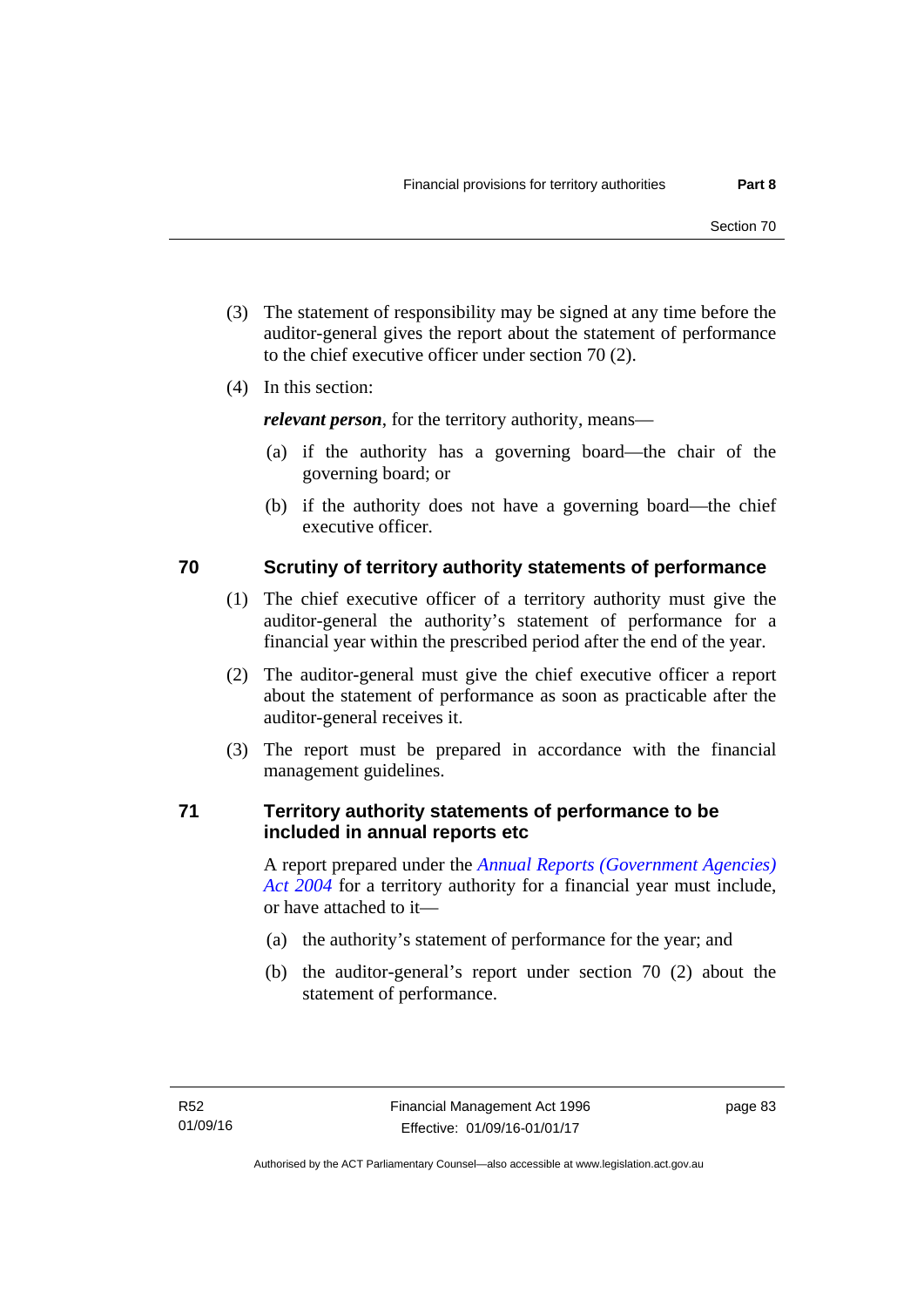# **Part 9 Governance of territory authorities**

*Notes for pt 9* 

- *Note 1* Div 9.1 and div 9.5 apply to a territory authority, whether or not it has a governing board, unless the establishing Act otherwise provides (see eg the *[Legal Aid Act 1977](http://www.legislation.act.gov.au/a/1977-31)*, s 94A).
- *Note 2* The [Legislation Act](http://www.legislation.act.gov.au/a/2001-14) contains provisions relevant to territory authorities, including the following:
	- making appointments (s 206, s 207)
	- consultation with a committee of the Legislative Assembly (div 19.3.3)
	- eligibility for reappointment (s 208 and dict, pt 1, def *appoint*)
	- acting appointments (s 209)
	- resignations (s 210)
	- effect of appointment irregularity or defect (s 212).
- *Note 3* The *[Remuneration Tribunal Act 1995](http://www.legislation.act.gov.au/a/1995-55)* allows terms and conditions for people appointed to be set by determination under that Act.

# **Division 9.1 Definitions and important concepts**

### **72 Definitions—pt 9**

In this part:

*applicable governmental policies*, for a territory authority—see section 103.

*establishing Act*, for a territory authority, governing board or governing board member, means the Act that establishes the authority or governing board.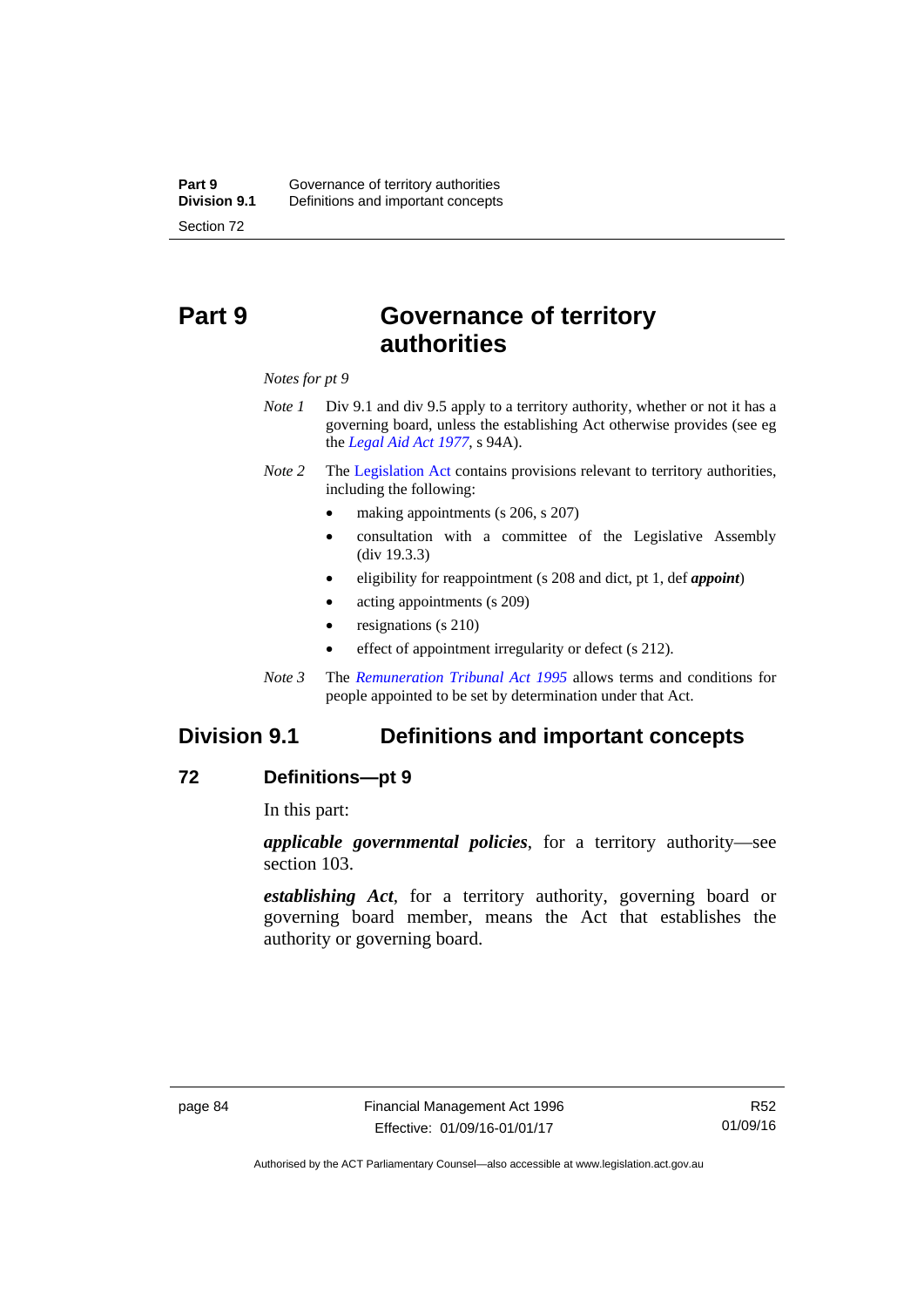*financial year*, for a territory authority, means—

- (a) a period of 12 months beginning on 1 July; or
- (b) if the territory authority has, in writing, fixed another 12-month period as its financial year—the period fixed.

*governing board member*, for a territory authority with a governing board, includes the CEO.

*material interest*—see section 88 (4).

*relevant territory authority*—a territory authority to which part 8 applies is a *relevant territory authority*, unless the establishing Act for the authority provides otherwise.

# **73 Nature of relevant territory authorities**

- (1) A relevant territory authority—
	- (a) is a corporation; and
	- (b) may sue and be sued in its corporate name; and
	- (c) may have a seal.
- (2) A relevant territory authority represents the Territory when exercising its functions, unless the establishing Act for the authority or another territory law otherwise provides.
- (3) A relevant territory authority has the same status, privileges and immunities as the Territory so far as it represents the Territory.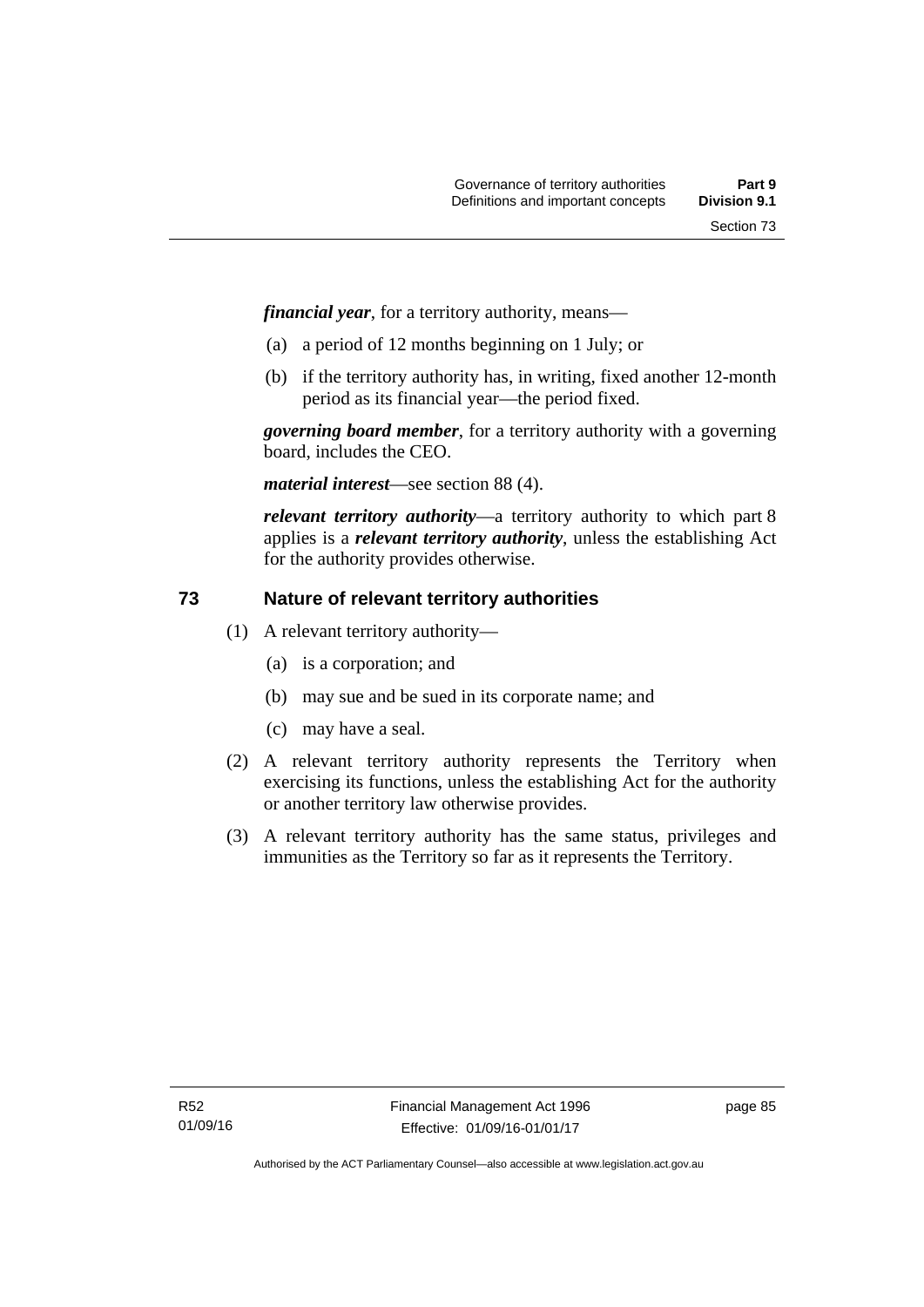### **74 Powers of territory authorities generally**

 (1) A relevant territory authority has the legal capacity and powers of an individual both in and outside the ACT (including outside Australia).

#### **Examples**

- 1 to enter into a contract
- 2 to own, deal with and dispose of property
- 3 to act as trustee
- *Note* An example is part of the Act, is not exhaustive and may extend, but does not limit, the meaning of the provision in which it appears (see [Legislation Act,](http://www.legislation.act.gov.au/a/2001-14) s 126 and s 132).
- (2) Without limiting subsection (1), a relevant territory authority—
	- (a) has the powers given to it under this Act or another territory law; and
	- (b) may do anything that it is authorised to do by a territory law or a law of another jurisdiction; and
	- (c) may exercise its powers in and outside the ACT (including outside Australia).

#### **Example for par (b)**

A territory authority may arrange for the authority to be registered or recognised under a law of another jurisdiction.

- (3) A relevant territory authority's legal capacity to do something is not affected by the fact that the authority's interests are not, or would not be, served by doing it.
- (4) To remove any doubt, this section does not—
	- (a) authorise a relevant territory authority to do anything that is prohibited by a territory law or a law of another jurisdiction; and
	- (b) give a relevant territory authority a right that a territory law or a law of another jurisdiction denies to the authority.

R52 01/09/16

Authorised by the ACT Parliamentary Counsel—also accessible at www.legislation.act.gov.au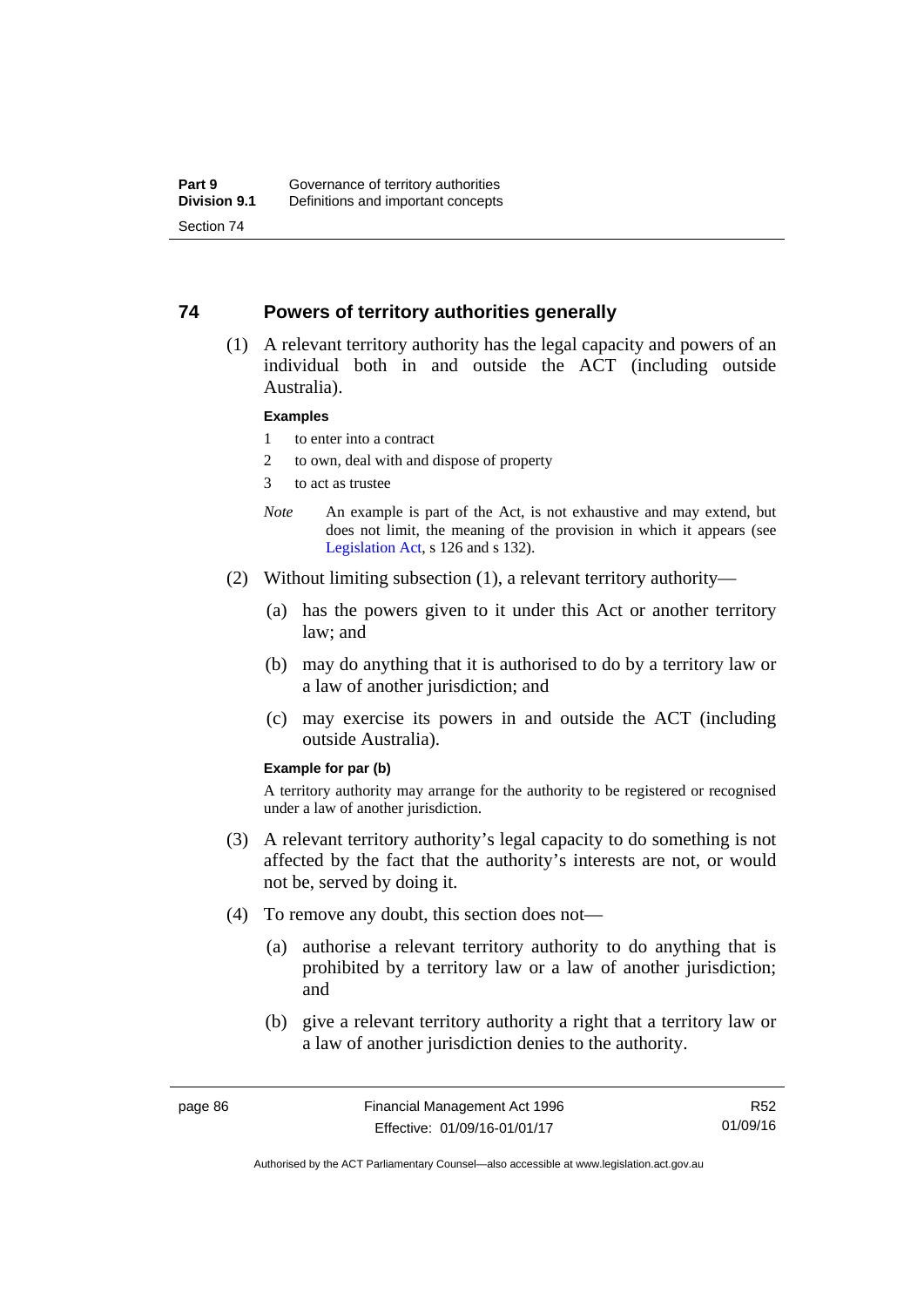(5) In this section:

*another jurisdiction* means the Commonwealth, a State, another Territory or a foreign country.

## **75 Execution of documents and assumptions people dealing with relevant territory authority may make**

(1) In this section:

*applied Corporations Act provisions* means the following provisions of the [Corporations Act:](http://www.comlaw.gov.au/Series/C2004A00818)

- (a) section 127 (which is about the execution of documents by a company);
- (b) section 128 (which is about a person's entitlement to make certain assumptions in dealing with a company);
- (c) section 129 (which is about the assumptions that may be made).
- (2) The applied [Corporations Act](http://www.comlaw.gov.au/Series/C2004A00818) provisions apply to a relevant territory authority as if—
	- (a) a reference to a *company* were a reference to the authority; and
	- (b) a reference to a *common seal* were a reference to any seal of the authority; and
	- (c) a reference to a *director* were a reference to a board member; and
	- (d) a reference to a company's *constitution* were a reference to this Act and the establishing Act; and
	- (e) a reference to an *officer* of a company were a reference to the chief executive officer and any member of staff of the authority; and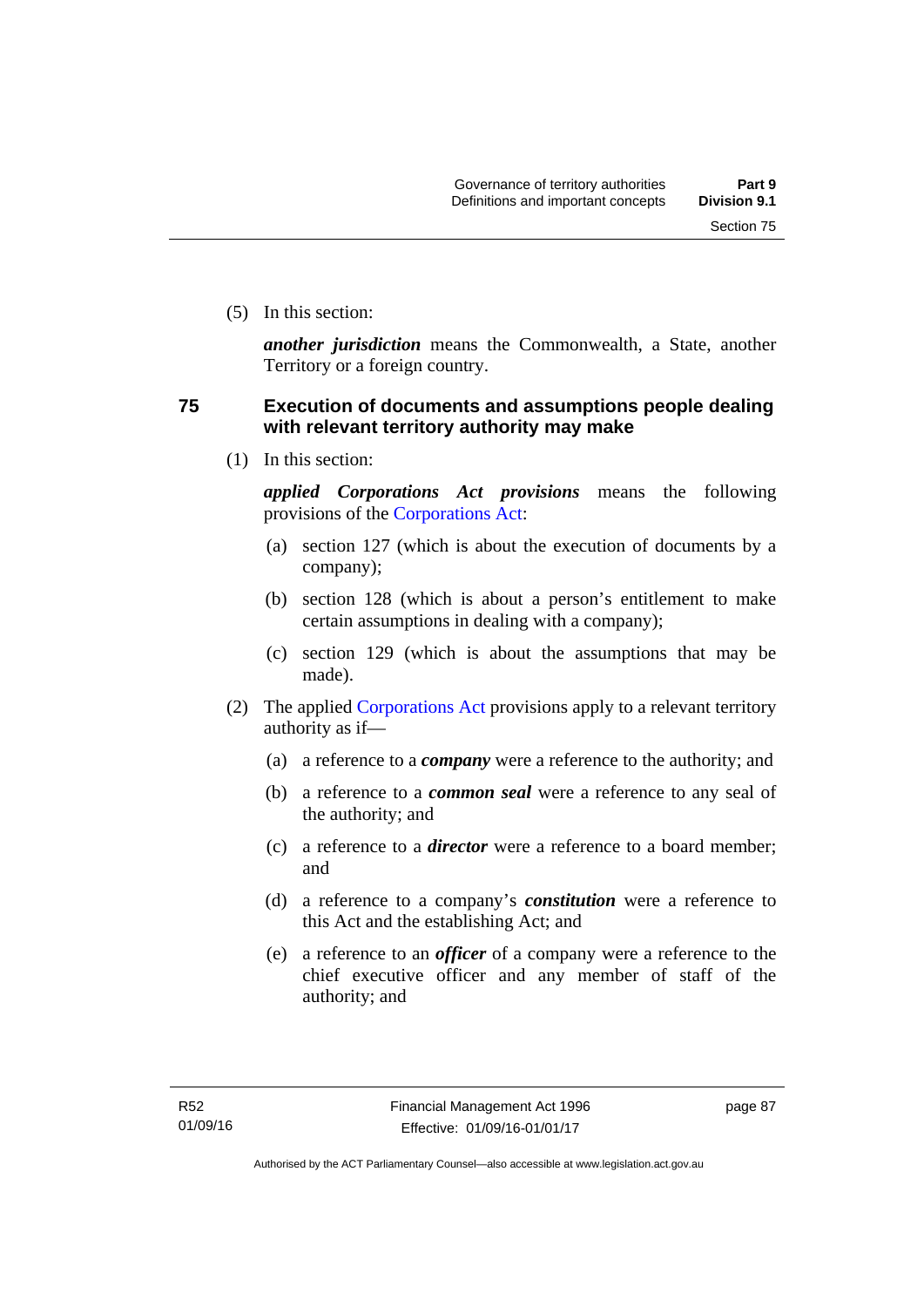- (f) a reference to *information available to the public from ASIC*  were a reference to information available to the public from the Territory; and
- (g) any other necessary changes, and any change prescribed by regulation, were made.

### **76 Governing board of territory authority**

A territory authority has a governing board if the establishing Act for the authority establishes a governing board for the authority.

### **77 Role of governing board**

- (1) If a territory authority has a governing board, the governing board has the following functions:
	- (a) setting the authority's policies and strategies;
	- (b) governing the authority consistently with the authority's establishing Act and other relevant legislation;
	- (c) ensuring, as far as practicable, that the authority operates in a proper, effective and efficient way;
	- (d) ensuring, as far as practicable, that the authority complies with applicable governmental policies (if any).

### **Examples of policies for par (a)**

- 1 risk management
- 2 communication with government
- 3 corporate planning
- *Note* An example is part of the Act, is not exhaustive and may extend, but does not limit, the meaning of the provision in which it appears (see [Legislation Act,](http://www.legislation.act.gov.au/a/2001-14) s 126 and s 132).
- (2) This section does not limit the functions of a governing board.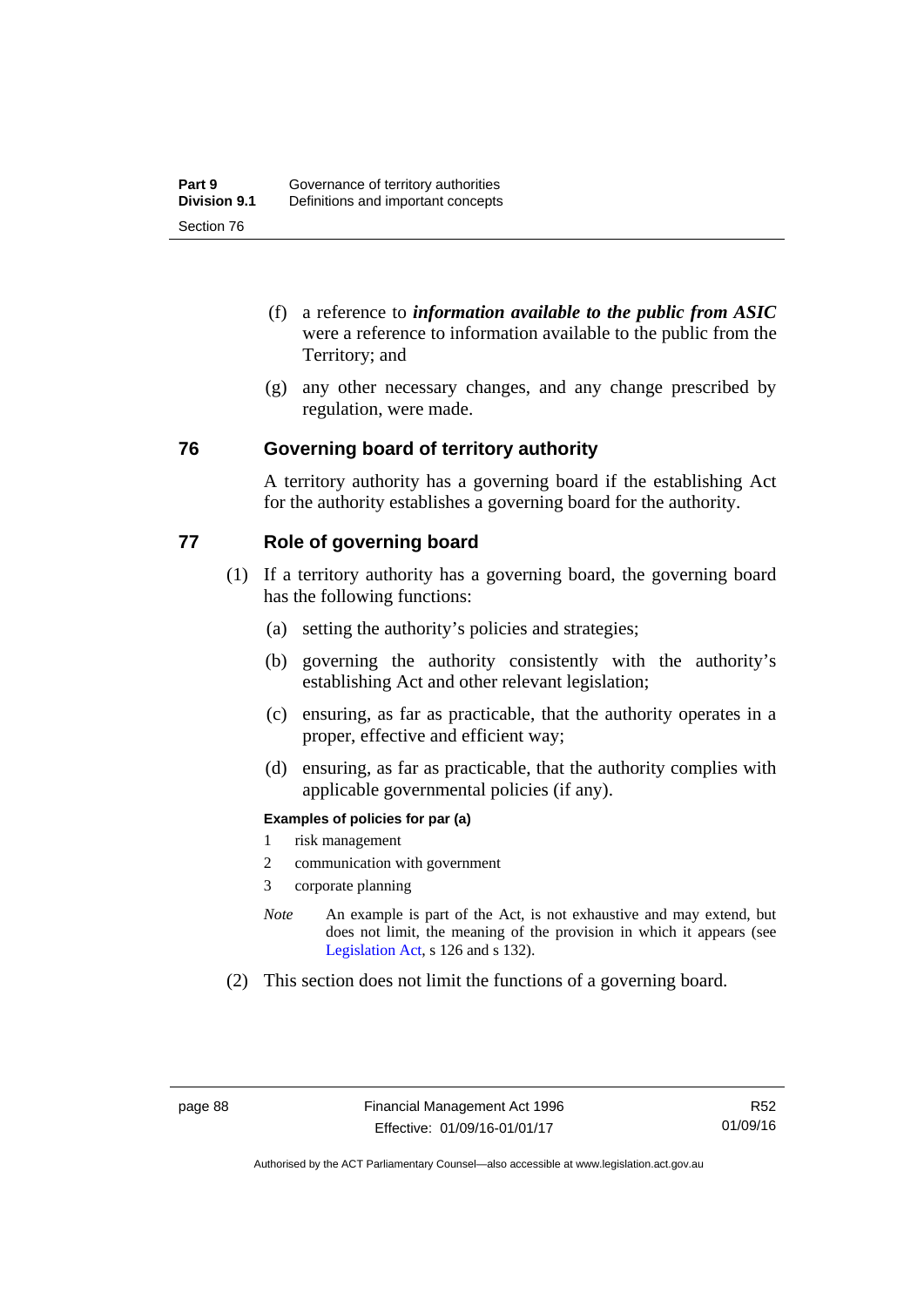# **Division 9.2 Governing board member appointments**

### **78 Appointment of governing board members generally**

- (1) This section applies to the appointment of the members of the governing board of a territory authority, other than the CEO.
- (2) The responsible Minister for the territory authority may appoint the members.
	- *Note 1* For the making of appointments (including acting appointments), see the [Legislation Act,](http://www.legislation.act.gov.au/a/2001-14) pt 19.3.
	- *Note 2* In particular, an appointment may be made by naming a person or nominating the occupant of a position (see s 207).
	- *Note 3* Certain Ministerial appointments require consultation with an Assembly committee and are disallowable (see [Legislation Act,](http://www.legislation.act.gov.au/a/2001-14) div 19.3.3).
- (3) The only criteria for deciding whether to appoint a person as a member are—
	- (a) the contribution the person can make to the goals and objectives of the governing board; and
	- (b) the criteria stated in applicable governmental policies (if any) relating to appointments.
- (4) However, the establishing Act may prescribe other criteria for deciding whether to appoint a person as a member.
- (5) Also, unless the establishing Act otherwise provides, a person must not be appointed as a member if—
	- (a) the person is a public servant; and
	- (b) if the governing board has a maximum of 6 members or less the appointment would result in more than 1 public servant being a member of the board; and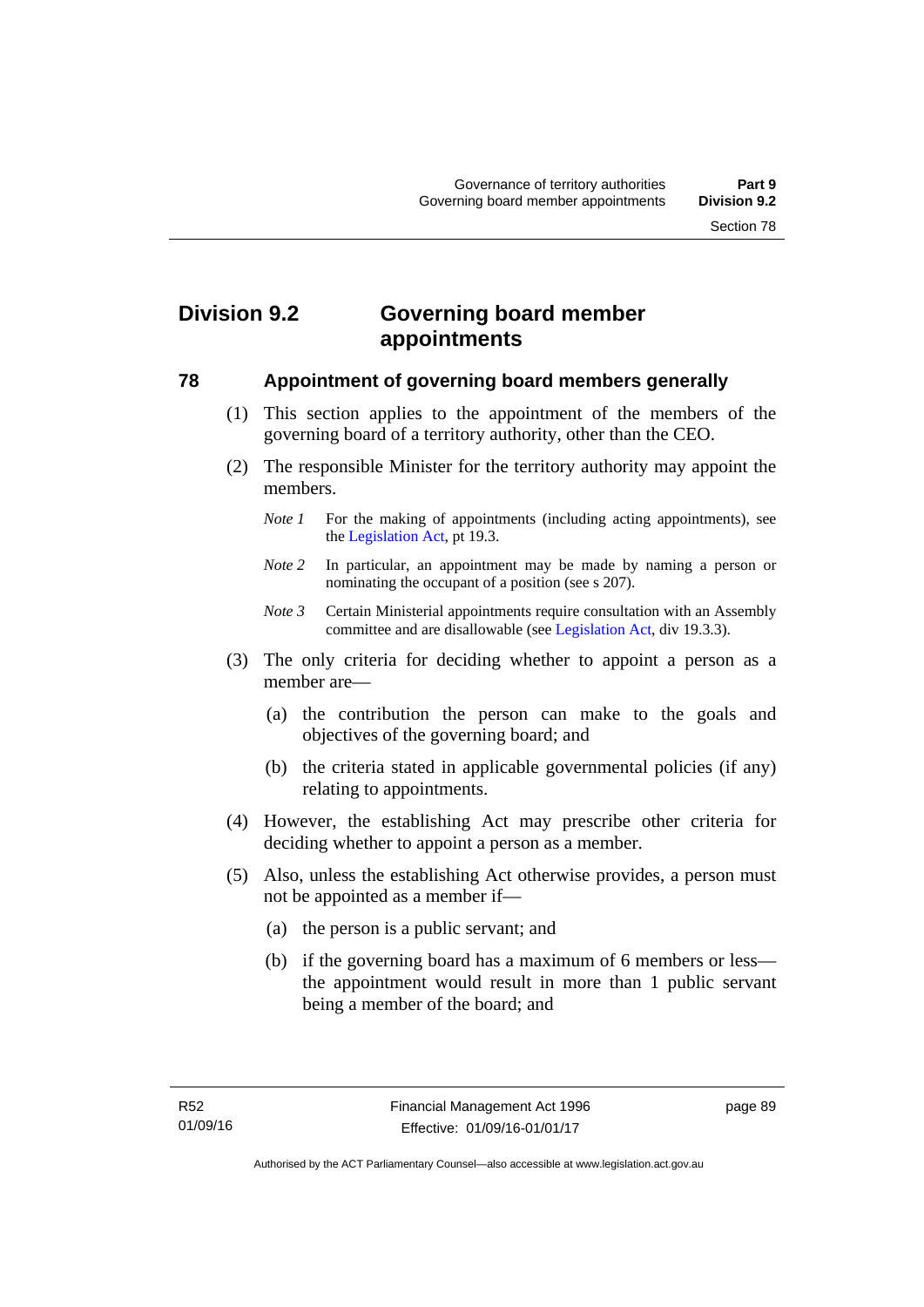- (c) if the governing board has a maximum of more than 6 members—the appointment would result in more than 2 public servants being members of the board.
- (6) Subsection (5) does not apply if—
	- (a) the Minister is satisfied that there are special circumstances justifying the appointment; and
	- (b) the Legislative Assembly approves, by resolution, the appointment.
- (7) An appointment of a member—
	- (a) must not be for longer than 3 years, unless the establishing Act allows a longer period; and
	- (b) is an appointment under the provision of the establishing Act that establishes the governing board.
- (8) The conditions of appointment of a member (other than a member required under the establishing Act to be a public servant or statutory office holder) are the conditions agreed between the Minister and the member, subject to any determination under the *[Remuneration Tribunal Act 1995](http://www.legislation.act.gov.au/a/1995-55)*.
	- *Note* The terms *public servant* and *statutory office holder* are defined in the [Legislation Act,](http://www.legislation.act.gov.au/a/2001-14) dict, pt 1.

### **79 Appointment of chair and deputy chair**

- (1) The responsible Minister for a territory authority with a governing board may appoint a chair for the board and, unless the establishing Act otherwise provides, a deputy chair for the board.
	- *Note 1* For the making of appointments (including acting appointments), see the [Legislation Act,](http://www.legislation.act.gov.au/a/2001-14) pt 19.3.
	- *Note 2* In particular, an appointment may be made by naming a person or nominating the occupant of a position (see s 207).
	- *Note 3* Certain Ministerial appointments require consultation with an Assembly committee and are disallowable (see [Legislation Act,](http://www.legislation.act.gov.au/a/2001-14) div 19.3.3).

R52 01/09/16

Authorised by the ACT Parliamentary Counsel—also accessible at www.legislation.act.gov.au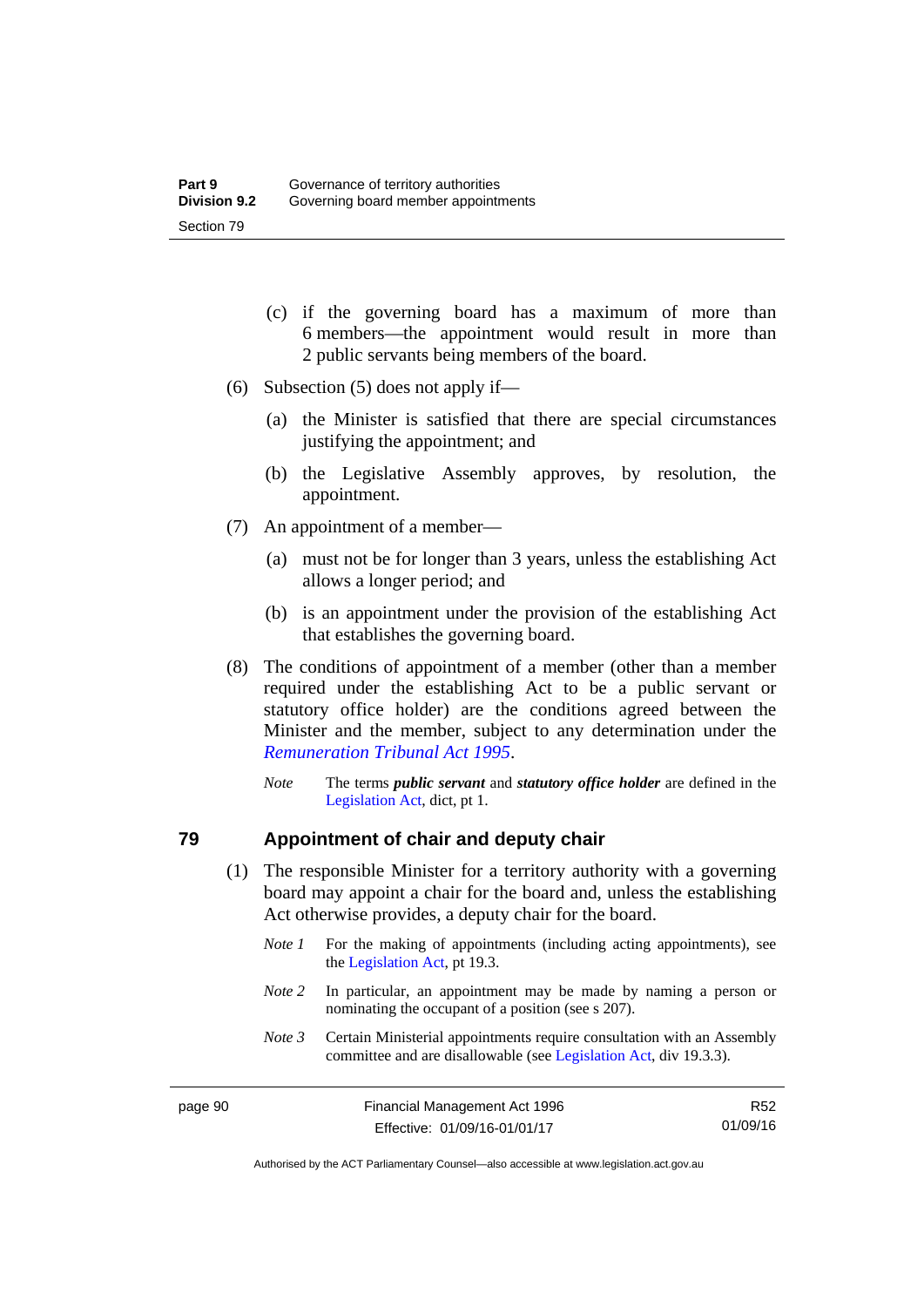- (2) However, the responsible Minister must not appoint the CEO of the territory authority as chair or deputy chair.
- (3) Also, the responsible Minister must not appoint a public servant as chair or deputy chair unless—
	- (a) there is no member of the board who—
		- (i) is not a public servant; and
		- (ii) is available to be appointed; and
	- (b) the Legislative Assembly approves, by resolution, the appointment.
- (4) The responsible Minister must try to ensure that the governing board of a territory authority always has a chair and, unless the establishing Act otherwise provides, deputy chair.

### **80 Appointment of CEO of authority with governing board**

- (1) This section applies to a territory authority with a governing board.
- (2) The governing board of the territory authority must, after consulting the responsible Minister, appoint a CEO for the authority.
	- *Note 1* For the making of appointments (including acting appointments), see the [Legislation Act,](http://www.legislation.act.gov.au/a/2001-14) pt 19.3.
	- *Note* 2 In particular, an appointment may be made by naming a person or nominating the occupant of a position (see s 207).
- (3) However, if the CEO is required under the establishing Act to be a public servant, the director-general of the administrative unit responsible for the establishing Act must, after consulting the governing board and the responsible Minister, appoint a CEO for the authority.
- (4) The CEO is a member of the governing board.

page 91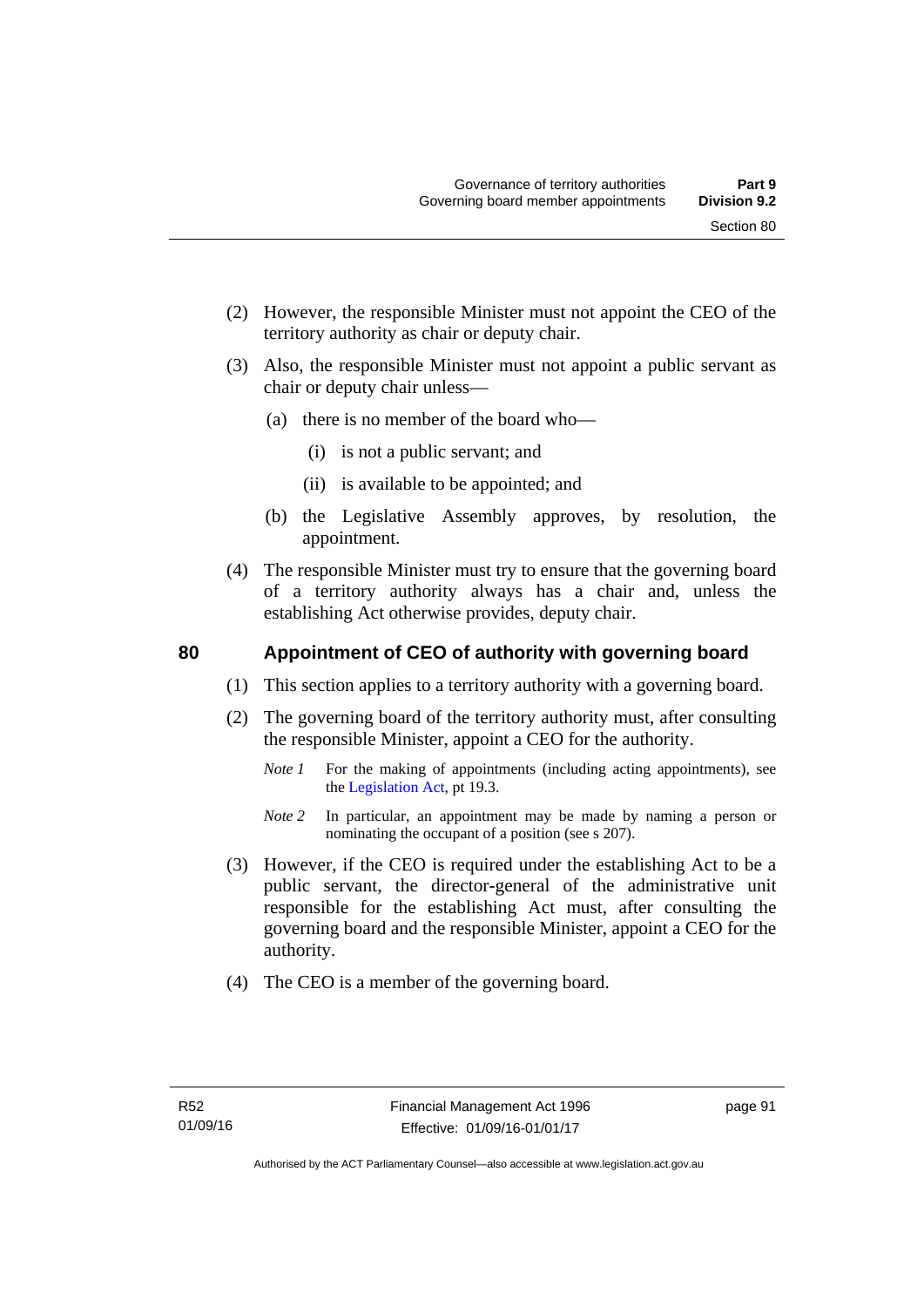- (5) However, the CEO is not a member of the governing board if it is considering or deciding—
	- (a) the appointment, or the ending of the appointment, of the CEO; or
	- (b) the CEO's conditions of appointment.
- (6) The conditions of appointment of a CEO (other than a CEO required under the establishing Act to be a public servant) are the conditions agreed between the governing board and the CEO, subject to any determination under the *[Remuneration Tribunal Act 1995](http://www.legislation.act.gov.au/a/1995-55)*.

### **81 Ending board member appointments**

- (1) This section applies to a governing board member other than the CEO.
- (2) The responsible Minister may end the member's appointment—
	- (a) if the member contravenes a territory law; or
	- (b) for misbehaviour; or
	- (c) if the member becomes bankrupt or personally insolvent; or
		- *Note Bankrupt or personally insolvent*—see the [Legislation Act,](http://www.legislation.act.gov.au/a/2001-14) dictionary, pt 1.
	- (d) if the member is convicted, or found guilty, in Australia of an offence punishable by imprisonment for at least 1 year; or
	- (e) if the member is convicted, or found guilty, outside Australia of an offence that, if it had been committed in the ACT, would be punishable by imprisonment for at least 1 year; or
	- (f) if the member exercises the member's functions other than in accordance with section 85 (Honesty, care and diligence of governing board members); or

Authorised by the ACT Parliamentary Counsel—also accessible at www.legislation.act.gov.au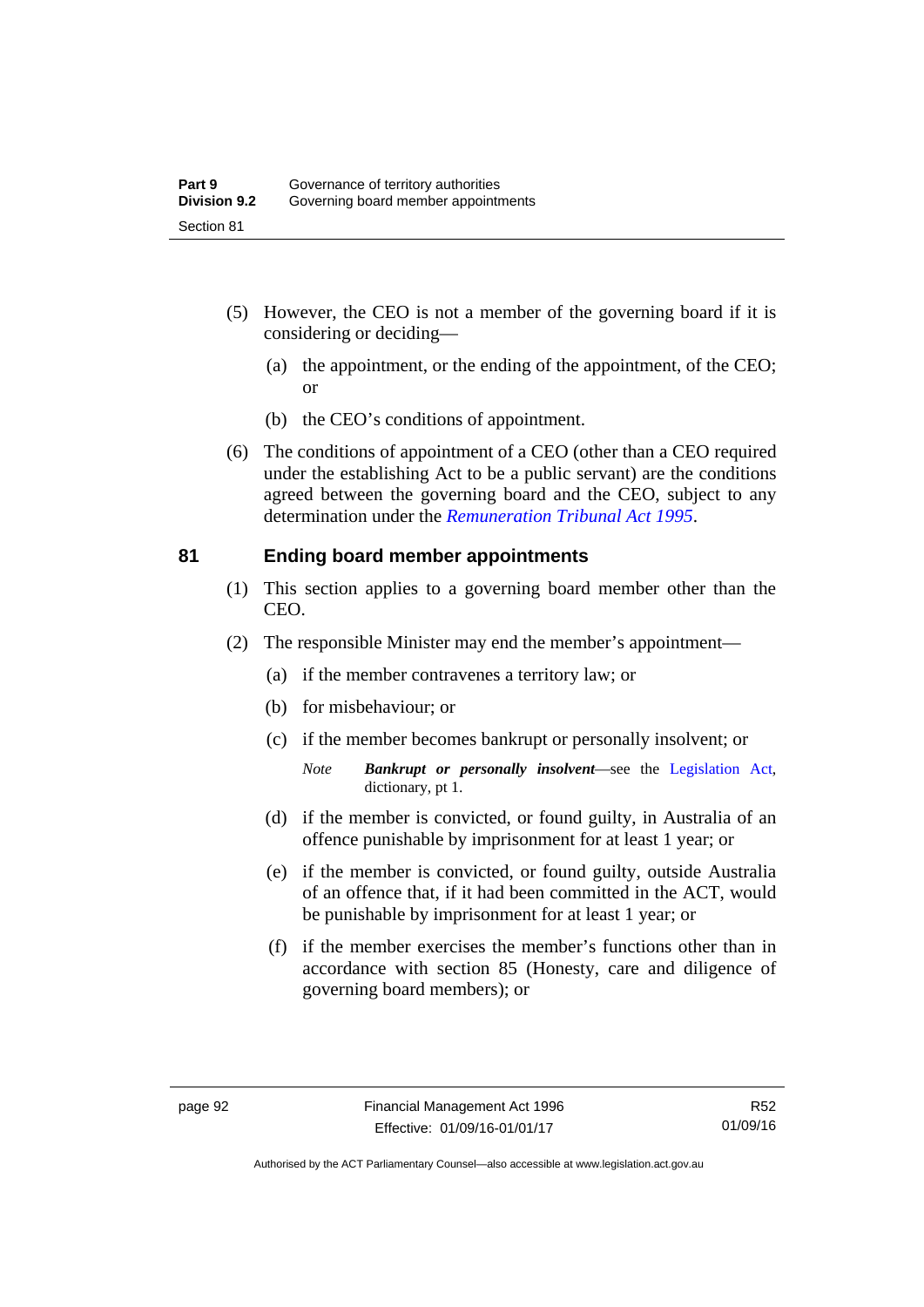- (g) if the member fails to take all reasonable steps to avoid being placed in a position where a conflict of interest arises during the exercise of the member's functions; or
- (h) if the member contravenes section 88 (Disclosure of interests by governing board members); or
- (i) if the member is absent from 3 consecutive meetings of the board, otherwise than on approved leave; or
- (j) for physical or mental incapacity, if the incapacity substantially affects the exercise of the member's functions.
- *Note* A person's appointment also ends if the person resigns (see Legislation [Act](http://www.legislation.act.gov.au/a/2001-14), s 210).
- (3) The Minister may also end the appointment of the member (the *member concerned*) if the board tells the Minister in writing that it has resolved, by a majority of at least  $\frac{2}{3}$  of the members, to recommend to the Minister that the member's appointment be ended.
- (4) The governing board may pass a resolution mentioned in subsection (3) only if—
	- (a) at least 3 weeks written notice of the intention to consider the proposed resolution has been given to the member concerned; and
	- (b) the member concerned has been given an opportunity to make submissions and present documents to a meeting of the board; and
	- (c) if the member concerned has used the opportunity mentioned in paragraph (b)—a summary of the member's submissions is recorded in the minutes of the board and a copy of any documents presented is included in the minutes.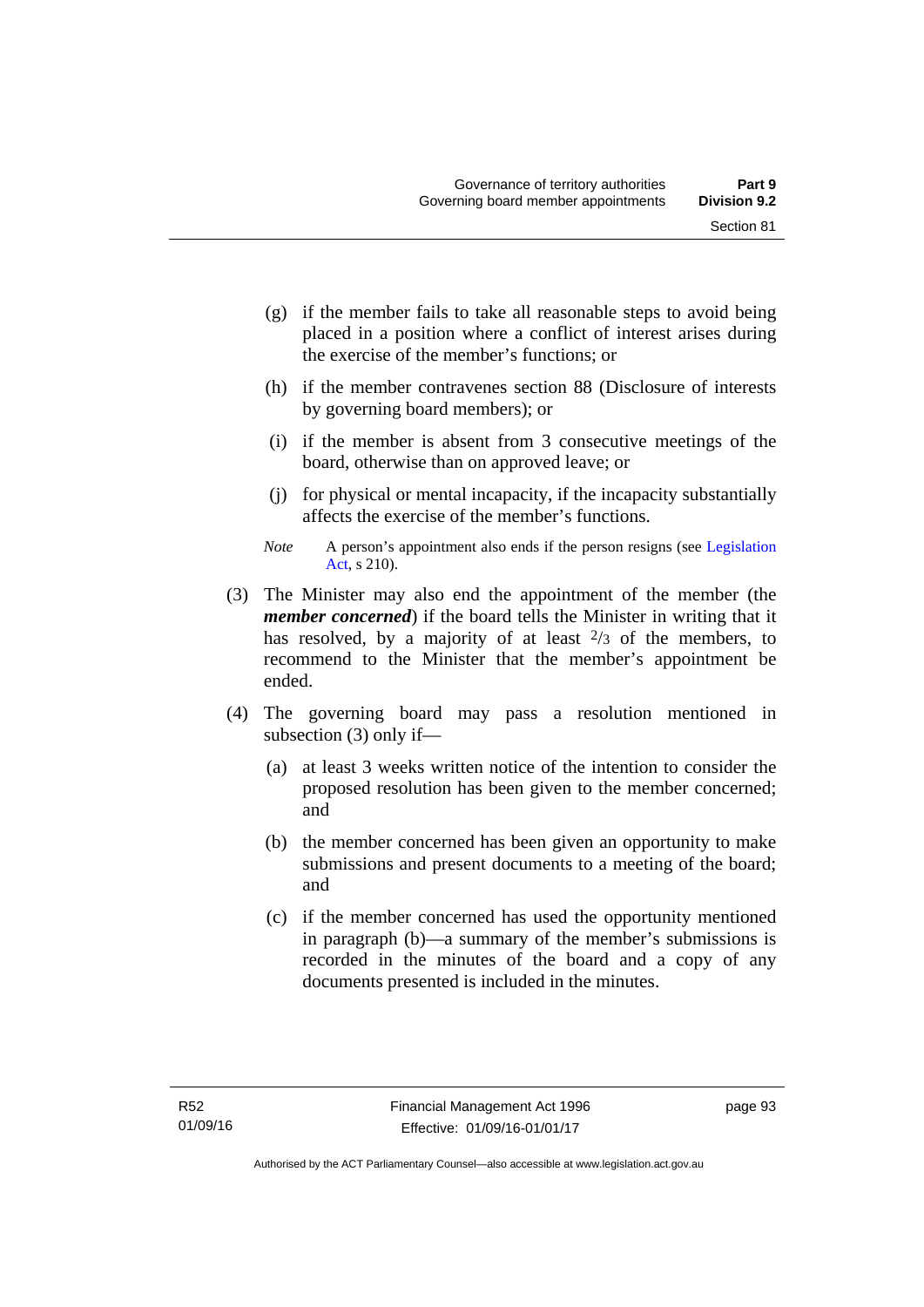# **Division 9.3 Functions of governing board members**

### **82 Chair's functions**

The chair of the governing board of a territory authority has the following functions:

- (a) managing the affairs of the governing board;
- (b) ensuring, as far as practicable, that there is a good working relationship between the governing board and management of the authority;
- (c) ensuring the responsible Minister is kept informed about the operations of the authority.

### **83 Deputy chair's functions**

- (1) If the chair of the governing board of a territory authority is absent or cannot for any reason exercise the functions of the chair, the deputy chair of the governing board must exercise the functions of the chair.
- (2) However, this section does not apply to a territory authority if the establishing Act for the authority provides that it need not have a deputy chair.

*Note* The [Legislation Act,](http://www.legislation.act.gov.au/a/2001-14) s 209 deals with acting appointments.

### **84 CEO's functions**

- (1) The CEO of a territory authority with a governing board has the following functions:
	- (a) ensuring, as far as practicable, that the authority's statement of intent is implemented effectively and efficiently;

#### **Example of implementation of statement of intent**

achieving objectives in statement of intent

R52 01/09/16

Authorised by the ACT Parliamentary Counsel—also accessible at www.legislation.act.gov.au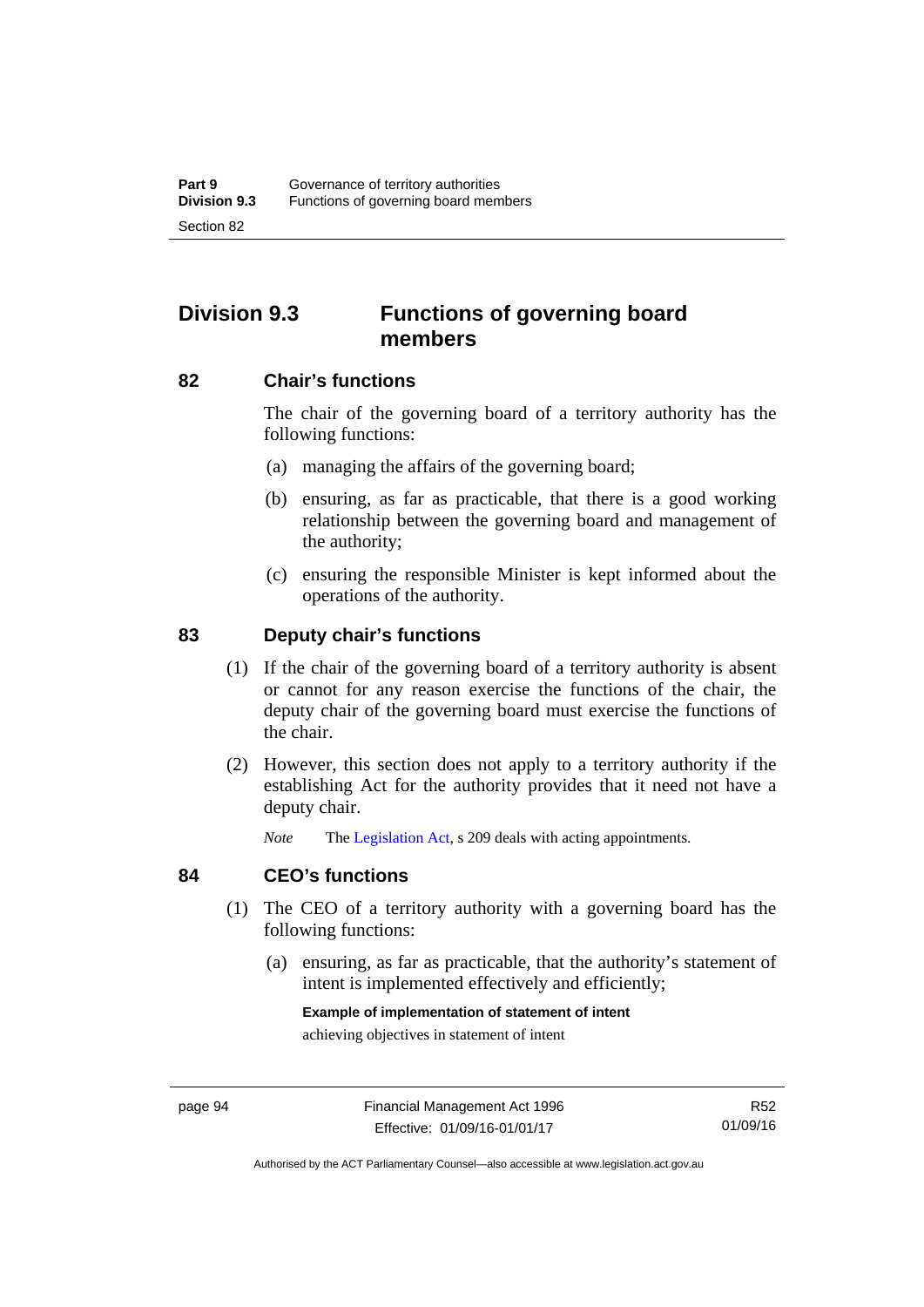- (b) managing the day-to-day operations of the authority in accordance with—
	- (i) applicable governmental policies (if any); and
	- (ii) the policies of the authority set by the board; and
	- (iii) each legal requirement that applies to the authority;

### **Example for par (iii)**

a direction by the independent competition and regulatory commission that relates to the authority

- (c) regularly advising the board about the operation and financial performance of the authority;
- (d) immediately advising the board about significant events.

(2) In this section:

*significant event*, for a territory authority, means an event that the authority is required to tell the responsible Minister about under section 101

# **85 Honesty, care and diligence of governing board members**

In exercising the functions of a governing board member, a member must exercise the degree of honesty, care and diligence required to be exercised by a director of a corporation in relation to the affairs of the corporation.

# **86 Conflicts of interest by governing board members**

A governing board member must take all reasonable steps to avoid being placed in a position where a conflict of interest arises during the exercise of the member's functions.

*Note* An example is part of the Act, is not exhaustive and may extend, but does not limit, the meaning of the provision in which it appears (see [Legislation Act,](http://www.legislation.act.gov.au/a/2001-14) s 126 and s 132).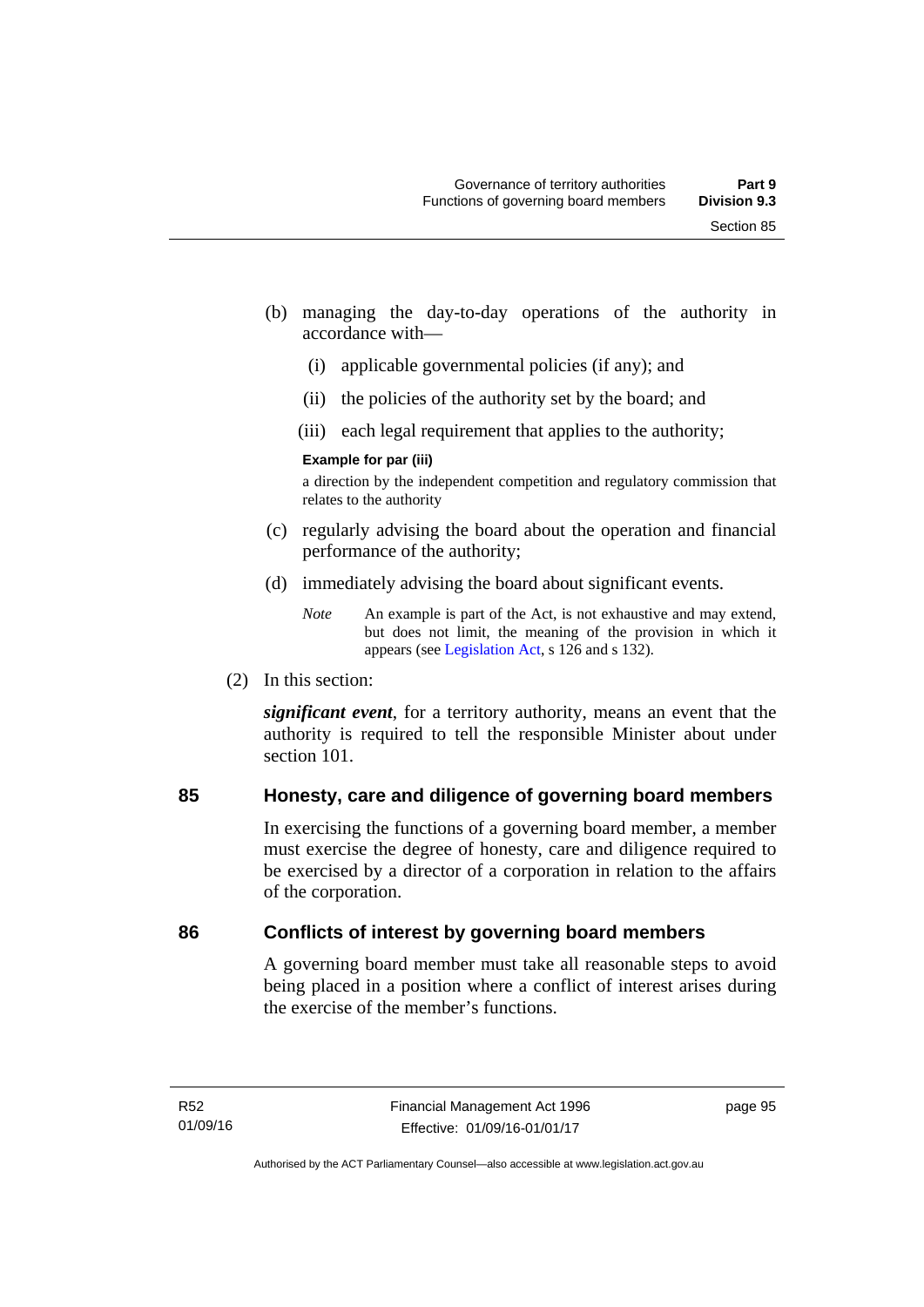### **87 Agenda to require disclosure of interest item**

The agenda for each meeting of a territory authority governing board must include an item requiring any material interest in an issue to be considered at the meeting to be disclosed to the meeting.

### **88 Disclosure of interests by governing board members**

(1) If a governing board member has a material interest in an issue being considered, or about to be considered, by the governing board, the member must disclose the nature of the interest at a board meeting as soon as practicable after the relevant facts come to the member's knowledge.

- (2) The disclosure must be recorded in the governing board's minutes and, unless the board otherwise decides, the member must not—
	- (a) be present when the board considers the issue; or
	- (b) take part in a decision of the board on the issue.

### **Example**

Albert, Boris and Chloe are members of a governing board. They have an interest in an issue being considered at a governing board meeting and they disclose the interest as soon as they become aware of it. Albert's and Boris's interests are minor but Chloe has a direct financial interest in the issue.

The governing board considers the disclosures and decides that because of the nature of the interests:

- Albert may be present when the board considers the issue but not take part in the decision
- Boris may be present for the consideration and take part in the decision.

The board does not make a decision allowing Chloe to be present or take part in the board's decision. Accordingly, since Chloe has a material interest she cannot be present for the consideration of the issue or take part in the decision.

*Note* An example is part of the Act, is not exhaustive and may extend, but does not limit, the meaning of the provision in which it appears (see [Legislation Act,](http://www.legislation.act.gov.au/a/2001-14) s 126 and s 132).

page 96 Financial Management Act 1996 Effective: 01/09/16-01/01/17

R52 01/09/16

Authorised by the ACT Parliamentary Counsel—also accessible at www.legislation.act.gov.au

*Note Material interest* is defined in s (4). The definition of *indirect interest* in s (4) applies to the definition of *material interest*.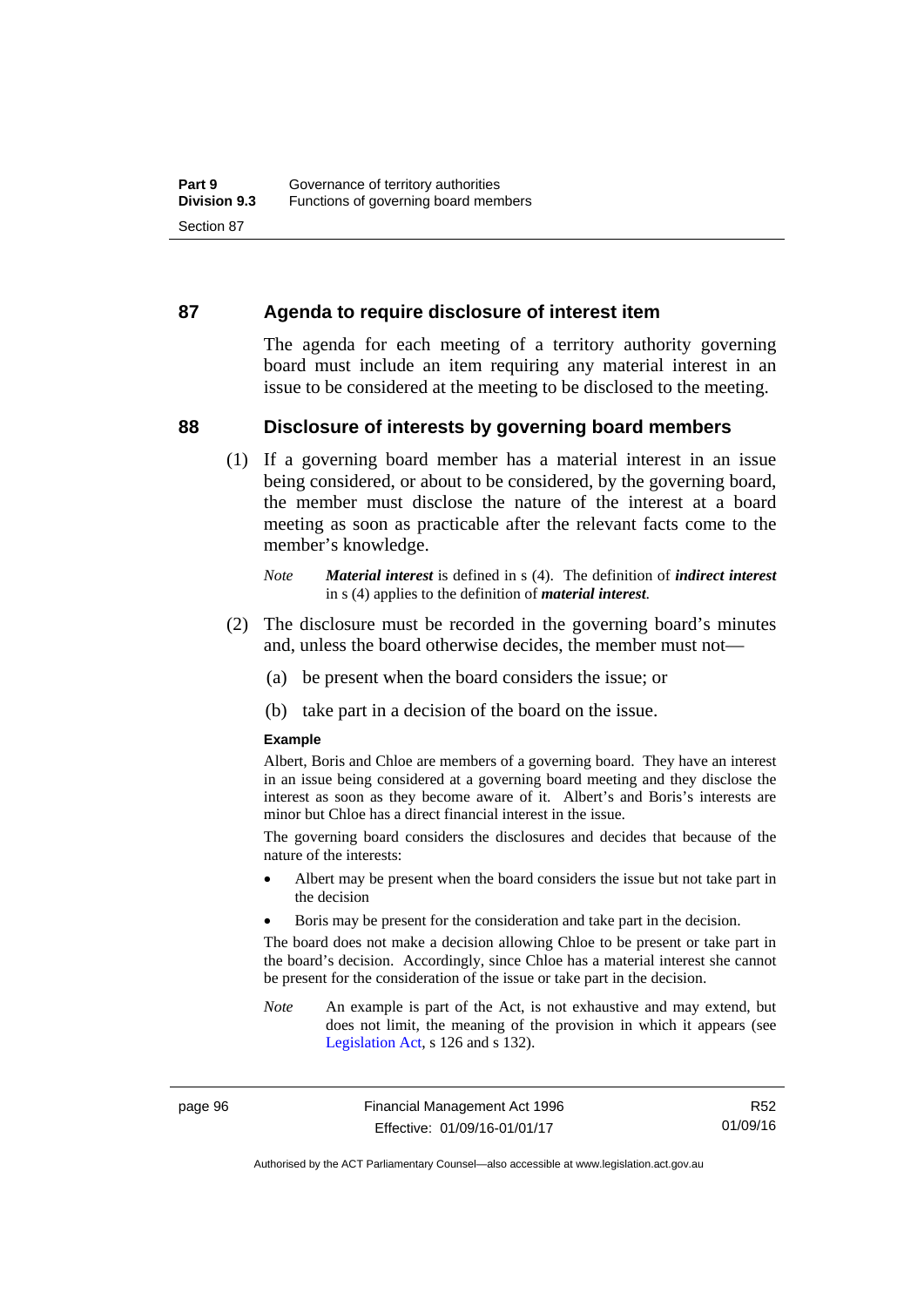(3) Any other governing board member who also has a material interest in the issue must not be present when the board is considering its

(4) In this section:

*associate*, of a person, means—

decision under subsection (2).

- (a) the person's business partner; or
- (b) a close friend of the person; or
- (c) a family member of the person.

*executive officer*, of a corporation, means a person (however described) who is concerned with, or takes part in, the corporation's management, whether or not the person is a director of the corporation.

*indirect interest*—without limiting the kinds of indirect interests a person may have, a person has an *indirect interest* in an issue if any of the following has an interest in the issue:

- (a) an associate of the person;
- (b) a corporation if the corporation has not more than 100 members and the person, or an associate of the person, is a member of the corporation;
- (c) a subsidiary of a corporation mentioned in paragraph (b);
- (d) a corporation if the person, or an associate of the person, is an executive officer of the corporation;
- (e) the trustee of a trust if the person, or an associate of the person, is a beneficiary of the trust;
- (f) a member of a firm or partnership if the person, or an associate of the person, is a member of the firm or partnership;

page 97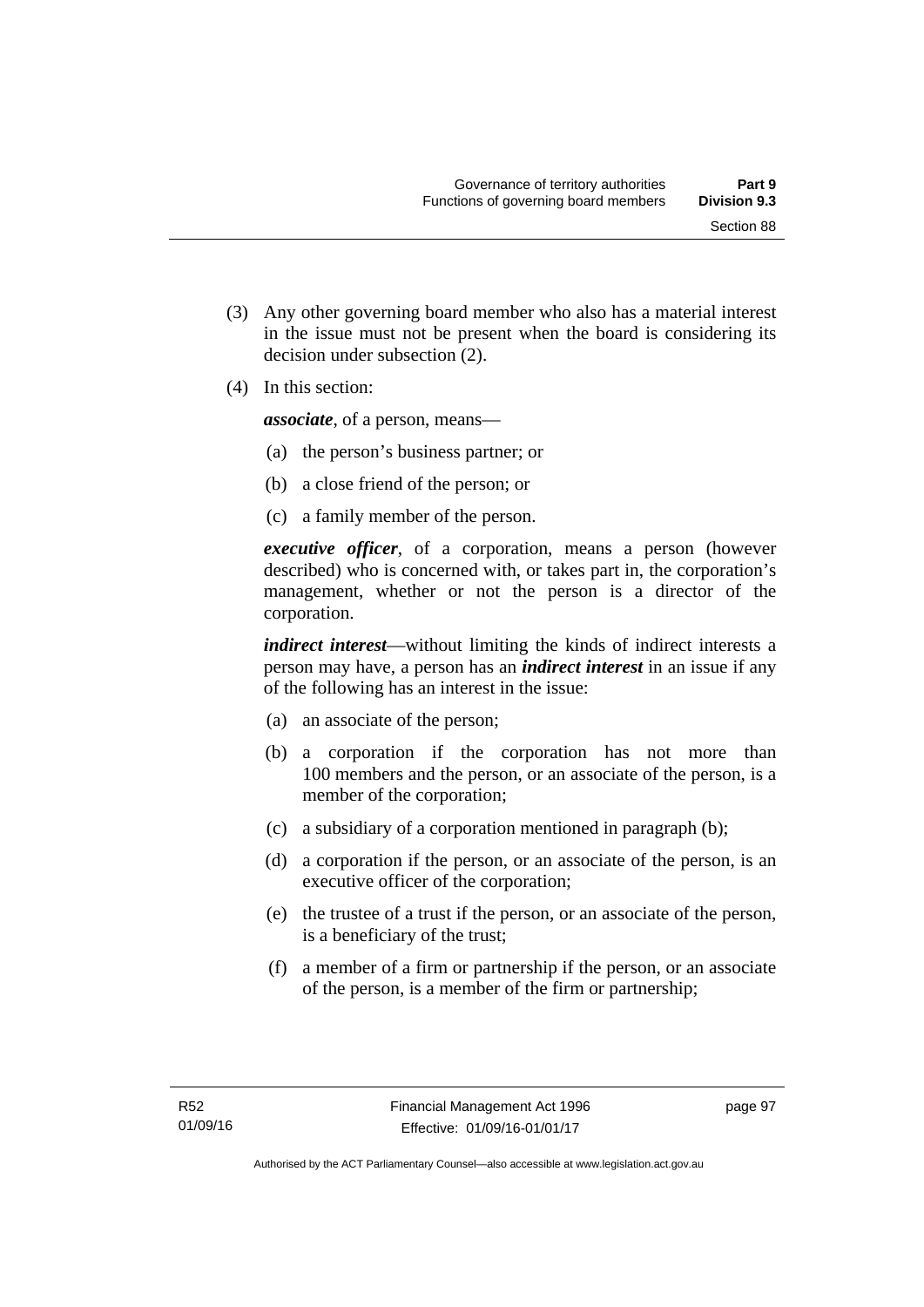(g) someone else carrying on a business if the person, or an associate of the person, has a direct or indirect right to participate in the profits of the business.

*material interest*—a governing board member has a *material interest* in an issue if the member has—

- (a) a direct or indirect financial interest in the issue; or
- (b) a direct or indirect interest of any other kind if the interest could conflict with the proper exercise of the member's functions in relation to the board's consideration of the issue.

## **89 Reporting of disclosed governing board interests to Minister**

- (1) Within 3 months after the day a material interest is disclosed under section 88 (1), the chair of the governing board must report to the responsible Minister in writing about—
	- (a) the disclosure; and
	- (b) the nature of the interest disclosed; and
	- (c) any decision by the board under section 88 (2).
- (2) The chair must also give the responsible Minister, not later than 31 days after the end of each financial year, a statement that sets out the information given to the Minister in reports under subsection (1) that relate to disclosures made during the previous financial year.
- (3) The responsible Minister must give a copy of the statement to the relevant committee of the Legislative Assembly within 31 days after the day the Minister receives the statement.
- (4) In this section:

### *relevant committee* means—

 (a) a standing committee of the Legislative Assembly nominated by the Speaker for subsection (3); or

R52 01/09/16

Authorised by the ACT Parliamentary Counsel—also accessible at www.legislation.act.gov.au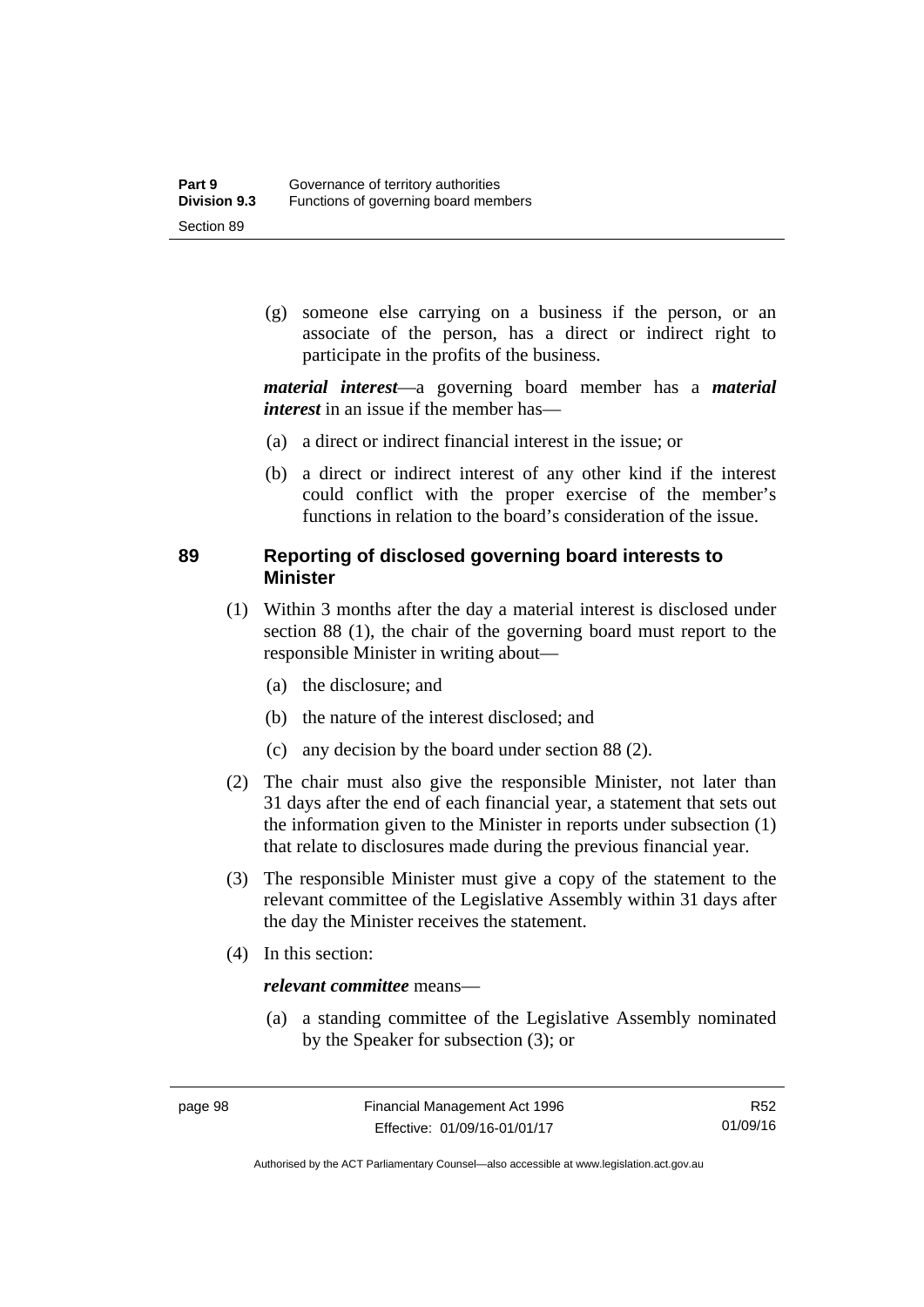(b) if no nomination under paragraph (a) is in effect—the standing committee of the Legislative Assembly responsible for public accounts.

### **90 Protection of governing board members from liability**

- (1) A governing board member is not civilly liable for anything done or omitted to be done honestly and without recklessness—
	- (a) in the exercise of a function under a territory law; or
	- (b) in the reasonable belief that the act or omission was in the exercise of a function under a territory law.
- (2) Any liability that would, apart from this section, attach to a governing board member of a territory authority attaches instead to the authority.

### **91 Indemnification and exemption of governing board members**

- (1) A territory authority must not exempt a governing board member (whether directly or through another entity) from liability to the authority.
- (2) A territory authority must not indemnify a governing board member (whether directly or through another entity and whether by agreement or by making a payment) against any of the following liabilities incurred as a board member:
	- (a) a liability owed to the authority;
	- (b) a liability owed to someone other than the authority that did not arise from honest conduct.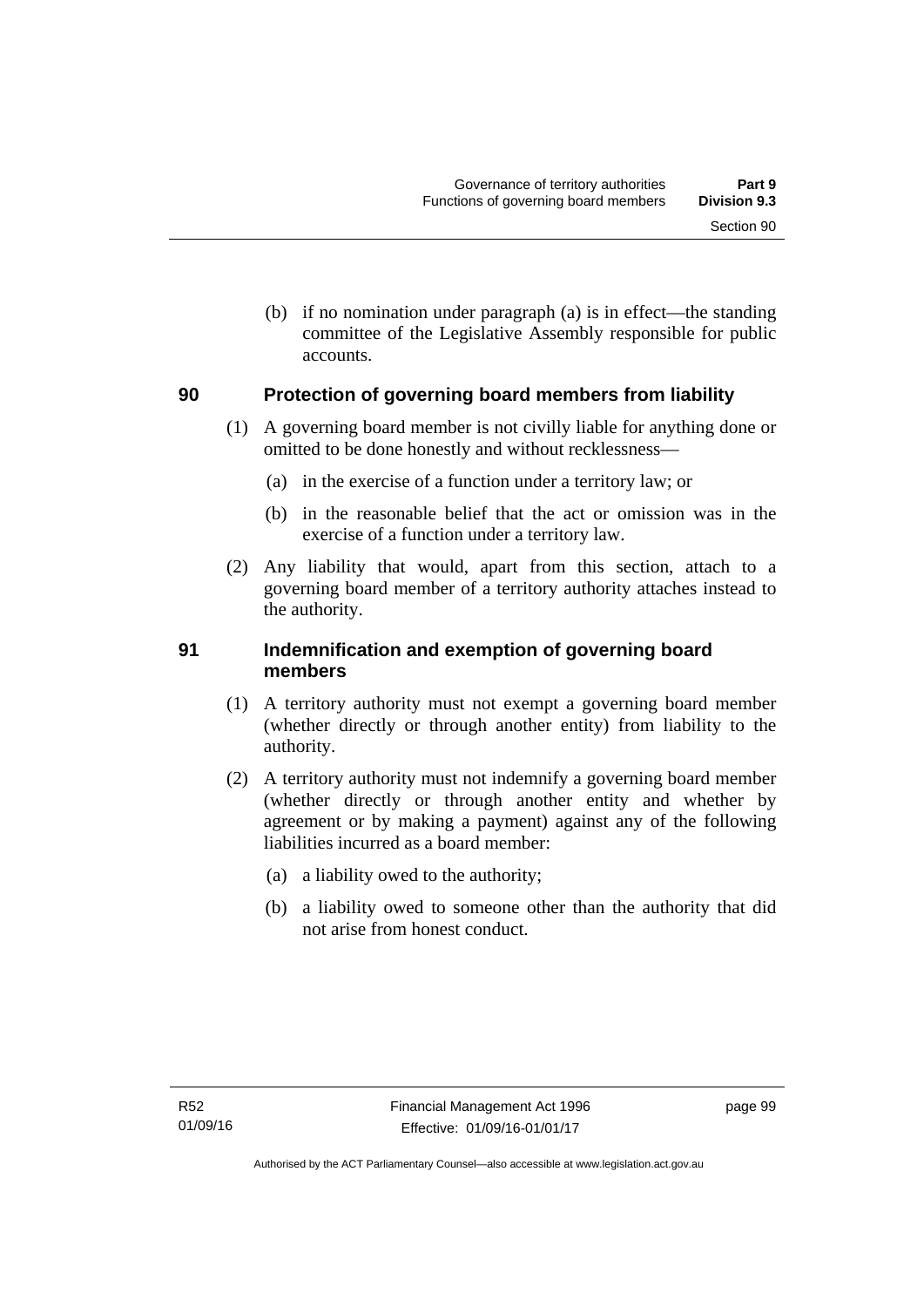- (3) A territory authority must not indemnify a governing board member (whether directly or through another entity and whether by agreement or by making a payment) against legal costs incurred as a member if the costs are incurred—
	- (a) in defending or resisting a proceeding if the person is found to have a liability for which the person could not be indemnified under subsection (2); or
		- *Note* A governing board member is not personally liable for certain acts done or omissions made honestly and without recklessness (see s 90).
	- (b) in defending or resisting a criminal proceeding in which the person is found guilty.
- (4) In this section:

*authority* includes a subsidiary (if any) of the authority.

#### **92 Compensation for exercise of functions etc**

- (1) A person may claim compensation from the Territory if the person suffers loss because of the exercise, or purported exercise, of a function under this part or the establishing Act.
- (2) Compensation may be claimed and ordered in a proceeding for compensation brought in a court of competent jurisdiction.
- (3) A court may order the payment of reasonable compensation for the loss or expense only if it is satisfied it is just to make the order in the circumstances of the particular case.
- (4) A regulation may prescribe matters that may, must or must not be taken into account by the court in considering whether it is just to make the order.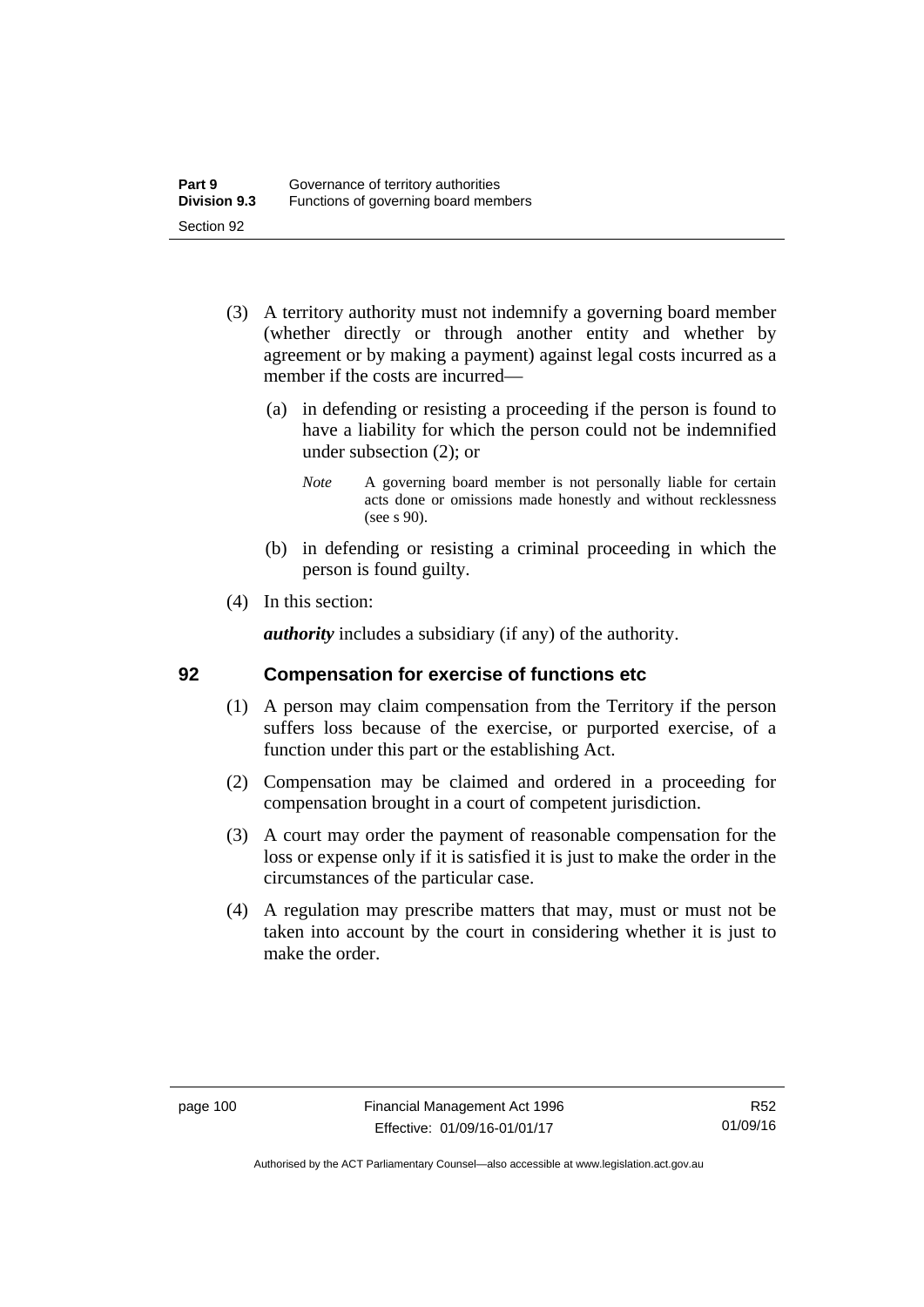# **Division 9.4 Governing board meetings**

# **93 Time and place of governing board meetings**

- (1) Meetings of the governing board of a territory authority are to be held when and where it decides.
- (2) However, the governing board must meet—
	- (a) at least once every 3 months; or
	- (b) if the establishing Act requires the governing board to meet more frequently—at the times required under the establishing Act.
- (3) The chair—
	- (a) may at any time call a meeting of the governing board; and
	- (b) must call a meeting if asked by the Minister or at least 2 members.
- (4) The chair must give the other members reasonable notice of the time and place of a meeting called by the chair.

# **94 Presiding member at governing board meetings**

- (1) The chair presides at all meetings at which the chair is present.
- (2) If the chair is absent and the governing board has a deputy chair, the deputy chair presides.
- (3) If the chair and the deputy chair are absent or the chair is absent and there is no deputy chair, the member chosen by the members present presides.
- (4) However, the members must not choose the CEO to preside.

## **95 Quorum at governing board meetings**

(1) Business may be carried on at a meeting of the governing board only if at least 1/2 the number of members appointed are present.

page 101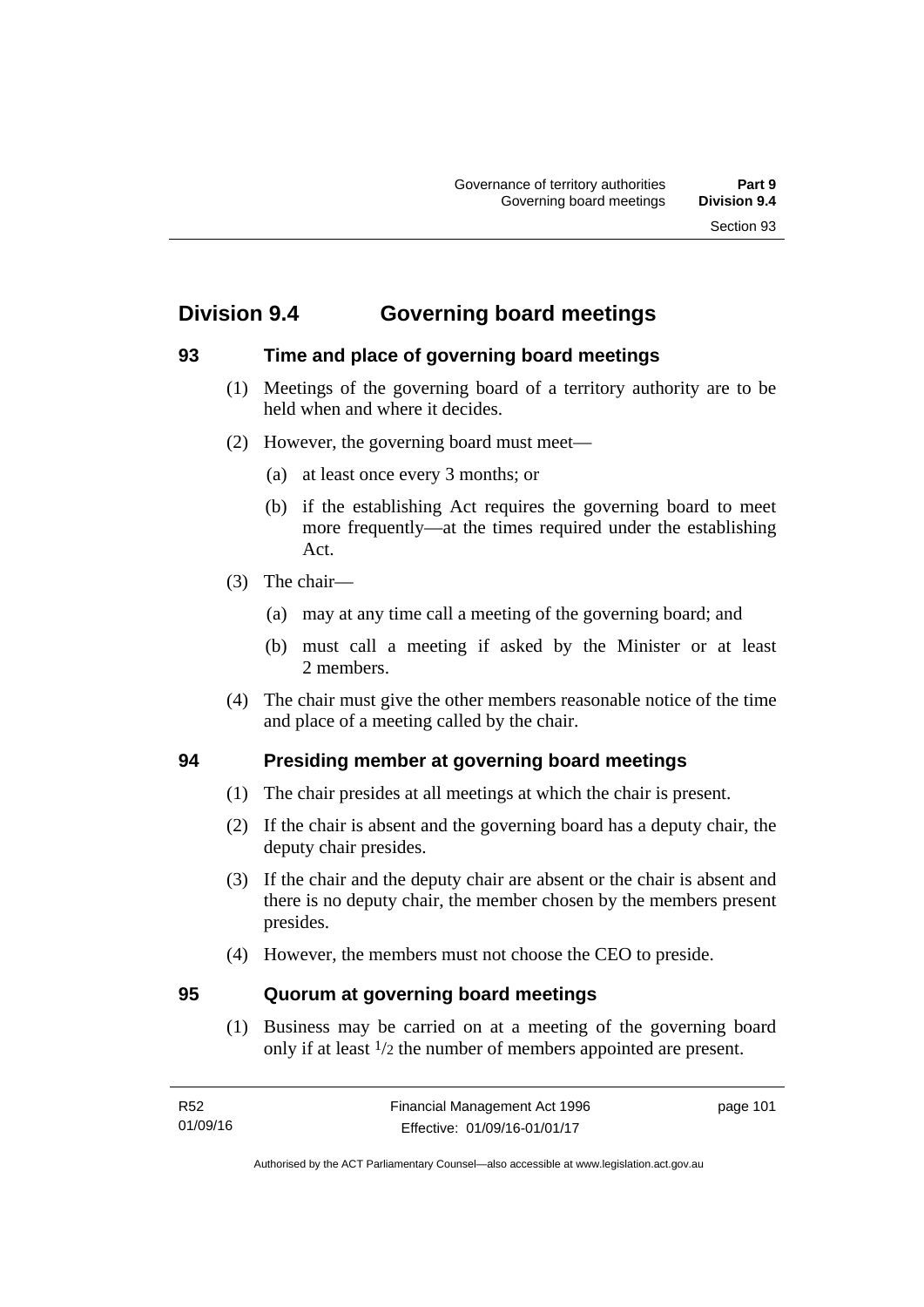(2) However, if the establishing Act for the governing board provides that a board member is a non-voting member, that board member is not counted as a member appointed or present for subsection (1).

#### **96 Voting at governing board meetings**

- (1) At a meeting of the governing board each member has a vote on each question to be decided, unless the establishing Act for the board otherwise provides.
- (2) A question is decided by a majority of the votes of the members present and voting but, if the votes are equal, the member presiding has a deciding vote.

#### **97 Conduct of governing board meetings etc**

- (1) The governing board may conduct its proceedings (including its meetings) as it considers appropriate.
- (2) A meeting may be held using a method of communication, or a combination of methods of communication, that allows a board member taking part to hear what each other member taking part says without the members being in each other's presence.

#### **Examples**

a phone link, a satellite link, an internet or intranet link

- *Note* An example is part of the Act, is not exhaustive and may extend, but does not limit, the meaning of the provision in which it appears (see [Legislation Act,](http://www.legislation.act.gov.au/a/2001-14) s 126 and s 132).
- (3) A governing board member who takes part in a meeting conducted under subsection (2) is taken, for all purposes, to be present at the meeting.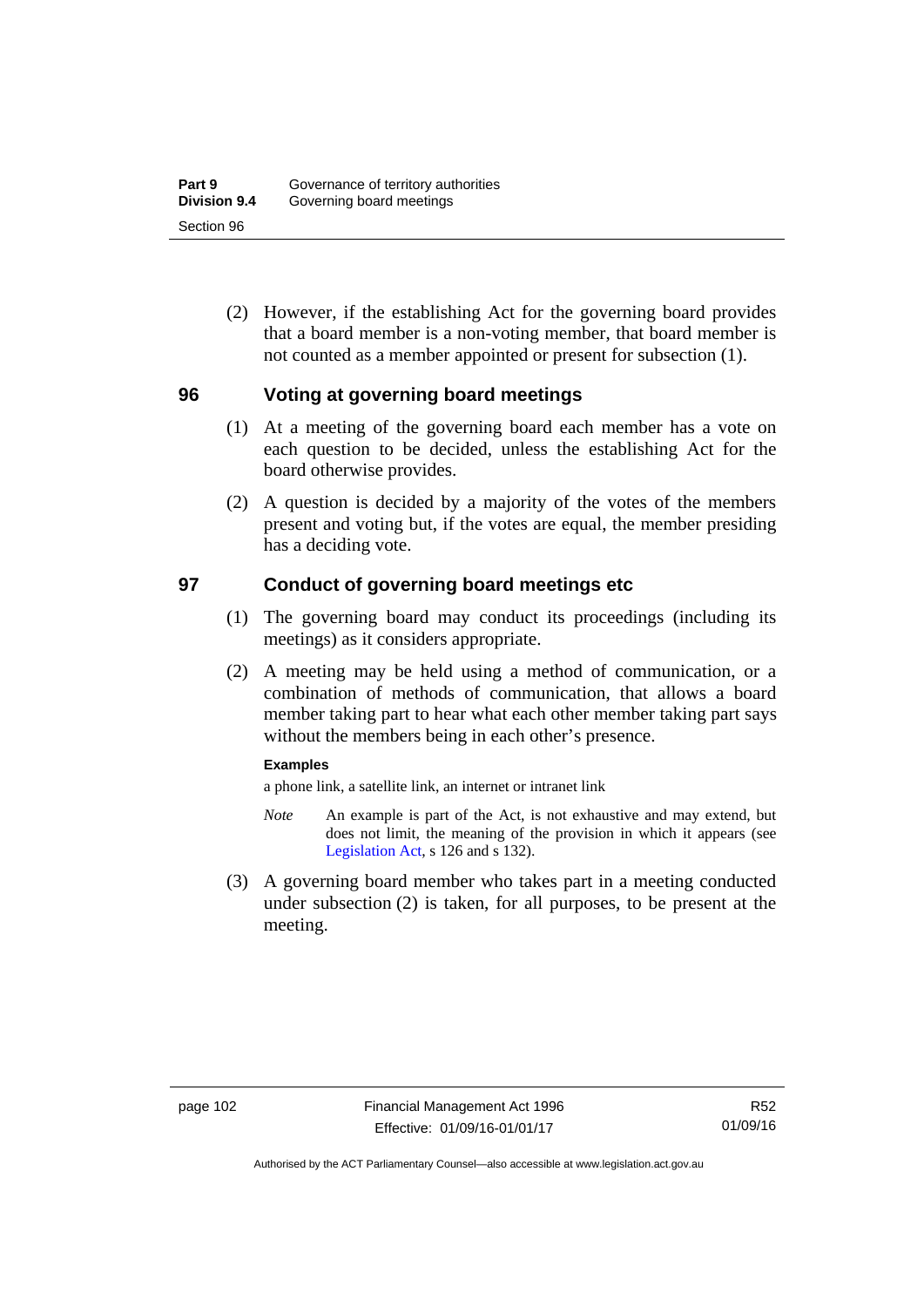(4) A resolution is a valid resolution of the governing board, even if it is not passed at a meeting of the board, if all members agree to the proposed resolution in writing or by electronic communication.

**Example of electronic communication**  email

(5) The board must keep minutes of its meetings.

# **Division 9.5 Requirements and obligations for territory authorities**

### **98 Limitations on authorities forming corporations etc**

- (1) A relevant territory authority must not do any of the following without the Treasurer's prior written approval:
	- (a) subscribe for, or purchase, shares in or debentures or other securities of, a corporation;
	- (b) form, or take part in the formation of, a corporation.
- (2) An approval under subsection (1)—
	- (a) must relate only to a particular corporation or proposed corporation; and
	- (b) may be given subject to the conditions or restrictions stated in the approval.
- (3) If a relevant territory authority does something mentioned in subsection (1), the authority must tell the responsible Minister within 2 weeks after the day the authority does the thing.
- (4) The responsible Minister must—
	- (a) prepare a written statement setting out details of, and reasons for, the relevant territory authority's action; and
	- (b) present the statement to the Legislative Assembly within 6 sitting days after the day the Minister is told about the action.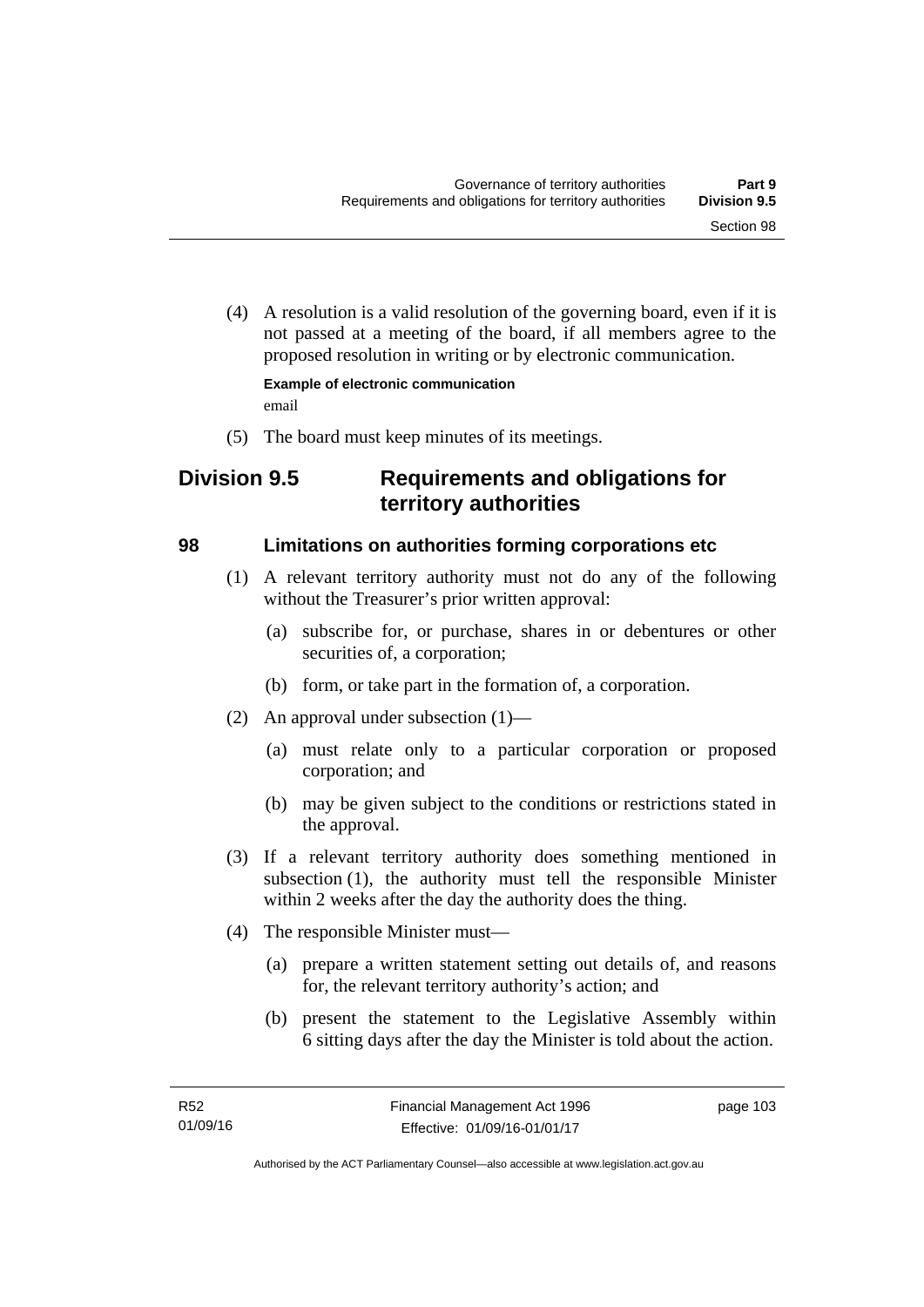- (5) A statement need not include any material that is commercially sensitive.
- (6) However, if commercially sensitive information is not included in the statement, the responsible Minister must, when presenting the statement to the Legislative Assembly, also present a further statement setting out the general nature of the information and the reason for its non-inclusion in the statement.

#### **99 Limitations on authorities taking part in joint ventures and trusts**

- (1) A relevant territory authority must not take part in a joint venture or trust without the Treasurer's prior written approval.
- (2) An approval under subsection (1)—
	- (a) may apply generally or may relate to a particular proposed joint venture or trust; and
	- (b) may be given subject to the conditions or restrictions stated in the approval.
- (3) If a relevant territory authority enters into an agreement for a joint venture or trust, the authority must tell the responsible Minister within 2 weeks after the day the authority enters into the agreement.
- (4) The responsible Minister must—
	- (a) prepare a written statement setting out details of, and reasons for, the agreement; and
	- (b) present the statement to the Legislative Assembly within 6 sitting days after the day the Minister is told about the agreement.
- (5) A statement need not include any material that is commercially sensitive.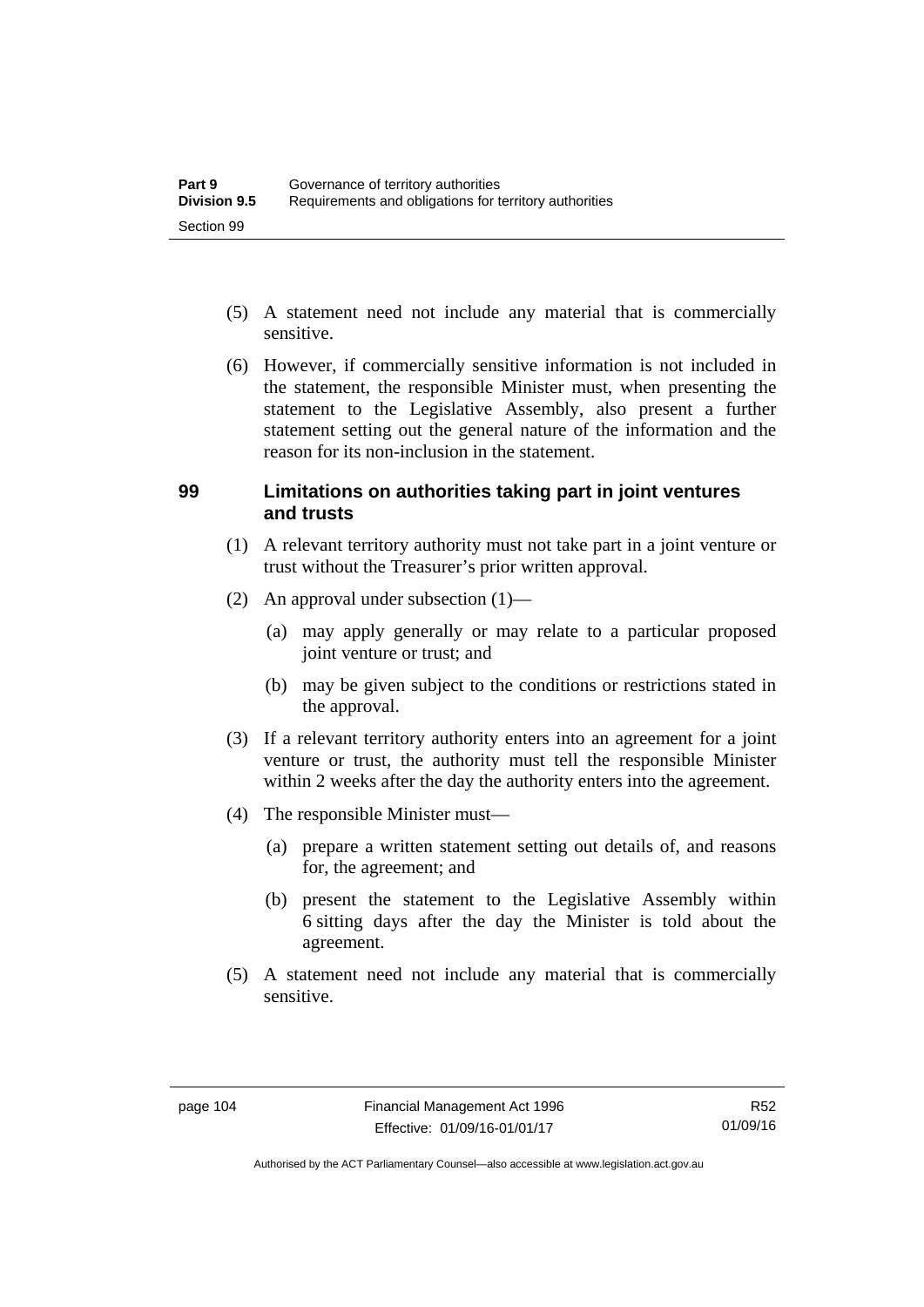(6) However, if commercially sensitive information is not included in the statement, the responsible Minister must, when presenting the statement to the Legislative Assembly, also present a further statement setting out the general nature of the information and the reason for its non-inclusion in the statement.

#### **100 Corporations, joint ventures and trusts in which authority has interest**

- (1) If a relevant territory authority has a controlling interest in a corporation, joint venture or trust, the authority must ensure that—
	- (a) the auditor-general is appointed auditor for the corporation, joint venture or trust; and
	- (b) the corporation or joint venture, or a trustee for the trust, does not do anything that the authority itself could not do.
- (2) If a relevant territory authority has an interest, other than a controlling interest, in a corporation, joint venture or trust, the authority must try to ensure that the auditor-general is appointed auditor for the corporation, joint venture or trust.
	- *Note* The *[Auditor-General Act 1996](http://www.legislation.act.gov.au/a/1996-23)*, s 14 allows the auditor-general to require a person to give to the auditor-general information and documents.
- (3) In this section—

*controlling interest*—see the *[Auditor-General Act 1996](http://www.legislation.act.gov.au/a/1996-23)*, section 5.

### **101 Obligation of authorities to tell Minister about significant events**

- (1) A relevant territory authority must, as soon as practicable, tell the responsible Minister of any significant event that affects, or seems likely to affect—
	- (a) the value of the authority; or
	- (b) a significant part of the authority's assets; or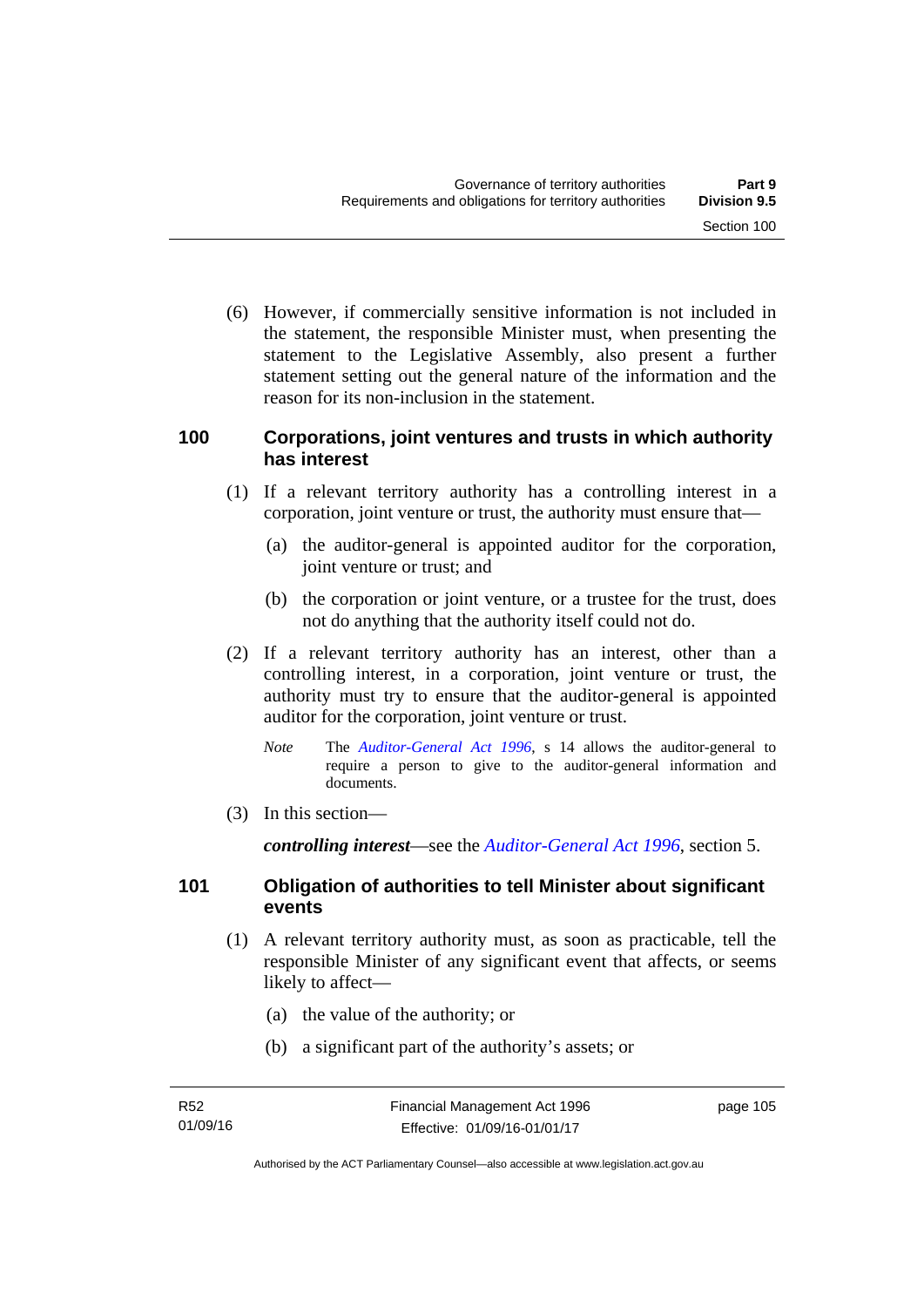- (c) the performance of the authority as a whole; or
- (d) the carrying out of a significant activity of the authority.
- (2) For this section, an event, part of assets or activity is *significant* for a relevant territory authority if—
	- (a) it is significant when interpreted in accordance with accounting standards relating to materiality ordinarily used in Australia when the decision about whether it is significant is made; or
	- (b) a document published by the authority identifies it as significant (however described); or
	- (c) a memorandum of understanding or other agreement between the responsible Minister or Treasurer and the authority identifies it as significant (however described); or
	- (d) it is prescribed under the financial management guidelines.

#### **102 Ministerial directions to authorities about financial etc statements**

- (1) The responsible Minister for a relevant territory authority may, in writing, direct the relevant person for the authority to give the Minister financial or other statements relating to the authority.
- (2) Without limiting subsection (1), the direction may state the form in which the statements are to be given and the period to which they must relate.
- (3) A relevant person for a relevant territory authority who receives a direction under subsection (1) must prepare the statements required by the direction and give them to the responsible Minister within 1 month after the day the person receives the direction or, if a longer period is allowed by the Minister, within the longer period.
- (4) The responsible Minister must not allow a longer period under subsection (3) for complying with a direction unless satisfied that there are special circumstances that justify the longer period.

R52 01/09/16

Authorised by the ACT Parliamentary Counsel—also accessible at www.legislation.act.gov.au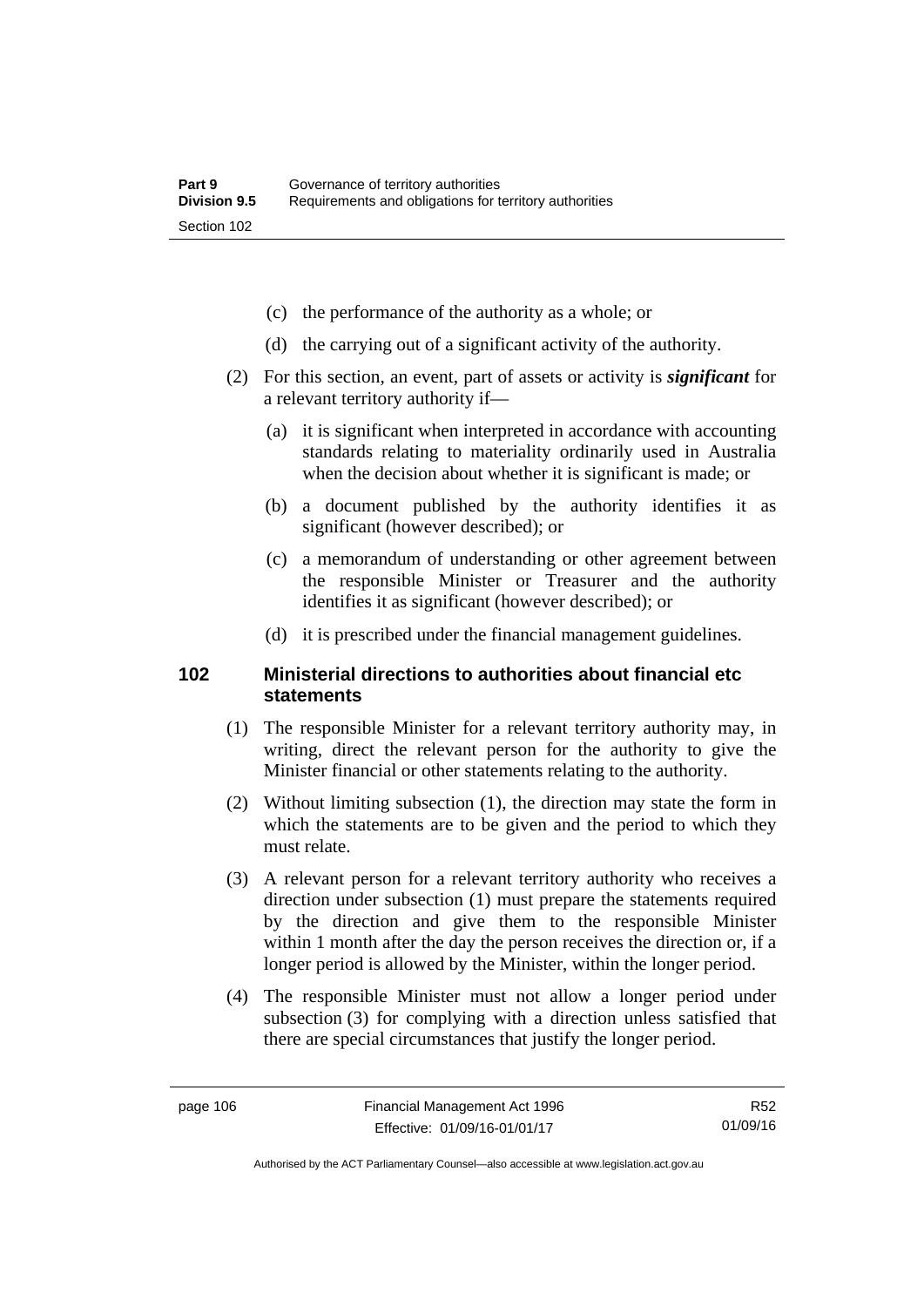*relevant person*, for a relevant territory authority, means—

- (a) if the authority has a governing board—the chair of the governing board; or
- (b) if the authority does not have a governing board—the chief executive officer.

### **103 Application of government policies to authorities**

- (1) The responsible Minister for a relevant territory authority may, after consulting the authority, tell the authority the general government policies (*applicable governmental policies*) that are to apply to the authority.
- (2) A relevant territory authority must ensure that the authority complies, as far as practicable, with the applicable governmental policies.
- (3) For the *[Competition and Consumer Act 2010](http://www.comlaw.gov.au/Series/C2004A00109)* (Cwlth), this Act authorises—
	- (a) the decision to apply applicable governmental policies to an authority; and
	- (b) the doing of, or the failure to do, anything by or in relation to the authority to comply with applicable governmental policies.
- (4) A notice under subsection (1) is a notifiable instrument.
	- *Note* A notifiable instrument must be notified under the [Legislation Act](http://www.legislation.act.gov.au/a/2001-14).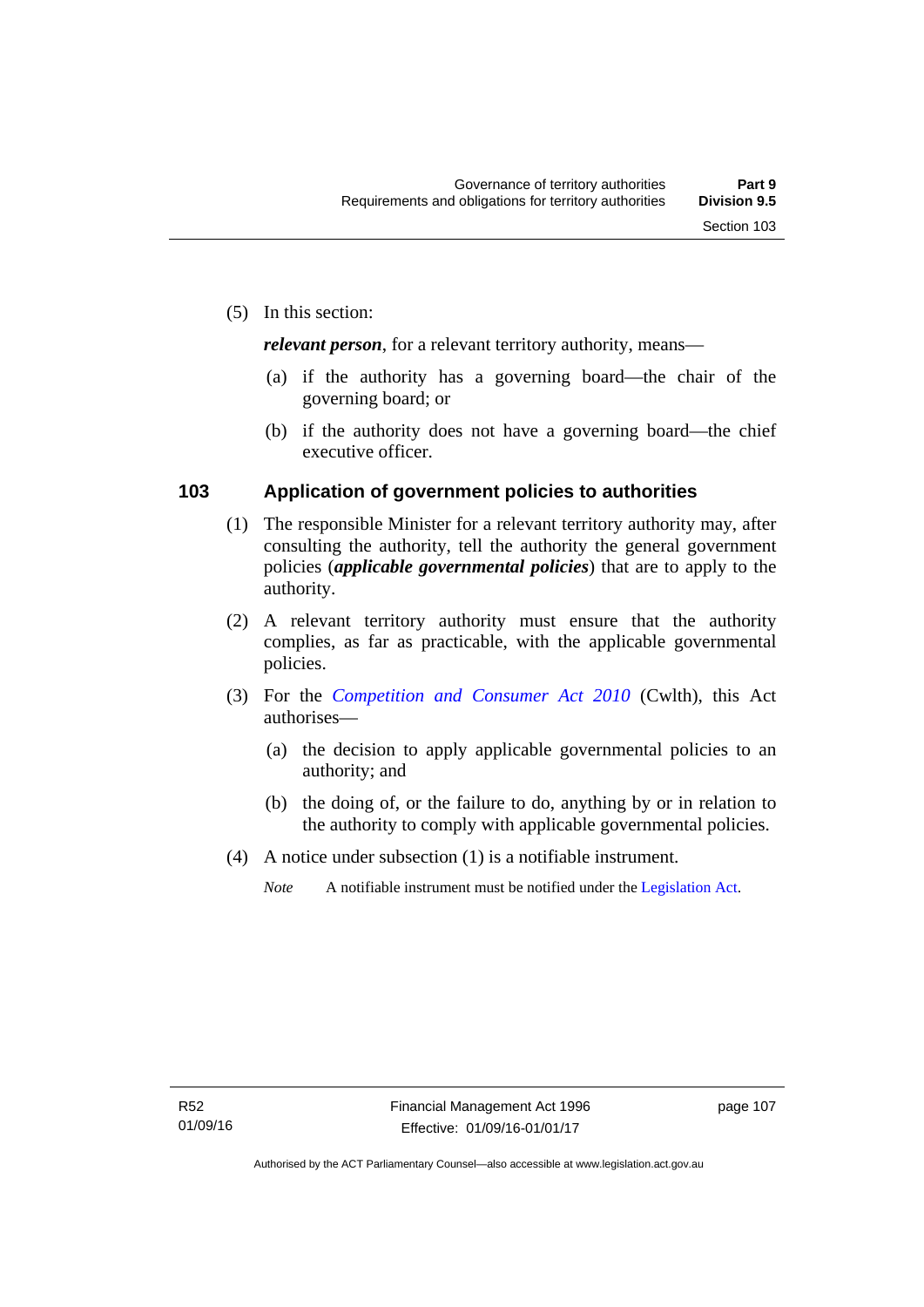# **Division 9.6 Restructuring of territory authorities**

#### **104 Purpose of div 9.6**

The purpose of this division is to facilitate the transfer of assets, rights and liabilities of, or held by, territory authorities to which this division applies.

*Note 1* A *liability* includes an obligation (see [Legislation Act,](http://www.legislation.act.gov.au/a/2001-14) dict, pt 1).

*Note 2* See also the [Legislation Act](http://www.legislation.act.gov.au/a/2001-14), dict, def *asset*.

#### **105 What territory authorities does div 9.6 apply to?**

- (1) This division applies to a territory authority if the authority is prescribed by regulation for this division.
- (2) A reference in this division to a *division 9.6 authority* is a reference to a territory authority to which this division applies.
- (3) To remove any doubt—
	- (a) nothing in this Act prevents a division 9.6 authority also being a division 9.7 authority; and
	- (b) a regulation may prescribe a territory authority for this division whether or not this part would otherwise apply to the authority.

#### **106 Responsible Minister may direct div 9.6 authority to sell or transfer assets**

 (1) The responsible Minister for a division 9.6 authority may direct the authority to sell or transfer a stated asset of, or held by, the authority.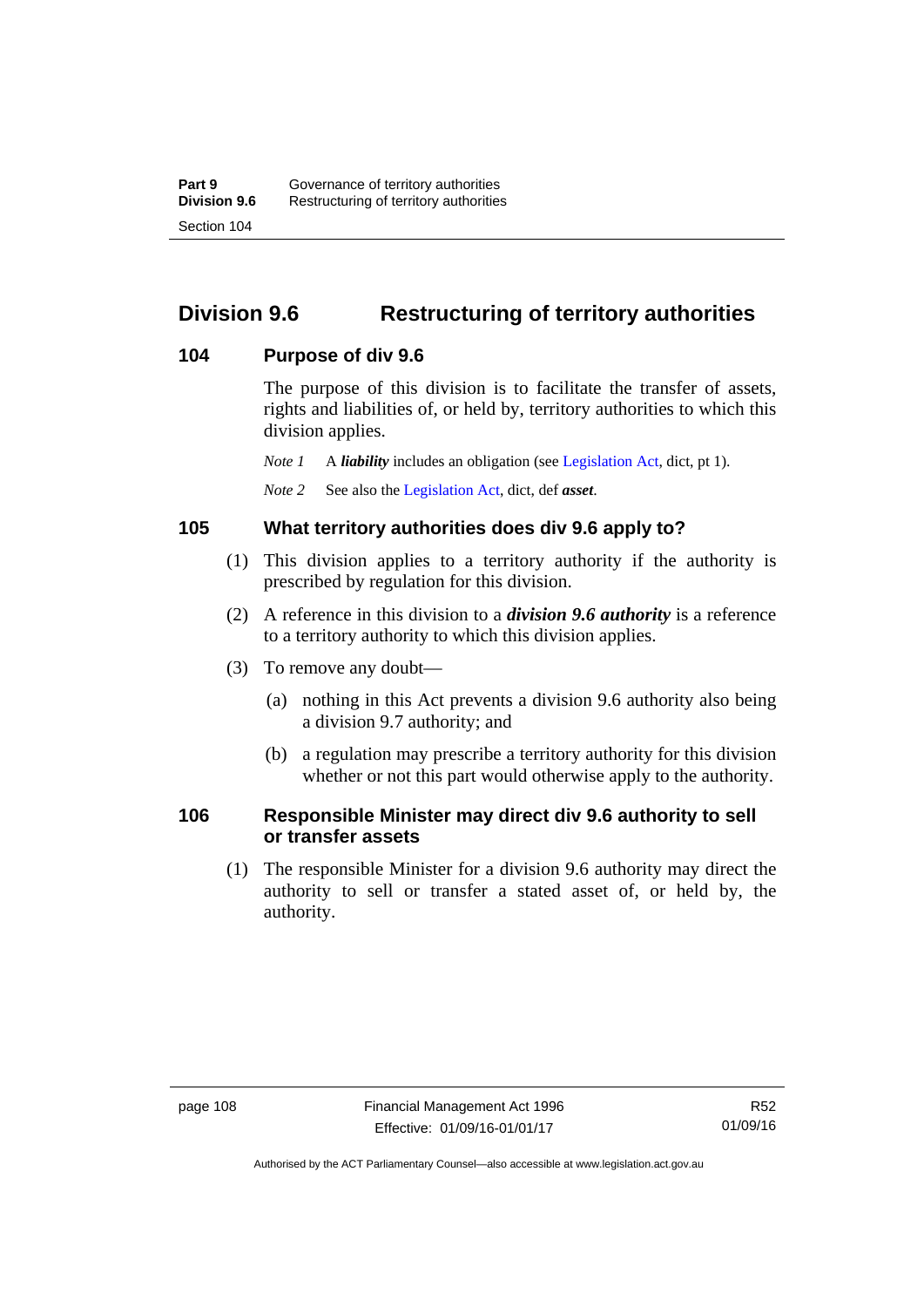(2) The direction may also impose on the division 9.6 authority requirements to assist or regulate, or otherwise in relation to, the sale or transfer.

#### **Examples of other requirements**

- 1 that a sale or transfer must be to a stated entity
- 2 that a sale or transfer must be finished before a stated time
- 3 that a sale or transfer must be undertaken in a stated way
- 4 that an asset must be sold for a price within a stated price-range
- 5 that an asset must be marketed, and the sale undertaken, through a stated agent
- *Note* An example is part of the Act, is not exhaustive and may extend, but does not limit, the meaning of the provision in which it appears (see [Legislation Act,](http://www.legislation.act.gov.au/a/2001-14) s 126 and s 132).
- (3) The division 9.6 authority must comply with the direction.
- (4) A direction under subsection (1) is a notifiable instrument.

*Note* A notifiable instrument must be notified under the [Legislation Act](http://www.legislation.act.gov.au/a/2001-14).

 (5) To remove any doubt, this section is additional to, and does not limit, any other provision of this division.

#### **107 Transfer of assets by declaration—div 9.6 authorities**

- (1) The responsible Minister for a division 9.6 authority may make 1 or more of the following declarations (a *transfer declaration*) in relation to an asset of, or held by, the authority:
	- (a) a declaration that the stated asset vests in a stated entity at a stated time without a conveyance, transfer or assignment;
	- (b) a declaration that a stated instrument relating to the asset continues to have effect after the asset vests in a stated entity as if a reference in the instrument to the authority were a reference to the entity;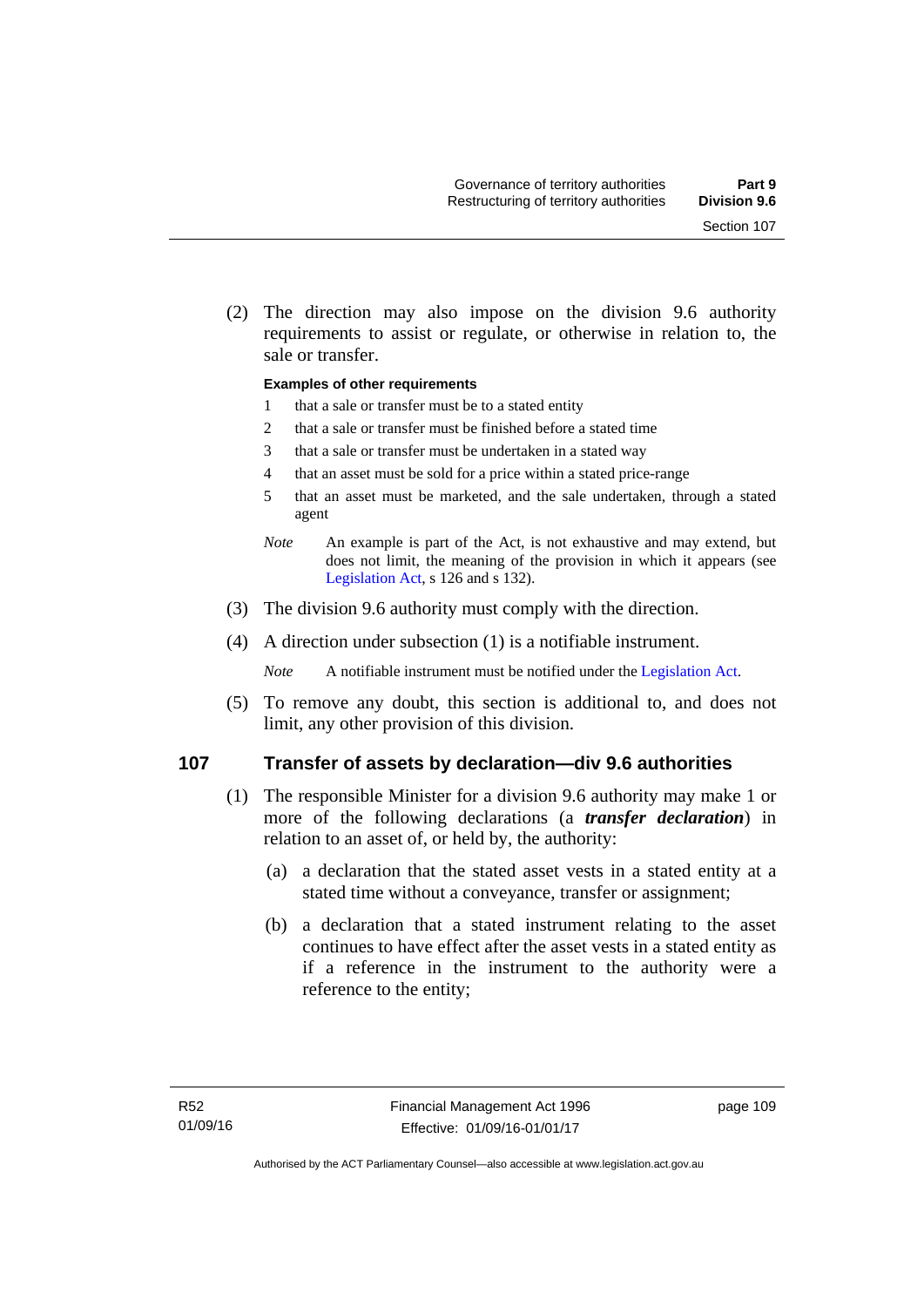- (c) a declaration that a stated entity becomes the authority's successor in law in relation to the asset after the asset vests in the entity.
- (2) A transfer declaration has effect in accordance with its terms.
- (3) A transfer declaration is a notifiable instrument.
	- *Note* A notifiable instrument must be notified under the [Legislation Act](http://www.legislation.act.gov.au/a/2001-14).
- (4) To remove any doubt, the making of a transfer declaration in relation to an asset of, or held by, a division 9.6 authority does not prevent the authority from transferring assets not dealt with in the declaration otherwise than in accordance with the declaration.
- (5) To remove any doubt, this section is additional to, and does not limit, any other provision of this division.

### **108 Transfer of contractual rights and liabilities by declaration—div 9.6 authorities**

- (1) The responsible Minister for a division 9.6 authority may declare that the authority's rights and liabilities under a stated contract to which the authority is party—
	- (a) stop being the rights and liabilities of the authority at a stated time; and
	- (b) become rights and liabilities of a stated entity at that time.
- (2) The responsible Minister for a division 9.6 authority may declare that a stated contract continues to have effect after a stated time as if a reference in the contract were a reference to a stated entity.
- (3) The responsible Minister for a division 9.6 authority may declare that a stated instrument relating to a stated contract continues to have effect after the authority's rights and liabilities under the contract become rights and liabilities of a stated entity as if a reference in the instrument to the authority were a reference to the entity.

R52 01/09/16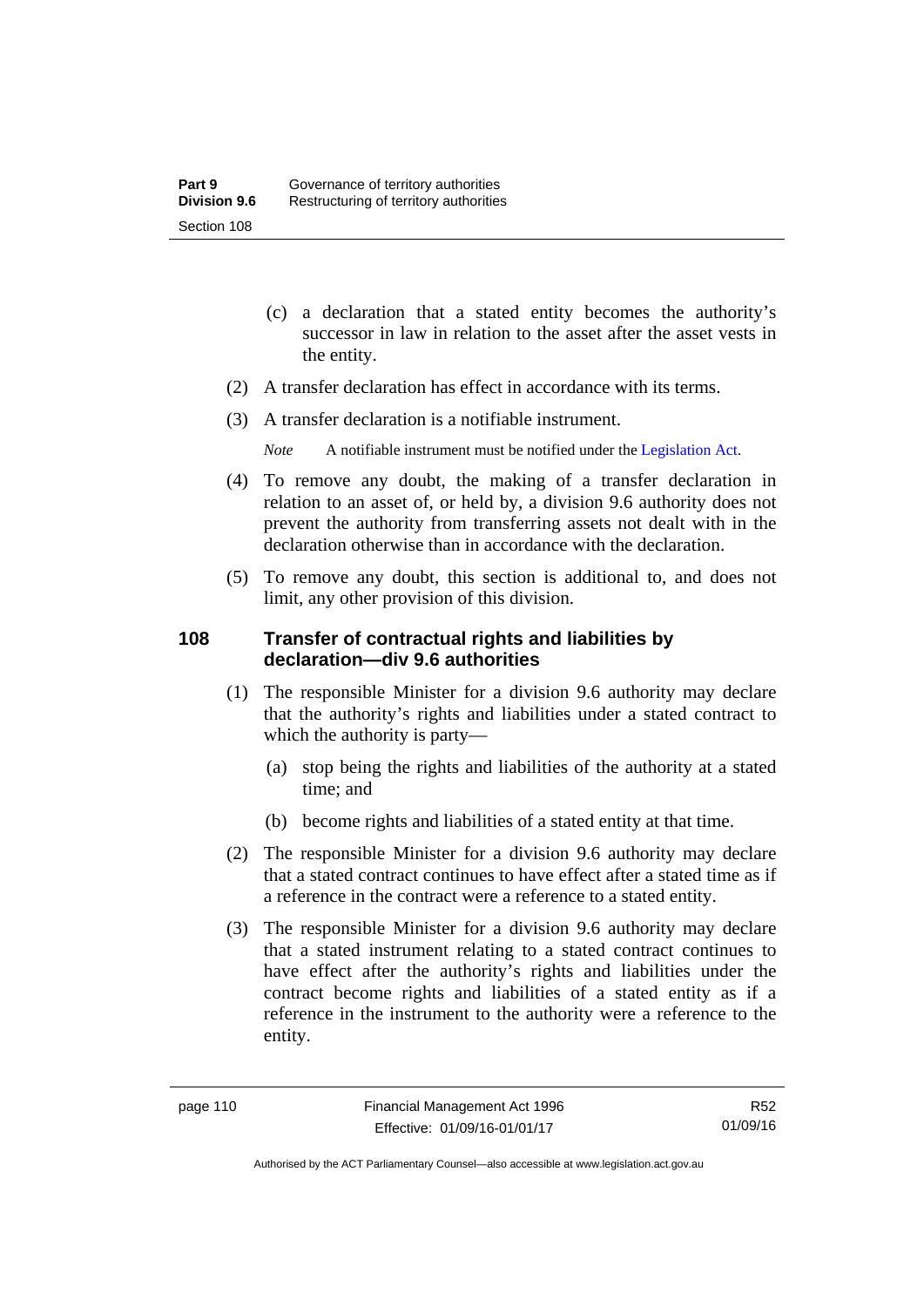- (4) The responsible Minister for a division 9.6 authority may declare that a stated person becomes the authority's successor in law, in relation to the authority's rights and liabilities under a stated contract, immediately after the authority's rights and liabilities under the contract become rights and liabilities of the entity.
- (5) A declaration under this section has effect according to its terms.
- (6) A declaration under this section is a notifiable instrument.

*Note* A notifiable instrument must be notified under the [Legislation Act](http://www.legislation.act.gov.au/a/2001-14).

 (7) To remove any doubt, this section is additional to, and does not limit, any other provision of this division.

#### **109 Transfer of liabilities by declaration—div 9.6 authorities**

- (1) The responsible Minister for a division 9.6 authority may make 1 or more of the following declarations in relation to a liability of the authority:
	- (a) a declaration that a stated liability stops being a liability of the authority and becomes a liability of a stated entity at a stated time;
	- (b) a declaration that a stated instrument relating to a stated liability continues to have effect after the liability becomes a liability of a stated entity as if a reference in the instrument to the authority were a reference to the entity;
	- (c) a declaration that a stated entity becomes the authority's successor in law in relation to a stated liability immediately after the liability becomes a liability of the entity.
- (2) A declaration under subsection (1) has effect in accordance with its terms.
- (3) A declaration under subsection (1) is a notifiable instrument.

*Note* A notifiable instrument must be notified under the [Legislation Act](http://www.legislation.act.gov.au/a/2001-14).

page 111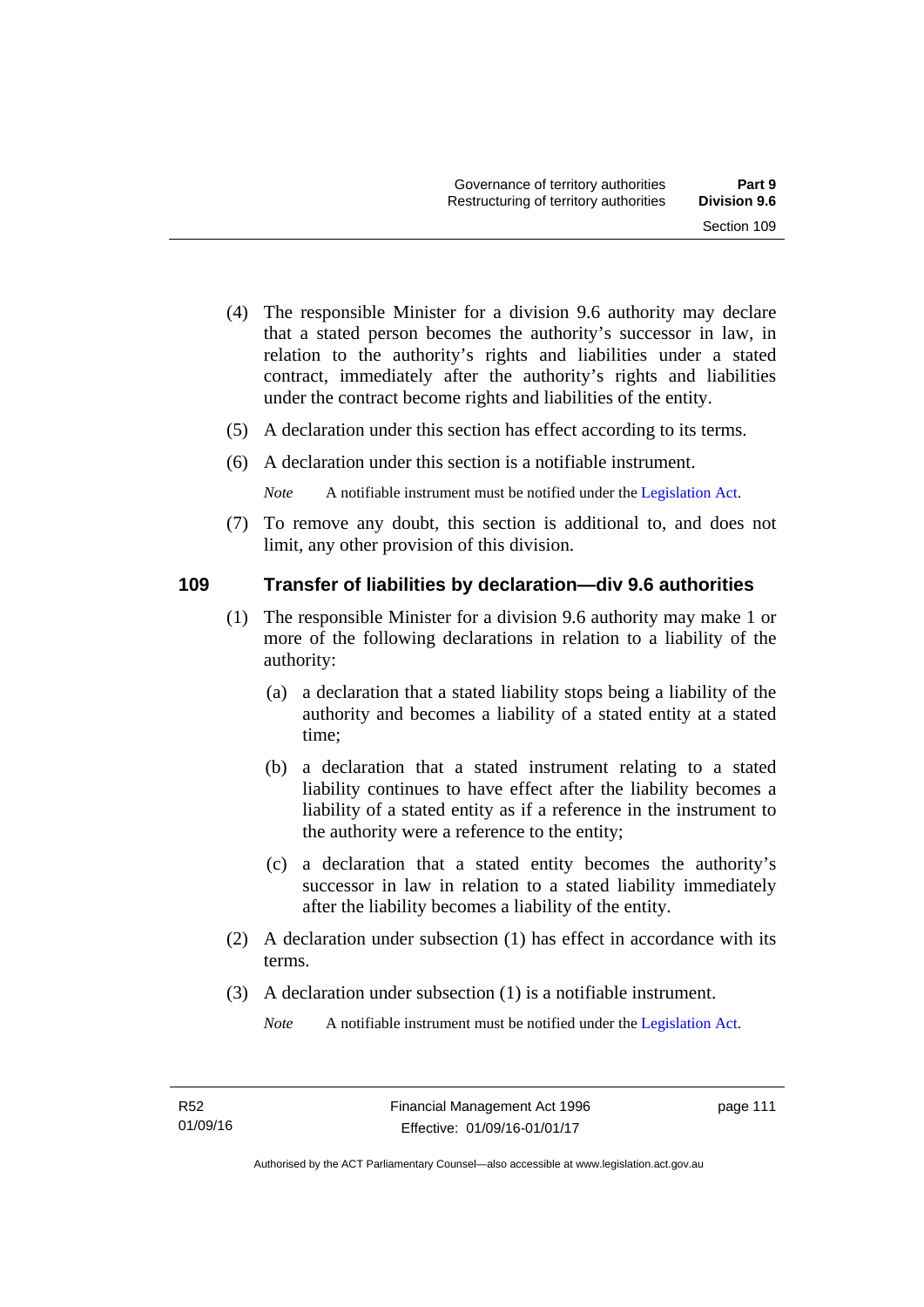(4) To remove any doubt, this section is additional to, and does not limit any other provision of this division.

#### **110 Assistance given by authorities for div 9.6**

(1) A division 9.6 authority may, on the authority's own initiative, give the Territory assistance in relation to the transfer of the authority's assets.

#### **Examples of forms of assistance**

- 1 giving information
- 2 giving financial assistance
- 3 giving a financial benefit to an entity
- 4 giving facilities, information and other assistance in relation to the conduct of a due diligence procedure or market briefing
- 5 entering into an agreement with the Territory
- *Note* An example is part of the Act, is not exhaustive and may extend, but does not limit, the meaning of the provision in which it appears (see [Legislation Act,](http://www.legislation.act.gov.au/a/2001-14) s 126 and s 132).
- (2) A division 9.6 authority must, if asked in writing by the responsible Minister for the authority, assist the Territory in relation to the transfer of the authority's assets.
- (3) If a division 9.6 authority must give assistance under subsection (2), the assistance must be given within the period, and in the way, stated in the request.
- (4) To remove any doubt, a division 9.6 authority that gives assistance under this section does not incur civil liability only because of the giving of assistance.
- (5) Any liability that would, apart from this section, attach to the division 9.6 authority attaches instead to the Territory.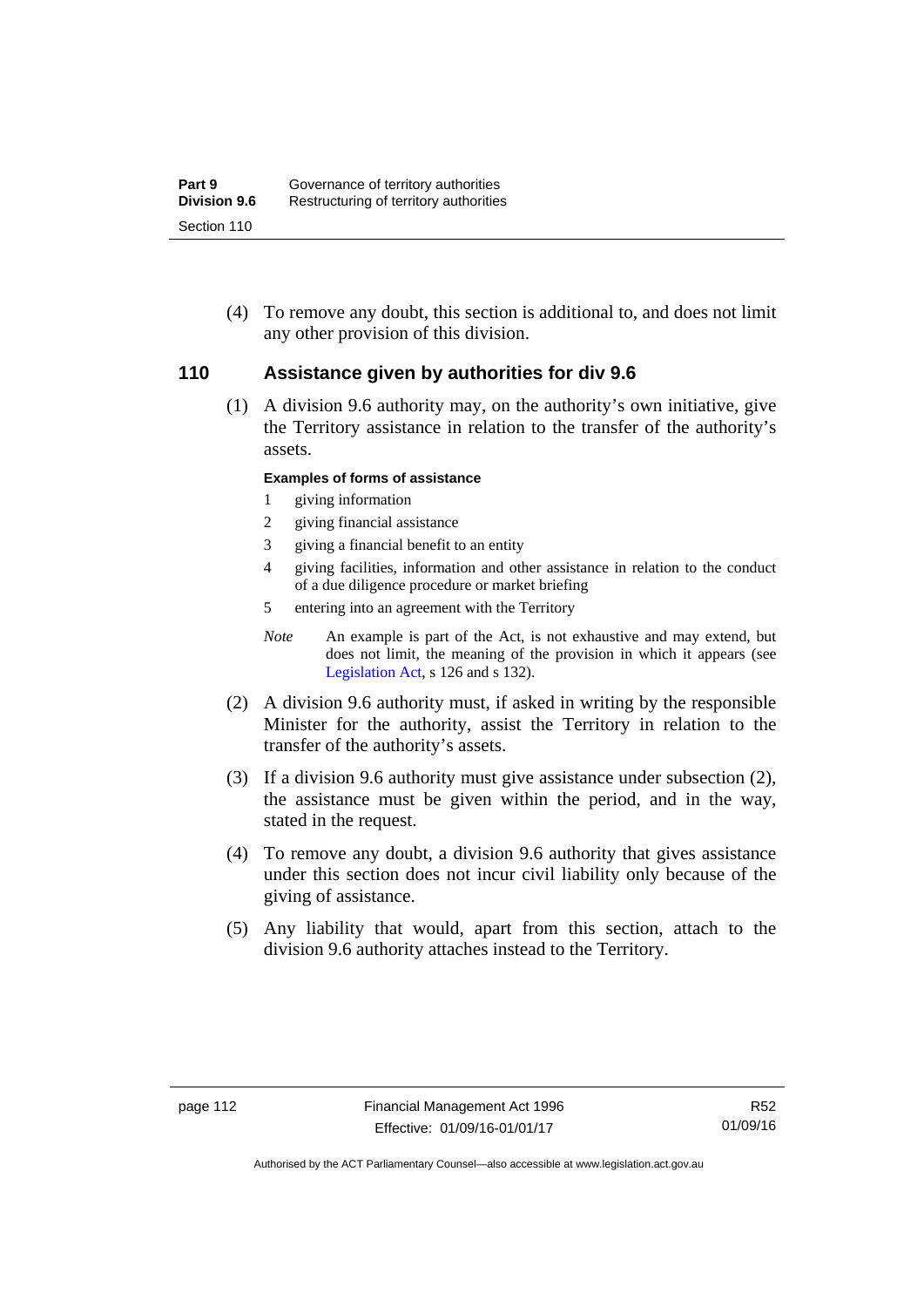#### **111 Assistance given by governing board members for div 9.6**

 (1) The governing board, or a member of the governing board, of a division 9.6 authority may, on the board's or member's own initiative, give the Territory assistance in relation to the transfer of the authority's assets.

#### **Examples of forms of assistance**

- 1 giving information
- 2 giving financial assistance
- 3 giving a financial benefit to an entity
- 4 giving facilities, information and other assistance in relation to the conduct of a due diligence procedure or market briefing
- 5 entering into an agreement with the Territory
- *Note* An example is part of the Act, is not exhaustive and may extend, but does not limit, the meaning of the provision in which it appears (see [Legislation Act,](http://www.legislation.act.gov.au/a/2001-14) s 126 and s 132).
- (2) The governing board, or a member of the governing board, of a division 9.6 authority must, if asked in writing by the responsible Minister for the authority, assist the Territory in relation to the transfer of the authority's assets.
- (3) If the governing board, or a member of the governing board, of a division 9.6 authority must give assistance under subsection (2), the assistance must be given within the period, and in the way, stated in the request.
- (4) To remove any doubt, a governing board or a member of a governing board who gives assistance under this section does not incur civil liability only because of the giving of assistance.
- (5) Any liability that would, apart from this section, attach to the members or member of the governing board attaches instead to the Territory.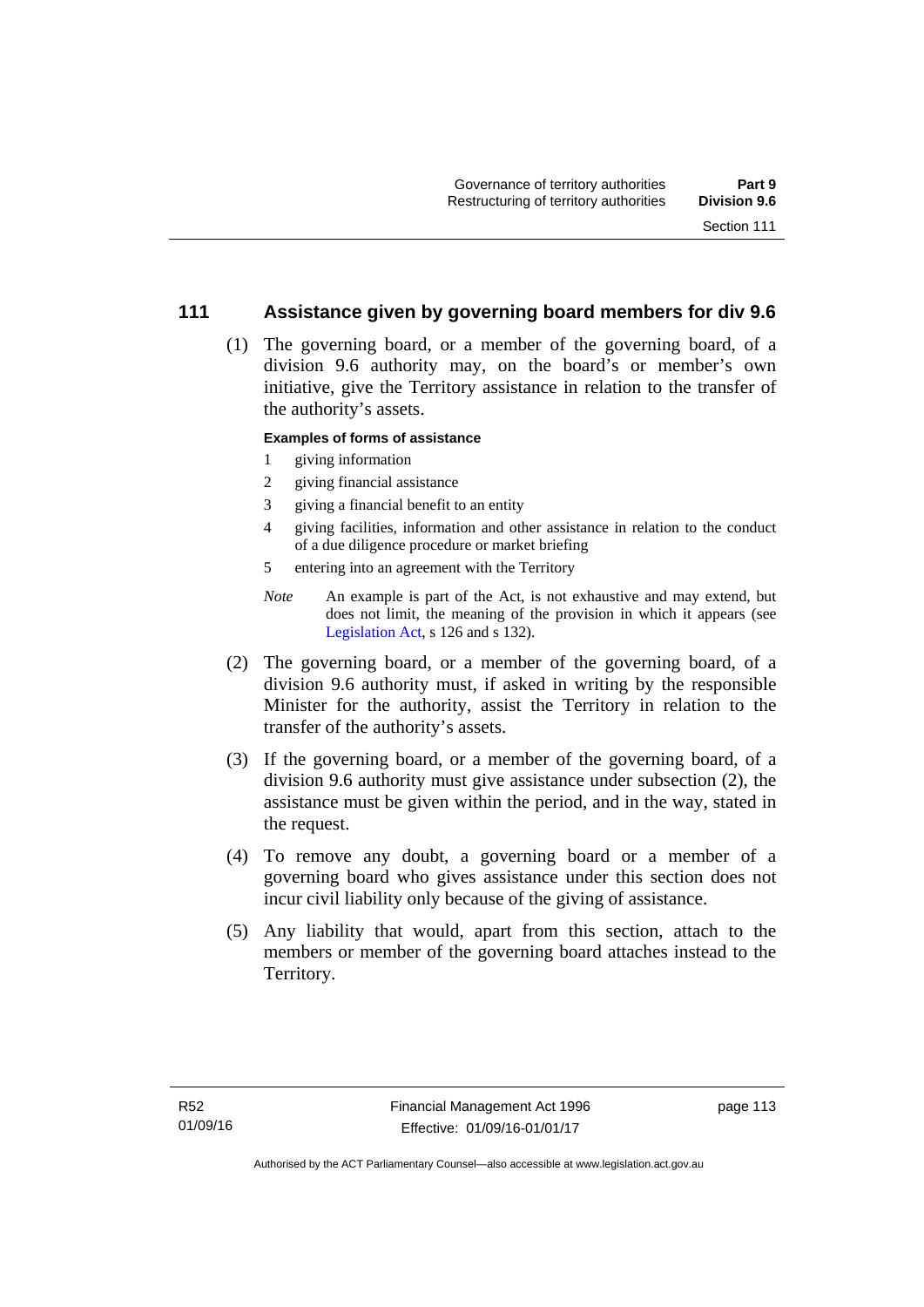#### **112 Use of information by Territory and div 9.6 authorities**

- (1) This section applies to information provided under section 110 (Assistance given by authorities for div 9.6) or section 111 (Assistance given by governing board members for div 9.6) in relation to a division 9.6 authority.
- (2) The Territory, the division 9.6 authority or an associated person may use the information for a purpose related to, or consequent on, the transfer of the authority's assets.
- (3) The Territory, the territory authority or an associated person may give the information to someone else for a purpose related to, or consequent on, the transfer of the authority's assets.
- (4) If a person gives information or uses information under this section—
	- (a) the giving of the information is not—
		- (i) a breach of confidence; or
		- (ii) a breach of professional etiquette or ethics; or
		- (iii) a breach of a rule of professional conduct; and
	- (b) the person does not incur civil liability only because of the giving or using of the information.
- (5) In this section:

*associated person*—each of the following is an *associated person* in relation to a division 9.6 authority:

- (a) the responsible Minister for the authority;
- (b) a public employee;
- (c) a person who exercises a function for the Territory in relation to the transfer of the authority's assets;
- (d) a member of the governing board of the territory authority;

R52 01/09/16

Authorised by the ACT Parliamentary Counsel—also accessible at www.legislation.act.gov.au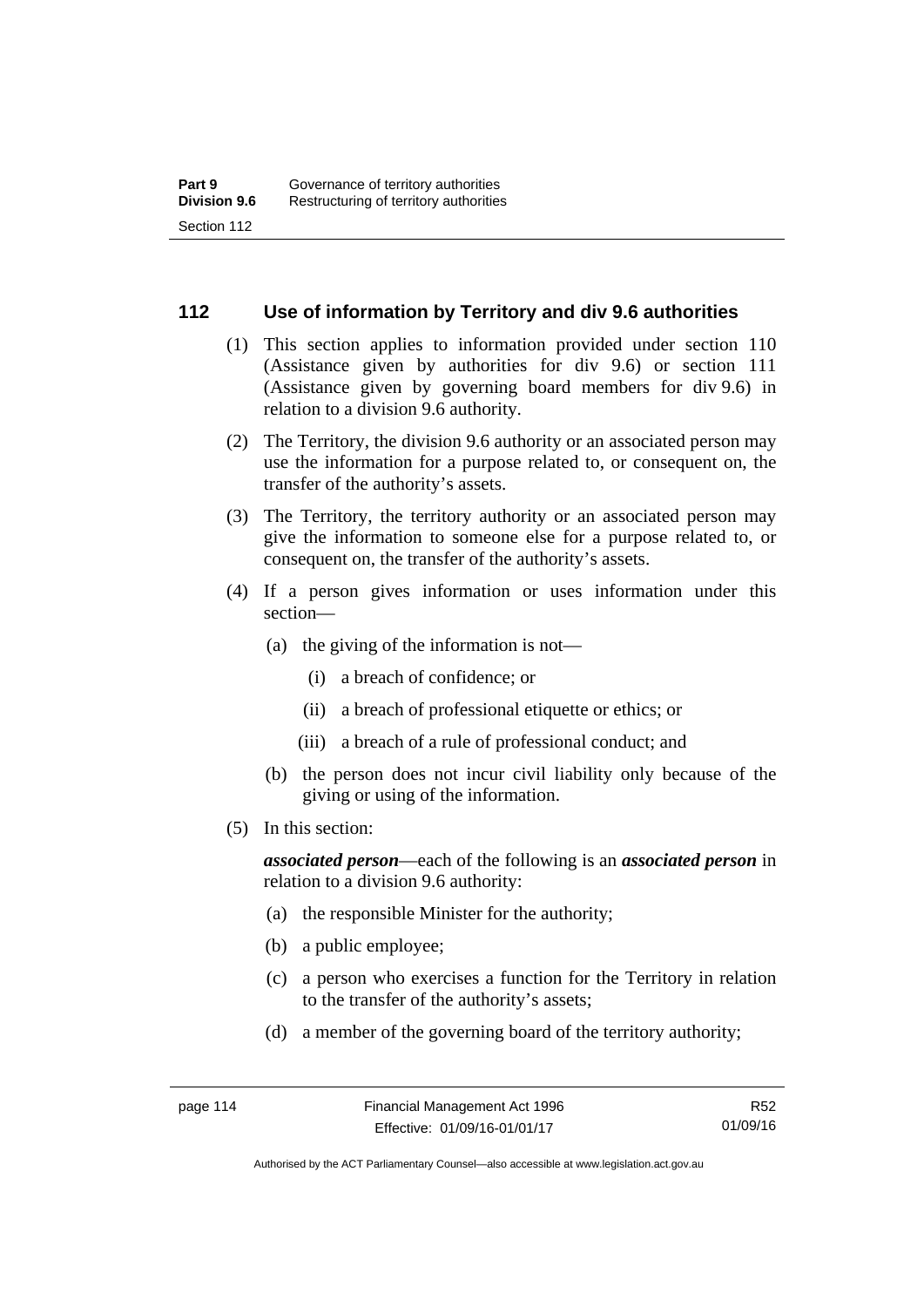- (e) an officer or employee of the authority;
- (f) a person who exercises a function for the authority in relation to the authority's assets.

## **113 Contracts relating to the protection of information responsible Minister for div 9.6 authority**

- (1) The responsible Minister for a division 9.6 authority may, on behalf of the Territory, enter into a contract with an entity relating to the protection of information if—
	- (a) the information is provided under section 110 (Assistance given by authorities for div 9.6) or section 111 (Assistance given by governing board members for div 9.6); and
	- (b) publication of the information might be expected to substantially prejudice the entity's commercial interests.
- (2) To remove any doubt, subsection (1) does not limit the power of the Territory to enter into contracts.

# **114 Contracts relating to the protection of information div 9.6 authority**

- (1) A division 9.6 authority may enter into a contract with an entity relating to the protection of information if—
	- (a) the information is provided under section 110 (Assistance given by authorities for div 9.6) or section 111 (Assistance given by governing board members for div 9.6); and
	- (b) publication of the information might be expected to substantially prejudice the entity's commercial interests.
- (2) To remove any doubt, subsection (1) does not limit the power of the division 9.6 authority to enter into contracts.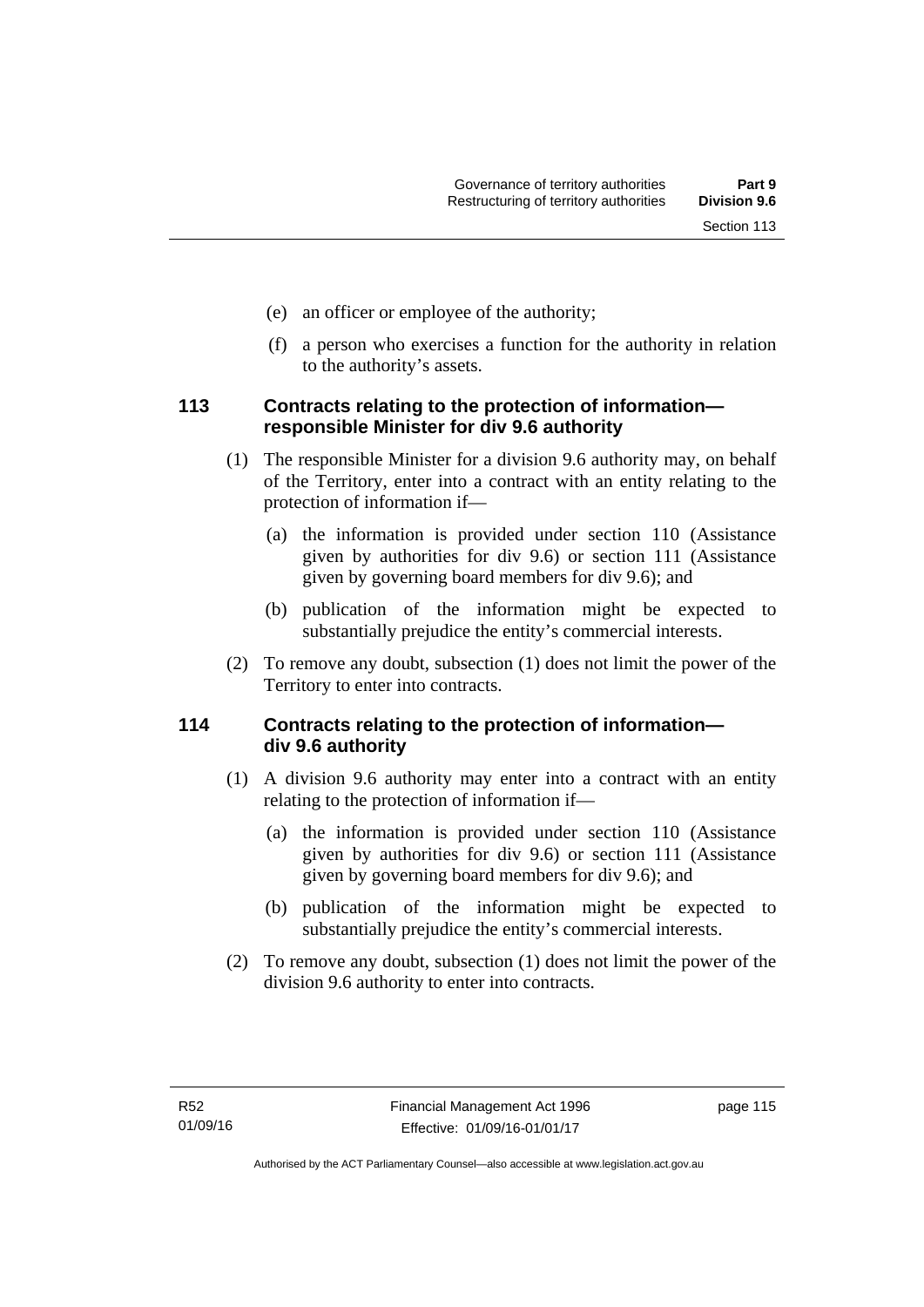### **115 Transfer of pending proceedings—div 9.6 authorities**

- (1) This section applies if—
	- (a) an entity (the *successor*) becomes the successor in law of someone else (the *original entity*) at a particular time (the *handover time*) in relation to a particular asset, right or liability because of a declaration made by a Minister under this division; and
	- (b) a proceeding to which the original entity was a party was pending in a court or other entity immediately before the handover time; and
	- (c) the proceeding related, completely or partly, to the asset, right or liability.
- (2) The successor is, by force of this subsection, substituted for the original entity as a party to the proceeding to the extent to which the proceeding relates to the asset, right or liability.
- (3) The court or other entity in which, or before which, a proceeding has been continued under this section may give directions about the proceeding.
- (4) However, subsection (2) does not apply if the responsible Minister for the original entity determines otherwise.
- (5) A determination under subsection (3) is a notifiable instrument.

*Note* A notifiable instrument must be notified under the [Legislation Act](http://www.legislation.act.gov.au/a/2001-14).

# **116 Proceedings and evidence—div 9.6 authorities**

 (1) This section applies if an entity (the *successor*) becomes the successor in law of someone else (the *original entity*) at a particular time (the *handover time*) in relation to a particular asset, right or liability because of a declaration made by a Minister under this division.

Authorised by the ACT Parliamentary Counsel—also accessible at www.legislation.act.gov.au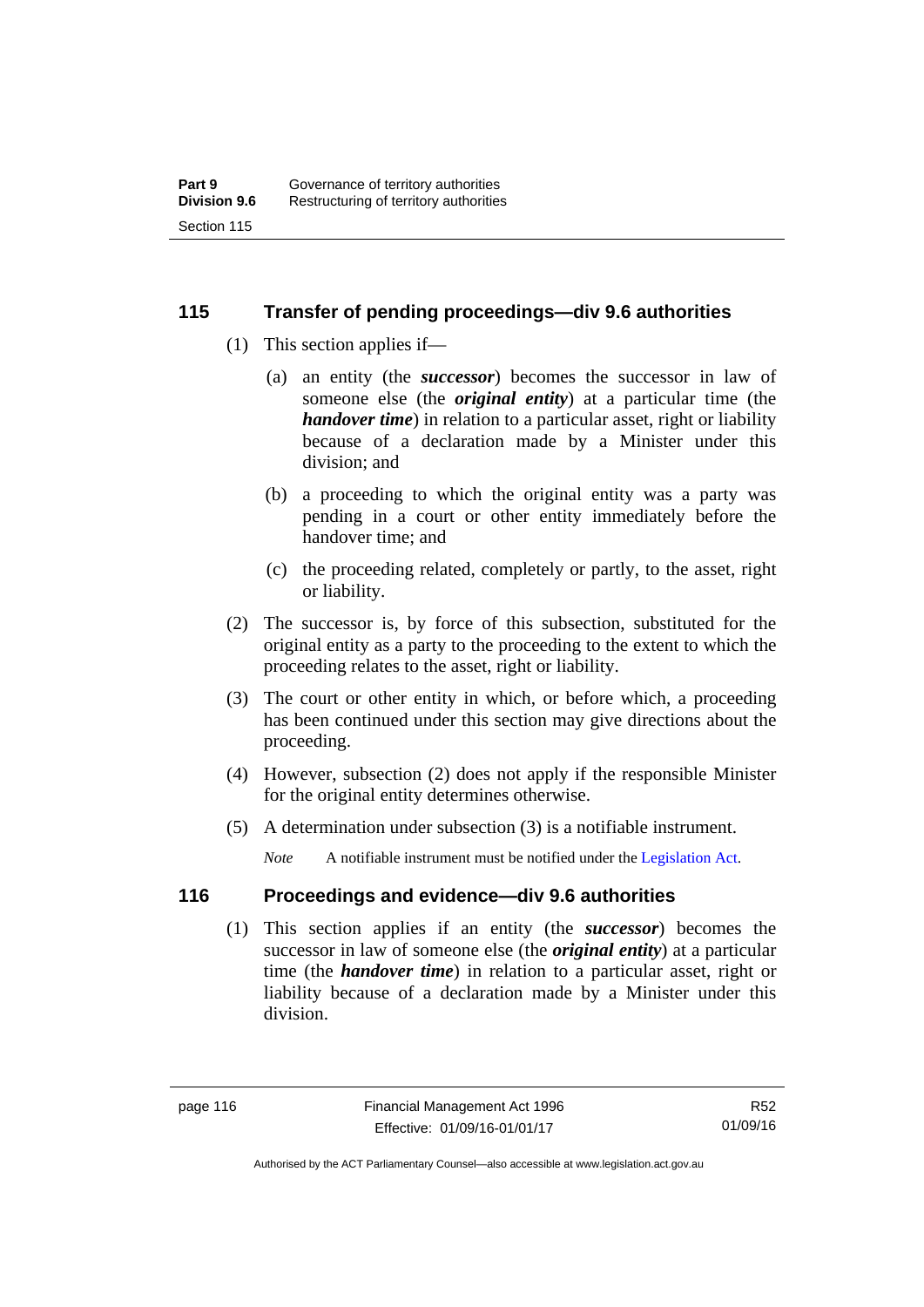- (2) A proceeding for a cause of action may be brought against the successor in relation to the asset, right or liability if, before handover time—
	- (a) the cause of action had accrued against the original entity in relation to the asset, right or liability; and
	- (b) a proceeding had not started in relation to the cause of action; and
	- (c) the limitation period for the cause of action had not ended.
- (3) The *[Limitation Act 1985](http://www.legislation.act.gov.au/a/1985-66),* part 3 (Postponement of bar) applies to the starting of a proceeding that may be brought by or against the successor under this section as if the cause of action had been accrued by, or had accrued against, the successor.
- (4) The court or other entity in which, or before which, a proceeding has been or may be started under this section may give directions about the proceeding.
- (5) Any evidence that, before handover time, would have been admissible for or against the original entity in relation to the asset, right or liability is admissible for or against the successor.
- (6) An order made in a proceeding by or against the original entity in relation to the asset, right or liability before handover time may be enforced by or against the successor.
- (7) In this section:

*proceeding* includes a proceeding by way of appeal or review (including review under the *[Ombudsman Act 1989](http://www.legislation.act.gov.au/a/alt_a1989-45co)*).

#### **117 Operation of div 9.6 not breach of contract etc**

To remove any doubt, the operation of this division must not be taken to—

(a) place a person in breach of contract or confidence; or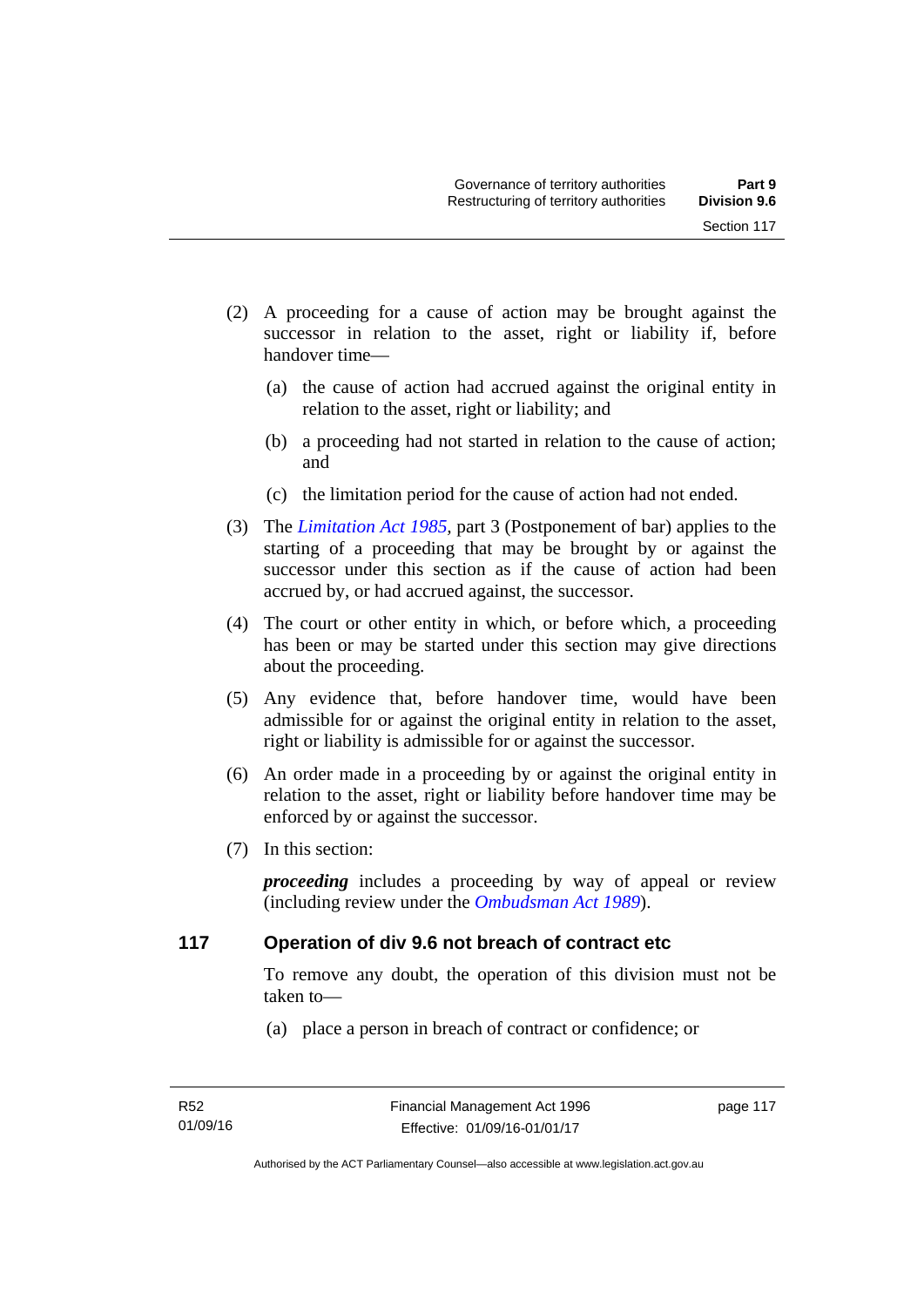- (b) otherwise make a person guilty of a civil wrong; or
- (c) place a person in breach of, or create a default under, any territory law or provision in an agreement, arrangement or understanding, including, for example, a contractual provision prohibiting, restricting or regulating the following:
	- (i) the assignment or transfer of an asset, right or liability;
	- (ii) the disclosure of information; or
- (d) release a surety from any of surety's liabilities in relation to a liability that is transferred under a declaration made by a Minister under this division; or
- (e) fulfil a condition that—
	- (i) allows an entity to terminate an agreement or liability; or
	- (ii) alters the operation or effect of an agreement; or
	- (iii) requires an amount to be paid before its stated maturity.
- *Note* An example is part of the Act, is not exhaustive and may extend, but does not limit, the meaning of the provision in which it appears (see [Legislation Act,](http://www.legislation.act.gov.au/a/2001-14) s 126 and s 132).

#### **118 Transfer of assets etc not otherwise disposed of—div 9.6 authorities**

- (1) This section applies in relation to an asset, right or liability of a division 9.6 authority if—
	- (a) the authority ceases to exist; and
	- (b) apart from this section, division 9.7 would not apply in relation to the authority; and
	- (c) the asset, right or liability has not been disposed of after the authority ceases to exist.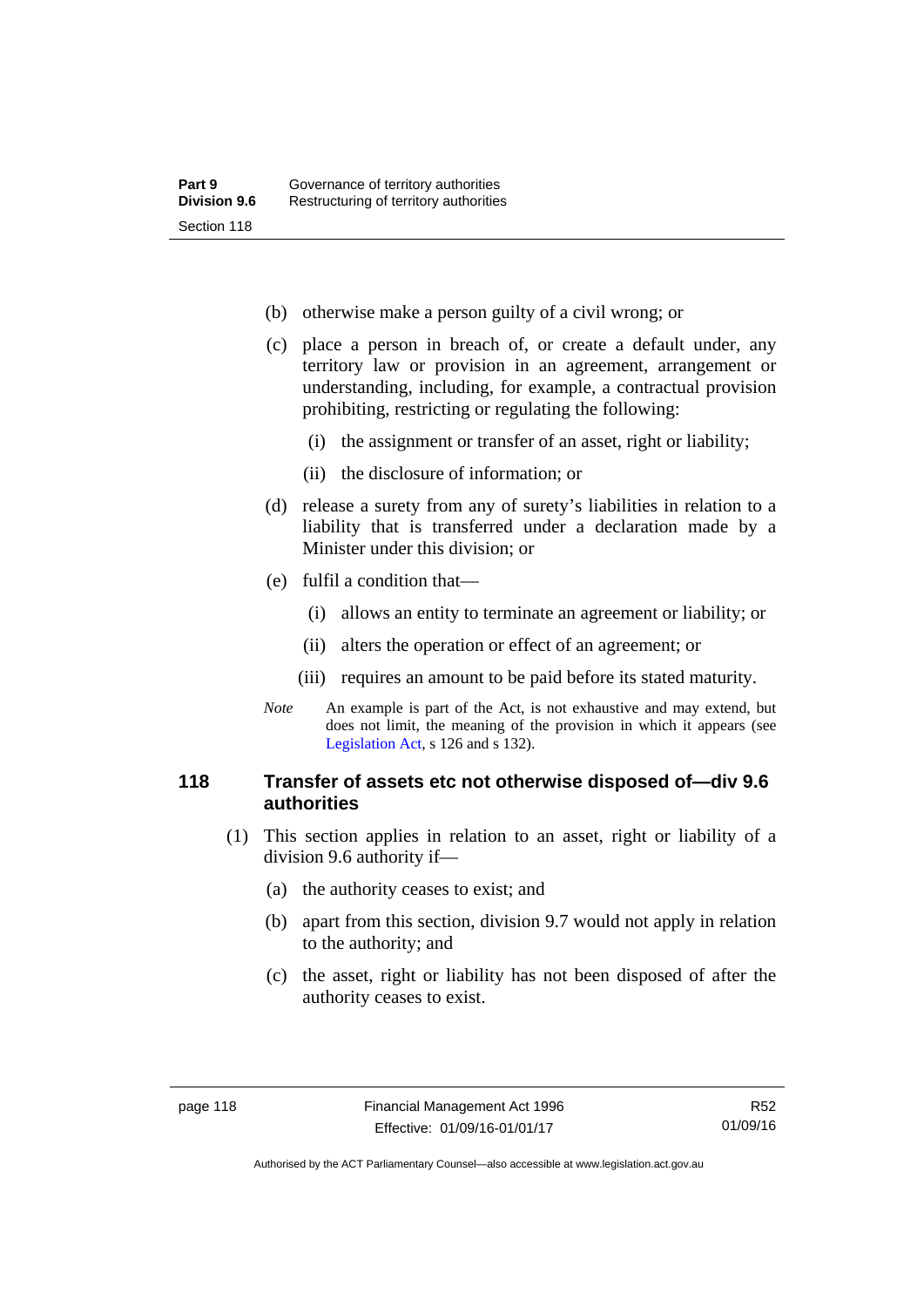(2) Division 9.7 applies in relation to the division 9.6 authority as if it were a division 9.7 authority, but only in relation to the asset, right or liability that has not been disposed of.

### **119 Annual reports etc for div 9.6 authorities**

(1) In this section:

*division 9.6 authority* means a division 9.6 authority that has ceased to exist and is not also a division 9.7 authority.

*financial year*––see the *[Annual Reports \(Government Agencies\)](http://www.legislation.act.gov.au/a/2004-8)  [Act 2004](http://www.legislation.act.gov.au/a/2004-8)*, section 6 (3).

*handover day*, in relation to a division 9.6 authority, means the day the authority ceases to exist.

*relevant financial year*, for a division 9.6 authority, means a financial year—

- (a) beginning before the handover day for the authority; and
- (b) for which a report had not been presented by the authority under the *[Annual Reports \(Government Agencies\) Act 2004](http://www.legislation.act.gov.au/a/2004-8)*, section 6 (Annual report of public authority) before the handover day.

*responsible Minister*, for a division 9.6 authority, means the Minister who was the responsible Minister for the authority immediately before it ceased to exist.

- (2) The responsible Minister for a division 9.6 authority must present an annual report for the authority for each relevant financial year.
- (3) An annual report under subsection (2) must include anything that the annual report would have been required to include before handover day for the division 9.6 authority.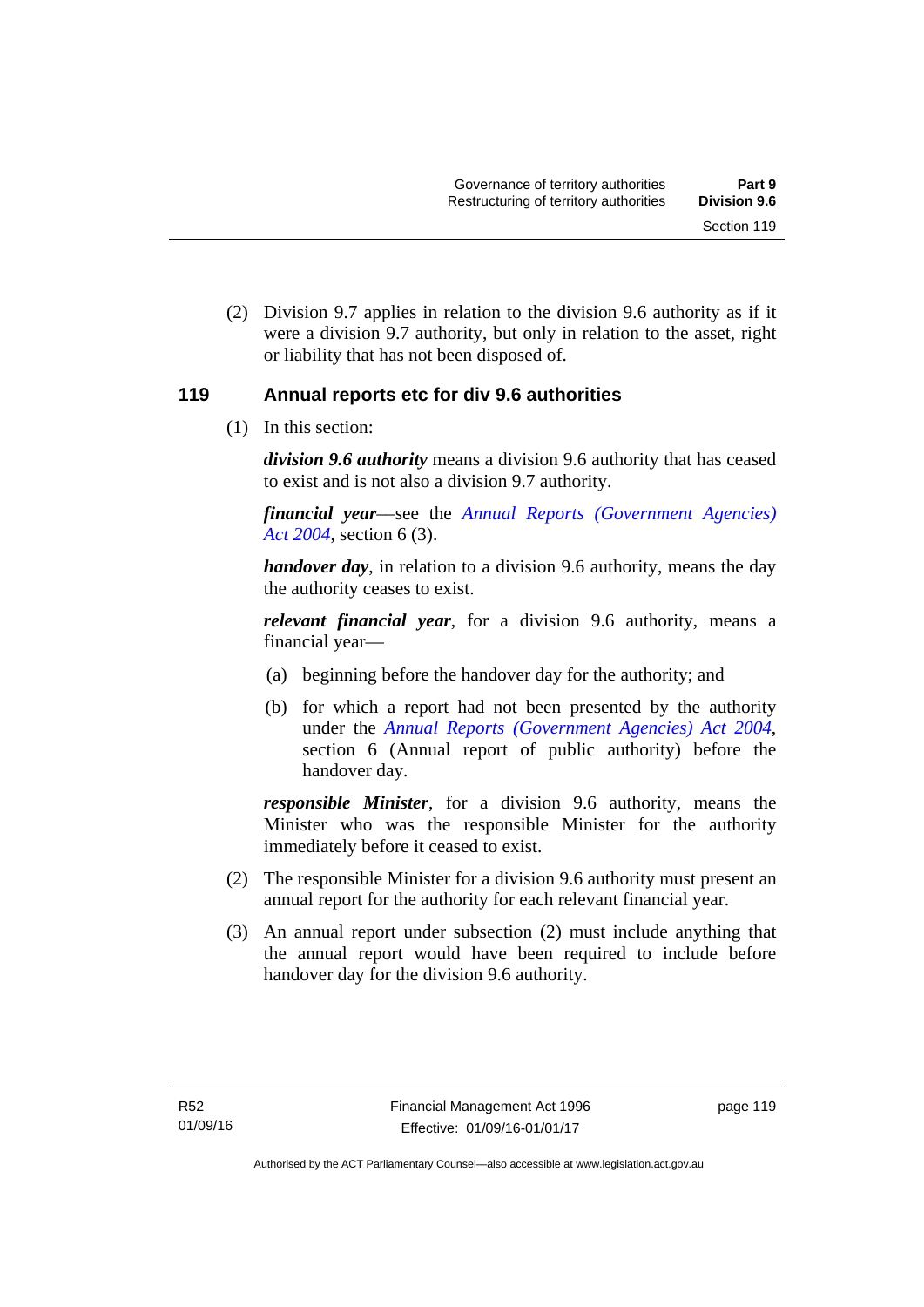- (4) The applied provisions of part 8 (Financial provisions for territory authorities) apply in relation to a division 9.6 authority in relation to any period before the handover day as if—
	- (a) the authority had not ceased to exist; and
	- (b) a reference in section 63 and section 68 to the authority included a reference to the responsible Minister for the authority; and
	- (c) a reference in section 64 and section 69 to the relevant person for the authority included a reference to the responsible Minister for the authority; and
	- (d) a reference in section 65 and section 70 to the chief executive officer of the authority included a reference to the responsible Minister for the authority; and
	- (e) all other necessary changes were made; and
	- (f) any changes prescribed by regulation were made.
- (5) For subsection (4), the *applied provisions of part 8* are the following:
	- section 63 (Annual financial statements of territory authorities)
	- section 64 (Responsibility for annual financial statements of territory authorities)
	- section 65 (Audit of annual financial statements of territory authorities)
	- section 66 (Annual financial statements of territory authorities to be included in annual reports etc)
	- section 68 (Statements of performance of territory authorities)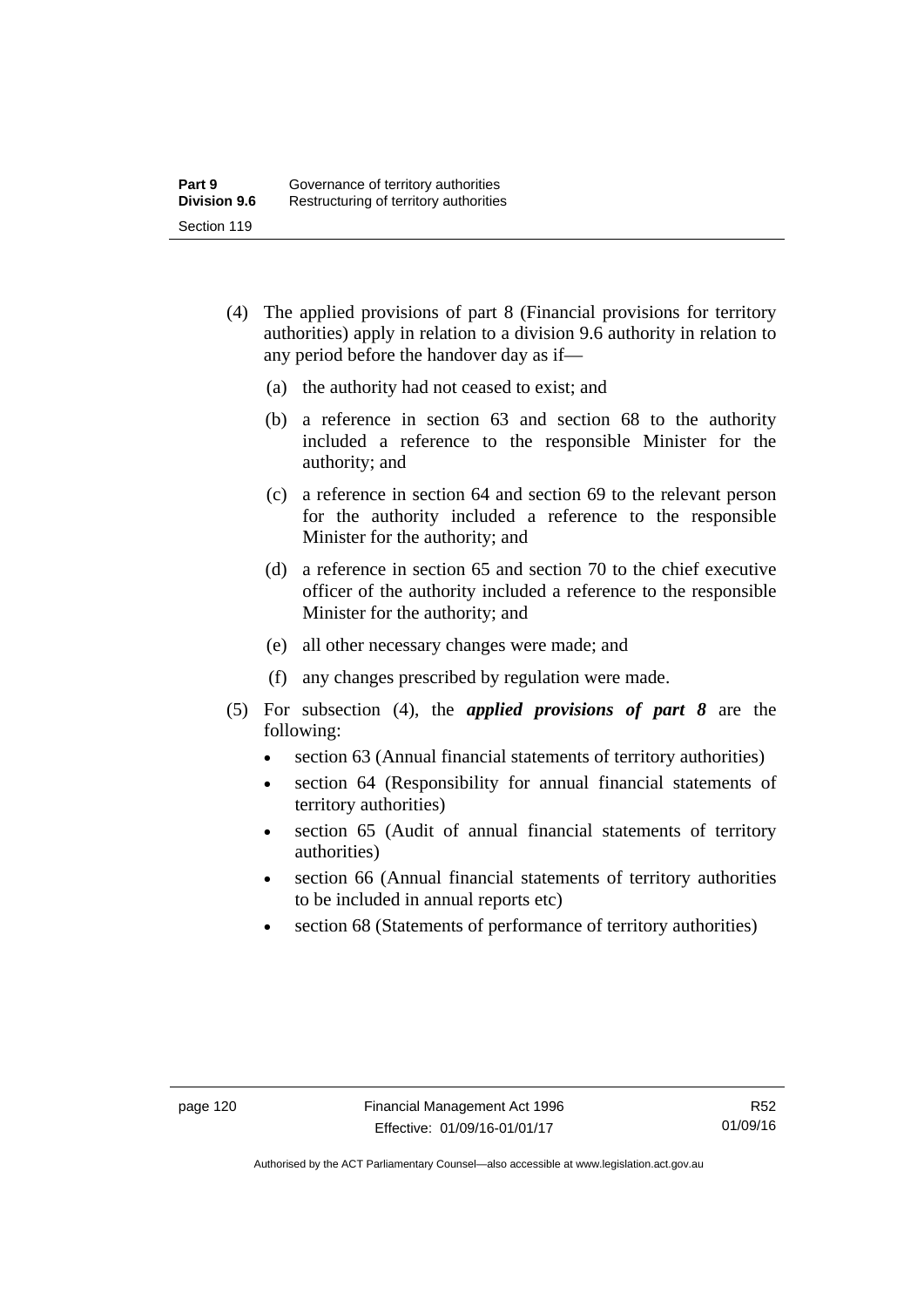- section 69 (Responsibility for territory authority statements of performance)
- section 70 (Scrutiny of territory authority statements of performance)
- section 71 (Territory authority statements of performance to be included in annual reports).

# **Division 9.7 Additional provisions for restructuring of certain territory authorities**

# **120 What territory authorities does div 9.7 apply to?**

- (1) This division applies to a territory authority if the authority is prescribed by regulation for this division.
	- *Note* This division also applies in relation to territory authorities in relation to certain assets, rights and liabilities (see s 118).
- (2) A reference in this division to a *division 9.7 authority* is a reference to a territory authority to which this division applies.
- (3) To remove any doubt, a regulation may prescribe a territory authority for this division whether or not this part would otherwise apply to the authority.

## **121 Definitions—div 9.7**

In this division:

*handover day*, in relation to a division 9.7 authority, means the day the authority ceases to exist.

*territory authority* includes a territory authority that has ceased to exist.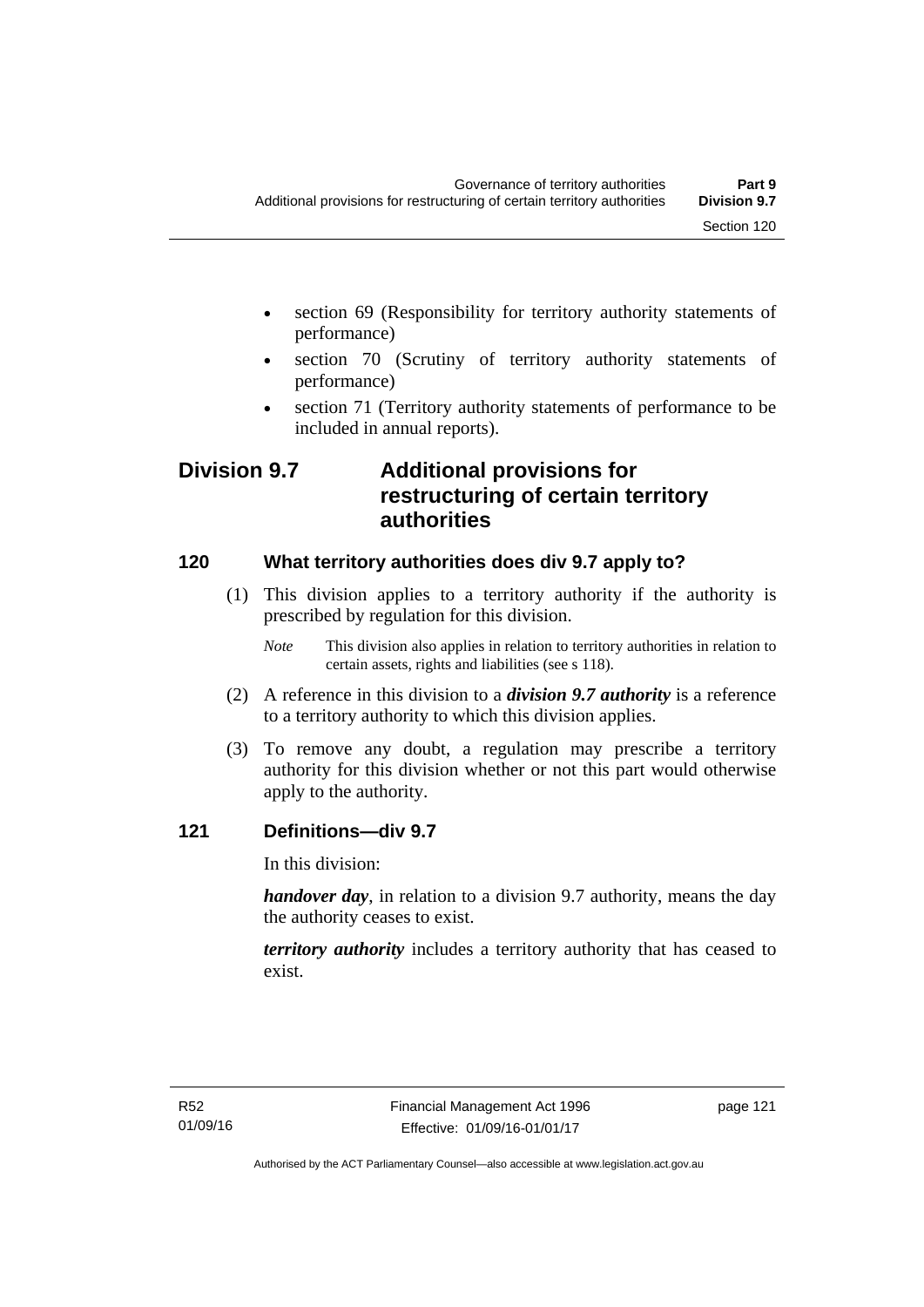## **122 Vesting of assets, rights and liabilities—div 9.7 authorities**

- (1) All assets, rights and liabilities of a division 9.7 authority immediately before handover day vest in the Territory on handover day.
- (2) To remove any doubt, all records of the territory authority, including applications made to the authority, become the records of the Territory on handover day.

## **123 Proceedings and evidence—div 9.7 authorities**

- (1) For a proceeding started before handover day and to which a division 9.7 authority is a party, the Territory is substituted as a party on the handover day.
- (2) A proceeding for a cause of action in relation to a division 9.7 authority may be brought against the Territory if, before handover day—
	- (a) the cause of action had accrued against the authority; and
	- (b) a proceeding had not started in relation to the cause of action; and
	- (c) the limitation period for the cause of action had not ended.
- (3) The *[Limitation Act 1985](http://www.legislation.act.gov.au/a/1985-66),* part 3 (Postponement of bar) applies to the starting of a proceeding that may be brought by or against the Territory under this section as if the cause of action had been accrued by, or had accrued against, the Territory.
- (4) The court or other entity in which, or before which, a proceeding may be or has been started or continued under this section may give directions about the proceeding.
- (5) Any evidence that would, before a division 9.7 authority ceased to exist, have been admissible for or against the authority is admissible for or against the Territory.

R52 01/09/16

Authorised by the ACT Parliamentary Counsel—also accessible at www.legislation.act.gov.au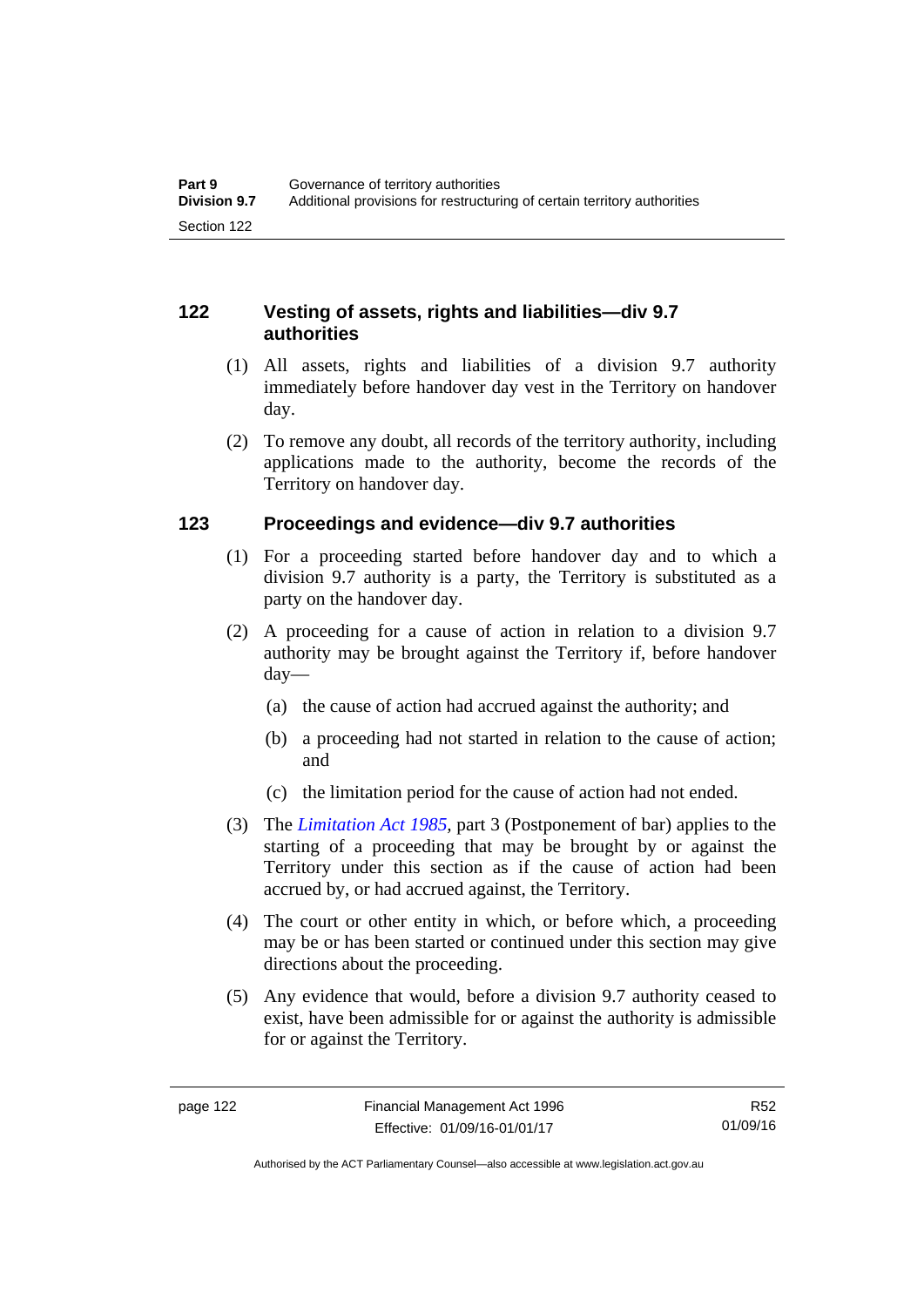- (6) An order made in a proceeding by or against a division 9.7 authority before the handover day may, after the handover day, be enforced by or against the Territory.
- (7) In this section:

*proceeding* includes a proceeding by way of appeal or review (including review under the *[Ombudsman Act 1989](http://www.legislation.act.gov.au/a/alt_a1989-45co)*).

## **124 Annual reports and financial statements for div 9.7 authorities**

(1) In this section:

*division 9.7 authority* means a division 9.7 authority that has ceased to exist.

*financial year*––see the *[Annual Reports \(Government Agencies\)](http://www.legislation.act.gov.au/a/2004-8)  [Act 2004](http://www.legislation.act.gov.au/a/2004-8)*, section 6 (3).

*relevant financial year*, for a division 9.7 authority, means a financial year—

- (a) beginning before the handover day for the authority; and
- (b) for which a report had not been presented by the authority under the *[Annual Reports \(Government Agencies\) Act 2004](http://www.legislation.act.gov.au/a/2004-8)*, section 6 (Annual report of public authority) before the handover day.

*responsible Minister*, for a division 9.7 authority, means the Minister who was the responsible Minister for the authority immediately before it ceased to exist.

- (2) The responsible Minister for a division 9.7 authority must present an annual report for the authority for each relevant financial year.
- (3) An annual report under subsection (2) must include anything that the annual report would have been required to include before handover day for the division 9.7 authority.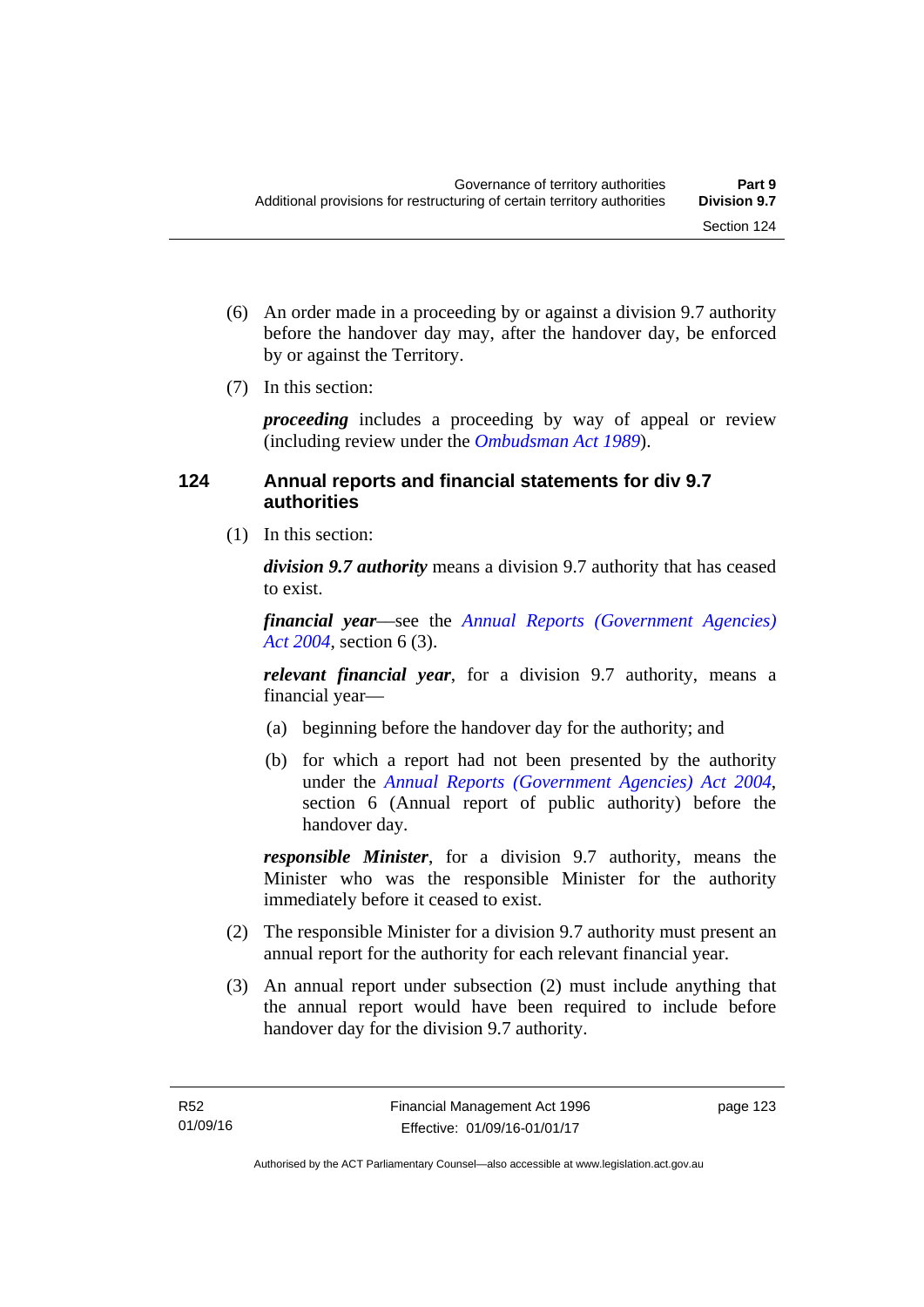- (4) The applied provisions of part 8 (Financial provisions for territory authorities) apply in relation to a division 9.7 authority in relation to any period before the handover day as if—
	- (a) the authority had not ceased to exist; and
	- (b) a reference in section 63 and section 68 to the authority included a reference to the responsible Minister for the authority; and
	- (c) a reference in section 64 and section 69 to the relevant person for the authority included a reference to the responsible Minister for the authority; and
	- (d) a reference in section 65 and section 70 to the chief executive officer of the authority included a reference to the responsible Minister for the authority; and
	- (e) all other necessary changes were made; and
	- (f) any changes prescribed by regulation were made.
- (5) For subsection (4), the *applied provisions of part 8* are the following:
	- section 63 (Annual financial statements of territory authorities)
	- section 64 (Responsibility for annual financial statements of territory authorities)
	- section 65 (Audit of annual financial statements of territory authorities)
	- section 66 (Annual financial statements of territory authorities to be included in annual reports etc)
	- section 68 (Statements of performance of territory authorities)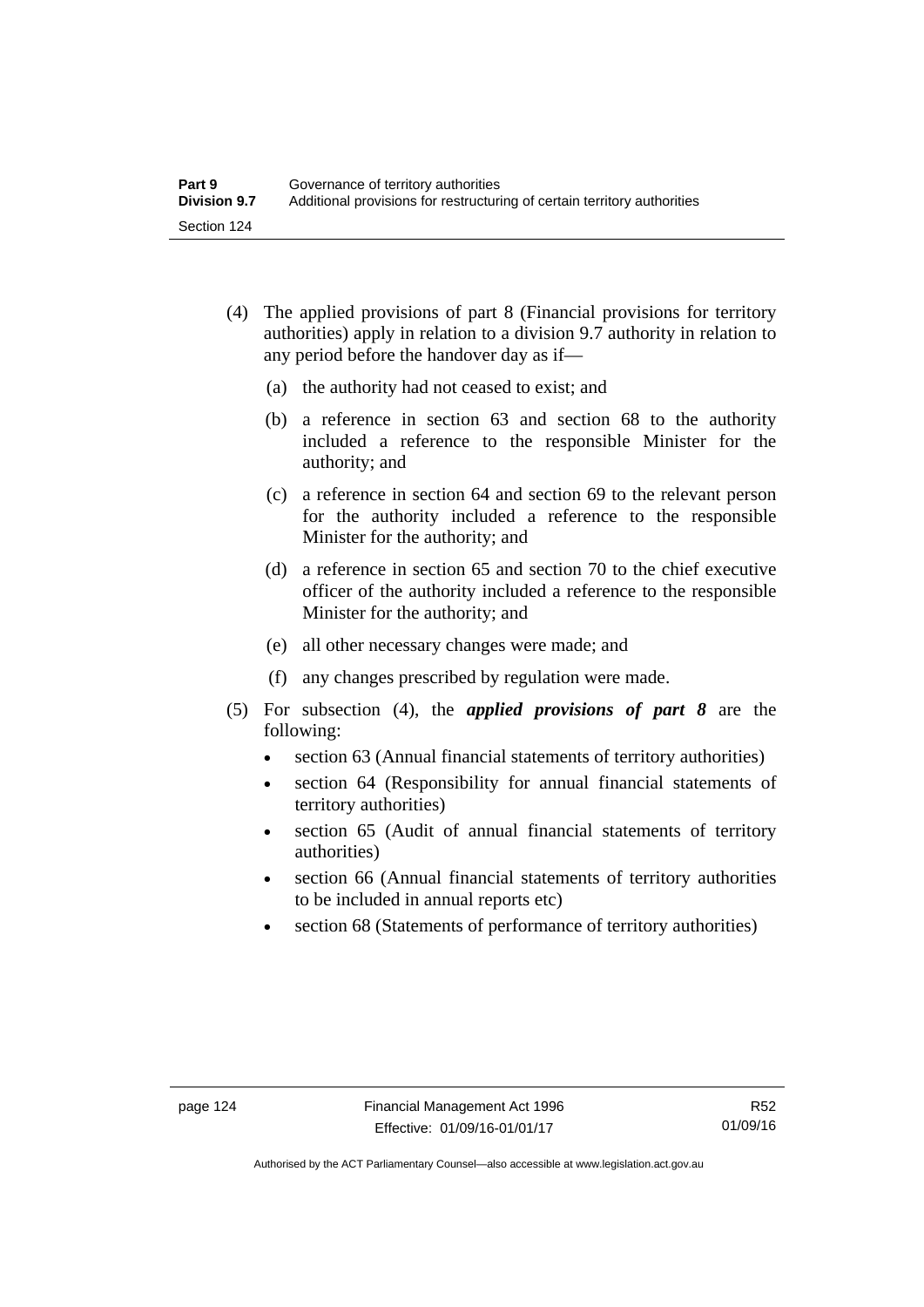- section 69 (Responsibility for territory authority statements of performance)
- section 70 (Scrutiny of territory authority statements of performance)
- section 71 (Territory authority statements of performance to be included in annual reports).

# **125 References to div 9.7 authority**

In any contract, agreement or arrangement, a reference to a division 9.7 authority is, for the application of the contract, agreement or arrangement on or after the handover day, a reference to the Territory.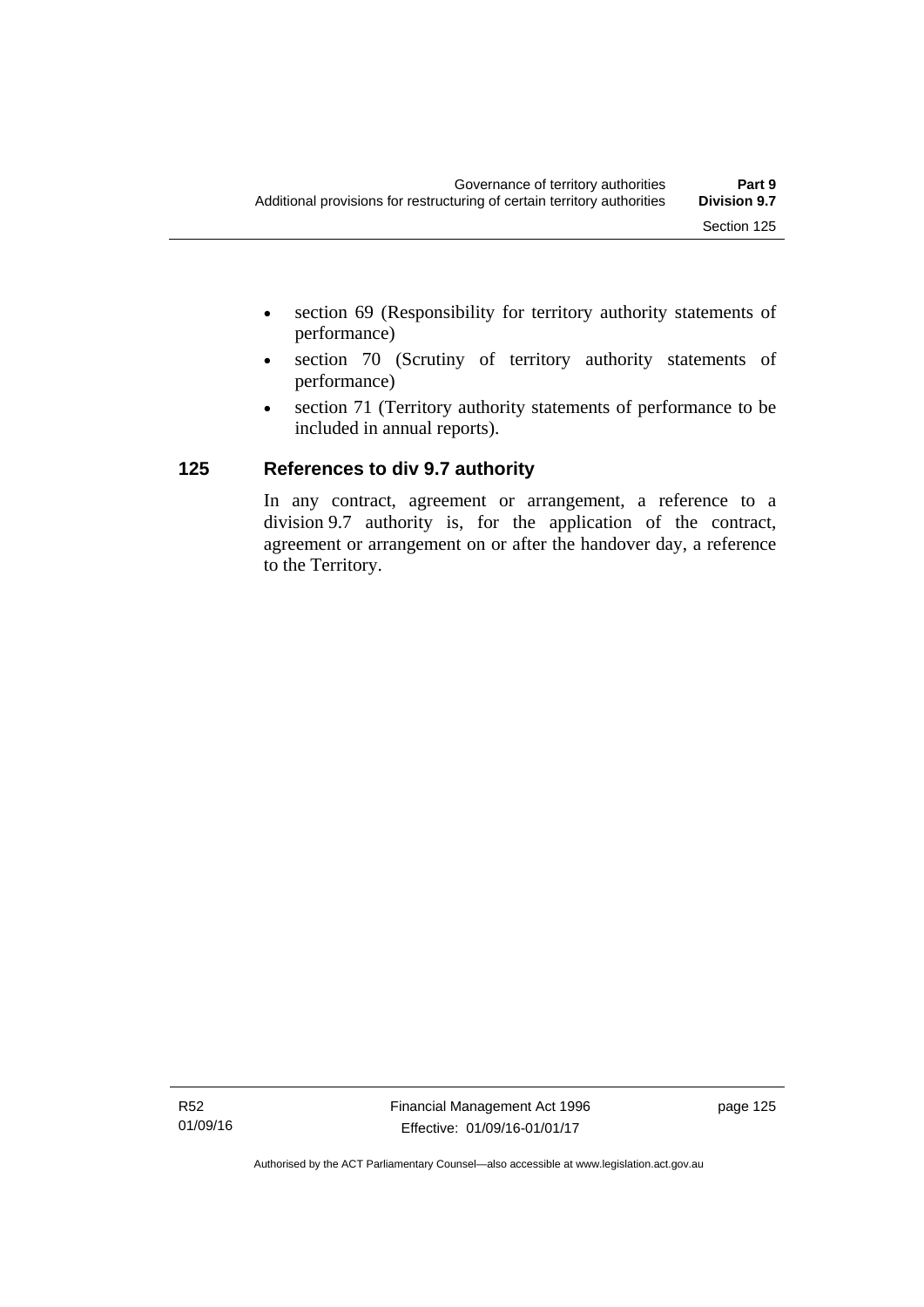#### **Part 10** Miscellaneous

Section 130

# **Part 10 Miscellaneous**

#### **130 Act of grace payments**

- (1) If the Treasurer considers it appropriate to do so because of special circumstances, the Treasurer may authorise the payment by a directorate or territory authority of an amount to a person (the *payee*) although the payment of that amount (the *relevant amount*) would not otherwise be authorised by law or required to meet a legal liability.
- (2) The authorisation may provide for the relevant amount to be paid  $by-$ 
	- (a) more than 1 instalment and on the dates specified in the authorisation; or
	- (b) periodical payments of an amount, and for the period, specified in the authorisation.
- (3) An authorisation may be expressed to be subject to conditions to be complied with by the payee.
- (4) If a condition is contravened, the Treasurer may by written notice addressed to the last-known address of the payee require the payee, within 30 days of receipt of the notice, to pay an amount equal to all or part of the relevant amount.
- (5) If the payee does not pay the amount specified in the notice under subsection (4), the amount may be recovered by the Territory as a debt.
- (6) If the payment of an amount by a directorate or territory authority is authorised under this section, the Treasurer must—
	- (a) direct that the amount be paid from an existing appropriation for the directorate or territory authority stated by the Treasurer; or

Authorised by the ACT Parliamentary Counsel—also accessible at www.legislation.act.gov.au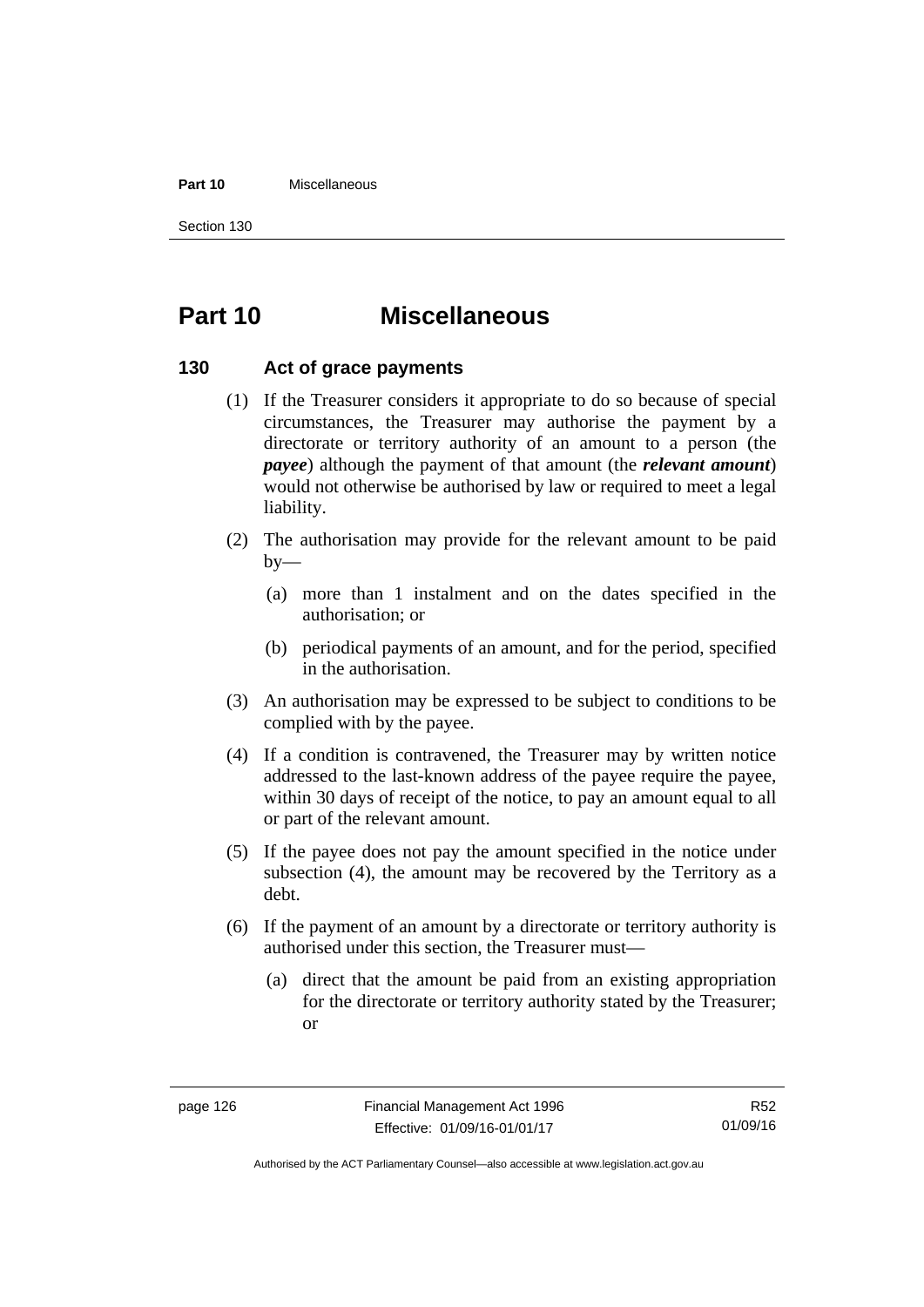- (b) authorise payment of the amount under section 18 (Treasurer's advance); or
- (c) authorise payment of the amount by appropriation to the relevant directorate or territory authority.
- (7) The public money of the Territory is appropriated for subsection (6) (c).
- (8) A payment made by a directorate or territory authority under this section must be reported in notes to the financial statements of the directorate or territory authority that relate to the financial year when the payment was made.
- (9) The notes must indicate in relation to each payment under this section the amount and grounds for the payment.
- (10) The notes relating to a payment under this section must not disclose the identity of the payee unless disclosure was agreed to by the payee as a condition of authorising the payment.

#### **131 Waiver of debts etc**

- (1) The Treasurer may, in writing, on behalf of the Territory—
	- (a) waive the Territory's right to payment of an amount payable to the Territory; or
	- (b) postpone any right of the Territory to be paid a debt in priority to another debt; or
	- (c) allow the payment by instalments of an amount payable to the Territory; or
	- (d) defer the time for payment of an amount payable to the Territory.
- (2) A waiver relating to an amount payable to the Territory by a person may be expressed to be subject to a condition that the person agrees to pay an amount to the Territory in circumstances specified in the waiver.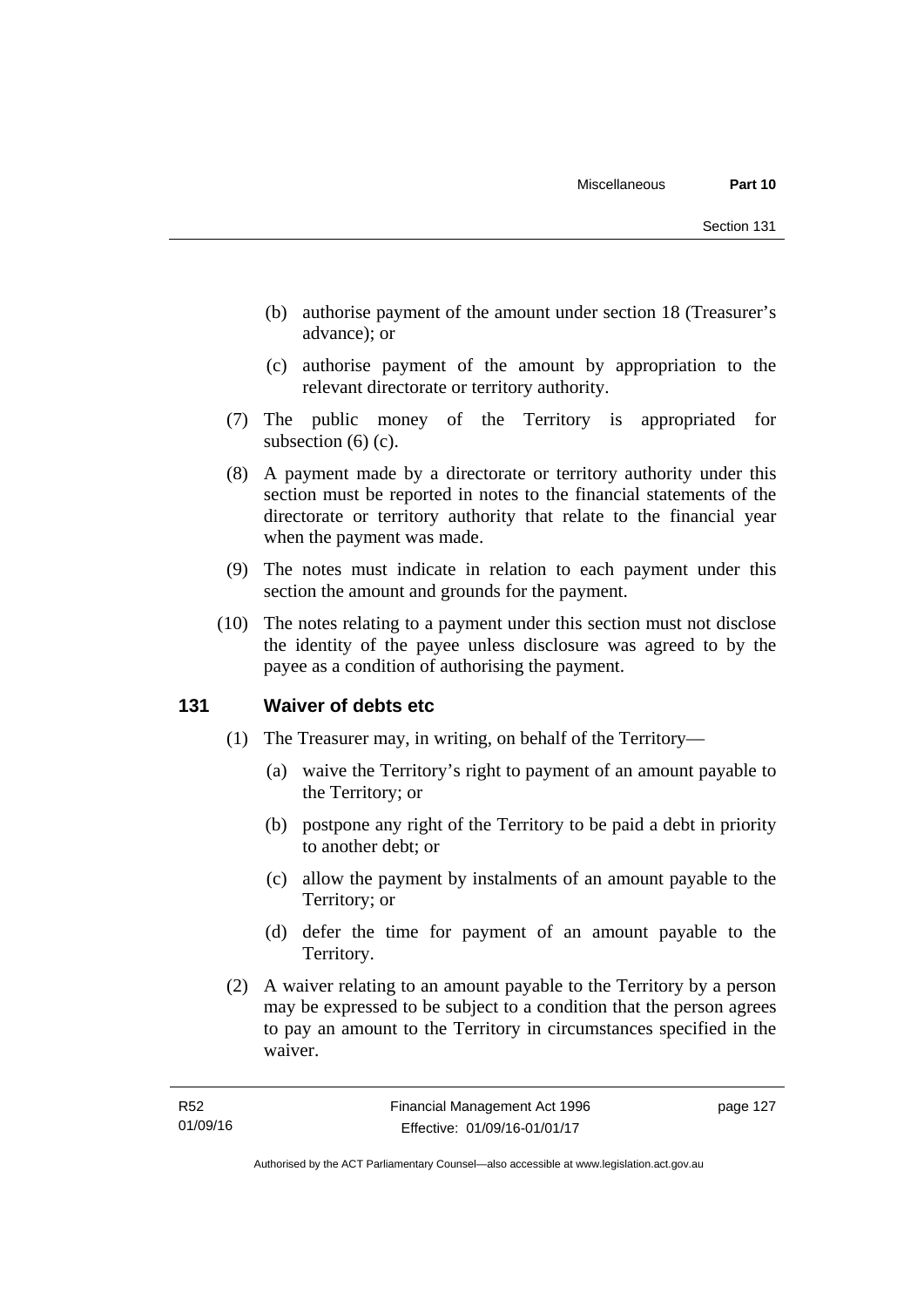#### **Part 10** Miscellaneous

Section 132

 (3) A waiver relating to an amount payable to the Territory must be reported in the notes to the financial statements of the relevant directorate that relate to the year in which the right to payment was waived.

#### **132 Payments in relation to deceased estates**

- (1) If, at the time of a person's death (whether before or after the commencement of this section), the Territory owed an amount to the person, the Treasurer may pay that amount to the person who the Treasurer considers should receive the payment.
- (2) In deciding who should be paid, the Treasurer must have regard to—
	- (a) the provisions of any will of the deceased person that identify the persons entitled to property under the will; and
	- (b) the law relating to the disposition of the property of deceased people.
- (3) Before making a payment to a person, the Treasurer may require the person to produce any documents and other evidence relating to—
	- (a) the disposition of the deceased person's estate; or
	- (b) the family of the deceased person and any other people apparently entitled to share in the estate of the deceased person.
- (4) Subject to subsection (3), the Treasurer may make the payment without requiring production of probate of the will, or letters of administration of the estate, of the deceased person.
- (5) If a payment is made in relation to an amount owing to a deceased person, the Territory is discharged from any further liability in relation to that amount.
- (6) This section does not relieve the recipient of a payment from liability to deal with the money in accordance with law.

R52 01/09/16

Authorised by the ACT Parliamentary Counsel—also accessible at www.legislation.act.gov.au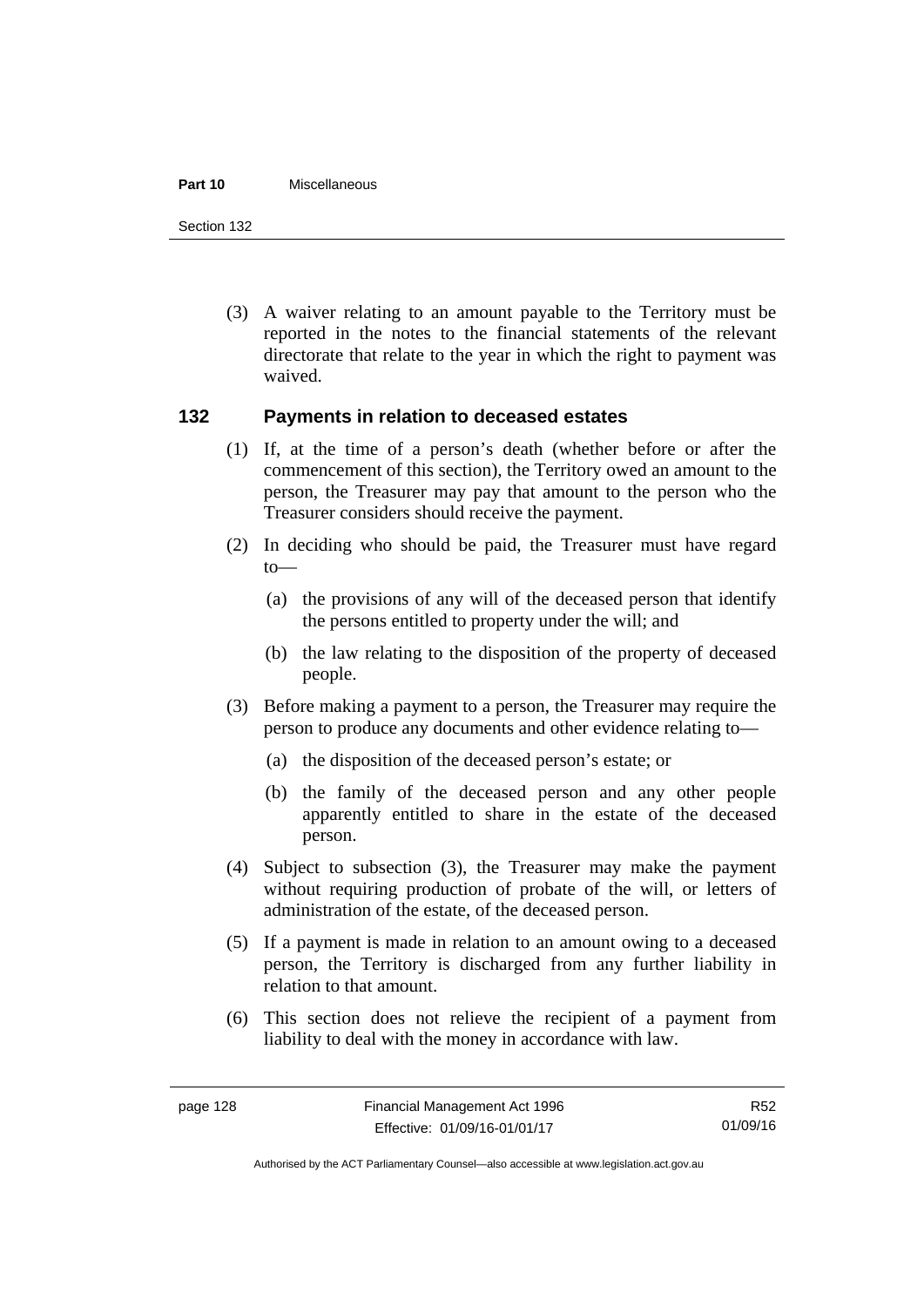#### **133 Guideline-making power**

- (1) The Treasurer may make financial management guidelines for this Act.
	- *Note* Financial management guidelines may be made in relation to any matter that is required or permitted to be prescribed by the Act, or is necessary or convenient to be prescribed for carrying out or giving effect to the Act (see [Legislation Act,](http://www.legislation.act.gov.au/a/2001-14) s 44).
- (2) A financial management guideline is a disallowable instrument.
	- *Note* A disallowable instrument must be notified, and presented to the Legislative Assembly, under the [Legislation Act.](http://www.legislation.act.gov.au/a/2001-14)

#### **134 Regulation-making power**

The Executive may make regulations for this Act.

*Note* A regulation must be notified, and presented to the Legislative Assembly, under the [Legislation Act](http://www.legislation.act.gov.au/a/2001-14).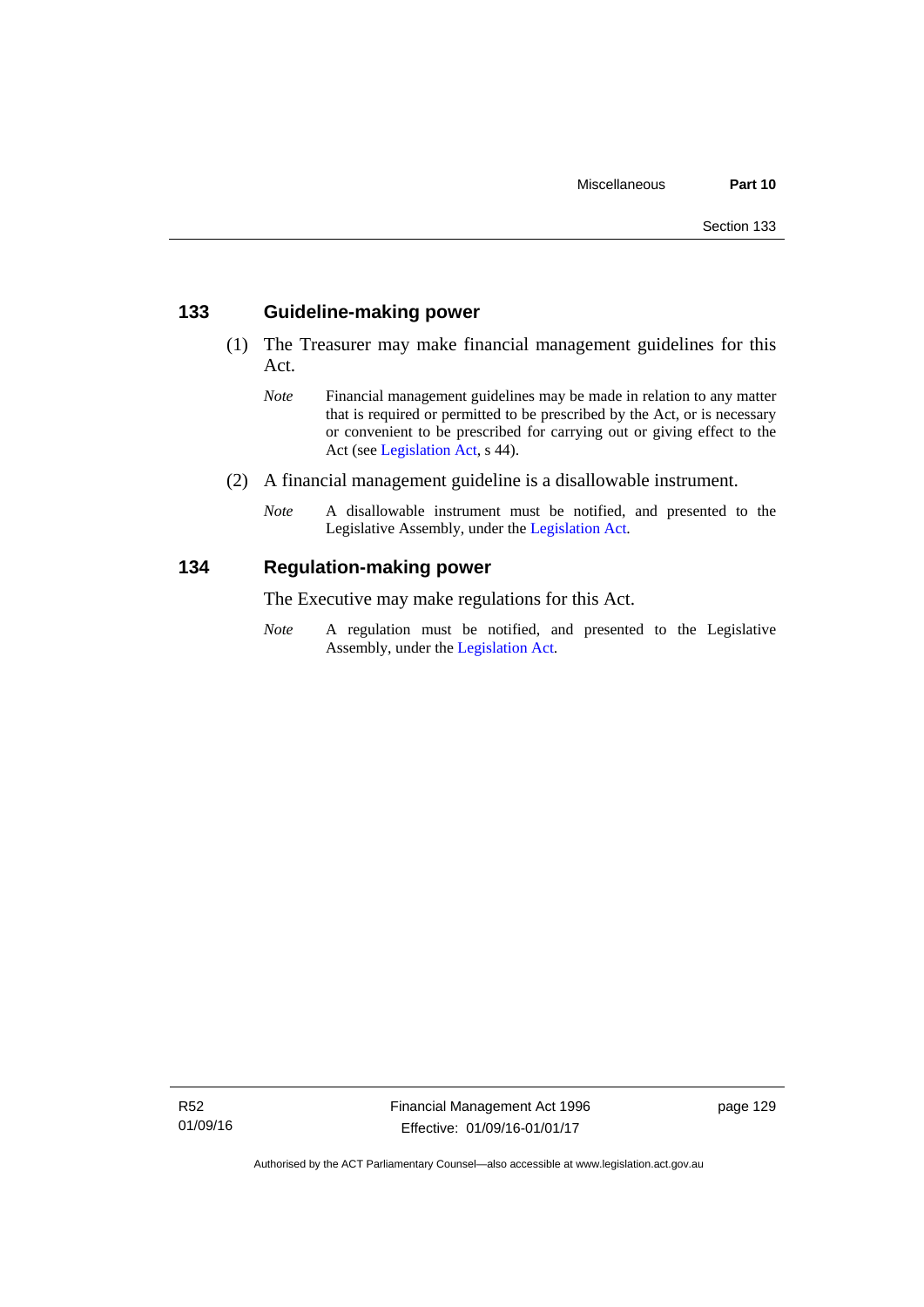# **Part 30 Transitional—Exhibition Park Corporation Repeal Act 2014**

#### **300 Disapplication of Legislation Act, s 84**

- (1) To remove any doubt, the [Legislation Act,](http://www.legislation.act.gov.au/a/2001-14) section 84 (Saving of operation of repealed and amended laws) does not apply in relation to a member of the governing board of the Exhibition Park Corporation.
- (2) However, if a member of the board is a public servant, this section does not affect any right, privilege or liability that the person has as a public servant.
- (3) This section is a law to which the [Legislation Act](http://www.legislation.act.gov.au/a/2001-14), section 88 (Repeal does not end effect of transitional laws etc) applies.

#### **301 Third-party rights and interests in corporation land**

- (1) Any right in relation to corporation land granted by the Exhibition Park Corporation in the exercise of a function under the [repealed Act,](http://www.legislation.act.gov.au/a/1976-1/default.asp) section 6 (2), that exists immediately before the commencement of the *[Exhibition Park Corporation Repeal](http://www.legislation.act.gov.au/a/2014-54/default.asp)  [Act 2014](http://www.legislation.act.gov.au/a/2014-54/default.asp)*, continues for the term of the grant as if the interest had been granted by the Territory.
- (2) In this section:

*corporation land*—see the [repealed Act](http://www.legislation.act.gov.au/a/1976-1/default.asp), section 6 (1).

*repealed Act* means the *[Exhibition Park Corporation Act 1976](http://www.legislation.act.gov.au/a/1976-1).*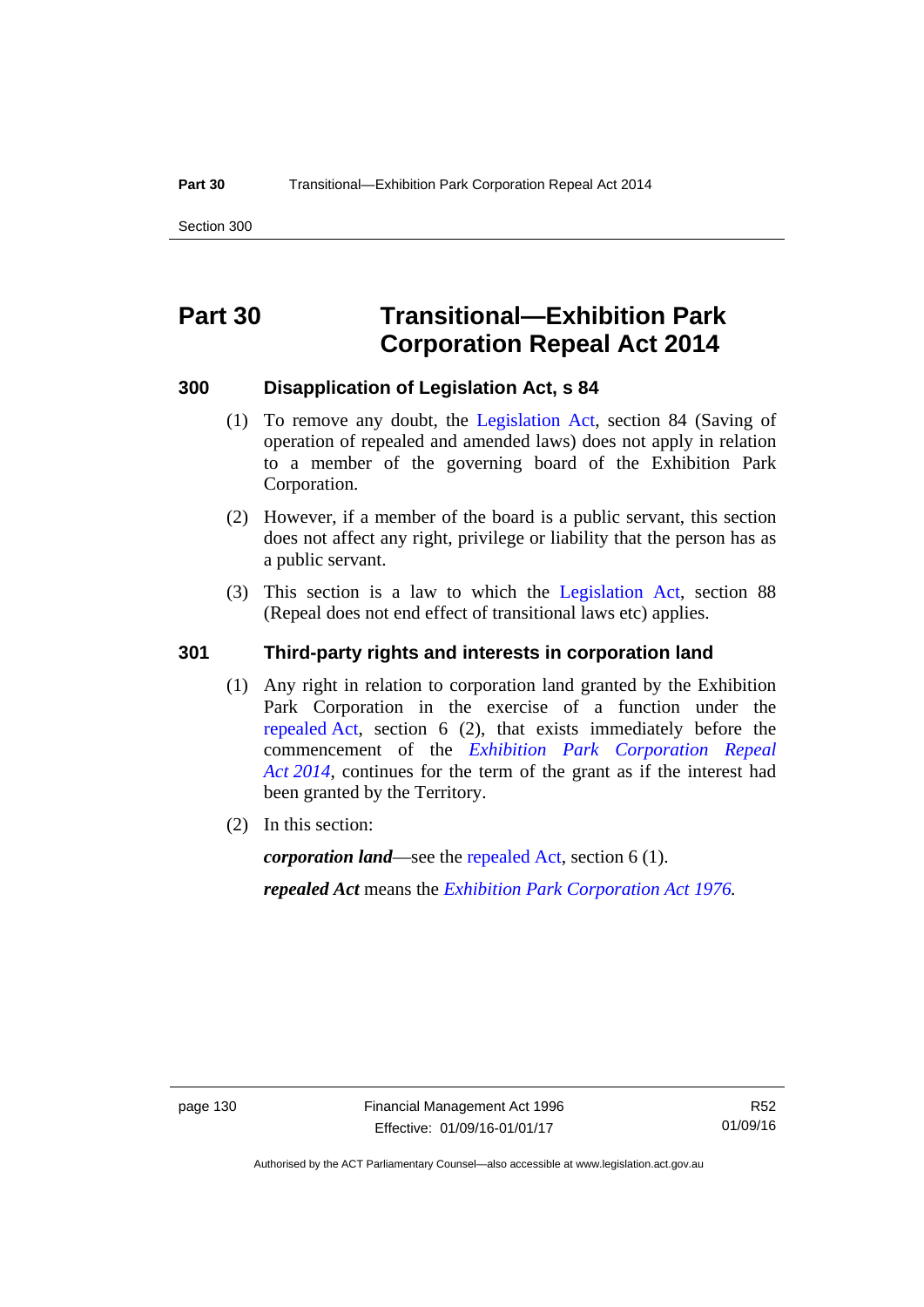#### **302 Registration of changes in ownership of certain assets**

- (1) This section applies if—
	- (a) an asset of the Exhibition Park Corporation, including an interest in land, vests in the Territory because of the operation of section 122 (Vesting of assets, rights and liabilities—div 9.7 authorities); and
	- (b) information about ownership of the asset may be entered in a statutory property register.
- (2) On application by the director-general, a person responsible for the statutory property register must make the entries in the register and do anything else that is necessary or desirable to reflect the vesting of the asset in the Territory.
- (3) The evidentiary value of a statutory property register is not affected by the—
	- (a) making of an entry under this section; or
	- (b) failure to make an entry under this section; or
	- (c) failure by the director-general to make an application under this section.
- (4) In this section:

*statutory property register* means a register kept under a Territory law, or a law of the Commonwealth, a State or another Territory, for recording ownership of property (including interests in property) if—

 (a) title to the property is passed by registration in the register of ownership of the property; or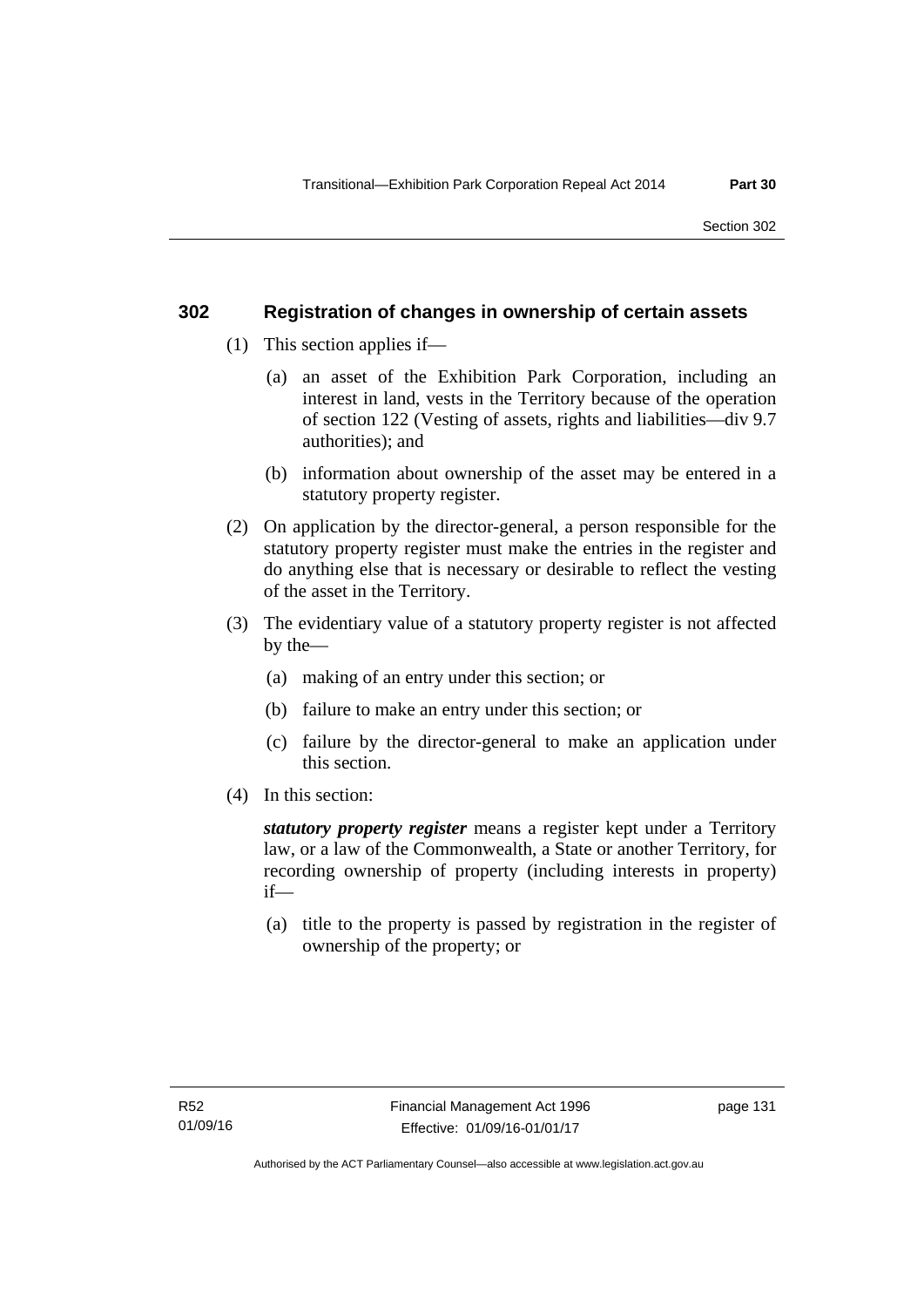Section 303

 (b) the owner of an interest in the property may lose the interest if the interest is not registered in the register.

#### **Example**

the register of land titles kept under the *[Land Titles Act 1925](http://www.legislation.act.gov.au/a/1925-1)*, s 43

*Note* An example is part of the Act, is not exhaustive and may extend, but does not limit, the meaning of the provision in which it appears (see [Legislation Act,](http://www.legislation.act.gov.au/a/2001-14) s 126 and s 132).

#### **303 Operation of pt 30 not breach of contract etc**

To remove any doubt, nothing in this part must be taken to—

- (a) place a person in breach of contract or confidence; or
- (b) otherwise make a person guilty of a civil wrong; or
- (c) place a person in breach of, or create a default under, any Territory law or provision in an agreement, arrangement or understanding, including, for example, a contractual provision prohibiting, restricting or regulating the following:
	- (i) the assignment or transfer of an asset, right or liability;
	- (ii) the disclosure of information; or
- (d) fulfil a condition that—
	- (i) allows an entity to terminate an agreement or liability; or
	- (ii) alters the operation or effect of an agreement; or
	- (iii) requires an amount to be paid before its stated maturity.
- *Note* An example is part of the Act, is not exhaustive and may extend, but does not limit, the meaning of the provision in which it appears (see [Legislation Act,](http://www.legislation.act.gov.au/a/2001-14) s 126 and s 132).

#### **304 Transitional regulations**

 (1) A regulation may prescribe transitional matters necessary or convenient to be prescribed because of the enactment of the *[Exhibition Park Corporation Repeal Act 2014](http://www.legislation.act.gov.au/a/2014-54/default.asp)*.

R52 01/09/16

Authorised by the ACT Parliamentary Counsel—also accessible at www.legislation.act.gov.au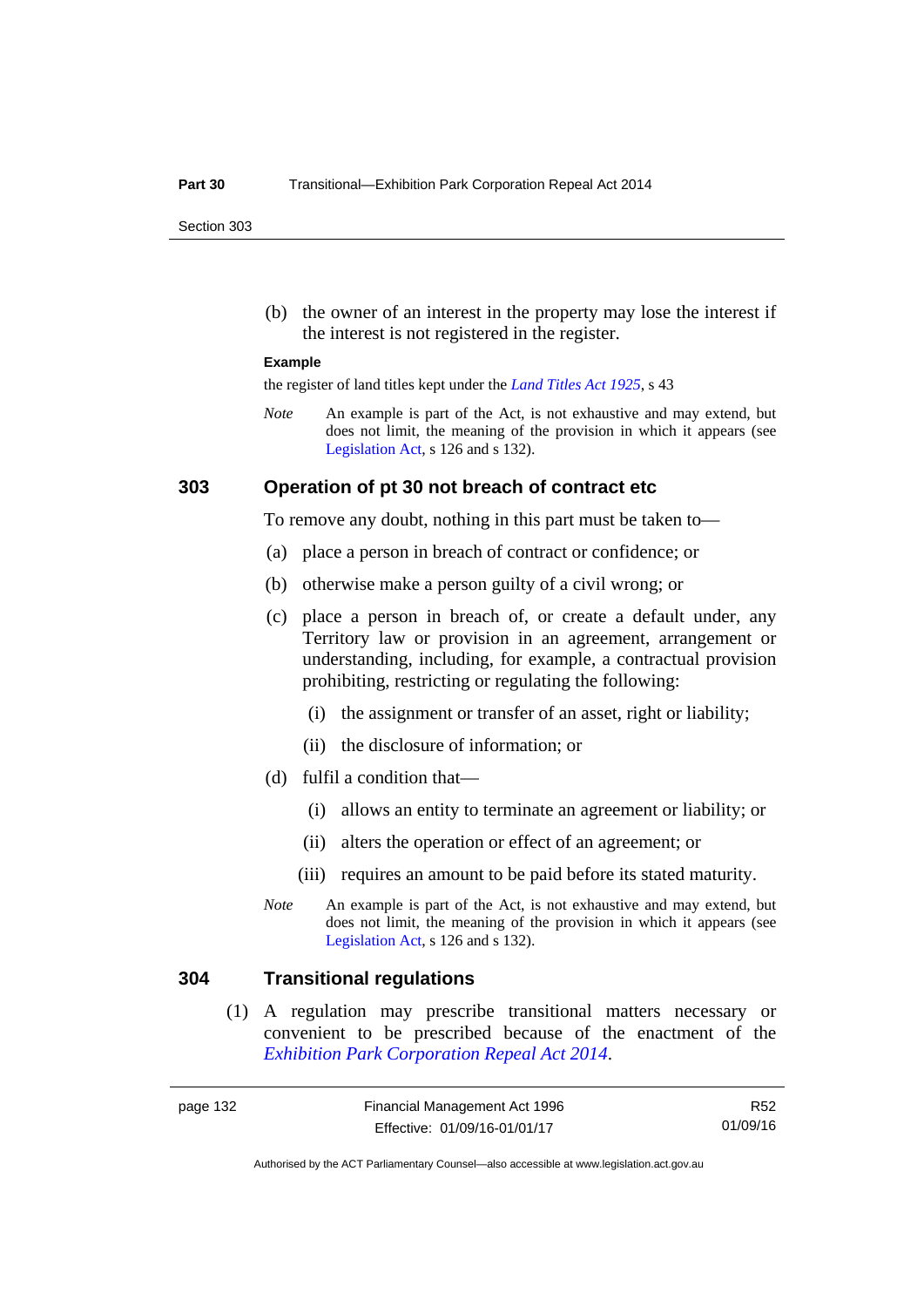- (2) A regulation may modify this part (including in relation to another territory law) to make provision in relation to anything that, in the Executive's opinion, is not, or is not adequately or appropriately, dealt with in this part.
- (3) A regulation under subsection (2) has effect despite anything elsewhere in this Act or another territory law.

## **305 Expiry—pt 30**

This part expires 2 years after the day it commences.

*Note* Transitional provisions are kept in the Act for a limited time. A transitional provision is repealed on its expiry but continues to have effect after its repeal (see [Legislation Act,](http://www.legislation.act.gov.au/a/2001-14) s 88).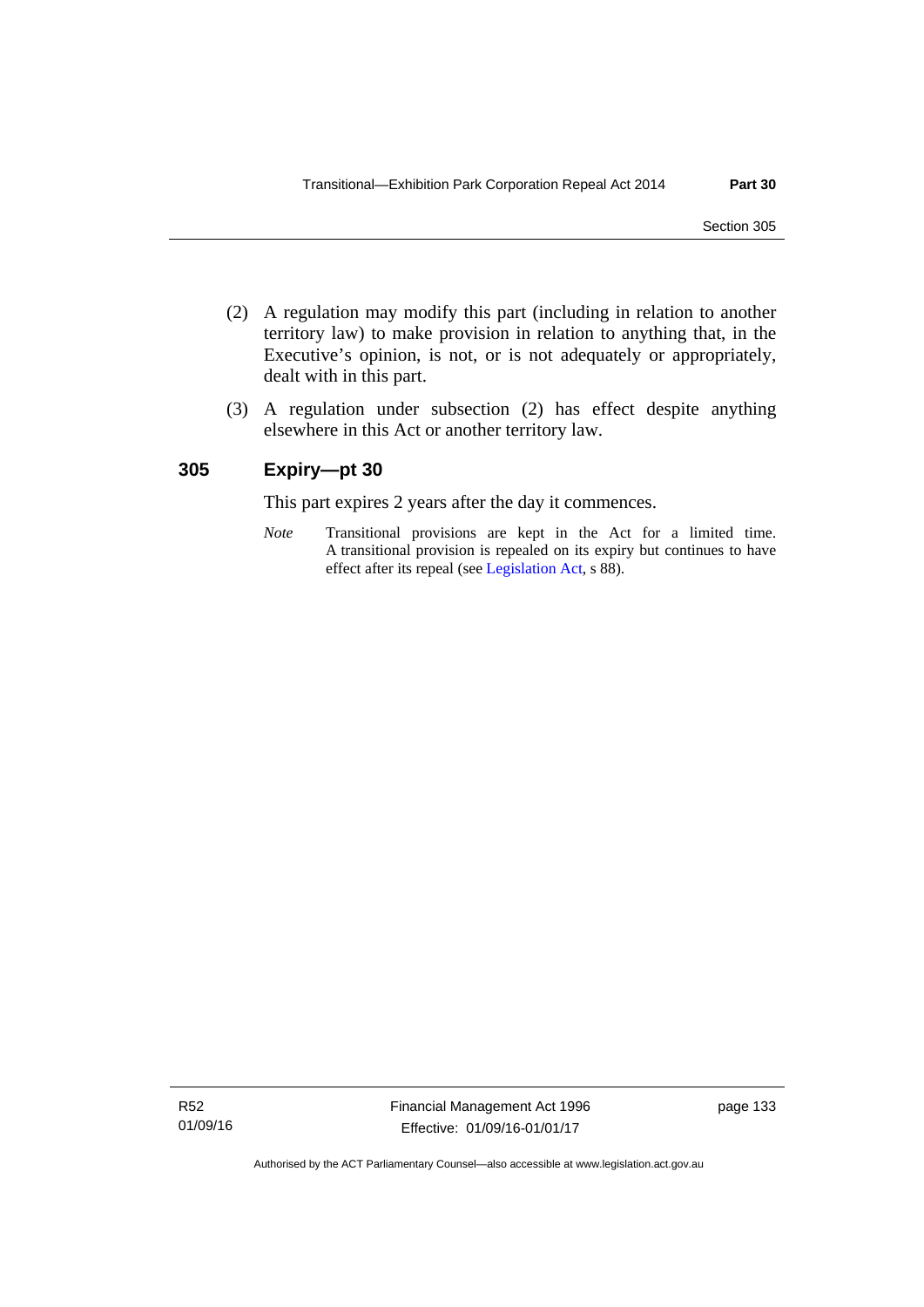# **Dictionary**

(see s 3)

- *Note 1* The [Legislation Act](http://www.legislation.act.gov.au/a/2001-14) contains definitions and other provisions relevant to this Act.
- *Note 2* For example, the [Legislation Act,](http://www.legislation.act.gov.au/a/2001-14) dict, pt 1, defines the following terms:
	- ACAT
	- Act
	- administrative unit
	- auditor-general
	- authorised deposit-taking institution
	- bankrupt or personally insolvent
	- director-general (see s 163)
	- electoral commission
	- electoral commissioner
	- exercise
	- found guilty
	- function
	- **GST**
	- may (see s 146)
	- Minister (see s 162)
	- must (see s 146)
	- Office of the Legislative Assembly
	- officer of the Assembly
	- person
	- public employee
	- public servant
	- reviewable decision notice
	- Self-Government Act
	- territory-owned corporation
	- Treasurer.

page 134 Financial Management Act 1996 Effective: 01/09/16-01/01/17

R52 01/09/16

Authorised by the ACT Parliamentary Counsel—also accessible at www.legislation.act.gov.au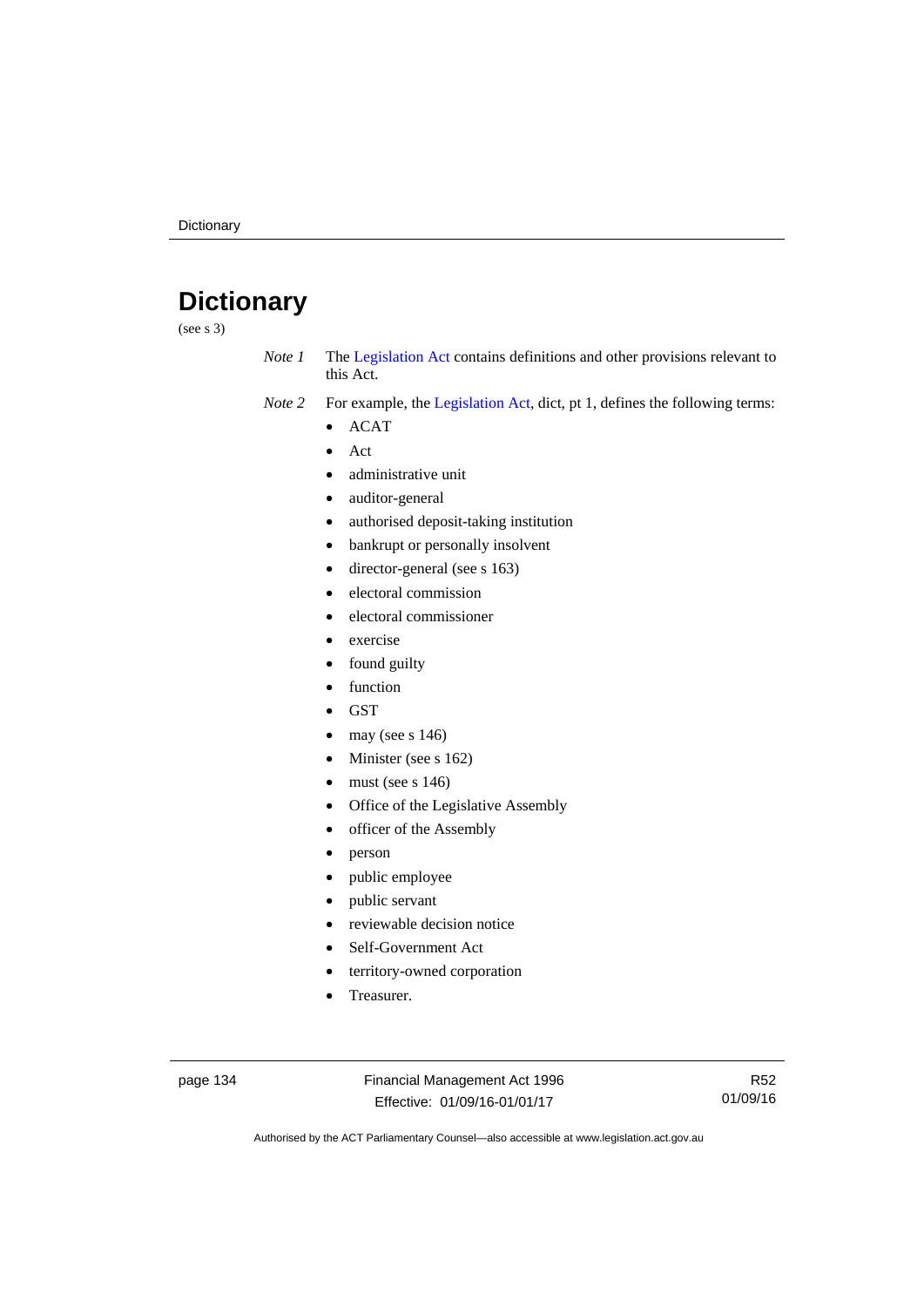*applicable governmental policies*, for a territory authority, for part 9 (Governance of territory authorities)—see section 103.

*appropriation* means an appropriation of public money by any Act including this Act.

*Appropriation Act* means an Act that makes appropriations in relation to a financial year for purposes mentioned in section 8.

*banking account* means an account with an authorised deposit-taking institution that is, or is substantially the same as, a bank account.

*borrowing* includes—

- (a) raising money or obtaining credit, whether by dealing in securities or otherwise; and
- (b) entering into a financing lease;

but does not include using a credit card or overdraft facility, or otherwise obtaining credit, in a transaction forming part of the day-to-day operations of the Territory or a territory authority.

*budget papers* means documents presented to the Legislative Assembly under section 10 or section 13 (1).

# *capital injection*—

- (a) means an amount provided, or to be provided, to a territory entity for—
	- (i) the purchase of assets to be held or owned by the territory entity; or
	- (ii) the development of assets held or owned by the territory entity; or
	- (iii) augmenting the assets held or owned by the territory entity; or
	- (iv) reducing the liabilities of the territory entity; but

page 135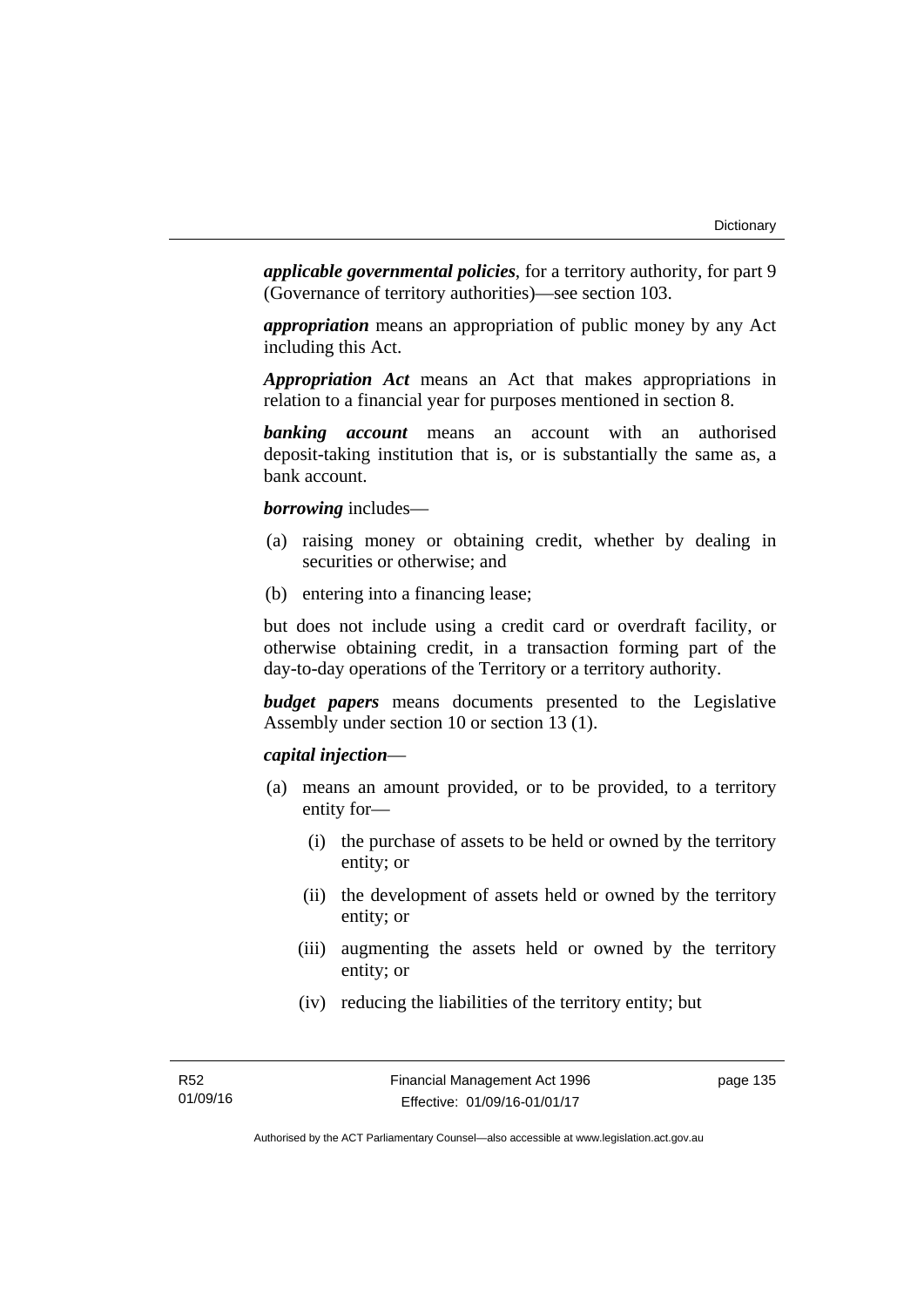(b) does not include an amount provided from an appropriation for a purpose mentioned in section  $8(1)(a)$ , (c) or  $(2)(a)$ .

*CEO*—see *chief executive officer*.

*chief executive officer* (or *CEO*), of a territory authority, means the person (however described) who is responsible for managing the affairs of the authority.

*class of outputs* means a group of related outputs*.*

*contract* includes an agreement or arrangement, whether or not its term extends for 1 or more years.

*controlled recurrent payment* means an amount provided, or to be provided to a territory entity for the delivery of goods and services provided by the territory entity or a person providing goods and services on behalf of the territory entity.

*directorate* means––

- (a) an administrative unit (excluding any part of an administrative unit prescribed for paragraph (b) and any administrative unit forming part of a group of administrative units prescribed for paragraph (c)); or
- (b) a part of an administrative unit prescribed for this paragraph; or
- (c) a group of 2 or more administrative units prescribed for this paragraph.

*directorate banking account* means a banking account mentioned in section 34 (1).

*division 9.6 authority* means a territory authority to which division 9.6 applies (see s 105).

*division 9.7 authority* means a territory authority to which division 9.7 applies (see s 120).

*establishing Act*, for a territory authority, governing board or governing board member, for part 9 (Governance of territory authorities)—see section 72.

| page 136 | Financial Management Act 1996 | R52      |
|----------|-------------------------------|----------|
|          | Effective: 01/09/16-01/01/17  | 01/09/16 |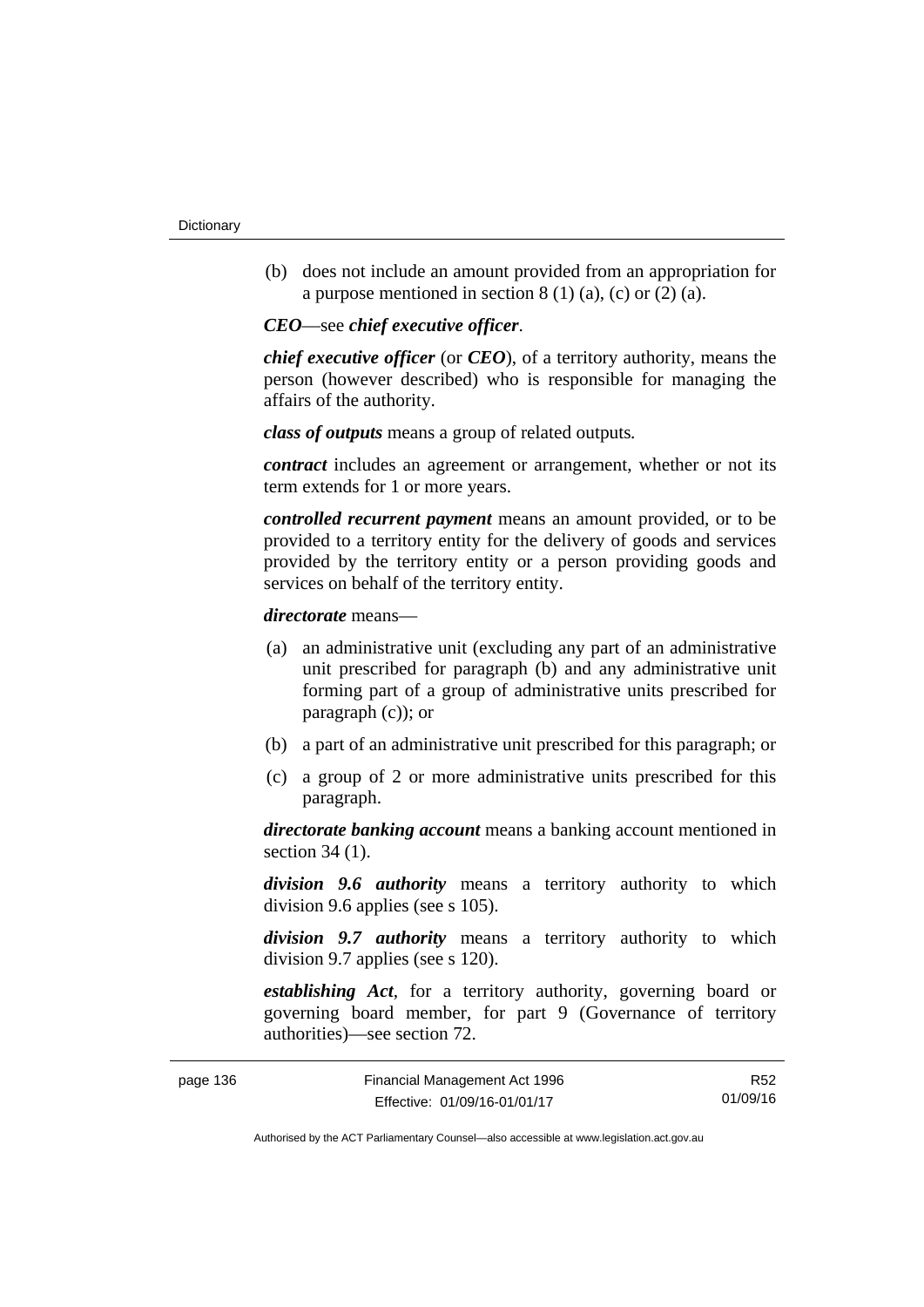*expenses*, in relation to an output, means the expenses incurred in providing the output quantified on an accrual accounting basis and includes the overhead expenses properly attributable to the output.

*financial management guidelines* means the financial management guidelines under this Act.

*financial year*, for a territory authority, for part 9 (Governance of territory authorities)—see section 72.

# *general government sector* means—

- (a) those organisations whose primary function is to provide services that are mainly not market orientated, are mainly for the consumption of the community generally, involve the transfer or redistribution of income, and are financed mainly through appropriation; and
- (b) those organisations that are controlled by the Territory and provide investment or other financial services.

*generally accepted accounting principles* means accounting principles and procedures that are—

- (a) recognised by the accounting profession as appropriate for reporting financial information relating to government, a directorate or a territory authority; and
- (b) consistent with this Act and any relevant Appropriation Act.

*governing board*, for a territory authority, means the governing board established under the Act that establishes the authority.

*governing board member*, for a territory authority with a governing board for part 9 (Governance of territory authorities)—see section 72.

*handover day*, for division 9.7 (Additional provisions for restructuring of certain territory authorities)—see section 121.

*input tax credit*—see the *[A New Tax System \(Goods and Services](http://www.comlaw.gov.au/Series/C2004A00446)  [Tax\) Act 1999](http://www.comlaw.gov.au/Series/C2004A00446)* (Cwlth), dictionary.

page 137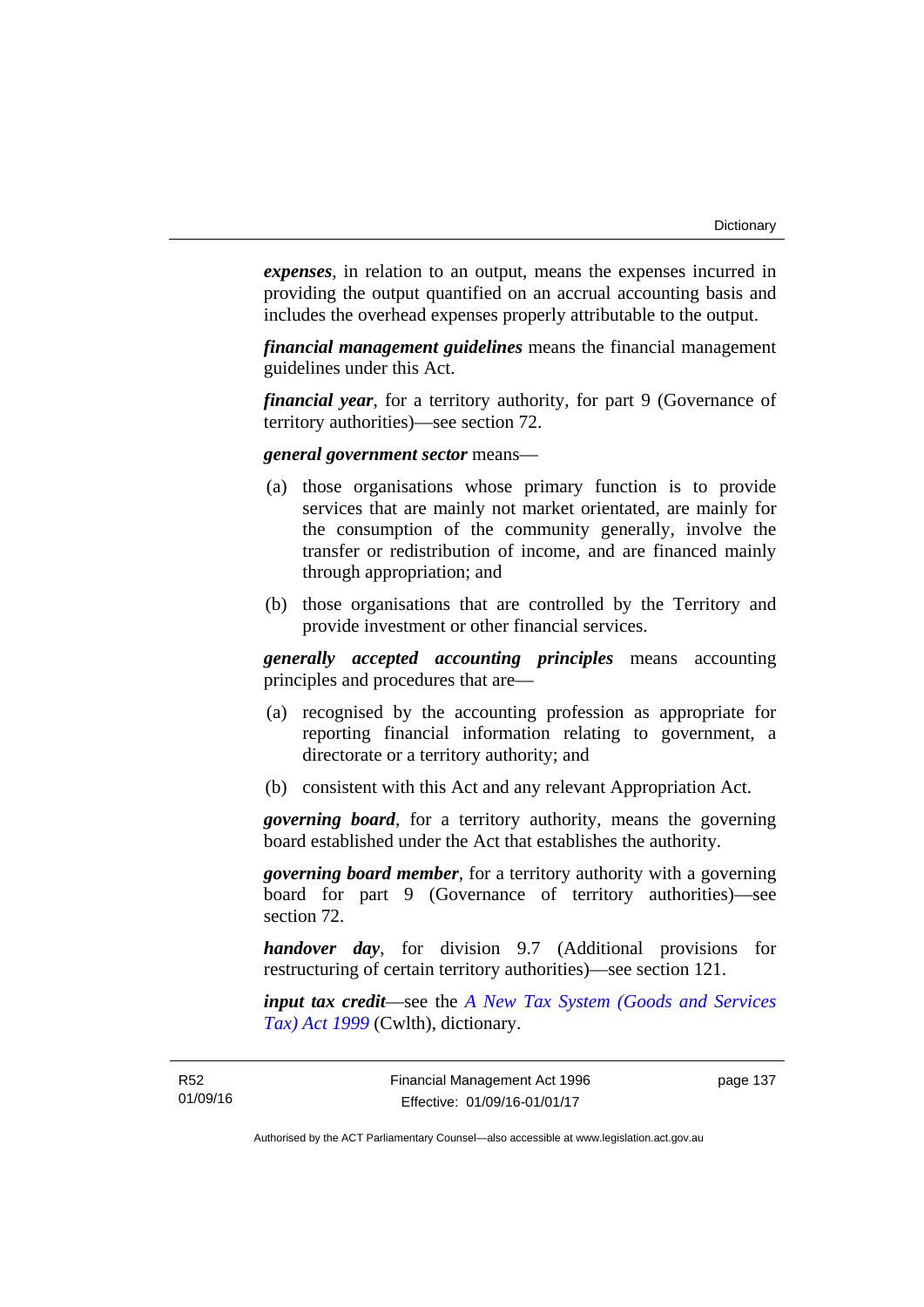*interest* includes a dividend and any other financial return on a deposit, loan or other investment.

*invest* includes enter into a transaction or arrangement for the protection or enhancement of investments.

*material interest*, for part 9 (Governance of territory authorities) see section 88 (4).

*memorandum of understanding* includes a memorandum of understanding whether or not its term extends for 1 or more years.

*outputs* means goods produced or services provided by a directorate or territory authority or a person producing goods or providing services on behalf of a directorate or territory authority.

*prescribed* means prescribed by the financial management guidelines.

*public money* means all money received by the Territory, including the proceeds of all loans raised on behalf of the Territory, but does not include—

- (a) money held by the Territory as trust money; or
- (b) money received by a territory-owned corporation or subsidiary of a territory-owned corporation; or
- (c) money received by the Territory from a territory-owned corporation or subsidiary of a territory-owned corporation for investment for the corporation or subsidiary; or
- (d) money received by a territory authority; or
- (e) money received by the Territory from a territory authority for investment for the authority; or
- (f) money received by the Territory—
	- (i) in repayment of an investment made by the Territory for a territory authority; or
	- (ii) as interest on such an investment.

R52 01/09/16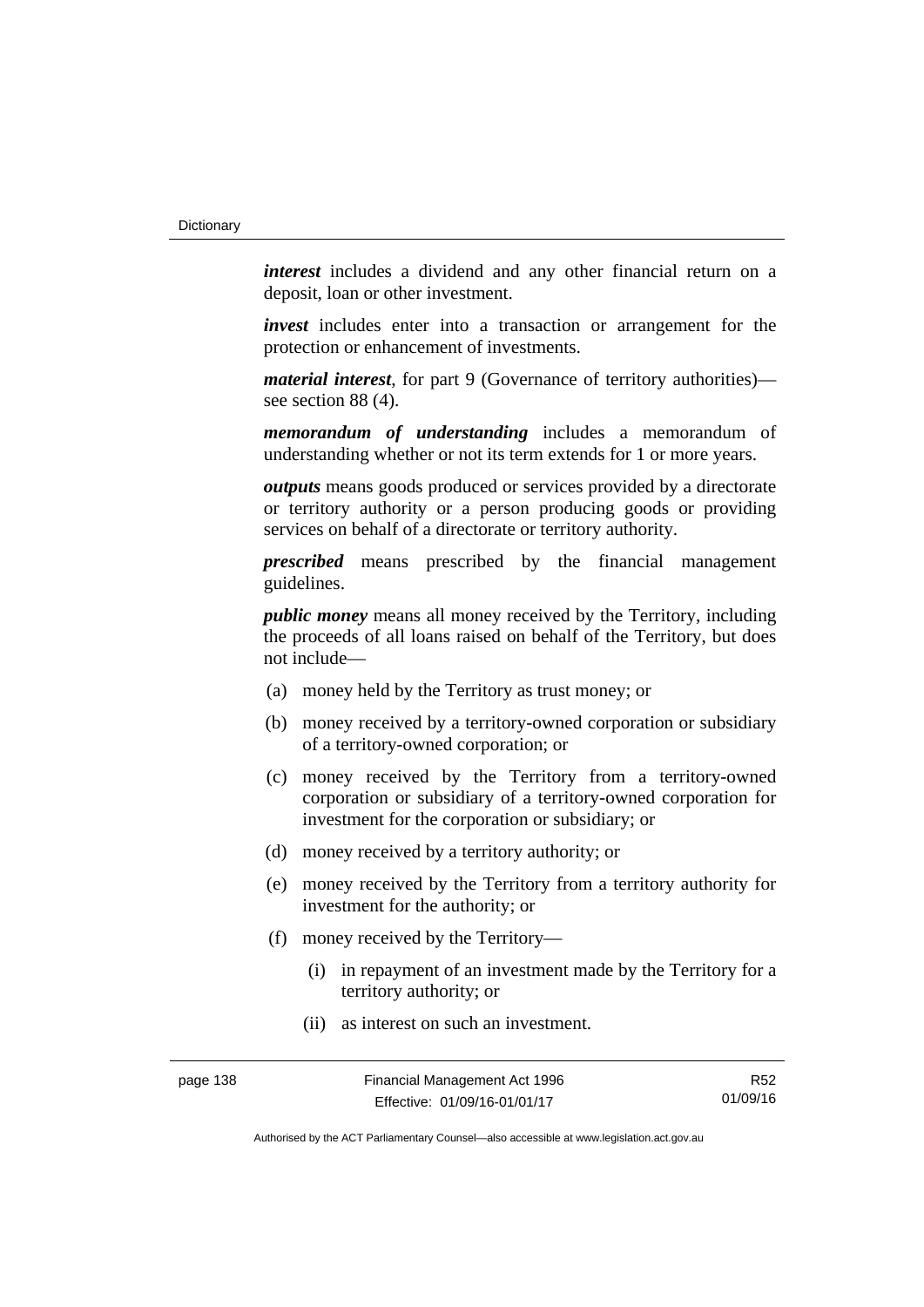*public trading enterprise sector* means those organisations whose primary function is to provide goods and services that are mainly market orientated and non-regulatory in nature and who may recover a significant part of their costs from individual consumers.

*relevant territory authority*, for part 9 (Governance of territory authorities)—see section 72.

*responsible director-general*, in relation to a directorate, means—

- (a) if the directorate is constituted by an administrative unit or a part of an administrative unit—the director-general of that administrative unit; or
- (b) if the directorate is constituted by a group of 2 or more administrative units—the person prescribed as the responsible director-general in relation to the directorate.

*responsible Minister* means—

- (a) in relation to a directorate that is constituted by an administrative unit or a part of an administrative unit—the Minister to whom responsibility for that administrative unit has been allocated under the *[Public Sector Management Act 1994](http://www.legislation.act.gov.au/a/1994-37)*, section 14; and
- (b) in relation to a directorate that is constituted by a group of 2 or more administrative units—the Minister prescribed as the responsible Minister in relation to the directorate; and
- (c) in relation to a territory authority—the Minister administering the Act under which the authority is established; and
- (d) in relation to a territory-owned corporation—the Minister administering the *[Territory-owned Corporations Act 1990](http://www.legislation.act.gov.au/a/1990-53)*.

*securities* includes stocks, debentures, notes, bonds, promissory notes, bills of exchange, and any other securities approved in writing by the Treasurer.

*statement of intent*, for a territory authority—see section 61 (1).

page 139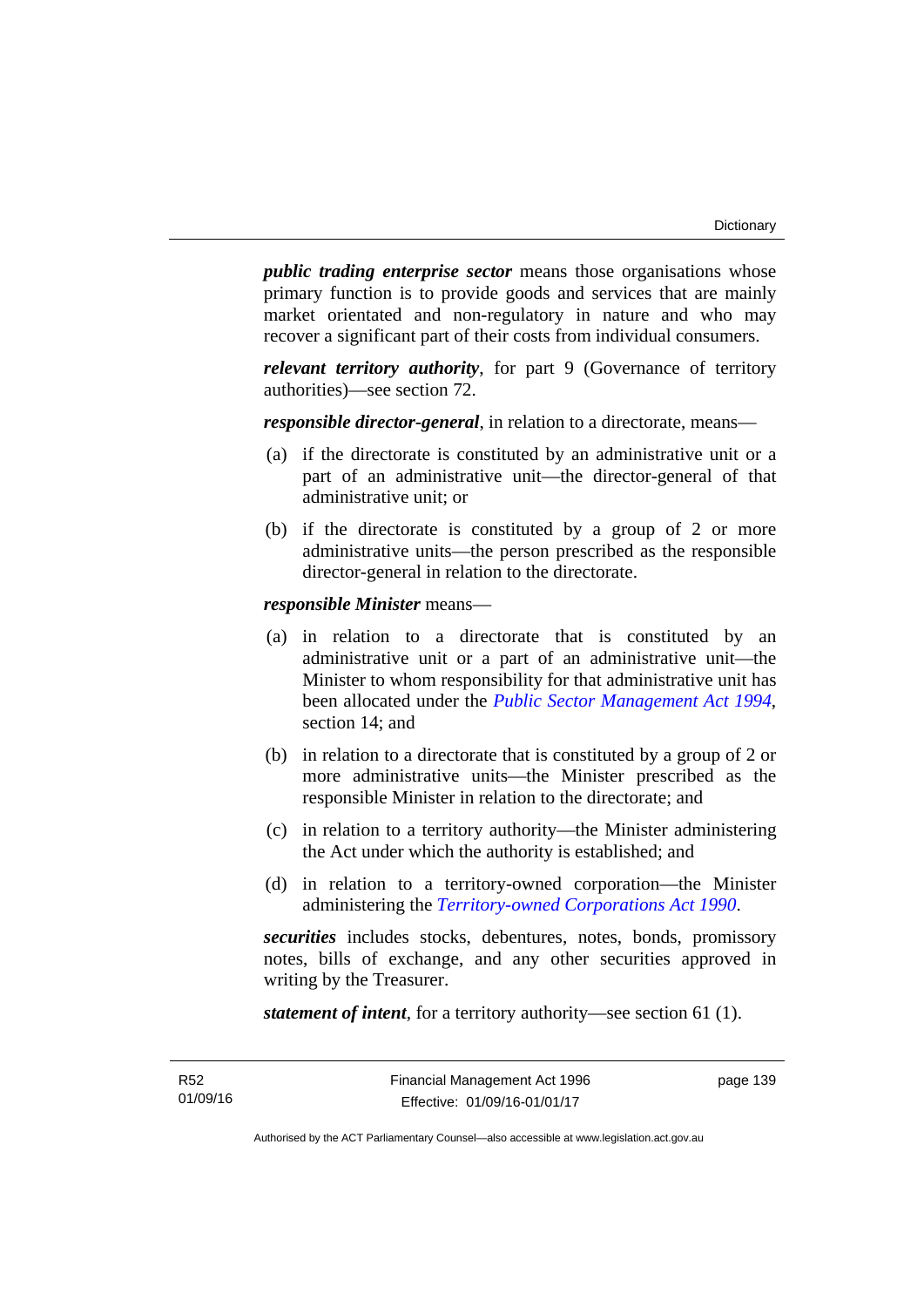*subsidiary*—see the *[Territory-owned Corporations Act 1990](http://www.legislation.act.gov.au/a/1990-53)*, dictionary.

*superannuation appropriation*—see the *[Territory Superannuation](http://www.legislation.act.gov.au/a/2000-21)  [Provision Protection Act 2000](http://www.legislation.act.gov.au/a/2000-21)*, dictionary.

*taxable supply*—see the *[A New Tax System \(Goods and Services](http://www.comlaw.gov.au/Series/C2004A00446)  [Tax\) Act 1999](http://www.comlaw.gov.au/Series/C2004A00446)* (Cwlth), dictionary.

# *territory authority*—

- (a) means a body corporate established by an Act; and
- (b) to remove any doubt, includes an entity to which part 8 applies; and
- (c) for division 9.7 (Additional provisions for restructuring of certain territory authorities)—includes a territory authority that has ceased to exist; but
- (d) does not include a body declared under section 3B not to be a territory authority.

*territory banking account* means the banking account mentioned in section 33.

*territory entity* means a directorate, territory authority or territory-owned corporation.

*the Territory*, for division 3.1 (Financial reports of the Territory) see section 21.

*Treasurer's advance—*see section 18.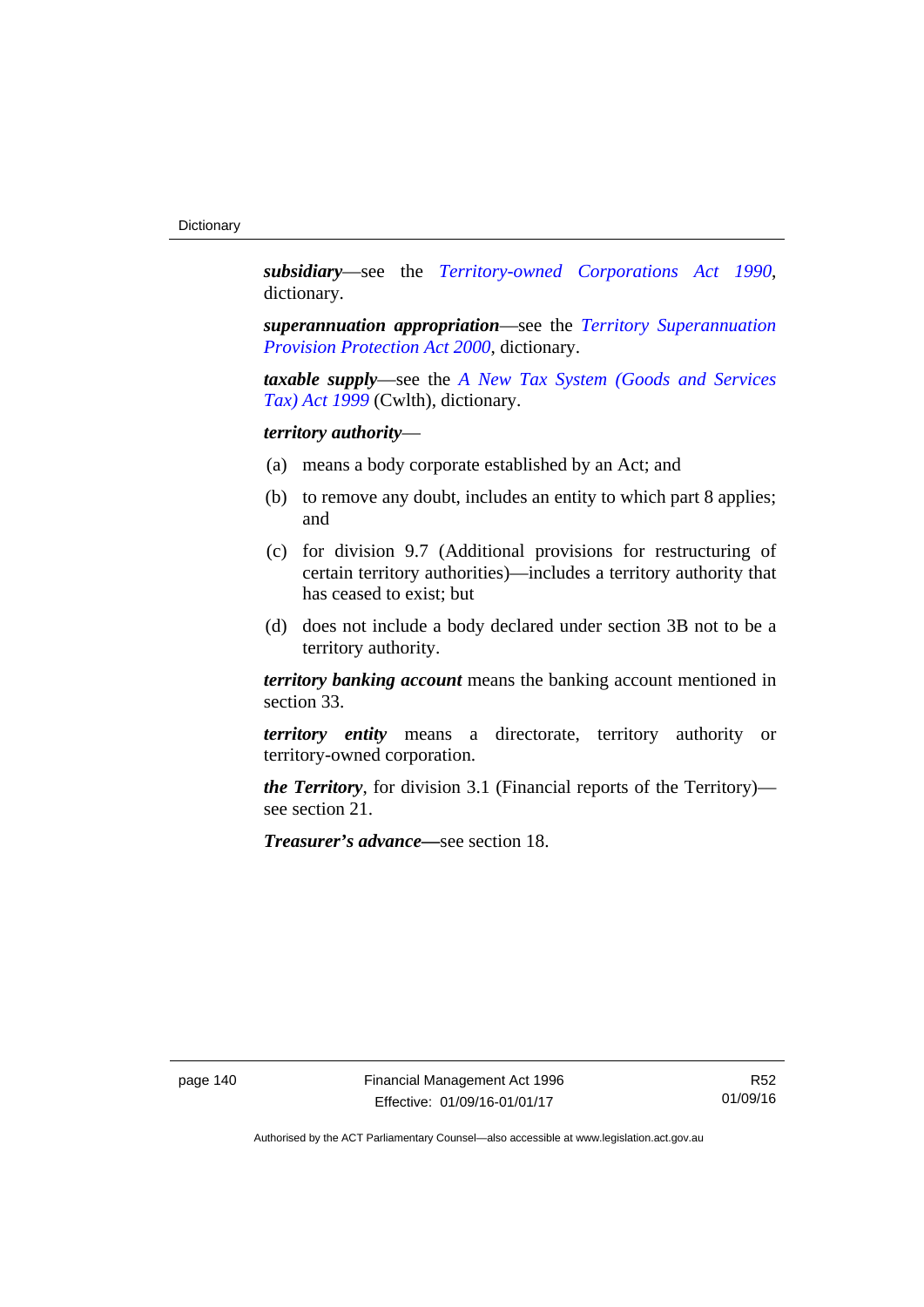*trust money* means—

- (a) money deposited with the Territory pending the completion of a transaction or the determination of a dispute and that may become repayable to the depositor or payable to the Territory or anyone else; or
- (b) all money that is paid into a territory court for possible repayment to the payee or a third party because of any Act, order, instruction or authority; or
- (c) money that belongs to or is owing to any person and is collected by the Territory because of an agreement between the Territory and that person; or
- (d) unclaimed money that is owing to or belongs to anyone and is deposited with the Territory; or
- (e) money that is paid to the Territory in trust for any other lawful purpose including interest on trust money.

*under treasurer* means the person performing the duties of the under treasurer in the public service.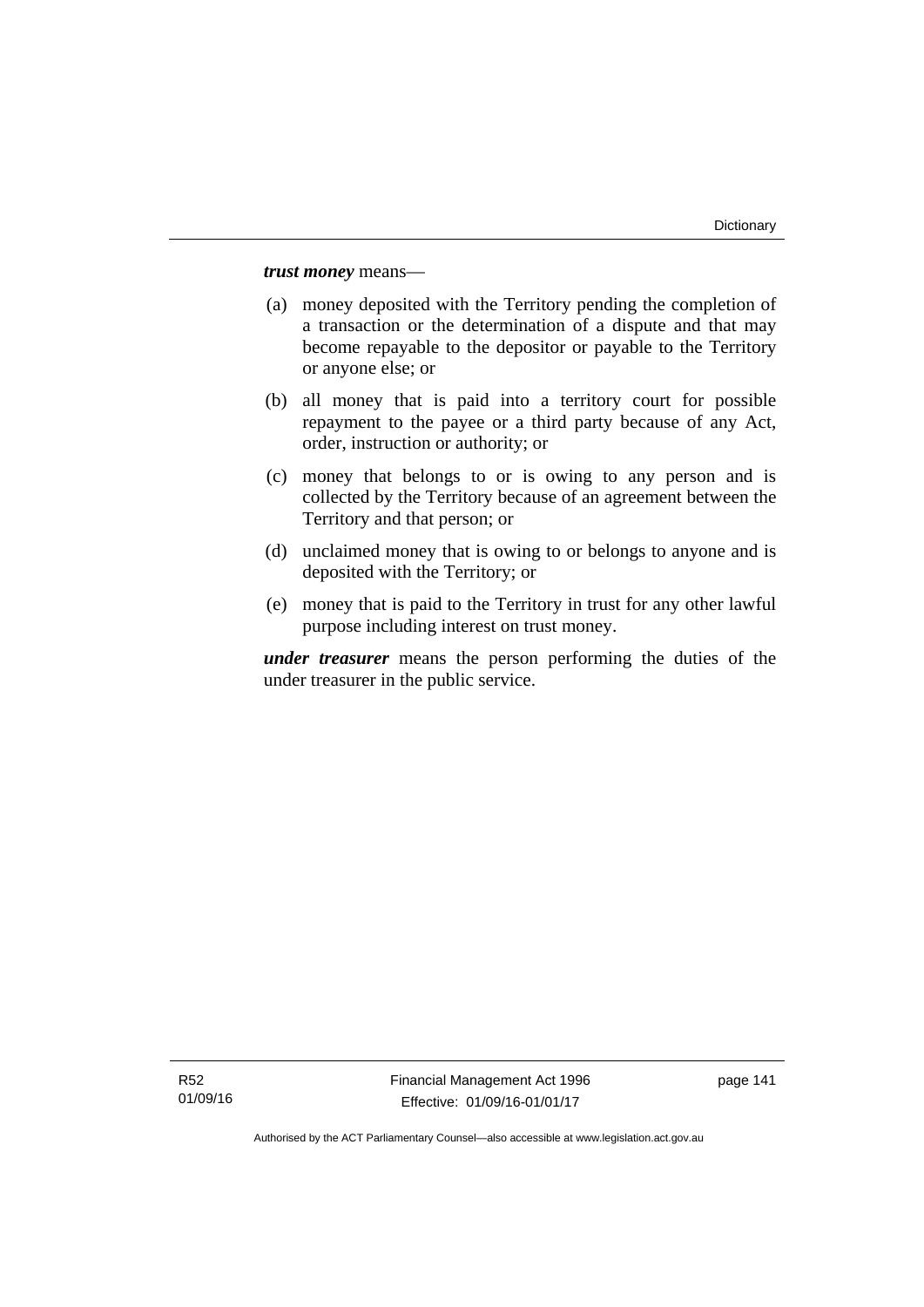1 About the endnotes

# **Endnotes**

# **1 About the endnotes**

Amending and modifying laws are annotated in the legislation history and the amendment history. Current modifications are not included in the republished law but are set out in the endnotes.

Not all editorial amendments made under the *[Legislation Act 2001](http://www.legislation.act.gov.au/a/2001-14)*, part 11.3 are annotated in the amendment history. Full details of any amendments can be obtained from the Parliamentary Counsel's Office.

Uncommenced amending laws are not included in the republished law. The details of these laws are underlined in the legislation history. Uncommenced expiries are underlined in the legislation history and amendment history.

If all the provisions of the law have been renumbered, a table of renumbered provisions gives details of previous and current numbering.

The endnotes also include a table of earlier republications.

|                                                   | $A = Act$<br>$AF =$ Approved form<br>$am = amended$<br>$amdt = amendment$<br>$AR = Assembly resolution$<br>$ch = chapter$<br>$CN =$ Commencement notice<br>$def = definition$<br>$DI = Disallowable instrument$<br>$dict = dictionary$<br>$disallowed = disallowed by the Legislative$<br>Assembly<br>$div = division$<br>$exp = expires/expired$<br>$Gaz = gazette$<br>$hdg = heading$<br>$IA = Interpretation Act 1967$<br>$ins = inserted/added$<br>$LA =$ Legislation Act 2001<br>$LR =$ legislation register | NI = Notifiable instrument<br>$o = order$<br>$om = omitted/repealed$<br>$ord = ordinance$<br>$orig = original$<br>par = paragraph/subparagraph<br>$pres = present$<br>$prev = previous$<br>$(\text{prev}) = \text{previously}$<br>$pt = part$<br>$r = rule/subrule$<br>$reloc = relocated$<br>$remum = renumbered$<br>$R[X]$ = Republication No<br>$RI = reissue$<br>$s = section/subsection$<br>$sch = schedule$<br>$sdiv = subdivision$<br>$SL = Subordinate$ law<br>$sub =$ substituted |
|---------------------------------------------------|-------------------------------------------------------------------------------------------------------------------------------------------------------------------------------------------------------------------------------------------------------------------------------------------------------------------------------------------------------------------------------------------------------------------------------------------------------------------------------------------------------------------|--------------------------------------------------------------------------------------------------------------------------------------------------------------------------------------------------------------------------------------------------------------------------------------------------------------------------------------------------------------------------------------------------------------------------------------------------------------------------------------------|
| $mod = modified/modification$<br>or to be expired | $LRA =$ Legislation (Republication) Act 1996                                                                                                                                                                                                                                                                                                                                                                                                                                                                      | $underlining = whole or part not commenced$                                                                                                                                                                                                                                                                                                                                                                                                                                                |

# **2 Abbreviation key**

page 142 Financial Management Act 1996 Effective: 01/09/16-01/01/17

R52 01/09/16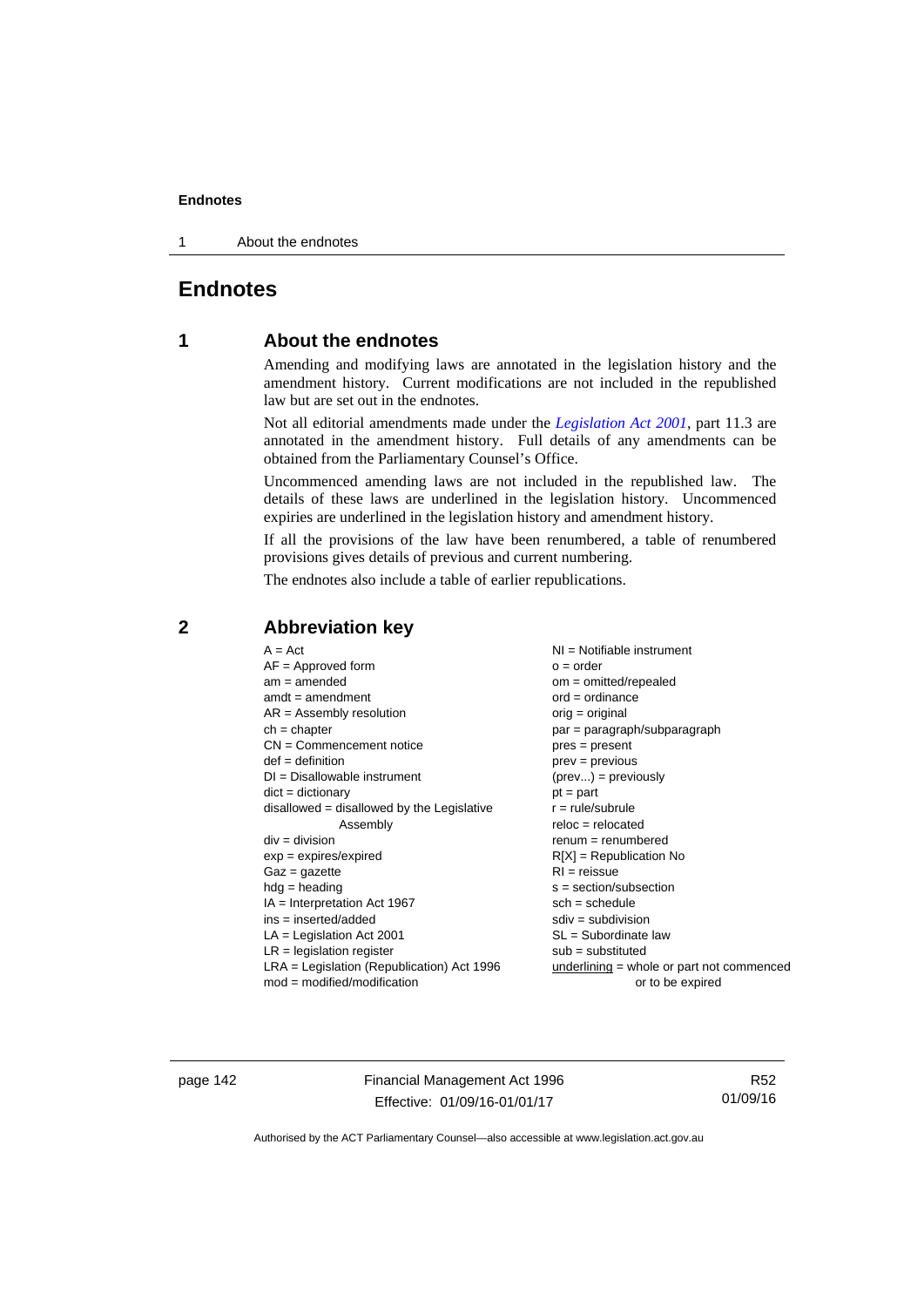# **3 Legislation history Financial Management Act 1996 A1996-22**  notified 4 June 1996 [\(Gaz 1996 No 101\)](http://www.legislation.act.gov.au/gaz/1996-101/default.asp) commenced 1 July 1996 (s 2) as amended by **[Financial Management \(Amendment\) Act 1997](http://www.legislation.act.gov.au/a/1997-39) A1997-39**  notified 1 September 1997 [\(Gaz 1997 No S257\)](http://www.legislation.act.gov.au/gaz/1997-S257/default.asp) commenced 1 September 1997 (s 2) **[Financial Management \(Amendment\) Act \(No 2\) 1997](http://www.legislation.act.gov.au/a/1997-102) A1997-102**  notified 24 December 1997 [\(Gaz 1997 No S420](http://www.legislation.act.gov.au/gaz/1997-S420/default.asp)) ss 1-3 commenced 24 December 1997 (s 2 (1)) remainder commenced 14 January 1998 (s 2 (2) and [Gaz 1998](http://www.legislation.act.gov.au/gaz/1998-S24/default.asp)  [No S24](http://www.legislation.act.gov.au/gaz/1998-S24/default.asp)) **[Financial Management \(Amendment\) Act \(No 3\) 1997](http://www.legislation.act.gov.au/a/1997-124) A1997-124**  notified 24 December 1997 [\(Gaz 1997 No S420](http://www.legislation.act.gov.au/gaz/1997-S420/default.asp)) commenced 24 December 1997 (s 2) **[Trustee \(Amendment\) Act 1999](http://www.legislation.act.gov.au/a/1999-28) A1999-28 sch**  notified 21 May 1999 ([Gaz 1999 No S24](http://www.legislation.act.gov.au/gaz/1999-S24/default.asp)) sch commenced 21 May 1999 (s 2) **[Financial Sector Reform \(ACT\) Act 1999](http://www.legislation.act.gov.au/a/1999-33) A1999-33 sch**  notified 25 June 1999 ([Gaz 1999 No S34](http://www.legislation.act.gov.au/gaz/1999-S34/default.asp)) s 1, s 2 and dict commenced 25 June 1999 (s 2 (1)) sch commenced 1 July 1999 (s 2 (2) and Cwlth Gaz 1999 No S289) **[Appropriation Act 1999-2000](http://www.legislation.act.gov.au/a/1999-36/default.asp) A1999-36 s 9**  notified 12 July 1999 ([Gaz 1999 No S44](http://www.legislation.act.gov.au/gaz/1999-S44/default.asp)) s 9 commenced 12 July 1999 (s 2) **[Financial Management Amendment Act 1999](http://www.legislation.act.gov.au/a/1999-58) A1999-58**  notified 10 November 1999 [\(Gaz 1999 No 45](http://www.legislation.act.gov.au/gaz/1999-45/default.asp))

commenced 10 November 1999 (s 2)

R52 01/09/16 Financial Management Act 1996 Effective: 01/09/16-01/01/17

page 143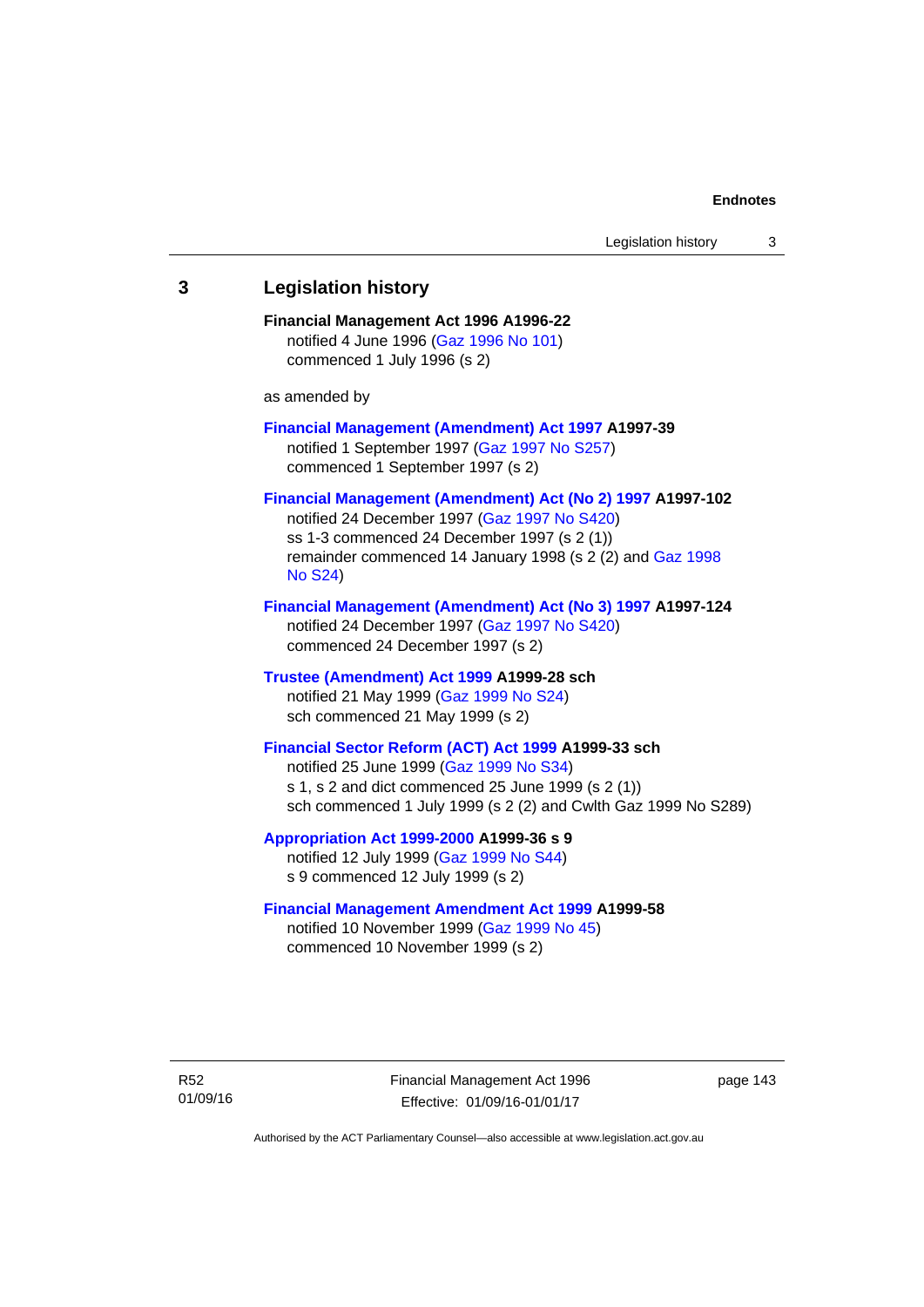| -3 | Legislation history |  |
|----|---------------------|--|
|----|---------------------|--|

## **[Territory Superannuation Provision Protection Act 2000](http://www.legislation.act.gov.au/a/2000-21) A2000-21 sch**

notified 15 June 2000 ([Gaz 2000 No 24\)](http://www.legislation.act.gov.au/gaz/2000-24/default.asp) s 1, s 2 commenced 15 June 2000 (IA s 10B) sch commenced 1 July 2000 (s 2)

## **[Financial Management Amendment Act 2000](http://www.legislation.act.gov.au/a/2000-27) A2000-27**

notified 30 June 2000 ([Gaz 2000 No S30](http://www.legislation.act.gov.au/gaz/2000-S30/default.asp)) s 1, s 2 commenced 30 June 2000 (IA s 10B) remainder commenced 30 June 2000 (s 2)

## **[Financial Management Amendment Act 2001](http://www.legislation.act.gov.au/a/2001-4) A2001-4**

notified 8 March 2001 [\(Gaz 2001 No 10](http://www.legislation.act.gov.au/gaz/2001-10/default.asp)) s 1, s 2 commenced 8 March 2001 (IA s 10B) s 3 commenced 8 March 2001 (s 2) remainder commenced 8 September 2001 (IA s 10E)

## **[Statute Law Amendment Act 2001](http://www.legislation.act.gov.au/a/2001-11) A2001-11 sch 3**

notified 29 March 2001 ([Gaz 2001 No 13\)](http://www.legislation.act.gov.au/gaz/2001-13/default.asp) commenced 29 March 2001 (s 2)

## **[Financial Management Amendment Act 2001 \(No 2\)](http://www.legislation.act.gov.au/a/2001-42) A2001-42**

notified 29 June 2001 ([Gaz 2001 No S36](http://www.legislation.act.gov.au/gaz/2001-S36/default.asp)) s 1, s 2 commenced 29 June 2001 (IA s 10B) s 3, s 4, s 6, s 7 commenced 29 June 2001 (s 2 (1)) s 5 commenced 1 July 2001 (s 2 (2))

## **[Appropriation Act 2001-2002](http://www.legislation.act.gov.au/a/2001-43/default.asp) A2001-43 s 12**

notified 29 June 2001 ([Gaz 2001 No S36](http://www.legislation.act.gov.au/gaz/2001-S36/default.asp)) s 1, s 2 commenced 29 June 2001 (IA s 10B) s 12 commenced 1 July 2001 (s 2)

## **[Legislation \(Consequential Amendments\) Act 2001](http://www.legislation.act.gov.au/a/2001-44) A2001-44 pt 146**  notified 26 July 2001 ([Gaz 2001 No 30\)](http://www.legislation.act.gov.au/gaz/2001-30/default.asp)

s 1, s 2 commenced 26 July 2001 (IA s 10B) pt 146 commenced 12 September 2001 (s 2 and see [Gaz 2001](http://www.legislation.act.gov.au/gaz/2001-S65/default.asp)  [No S65](http://www.legislation.act.gov.au/gaz/2001-S65/default.asp))

page 144 Financial Management Act 1996 Effective: 01/09/16-01/01/17

R52 01/09/16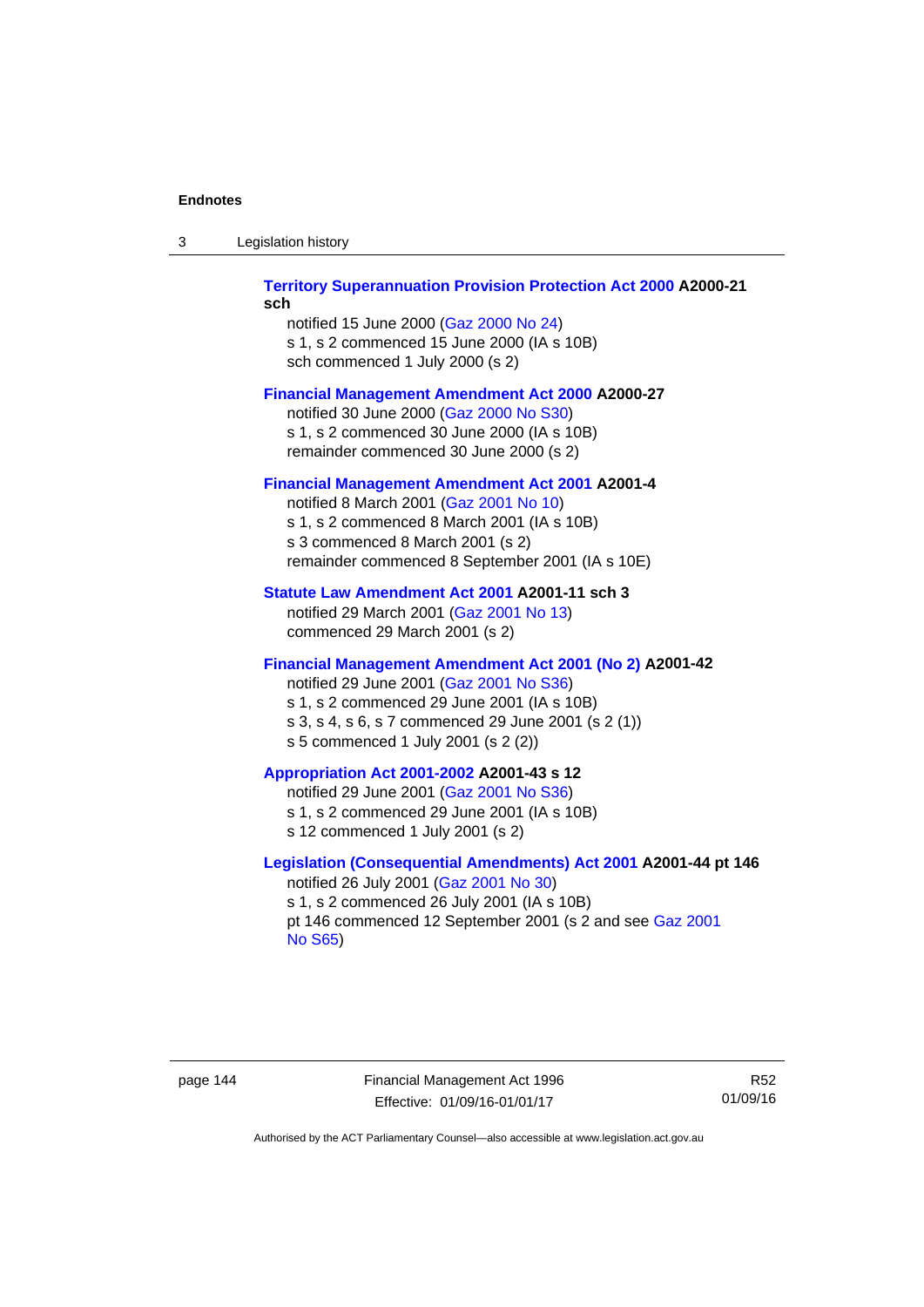## **[Financial Management Legislation Amendment Act 2001](http://www.legislation.act.gov.au/a/2001-45) A2001-45 pt 2 (as am by 2002 No 30 pt 3.26)**

notified 12 July 2001 ([Gaz 2001 No 28\)](http://www.legislation.act.gov.au/gaz/2001-28/default.asp) s 1, s 2 commenced 12 July 2001 (IA s 10B) s 4 commenced 12 January 2002 (s 2 (3) and see [A2002-30](http://www.legislation.act.gov.au/a/2002-30/default.asp) amdt 3.370) pt 2 remainder commenced 12 January 2002 (LA s 79)

**[Statute Law Amendment Act 2001](http://www.legislation.act.gov.au/a/2001-11) A2001-11 pt 3.20** 

notified 5 September 2001 [\(Gaz 2001 No S65\)](http://www.legislation.act.gov.au/gaz/2001-S65/default.asp) commenced 5 September 2001 (s 2)

# **[Financial Management Amendment Act 2001 \(No 3\)](http://www.legislation.act.gov.au/a/2001-95) A2001-95**

notified 10 September 2001 [\(Gaz 2001 No S66\)](http://www.legislation.act.gov.au/gaz/2001-S66/default.asp) s 1, s 2 commenced 10 September 2001 (LA s 75) remainder commenced 1 January 2002 [\(CN2001-6\)](http://www.legislation.act.gov.au/cn/2001-6/default.asp)

## **[Financial Management Amendment Act 2001 \(No 4\)](http://www.legislation.act.gov.au/a/2001-97) A2001-97**

notified LR 20 December 2001 commenced 20 December 2001 (s 2)

## **[Appropriation Act 2002-2003](http://www.legislation.act.gov.au/a/2002-29/default.asp) A2002-29 s 12**

notified LR 9 September 2002 taken to have commenced 30 June 2002 (s 2)

# **[Statute Law Amendment Act 2002](http://www.legislation.act.gov.au/a/2002-30) A2002-30 pt 3.25**

notified LR 16 September 2002 s 1, s 2 taken to have commenced 19 May 1997 (LA s 75 (2)) amdt 3.369 taken to have commenced 31 December 2001 (s 2 (2)) pt 3.25 remainder commenced 17 September 2002 (s 2 (1))

# **[Financial Management Amendment Act 2002](http://www.legislation.act.gov.au/a/2002-38) A2002-38**

notified LR 8 October 2002 s 1, s 2 commenced 8 October 2002 (LA s 75 (1)) remainder commenced 1 November 2002 (s 2 and [CN2002-12](http://www.legislation.act.gov.au/cn/2002-12/default.asp))

## **[Appropriation Act 2002-2003 \(No 2\)](http://www.legislation.act.gov.au/a/2003-9/default.asp) A2003-9 s 9**

notified LR 7 March 2003

s 1, s 2 commenced 7 March 2003 (LA s 75 (1))

s 9 commenced 8 March 2003 (s 2)

R52 01/09/16 page 145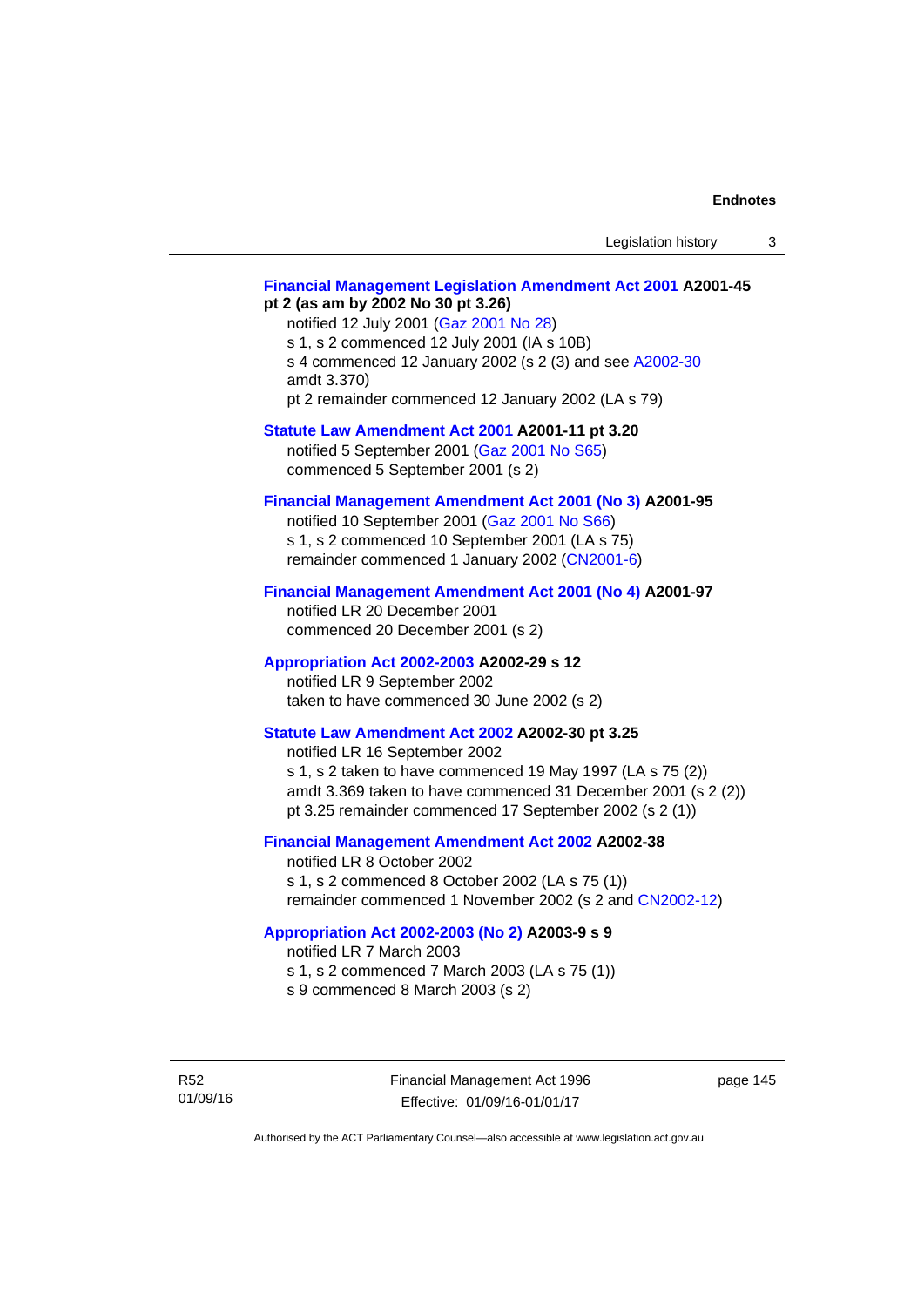| -3 | Legislation history |  |
|----|---------------------|--|
|----|---------------------|--|

## **[Financial Management Amendment Act 2003](http://www.legislation.act.gov.au/a/2003-21) A2003-21**

notified LR 19 May 2003 s 1, s 2 commenced 19 May 2003 (LA s 75 (1)) remainder commenced 20 May 2003 (s 2)

**[Appropriation Act 2003-2004](http://www.legislation.act.gov.au/a/2003-27/default.asp) A2003-27**  notified LR 30 June 2003 commenced 30 June 2003 (s 2)

#### **[Financial Management Amendment Act 2003 \(No 2\)](http://www.legislation.act.gov.au/a/2003-46) A2003-46**

notified LR 31 October 2003 s 1, s 2 commenced 31 October 2003 (LA s 75 (1)) remainder commenced 1 November 2003 (s 2)

## **[Statute Law Amendment Act 2003 \(No 2\)](http://www.legislation.act.gov.au/a/2003-56) A2003-56 sch 3 pt 3.9**

notified LR 5 December 2003 s 1, s 2 commenced 5 December 2003 (LA s 75 (1)) sch 3 pt 3.9 commenced 19 December 2003 (s 2)

#### **[Financial Management Amendment Act 2004](http://www.legislation.act.gov.au/a/2004-19) A2004-19**

notified LR 6 April 2004 s 1, s 2 commenced 6 April 2004 (LA s 75 (1)) remainder commenced 7 April 2004 (s 2)

# **[Financial Management Amendment Act 2004 \(No 2\)](http://www.legislation.act.gov.au/a/2004-33) A2004-33**

notified LR 30 June 2004 s 1, s 2 commenced 30 June 2004 (LA s 75 (1)) remainder commenced 1 July 2004 (s 2)

#### **[Appropriation Act 2004-2005](http://www.legislation.act.gov.au/a/2004-35/default.asp) A2004-35 s 12**

notified LR 30 June 2004 commenced 30 June 2004 (s 2)

#### **[Territory Owned Corporations Amendment Act 2004](http://www.legislation.act.gov.au/a/2004-53) A2004-53 sch 1**  notified LR 16 August 2004

s 1, s 2 commenced 16 August 2004 (LA s 75 (1)) sch 1 commenced 17 August 2004 (s 2)

## **[Statute Law Amendment Act 2005](http://www.legislation.act.gov.au/a/2005-20) A2005-20 sch 3 pt 3.22**

notified LR 12 May 2005

- s 1, s 2 taken to have commenced 8 March 2005 (LA s 75 (2))
- sch 3 pt 3.22 commenced 2 June 2005 (s 2 (1))

page 146 Financial Management Act 1996 Effective: 01/09/16-01/01/17

R52 01/09/16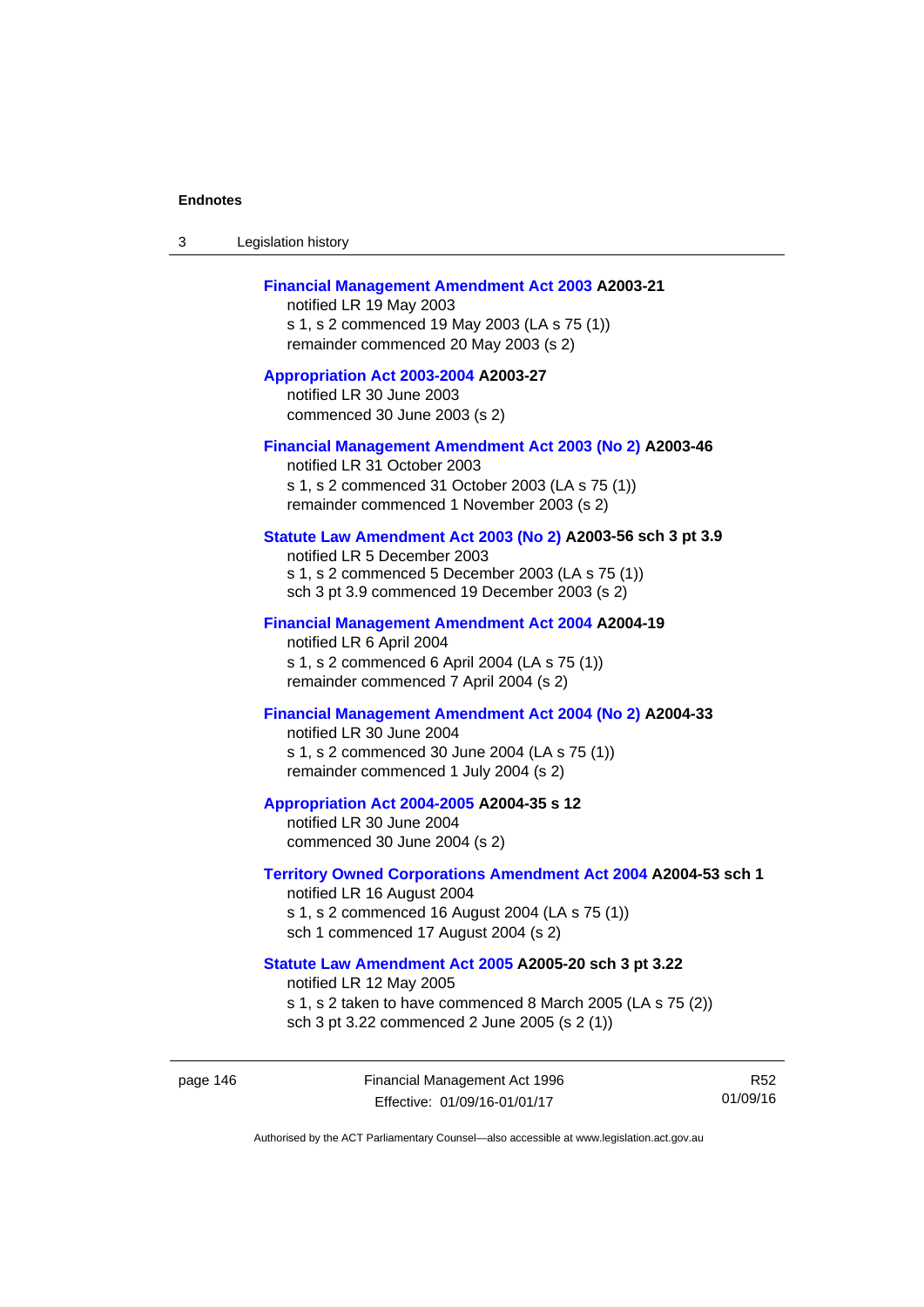## **[Appropriation Act 2005-2006](http://www.legislation.act.gov.au/a/2005-32/default.asp) A2005-32 s 12, s 13**

notified LR 1 July 2005

s 1, s 2 taken to have commenced 30 June 2005 (LA s 75 (2))

s 12, s 13 taken to have commenced 30 June 2005 (s 2)

## **[Public Sector Management Amendment Act 2005](http://www.legislation.act.gov.au/a/2005-42/default.asp) A2005-42 sch 1 pt 1.1**

notified LR 31 August 2005 s 1, s 2 commenced 31 August 2005 (LA s 75 (1)) sch 1 pt 1.1 commenced 1 September 2005 (s 2)

#### **[Financial Management Legislation Amendment Act 2005](http://www.legislation.act.gov.au/a/2005-52) A2005-52**

notified LR 26 October 2005

s 1, s 2 commenced 26 October 2005 (LA s 75 (1)) s 7, s 9, s 10, s 14, s 15, ss 17-32, s 38 (in part), s 39, s 40, s 42 (in part), s 49 commenced 27 October 2005 (s 2 (1)) remainder commenced 1 January 2006 (s 2 (2))

as modified by

## **[Financial Management Regulation 2005](http://www.legislation.act.gov.au/sl/2005-42) SL2005-42 sch 1 (as am by [A2006-30](http://www.legislation.act.gov.au/a/2006-30) amdt 1.61, amdt 1.62)**

notified LR 21 December 2005 s 1, s 2 commenced 21 December 2005 (LA s 75 (1)) sch 1 commenced 1 January 2006 (s 2)

as amended by

#### **[Administrative \(Miscellaneous Amendments\) Act 2006](http://www.legislation.act.gov.au/a/2006-30) A2006-30 sch 1 pt 1.3, amdt 1.61, amdt 1.62**

notified LR 16 June 2006 s 1, s 2 commenced 16 June 2006 (LA s 75 (1)) amdt 1.45, amdt 1.52 so far as it inserts s 220, amdt 1.56 commenced 19 June 2006 (s 2 (2)) amdt 1.39, amdt 1.40, amdt 1.43, amdt 1.44 commenced 1 July 2006 (s 2 (2) and [CN2006-15](http://www.legislation.act.gov.au/cn/2006-15/default.asp)) sch 1 pt 1.3 remainder, amdt 1.61, amdt 1.62 commenced 1 July 2006  $(s 2(1))$ 

R52 01/09/16 Financial Management Act 1996 Effective: 01/09/16-01/01/17

page 147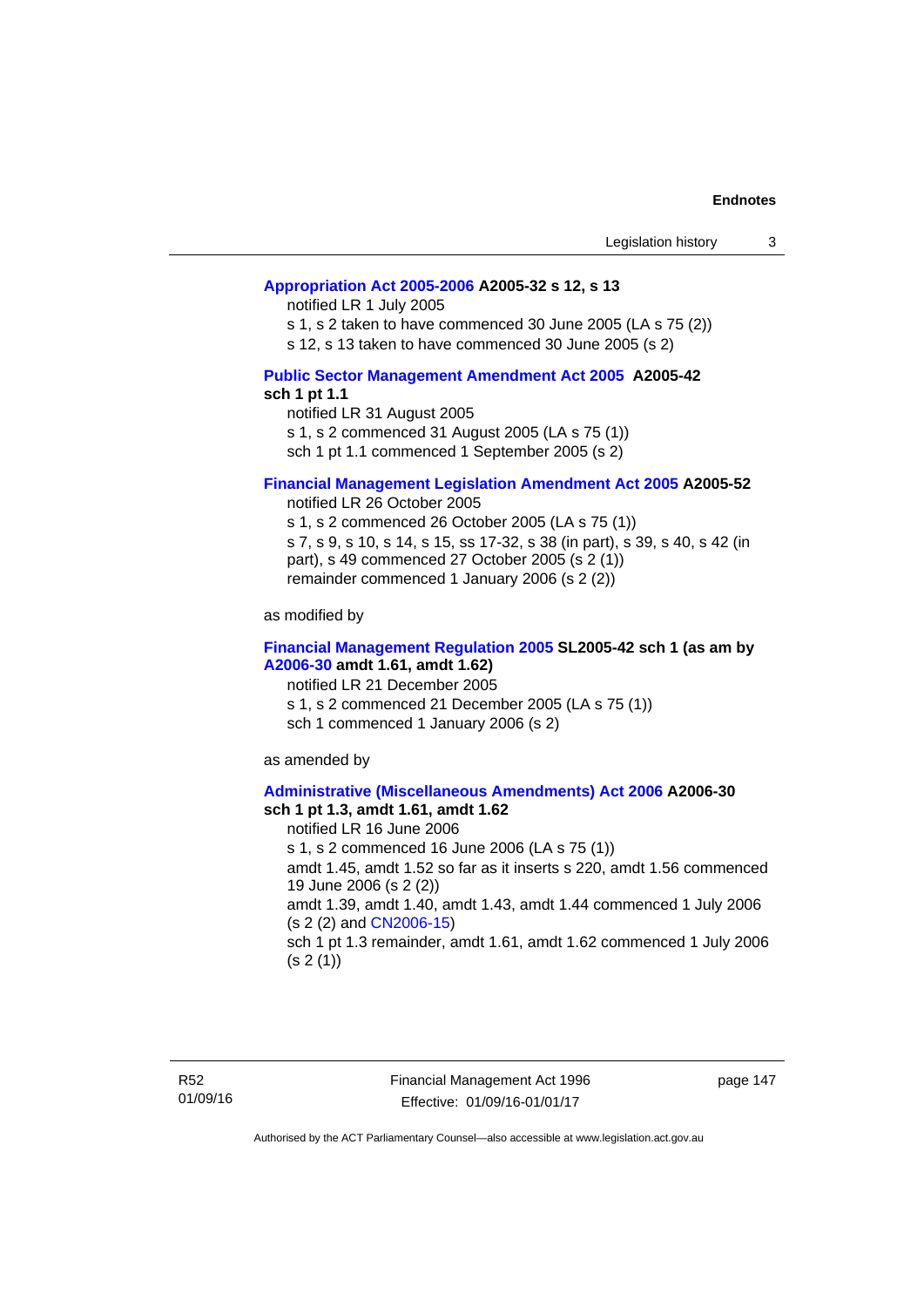| -3 | Legislation history |  |
|----|---------------------|--|
|----|---------------------|--|

#### **[Statute Law Amendment Act 2007](http://www.legislation.act.gov.au/a/2007-3) A2007-3 sch 3 pt 3.45**

notified LR 22 March 2007 s 1, s 2 taken to have commenced 1 July 2006 (LA s 75 (2)) sch 3 pt 3.45 commenced 12 April 2007 (s 2 (1))

#### **[Financial Management Amendment Act 2007](http://www.legislation.act.gov.au/a/2007-10) A2007-10**

notified LR 11 May 2007 s 1, s 2 commenced 11 May 2007 (LA s 75 (1)) remainder commenced 12 May 2007 (s 2)

#### **[Statute Law Amendment Act 2008](http://www.legislation.act.gov.au/a/2008-28) A2008-28 sch 3 pt 3.26**

notified LR 12 August 2008 s 1, s 2 commenced 12 August 2008 (LA s 75 (1)) sch 3 pt 3.26 commenced 26 August 2008 (s 2)

## **[ACT Civil and Administrative Tribunal Legislation Amendment](http://www.legislation.act.gov.au/a/2008-37)**

**[Act 2008 \(No 2\)](http://www.legislation.act.gov.au/a/2008-37) A2008-37 sch 1 pt 1.41** 

notified LR 4 September 2008

s 1, s 2 commenced 4 September 2008 (LA s 75 (1)) sch 1 pt 1.41 commenced 2 February 2009 (s 2 (1) and see [ACT Civil](http://www.legislation.act.gov.au/a/2008-35)  [and Administrative Tribunal Act 2008](http://www.legislation.act.gov.au/a/2008-35) A2008-35, s 2 (1) and [CN2009-2](http://www.legislation.act.gov.au/cn/2009-2/default.asp))

## **[Financial Management Amendment Act 2009](http://www.legislation.act.gov.au/a/2009-12) A2009-12**

notified LR 8 April 2009

s 1, s 2 commenced 8 April 2009 (LA s 75 (1)) remainder commenced 1 July 2009 (s 2)

**[Long Service Leave \(Portable Schemes\) Act 2009](http://www.legislation.act.gov.au/a/2009-25) A2009-25 sch 4 pt 4.1** 

notified LR 8 September 2009

s 1, s 2 commenced 8 September 2009 (LA s 75 (1))

sch 4 pt 4.1 commenced 1 January 2010 (s 2)

## **[Financial Management \(Board Composition\) Amendment Act 2009](http://www.legislation.act.gov.au/a/2009-48) A2009-48**

notified LR 25 November 2009

s 1, s 2 commenced 25 November 2009 (LA s 75 (1))

remainder commenced 1 January 2010 (s 2)

page 148 Financial Management Act 1996 Effective: 01/09/16-01/01/17

R52 01/09/16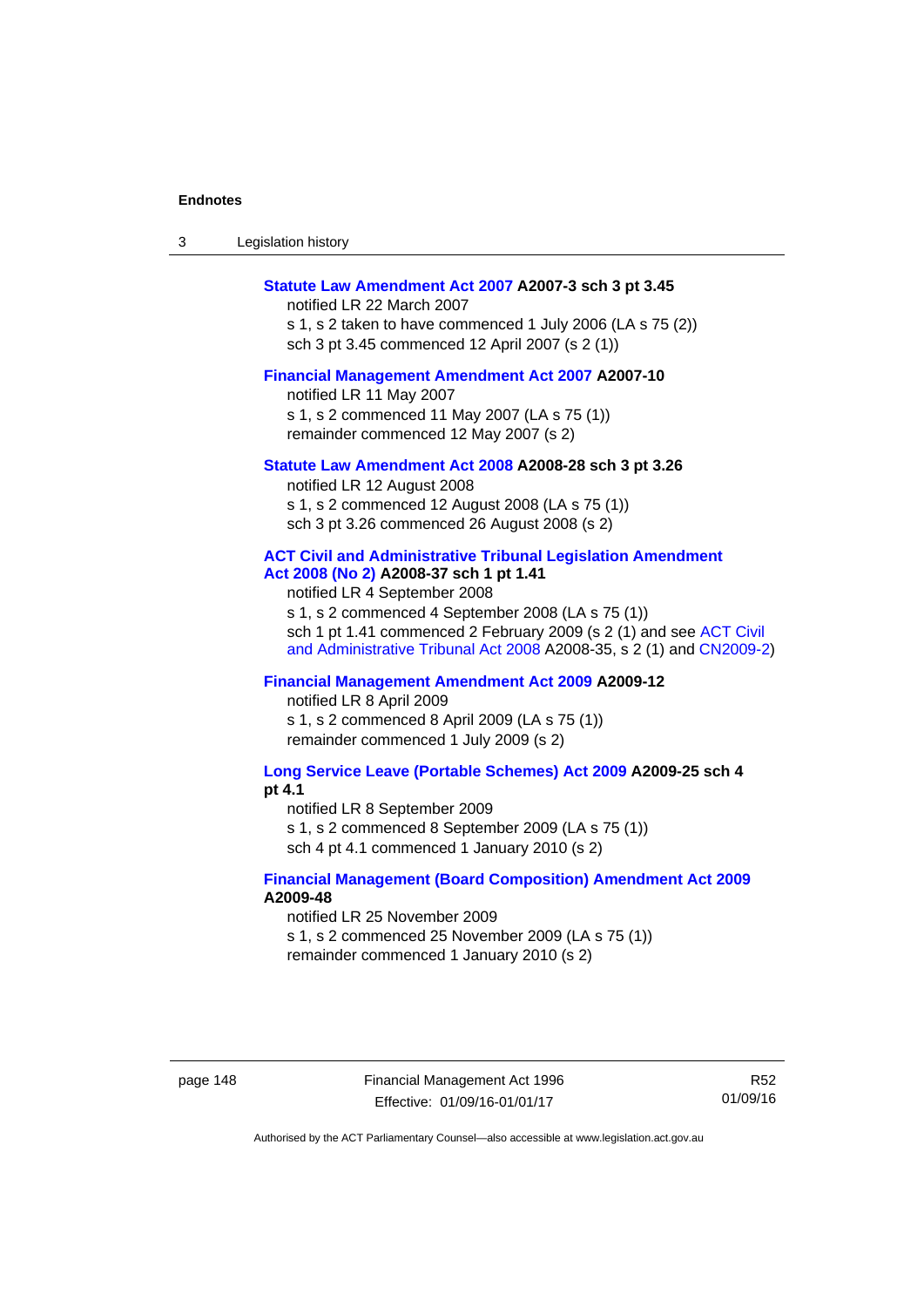## **[Statute Law Amendment Act 2009 \(No 2\)](http://www.legislation.act.gov.au/a/2009-49) A2009-49 sch 3 pt 3.29**

notified LR 26 November 2009

s 1, s 2 commenced 26 November 2009 (LA s 75 (1)) sch 3 pt 3.29 commenced 17 December 2009 (s 2)

## **[Statute Law Amendment Act 2010](http://www.legislation.act.gov.au/a/2010-18) A2010-18 sch 1 pt 1.7**

notified LR 13 May 2010

s 1, s 2 commenced 13 May 2010 (LA s 75 (1))

sch 1 pt 1.7 commenced 3 June 2010 (s 2)

#### **[Road Transport \(Third-Party Insurance\) \(Governance\) Amendment](http://www.legislation.act.gov.au/a/2010-36)  [Act 2010](http://www.legislation.act.gov.au/a/2010-36) A2010-36 s 8**

notified LR 29 September 2010 s 1, s 2 commenced 29 September 2010 (LA s 75 (1)) s 8 commenced 30 September 2010 (s 2)

## **[Fair Trading \(Australian Consumer Law\) Amendment Act 2010](http://www.legislation.act.gov.au/a/2010-54) A2010-54 sch 3 pt 3.9**

notified LR 16 December 2010 s 1, s 2 commenced 16 December 2010 (LA s 75 (1)) sch 3 pt 3.9 commenced 1 January 2011 (s 2 (1))

## **[ACT Teacher Quality Institute Act 2010](http://www.legislation.act.gov.au/a/2010-55) A2010-55 sch 2 pt 2.1**

notified LR 20 December 2010

s 1, s 2 commenced 20 December 2010 (LA s 75 (1)) sch 2 pt 2.1 commenced 1 January 2011 (s 2 and [CN2010-18\)](http://www.legislation.act.gov.au/cn/2010-18/default.asp)

## **[Financial Management \(One ACT Public Service\) Amendment](http://www.legislation.act.gov.au/a/2011-17)  [Act 2011](http://www.legislation.act.gov.au/a/2011-17) A2011-17**

notified LR 30 June 2011 s 1, s 2 commenced 30 June 2011 (LA s 75 (1)) remainder commenced 1 July 2011 (s 2)

## **[Financial Management \(Cost of Living\) Amendment Act 2012](http://www.legislation.act.gov.au/a/2012-15) A2012-15**

notified LR 15 May 2012 s 1, s 2 commenced 15 May 2012 (LA s 75 (1)) remainder commenced 16 May 2012 (s 2)

R52 01/09/16 Financial Management Act 1996 Effective: 01/09/16-01/01/17

page 149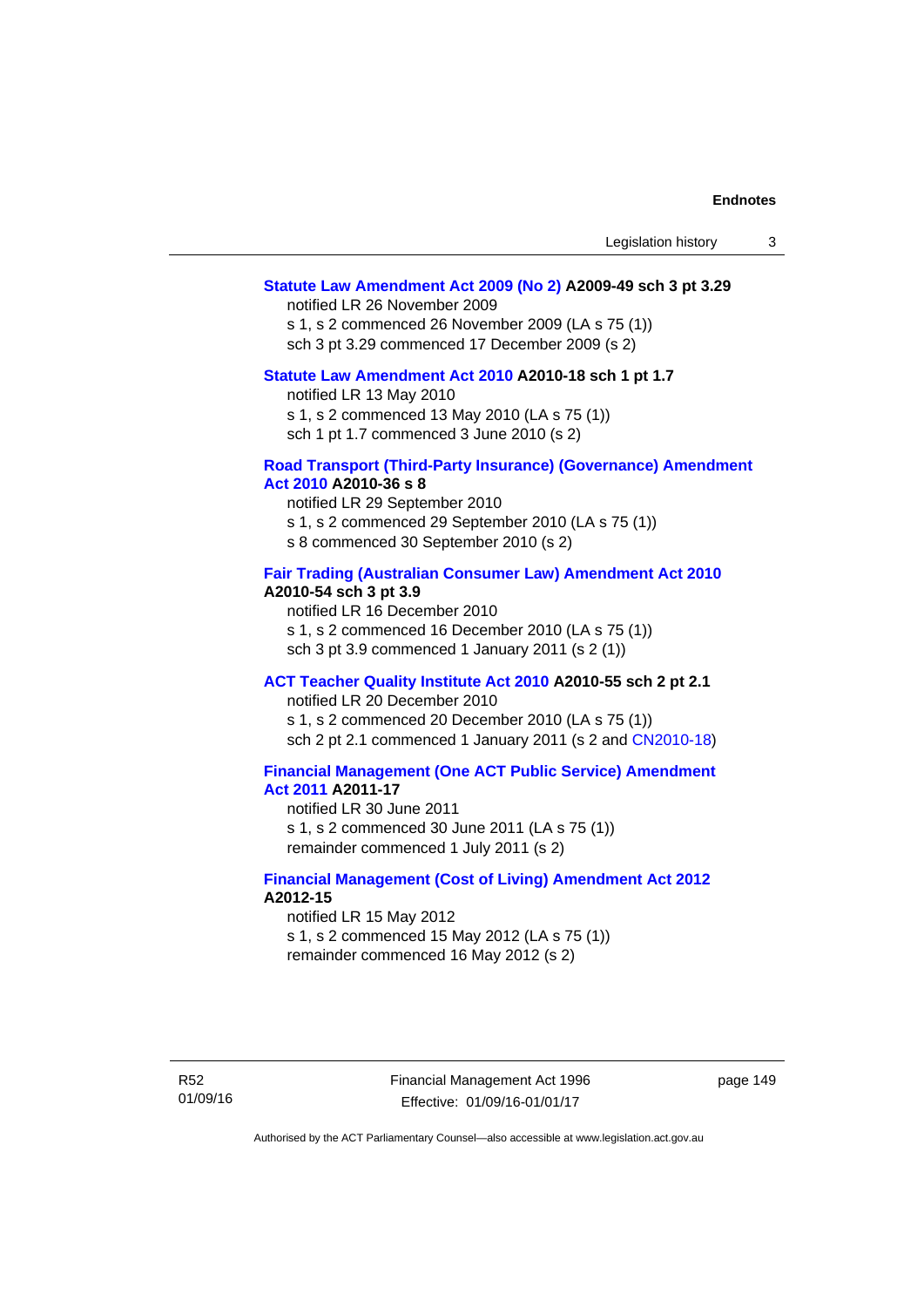| -3 | Legislation history |  |
|----|---------------------|--|
|----|---------------------|--|

## **[Legislative Assembly \(Office of the Legislative Assembly\) Act 2012](http://www.legislation.act.gov.au/a/2012-26) A2012-26 sch 1 pt 1.3**

notified LR 24 May 2012 s 1, s 2 commenced 24 May 2012 (LA s 75 (1)) sch 1 pt 1.3 commenced 1 July 2012 (s 2)

#### **[Financial Management Amendment Act 2013](http://www.legislation.act.gov.au/a/2013-5/default.asp) A2013-5**

notified LR 21 February 2013 s 1, s 2 commenced 21 February 2013 (LA s 75 (1)) remainder commenced 22 February 2013 (s 2)

## **[Statute Law Amendment Act 2013](http://www.legislation.act.gov.au/a/2013-19) A2013-19 sch 3 pt 3.21**

notified LR 24 May 2013 s 1, s 2 commenced 24 May 2013 (LA s 75 (1)) sch 3 pt 3.21 commenced 14 June 2013 (s 2)

## **[Officers of the Assembly Legislation Amendment Act 2013](http://www.legislation.act.gov.au/a/2013-41/default.asp) A2013-41 sch 1 pt 1.2**

notified LR 7 November 2013 s 1, s 2 commenced 7 November 2013 (LA s 75 (1)) sch 1 pt 1.2 commenced 1 July 2014 (s 2)

## **[Officers of the Assembly Legislation Amendment Act 2014](http://www.legislation.act.gov.au/a/2014-22/default.asp) A2014-22 pt 3**

notified LR 26 May 2014 s 1, s 2 commenced 26 May 2014 (LA s 75 (1)) pt 3 commenced 1 July 2014 (s 2 and see [Officers of the Assembly](http://www.legislation.act.gov.au/a/2013-41/default.asp)  [Legislation Amendment Act 2013](http://www.legislation.act.gov.au/a/2013-41/default.asp) A2013-41 s 2)

## **[Exhibition Park Corporation Repeal Act 2014](http://www.legislation.act.gov.au/a/2014-54/default.asp) A2014-54 sch 1 pt 1.1**

notified LR 3 December 2014 s 1, s 2 commenced 3 December 2014 (LA s 75 (1)) sch 1 pt 1.1 commenced 1 January 2015 (s 2 (3))

## **[Red Tape Reduction Legislation Amendment Act 2015](http://www.legislation.act.gov.au/a/2015-33/default.asp) A2015-33 sch 1 pt 1.26**

notified LR 30 September 2015 s 1, s 2 commenced 30 September 2015 (LA s 75 (1)) sch 1 pt 1.26 commenced 14 October 2015 (s 2)

page 150 Financial Management Act 1996 Effective: 01/09/16-01/01/17

R52 01/09/16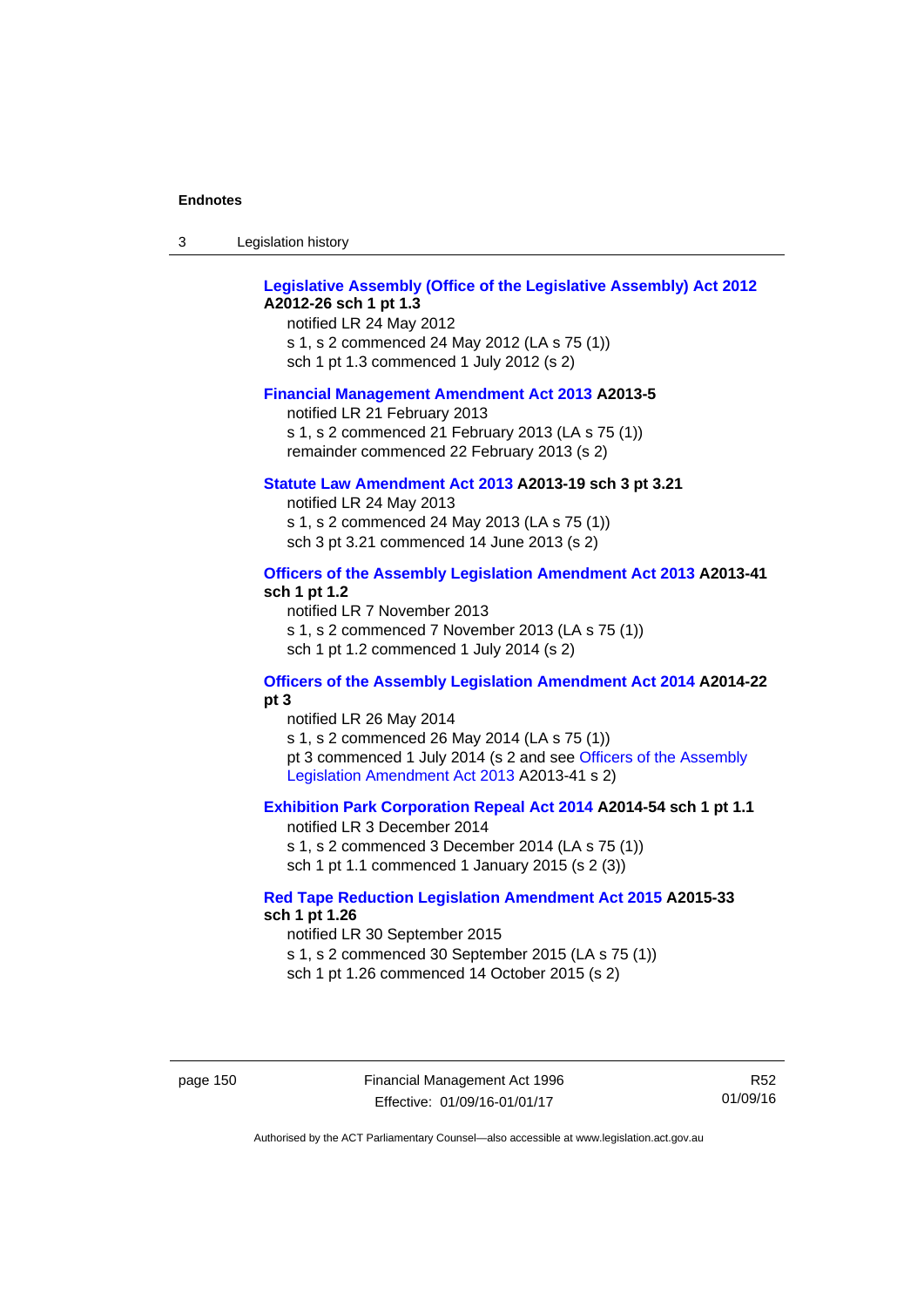| Legislation history |  |
|---------------------|--|
|---------------------|--|

# **[Financial Management Amendment Act 2015](http://www.legislation.act.gov.au/a/2015-34/default.asp) A2015-34**

notified LR 30 September 2015

s 1, s 2 commenced 30 September 2015 (LA s 75 (1)) ss 4-8, ss 11-20, s 28, s 29, s 49, s 50, s 54, ss 58-60, s 62, s 76, ss 96-99, ss 102-104, s 113, s 115 (def *controlled recurrent payment*) and sch 1 pt 1.2 commenced 1 July 2016 (s 2 (1)) remainder commenced 1 October 2015 (s 2 (2))

## **[Public Sector Management Amendment Act 2016](http://www.legislation.act.gov.au/a/2016-52/default.asp) A2016-52 sch 1 pt 1.25**

notified LR 25 August 2016

s 1, s 2 commenced 25 August 2016 (LA s 75 (1))

sch 1 pt 1.25 commenced 1 September 2016 (s 2)

R52 01/09/16 Financial Management Act 1996 Effective: 01/09/16-01/01/17

page 151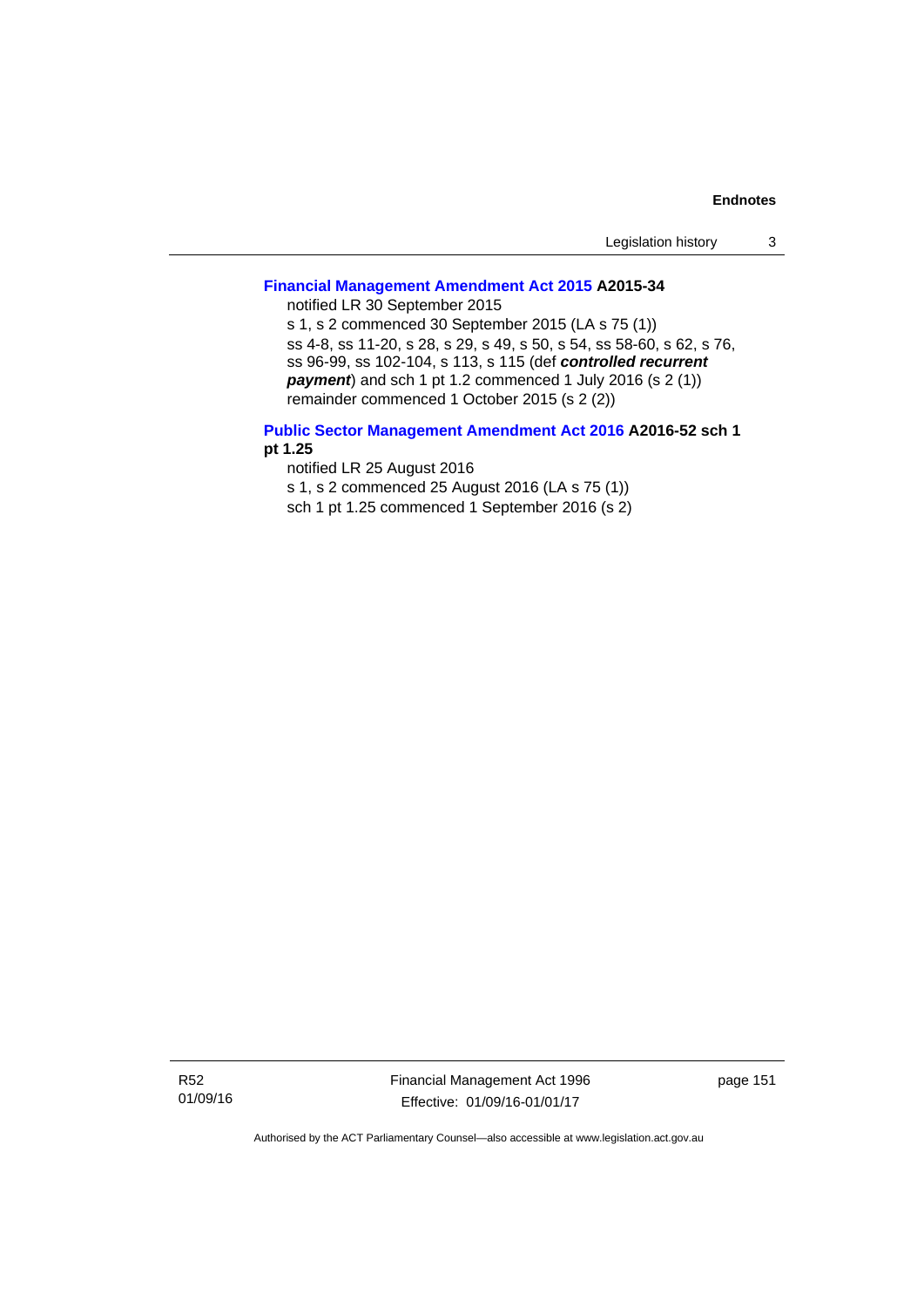| 4 | Amendment history |
|---|-------------------|
|---|-------------------|

# **4 Amendment history**

| Act subject to Territory Superannuation Provision Protection Act<br>sub A2000-21 sch<br>sub A2000-21 sch<br>am A2000-21 sch<br>remaining defs reloc to dict A2001-95 amdt 1.4<br>sub A2001-95 amdt 1.5<br>def bank om A1999-33 sch<br>def banking institution ins A1997-102 s 4<br>om A1999-33 sch<br>def Territory activities ins A1997-124 s 4<br>om A2001-95 amdt 1.3<br>def Treasurer om A2001-95 amdt 1.2<br>orig s 3A<br>renum as s 3B |  |  |
|----------------------------------------------------------------------------------------------------------------------------------------------------------------------------------------------------------------------------------------------------------------------------------------------------------------------------------------------------------------------------------------------------------------------------------------------|--|--|
|                                                                                                                                                                                                                                                                                                                                                                                                                                              |  |  |
|                                                                                                                                                                                                                                                                                                                                                                                                                                              |  |  |
|                                                                                                                                                                                                                                                                                                                                                                                                                                              |  |  |
|                                                                                                                                                                                                                                                                                                                                                                                                                                              |  |  |
|                                                                                                                                                                                                                                                                                                                                                                                                                                              |  |  |
|                                                                                                                                                                                                                                                                                                                                                                                                                                              |  |  |
|                                                                                                                                                                                                                                                                                                                                                                                                                                              |  |  |
|                                                                                                                                                                                                                                                                                                                                                                                                                                              |  |  |
|                                                                                                                                                                                                                                                                                                                                                                                                                                              |  |  |
|                                                                                                                                                                                                                                                                                                                                                                                                                                              |  |  |
|                                                                                                                                                                                                                                                                                                                                                                                                                                              |  |  |
|                                                                                                                                                                                                                                                                                                                                                                                                                                              |  |  |
|                                                                                                                                                                                                                                                                                                                                                                                                                                              |  |  |
|                                                                                                                                                                                                                                                                                                                                                                                                                                              |  |  |
|                                                                                                                                                                                                                                                                                                                                                                                                                                              |  |  |
| pres s 3A                                                                                                                                                                                                                                                                                                                                                                                                                                    |  |  |
| ins A2001-95 amdt 1.5                                                                                                                                                                                                                                                                                                                                                                                                                        |  |  |
| Declaration that certain bodies are not territory authorities for Act                                                                                                                                                                                                                                                                                                                                                                        |  |  |
| (prev s 3A) ins A2000-21 sch                                                                                                                                                                                                                                                                                                                                                                                                                 |  |  |
| am A2001-44 amdt 1.1631, amdt 1.1632                                                                                                                                                                                                                                                                                                                                                                                                         |  |  |
| renum as s 3B A2001-95 amdt 1.6                                                                                                                                                                                                                                                                                                                                                                                                              |  |  |
| sub A2005-52 s 4; A2011-17 s 4                                                                                                                                                                                                                                                                                                                                                                                                               |  |  |
| Application of pts 2 to 5-Office of the Legislative Assembly and officers of<br>the Assembly                                                                                                                                                                                                                                                                                                                                                 |  |  |
| am A2011-17 s 13, s 16                                                                                                                                                                                                                                                                                                                                                                                                                       |  |  |
| sub A2012-26 amdt 1.11; A2013-41 amdt 1.10                                                                                                                                                                                                                                                                                                                                                                                                   |  |  |
| am A2014-22 s 8, s 9; ss renum R47 LA                                                                                                                                                                                                                                                                                                                                                                                                        |  |  |
|                                                                                                                                                                                                                                                                                                                                                                                                                                              |  |  |
|                                                                                                                                                                                                                                                                                                                                                                                                                                              |  |  |
| sub A2003-46 s 4                                                                                                                                                                                                                                                                                                                                                                                                                             |  |  |
| <b>Appropriations and budgets</b>                                                                                                                                                                                                                                                                                                                                                                                                            |  |  |
| ins A2003-46 s 4                                                                                                                                                                                                                                                                                                                                                                                                                             |  |  |
| Payments authorised on lapse of appropriation<br>am A2015-34 s 4                                                                                                                                                                                                                                                                                                                                                                             |  |  |
| Temporary advance for new purpose or new entity                                                                                                                                                                                                                                                                                                                                                                                              |  |  |
|                                                                                                                                                                                                                                                                                                                                                                                                                                              |  |  |

page 152 Financial Management Act 1996 Effective: 01/09/16-01/01/17

R52 01/09/16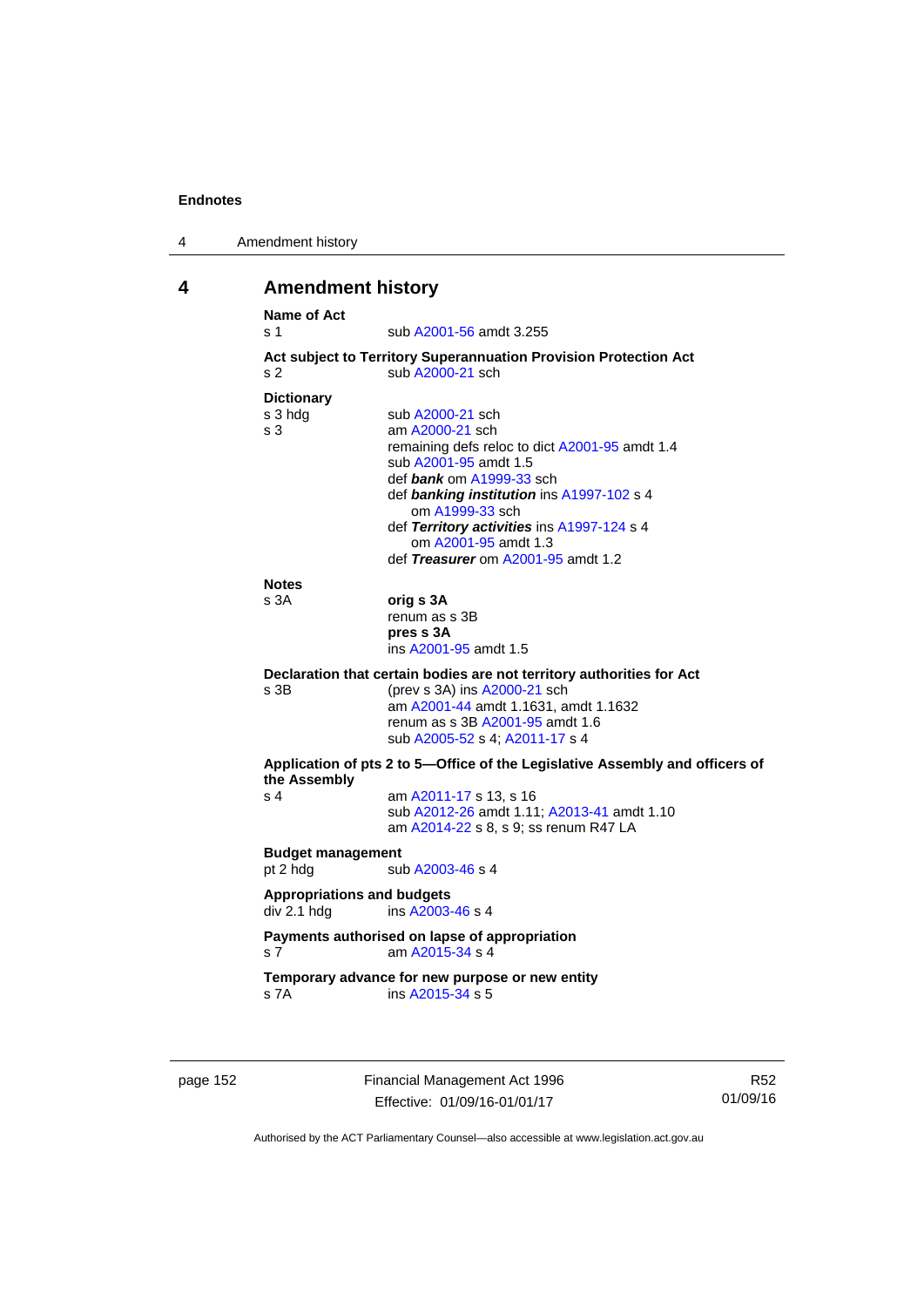**Form of appropriations**  s 8 sub [A2005-52](http://www.legislation.act.gov.au/a/2005-52) s 5 am [A2011-17](http://www.legislation.act.gov.au/a/2011-17) s 16; [A2012-26](http://www.legislation.act.gov.au/a/2012-26) amdt 1.12; [A2013-41](http://www.legislation.act.gov.au/a/2013-41/default.asp) amdt 1.11; [A2015-34](http://www.legislation.act.gov.au/a/2015-34/default.asp) s 6, s 7 **Net controlled recurrent payments** s 9 am [A2000-27](http://www.legislation.act.gov.au/a/2000-27) s 5; [A2011-17](http://www.legislation.act.gov.au/a/2011-17) s 16 sub [A2015-34](http://www.legislation.act.gov.au/a/2015-34/default.asp) s 8 **Net appropriations for capital injections** s 9A ins [A2000-27](http://www.legislation.act.gov.au/a/2000-27) s 6 am [A2011-17](http://www.legislation.act.gov.au/a/2011-17) s 16; [A2015-34](http://www.legislation.act.gov.au/a/2015-34/default.asp) s 9 **Appropriations for payments on behalf of Territory to be net appropriations**  s 9B ins [A2001-95](http://www.legislation.act.gov.au/a/2001-95) s 5 am [A2011-17](http://www.legislation.act.gov.au/a/2011-17) s 16; [A2015-34](http://www.legislation.act.gov.au/a/2015-34/default.asp) s 10 **Budget papers**  s 10 am [A1997-124](http://www.legislation.act.gov.au/a/1997-124) s 5; [A2001-56](http://www.legislation.act.gov.au/a/2001-56) amdt 3.257; [A2005-52](http://www.legislation.act.gov.au/a/2005-52) s 6; [A2011-17](http://www.legislation.act.gov.au/a/2011-17) s 16 **Territory budgets**  s 11 am [A1997-124](http://www.legislation.act.gov.au/a/1997-124) s 6; [A2001-4](http://www.legislation.act.gov.au/a/2001-4) s 4; [A2001-56](http://www.legislation.act.gov.au/a/2001-56) amdt 3.258; [A2001-95](http://www.legislation.act.gov.au/a/2001-95) s 6 sub [A2003-46](http://www.legislation.act.gov.au/a/2003-46) s 5 am [A2005-32](http://www.legislation.act.gov.au/a/2005-32) s 12; [A2012-15](http://www.legislation.act.gov.au/a/2012-15) s 4; [A2013-19](http://www.legislation.act.gov.au/a/2013-19) amdt 3.157; [A2015-34](http://www.legislation.act.gov.au/a/2015-34/default.asp) ss 11-14; ss renum R51 LA **Financial policy objectives and strategies statement**  s 11A ins [A2003-46](http://www.legislation.act.gov.au/a/2003-46) s 5 **Directorate budgets** s 12 hdg am [A2011-17](http://www.legislation.act.gov.au/a/2011-17) s 17 s 12 am [A1997-102](http://www.legislation.act.gov.au/a/1997-102) s 5; [A1997-124](http://www.legislation.act.gov.au/a/1997-124) s 7; [A1999-58](http://www.legislation.act.gov.au/a/1999-58) s 3; [A2001-56](http://www.legislation.act.gov.au/a/2001-56) amdt 3.258; [A2001-95](http://www.legislation.act.gov.au/a/2001-95) s 7; ss renum R6 LA (see [A2001-95](http://www.legislation.act.gov.au/a/2001-95) amdt 1.7); [A2002-38](http://www.legislation.act.gov.au/a/2002-38) s 4, s 5 sub [A2005-52](http://www.legislation.act.gov.au/a/2005-52) s 7 am [A2011-17](http://www.legislation.act.gov.au/a/2011-17) s 16; [A2012-26](http://www.legislation.act.gov.au/a/2012-26) amdt 1.13; [A2013-41](http://www.legislation.act.gov.au/a/2013-41/default.asp) amdt 1.12; [A2015-34](http://www.legislation.act.gov.au/a/2015-34/default.asp) s 15 **Territory authority budgets**  s 12AA **ins [A2015-34](http://www.legislation.act.gov.au/a/2015-34/default.asp) s** 16 **Territory-owned corporation budgets**  s 12A hdg sub [A2015-34](http://www.legislation.act.gov.au/a/2015-34/default.asp) s 17<br>s 12A ins A1997-124 s 8 ins [A1997-124](http://www.legislation.act.gov.au/a/1997-124) s 8 am [A2001-56](http://www.legislation.act.gov.au/a/2001-56) amdt 3.258; [A2001-95](http://www.legislation.act.gov.au/a/2001-95) s 8 sub [A2005-52](http://www.legislation.act.gov.au/a/2005-52) s 8 am [A2015-34](http://www.legislation.act.gov.au/a/2015-34/default.asp) ss 18-20

R52 01/09/16 Financial Management Act 1996 Effective: 01/09/16-01/01/17

page 153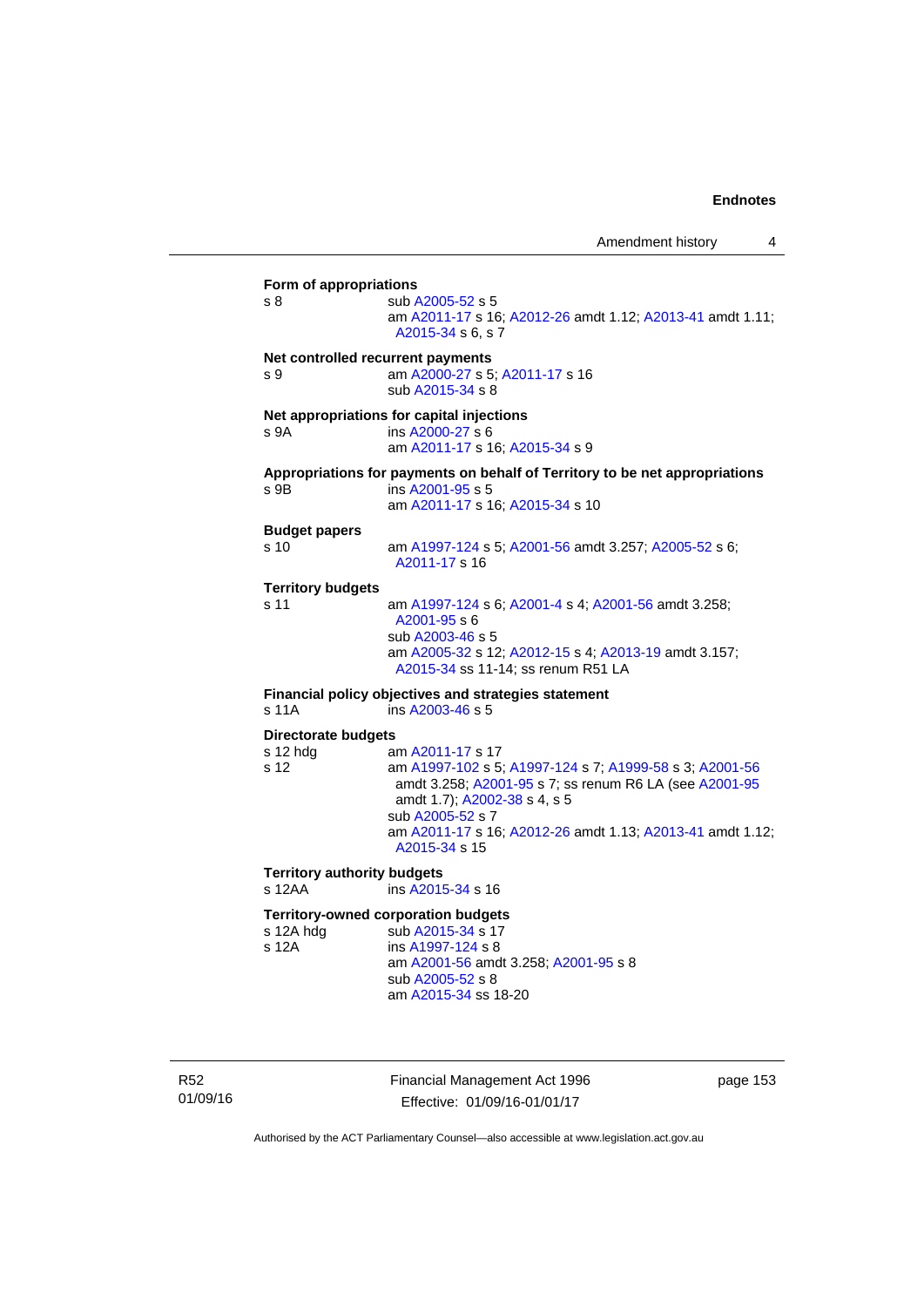4 Amendment history

| s 13            | am A2001-56 amdt 3.259, amdt 3.260                                                                  |
|-----------------|-----------------------------------------------------------------------------------------------------|
|                 | sub A2001-97 s 4<br>am A2005-52 s 9; A2011-17 s 16; A2012-26 amdt 1.14;                             |
|                 | ss renum R44 LA; A2015-34 ss 21-23                                                                  |
|                 | Amendment of budgets for supplementary appropriation                                                |
| s 13A           | ins A2003-9 s 9                                                                                     |
|                 | sub A2005-52 s 10<br>am A2011-17 s 16; A2012-26 amdt 1.15; A2015-34 s 24, s 25                      |
|                 | Transfer of funds between appropriations                                                            |
| s 14            | am A1997-102 s 6; A2000-21 sch; A2001-56 amdt 3.261                                                 |
|                 | sub A2015-34 s 26                                                                                   |
|                 | Transfer of funds from capital injection appropriation to other appropriations                      |
| s 14A           | ins A2015-34 s 27                                                                                   |
|                 | am A2015-34 amdt 1.3                                                                                |
|                 | Transfer of funds from other appropriations to capital injection appropriation<br>ins A2015-34 s 27 |
| s 14B           | am A2015-34 amdts 1.4-1.6                                                                           |
|                 |                                                                                                     |
|                 | Transfer of funds within appropriations                                                             |
| s 15            | am A1997-102 s 7; A2001-56 amdt 3.262                                                               |
|                 | om A2015-34 s 28                                                                                    |
|                 | Reclassification of certain appropriations                                                          |
| s 15A           | ins A1997-102 s 8; A2001-56 amdt 3.263                                                              |
|                 | am A2011-17 s 16; A2015-34 s 29, s 30                                                               |
|                 | Transfer of functions to another entity                                                             |
| $s$ 16 hdg      | sub A2015-34 s 31                                                                                   |
| s <sub>16</sub> | am A2000-21 sch; A2001-56 amdt 3.263                                                                |
|                 | sub A2005-52 s 11                                                                                   |
|                 | am A2011-17 s 16; A2015-34 ss 32-35                                                                 |
|                 | Appropriation for accrued employee entitlements                                                     |
| s 16A           | ins A2003-21 s 4                                                                                    |
|                 | om A2004-19 s 4                                                                                     |
|                 | ins A2007-10 s 4                                                                                    |
|                 | am A2011-17 s 16; A2015-34 ss 36-38                                                                 |
|                 | Rollover of undisbursed appropriation                                                               |
| s 16B hdg       | sub A2015-34 s 39                                                                                   |
| s 16B           | ins A2007-10 s 4                                                                                    |
|                 | am A2015-34 ss 40-44                                                                                |
|                 | Variation of appropriations for Commonwealth grants                                                 |
| s 17            | am A1997-102 s 9; A2001-56 amdt 3.264, amdt 3.265;                                                  |
|                 | A2002-38 s 6; A2015-34 s 45                                                                         |

page 154 Financial Management Act 1996 Effective: 01/09/16-01/01/17

R52 01/09/16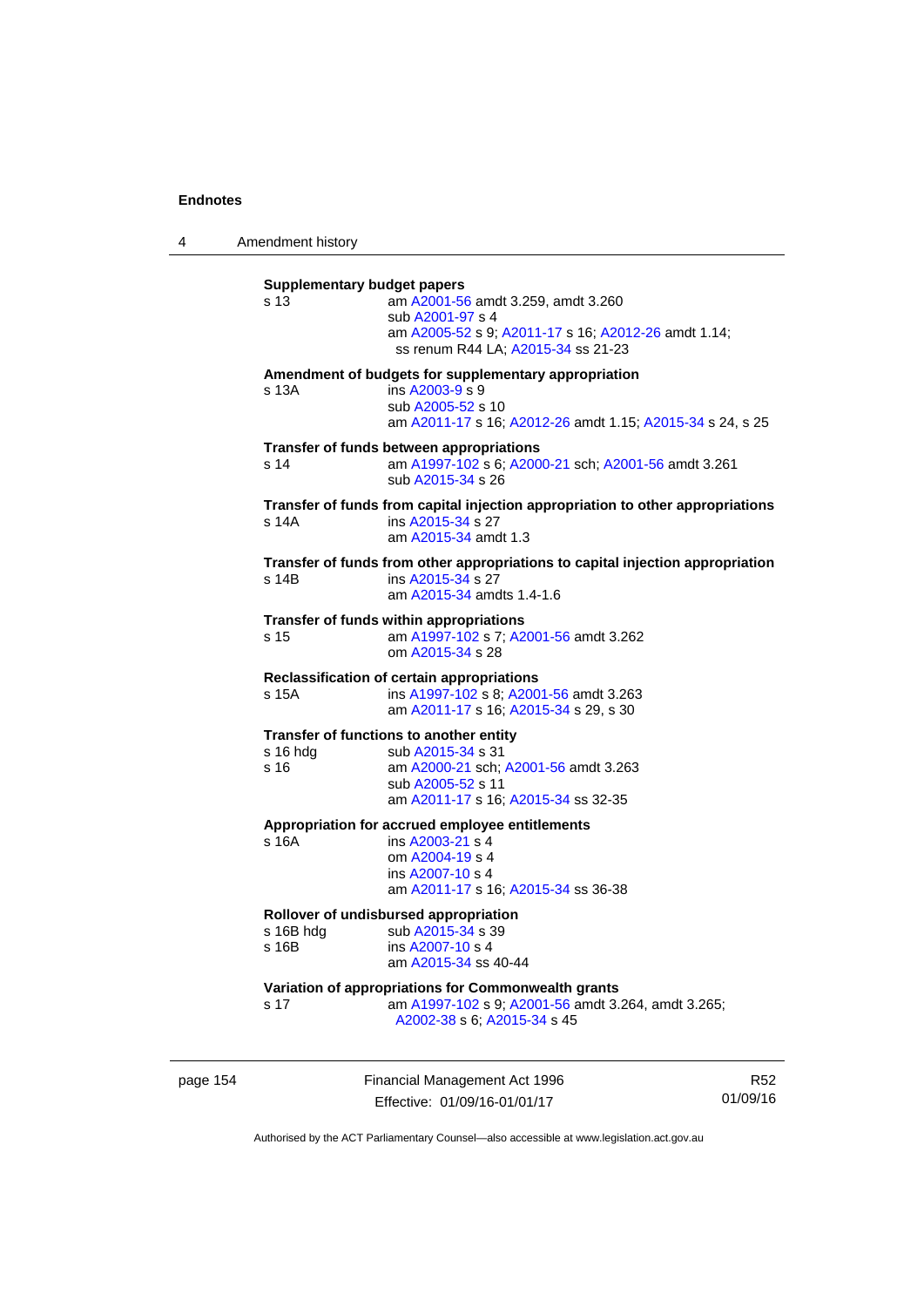|                            |                                                                                                                                                                                          | Amendment history | 4 |
|----------------------------|------------------------------------------------------------------------------------------------------------------------------------------------------------------------------------------|-------------------|---|
| s 17A                      | Variations of appropriations for certain payments to Commonwealth<br>ins A1999-36 s 9                                                                                                    |                   |   |
|                            | am A2000-27 s 7; A2001-43 s 12; A2001-56 amdt 3.266,<br>amdt 3.267; A2003-27 s 12; A2004-35 s 12; A2005-32 s 13;<br>A2015-34 s 46                                                        |                   |   |
| <b>Treasurer's advance</b> |                                                                                                                                                                                          |                   |   |
| s 18                       | am A2001-56 amdt 3.268; A2001-97 s 5, s 6; ss renum R4 LA<br>sub A2004-33 s 4<br>am A2005-20 amdt 3.153; A2012-26 amdt 1.16; A2014-22<br>s 10, s 11; ss renum R47 LA<br>sub A2015-34 s47 |                   |   |
|                            | Treasurer's advance—payment pending supplementary appropriation                                                                                                                          |                   |   |
| s 18A                      | ins A1997-102 s 10<br>am A2001-56 amdt 3.269<br>om A2002-38 s 7<br>ins A2004-33 s 4<br>sub A2015-34 s 47                                                                                 |                   |   |
| s 18B                      | Treasurer's advance—reduction of amounts<br>ins A2015-34 s 47                                                                                                                            |                   |   |
|                            | Assembly to be told about Treasurer's advance                                                                                                                                            |                   |   |
| s 18C                      | ins A2015-34 s 47<br>am A2015-34 amdt 1.7; pars renum R51 LA                                                                                                                             |                   |   |
|                            | <b>Payments for Territory GST liabilities</b>                                                                                                                                            |                   |   |
| s 19A                      | ins A1997-39 s 4<br>sub A2000-27 s 8                                                                                                                                                     |                   |   |
| s 19AA                     | <b>Payments for Territory GST administration costs</b><br>ins A2009-12 s 4                                                                                                               |                   |   |
|                            | Authorisation of expenditure of certain Commonwealth grants                                                                                                                              |                   |   |
| s 19B                      | ins A1997-102 s 11<br>am A2001-56 amdt 3.269<br>sub A2015-34 s 48                                                                                                                        |                   |   |
|                            | Amendment of capital injection conditions                                                                                                                                                |                   |   |
| s 19C                      | ins A2002-38 s 8                                                                                                                                                                         |                   |   |
|                            | sub A2005-52 s 12<br>am A2011-17 s 16; A2013-19 amdt 3.162; A2015-34 s 49                                                                                                                |                   |   |
|                            | Amendment of performance criteria                                                                                                                                                        |                   |   |
| s 19D                      | ins A2002-38 s 8                                                                                                                                                                         |                   |   |
|                            | sub A2005-52 s 13<br>am A2011-17 s 16; A2013-5 ss 4-6; A2015-34 ss 50-62,                                                                                                                |                   |   |
|                            | amdt 1.8; pars renum R51 LA                                                                                                                                                              |                   |   |

R52 01/09/16 Financial Management Act 1996 Effective: 01/09/16-01/01/17

page 155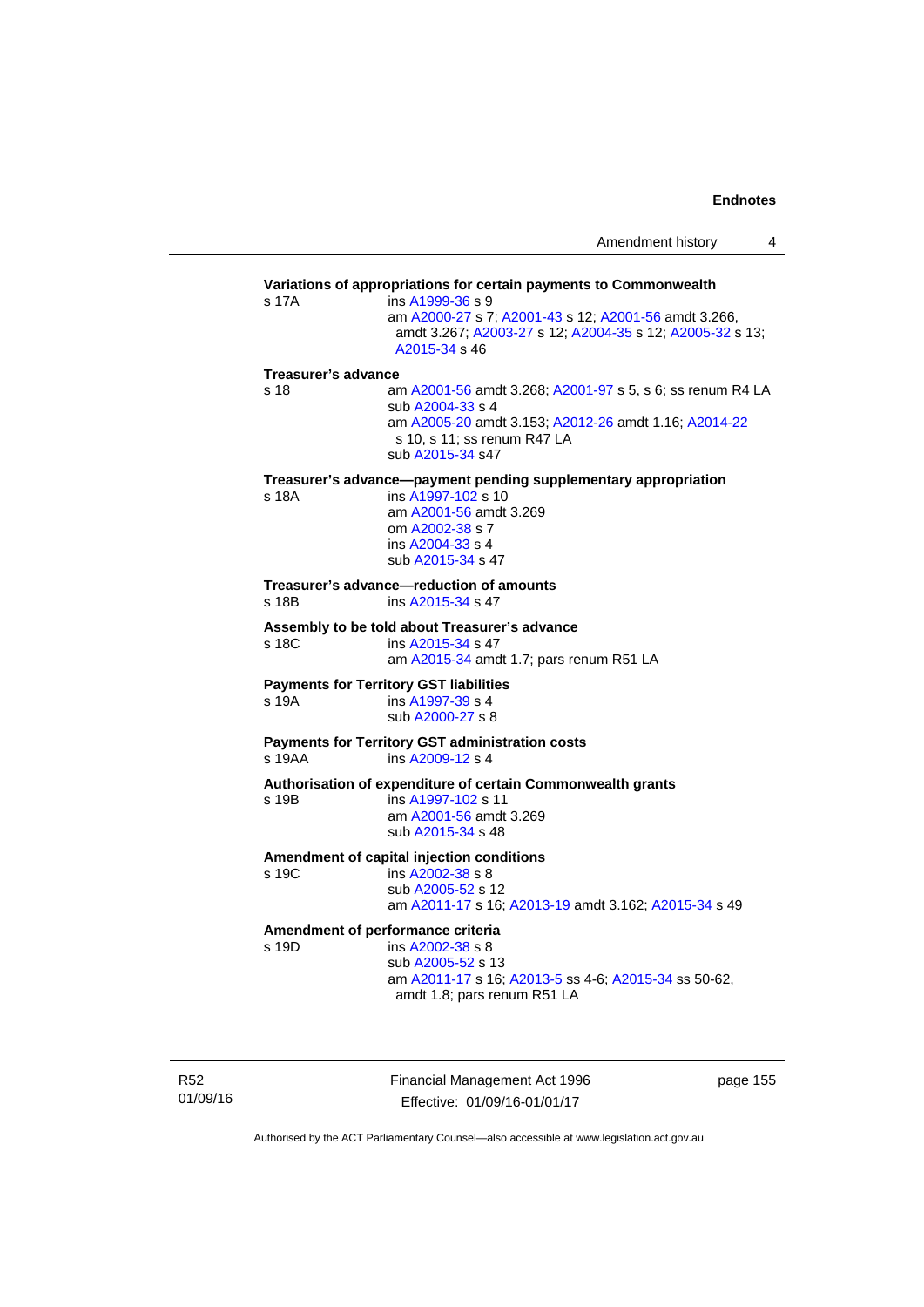4 Amendment history

| <b>Amendment of financial targets</b><br>s 19E           | ins A2002-38 s 8<br>om A2005-52 s 14                                                                          |
|----------------------------------------------------------|---------------------------------------------------------------------------------------------------------------|
| <b>Amendment of budgets</b><br>s 19F                     | ins A2004-19 s 5<br>am A2004-33 s 5<br>om A2005-52 s 15                                                       |
| s 20                                                     | Recommended appropriation for Office of the Legislative Assembly<br>am A2003-21 s 5<br>sub A2012-26 amdt 1.17 |
| s 20AA                                                   | Appropriation for Office of the Legislative Assembly<br>ins A2012-26 amdt 1.17                                |
| s 20AB                                                   | Recommended appropriation for officers of the Assembly<br>ins A2013-41 amdt 1.13                              |
| s 20AC                                                   | Appropriation for officers of the Assembly<br>ins A2013-41 amdt 1.13                                          |
| div 2.2 hdg                                              | <b>Budget reviews and pre-election updates</b><br>ins A2003-46 s 6                                            |
| <b>Budget review</b><br>s 20A                            | ins A2003-46 s 6                                                                                              |
| s 20B                                                    | Purpose and contents of budget review<br>ins A2003-46 s 6                                                     |
| Pre-election budget update<br>s 20C                      | ins A2003-46 s 6<br>am A2011-17 s 13; A2015-34 s 63                                                           |
| s 20D                                                    | Purpose and contents of pre-election budget update<br>ins A2003-46 s 6<br>am A2005-52 s 16                    |
| <b>Financial reports of the Territory</b><br>div 3.1 hdg | (prev pt 3 div 1 hdg) renum R3 LA (see A2001-95 amdt 1.11)                                                    |
| Meaning of the Territory in div 3.1<br>s 21 hdg          | am $R3LA$                                                                                                     |
| s 22                                                     | Annual financial statements of the Territory<br>am A2001-95 s 9; A2005-52 s 17; A2015-34 s 64                 |
| s 23                                                     | <b>Responsibility for annual financial statements</b><br>am A2005-52 s 18; A2011-17 s 13<br>sub A2015-34 s 65 |
|                                                          |                                                                                                               |

page 156 **Financial Management Act 1996** Effective: 01/09/16-01/01/17

R52 01/09/16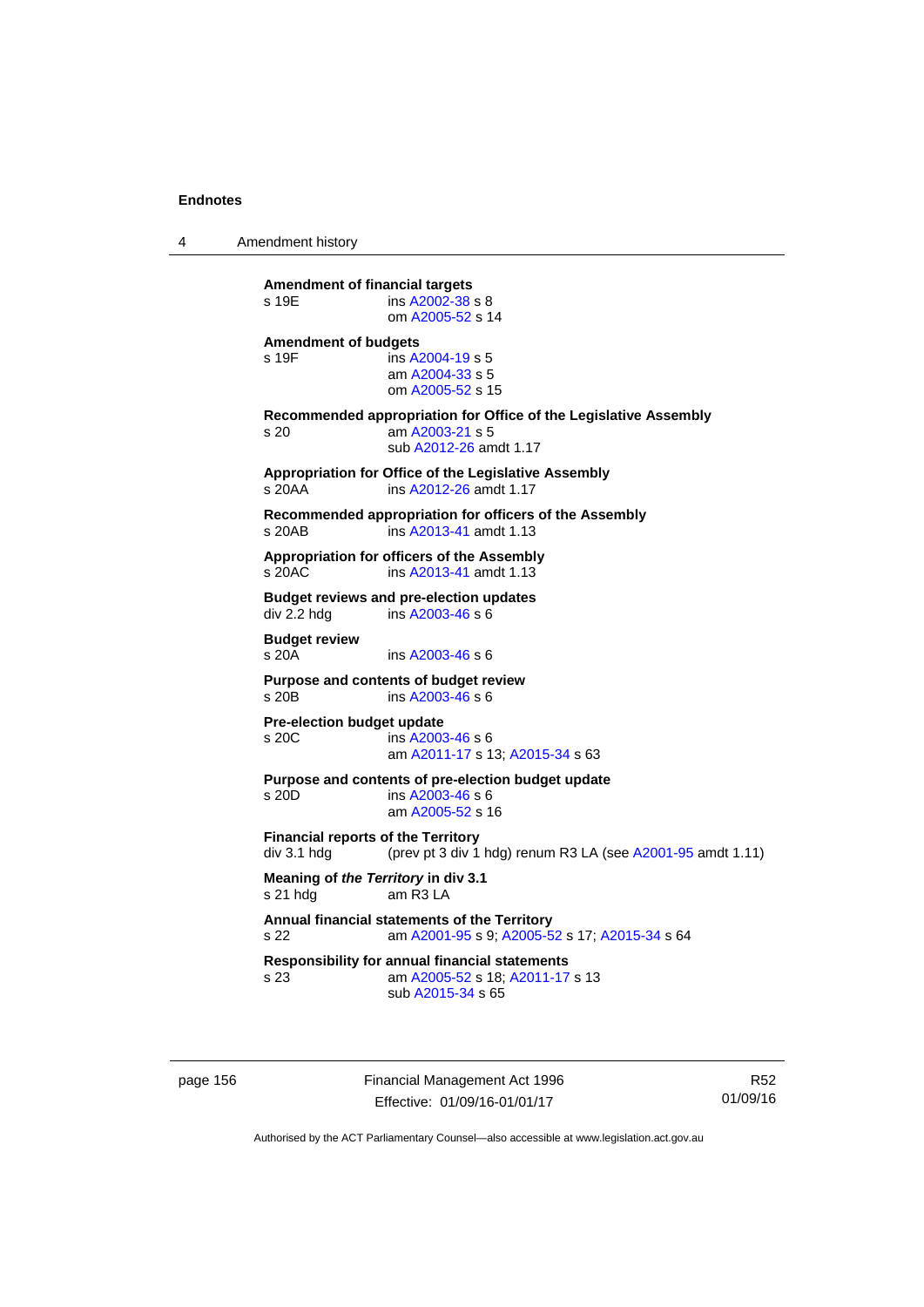| Amendment history |  |
|-------------------|--|
|-------------------|--|

# Financial Management Act 1996 page 157 **Audit of annual financial statements**  s 24 am [A2002-38](http://www.legislation.act.gov.au/a/2002-38) s 9, amdt 1.1; [A2003-46](http://www.legislation.act.gov.au/a/2003-46) s 7; [A2005-52](http://www.legislation.act.gov.au/a/2005-52) ss 19-21; [A2015-34](http://www.legislation.act.gov.au/a/2015-34/default.asp) s 66, s 67 **Presentation of annual financial statements to Legislative Assembly**  s 25 hdg sub [A2002-38](http://www.legislation.act.gov.au/a/2002-38) amdt 1.2 s 25 am [A2001-56](http://www.legislation.act.gov.au/a/2001-56) amdt 3.270; [A2003-46](http://www.legislation.act.gov.au/a/2003-46) s 8, s 9 **Quarterly departmental performance reports**  s 25A reloc to s 30A **Periodic financial statements** s 26 am [A1997-124](http://www.legislation.act.gov.au/a/1997-124) s 10; [A2001-42](http://www.legislation.act.gov.au/a/2001-42) s 4 (6), (7) exp 30 June 2001 (s 26 (7)) sub [A2001-42](http://www.legislation.act.gov.au/a/2001-42) s 5; [A2001-95](http://www.legislation.act.gov.au/a/2001-95) s 11 am [A2015-34](http://www.legislation.act.gov.au/a/2015-34/default.asp) s 68, amdt 1.9 **Financial reports and performance statements of directorates**  div 3.2 hdg (prev pt 3 div 2 hdg) renum R3 LA (see [A2001-95](http://www.legislation.act.gov.au/a/2001-95) amdt 1.11) sub [A2005-52](http://www.legislation.act.gov.au/a/2005-52) s 22 am [A2011-17](http://www.legislation.act.gov.au/a/2011-17) s 18 **Annual financial statements of directorates**  s 27 hdg am [A2011-17](http://www.legislation.act.gov.au/a/2011-17) s 18<br>s 27 am A2001-56 amd am [A2001-56](http://www.legislation.act.gov.au/a/2001-56) amdt 3.272; [A2001-95](http://www.legislation.act.gov.au/a/2001-95) s 12; [A2002-38](http://www.legislation.act.gov.au/a/2002-38) ss 10-13; pars renum R10 LA (see [A2002-38](http://www.legislation.act.gov.au/a/2002-38) amdt 1.5); [A2005-52](http://www.legislation.act.gov.au/a/2005-52) ss 23-26; [A2011-17](http://www.legislation.act.gov.au/a/2011-17) s 16, s 17 **Responsibility for annual financial statements of directorates**  s 28 hdg sub [A2002-38](http://www.legislation.act.gov.au/a/2002-38) amdt 1.6 am [A2011-17](http://www.legislation.act.gov.au/a/2011-17) s 18 s 28 sub [A2005-52](http://www.legislation.act.gov.au/a/2005-52) s 27 am [A2011-17](http://www.legislation.act.gov.au/a/2011-17) s 13, s 15, s 16 sub [A2015-34](http://www.legislation.act.gov.au/a/2015-34/default.asp) s 69 **Audit of financial statements of directorates**  am [A2011-17](http://www.legislation.act.gov.au/a/2011-17) s 18 s 29 sub [A2002-38](http://www.legislation.act.gov.au/a/2002-38) s 14 am [A2005-52](http://www.legislation.act.gov.au/a/2005-52) s 28, s 29; [A2011-17](http://www.legislation.act.gov.au/a/2011-17) s 13, s 16; [A2015-34](http://www.legislation.act.gov.au/a/2015-34/default.asp) s 70; ss renum R49 LA **Audit of financial statements for departments for 2000-2001**  s 29A ins [A2001-42](http://www.legislation.act.gov.au/a/2001-42) s 6 exp 31 December 2001 (s 29A (2)) **Directorate annual financial statements to be included in annual reports etc**  s 30 hdg sub [A2002-38](http://www.legislation.act.gov.au/a/2002-38) amdt 1.7 am [A2011-17](http://www.legislation.act.gov.au/a/2011-17) s 17<br>am A2001-56 amd am [A2001-56](http://www.legislation.act.gov.au/a/2001-56) amdt 3.273 sub [A2005-52](http://www.legislation.act.gov.au/a/2005-52) s 30 am [A2011-17](http://www.legislation.act.gov.au/a/2011-17) s 16, s 19

R52 01/09/16

Effective: 01/09/16-01/01/17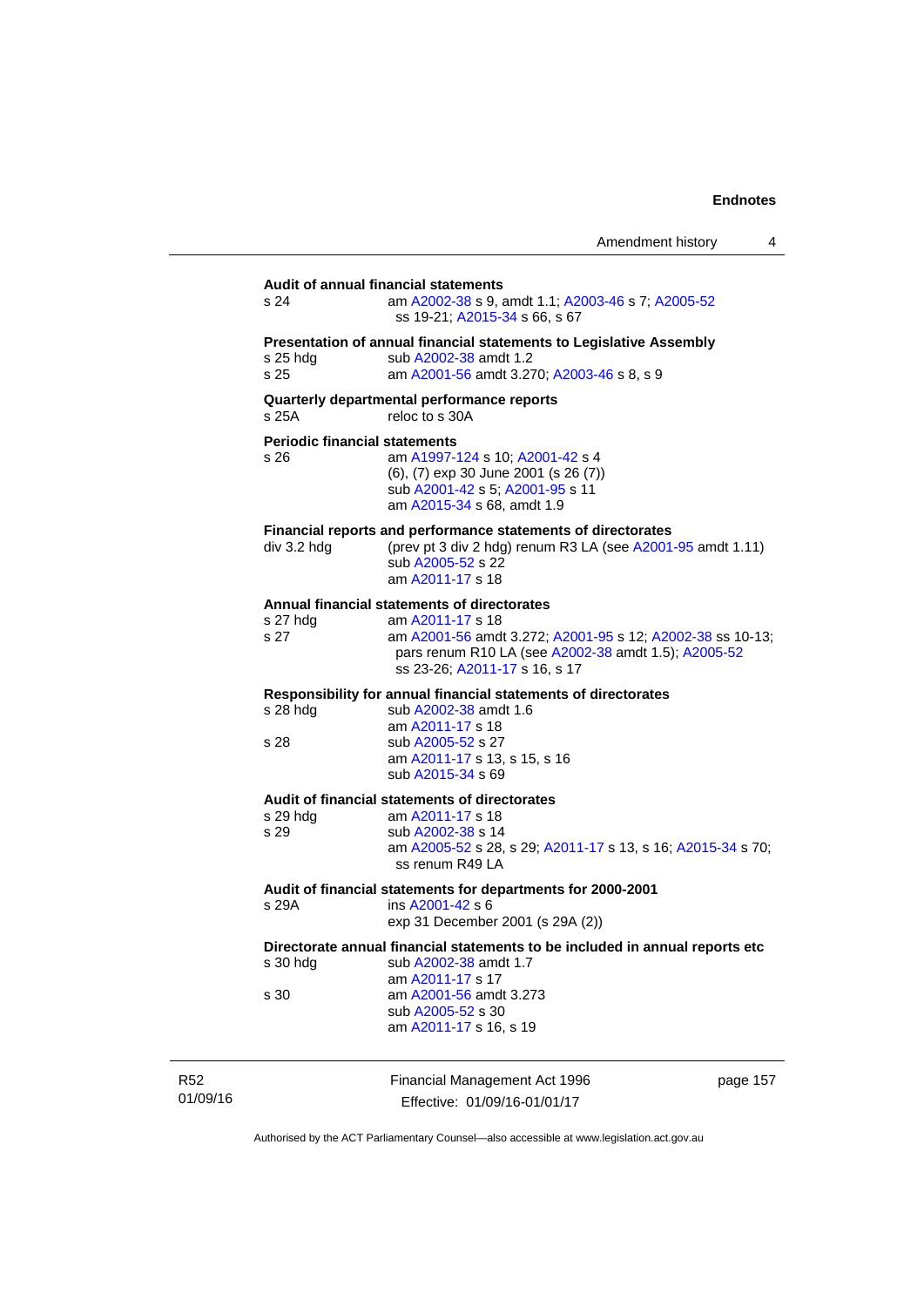4 Amendment history

# **Statements of performance of directorates**

| s 30A hdg                                | am A2011-17 s 18                                                           |
|------------------------------------------|----------------------------------------------------------------------------|
| s 30A                                    | (prev s 25A) ins A1997-124 s 9                                             |
|                                          | am A2001-56 amdt 3.271; A2001-95 s 10; A2002-38 amdt 1.3                   |
|                                          | reloc from s 25A A2002-38 amdt 1.4                                         |
|                                          |                                                                            |
|                                          | sub A2005-52 s 31                                                          |
|                                          | am A2011-17 s 16, s 19; A2012-26 amdt 1.18; ss renum                       |
|                                          | R44 LA; A2013-41 amdt 1.14; A2015-34 s 71                                  |
|                                          |                                                                            |
|                                          | Responsibility for directorate statements of performance                   |
| s 30B hdg                                | am A2011-17 s 17                                                           |
| s 30B                                    | ins A2005-52 s 31                                                          |
|                                          |                                                                            |
|                                          | am A2011-17 s 13, s 15, s 16                                               |
|                                          | sub A2015-34 s 72                                                          |
|                                          |                                                                            |
|                                          | Scrutiny of directorate statements of performance                          |
| s 30C hdg                                | am A2011-17 s 17                                                           |
| s 30C                                    | ins A2005-52 s 31                                                          |
|                                          | am A2011-17 s 13, s 16, s 19; A2015-34 s 73; ss renum R49                  |
|                                          | LA                                                                         |
|                                          |                                                                            |
|                                          | Directorate statements of performance to be included in annual reports etc |
| s 30D hdg                                | am A2011-17 s 17                                                           |
| s 30D                                    | ins A2005-52 s 31                                                          |
|                                          | am A2011-17 s 16, s 19                                                     |
|                                          |                                                                            |
|                                          |                                                                            |
|                                          |                                                                            |
|                                          | Half-yearly directorate performance reports                                |
| s 30E hdg                                | am A2011-17 s 17                                                           |
| s 30E                                    | ins A2005-52 s 31                                                          |
|                                          | am A2011-17 s 16; A2012-26 amdt 1.19; A2013-41 amdt 1.14;                  |
|                                          | A2015-34 s 74, s 75; ss renum R49 LA                                       |
|                                          |                                                                            |
| <b>Capital works reports</b>             |                                                                            |
| div 3.3 hdg                              | ins A2015-34 s 76                                                          |
|                                          |                                                                            |
| <b>Capital works report of Territory</b> |                                                                            |
| s 30F                                    | ins A2015-34 s 76                                                          |
|                                          |                                                                            |
|                                          | Financial management responsibilities of directors-general of directorates |
| pt 4 hdg                                 | am A2011-17 s 14, s 18                                                     |
|                                          |                                                                            |
|                                          | Responsibilities of directors-general of directorates                      |
| s 31 hdg                                 | am A2011-17 s 14, s 18                                                     |
| s 31                                     | am A2002-38 s 15; A2005-20 amdt 3.154                                      |
|                                          | sub A2005-52 s 32                                                          |
|                                          | am A2011-17 s 13, s 16; A2015-34 ss 77-80; ss renum R49                    |
|                                          | LA                                                                         |
|                                          |                                                                            |
|                                          | Directors-general may enter into contracts etc<br>ins A2015-34 s 81        |

page 158 Financial Management Act 1996 Effective: 01/09/16-01/01/17

R52 01/09/16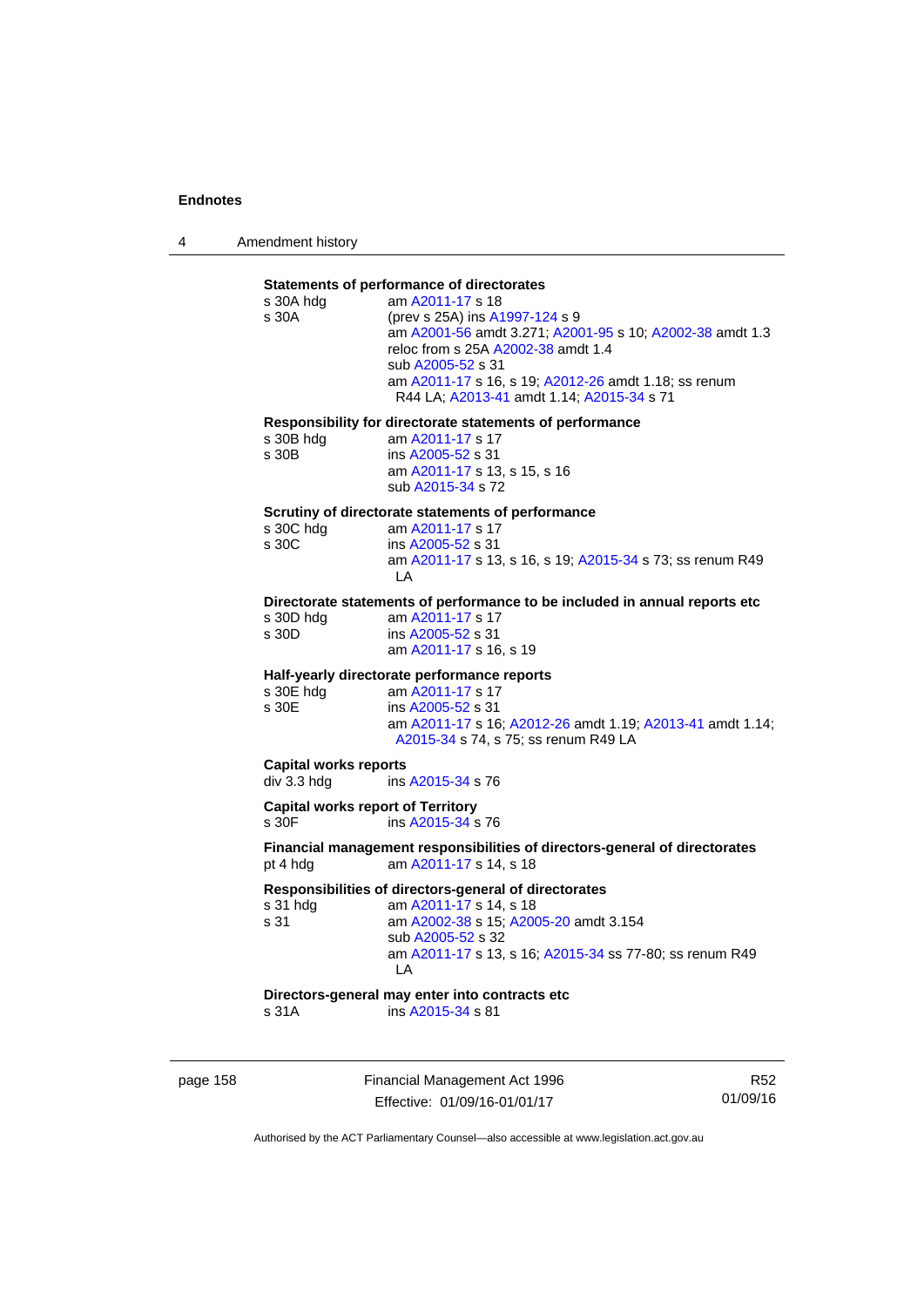**Agreement for the conduct of banking for Territory** s 32 am [A1997-102](http://www.legislation.act.gov.au/a/1997-102) sch; [A1999-33](http://www.legislation.act.gov.au/a/1999-33) sch **Territory banking account** s 33 am [A1997-102](http://www.legislation.act.gov.au/a/1997-102) sch **Directorate banking accounts**  s 34 hdg am [A2011-17](http://www.legislation.act.gov.au/a/2011-17) s 17 s 34 am [A1997-102](http://www.legislation.act.gov.au/a/1997-102) sch; [A1999-33](http://www.legislation.act.gov.au/a/1999-33) sch; [A2001-95](http://www.legislation.act.gov.au/a/2001-95) s 13; [A2001-95](http://www.legislation.act.gov.au/a/2001-95) s 7; ss renum R6 LA (see [A2001-95](http://www.legislation.act.gov.au/a/2001-95) amdt 1.8); [A2002-38](http://www.legislation.act.gov.au/a/2002-38) s 16; [A2011-17](http://www.legislation.act.gov.au/a/2011-17) s 13, s 16, s 17 **Transfer of directorate banking account**  s 34A hdg am [A2011-17](http://www.legislation.act.gov.au/a/2011-17) s 17<br>s 34A **brev** s 34A renum prev s 34A renum as s 34B ins [A2001-95](http://www.legislation.act.gov.au/a/2001-95) s 14 am [A2011-17](http://www.legislation.act.gov.au/a/2011-17) s 13, s 16, s 17 **End of year balances of directorate banking accounts** s 34B hdg am [A2011-17](http://www.legislation.act.gov.au/a/2011-17) s 17 s 34B (prev s 34A) ins [A1997-102](http://www.legislation.act.gov.au/a/1997-102) s 12 renum [A2001-95](http://www.legislation.act.gov.au/a/2001-95) s 15 am [A2011-17](http://www.legislation.act.gov.au/a/2011-17) s 13, s 16, s 17 **Payments into banking accounts** s 35 am [A1997-102](http://www.legislation.act.gov.au/a/1997-102) sch; [A1999-33](http://www.legislation.act.gov.au/a/1999-33) sch; [A2011-17](http://www.legislation.act.gov.au/a/2011-17) s 16, s 17 **Transfer following change in directorate responsibilities** am [A2011-17](http://www.legislation.act.gov.au/a/2011-17) s 17 s 36 am [A1997-102](http://www.legislation.act.gov.au/a/1997-102) sch; [A2011-17](http://www.legislation.act.gov.au/a/2011-17) s 17; [A2015-34](http://www.legislation.act.gov.au/a/2015-34/default.asp) s 82 **Transfers from directorate banking accounts to territory banking account**  s 36A hdg am [A2011-17](http://www.legislation.act.gov.au/a/2011-17) s 17 s 36A ins [A2002-38](http://www.legislation.act.gov.au/a/2002-38) s 17 am [A2011-17](http://www.legislation.act.gov.au/a/2011-17) s 17; [A2015-34](http://www.legislation.act.gov.au/a/2015-34/default.asp) s 83, s 84 **Payments from territory banking account**  s 37 hdg sub [A2002-38](http://www.legislation.act.gov.au/a/2002-38) s 18<br>s 37 am A1997-102 sch s 37 am [A1997-102](http://www.legislation.act.gov.au/a/1997-102) sch; [A2000-21](http://www.legislation.act.gov.au/a/2000-21) sch; [A2001-95](http://www.legislation.act.gov.au/a/2001-95) s 16; [A2002-38](http://www.legislation.act.gov.au/a/2002-38) s 19; ss renum R10 LA (see [A2002-38](http://www.legislation.act.gov.au/a/2002-38) amdt 1.8); [A2005-52](http://www.legislation.act.gov.au/a/2005-52) ss 33-35; [A2011-17](http://www.legislation.act.gov.au/a/2011-17) s 17; [A2015-34](http://www.legislation.act.gov.au/a/2015-34/default.asp) s 85, s 86 **Payments into territory banking account**  s 37A ins [A2015-34](http://www.legislation.act.gov.au/a/2015-34/default.asp) s 87 **Investment of certain public money**  s 38 hdg sub [A2000-21](http://www.legislation.act.gov.au/a/2000-21) sch s 38 am [A1997-102](http://www.legislation.act.gov.au/a/1997-102) sch; [A1999-33](http://www.legislation.act.gov.au/a/1999-33) sch; [A2000-21](http://www.legislation.act.gov.au/a/2000-21) sch; [A2001-45](http://www.legislation.act.gov.au/a/2001-45) s 5; [A2001-95](http://www.legislation.act.gov.au/a/2001-95) s 17; [A2003-21](http://www.legislation.act.gov.au/a/2003-21) s 6, s 7; ss renum R12 LA (see [A2003-21](http://www.legislation.act.gov.au/a/2003-21) s 8); [A2011-17](http://www.legislation.act.gov.au/a/2011-17) s 16, s 17; [A2013-19](http://www.legislation.act.gov.au/a/2013-19) amdt 3.158, amdt 3.159

R52 01/09/16 Financial Management Act 1996 Effective: 01/09/16-01/01/17

page 159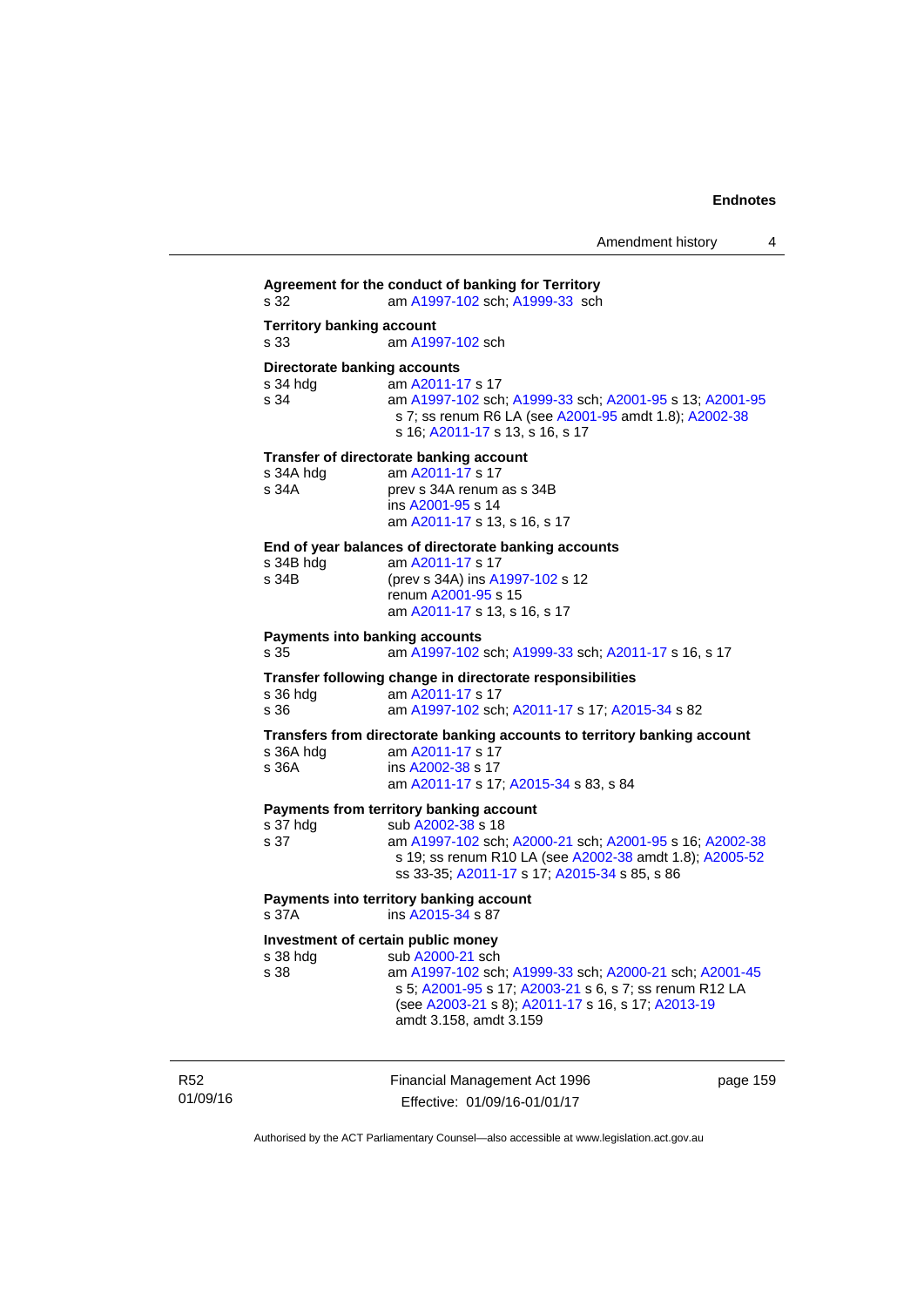| 4 | Amendment history |
|---|-------------------|
|---|-------------------|

| <b>Borrowing and guarantees</b><br>pt 6 hdg             | sub A2001-45 s 6                                                                                                                |
|---------------------------------------------------------|---------------------------------------------------------------------------------------------------------------------------------|
| s <sub>42</sub>                                         | Borrowings by territory authorities to be approved<br>am A2001-95 s 18, amdt 1.9; A2007-10 s 5                                  |
| s 43                                                    | Territory authorities may give security<br>am A2007-10 s 6                                                                      |
| $s$ 44                                                  | Power to approve borrowings not delegable<br>am A2007-10 s 7                                                                    |
| s 45                                                    | Loans to be paid into territory banking account<br>am A1997-102 sch; A2001-95 s 19                                              |
| <b>Payments by Treasurer</b><br>s <sub>46</sub>         | sub A2002-38 s 20                                                                                                               |
| <b>Guarantees by Territory</b><br>s <sub>47</sub>       | am A2001-56 amdt 3.274                                                                                                          |
| <b>Financial derivatives</b><br>s 48                    | om A2001-45 s 7                                                                                                                 |
| <b>Administration of trust money</b><br>s <sub>50</sub> | am A2011-17 s 16                                                                                                                |
| s 51 hda<br>s 51                                        | Directorate trust banking accounts<br>am A2011-17 s 17<br>am A1997-102 sch; A1999-33 sch; A2002-38 s 21; A2011-17<br>s 13, s 16 |
| s 51A hdg<br>s 51A                                      | Transfer of directorate trust banking accounts<br>am A2011-17 s 17<br>ins A2005-52 s 36<br>am A2011-17 s 13, s 16, s 17         |
| responsibilities                                        | Transfers between trust banking accounts-changes in directorate                                                                 |
| s 51B hdg<br>s 51B                                      | am A2011-17 s 17<br>ins A2005-52 s 36<br>am A2011-17 s 13, s 16, s 17                                                           |
| s 51C                                                   | Transfers between trust banking accounts—investment<br>ins A2005-52 s 36                                                        |
| s <sub>52</sub>                                         | Transfers between trust banking account and territory banking account<br>am A1997-102 sch<br>sub A2001-95 s 20; A2005-52 s 37   |
| Investment of trust money<br>s <sub>53</sub>            | am A1999-28 sch                                                                                                                 |
|                                                         |                                                                                                                                 |

page 160 Financial Management Act 1996 Effective: 01/09/16-01/01/17

R52 01/09/16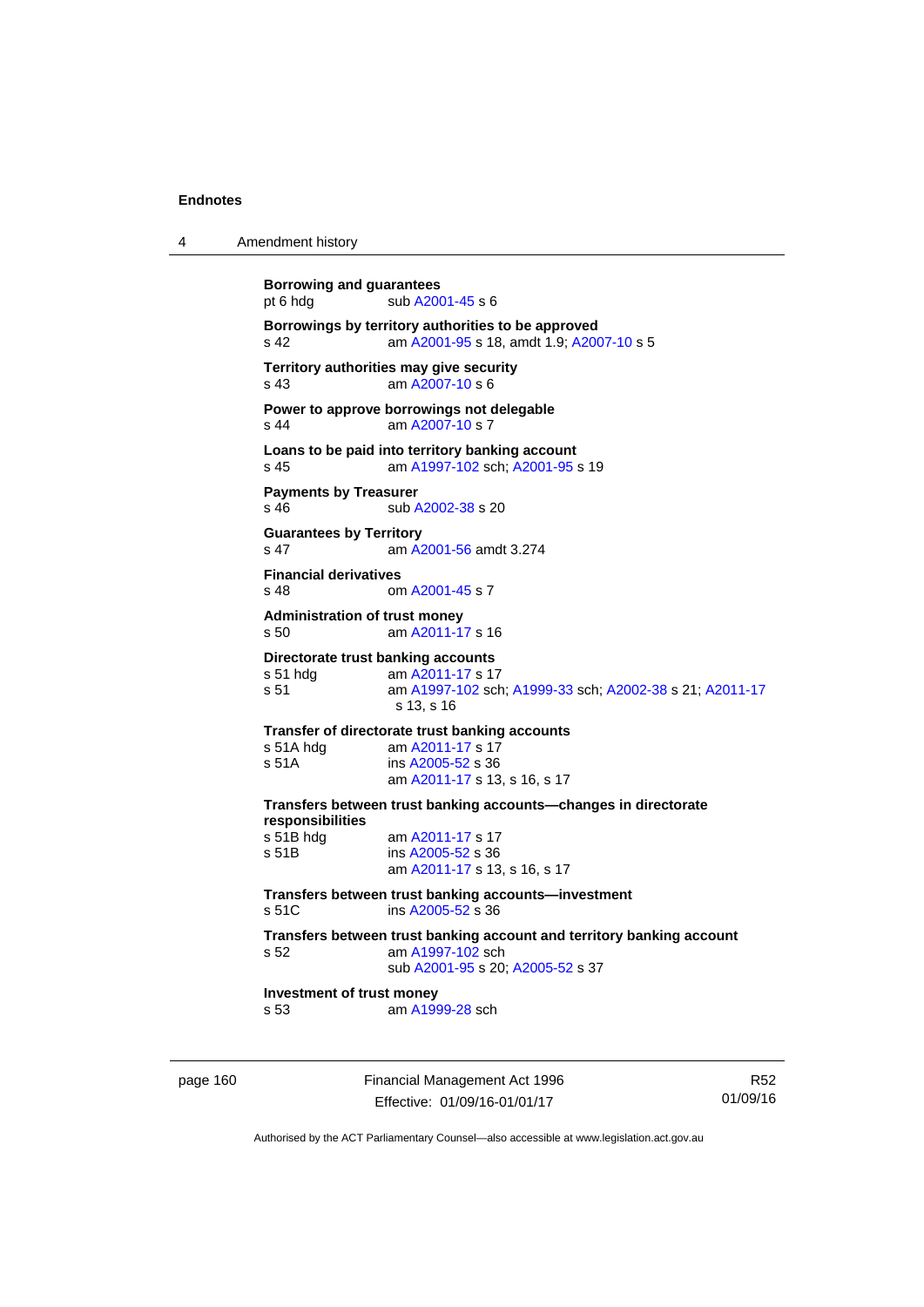## **Unclaimed trust money**  ins [A1997-102](http://www.legislation.act.gov.au/a/1997-102) s 13 am [A1999-33](http://www.legislation.act.gov.au/a/1999-33) sch; [A2001-44](http://www.legislation.act.gov.au/a/2001-44) amdts 1.1633-1.1635; ss renum R3 LA (see [A2001-44](http://www.legislation.act.gov.au/a/2001-44) amdt 1.1636); [A2001-95](http://www.legislation.act.gov.au/a/2001-95) s 21; ss renum R6 LA; [A2002-30](http://www.legislation.act.gov.au/a/2002-30) amdt 3.367; [A2011-17](http://www.legislation.act.gov.au/a/2011-17) s 13; [A2015-33](http://www.legislation.act.gov.au/a/2015-33/default.asp) amdt 1.82 **Reviewable decision notices**  s 53B ins [A1997-102](http://www.legislation.act.gov.au/a/1997-102) s 13 am [A2002-30](http://www.legislation.act.gov.au/a/2002-30) amdt 3.368 sub [A2008-37](http://www.legislation.act.gov.au/a/2008-37) amdt 1.175 **Applications for review**  s 53C ins [A1997-102](http://www.legislation.act.gov.au/a/1997-102) s 13 sub [A2008-37](http://www.legislation.act.gov.au/a/2008-37) amdt 1.175

## **Financial provisions for territory authorities**

pt 8 hdg  $sub A2005-52$  s 38

#### **Application—pt 8**

s 54 am [A2005-20](http://www.legislation.act.gov.au/a/2005-20) amdt 3.155 sub [A2005-52](http://www.legislation.act.gov.au/a/2005-52) s 38 am [A2006-30](http://www.legislation.act.gov.au/a/2006-30) amdts 1.37-1.40; [A2009-25](http://www.legislation.act.gov.au/a/2009-25) amdt 4.1; [A2010-36](http://www.legislation.act.gov.au/a/2010-36) s 8; [A2010-55](http://www.legislation.act.gov.au/a/2010-55) amdt 2.1 sub [A2011-17](http://www.legislation.act.gov.au/a/2011-17) s 5

**Responsibilities of chief executive officers of territory authorities**  s 55 am [A1997-102](http://www.legislation.act.gov.au/a/1997-102) sch; [A1999-33](http://www.legislation.act.gov.au/a/1999-33) sch; [A2002-38](http://www.legislation.act.gov.au/a/2002-38) s 22

> sub [A2005-52](http://www.legislation.act.gov.au/a/2005-52) s 38 am [A2011-17](http://www.legislation.act.gov.au/a/2011-17) s 6; [A2015-34](http://www.legislation.act.gov.au/a/2015-34/default.asp) ss 88-91; ss renum R49 LA

# **Responsibilities of governing boards of territory authorities**

am [A1997-102](http://www.legislation.act.gov.au/a/1997-102) sch; [A1999-33](http://www.legislation.act.gov.au/a/1999-33) sch; [A2001-45](http://www.legislation.act.gov.au/a/2001-45) s 8; [A2001-95](http://www.legislation.act.gov.au/a/2001-95) s 22; [A2002-38](http://www.legislation.act.gov.au/a/2002-38) s 23, s 24; [A2003-21](http://www.legislation.act.gov.au/a/2003-21) ss 9-12; ss renum R12 LA (see [A2003-21](http://www.legislation.act.gov.au/a/2003-21) s 13) sub [A2005-52](http://www.legislation.act.gov.au/a/2005-52) s 38 am [A2011-17](http://www.legislation.act.gov.au/a/2011-17) s 7; [A2015-34](http://www.legislation.act.gov.au/a/2015-34/default.asp) ss 92-95; ss renum R49 LA

#### **Banking accounts of territory authorities**

s 57 am [A2001-95](http://www.legislation.act.gov.au/a/2001-95) s 23 sub [A2005-52](http://www.legislation.act.gov.au/a/2005-52) s 38

#### **Investment by territory authorities**

s 58 am [A2001-95](http://www.legislation.act.gov.au/a/2001-95) s 24 sub [A2005-52](http://www.legislation.act.gov.au/a/2005-52) s 38 am [A2011-17](http://www.legislation.act.gov.au/a/2011-17) s 16

Financial Management Act 1996 Effective: 01/09/16-01/01/17

page 161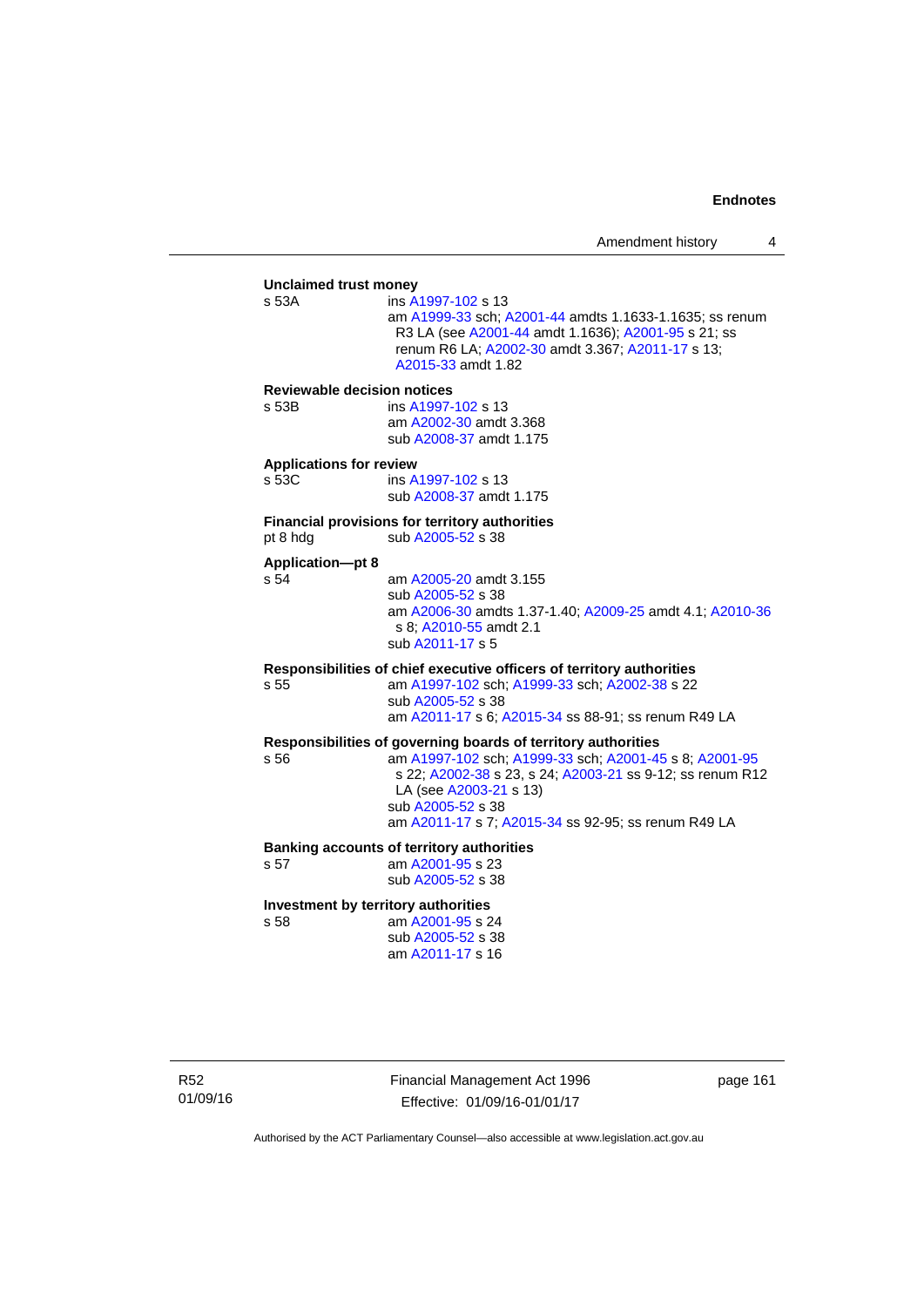4 Amendment history

| page 162 |                     | Financial Management Act 1996<br>Effective: 01/09/16-01/01/17                                                                                                                                                                             | R<br>01/09/1 |
|----------|---------------------|-------------------------------------------------------------------------------------------------------------------------------------------------------------------------------------------------------------------------------------------|--------------|
|          | reports etc<br>s 66 | Annual financial statements of territory authorities to be included in annual<br>orig s 66<br>renum as s 106 and then s 132<br>pres s 66<br>ins A2005-52 s 38                                                                             |              |
|          | s 65                | Audit of annual financial statements of territory authorities<br>orig s 65<br>renum as s 105 and then s 131<br>pres s 65<br>ins A2005-52 s 38<br>am A2015-34 s 101; ss renum R49 LA                                                       |              |
|          | s 64                | Responsibility for annual financial statements of territory authorities<br>orig s 64<br>renum as s 104 and then s 130<br>pres s 64<br>ins A2005-52 s 38<br>am A2015-34 s 100; ss renum R49 LA                                             |              |
|          | s 63                | Annual financial statements of territory authorities<br>sub A2005-52 s 38<br>am A2015-34 s 99                                                                                                                                             |              |
|          | s 62                | Presentation of statements of intent of territory authorities<br>am A2001-56 amdt 3.275; R8 LA (see also A2002-38<br>amdt $1.9$<br>om A2005-52 s 38 (see s 2 (1))<br>ins A2005-52 s 38 (see s 2 (2))<br>am A2015-34 s 98; ss renum R51 LA |              |
|          | s 61A               | Audit of annual financial statements for 2000-2001<br>ins A2001-42 s 7<br>exp 31 December 2001 (s 61A (2))                                                                                                                                |              |
|          | s 61                | Territory authority statements of intent<br>sub A2002-38 s 25<br>om A2005-52 s 38 (see s 2 (1))<br>ins A2005-52 s 38 (see s 2 (2))<br>am A2015-34 s 96, s 97; ss and pars renum R51 LA                                                    |              |
|          | s 60                | <b>Guarantees by territory authorities</b><br>om A2005-52 s 38 (see s 2 (1))<br>ins A2005-52 s 38 (see s 2 (2))                                                                                                                           |              |
|          | s 59                | Borrowing by territory authorities<br>am A2001-95 s 25<br>om A2005-52 s 38 (see s 2 (1))<br>ins $A2005-52$ s 38 (see s 2 (2))<br>am A2013-19 amdt 3.162                                                                                   |              |
|          |                     |                                                                                                                                                                                                                                           |              |

R52 01/09/16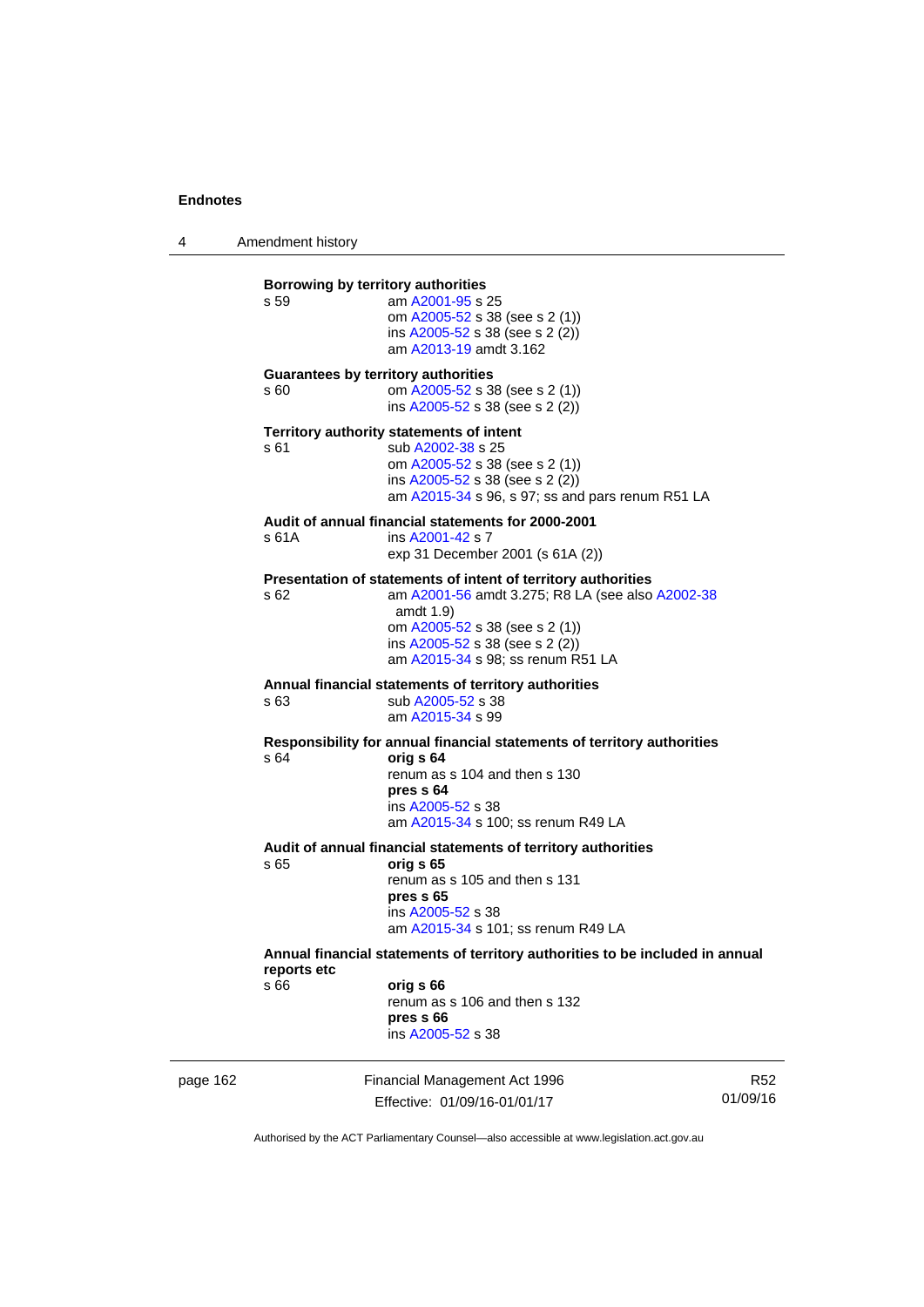| s 66A                    | ins A2000-27 s 9<br>om A2001-44 amdt 1.1637                                                                                                                                                                                                                                                                           |
|--------------------------|-----------------------------------------------------------------------------------------------------------------------------------------------------------------------------------------------------------------------------------------------------------------------------------------------------------------------|
| authorities              | Treasurer may require interim financial statements etc for territory                                                                                                                                                                                                                                                  |
| s 67                     | orig s 67<br>renum as s 107 and then s 133<br>pres s 67<br>ins A2005-52 s 38                                                                                                                                                                                                                                          |
| s 68                     | Statements of performance of territory authorities<br>orig s 68<br>renum as s 108 and then s 134<br>pres s 68<br>ins A2005-52 s 38<br>am A2015-34 ss 102-104                                                                                                                                                          |
| s 69                     | Responsibility for territory authority statements of performance<br>ins A2005-52 s 38<br>am A2015-34 s 105; ss renum R49 LA                                                                                                                                                                                           |
| s <sub>70</sub>          | Scrutiny of territory authority statements of performance<br>ins A2005-52 s 38<br>am A2015-34 s 106; ss renum R49 LA                                                                                                                                                                                                  |
| reports etc              | Territory authority statements of performance to be included in annual                                                                                                                                                                                                                                                |
| s 71                     | ins A2005-52 s 38                                                                                                                                                                                                                                                                                                     |
| pt 9 hdg                 | Governance of territory authorities<br>orig pt 9 hdg<br>renum as pt 10 hdg<br>pres pt 9 hdg<br>ins A2005-52 s 41                                                                                                                                                                                                      |
| div 9.1 hdg              | <b>Definitions and important concepts</b><br>ins A2005-52 s 41                                                                                                                                                                                                                                                        |
| Definitions-pt 9<br>s 72 | ins A2005-52 s 41<br>def applicable governmental policies ins A2005-52 s 41<br>def establishing Act ins A2005-52 s 41<br>def financial year ins A2005-52 s 41<br>def governing board member ins A2005-52 s 41<br>def <i>material interest</i> ins A2005-52 s 41<br>def relevant territory authority ins A2005-52 s 41 |
|                          | Nature of relevant territory authorities                                                                                                                                                                                                                                                                              |

R52 01/09/16 Financial Management Act 1996 Effective: 01/09/16-01/01/17

page 163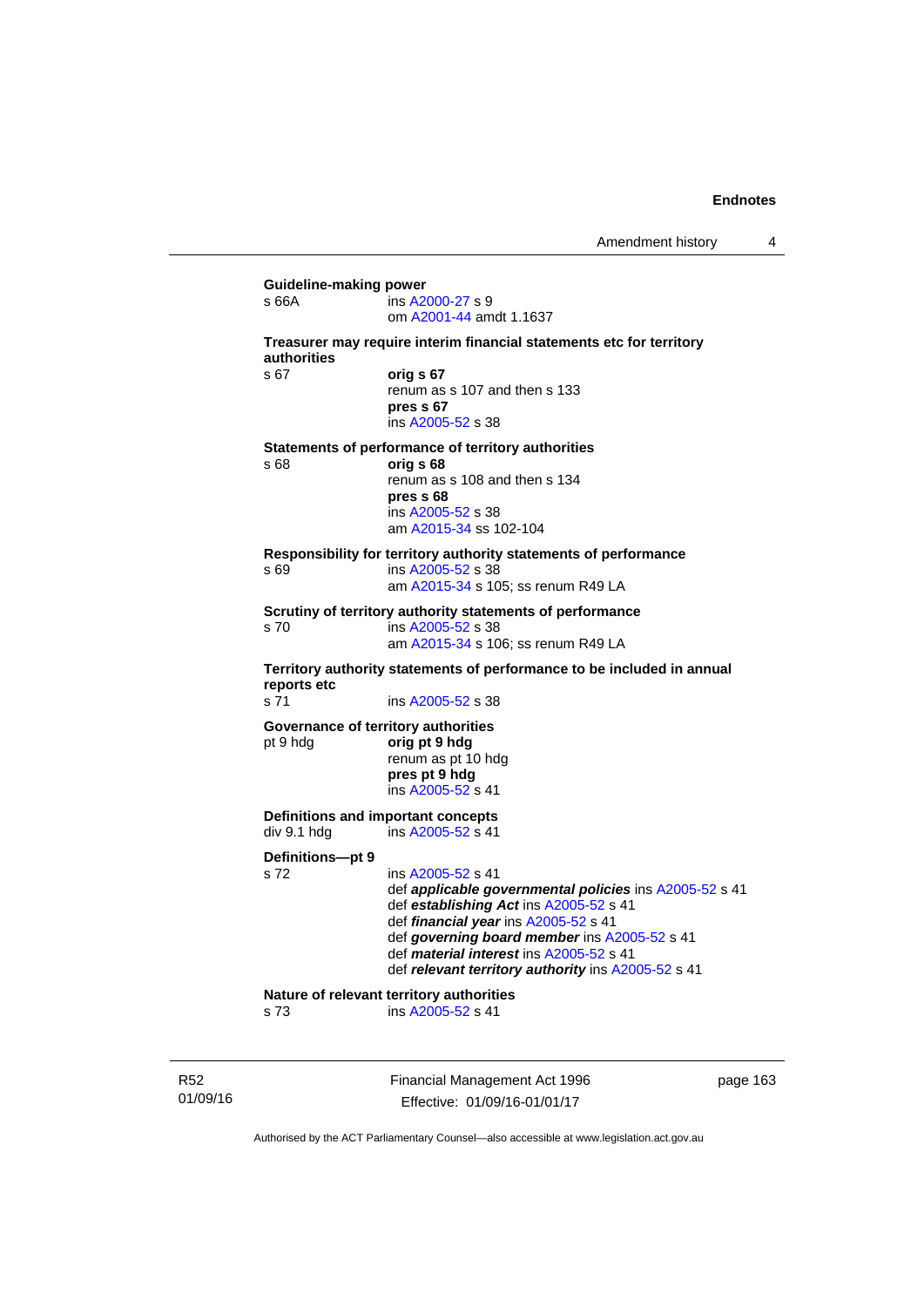| 4 | Amendment history |
|---|-------------------|
|---|-------------------|

```
Powers of territory authorities generally 
s 74 ins A2005-52 s 41 
Execution of documents and assumptions people dealing with relevant 
territory authority may make 
s 75 ins A2005-52 s 41 
Governing board of territory authority 
s 76 ins A2005-52 s 41 
                 am A2006-30 amdts 1.41-1.44; A2009-25 amdt 4.2; A2010-55
                amdt 2.1; A2011-17 s 8 
Role of governing board 
s 77 ins A2005-52 s 41 
Governing board member appointments 
A2005-52 s 41
Appointment of governing board members generally 
s 78 ins A2005-52 s 41 
                 am A2009-48 s 4, s 5; ss renum R38 LA 
Appointment of chair and deputy chair 
s 79 ins A2005-52 s 41 
                 am A2009-48 s 6; ss renum R38 LA
Appointment of CEO of authority with governing board 
s 80 ins A2005-52 s 41 
                 am A2011-17 s 13 
Ending board member appointments 
s 81 ins A2005-52 s 41 
                 am A2010-18 amdt 1.22
Functions of governing board members 
div 9.3 hdg ins A2005-52 s 41 
Chair's functions 
s 82 ins A2005-52 s 41 
Deputy chair's functions 
s 83 ins A2005-52 s 41 
CEO's functions 
                A2005-52 s 41
Honesty, care and diligence of governing board members 
A2005-52 s 41
Conflicts of interest by governing board members 
s 86 ins A2005-52 s 41 
Agenda to require disclosure of interest item 
A2005-52 s 41
```
page 164 Financial Management Act 1996 Effective: 01/09/16-01/01/17

R52 01/09/16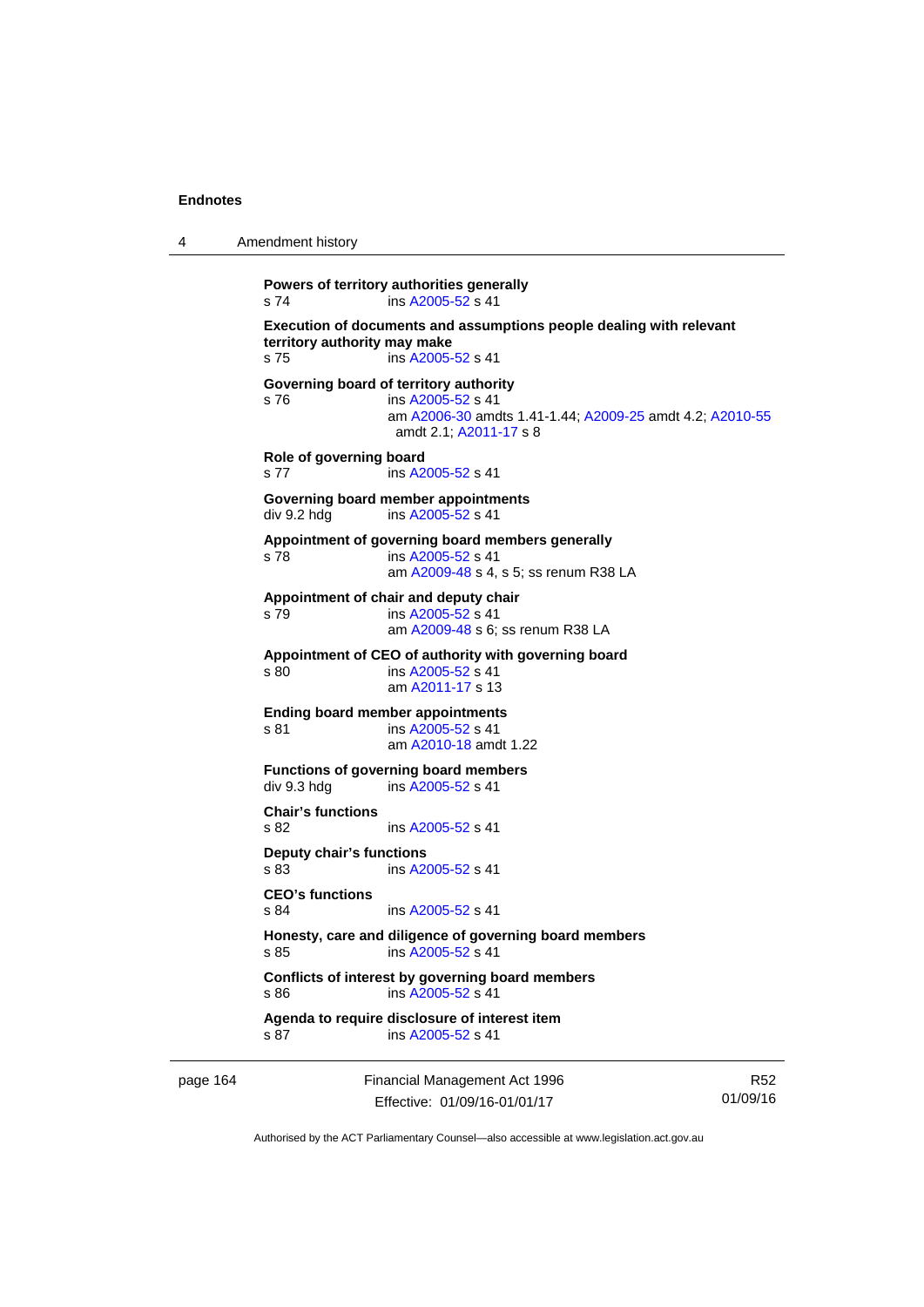**Disclosure of interests by governing board members**  s 88 ins [A2005-52](http://www.legislation.act.gov.au/a/2005-52) s 41 **Reporting of disclosed governing board interests to Minister**  s 89 ins [A2005-52](http://www.legislation.act.gov.au/a/2005-52) s 41 **Protection of governing board members from liability**  s 90 ins [A2005-52](http://www.legislation.act.gov.au/a/2005-52) s 41 **Indemnification and exemption of governing board members**  s 91 ins [A2005-52](http://www.legislation.act.gov.au/a/2005-52) s 41 **Compensation for exercise of functions etc**  s 92 **ins [A2005-52](http://www.legislation.act.gov.au/a/2005-52) s 41 Governing board meetings**  div 9.4 hdg ins [A2005-52](http://www.legislation.act.gov.au/a/2005-52) s 41 **Time and place of governing board meetings**  s 93 ins [A2005-52](http://www.legislation.act.gov.au/a/2005-52) s 41 **Presiding member at governing board meetings**  s 94 ins [A2005-52](http://www.legislation.act.gov.au/a/2005-52) s 41 **Quorum at governing board meetings**  s 95 ins [A2005-52](http://www.legislation.act.gov.au/a/2005-52) s 41 **Voting at governing board meetings**  s 96 ins [A2005-52](http://www.legislation.act.gov.au/a/2005-52) s 41 **Conduct of governing board meetings etc**  s 97 ins [A2005-52](http://www.legislation.act.gov.au/a/2005-52) s 41 am [A2008-28](http://www.legislation.act.gov.au/a/2008-28) amdt 3.90 **Requirements and obligations for territory authorities**<br>div 9.5 hdg ins A2005-52 s 41 ins  $A2005 - 52$  s 41 **Limitations on authorities forming corporations etc**  s 98 ins [A2005-52](http://www.legislation.act.gov.au/a/2005-52) s 41 **Limitations on authorities taking part in joint ventures and trusts**  s 99 ins [A2005-52](http://www.legislation.act.gov.au/a/2005-52) s 41 **Corporations, joint ventures and trusts in which authority has interest**  ins [A2005-52](http://www.legislation.act.gov.au/a/2005-52) s 41 **Obligation of authorities to tell Minister about significant events**  s 101 ins [A2005-52](http://www.legislation.act.gov.au/a/2005-52) s 41 **Ministerial directions to authorities about financial etc statements**  s 102 ins [A2005-52](http://www.legislation.act.gov.au/a/2005-52) s 41 **Application of government policies to authorities**  s 103 ins [A2005-52](http://www.legislation.act.gov.au/a/2005-52) s 41 am [A2010-54](http://www.legislation.act.gov.au/a/2010-54) amdt 3.30; [A2013-19](http://www.legislation.act.gov.au/a/2013-19) amdt 3.162

R52 01/09/16 Financial Management Act 1996 Effective: 01/09/16-01/01/17

page 165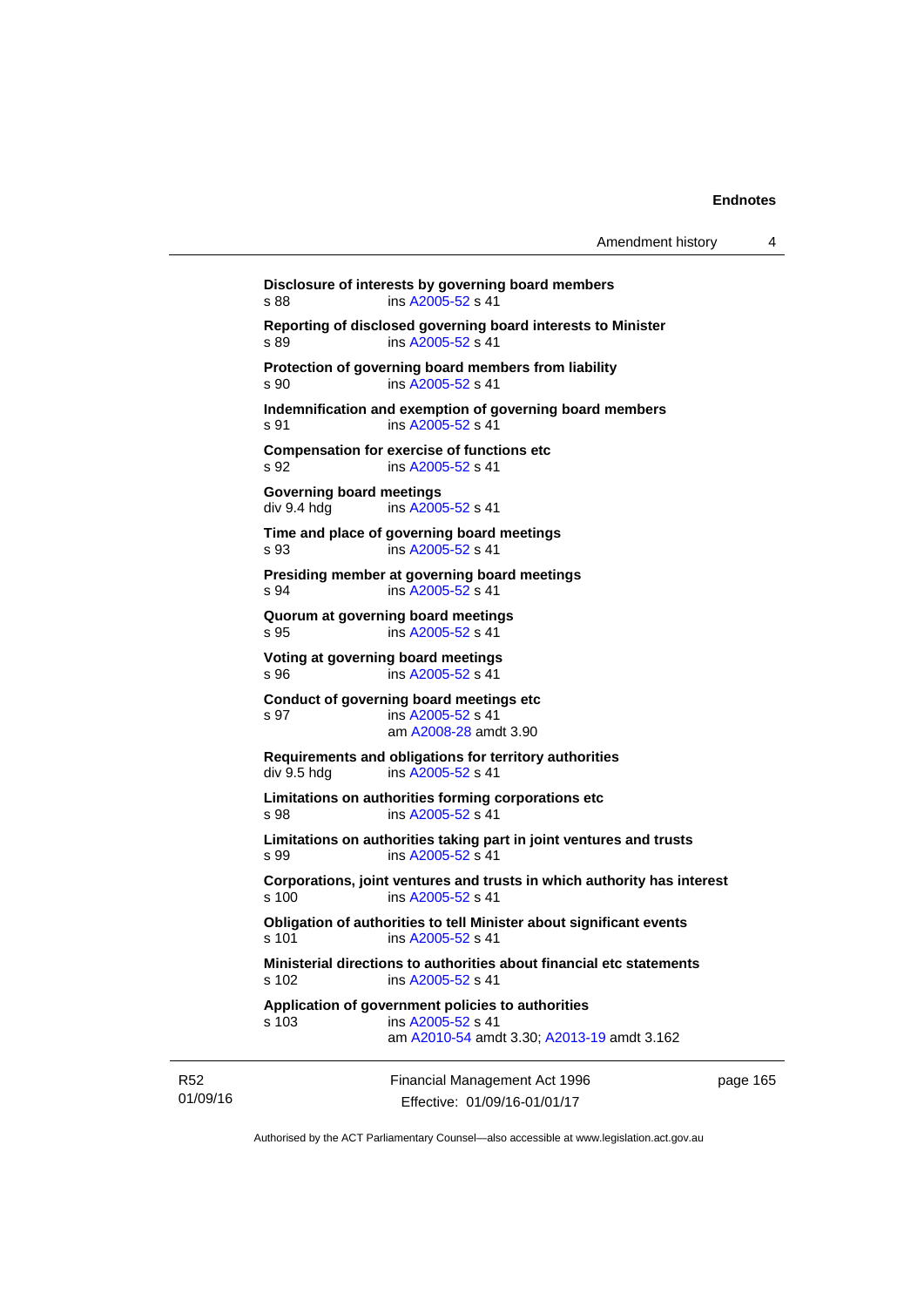4 Amendment history

**Restructuring of territory authorities**<br>div 9.6 hdg ins A2006-30 amdt ins [A2006-30](http://www.legislation.act.gov.au/a/2006-30) amdt 1.45 **Purpose of div 9.6**  s 104 **orig s 104** renum as s 130 **pres s 104**  ins [A2006-30](http://www.legislation.act.gov.au/a/2006-30) amdt 1.45 **What territory authorities does div 9.6 apply to?**  s 105 **orig s 105** renum as s 131 **pres s 105**  ins [A2006-30](http://www.legislation.act.gov.au/a/2006-30) amdt 1.45 **Responsible Minister may direct div 9.6 authority to sell or transfer assets**  s 106 **orig s 106** renum as s 132 **pres s 106**  ins [A2006-30](http://www.legislation.act.gov.au/a/2006-30) amdt 1.45 **Transfer of assets by declaration—div 9.6 authorities**  s 107 **orig s 107** renum as s 133 **pres s 107**  ins [A2006-30](http://www.legislation.act.gov.au/a/2006-30) amdt 1.45 **Transfer of contractual rights and liabilities by declaration—div 9.6 authorities**  s 108 **orig s 108** renum as s 134 **pres s 108**  ins [A2006-30](http://www.legislation.act.gov.au/a/2006-30) amdt 1.45 **Transfer of liabilities by declaration—div 9.6 authorities**  s 109 **orig s 109** renum as s 150 **pres s 109**  ins [A2006-30](http://www.legislation.act.gov.au/a/2006-30) amdt 1.45 **Assistance given by authorities for div 9.6**  s 110 **orig s 110** renum as s 151 **pres s 110**  ins [A2006-30](http://www.legislation.act.gov.au/a/2006-30) amdt 1.45

page 166 Financial Management Act 1996 Effective: 01/09/16-01/01/17

R52 01/09/16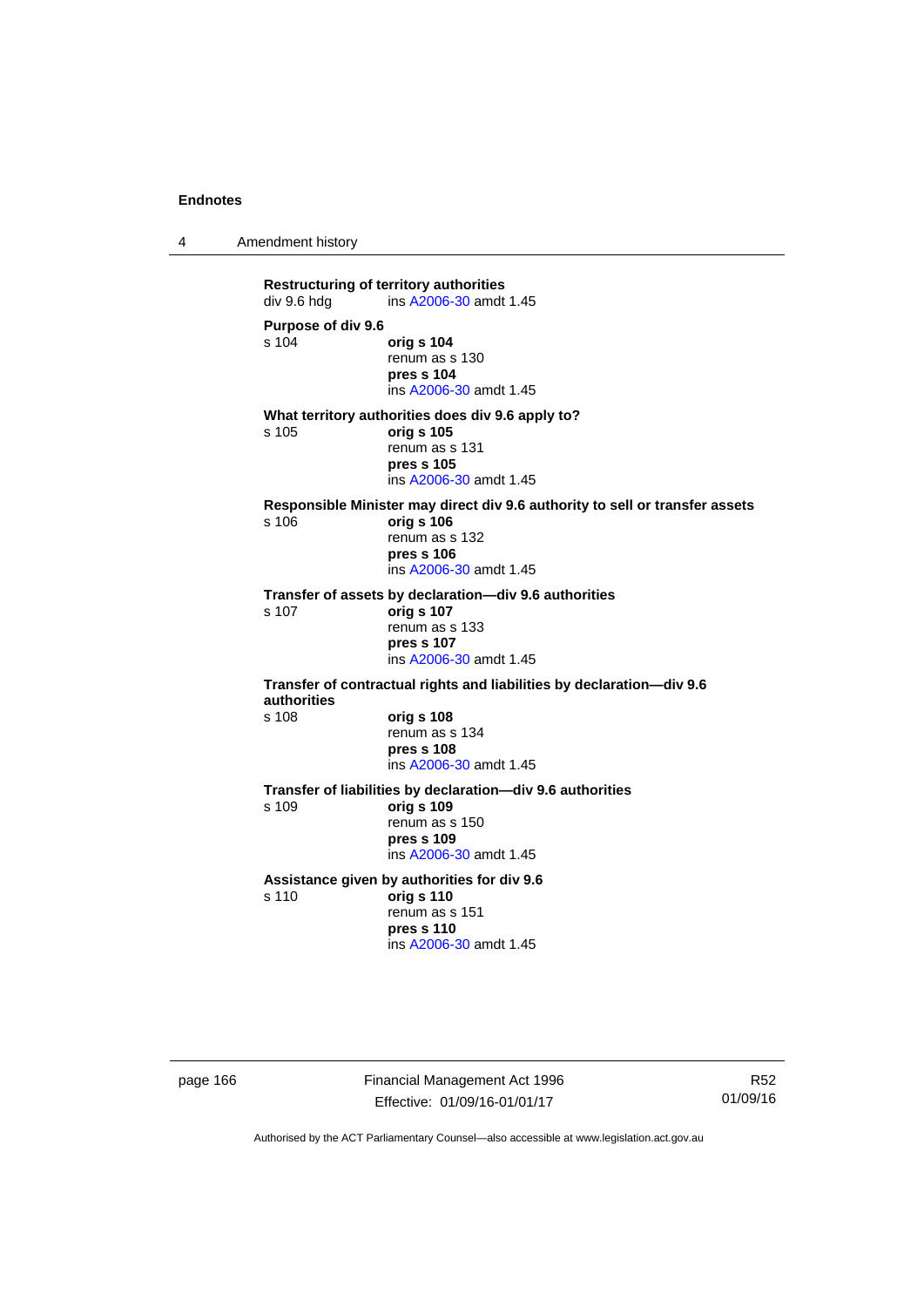Amendment history 4

| s 110A                                | sub as s 152                                                                                                                    |
|---------------------------------------|---------------------------------------------------------------------------------------------------------------------------------|
| s 110B                                | Application of Act to Health Promotion Act<br>ins as mod SL2005-42 sch 1 mod 1.1 (om A2006-30<br>amdt 1.62)                     |
| s 111                                 | Assistance given by governing board members for div 9.6<br>orig s 111<br>renum as s 155<br>pres s 111<br>ins A2006-30 amdt 1.45 |
| s 112                                 | Use of information by Territory and div 9.6 authorities<br>ins A2006-30 amdt 1.45                                               |
| div 9.6 authority<br>s <sub>113</sub> | Contracts relating to the protection of information-responsible Minister for<br>ins A2006-30 amdt 1.45                          |
| s 114                                 | Contracts relating to the protection of information-div 9.6 authority<br>ins A2006-30 amdt 1.45                                 |
| s 115                                 | Transfer of pending proceedings-div 9.6 authorities<br>ins A2006-30 amdt 1.45                                                   |
| $s$ 116                               | Proceedings and evidence—div 9.6 authorities<br>ins A2006-30 amdt 1.45                                                          |
| s 117                                 | Operation of div 9.6 not breach of contract etc<br>ins A2006-30 amdt 1.45                                                       |
| s 118                                 | Transfer of assets etc not otherwise disposed of-div 9.6 authorities<br>ins A2006-30 amdt 1.45                                  |
| s 119                                 | Annual reports etc for div 9.6 authorities<br>ins A2006-30 amdt 1.45                                                            |
| div 9.7 hdg                           | Additional provisions for restructuring of certain territory authorities<br>ins A2006-30 amdt 1.45                              |
| s 120                                 | What territory authorities does div 9.7 apply to?<br>ins A2006-30 amdt 1.45                                                     |
| Definitions-div 9.7<br>s 121          | ins A2006-30 amdt 1.45<br>def handover day ins A2006-30 amdt 1.45<br>def territory authority ins A2006-30 amdt 1.45             |
| s 122                                 | Vesting of assets, rights and liabilities-div 9.7 authorities<br>ins A2006-30 amdt 1.45                                         |

R52 01/09/16 Financial Management Act 1996 Effective: 01/09/16-01/01/17

page 167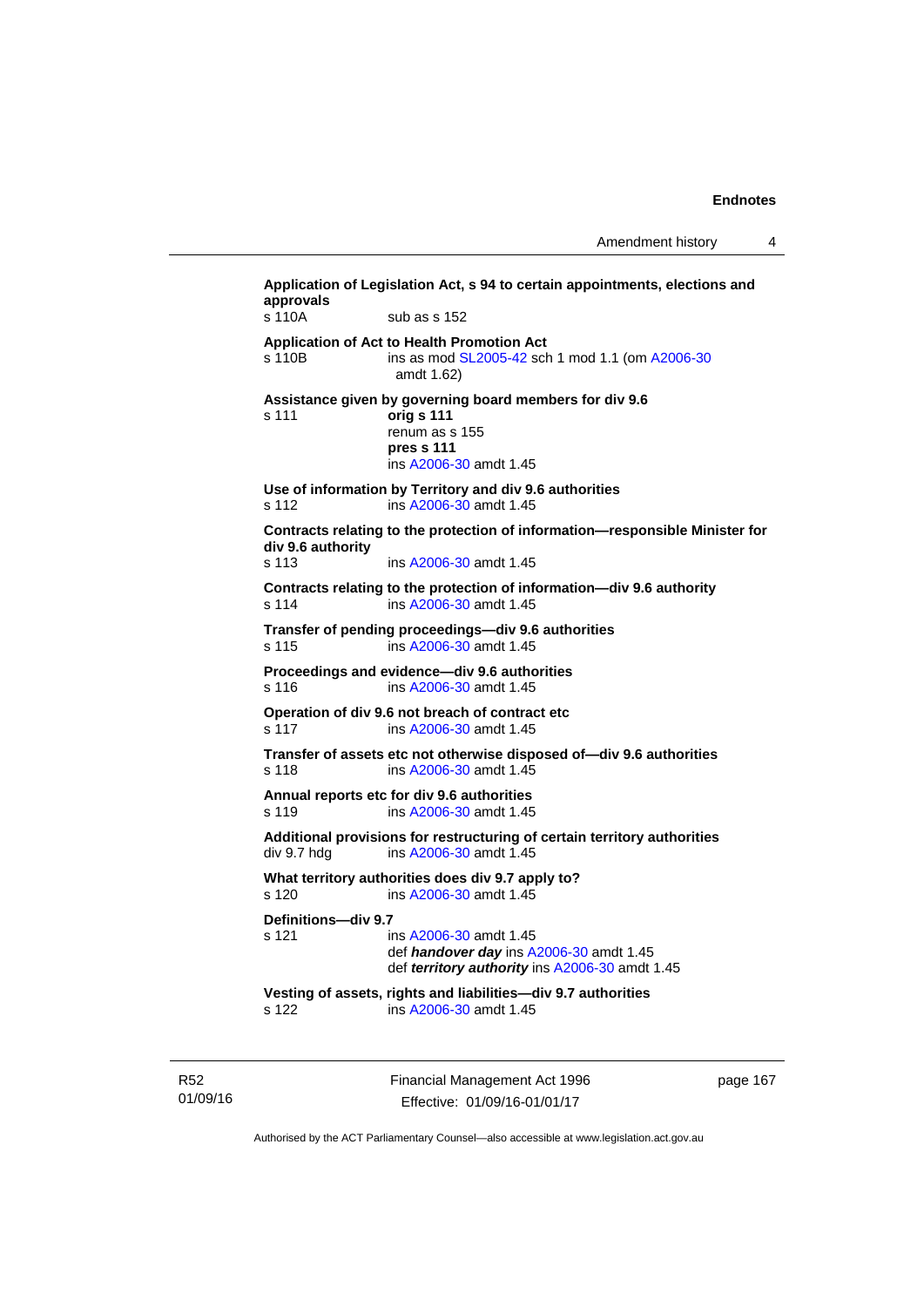| 4 | Amendment history                        |                                                                                                                                                                                                                                        |  |  |
|---|------------------------------------------|----------------------------------------------------------------------------------------------------------------------------------------------------------------------------------------------------------------------------------------|--|--|
|   | s 123                                    | Proceedings and evidence-div 9.7 authorities<br>ins A2006-30 amdt 1.45                                                                                                                                                                 |  |  |
|   | s 124                                    | Annual reports and financial statements for div 9.7 authorities<br>ins A2006-30 amdt 1.45                                                                                                                                              |  |  |
|   | References to div 9.7 authority<br>s 125 | ins A2006-30 amdt 1.45                                                                                                                                                                                                                 |  |  |
|   | <b>Miscellaneous</b><br>pt 10 hdg        | (prev pt 9 hdg) renum A2005-52 s 39                                                                                                                                                                                                    |  |  |
|   | s 130                                    | Responsibility for annual financial statements of territory authorities<br>(prev s 64) am A2001-95 amdt 1.10<br>renum as s 104 A2005-52 s 40<br>renum as s 130 A2006-30 amdt 1.46<br>am A2011-17 s 16; A2015-34 ss 107-109             |  |  |
|   | s 131                                    | Audit of annual financial statements of territory authorities<br>(prev s 65) renum as s 105 A2005-52 s 40<br>renum as s 131 A2006-30 amdt 1.46<br>am A2011-17 s 16                                                                     |  |  |
|   | reports etc                              | Annual financial statements of territory authorities to be included in annual                                                                                                                                                          |  |  |
|   | s 132                                    | (prev s 66) renum as s 106 A2005-52 s 40<br>renum as s 132 A2006-30 amdt 1.46                                                                                                                                                          |  |  |
|   | authorities                              | Treasurer may require interim financial statements etc for territory                                                                                                                                                                   |  |  |
|   | s 133 hdg<br>s 133                       | (prev s 67 hdg) sub A2000-27 s 10<br>(prev s 67) am A2000-27 s 10<br>sub A2001-44 amdt 1.1637<br>am A2003-56 amdt 3.139<br>renum as s 107 A2005-52 s 40<br>renum as s 133 A2006-30 amdt 1.46<br>am A2013-19 amdt 3.162; A2015-34 s 110 |  |  |
|   | s 134                                    | Statements of performance of territory authorities<br>(prev s 68) ins A2001-44 amdt 1.1637<br>renum as s 108 A2005-52 s 40<br>renum as s 134 A2006-30 amdt 1.46                                                                        |  |  |
|   | <b>Transitional</b><br>pt 11 hdg         | sub as pt 19 hdg                                                                                                                                                                                                                       |  |  |
|   | pt 19 hdg                                | <b>Transitional--Financial Management Legislation Amendment Act 2005</b><br>(prev pt 11 hdg) ins A2005-52 s 42<br>sub as pt 19 hdg A2006-30 amdt 1.47<br>om R32 LA                                                                     |  |  |

page 168 Financial Management Act 1996 Effective: 01/09/16-01/01/17

R52 01/09/16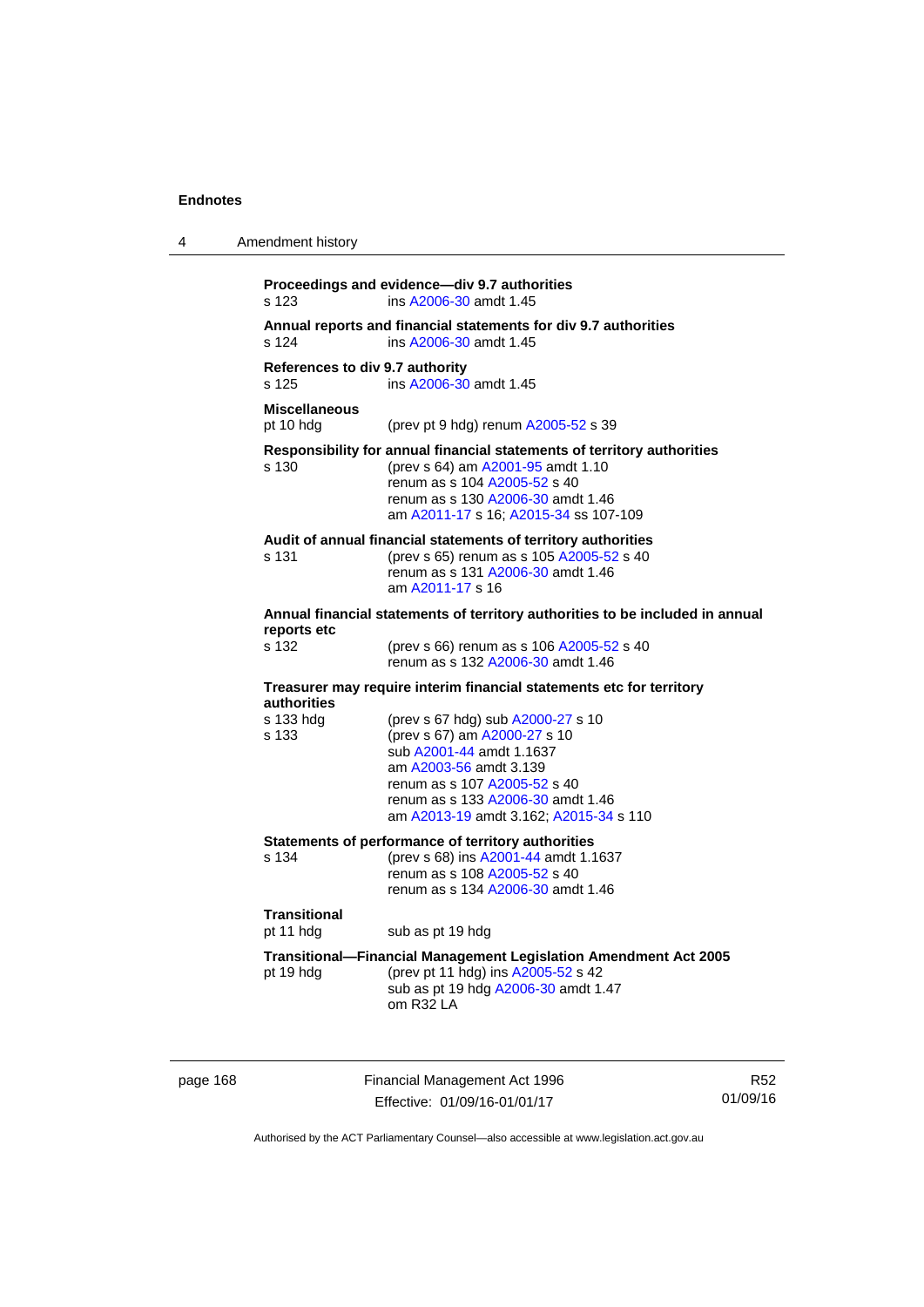| s 150                           | 1 July 2005 application<br>(prev s 109) ins A2005-52 s 42                   |  |
|---------------------------------|-----------------------------------------------------------------------------|--|
|                                 | renum as s 150 A2006-30 amdt 1.48                                           |  |
|                                 | exp 27 October 2006 (s 150 (4))                                             |  |
| 1 July 2006 application         | Financial Management Legislation Amendment Act 2005--- provisions with      |  |
| s 151                           | (prev s 110) ins A2005-52 s 42                                              |  |
|                                 | am A2006-30 amdt 1.49                                                       |  |
|                                 | renum as s 151 A2006-30 amdt 1.50<br>exp 27 October 2006 (s 151 (4))        |  |
|                                 |                                                                             |  |
| approvals                       | Application of Legislation Act, s 94 to certain appointments, elections and |  |
| s 152                           | (prev s 110A) ins as mod SL2005-42 sch 1 mod 1.1 (sub as                    |  |
|                                 | s 152 A2006-30 amdt 1.61)                                                   |  |
|                                 | exp 27 October 2007 (s 152 (4))                                             |  |
| <b>Transitional regulations</b> |                                                                             |  |
| s 155                           | (prev s 111) ins A2005-52 s 42<br>renum as s 155 A2006-30 amdt 1.51         |  |
|                                 | exp 27 October 2007 (s 155 (4))                                             |  |
|                                 | Transitional-Administrative (Miscellaneous Amendments) Act 2006             |  |
| pt 20 hdg                       | ins A2006-30 amdt 1.52                                                      |  |
|                                 | exp 1 July 2008 (s 223)                                                     |  |
|                                 | Transitional-definition of territory authority                              |  |
| s 220                           | ins A2006-30 amdt 1.52                                                      |  |
|                                 | exp 19 July 2006 (s 220 (2) (LA s 88 declaration applies))                  |  |
|                                 | Transitional-Legislation Act, s 84 inapplicable                             |  |
| s 221                           | ins A2006-30 amdt 1.52                                                      |  |
|                                 | exp 1 August 2006 (s 221 (2) (LA s 88 declaration applies))                 |  |
| 2006                            | Transitional regulations—Administrative (Miscellaneous Amendments) Act      |  |
| s 222                           | ins A2006-30 amdt 1.52                                                      |  |
|                                 | exp 1 July 2008 (s 223)                                                     |  |
| Expiry-pt 20                    |                                                                             |  |
| s 223                           | ins A2006-30 amdt 1.52                                                      |  |
|                                 | exp 1 July 2008 (s 223)                                                     |  |
|                                 | Transitional-Exhibition Park Corporation Repeal Act 2014                    |  |
|                                 | ins A2014-54 amdt 1.1                                                       |  |
| pt 30 hdg                       |                                                                             |  |
|                                 | exp 1 January 2017 (s 305)                                                  |  |
|                                 | Disapplication of Legislation Act, s 84                                     |  |
| s 300                           | ins A2014-54 amdt 1.1<br>exp 1 January 2017 (s 305)                         |  |

R52 01/09/16

Effective: 01/09/16-01/01/17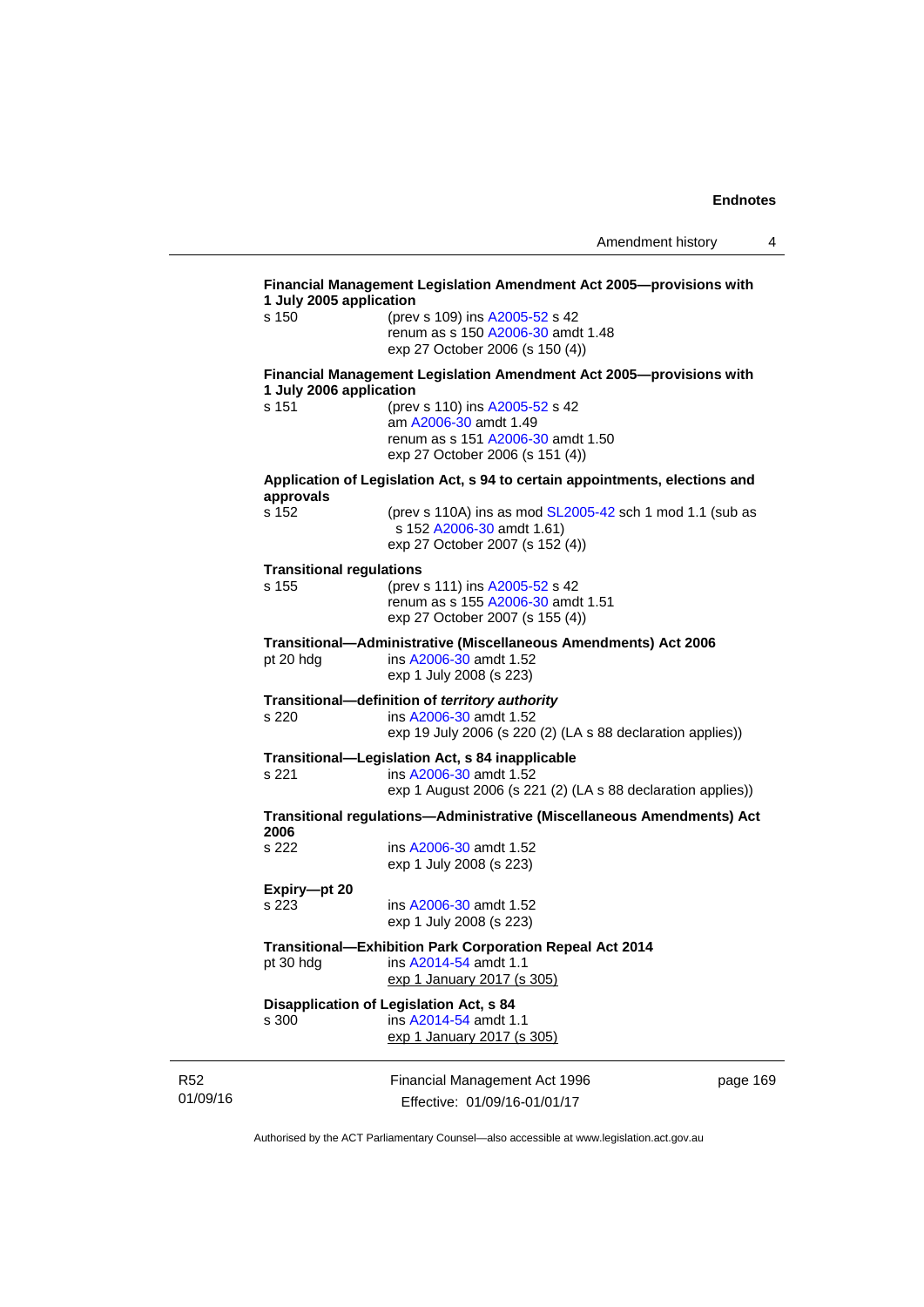4 Amendment history

| s 301                           | Third-party rights and interests in corporation land<br>ins A2014-54 amdt 1.1             |
|---------------------------------|-------------------------------------------------------------------------------------------|
|                                 | exp 1 January 2017 (s 305)                                                                |
|                                 |                                                                                           |
|                                 | Registration of changes in ownership of certain assets                                    |
| s 302                           | ins A2014-54 amdt 1.1                                                                     |
|                                 | exp 1 January 2017 (s 305)                                                                |
|                                 | Operation of pt 30 not breach of contract etc                                             |
| s 303                           | ins A2014-54 amdt 1.1                                                                     |
|                                 | exp 1 January 2017 (s 305)                                                                |
|                                 |                                                                                           |
| <b>Transitional regulations</b> |                                                                                           |
| s 304                           | ins A2014-54 amdt 1.1                                                                     |
|                                 | exp 1 January 2017 (s 305)                                                                |
| Expiry-pt 30                    |                                                                                           |
| s 305                           | ins A2014-54 amdt 1.1                                                                     |
|                                 | exp 1 January 2017 (s 305)                                                                |
|                                 |                                                                                           |
| <b>Dictionary</b><br>dict       | am A2005-52 s 43; A2008-37 amdt 1.176; A2010-18                                           |
|                                 | amdt 1.23; A2011-17 s 9; A2012-26 amdt 1.20; A2013-19                                     |
|                                 | amdt 3.160; A2013-41 amdt 1.16; A2015-34 s 111; A2016-52                                  |
|                                 | amdt 1.82                                                                                 |
|                                 | def applicable governmental policies ins A2005-52 s 44                                    |
|                                 | def <i>appropriation</i> reloc from s 3 A2001-95 amdt 1.4                                 |
|                                 | def Appropriation Act reloc from s 3 A2001-95 amdt 1.4                                    |
|                                 | def appropriation unit reloc from s 3 A2001-95 amdt 1.4                                   |
|                                 | om A2013-19 amdt 3.161                                                                    |
|                                 | def banking account ins A1997-102 s 4                                                     |
|                                 | am A1999-33 sch                                                                           |
|                                 | reloc from s 3 A2001-95 amdt 1.4                                                          |
|                                 | def borrowing reloc from s 3 A2001-95 amdt 1.4                                            |
|                                 | def budget papers am A2001-56 amdt 3.256                                                  |
|                                 | reloc from s 3 A2001-95 amdt 1.4                                                          |
|                                 | def capital injection reloc from s 3 A2001-95 amdt 1.4                                    |
|                                 | sub A2005-52 s 45                                                                         |
|                                 | am A2011-17 s 16                                                                          |
|                                 | sub A2015-34 s 112                                                                        |
|                                 | def CEO ins A2005-52 s 46<br>def chief executive officer reloc from s 3 A2001-95 amdt 1.4 |
|                                 | sub A2005-52 s 47                                                                         |
|                                 | def class of outputs reloc from s 3 A2001-95 amdt 1.4                                     |
|                                 | sub A2015-34 s 113                                                                        |
|                                 | def contract ins A2006-30 amdt 1.53                                                       |
|                                 | sub A2015-34 s 114                                                                        |
|                                 |                                                                                           |

page 170 Financial Management Act 1996 Effective: 01/09/16-01/01/17

R52 01/09/16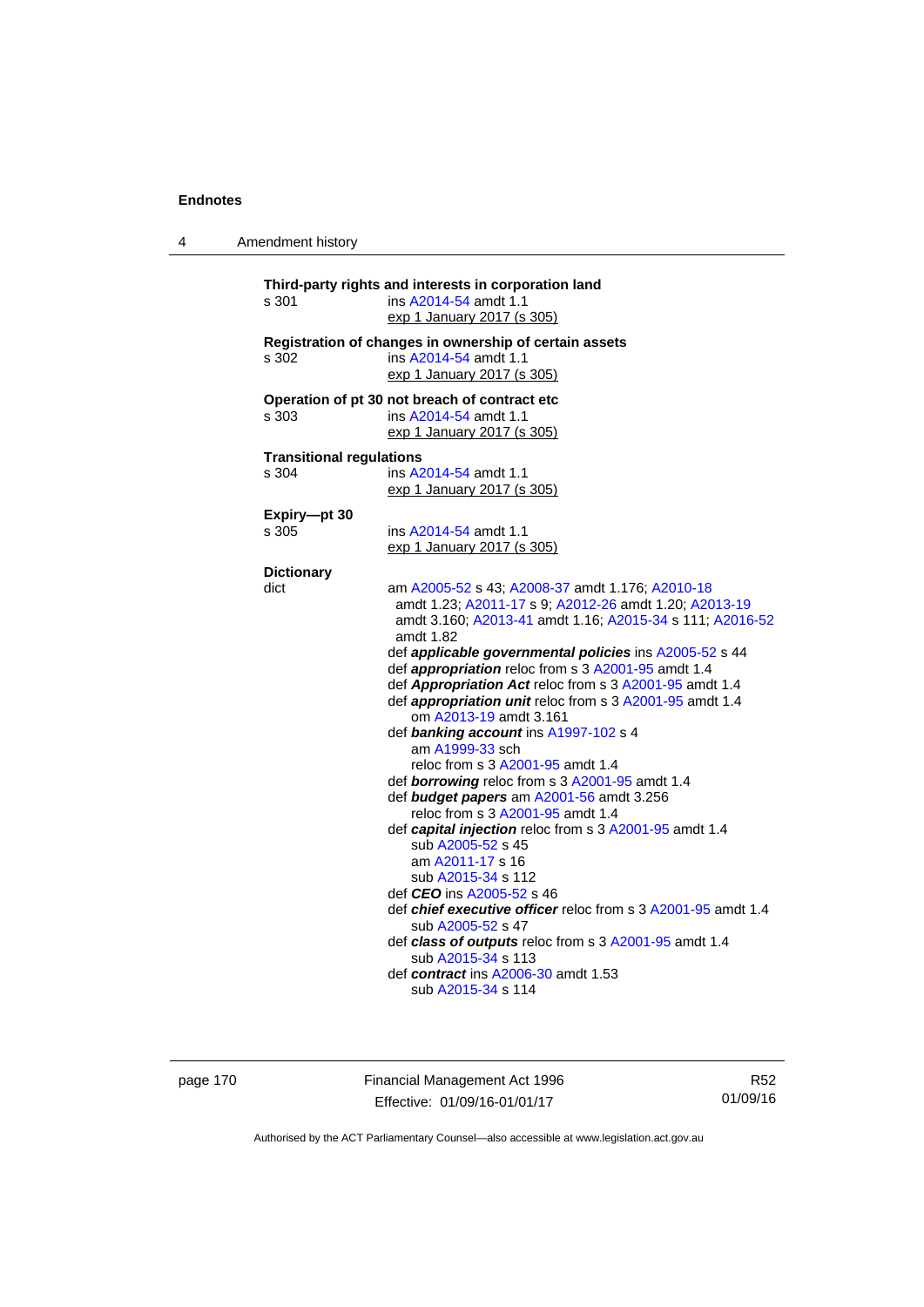def *controlled recurrent payment* ins [A2015-34](http://www.legislation.act.gov.au/a/2015-34/default.asp) s 115 def *department* reloc from s 3 [A2001-95](http://www.legislation.act.gov.au/a/2001-95) amdt 1.4 om [A2011-17](http://www.legislation.act.gov.au/a/2011-17) s 10 def *departmental banking account* am [A1997-102](http://www.legislation.act.gov.au/a/1997-102) sch reloc from s 3 [A2001-95](http://www.legislation.act.gov.au/a/2001-95) amdt 1.4 om [A2011-17](http://www.legislation.act.gov.au/a/2011-17) s 10 def *directorate* ins [A2011-17](http://www.legislation.act.gov.au/a/2011-17) s 10 def *directorate banking account* ins [A2011-17](http://www.legislation.act.gov.au/a/2011-17) s 10 def *division 9.6 authority* ins [A2006-30](http://www.legislation.act.gov.au/a/2006-30) amdt 1.54 def *division 9.7 authority* ins [A2006-30](http://www.legislation.act.gov.au/a/2006-30) amdt 1.54 def *establishing Act* ins [A2005-52](http://www.legislation.act.gov.au/a/2005-52) s 48 def *expenses* reloc from s 3 [A2001-95](http://www.legislation.act.gov.au/a/2001-95) amdt 1.4 def *financial management guidelines* sub [A2001-11](http://www.legislation.act.gov.au/a/2001-11) amdt 3.125 reloc from s 3 [A2001-95](http://www.legislation.act.gov.au/a/2001-95) amdt 1.4 def *financial year* ins [A2005-52](http://www.legislation.act.gov.au/a/2005-52) s 48 def *general government sector* ins [A1997-124](http://www.legislation.act.gov.au/a/1997-124) s 4 reloc from s 3 [A2001-95](http://www.legislation.act.gov.au/a/2001-95) amdt 1.4 def *generally accepted accounting practice* reloc from s 3 [A2001-95](http://www.legislation.act.gov.au/a/2001-95) amdt 1.4 sub [A2005-52](http://www.legislation.act.gov.au/a/2005-52) s 49 am [A2011-17](http://www.legislation.act.gov.au/a/2011-17) s 16 def *governing board* ins [A2005-52](http://www.legislation.act.gov.au/a/2005-52) s 50 sub [A2011-17](http://www.legislation.act.gov.au/a/2011-17) s 11 def *governing board member* ins [A2005-52](http://www.legislation.act.gov.au/a/2005-52) s 50 def *GST* ins [A2000-27](http://www.legislation.act.gov.au/a/2000-27) s 4 reloc from s 3 [A2001-95](http://www.legislation.act.gov.au/a/2001-95) amdt 1.4 om [A2005-52](http://www.legislation.act.gov.au/a/2005-52) s 51 def *handover day* ins [A2006-30](http://www.legislation.act.gov.au/a/2006-30) amdt 1.55 def *input tax credit* ins [A2000-27](http://www.legislation.act.gov.au/a/2000-27) s 4 reloc from s 3 [A2001-95](http://www.legislation.act.gov.au/a/2001-95) amdt 1.4 def *interest* ins [A2001-45](http://www.legislation.act.gov.au/a/2001-45) s 4 (as am [A2002-30](http://www.legislation.act.gov.au/a/2002-30) amdt 3.370) def *invest* ins [A2001-45](http://www.legislation.act.gov.au/a/2001-45) s 4 (as am [A2002-30](http://www.legislation.act.gov.au/a/2002-30) amdt 3.370) def *Legislative Assembly secretariat* sub [A2001-95](http://www.legislation.act.gov.au/a/2001-95) amdt 1.1 reloc from s 3 [A2001-95](http://www.legislation.act.gov.au/a/2001-95) amdt 1.4 sub [A2005-42](http://www.legislation.act.gov.au/a/2005-42) amdt 1.1; [A2007-3](http://www.legislation.act.gov.au/a/2007-3) amdt 3.243 om [A2012-26](http://www.legislation.act.gov.au/a/2012-26) amdt 1.21 def *material interest* ins [A2005-52](http://www.legislation.act.gov.au/a/2005-52) s 52 def *memorandum of understanding* ins [A2015-34](http://www.legislation.act.gov.au/a/2015-34/default.asp) s 115 def *outcomes* reloc from s 3 [A2001-95](http://www.legislation.act.gov.au/a/2001-95) amdt 1.4 om [A2009-49](http://www.legislation.act.gov.au/a/2009-49) amdt 3.67 def *outputs* reloc from s 3 [A2001-95](http://www.legislation.act.gov.au/a/2001-95) amdt 1.4 am [A2011-17](http://www.legislation.act.gov.au/a/2011-17) s 16 def *prescribed* reloc from s 3 [A2001-95](http://www.legislation.act.gov.au/a/2001-95) amdt 1.4

R52 01/09/16 Financial Management Act 1996 Effective: 01/09/16-01/01/17

page 171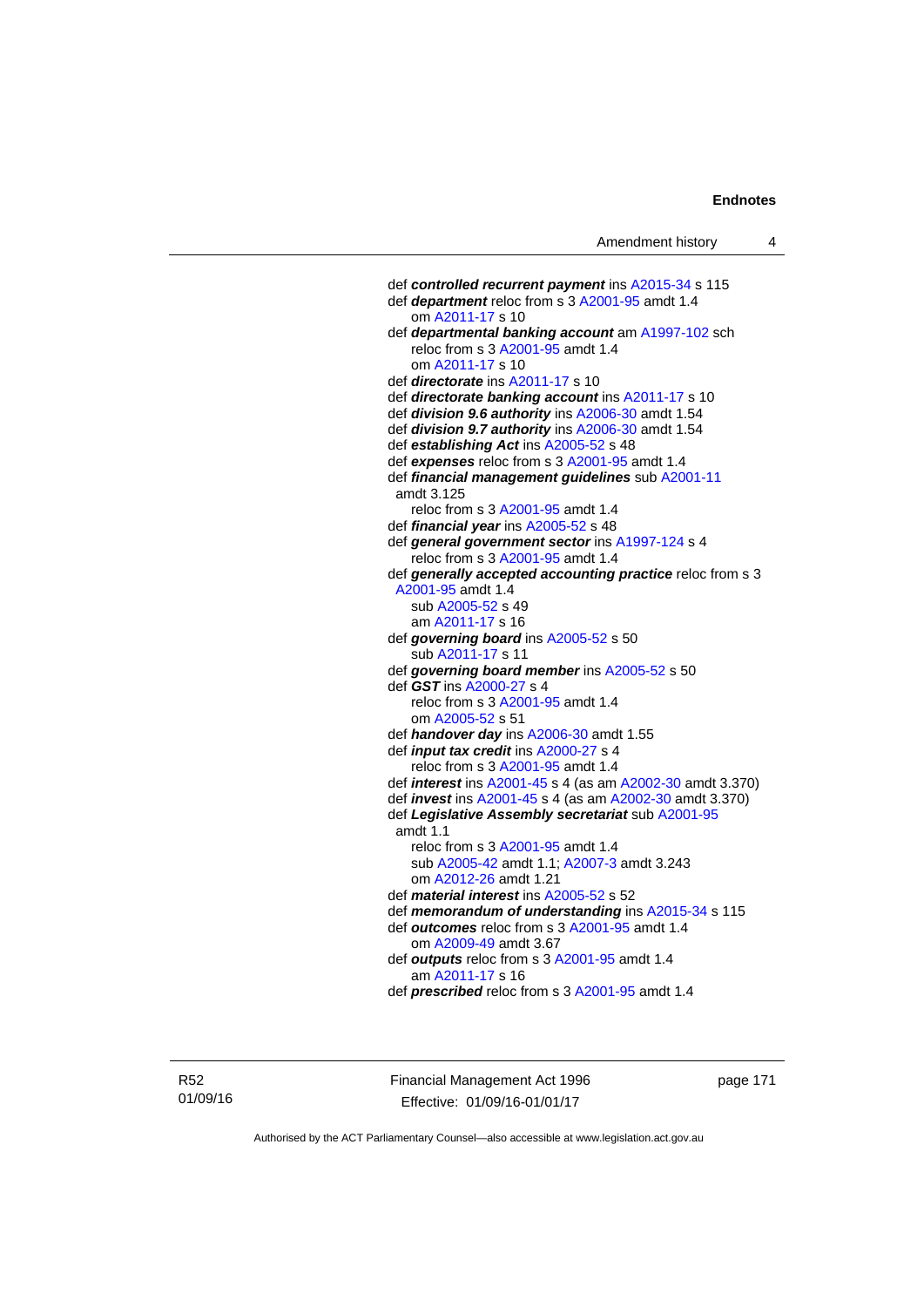4 Amendment history

 def *public money* am [A2001-95](http://www.legislation.act.gov.au/a/2001-95) s 4 reloc from s 3 [A2001-95](http://www.legislation.act.gov.au/a/2001-95) amdt 1.4 am [A2004-53](http://www.legislation.act.gov.au/a/2004-53) amdt 1.1; pars renum R19 LA (see [A2004-53](http://www.legislation.act.gov.au/a/2004-53) amdt 1.2) def *public trading enterprise* ins [A1997-124](http://www.legislation.act.gov.au/a/1997-124) s 4 reloc from s 3 [A2001-95](http://www.legislation.act.gov.au/a/2001-95) amdt 1.4 am [A2003-21](http://www.legislation.act.gov.au/a/2003-21) s 14 om [A2005-52](http://www.legislation.act.gov.au/a/2005-52) s 53 def *public trading enterprise sector* ins [A1997-124](http://www.legislation.act.gov.au/a/1997-124) s 4 reloc from s 3 [A2001-95](http://www.legislation.act.gov.au/a/2001-95) amdt 1.4 def *relevant territory authority* ins [A2005-52](http://www.legislation.act.gov.au/a/2005-52) s 54 def *responsible chief executive* reloc from s 3 [A2001-95](http://www.legislation.act.gov.au/a/2001-95) amdt 1.4 om [A2011-17](http://www.legislation.act.gov.au/a/2011-17) s 12 def *responsible director-general* ins [A2011-17](http://www.legislation.act.gov.au/a/2011-17) s 12 def *responsible Minister* reloc from s 3 [A2001-95](http://www.legislation.act.gov.au/a/2001-95) amdt 1.4 am [A2005-52](http://www.legislation.act.gov.au/a/2005-52) s 55; [A2011-17](http://www.legislation.act.gov.au/a/2011-17) s 16 def *securities* reloc from s 3 dict [A2001-95](http://www.legislation.act.gov.au/a/2001-95) amdt 1.4 def *statement of intent* reloc from s 3 [A2001-95](http://www.legislation.act.gov.au/a/2001-95) amdt 1.4 sub [A2005-52](http://www.legislation.act.gov.au/a/2005-52) s 56 def *subsidiary* ins [A2004-53](http://www.legislation.act.gov.au/a/2004-53) amdt 1.3 def *superannuation appropriation* ins [A2000-21](http://www.legislation.act.gov.au/a/2000-21) sch reloc from s 3 [A2001-95](http://www.legislation.act.gov.au/a/2001-95) amdt 1.4 def *superannuation banking account* ins [A2000-21](http://www.legislation.act.gov.au/a/2000-21) sch reloc from s 3 [A2001-95](http://www.legislation.act.gov.au/a/2001-95) amdt 1.4 om [A2013-19](http://www.legislation.act.gov.au/a/2013-19) amdt 3.161 def *taxable supply* ins [A2000-27](http://www.legislation.act.gov.au/a/2000-27) s 4 reloc from s 3 [A2001-95](http://www.legislation.act.gov.au/a/2001-95) amdt 1.4 def *territory authority* am [A2000-21](http://www.legislation.act.gov.au/a/2000-21) sch; [A2001-95](http://www.legislation.act.gov.au/a/2001-95) amdt 1.3 reloc from s 3 [A2001-95](http://www.legislation.act.gov.au/a/2001-95) amdt 1.4 sub [A2006-30](http://www.legislation.act.gov.au/a/2006-30) amdt 1.56 def *territory banking account* am [A1997-102](http://www.legislation.act.gov.au/a/1997-102) sch reloc from s 3 [A2001-95](http://www.legislation.act.gov.au/a/2001-95) amdt 1.4 def *territory entity* ins [A2015-34](http://www.legislation.act.gov.au/a/2015-34/default.asp) s 115 def *the Territory* ins [A2009-49](http://www.legislation.act.gov.au/a/2009-49) amdt 3.68 def *Treasurer's advance* ins [A2015-34](http://www.legislation.act.gov.au/a/2015-34/default.asp) s 115 def *trust money* reloc from s 3 [A2001-95](http://www.legislation.act.gov.au/a/2001-95) amdt 1.4 def *under treasurer* ins [A2015-34](http://www.legislation.act.gov.au/a/2015-34/default.asp) s 115 def *warrant* am [A1997-102](http://www.legislation.act.gov.au/a/1997-102) sch reloc from s 3 [A2001-95](http://www.legislation.act.gov.au/a/2001-95) amdt 1.4 om [A2002-38](http://www.legislation.act.gov.au/a/2002-38) amdt 1.10

page 172 Financial Management Act 1996 Effective: 01/09/16-01/01/17

R52 01/09/16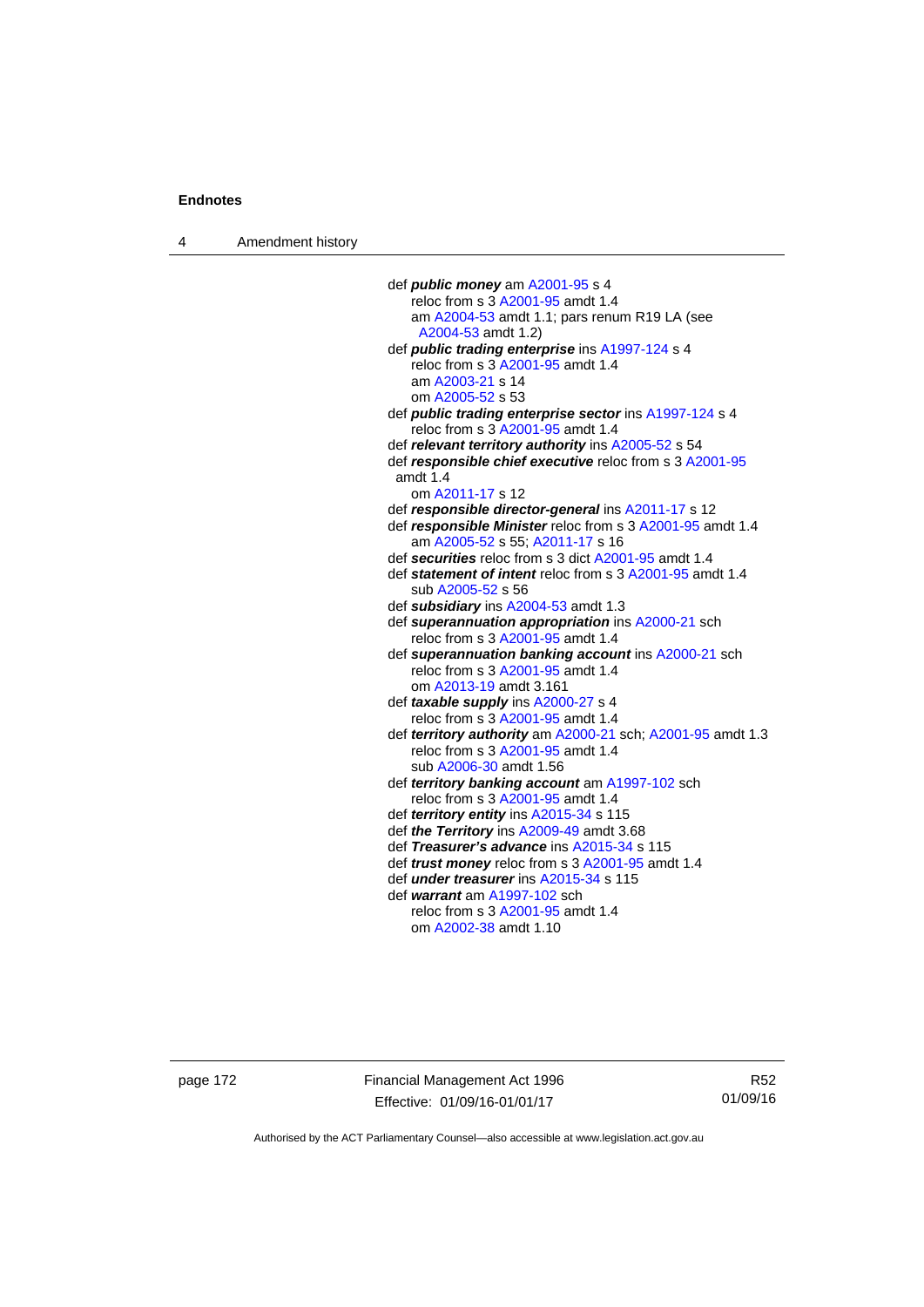# **5 Earlier republications**

Some earlier republications were not numbered. The number in column 1 refers to the publication order.

Since 12 September 2001 every authorised republication has been published in electronic pdf format on the ACT legislation register. A selection of authorised republications have also been published in printed format. These republications are marked with an asterisk (\*) in column 1. Electronic and printed versions of an authorised republication are identical.

| <b>Republication No</b> | <b>Amendments to</b> | <b>Republication date</b> |
|-------------------------|----------------------|---------------------------|
| 1                       | A1997-124            | 31 January 1998           |
| $\overline{c}$          | A1999-58             | 10 November 1999          |
| 3                       | A2001-56             | 12 September 2001         |
| 4                       | A2001-97             | 20 December 2001          |
| 5                       | A2001-97             | 31 December 2001          |
| 5 (RI)                  | A2001-97 ‡           | 19 September 2002         |
| 6                       | A2001-97             | 4 January 2002            |
| 6(RI)                   | A2001-97 ±           | 19 September 2002         |
| $7^*$                   | A2001-97             | 14 January 2002           |
| 7(RI)                   | A2001-97 ‡           | 19 September 2002         |
| 7A                      | A2001-97 ‡‡          | 19 September 2002         |
| 8                       | A2001-97             | 1 July 2002               |
| 8 (RI)                  | A2001-97 ‡‡          | 19 September 2002         |
| $9*$                    | A2002-30             | 19 September 2002         |
| 10                      | A2002-38             | 1 November 2002           |
| 11                      | A2003-9              | 8 March 2003              |
| 12                      | A2003-21             | 20 May 2003               |
| 13                      | A2003-27             | 30 June 2003              |
| 14                      | A2003-46             | 1 November 2003           |
| 15                      | A2003-56             | 19 December 2003          |
| 16                      | A2004-19             | 7 April 2004              |
| 17                      | A2004-35             | 30 June 2004              |
|                         |                      |                           |

R52 01/09/16 Financial Management Act 1996 Effective: 01/09/16-01/01/17

page 173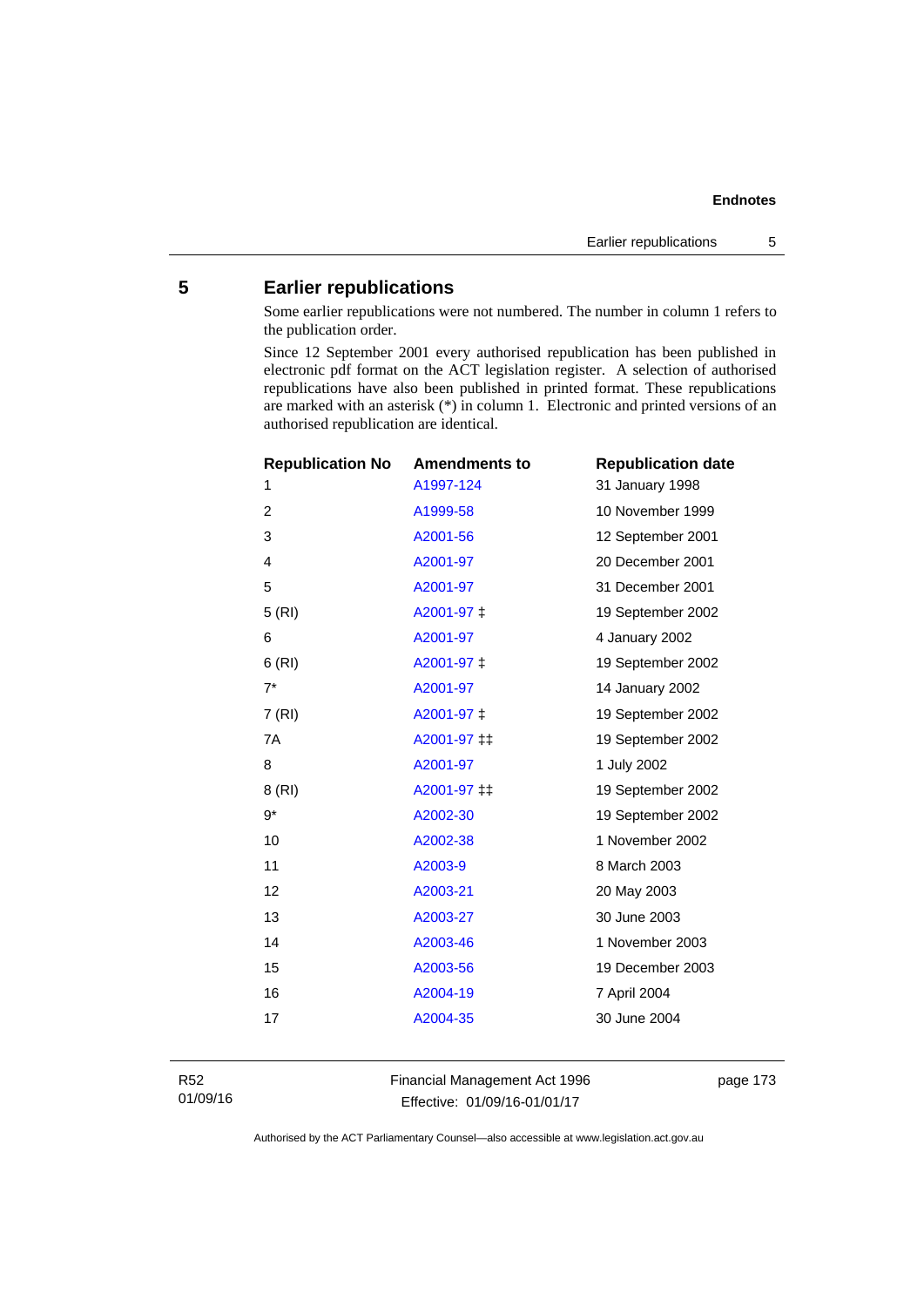| <b>Republication No</b> | <b>Amendments to</b> | <b>Republication date</b> |
|-------------------------|----------------------|---------------------------|
| 18                      | A2004-35             | 1 July 2004               |
| 19                      | A2004-53             | 17 August 2004            |
| 20                      | A2005-20             | 2 June 2005               |
| 21                      | A2005-32             | 1 July 2005               |
| 22                      | A2005-42             | 1 September 2005          |
| 23                      | A2005-52             | 27 October 2005           |
| 24                      | A2005-52             | 1 January 2006            |
| 25                      | A2006-30             | 19 June 2006              |
| 26                      | A2006-30             | 1 July 2006               |
| 27                      | A2006-30             | 20 July 2006              |
| 28                      | A2006-30             | 2 August 2006             |
| 29                      | A2006-30             | 28 October 2006           |
| 30                      | A2007-3              | 12 April 2007             |
| 31                      | A2007-10             | 12 May 2007               |
| 32                      | A2007-10             | 28 October 2007           |
| 33                      | A2007-10             | 2 July 2008               |
| 34                      | A2008-28             | 26 August 2008            |
| 35                      | A2008-37             | 2 February 2009           |
| 36                      | A2009-12             | 1 July 2009               |
| 37                      | A2009-49             | 17 December 2009          |
| $38*$                   | A2009-49             | 1 January 2010            |
| 39                      | A2010-18             | 3 June 2010               |
| 40                      | A2010-36             | 30 September 2010         |
| 41                      | A2010-55             | 1 January 2011            |
| 42                      | A2011-17             | 1 July 2011               |
| 43                      | A2012-15             | 16 May 2012               |
| 44                      | A2012-26             | 1 July 2012               |
| 45                      | A2013-5              | 22 February 2013          |
|                         |                      |                           |

|  | Earlier republications |  |
|--|------------------------|--|
|--|------------------------|--|

page 174 Financial Management Act 1996 Effective: 01/09/16-01/01/17

R52 01/09/16